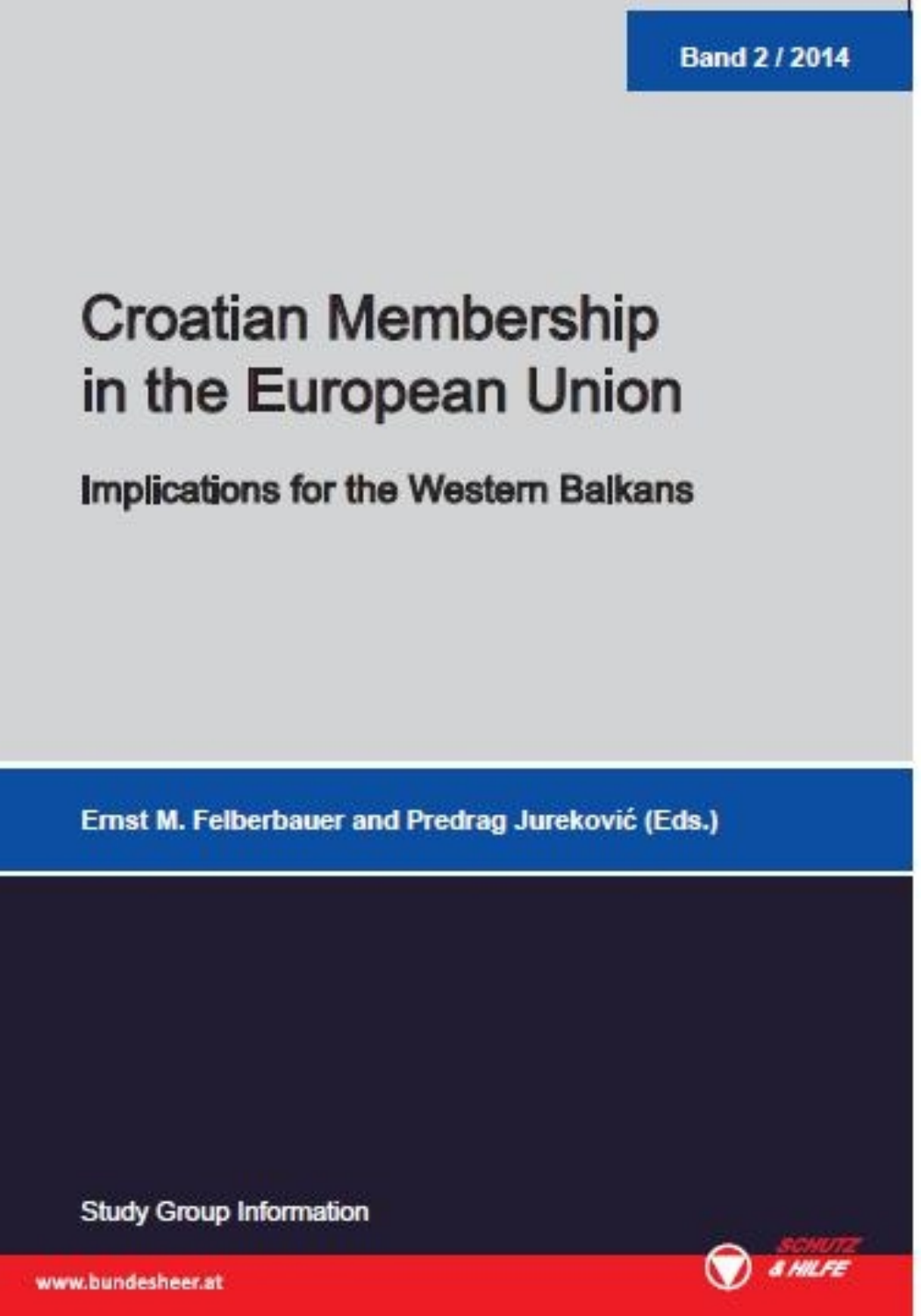



Ernst M. Felberbauer, Predrag Jureković (Eds.)

# **Croatian Membership in the EU – Implications for the Western Balkans**

**27th Workshop of the PfP Consortium Study Group Regional Stability in South East Europe** 

**2/2014**  Vienna, February 2014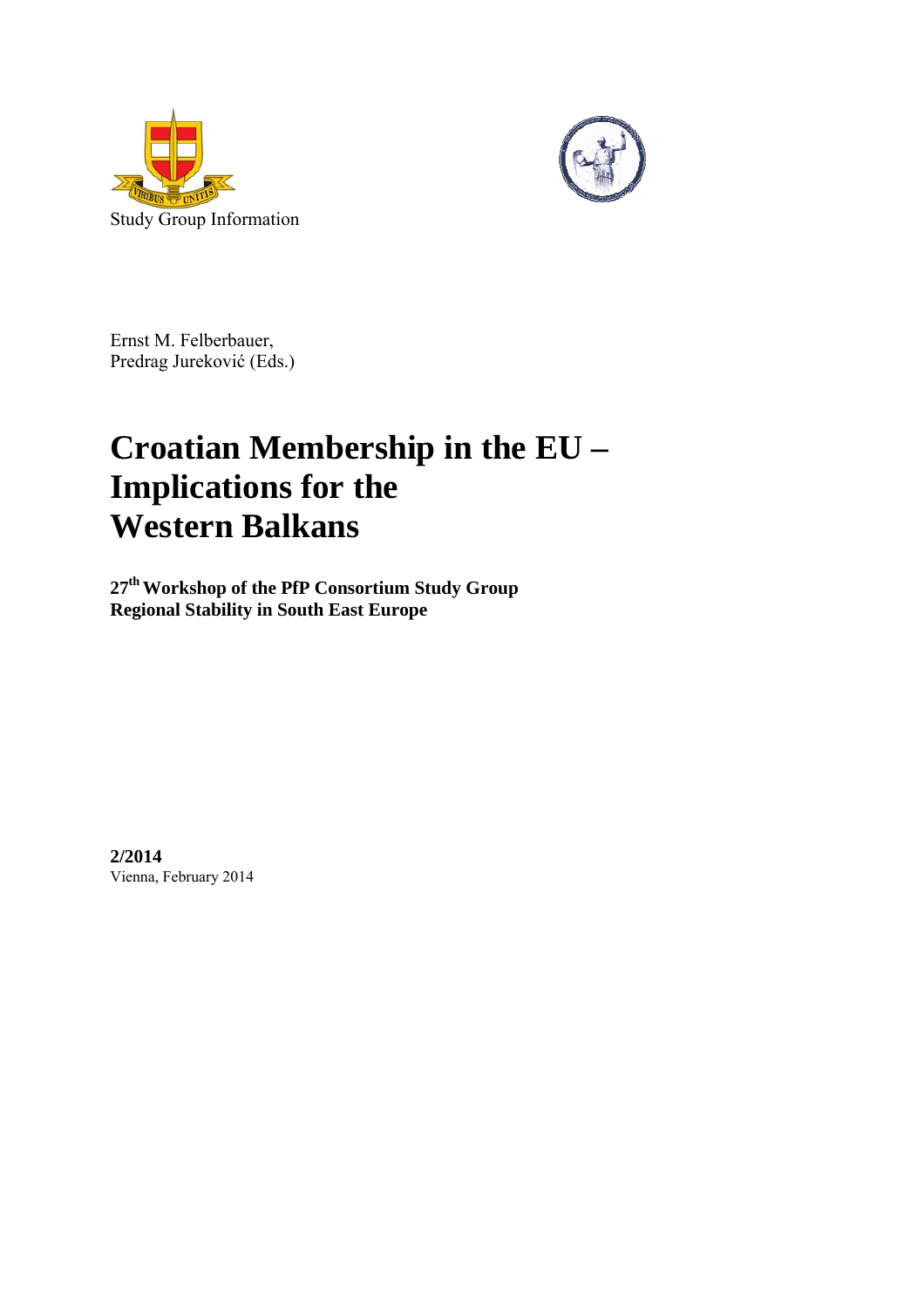#### **Imprint:**

Copyright, Production, Publisher: Republic of Austria / Federal Ministry of Defence and Sports Rossauer Lände 1 1090 Vienna, Austria

Edited by: National Defence Academy Command Stiftgasse 2a 1070 Vienna, Austria

in co-operation with: PfP Consortium of Defence Academies and Security Studies Institutes Garmisch-Partenkirchen, Germany

Study Group Information

Copyright: © Republic of Austria / Federal Ministry of Defence and Sports All rights reserved

February 2014 ISBN 978-3-902944-35-1

Printing: HDruckZ-ASt Stift xxxx/14 Stiftgasse 2a 1070 Wien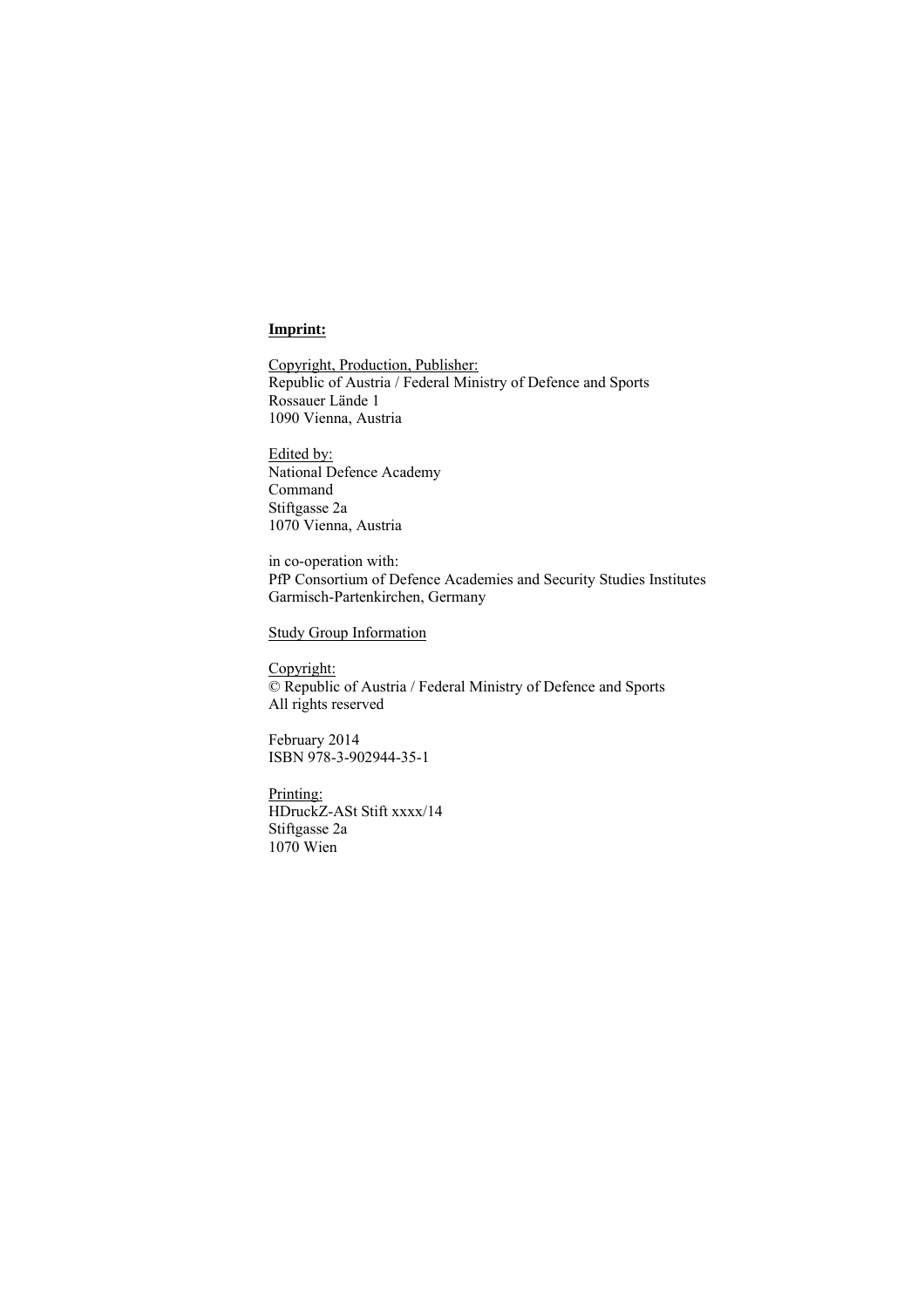## **Table of Contents**

| Foreword<br>Ernst M. Felberbauer and Predrag Jureković                                                                                                     | 7                   |
|------------------------------------------------------------------------------------------------------------------------------------------------------------|---------------------|
| <b>Opening Remarks</b><br>Johann Pucher                                                                                                                    | 11                  |
| PART I:<br>THE NEW POLITICAL AND ECONOMIC ENVIRONMENT<br>FOR CROATIA -CHALLENGES AND EXPECTATIONS                                                          | 17                  |
| The Relevance of Croatia's EU Membership for the Western Balkans<br>and the European Union<br>Višnja Samardžija                                            | 19                  |
| Welcome Croatia – What Next? Possible Economic<br>Impacts of the Croatian EU Membership<br>Ana-Maria Boromisa                                              | 37                  |
| PART II:<br><b>THE</b><br><b>WESTERN</b><br><b>BALKANS</b><br><b>INTEGRATION</b><br>$\overline{\phantom{0}}$<br>STAGNATION AFTER THE CROATIAN EU ACCESSION | <b>VERSUS</b><br>51 |
| Croatia's EU Accession: Chances and Challenges<br>from an EU Perspective<br>Franz-Lothar Altmann                                                           | 53                  |
| NATO 2014: An Enlargement Summit?<br><b>Matthew Rhodes</b>                                                                                                 | 57                  |
| Turkey, the Western Balkans and the EU<br>Nilüfer Narli                                                                                                    | 63                  |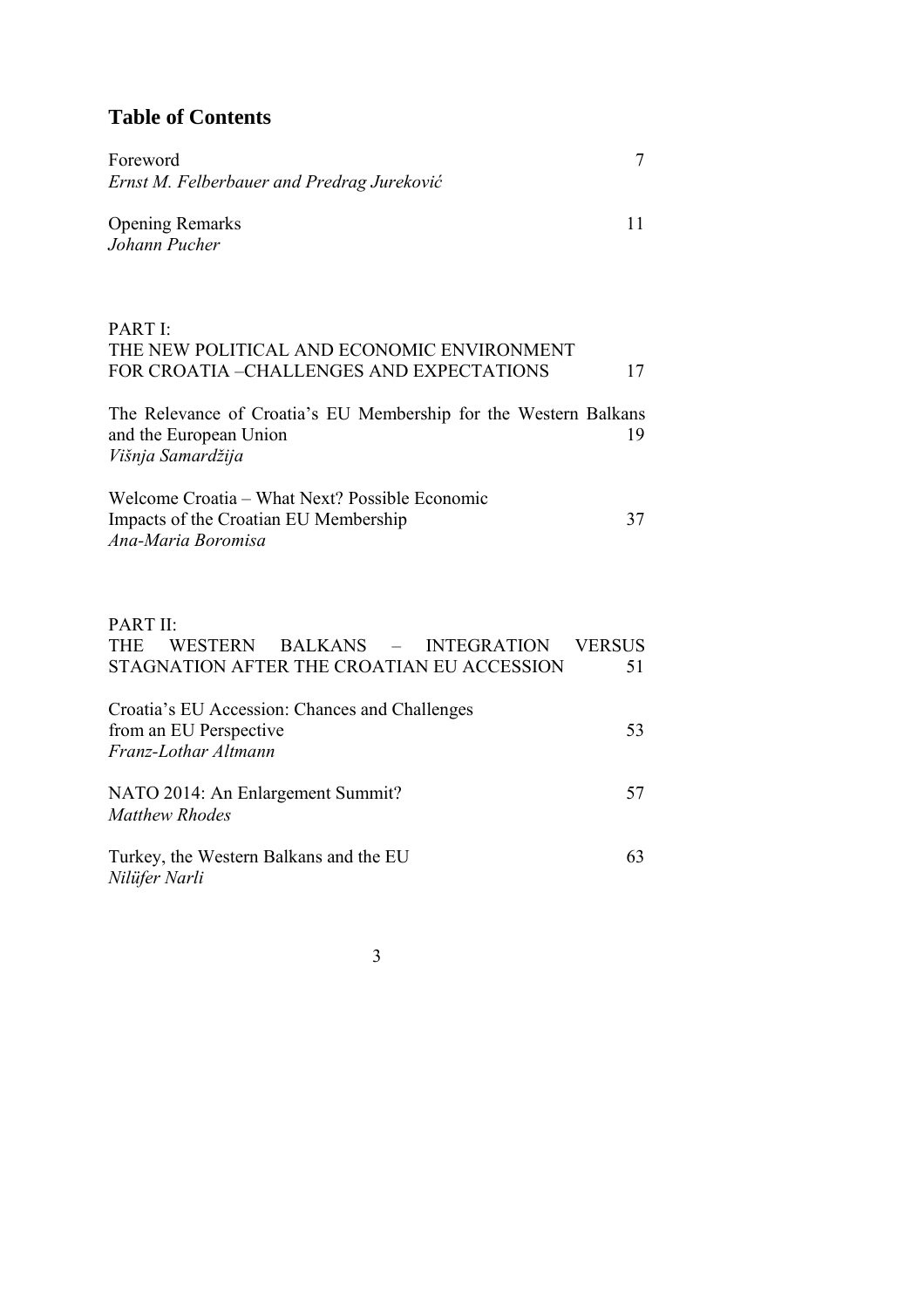| PART III:<br>CROATIAN ACCESSION TO THE EU - POTENTIALS<br>FOR POSITIVE SPILL-OVER EFFECTS?    | 77         |
|-----------------------------------------------------------------------------------------------|------------|
| Repercussions for the Democratic Consolidation of<br>Bosnia and Herzegovina<br>Damir Kapidžić | 79         |
| Kosovo-EU Relations: the Status-Neutral Dilemma<br>Florian Qehaja                             | 89<br>89   |
| Albania after Croatia's Accession and the General Elections<br>Alba Cela                      | 103        |
| <b>PART IV:</b><br>POLICY RECOMMENDATIONS                                                     | 111<br>111 |
| Policy Recommendations                                                                        | 113        |
| List of Authors and Editors                                                                   | 127        |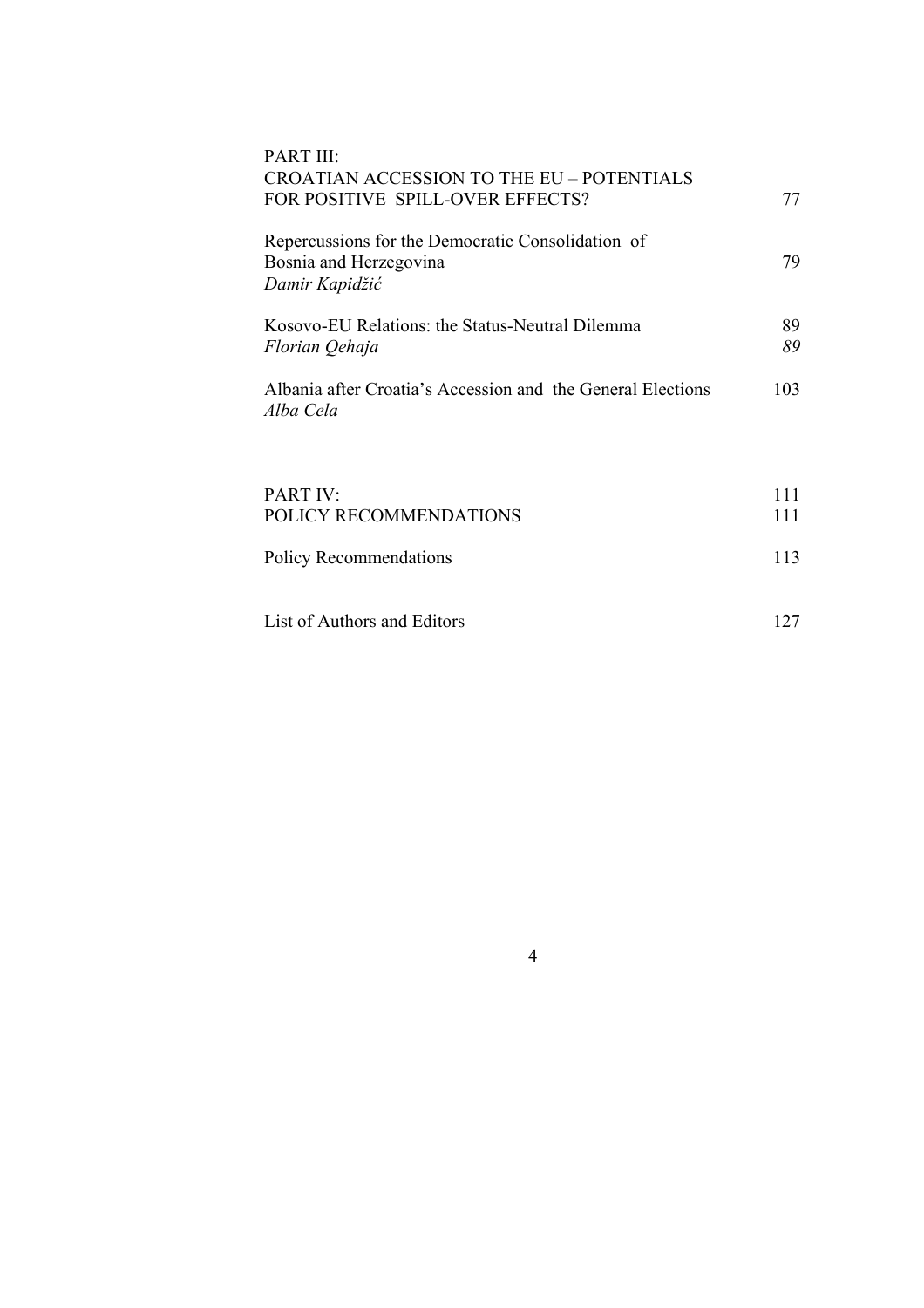| <b>PART V:</b><br>MEETING THE CHALLENGES OF EU MEMBERSHIP                      |     |
|--------------------------------------------------------------------------------|-----|
| AND NATO ACCESSION -<br><b>MACEDONIA AND HER NEIGHBOURS</b>                    | 129 |
|                                                                                |     |
| <b>Opening Remarks</b>                                                         | 131 |
| Ljube Dukoski                                                                  |     |
| Macedonia: A View from Tirana                                                  | 139 |
| Enfrid Islami                                                                  |     |
| Gaining Perspectives through Bilateral Cooperation:                            |     |
| Bulgaria and Macedonia                                                         | 149 |
| Petyo Valkov                                                                   |     |
| A Resolution to a Dispute with no Strings Attached:                            |     |
| The Name Dispute of the Former Yugoslavian Republic<br>of Macedonia and Greece | 157 |
| Marios Panagiotis Efthymiopoulos                                               |     |
| Meeting the Challenges of EU Membership and NATO Accession –                   |     |
| Macedonia and her Neighbours Policy Recommendations                            | 171 |
| Madgalena Lembovska, Martin Pechijareski and Dane Taleski                      |     |

List of Authors and Editors 181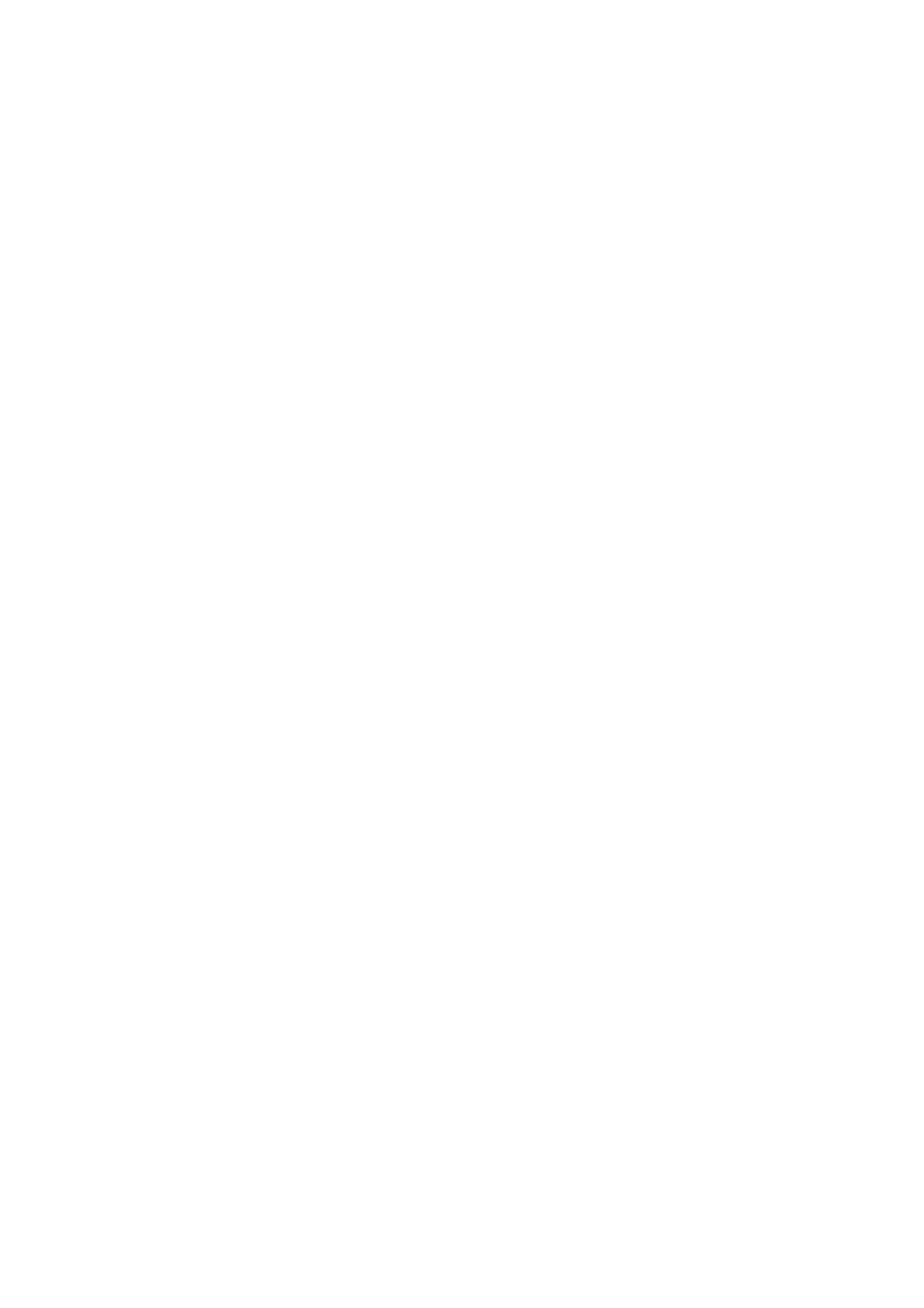### **Foreword**

#### *Ernst M. Felberbauer and Predrag Jureković*

On 1 July 2013, Croatia officially became a full-fledged member of the European Union, thus fulfilling both foreign policy goals (EU and NATO membership) and making a huge step ahead in the process of its long-term consolidation. On the other hand, the other countries of the region are currently in different stages of their reforms/accession processes and it is very difficult to predict the pace of the developments in the period to come. The issue of long term consolidation of Bosnia and Herzegovina is far from being resolved. Moreover, the name issue is still a heavy burden of Macedonia's EU and NATO accession processes. Finally, the Belgrade-Prishtina dialogue and related developments such as the beginning of accession talks with Serbia and negotiation on the Stabilisation and Association Agreement with Kosovo represent a significant step ahead. However, the full implementation of the agreements that derive from the dialogue has yet to take place and it's still difficult to anticipate the final resolution of the problem.

Regardless of that, the last pre-accession Monitoring Report of the European Commission on Croatia (March 2013) sent somewhat optimistic note for the future: "Croatia has demonstrated its ability to fulfil all commitments in good time before accession. EU membership offers many and substantial opportunities for Croatia and the EU. These opportunities now need to be used, so that Croatia's participation in the EU will be a success – to the benefit of Croatia itself, of the Western Balkans region, and of the EU as a whole."

The aim of the  $27<sup>th</sup>$  Workshop of the Study Group Regional Stability in South East Europe (RSSEE) that was convened in Zagreb from 26 to 28 September 2013 and whose results are presented in this volume was exactly to try to detect the consequences of Croatia's accession to the EU both for the former and the latter, but also for the countries of the Western Balkans. A distinguished group of experts from the South East European region, the international community and major stakeholder nations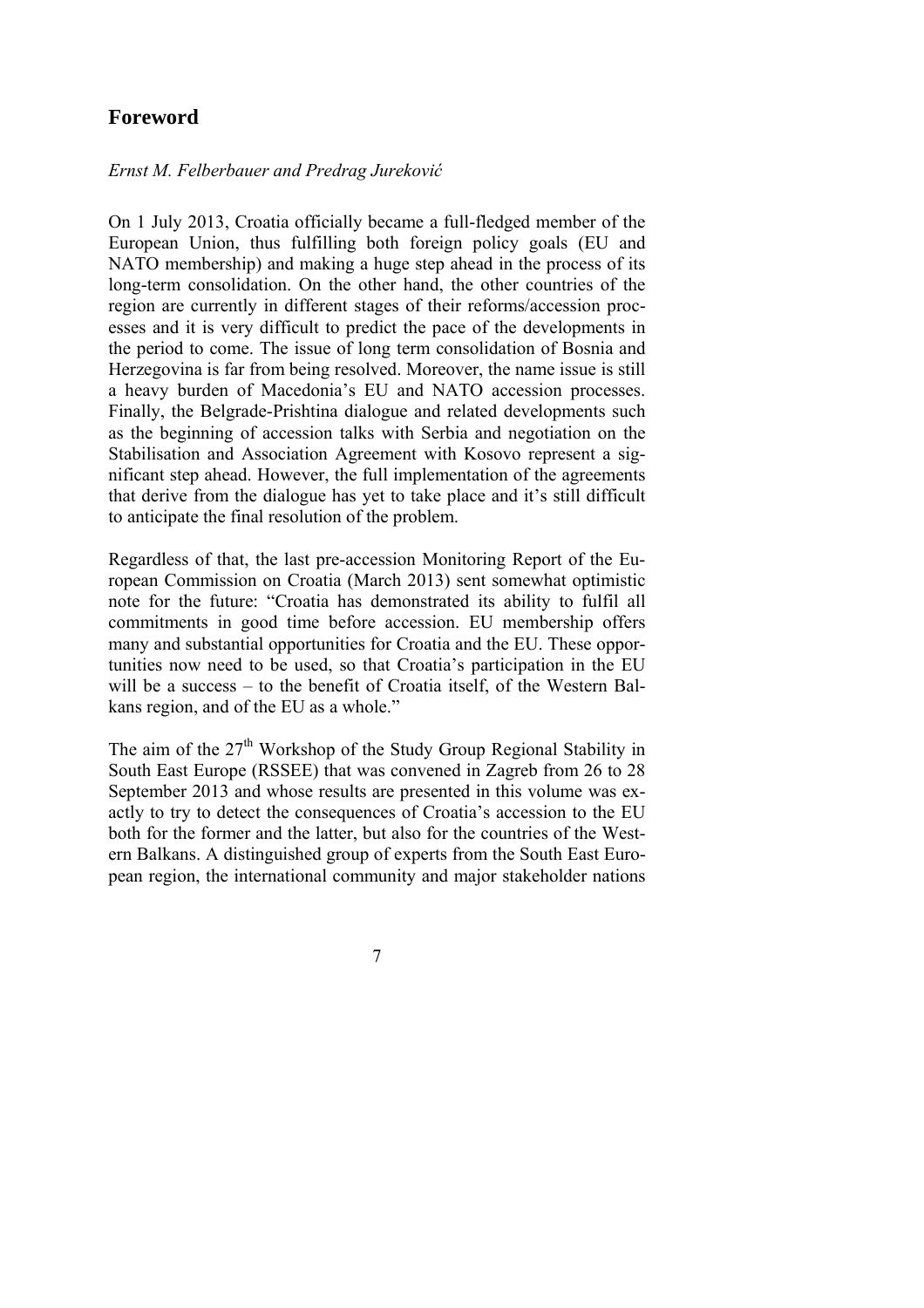met under the umbrella of the PfP Consortium of Defence Academies and Security Studies Institutes and the Austrian Ministry of Defence and Sports, represented through its National Defence Academy and the Directorate General for Security Policy. The following key questions constituted the framework of discussions and debate during the workshop and thus also structure the contributions in the following pages:

- What are the main political and economic implications of EU accession for Croatia (costs, benefits, challenges, opportunities, responsibilities...)?
- What kind of impact will that have on the dynamics of the reforms/accession processes of other countries that participate in the Stabilisation and Association Process (SAP)? What are the views from SAP countries?
- What impact will the Croatian accession to the EU have on regional co-operation?
- What are the economic and political challenges created by Croatia's accession for the rest of the Western Balkan states?
- How will it affect the overall legitimacy of the EU and its enlargement policy in the region as a whole?
- Is there any change in perception of decisive foreign actors about the Euro-Atlantic perspectives of the region following the Croatian accession to the EU?

It is clear that long-term stabilisation of the entire South East Europe has no alternative and while it should predominantly be a task for the local political elites ("local ownership"), to a certain extent it remains the responsibility of the EU, and Croatia as its new member in particular. Therefore, it is important to try to explore the new role of Croatia as a bridge between the EU and the countries of the region that are still not a part of it.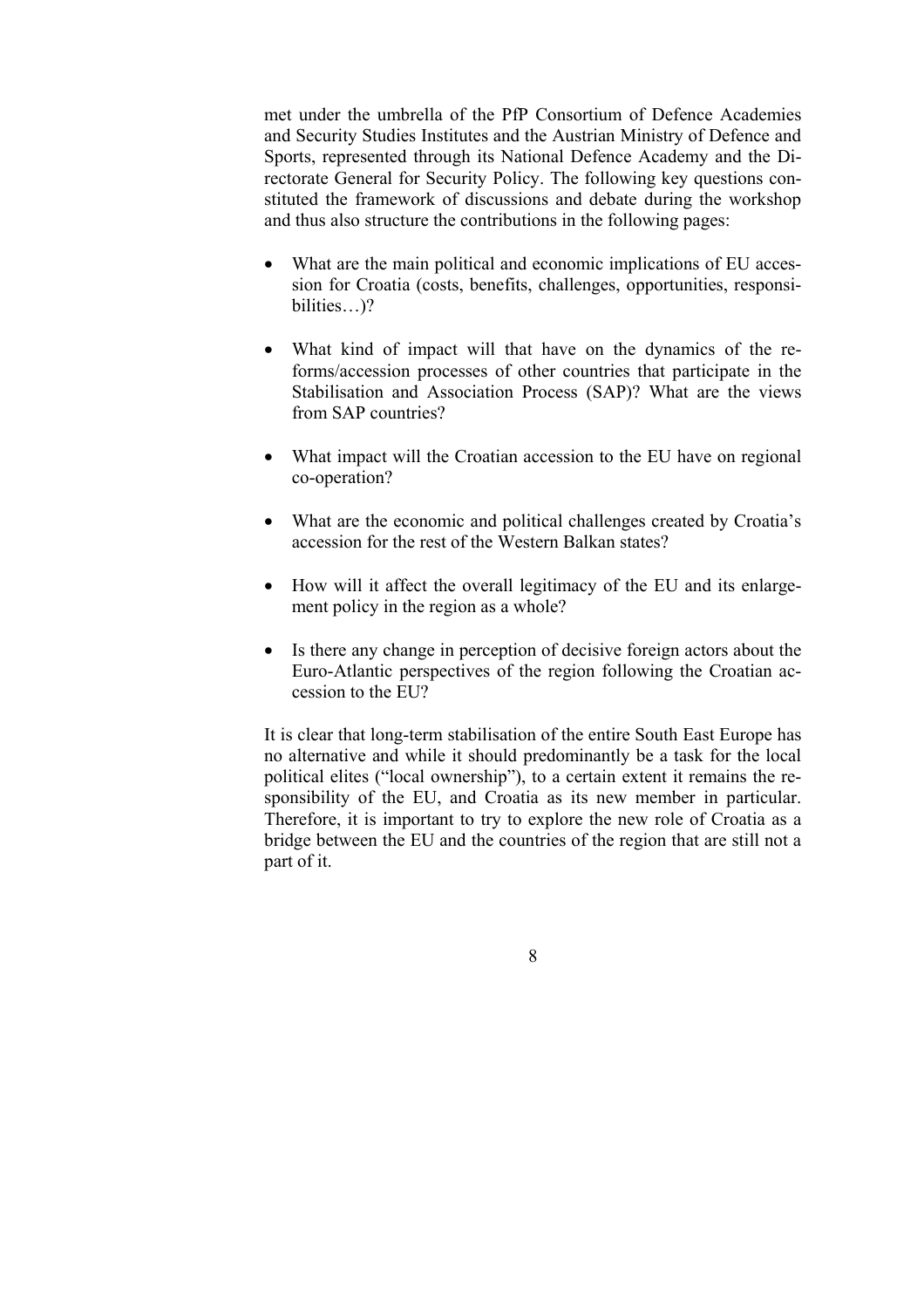Other than that, for many of these countries, the Croatian membership brings the EU for the first time to their borders, which may cause a positive spill over effect and enhance the processes of "Europeanization" in respective countries and contribute to their enthusiasm for the reform processes before them. Such a political development would be very important for the long-term stabilisation of South East Europe and its accession to the Euro-Atlantic structures. However, this may also create challenges in particular vis-à-vis the freedom of movement, cross border cooperation and trade.

The editors would like to express their thanks to all authors who contributed papers to this volume of the Study Group Information. They are pleased to present the valued readers the analyses and recommendations from the Zagreb meeting and would appreciate if this Study Group Information could contribute to generate positive ideas for supporting the still challenging processes of peace-building in South East Europe.

In addition to the results of the  $27<sup>th</sup>$  RSSEE Workshop in Zagreb, this volume of the Study Group Information Series of the Austrian National Defence Academy also contains some papers provided for the  $25<sup>th</sup>$ RSSEE Workshop convened from 27 to 29 September 2012 in Skopje. Though focusing on a similar topic, namely "Meeting the Challenges of EU Membership and NATO Accession – Macedonia and her Neighbours", the papers in Part V stem from 2012. The editors would like to point out that these articles need to be viewed through a historical lens by the esteemed readers.

Special thanks go to Ms. Edith Stifter and Ms. Edona Wirth, who supported this publication as facilitating editors and to Mr. Benedikt Hensellek for his stout support to the Study Group.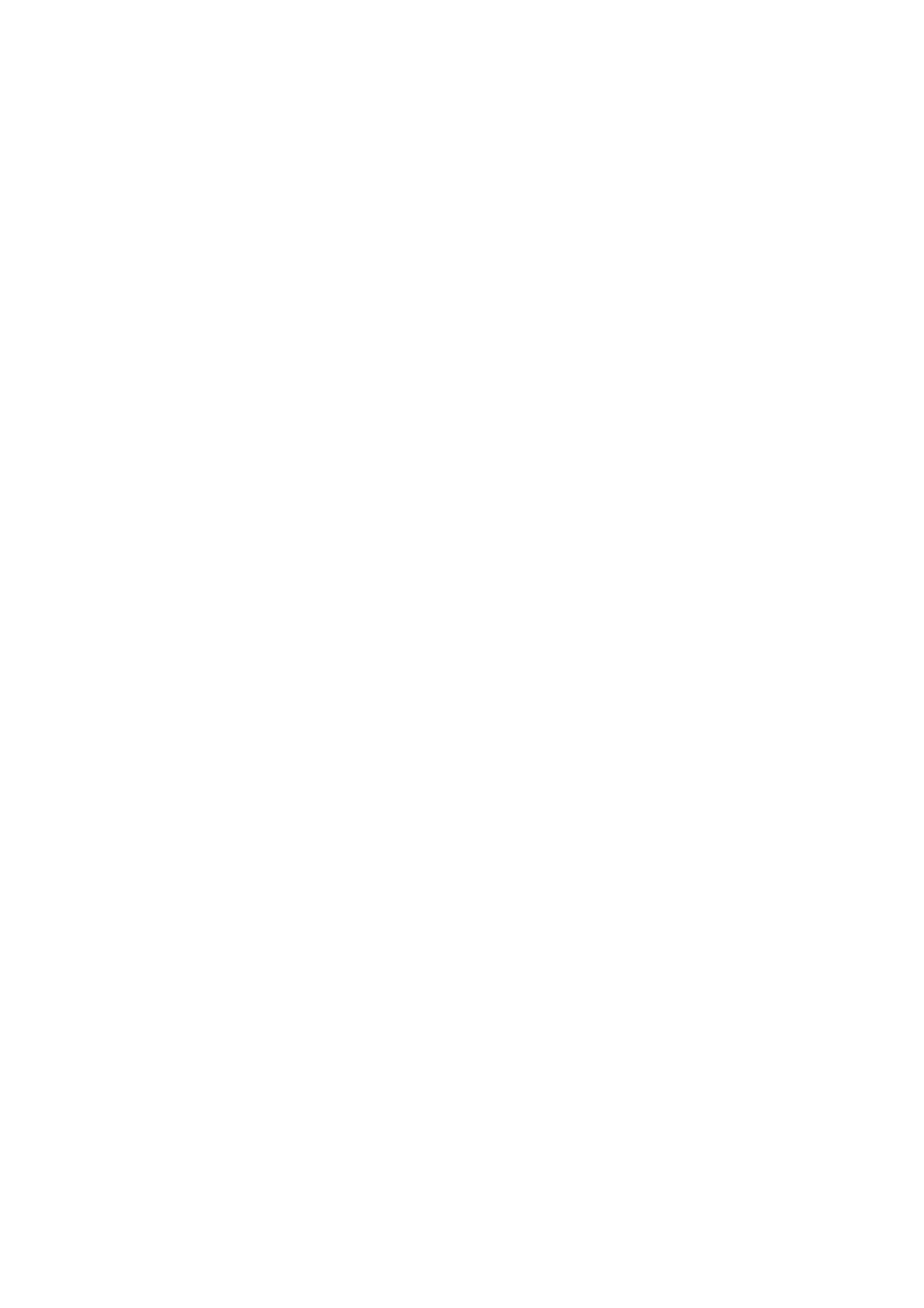### **Opening Remarks**

#### *Johann Pucher*

At the beginning I would like to commend the three organisers – the Institute for Development and International Relations in Zagreb; the Austrian Ministry of Defence as well as the PfP Consortium Study Group "Regional Stability in South East Europe" for their endeavours. The  $27<sup>th</sup>$  workshop of the Study Group Regional Stability in South East Europe has shown again that the future of this particular region will merit future academic and political attention.

In general terms the stability in the region has grown. During the last couple of years steady progress, albeit slow, could be achieved. The decision regarding Croatian EU membership is for sure a further very positive step. Approximation of most Western Balkan states towards NATO or EU seems to be on track. Regrettably some states are falling behind. And there is still a long way to go when it comes to heal the wounds of the past.

#### **The relevance of the EU integration process for the Western Balkan countries**

This issue is of paramount importance for the region. There is a common understanding among the participants that the EU membership process remains essential for the reforms in the states in the region. However, the process goes beyond restructuring or reforming governmental and economic structures. It is about reforming societies. This process will determine the future of South East Europe and beyond. Common vision and will, as well as cross party co-operation in the region, will be required.

The engagement of the European Union – together with the contributions of NATO and other international organisation – will remain indispensable for a prosperous development of the region. It will be critical for further consolidating stability in the region.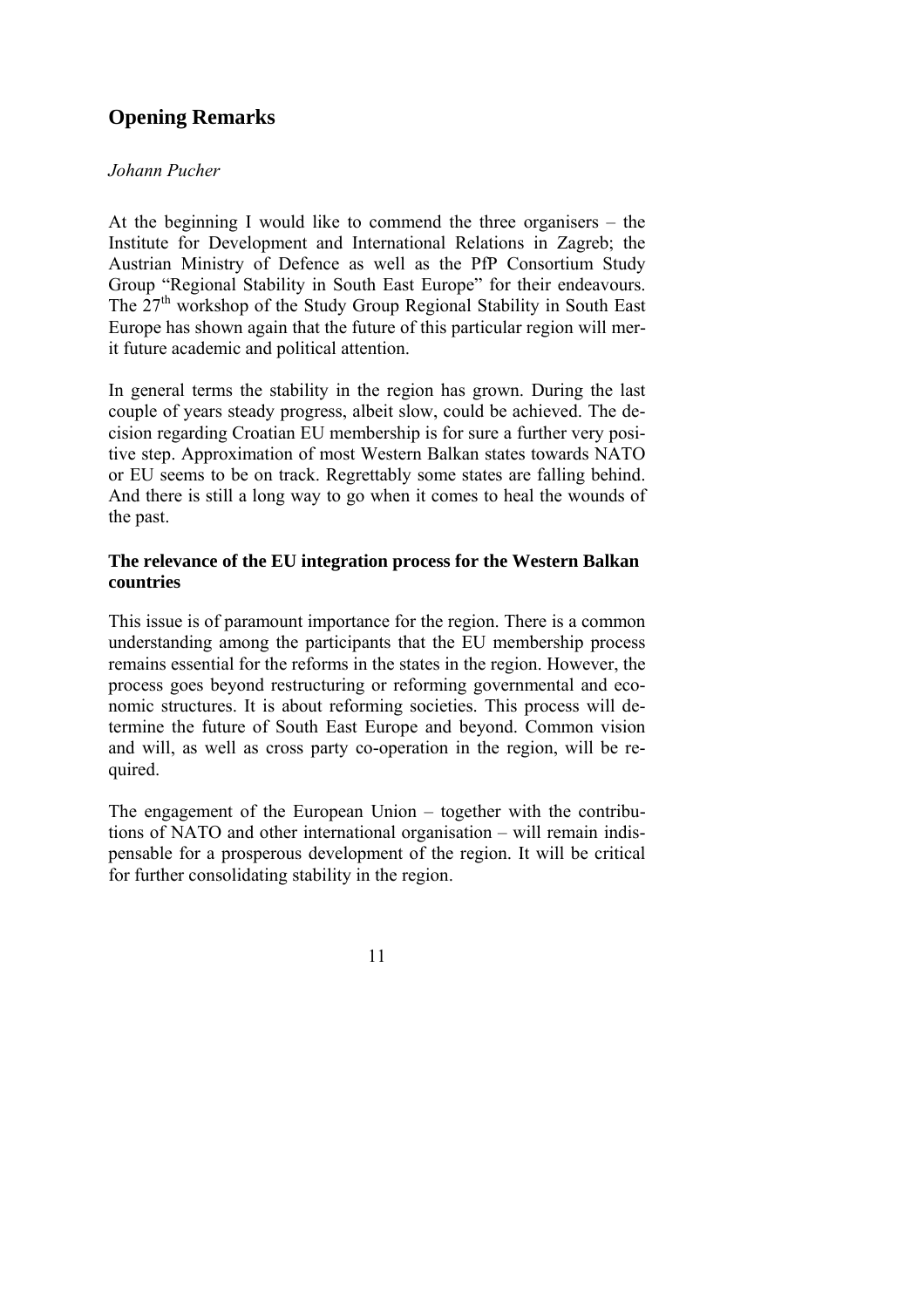#### **Absolute priority should be put on economic development**

The political survival of political leaders in the region, even the progressive ones, will largely depend on achievements in the socio-economic sphere: it is all about improving the living standard and the well being of the people, in particular of the youth. The present rate of unemployment is politically just not sustainable. Leaders are challenged to open a future oriented perspective for their people.

It is a fact that all countries that are on the road to EU integration profit economically. However, unfinished structural reforms have slowed down the process. The more intense the relations with the EU are, the bigger the positive revenues, in particular regarding foreign investment. Regrettably the business environment in the region is not developed to the degree necessary. Still, and this seems to be applicable for Croatia too, foreign investors are not yet seen as partners on an equal footing.

Besides that, a dire economic situation is the most fertile ground for nationalism, revisionism and suppression, xenophobia. Therefore, economic recovery and prosperity are vital for ethnic and interstate reconciliation.

#### **Disconnection between the people and the elite in more or less all countries**

The technical nature of the integration process, its protracted duration as well as the "techno-speech" of the elite has resulted in a lack of understanding by the ordinary people. It is no big surprise that this has contributed to alienation from the side of the population in general terms. In that respect, the turnout of the referendum in Croatia and similar elections are revealing. It stands to be seen how far even strong leaders can go on with reforms without sufficient support from the people. People have to understand what the intention of the leadership is. Therefore transparency of the integration process is indispensable. In that respect countries that are still at the beginning of the process could learn from the positive Croatian example.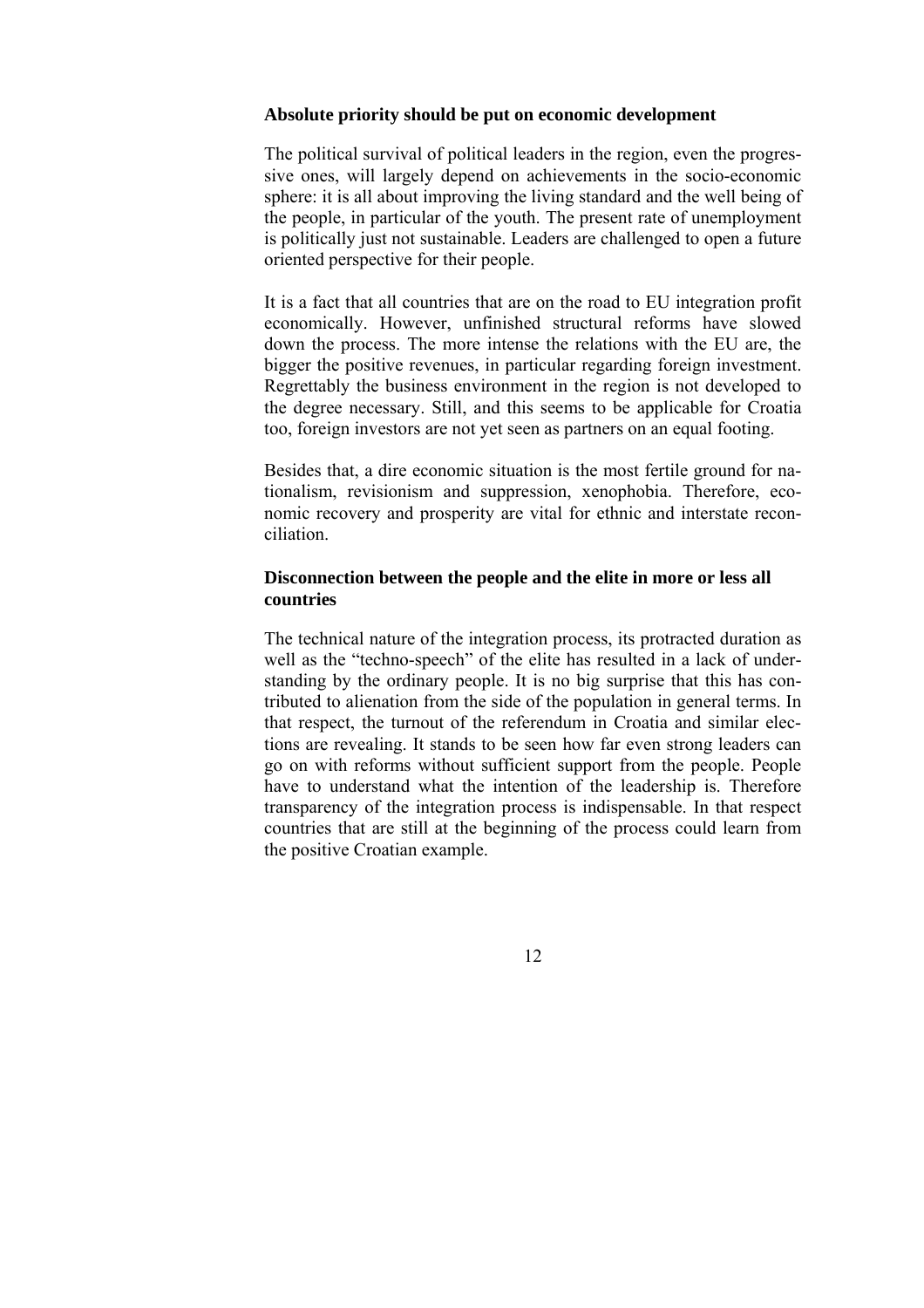#### **Lacking vision for the periphery of the EU**

Because there seems a strong vision missing – on the side of most of the EU member states, but also on the side of the countries in the region – the accession process increasingly has become predominantly technocratic. With the exception of some EU member states there is no ambition to go on with the enlargement agenda speedily. Political and personal dedication on the side of European leaders is largely missing. Statements like that by Prime Minister Angela Merkel regarding further enlargement after Croatia having joined the EU are extremely disturbing and sobering. It seems that for the meantime, the EU is just buying time to ensure a certain degree of normality and stability. I have the impression that also the EU bureaucracy, aware of the economic situation, the North-South divide and the postponement of enlargement is satisfied with the general direction and outcome: the area of stability is growing. It seems to be accepted as minimal success that a forceful change of borders can be realistically excluded.

#### **Importance of regional economic and political co-operation**

The necessity of constructive regional co-operation has been underlined several times during the workshop. Besides being one of the political criteria for EU accession, all arguments speak for it. This touches mainly the economic dimension. Major regional infrastructure projects and cross-border investments to boost labour require regional co-operation. This also will complement the necessity to overcome the heritage of the past.

The second argument is related to the political dimension. My firm impression is that the influence of small states in the EU decision making and lobbying processes, when it comes to core decisions, is generally limited or even marginal. Size matters. How much political weight does a country have with a population of let's say 4 million people among the concert of more than 500 millions?

Co-ordinating political positions amongst states in the region at an early stage will increase their relative political weight. This issue might be-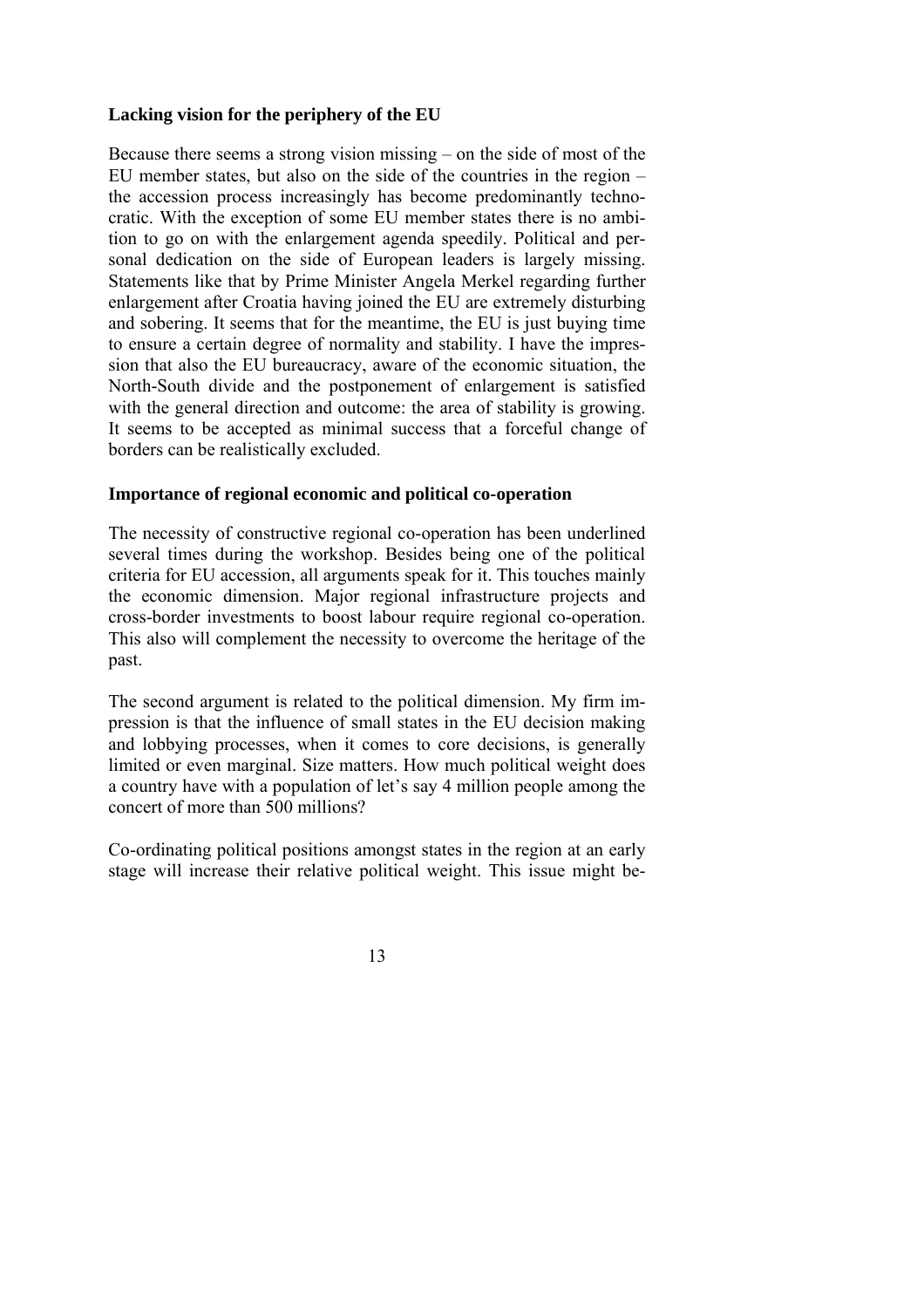come even more relevant as the EU will definitively move on towards a more general or sectoral integration after the financial crisis, albeit the direction is not yet clear.

2014 might be a year of a strategic pause in the EU; different elections, a new leadership, a new EU commission etc. might slow down the political momentum to a certain degree. This pause should be used by the countries in the region to take steps to position themselves more energetically for the period thereafter. In that sense let me refer back to above mentioned deficiency – they lack of a convincing vision of the states of their own region.

#### **Croatia as a positive example for other South East European states on their way towards the EU**

The workshop emphasised the opportunity as well as the challenge and responsibility for Croatia to be a positive example. This would be in the interest not only of other acceding countries but also for Croatia. Croatia should continue her positive engagement when it comes to supporting other states through sharing best practices and lessons learnt in a comprehensive manner. Countries in the region doubtlessly will observe very carefully Croatia's attitude and approach inside the EU. In that respect let me mention the recent case of Josip Perković and the harsh reaction from EU side.

#### **Irreversibility of the stabilisation process in the region cannot be taken for granted**

It could be felt during this workshop, the reversal of the generally positive processes is considered to be possible still. A deteriorating economic situation may wake up the ghosts of the past and ignite nationalism, revisionism and in some parts in the Western Balkans growing Islamism. Consequently, post conflict, ethnic and social reconciliation remains key for true democratisation and Europeanization in the best sense of its meaning. Besides showing a light at the end of the tunnel regarding economic recovery this will be critical in the process of further consolidating stability in the region.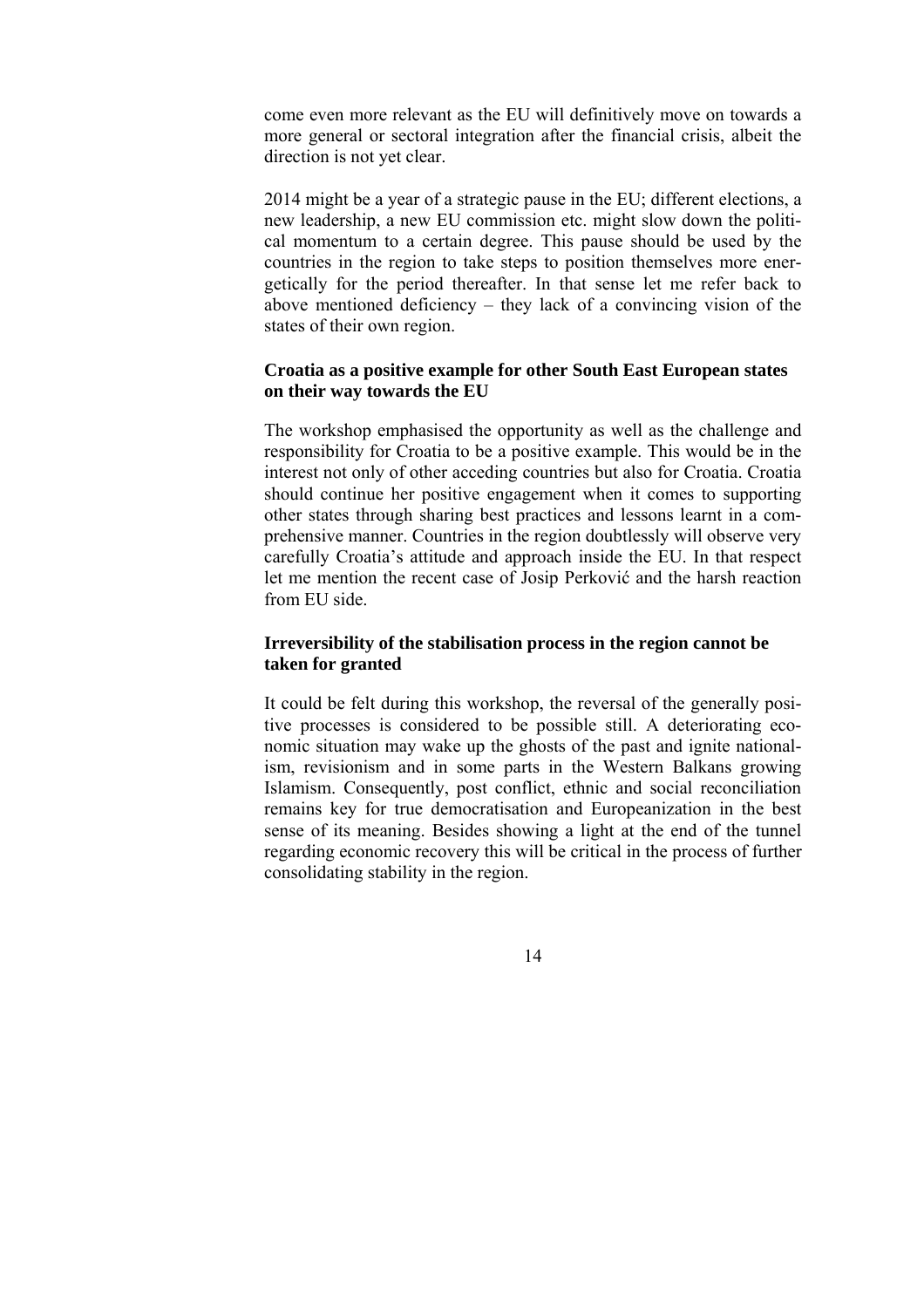Up to now, the EU's minimal goal and the purpose of its engagement were to ensure normality and stability. The recent events in Vukovar or in the case of Perković show that the EU would be misled to assume that societies in South East Europe have totally overcome their past. To close the eyes and tolerate the re-emergence of nationalism as long as business goes on will endanger or at least slow down reached achievement. Regrettably, this seems to be the prevailing pragmatic approach of the EU machinery and of the political elite presently. It also may play into the hands of some on the EU leaders for whom the status quo seems to be sufficient.

An erosion of stability might creep into the societies in the Western Balkan region. This is especially dangerous in times of depression and harsh economic development, when painful restructuring is combined with authoritarian regimes. All this could not only create challenges for the countries and societies in the region: It also could have the potential to become a European problem – be it for the core of the EU, but even more for the less integrated states.

The essential role of the civil society was repeatedly highlighted during the workshop. Its function of a watch dog is purely indispensable, in particular, when one may take note of the emergence of "strong leaders" in the region, in several instances combined with an authoritarian tendency.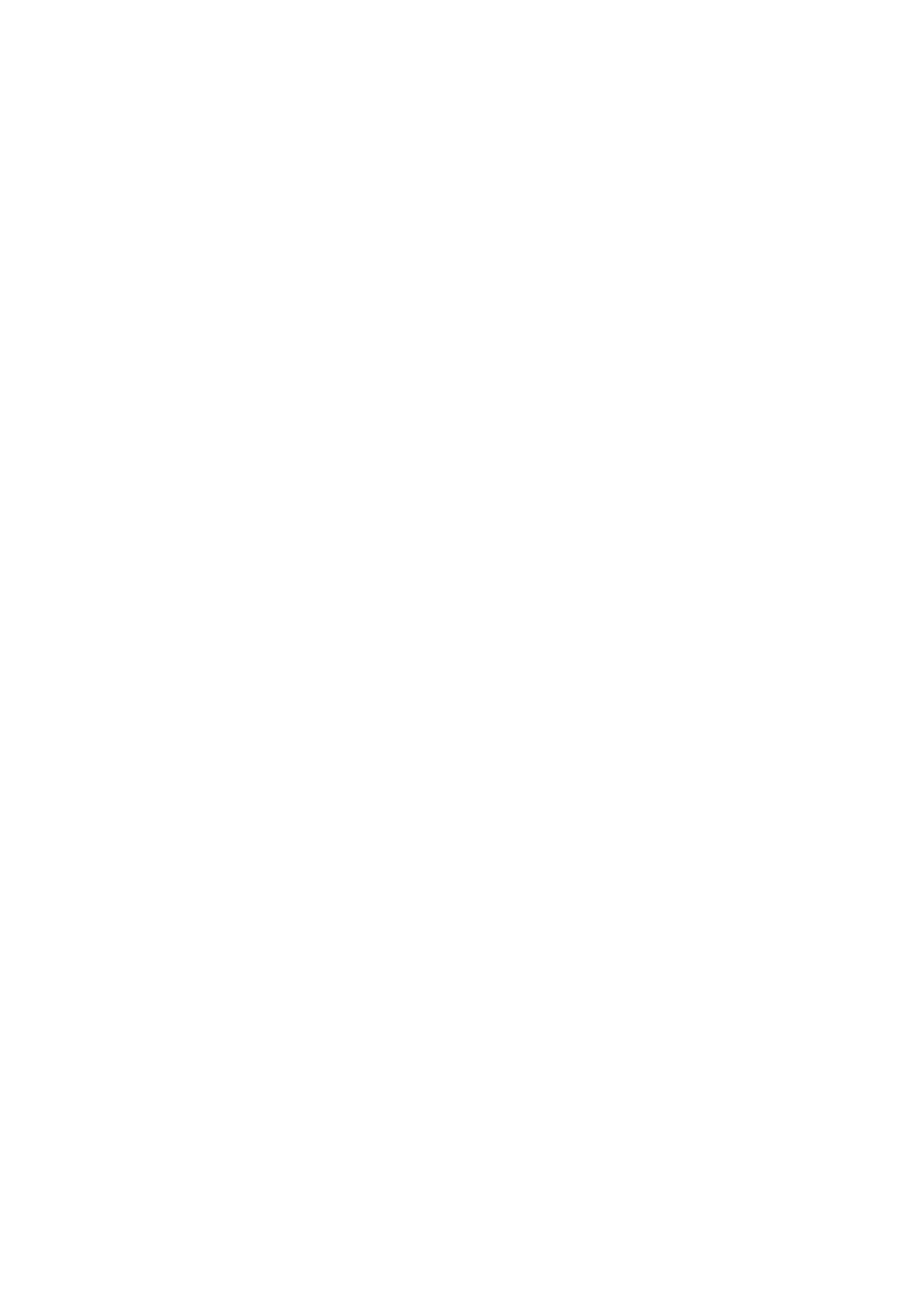# **PART I:**

# **THE NEW POLITICAL AND ECONOMIC ENVIRONMENT FOR CROATIA – CHALLENGES AND EXPECTATIONS**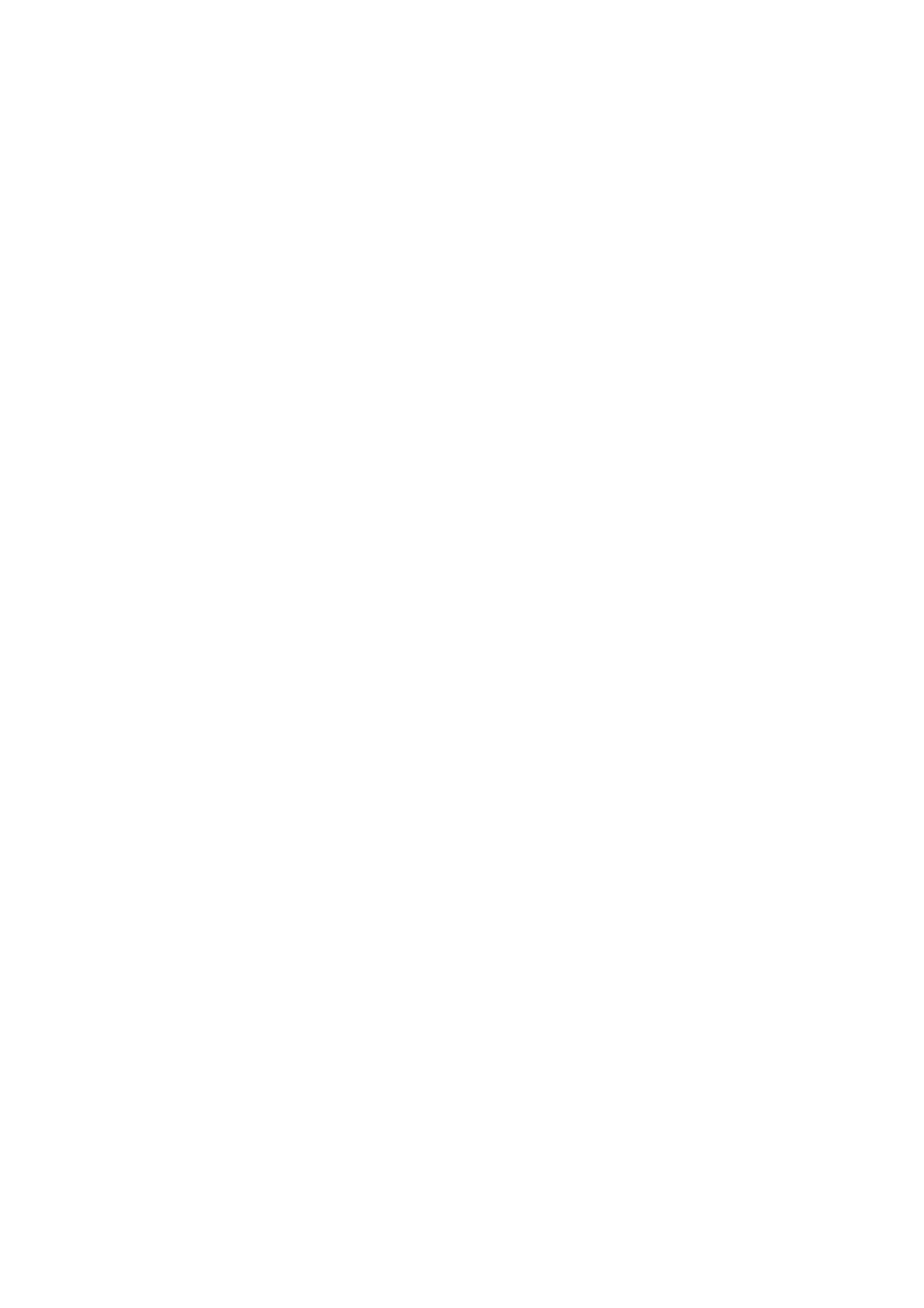### **The Relevance of Croatia's EU Membership for the Western Balkans and the European Union**

#### *Višnja Samardžija*

#### **Introduction**

 $\overline{\phantom{a}}$ 

The paper focuses on the political and economic relevance of Croatia's membership in the EU at national, regional (Western Balkans) and the EU level. The national level dimension is discussed considering the fact that the country entered the Union in the period of the Euro zone crisis and during the prolonged recession of its own economy. The paper tries to elaborate to which extent this accession process was successful and what were its weaknesses. Secondly, positive and eventual negative impacts of Croatia's accession for the Western Balkans' region are briefly elaborated, particularly its political significance, stabilisation of the region, economic challenges, new chances in CEFTA, transfer of knowledge but also the continued "transition fatigue". Finally, the impacts of new membership on further EU enlargement are discussed, with the emphasis on the need for introducing new mechanisms to facilitate and speed up the accession of Western Balkan countries.

#### **Croatia and the EU membership – achievements, challenges and lost chances**

Croatia entered the European Union on 1 July 2013 and thus became the  $28<sup>th</sup>$  EU member state. It is the first country to join the EU after Bulgaria and Romania. After long preparations that started in  $2000<sup>1</sup>$  and six years of negotiations (since 2005), the accession talks were concluded on 30

<sup>1</sup> The year 2000 marked start of preparations for the Stabilization and Association Agreement between the European Communities and its Member States and the Republic of Croatia on behalf of the European Community, which was signed October 29, 2001 and entered into force on February 1, 2005. (Official Gazette– International Treaties 20/01, 20/05, 20/06, 20/11).

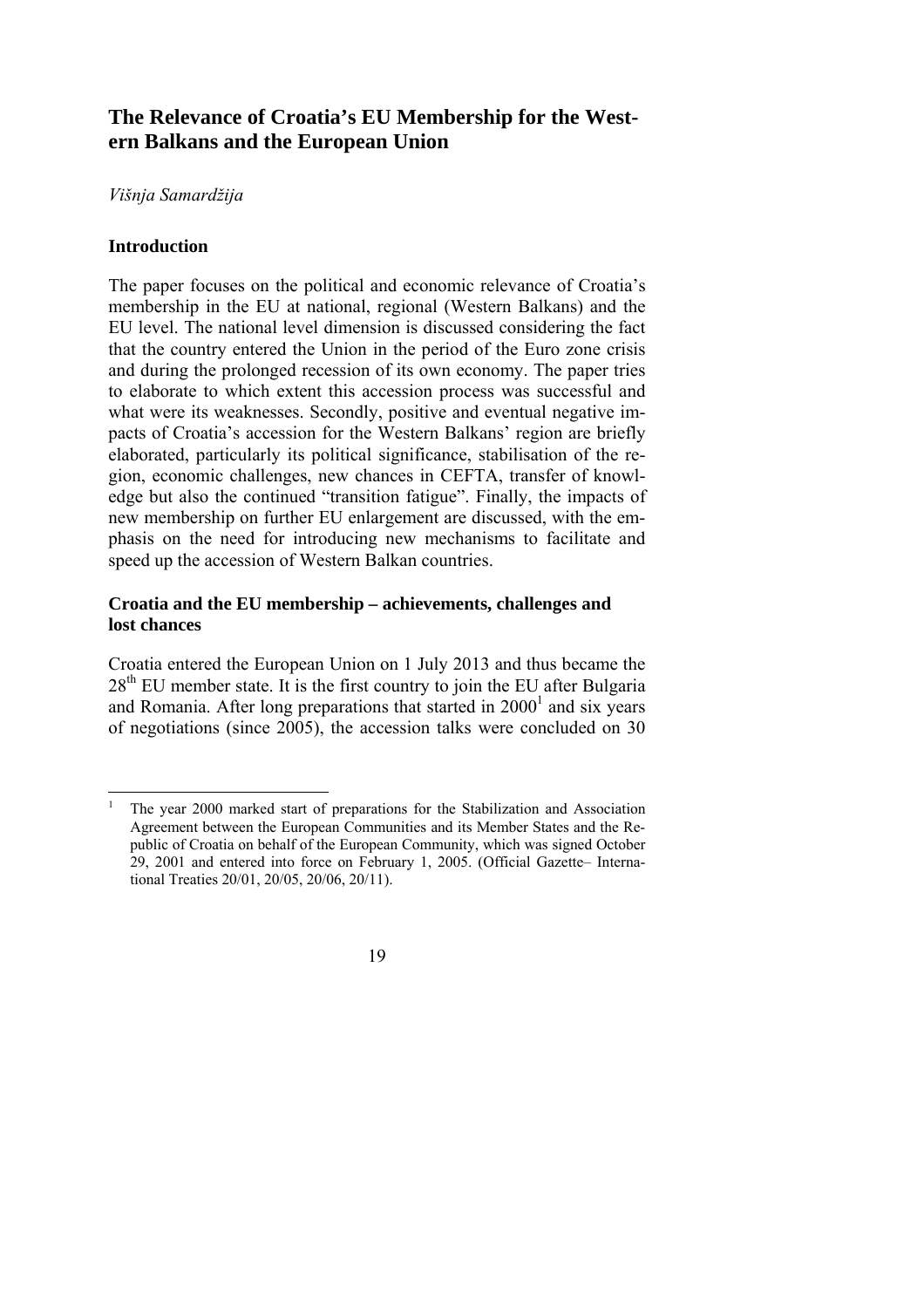June 2011. The Accession Treaty<sup>2</sup> was signed in Brussels on 9 December of the same year. This was welcomed both in the EU and in the country, but also in the region as a great success that happened in a time when Croatia celebrated 20 years of independency. According to Stefan Füle, the EU Commissioner for Enlargement and European Neighbourhood Policy, the negotiations were "... *fair but strict: no discount has been awarded, no shortcuts taken, no corners rounded*".<sup>3</sup>

The EU membership is seen in Croatia as a new start for the country, not the end of the process. To put it metaphorically, Croatia bordered an "*accession train*" that proved to be much longer and much multifaceted than initially foreseen.<sup>4</sup> During negotiations, Croatia proved to be capable for implementing reforms, but it will not become a perfect society by entering the EU only. It is of crucial importance to continue with the reforms.

There is no doubt that Croatia made tremendous achievement through the harmonisation of its legislation with the *acquis* and its enforcement, institution building, transformation of policies and public administration reforms. It was above all a big step forward in the Europeanization of the society and the minds of citizens. The EU's transformative effect was particularly evident through the newly introduced negotiating Chapter 23 – Judiciary and Fundamental Rights – which made the ground for comprehensive transformation of in the area of rule of law, judiciary and particularly fight against corruption. Another two chapters were also crucial for internal reforms, namely the Chapter 24 – Justice, Freedom and Security – as well as Chapter 8 – Competition Policy. Enormous work was done to successfully fulfil the 127 benchmarks (more precisely

vladimir\_drobnjak-final\_draft\_011211js-FINAL.pdf , Accessed on 18 June 2013, p.3.



 $\frac{1}{2}$  Accession Treaty: Treaty concerning the accession of the Republic of Croatia; http://delhrv.ec.europa.eu/files/file/articles-st14409.en11-1323455241.pdf.

Europe Indirect, July 8, 2011,

http://www.edcovasna.ro/index.php?pid=582&newlang=english.<br><sup>4</sup> Drobnjak, Vladimir: 2011: Specificity of Croatia's accession negotiations and im-

plications for EU membership (2011). http://www.etudes-europeennes.eu/images/stories/A\_look\_at\_Croatia/ENA-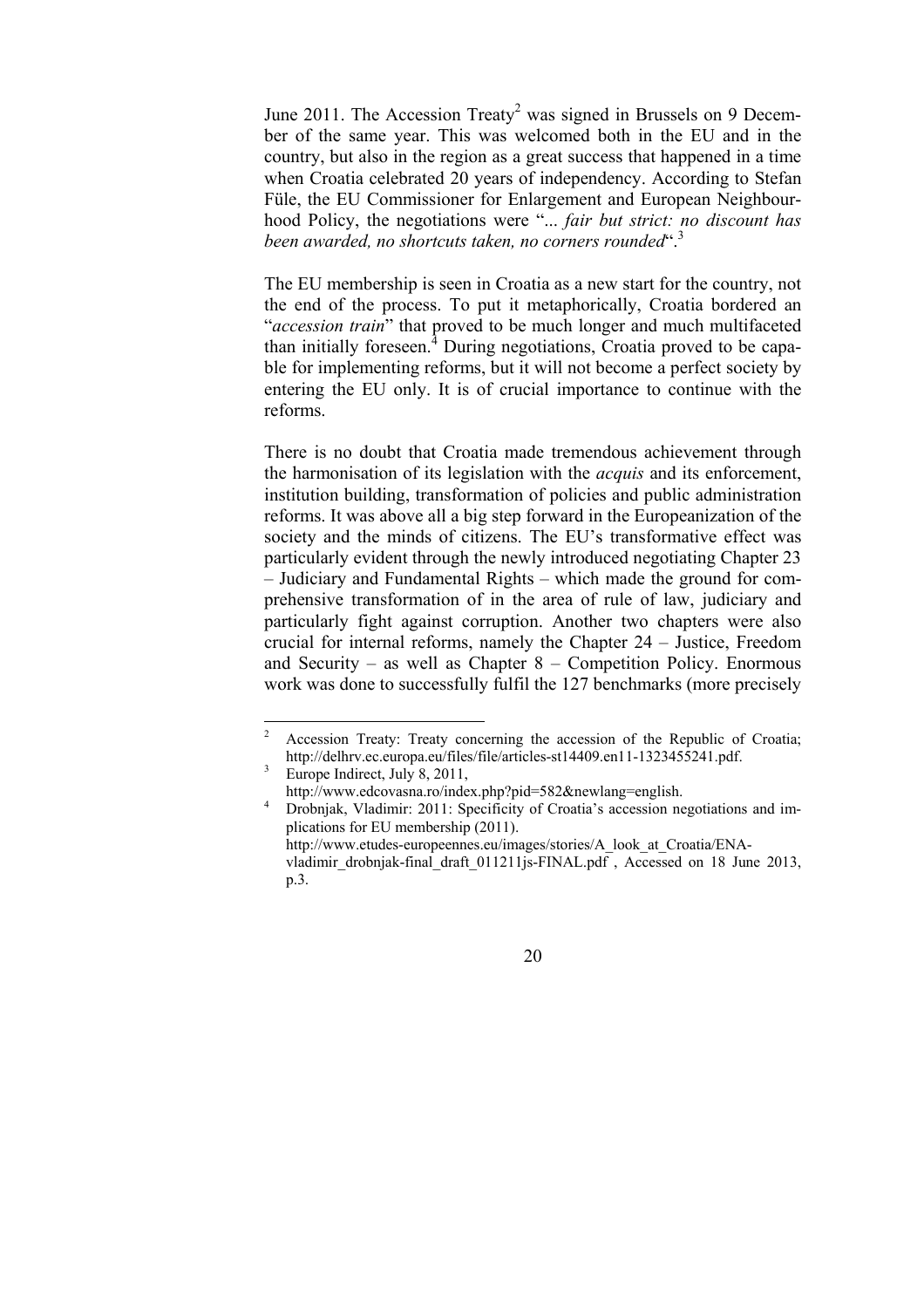23 benchmarks for opening of 11 chapters and 104 closing benchmarks for 31 chapters) and to cope with the technical dimension of the negotiation process and its new methodology. During the negotiations, 370 legal acts and 1133 bylaws were adopted in accordance with the *acquis.* Furthermore, changes in constitution were adopted in June 2010. Some 130.000 pages of legislation were translated.<sup>5</sup> Furthermore, the awareness of the need to implement the legislation was significantly raised among citizens. Bilateral issues were successfully solved with Slovenia and through that a message was sent to neighbouring countries that Croatia will pawn for separating the bilateral from multilateral issues in the continuation of enlargement.

On the other hand, there are also some lost chances during the negotiation process that should be mentioned here, because their repercussions are still visible. One of them is evidently the fact that legal harmonisation and institutional building were not adequately linked with the structural reforms which are still incomplete while some of the economic reforms were postponed or not implemented in depth. Another issue is inadequate transparency of negotiation process which resulted with relatively low support for the EU membership.

Croatia's accession was to a great extent different from the previous two rounds because the country entered the EU in the period of the Euro zone crisis which was not favourable for the newcomers. It was clear already in advance that the country could not expect the same economic synergic effects that might boost the national economy, as it was the case in the 2004 enlargement. On the opposite, the economic future of Croatia strongly depends on its own efforts to successfully continue the structural reforms and fiscal consolidation, revival of economic growth and strengthening competitiveness. With the achieved level of 61% of the EU 27 average GDP per capita in 2012, Croatia is positioned below most of the member states, but still better than Bulgaria (47%) and Romania (49%). On the other hand, the countries of Western Balkans are

 5 Government of Republic of Croatia: Report on conducted negotiations on the accession of Republic Croatia to the European Union. Zagreb, 25 October, 2011. 136- 138.

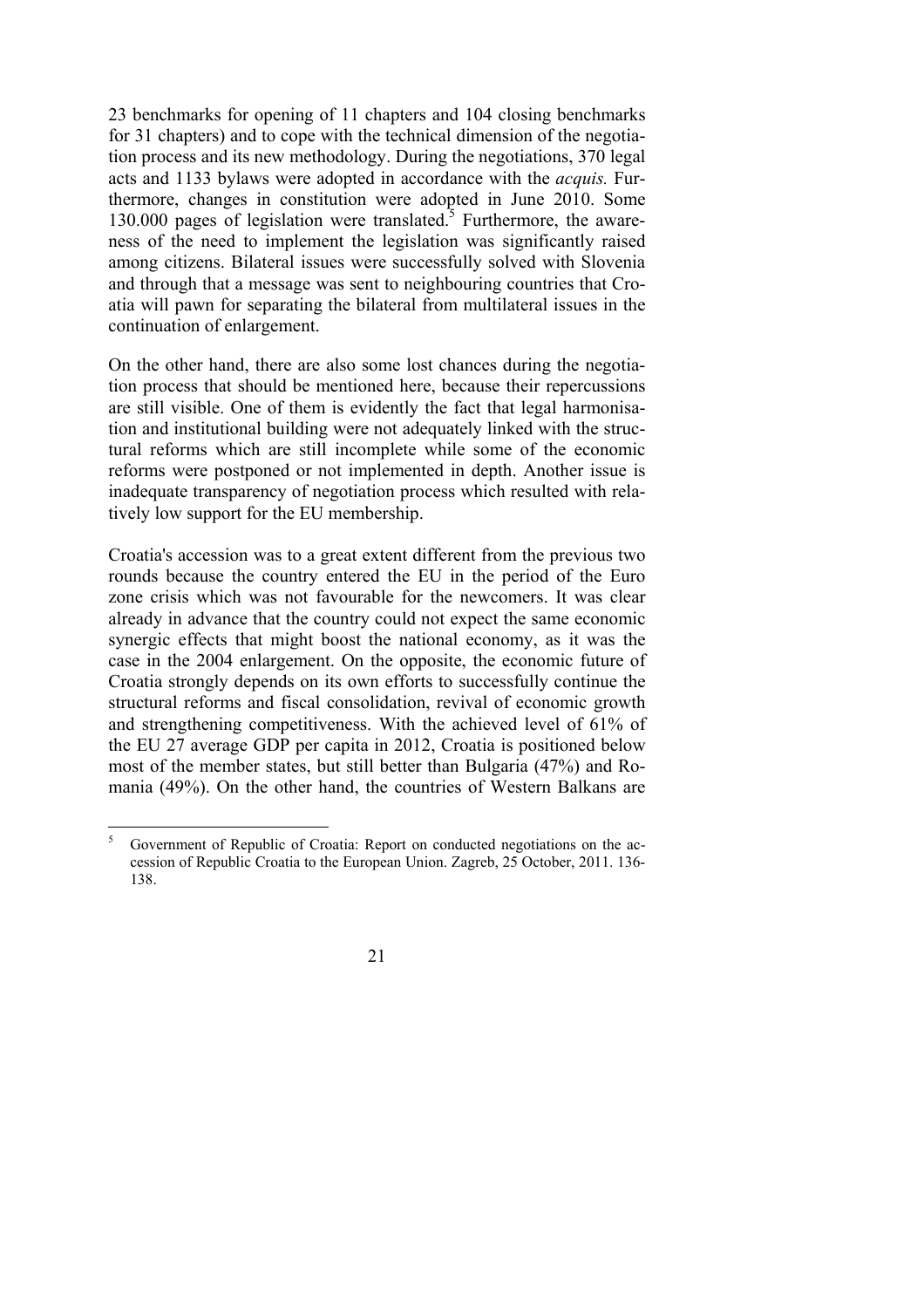all lagging behind Croatia in this respect (Montenegro 43%, FYROM 35%, Serbia 35%, Albania 30%, and Bosnia and Herzegovina 28%).6

Croatia is facing big challenges resulting from structural weaknesses. Among the key issues is the need to change the economic development pattern towards job-rich growth, consolidate public finances, develop more flexible labour market and increase employment, improve competitiveness through increasing the quality of business environment and continue the restructuring of industry. After five years of recession, the Croatian economy deepened in 2012 and in the second half of 2013 (during first months of EU membership) it continued contracting. According to the Commission's estimations, the GDP will contract by 0.7% in 2013. Moderate recovery is expected in 2014 only, based on improved international environment, EU accession and new legislation adopted to improve the investment climate.

The Croatian Government is struggling to bring the general budget deficit (estimated by the Commission as 5.0% of GDP in 2012) below the 3% of GDP by 2016 as well as to reduce the rising trend of public debt which is approaching the limit of  $60\%$  of GDP.<sup>7</sup> According to the autumn European Economic Forecast  $2013<sup>8</sup>$  the general government deficit is estimated to reach 6.5 % of GDP while the ratio of the public debt to GDP will continue growing above 60% in 2014. The key issue is not the level of mentioned indicators only but the accelerating negative trend, particularly regarding the ratio of the public debt to GDP. Furthermore, it is of crucial importance to change the decreasing trend of the economy and reduce the double-digit unemployment rate  $(16.7\% \text{ in } 2014)^9$ 

<sup>6</sup> EUROSTAT. See:

http://epp.eurostat.ec.europa.eu/tgm/table.do?tab=table&init=1&plugin=1&languag e=en&pcode=tec00114 (last access 8 November 2013).

European Commission, European Economic Forecast, autumn 2013, European Economy 7/2013, pp.66-67.

Ibidem.

<sup>9</sup> Similar view was expressed in the IMF visit concussing statement (spring 2013). Namely, the implementation of the structural reform program (which is critical to restart growth, fully benefit from EU accession, and improve medium-term prospects) must be accelerated. Reforms in the area of labour market and those aimed to reducing barriers to investment should be placed on the top the agenda. It was sug-

<sup>22</sup>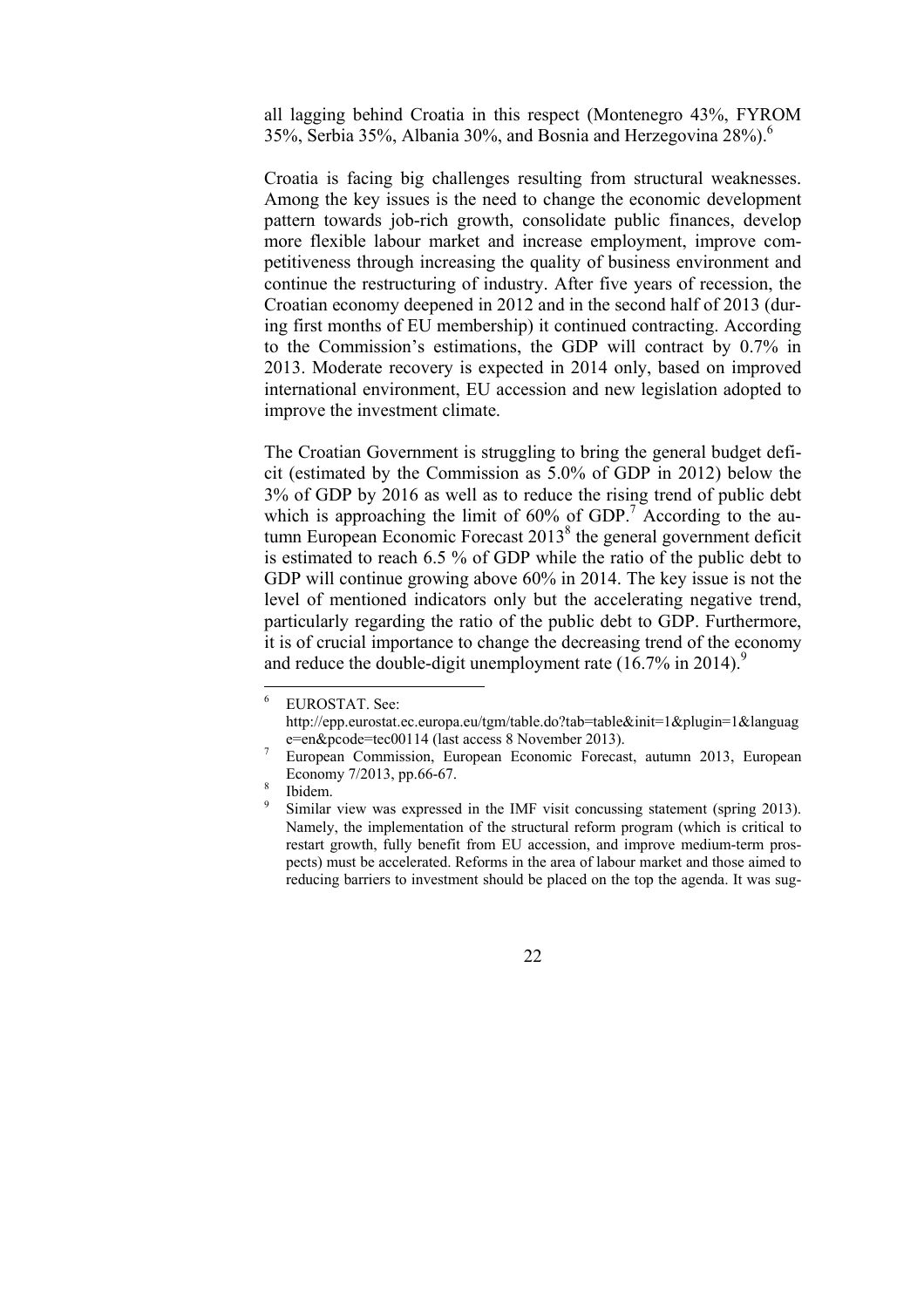Before the accession, Croatia took part in the European Semester on an informal basis already in 2013. The 2013 economic program (which Croatian government voluntarily submitted to the Commission) was estimated by the Commission to be rather optimistic in comparison with the Commission forecasts.<sup>10</sup> All mentioned indicators show that Croatia will enter the excessive budget deficit procedure in 2014 within the fourth European Semester of European governance, which was already announced by the  $EC^{11}$ . The overall economic convergence with the EU requirements will not be easy and the implementation of strict measures is a process that will last for another two or three years.

|                                                            | Annual percentage change |         |        |         |         |         |  |
|------------------------------------------------------------|--------------------------|---------|--------|---------|---------|---------|--|
|                                                            | 2010                     | 2011    | 2012   | 2013    | 2014    | 2015    |  |
| GDP (2012=100%)                                            | $-2.3$                   | 0.0     | $-2.0$ | $-0.7$  | 0.5     | 1.2     |  |
| <b>Private Consumption</b>                                 | $-1.3$                   | 0.2     | $-2.9$ | $-0.5$  | $-0.5$  | 0.5     |  |
| <b>Public Consumption</b>                                  | $-2.1$                   | $-0.6$  | $-0.8$ | $-1.0$  | 0.5     | 0.5     |  |
| Exports (goods and services)                               | 4.8                      | 2.0     | 0.4    | $-0.7$  | 2.5     | 3.0     |  |
| Imports (goods and services)                               | $-2.8$                   | 1.3     | $-2.1$ | 0.0     | 1.8     | 3.8     |  |
| Employment                                                 | $-5.1$                   | $-2.3$  | $-3.9$ | $-1.7$  | 0.1     | 0.5     |  |
| Unemployment rate<br>(% of total labour force)             | 11.8                     | 13.5    | 15.9   | 16.9    | 16.7    | 16.1    |  |
| Terms of trade goods                                       | 0.4                      | 0.7     | 0.0    | 0.1     | 1.1     | 0.9     |  |
| Trade balance (% of GDP)                                   | $-13.9$                  | $-14.5$ | 14.3   | $-14.8$ | $-14.7$ | $-15.2$ |  |
| Current account balance (% of GDP)                         | $-0.9$                   | 1.1     | $-0.2$ | 0.1     | 0.7     | 0.1     |  |
| <b>General government balance</b><br>$\frac{9}{6}$ of GDP) | $-6.4$                   | 7.8     | $-5.0$ | $-5.4$  | $-6.5$  | $-6.2$  |  |
| General government gross debt<br>$(\%$ of GDP)             | 44.9                     | 51.6    | 55.5   | 59.6    | 64.7    | 69.0    |  |

Table 1: Selected economic indicators for Croatia

Source: European Commission, European Economic Forecast 7/2013, Autumn 2013.

 $\overline{\phantom{a}}$ 

gested that the gradual fiscal consolidation should continue in order to restore debt sustainability and preserve market access. Measures such as public sector wage cuts and pension and health sector reforms are steps in the right direction. See: IMF. Croatia—2013 Staff Visit Concluding Statement. February 25, 2013,

http://www.imf.org/external/np/ms/2013/022513.htm. 10 European Commission (2013). Commission Staff Working Document. Assessment

of the 2013 economic programme for CROATIA. SWD (2013) 361 final.<br><sup>11</sup> European Commission. Statement of President Barroso on the European Semester 2012. Brussels, 13 November 2013. Speech/13/912.

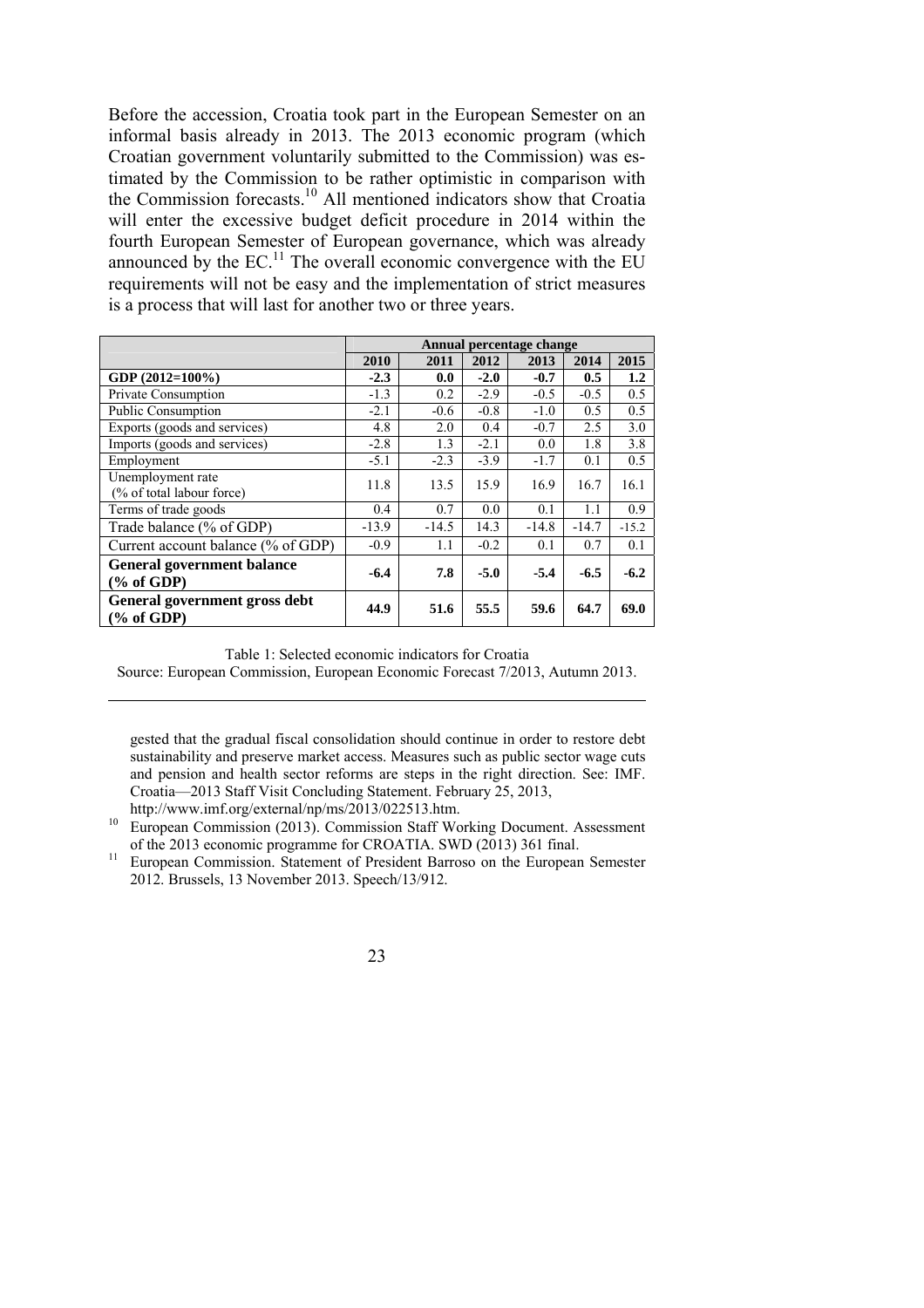As it was mentioned before, another important aspect is the transparency of the negotiation process. In spite of the fact that Croatia had prepared a rather good communication strategy for the EU accession, negotiations were not transparent enough. They strongly relied on public administration and did not involve all interested stakeholders into in-depth debates to the extent that was necessary.<sup>12</sup> One of the consequences was a decreasing support for the EU membership among the population. After the period of strong public support (some 70-80% of citizens were in favour of Croatia's integration into the EU in 2000), the support started to decline and after 2003 the support fell to around  $50\%$ <sup>13</sup>. The EU referendum for entering the EU results showed that 66.27% of citizens voted for,  $33.13\%$  voted against, while the turnout was only  $43.50\%$ .<sup>14</sup> These results, together with the record low turnout on the European Parliament elections held in April 2013, re-confirm the fact that there is still a need to communicate with Croatian citizens in a more effective way.

Having in mind these circumstances, it is understandable that there was no big euphoria in Croatia regarding the accession before the country entered the Union. Most of the citizens had a realistic approach, without high expectations. According to the national public opinion survey conducted on behalf of the Delegation of the European Commission in Croatia before the EU accession (spring 2013), the attitude of citizens was almost equally split between those expecting more benefit than harm from the EU membership (37% of respondents), more harm than benefit

Final results of the referendum on the EU Membership (Croatian only), http://www.izbori.hr/izbori/dip\_ws.nsf/0/285B8CAADE86805FC12579920040C32 4/\$file/Sluzbeni\_potpuni\_rezultati\_glasovanja\_referendum.pdf, accessed 8 November, 2013.



 $12\,$ Maršić, Tomislav: Assessing the negotiation experience: quick accession or good representation? In: Ott, Katarina (Ed). Croatian Accession to the European Union. The Challenges of Participation. Fourth Volume. Institute for Public Finances. Zagreb, 2006. pp. 29-57. 13 Samardžija, Višnja and Vidačak, Igor: The Challenges in Communicating EU Inte-

gration Issues in Croatia. In: Communicating integration impact in Croatia and Ireland / edited by Višnja Samardžija and Alan Dukes. – Zagreb: Institute for International Relations – IMO; Dublin: Institute for International and European Affairs: IIEA, 2008. p 76.<br><sup>14</sup> State Election Committee (2012).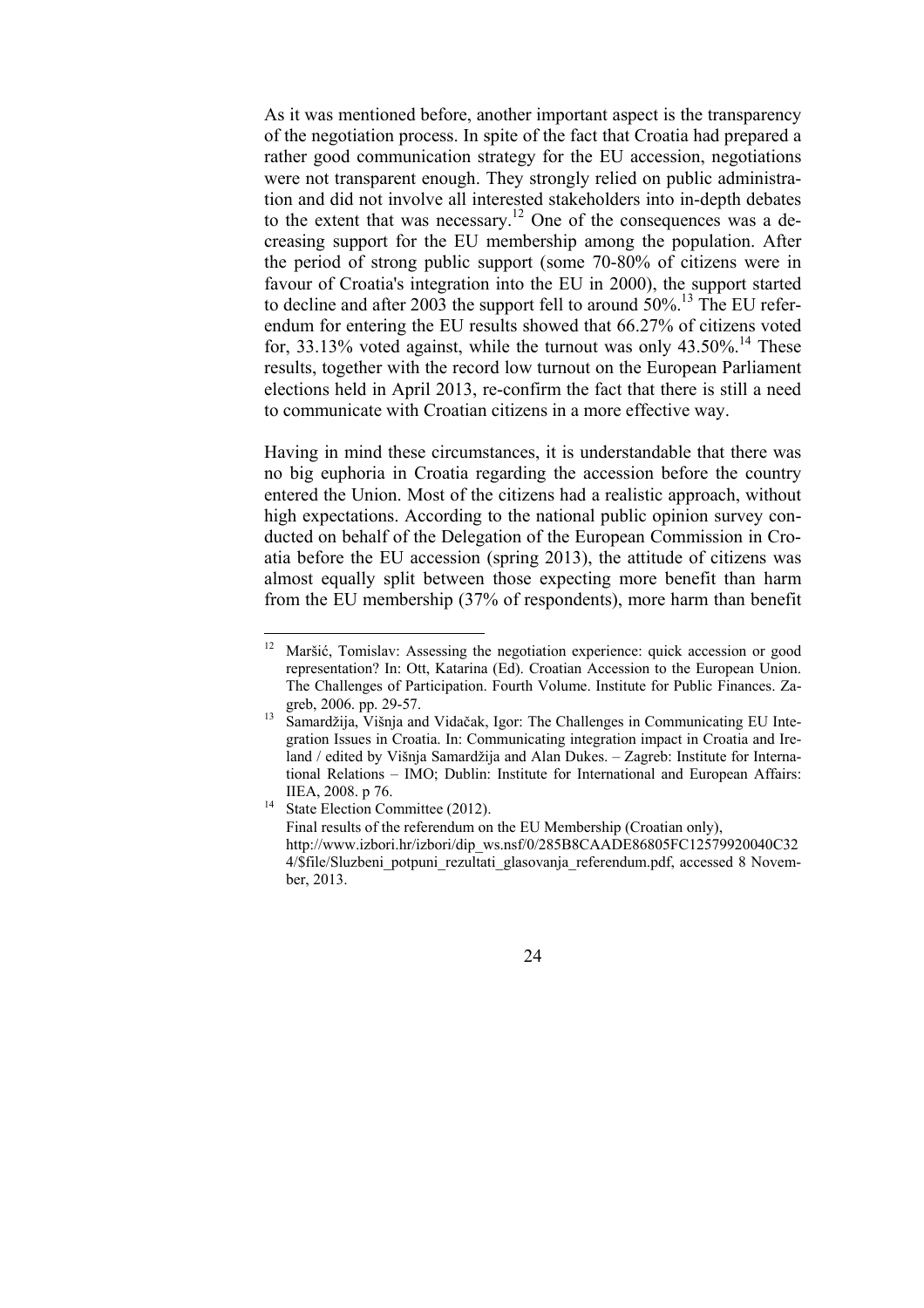(30%) and neutral attitude  $(30\%)$ .<sup>15</sup> The confidence in the EU institutions were in the period before the accession not very high (37%, which was slightly higher than in 2012) but it was significantly higher than the confidence in national authorities (17%, which showed decreasing tendency in comparison of  $20\%$  in 2012).<sup>16</sup>

Similar to other EU member states, unemployment (76%), economic situation (48%) and rising prices (17%) are  $-$  according the spring 2013 issue of Euro barometer $17$  – the main concerns of citizens in Croatia. Some 43% of Croatians think that the impact of the crisis on jobs has already reached its peak while 51% of citizens think that the worst is still to come (similar to citizen's attitude in Finland, Sweden and Austria). However, some 59% of citizens are still optimistic about the future of European Union while  $38\%$  are pessimistic.<sup>18</sup>

#### **Good news for the Western Balkans with bitter flavour of "transition fatigue"**

Croatia's membership in the EU is good news for the region as it is the first regional, post-conflict country, representative of the region that entered the Union. This enlargement achievement will primarily have a strong stabilisation effect for the region, although its political and economic implications are not less important. It is good news for the countries of the region as it offers concrete proof that reforms according the European standards and values are rewarded. In the recession time marked by rising Euro scepticism or even pessimism, the EU membership of the first representative from the region symbolically means encouragement for the others. The region has now a new direct border with

 <sup>15</sup> The attitudes of Croatian citizens toward Croatian accession to the EU, research of IpsosPuls Public Affairs, with support of EU Delegation in Croatia (4 June 2013, survey carried out in April 2013). See:

http://delhrv.ec.europa.eu/files/file/vijesti/PrezentacijaHR\_Ipsos\_Puls\_DEU\_2013 v3.ppt.<br> $^{16}$  Ibidem.<br> $^{17}$  Europes

<sup>17</sup> European Commission (2013). Public opinion in European Union. First Results. Standard Eurobarometer 79, Spring 2013. 18 Ibidem.

<sup>25</sup>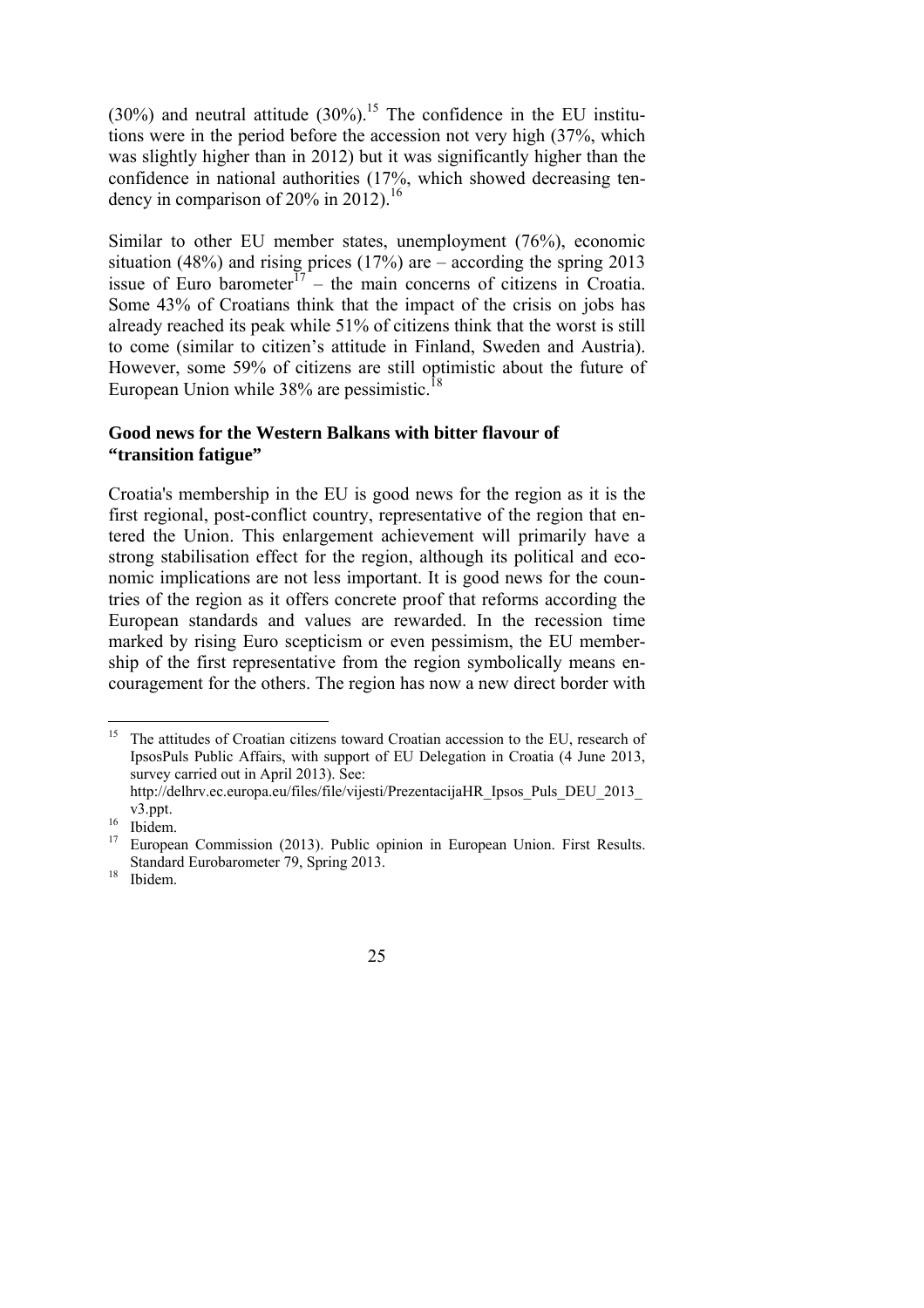the EU that opens the ground for new forms of cross border cooperation through the EU funded projects.

According to Neven Mimica, the European Commissioner for Consumer Protection,<sup>19</sup> the EU membership of Croatia enshrines three-facet significance for the region. Firstly, it sends the encouraging message that reforms could be undertaken and sustained, driven by the rewarding process of the EU negotiations and ultimately being paid off through the EU membership status. Secondly, Croatia is committed to be a loud proponent regarding the continuation of the enlargement with the position that the enlargement needs to continue, complemented with the new innovative tools. Thirdly, Croatia must not allow fading out of its reform efforts after becoming EU member, both for domestic and external reasons.

The EU membership is of essential importance for the countries of the neighbouring region which is passing through constant changes. The regional architecture of the Western Balkans has significantly changed over the past decade – two new independent small states appeared (Montenegro and Kosovo) – and the region gained its first EU member state in  $2013<sup>20</sup>$  For years to come, the overall landscape of the region will be characterized by a set of unresolved issues, the most important being the constitutional and state issues of Bosnia and Herzegovina, Macedonia's name issue with Greece, and the Belgrade-Prishtina dialogue issue. The unresolved – very often bilateral – inter-state disputes still represent one of the region's biggest challenges and a threat for the process of enlargement.

-

the Western Balkan countries are relatively small in the European context. The smallest, Montenegro with less than 700,000 inhabitants could be considered a micro-state, while the largest one is Serbia, with a population of slightly more than 7,000,000. In total, seven states of the WB region have some 23 million inhabitants, which is less than 5% of total EU population.



<sup>&</sup>lt;sup>19</sup> Speech given at the international conference "Further EU Enlargement in South Eastern Europe – the Road Ahead", Institute for Development and International Relations (IRMO) and Swedish Institute of International Affairs (UI). Zagreb, April  $17<sup>th</sup> 2013$ . See: Conference Report. http://www.irmo.hr/node/1702.<br><sup>20</sup> In terms of the size of population and territory, GDP and economic performance,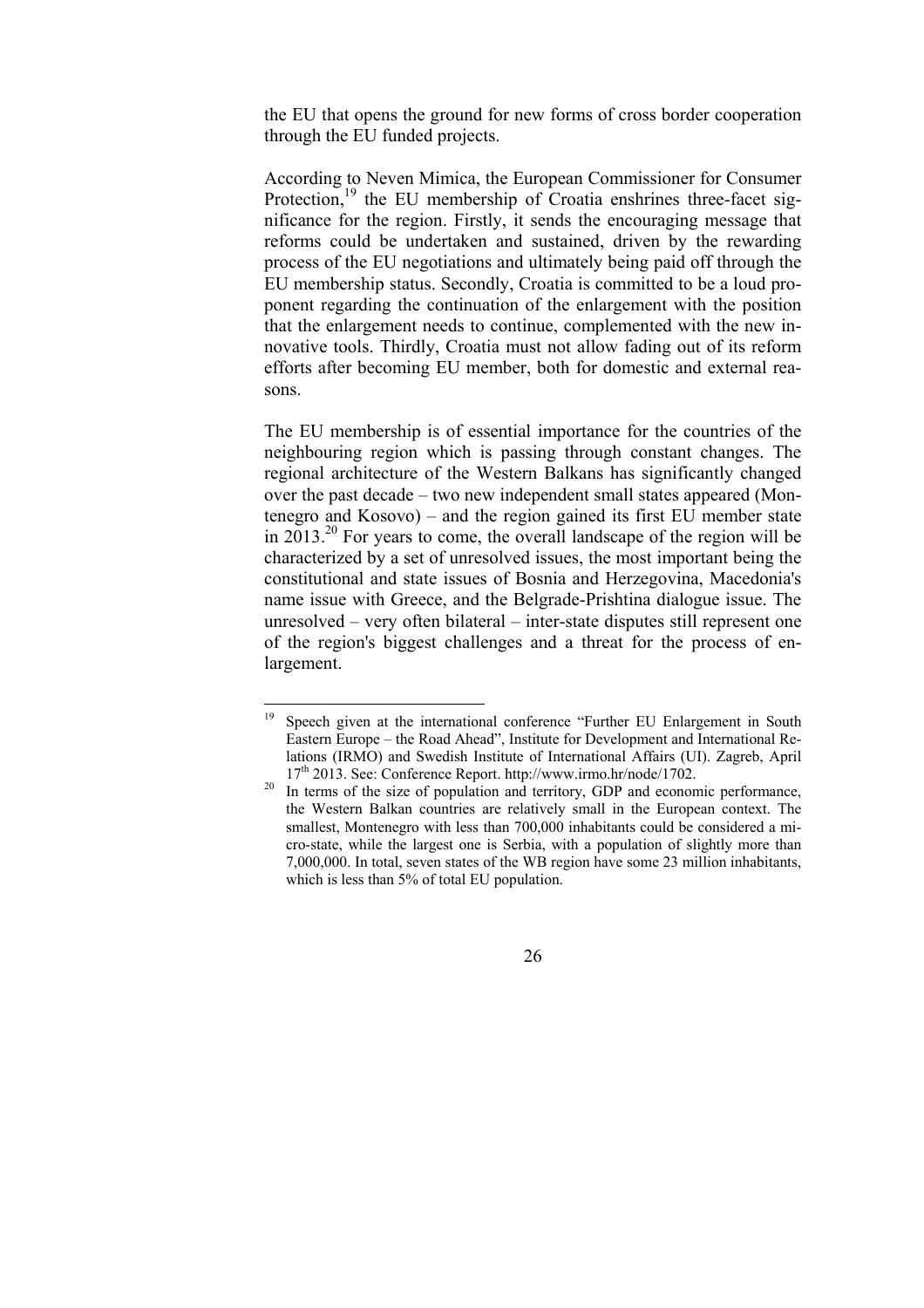Being a country that shares a large part of the European Union's external border towards Western Balkans, Croatia is in an extremely challenging position as a new EU member. Stability and prosperity of the region are important goals for Croatia which is naturally, historically and culturally part of the region and is therefore strongly supporting continued enlargement. Having this in mind, Croatia is supposed to play an important *"bridging"* role towards the remaining countries of the Stabilisation and Association Process. One dimension of this role would be a continued involvement in regional cooperation to which the country is strongly committed. The Government Programme of Republic Croatia for the mandate 2011-2015 (from December 2011) puts the policy towards neighbours among Foreign policy priority on the first place. It underlines that , the advantages of the EU membership will not be complete until the remaining countries of the region do not join the EU. In this respect Croatia will pawn for regional stability, good neighbourly relations and the European future of all countries of South-Eastern Europe".<sup>21</sup> This was confirmed in the current strategic plan of the Ministry of Foreign and European Affairs.<sup>2</sup>

Another aspect should be through transfer of knowledge and sharing the institutional memory or lessons learned in the accession process. Croatia is the first country which has gained knowledge and experienced the new EU methodology of negotiations (namely the opening benchmarks, new chapters, track record, specific conditionality), has experience in organisational aspects of negotiations, was relatively successful in attracting the pre-accession funds and has done the extensive work in translation of the *acquis* to the language which is understandable for most countries in the region. During the more than ten years long process of preparations for the EU, Croatia has learned that the accession process is more important than the accession itself because it means reforms. The recently established Council for Transition Processes (or shortly Centre of Excellence) within the Ministry of Foreign and Euro-

 $21$ 21 The Programme of Republic of Croatia Government for the mandate 2011-2015 (December 2011), p. 43.<br><sup>22</sup> Republic of Croatia. Strategic plan of the Ministry of Foreign and European Affairs

for the period 2013-2015, p. 3.A.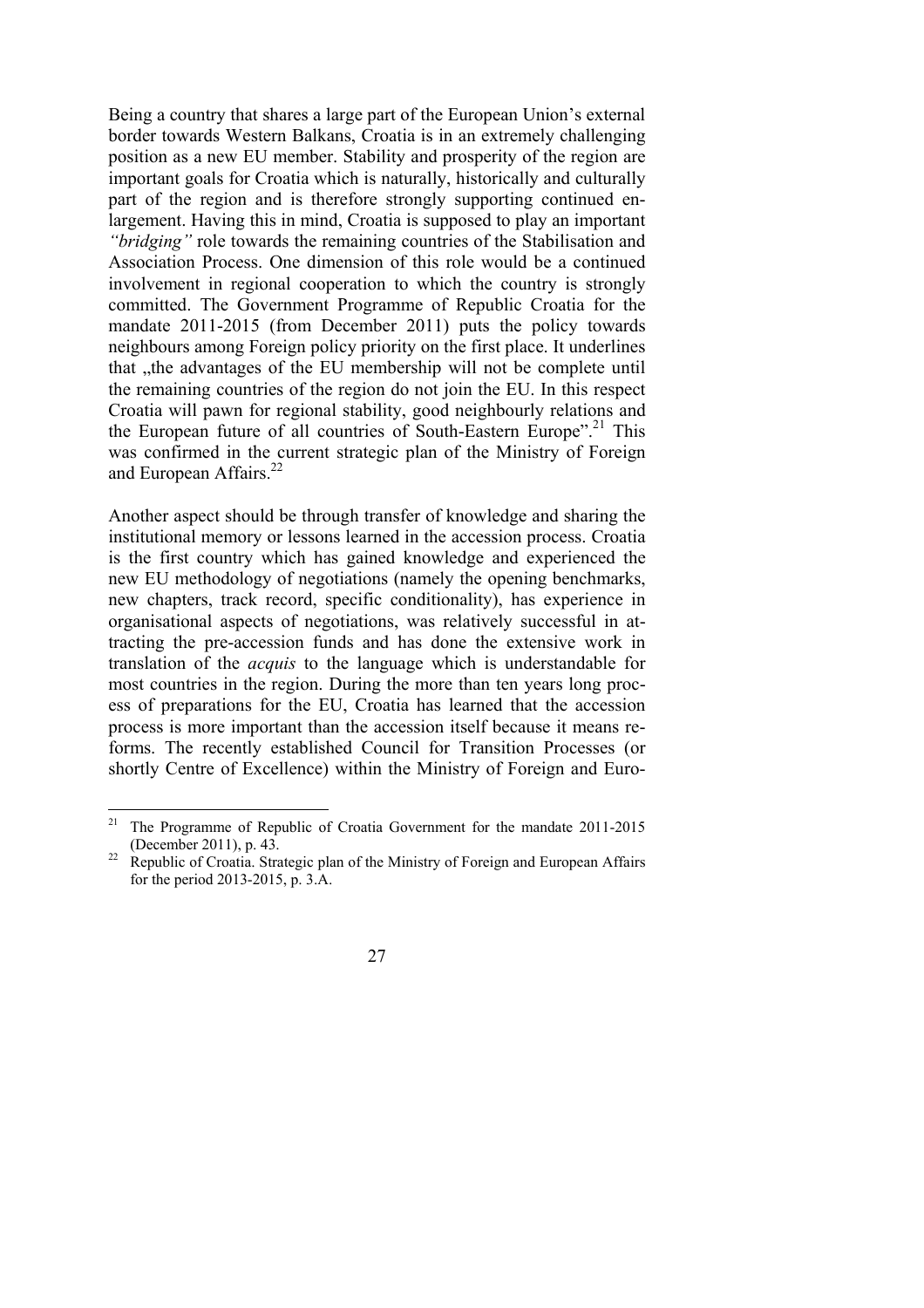pean Affairs will promote the transfer of knowledge by gathering Croatian experts which took part in negotiations with the EU and involving them in seminars, workshops, study tours, conferences and forums. Documents and materials relevant for the accession process will also be made available for the countries of the region. $^{23}$ 

CEFTA is an example of potentially positive consequences for the countries of the region and, on the other hand, eventual negative implications for Croatia. Namely, with the entry into the EU, Croatia had to adopt the EU trade regime and, consequently to withdraw from own previously existing free trade agreements, including the Central European Free Trade Agreement – CEFTA. This means the loss of duty free trade access to CEFTA market for Croatia. As a former CEFTA member, Croatia has liberalised trade with the mentioned free trade area which had important share of some 20% in Croatian exports (c.f. Table 2). The markets of the neighbouring Serbia and Bosnia and Herzegovina are traditionally important. Having in mind that trade in industrial products is almost completely liberalised between the CEFTA countries and the EU, the open issue remains trade in agricultural products whose exports from Croatia is now burdened with tariff and non-tariff barriers. This might endanger exports of some Croatian foodstuffs and confectionary products because agricultural processed products represent some 27.4% of total Croatian trade to CEFTA.<sup>24</sup>

The new trade regime is the subject of negotiations between the European Commission and CEFTA countries which is still in place with Serbia and Bosnia and Herzegovina.<sup>25</sup> The new situation on the market might open new chances for redistribution of shares and potentially new trends in trade within the mentioned free trade zone, having in mind that Croatia was a significant exporter to CEFTA countries (particularly to

Bosnia and Herzegovina in the time of preparing this paper.



<sup>23</sup> http://www.mvep.hr/hr/posebni-projekti/centar-izvrsnosti/ (Accessed on 12 November 2013). 24 <sup>Č</sup>udina, Adrijana and Sušić, Gordi: The impact of Croatia's Accession to EU trade

and economic relations with CEFTA countries (in Croatian). Ekonomski pregled, 4/64, p. 380. Zagreb 2013. pp. 380-381. 25 Negotiations were not finalized between the European Commission and Serbia and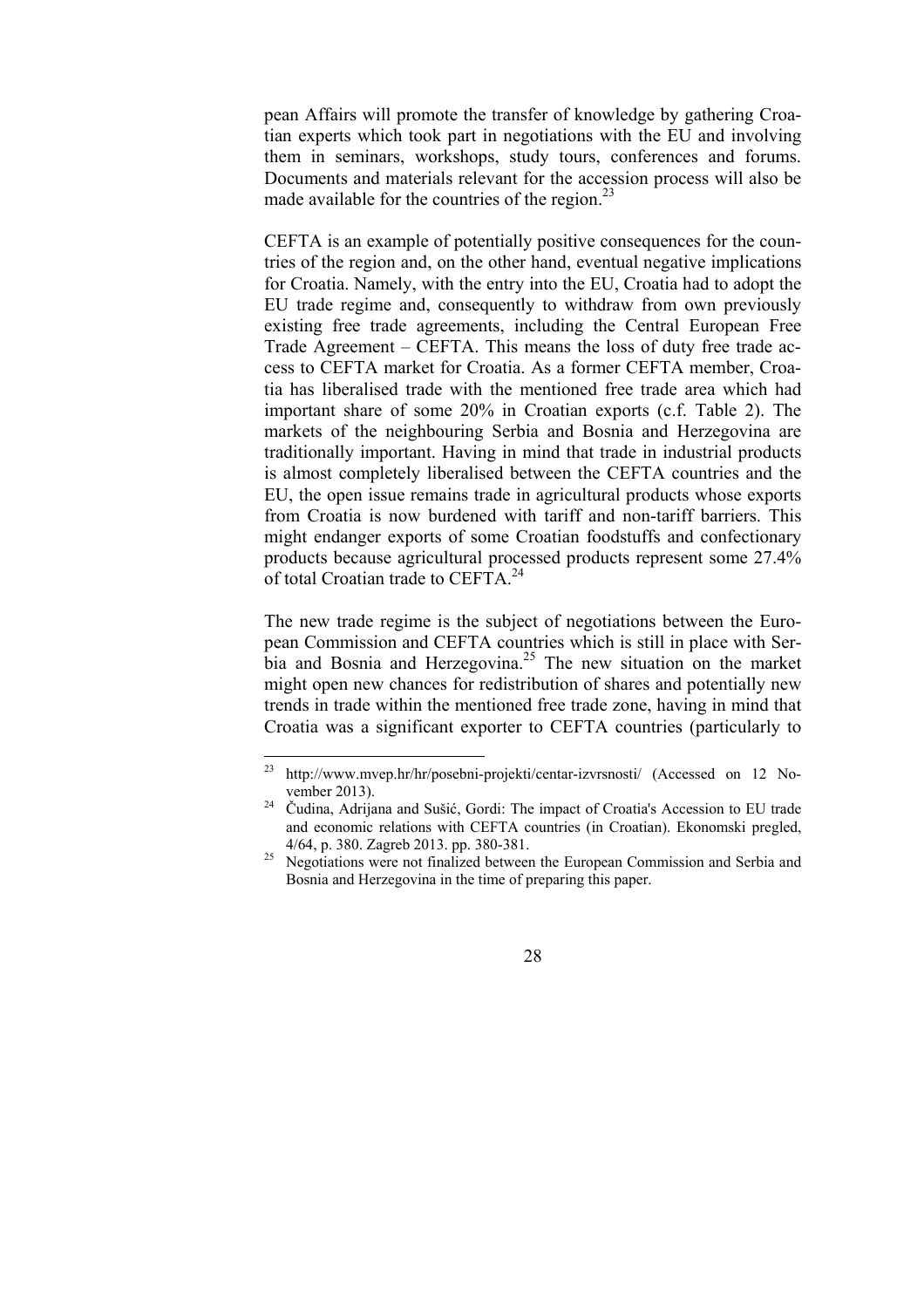Bosnia and Herzegovina and Serbia). But it is even more important to stress that competitiveness becomes a serious issue when speaking about future trade prospects within the CEFTA market.<sup>26</sup>

| <b>Exports from Croatia</b>   | 2000  | 2001  | 2002   | $\cdot \cdot \cdot$ | 2008   | 2009    | 2010  | 2011  | 2012   |
|-------------------------------|-------|-------|--------|---------------------|--------|---------|-------|-------|--------|
| <b>CEFTA</b> (mil. EUR)       | 735   | 868   | 1.006  |                     | 2.254  | 1.602   | 1.666 | 1.838 | 2.016  |
| Annual modification $(\%)$    | 21,0  | 18,0  | 15.9   |                     | 12.4   | $-28.9$ | 4.0   | 10.4  | 9,7    |
| Share in total export $(\% )$ | 15,3  | 16,6  | 19,4   |                     | 23,5   | 21.3    | 18.7  | 19.2  | 21,0   |
| $EU 27$ (mil. $EUR$ )         | 3.348 | 3.538 | 3.427  |                     | 5.842  | 4.561   | 5.439 | 5.735 | 5.604  |
| Annual modification $(\%)$    | 23,7  | 5,7   | $-3,1$ |                     | 7,6    | $-21.9$ | 19.3  | 5.5   | $-2.3$ |
| Share in total export $(\%)$  | 69,4  | 67,8  | 66,1   |                     | 60.9   | 60.6    | 61,1  | 59.9  | 58,3   |
| <b>Other countries</b> (mil.  | 738   | 809   | 755    |                     | 1.490  | 1.367   | 1.801 | 2.009 | 1.991  |
| EUR)                          |       |       |        |                     |        |         |       |       |        |
| Annual modification $(\% )$   | 0.7   | 9.5   | $-6,6$ |                     | $-5,1$ | $-8.2$  | 31,7  | 11,5  | $-0.9$ |
| Share in total export $(\% )$ | 15,3  | 15,5  | 14.6   |                     | 15,5   | 18.2    | 20.2  | 21.0  | 20.7   |
| <b>TOTAL</b> (mil. EUR)       | 4.822 | 5.214 | 5.188  |                     | 9.585  | 7.529   | 8.905 | 9.582 | 9.611  |
| Annual modification $(\%)$    | 19,1  | 8.1   | $-0,5$ |                     | 6,5    | $-21,4$ | 18.3  | 7,6   | 0.3    |

Table 2: Exports from Croatia to different group of countries (2000 - 2012) Source: Croatian Bureau of Statistics, First Releases on Croatia's foreign trade in goods $^{27}$ 

There are also some potentially negative consequences for the region which should be mentioned in this context, although they are of minor relevance as compared to previous ones.

Firstly, there is a doubt among the current candidates in the Western Balkans that the important natural ally of the region (namely Croatia) will have to act according the EU rules and change priorities towards the region after becoming the full member of the Union.<sup>28</sup> The answer to

 $26\,$ 26 After Croatia's ranking in 2012 showed a downward trend, the "Global Competitiveness Report, 2013-2014." has registered a slight improvement, rising six positions to 75th among the 148 countries included in the report. Since 2002, when Croatia was first included in these rankings, it recorded real progress from 2005 to 2007, and then continual decline from 2008 to 2012.See: World Economic Forum.

Global Competitiveness Report 2013-2014. 27 Čudina, Adrijana and Sušić, Gordi: The impact of Croatia's Accession to EU trade and economic relations with CEFTA countries (in Croatian). Ekonomski pregled,

<sup>4/64,</sup> p 380. Zagreb 2013. 28 Teokarević, Jovan at the conference "Regional Implications of Croatia's Accession to the EU". Faculty of Political Sciences, Belgrade. 17-18 May 2013.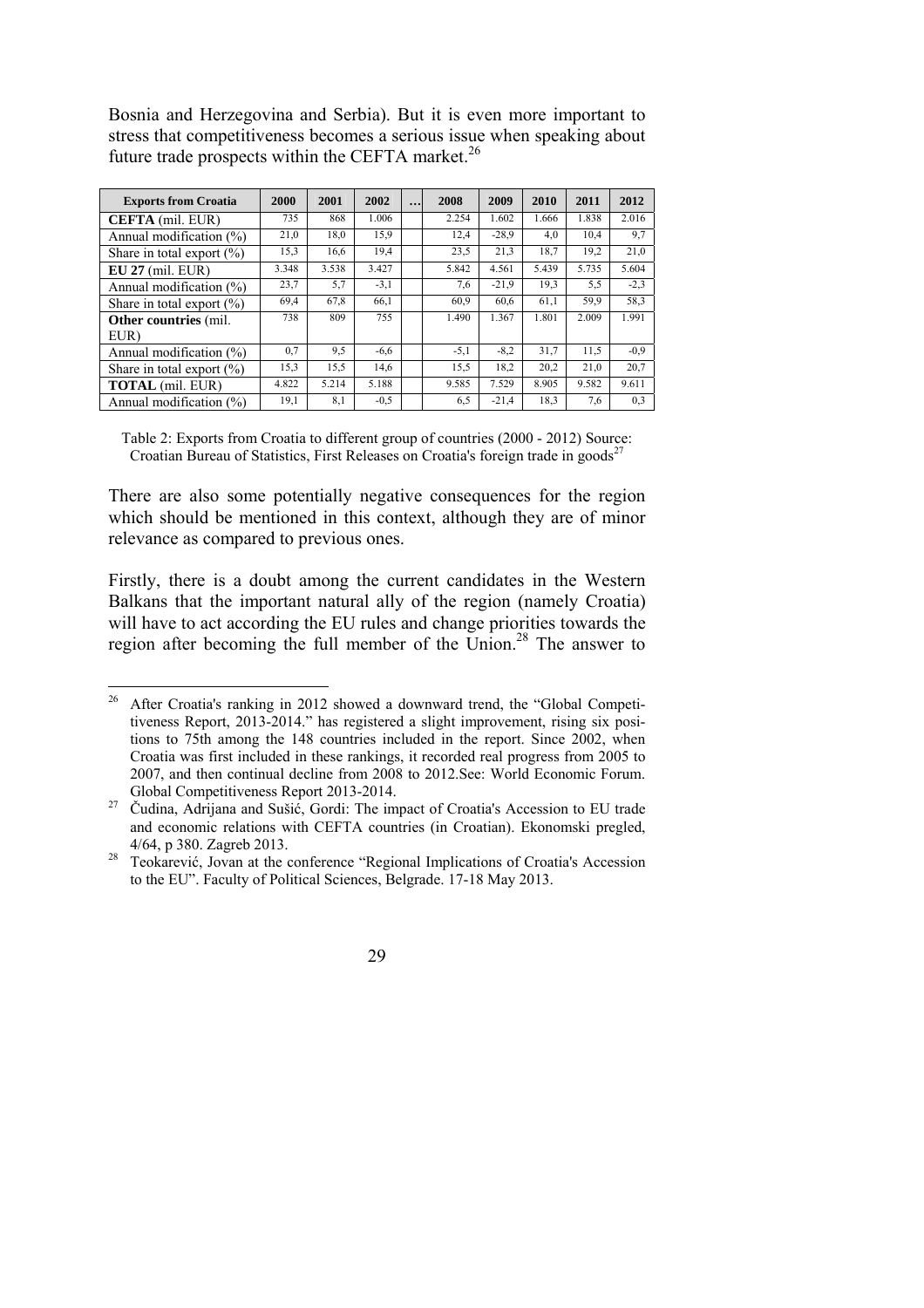this is the fact that relations with Western Balkans remain deeply imbedded in Croatian foreign policy after accession. It starts from the assumption that all countries of the region have their European perspective and approaches the region through the cooperation on the common European future. Croatia will remain deeply involved in the Western Balkan region due to its geographical position and historical legacy and as the EU member state it will be able to integrate even more into the region, yet from the completely new platform of self-confidence and security. $^{2}$ 

Secondly, the slow progress of enlargement after Croatia's accession might result with gradual slowing down in reforms in candidate countries, leading to period of economic stagnation, social tensions and subsequent political instability. It is therefore important to clearly show that the enlargement process continues.

Thirdly, it is most likely that the EU will in the post-crisis period continue its development in a direction of differentiated integration and multispeed Europe. The most developed countries will continue in a higher speed than the others. It becomes evident that it is impossible to achieve full integrity among countries with such different capacities. The countries of Western Balkans might also be affected by the combined impacts of both *"enlargement fatigue"* among the EU member states and *"accession fatigue"* on the side of candidates. To continue the enlargement process in an effective way, the strategic and tactical changes are needed both on the EU and the candidates for membership.<sup>30</sup>

#### **The European Union - rethinking policy towards the Western Balkans?**

The Croatian example is good news for the EU itself by proving that the Stabilisation and Association Process (SAP) is working, although it

<sup>29</sup> 29 This was underlined by Croatian Minister of Foreign and European Affairs, Vesna Pusić at the ministerial meeting with five WB countries on 30 June 2013 (the day before entering the EU) in Zagreb.<br><sup>30</sup> Teokarević, Jovan. Ibidem.

<sup>30</sup>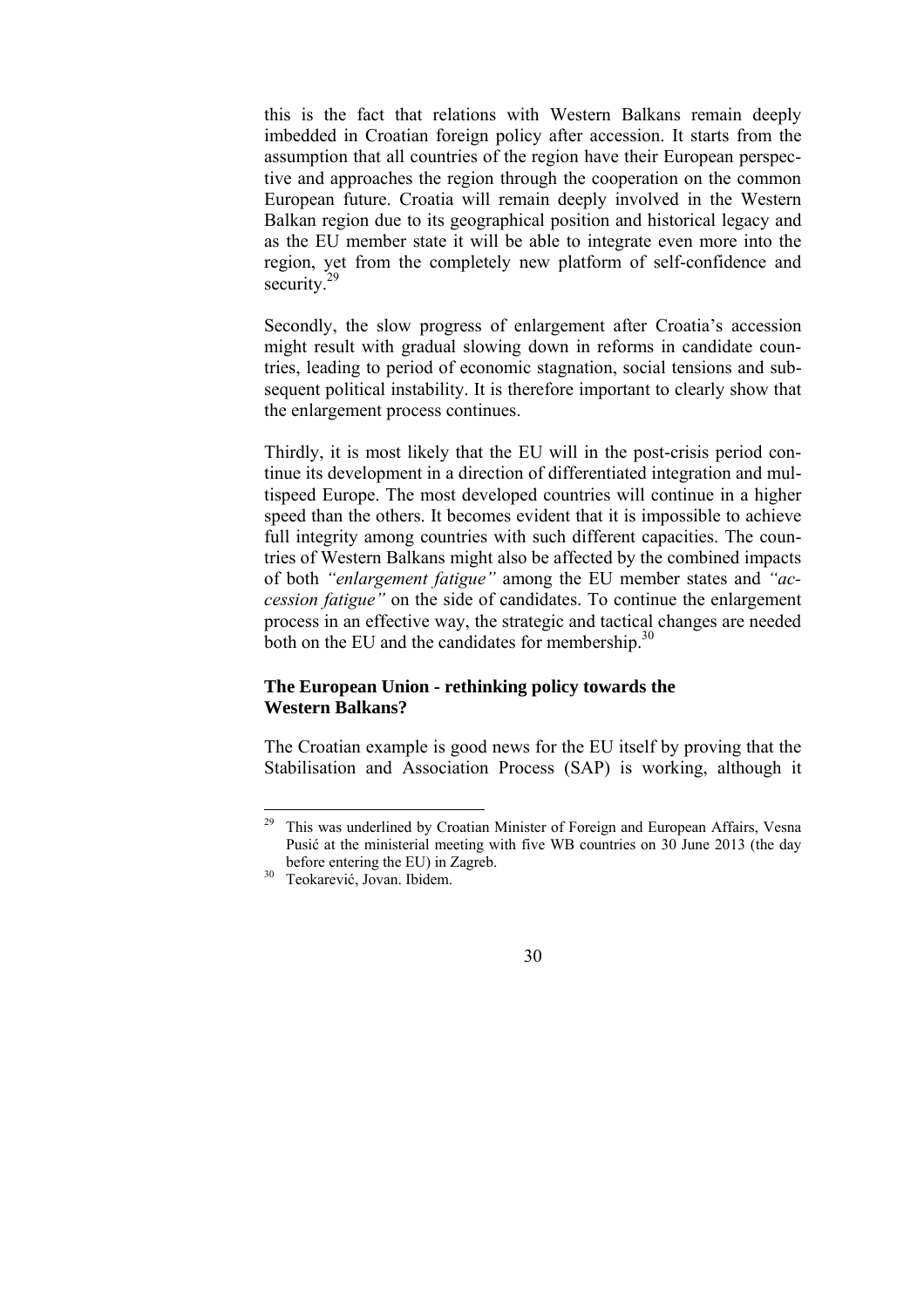needs adjustments to the changed situation. In the period of crisis and growing Euro scepticism, it confirmed the credibility of the EU's enlargement policy and showed that results in reforms meant progress towards membership. It is understood as a strong positive signal for all countries of the Western Balkans, proving that the EU accession is still a rewarding process, and a sign of encouragement showing that tough reforms are awarded by the Commission (*"reforms matter"*).

The EU enlargement is considered by many authors to be one of the EU's most successful foreign policy dimensions, while there are opinions that it causes problems, or represents a source of instability.<sup>31</sup> Enlargement encompasses evolving accession conditions and principles through which the EU actively prepares the candidates with the view to transform them into the future member states. $32$  Continuation of enlargement highly depends on transformation abilities and political readiness of acceding countries to implement reforms and fulfil criteria but also on readiness of the EU to introduce some new, necessary enlargement instruments.

According to the conditionality principle, progress towards EU membership depends on implementing required reforms based on the *acquis communitaire*. The EU's *transformative power* still seems to play an important role in institution-building, policy development and reforms, although not always with expected success. Slow reforms are result of weak institutional capacities, insufficient political will or perceived uncertainty over accession.

Due to complexity of security problems related to peace and statebuilding processes in the post-conflict regional environment, the EU's approach towards the Western Balkans represents an interaction between the EU's enlargement policy and the Common Foreign and Security Policy (CFSP), including its operational arm of Common Security and De-

SIEPS 2010, No. 6, p. 14.



 $31$ 31 Jović, Dejan. Croatian foreign policy facing the challenges of EU membership (available in Croatian only). In: Politička misao, year 48, No 2, 2011, Pp. 7-36. 32 Hillion, Christopher: The Creeping Nationalisation of the EU Enlargement Policy,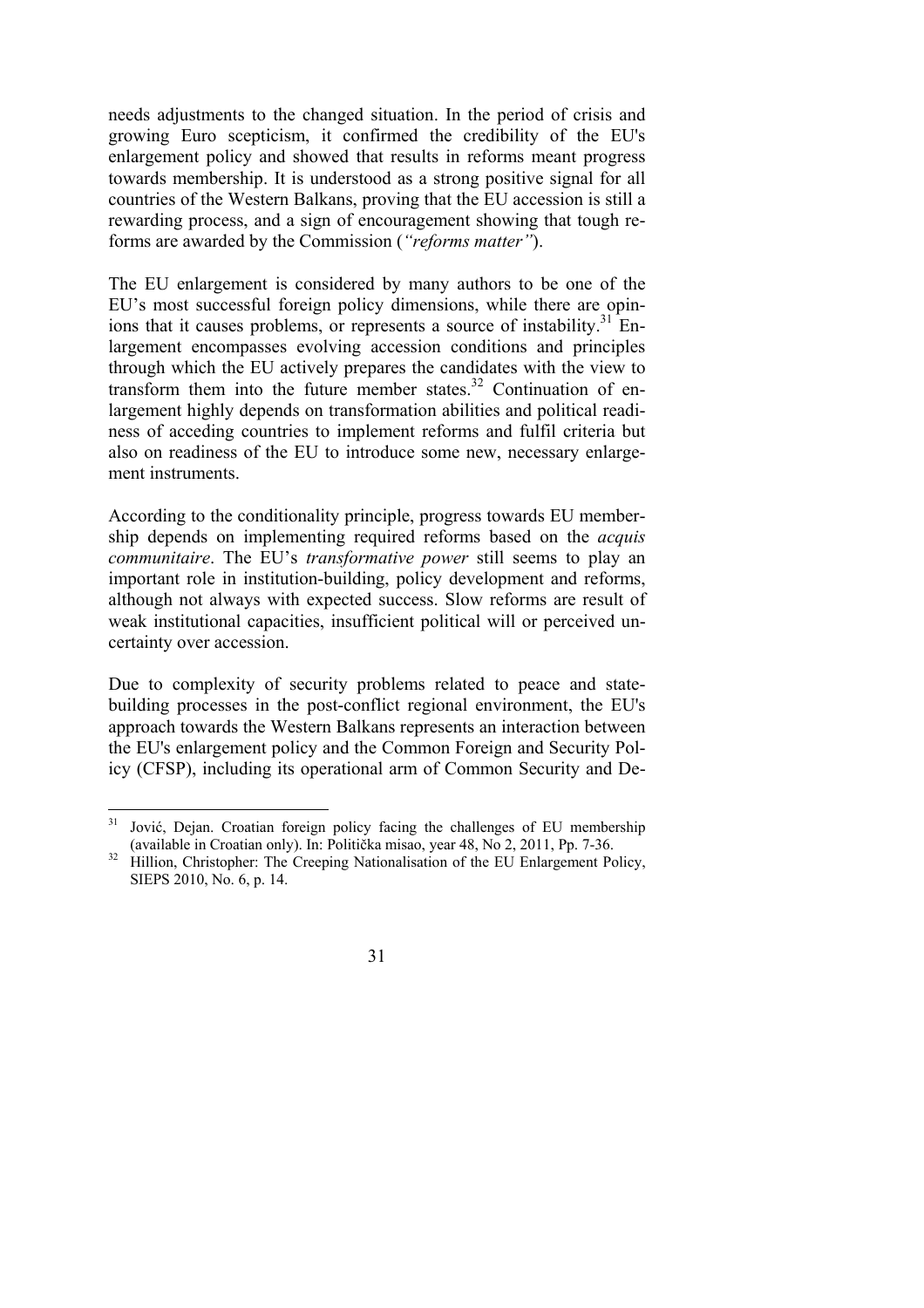fence Policy (CSDP). Apart from the general security challenges and concerns, the problems of weak states, inter-ethnic tensions, reconciliation, and transnational organised crime, illegal trafficking, cross border disputes, corruption and migration are difficult to overcome in some of the Western Balkan countries.

However, due to the economic and financial crisis of the EU and its focus on own internal problems, the enlargement is significantly been slowing down. Even before Croatia's accession there were opinions that the EU enlargement policy has reached an impasse, both politically and conceptually.<sup>33</sup> It is likely that before 2020, no further country will join the Union. $34$  Some authors argue that the narratives of "returning to Europe", "convergence", or "widening and deepening" now seem tarnished and ambiguous in the face of new sets of power relations and disciplinary practices within the EU, together with reworked ideas of the core and periphery, "old" and "new" Europe, that reveal the paradoxes of Euro-Atlantic integration.<sup>35</sup> Therefore active support of continuation and renewal of enlargement should be considered as one of the EU's most important strategic priorities.

Many new instruments for enlargement have already been introduced in the past decade, such as a new methodology for negotiations with opening and closing benchmarks, track record, new chapters (Croatia), high level talks (Macedonia), political dialogue between Serbia and Kosovo, involvement of high-level politicians (Albania). Not all of them proved to be equally efficient. One of the examples is the process of frontloading of conditionality (e.g. opening benchmarks) which makes negotiations more difficult as the country is only allowed to start the negotiations when it stands completely ready. On the other hand, prioritising the focus of accession process and shifting more difficult chapters to the

-

East Europe. Nomos Verlagsgesellschaft, Baden Baden, 2012, p. 15.



<sup>33</sup> Lippert, Barbara: The EU's Enlargement Policy. Ways out of the Impasse. SWP Comments, 18. August 2009.<br><sup>34</sup> Lippert, Barbara: The EU Enlargement: In Search of a New Momentum, in A. Bal-

cer (ed.) Poland and the Czech Republic: Advocates of the EU Enlargement? Demos Europa, Centre for European Strategy, Warsaw, 2010.<br><sup>35</sup> Stubbs, Paul and Solioz, Christoph, (Eds): Towards Open Regionalism in South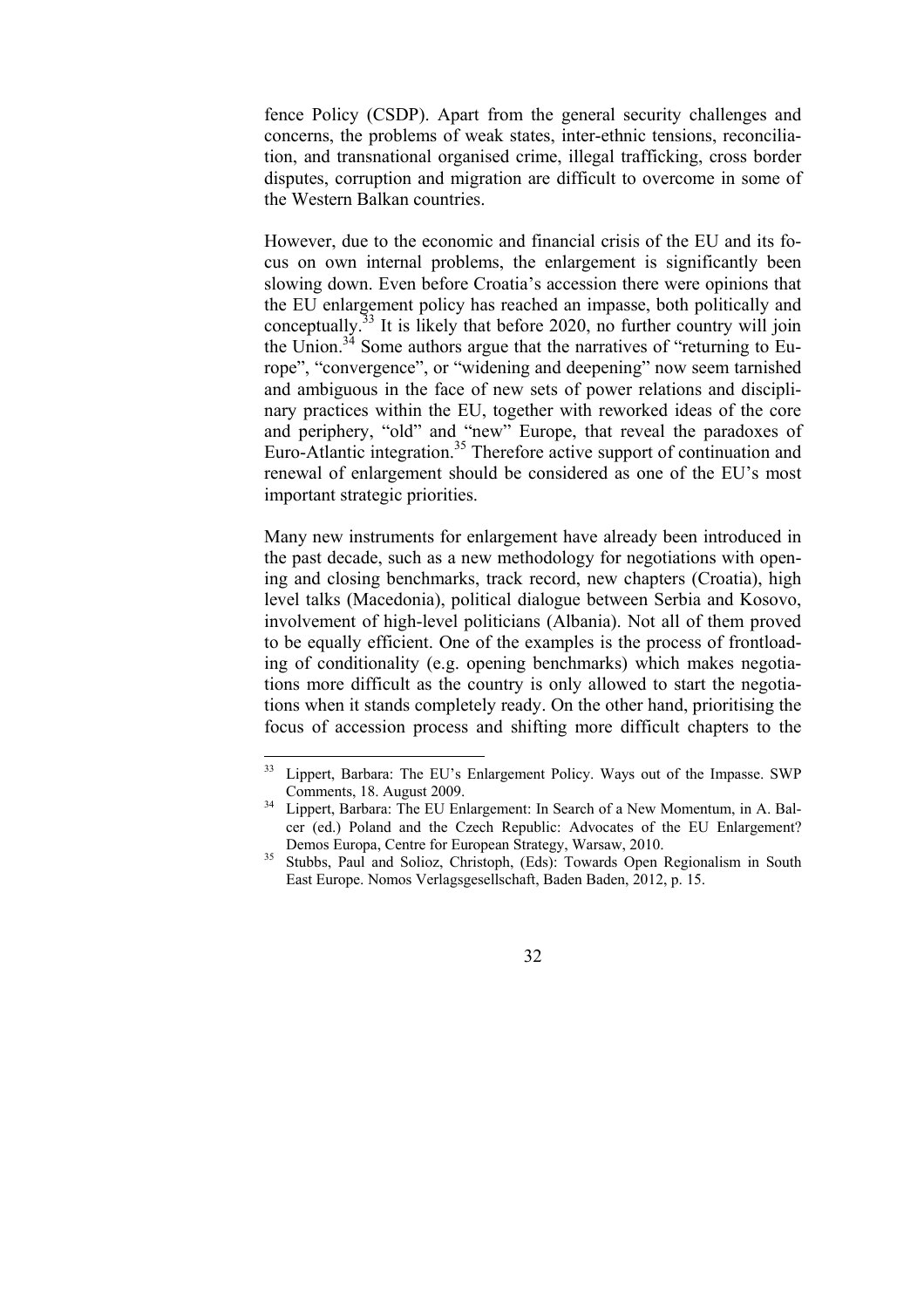beginning of negotiations are better perceived by candidate countries. However, in addition to it the renewed approach, reshaped (or renewed) instruments are needed to maintain credibility of the process. The existing challenges require some innovative approaches in the EU policy towards the Western Balkan region and speeding up the enlargement. A slow-down in the enlargement processes would bring new frustration, populism and nationalism in the region and, what is most important, a further slow-down in reforms. The EU should rethink its strategy for the Western Balkan accession with clear goal and vision, time horizon, target dates, action plan cut in smaller steps, developing a toolbox of policy instruments.

Instead of the policy of *"carrot and stick*" a more awarding concept might be a better answer to current needs through introducing "*more for more*" principle, meaning the more reforms country undertakes, the more awards it gets (more assistance, faster process of accession etc.). Secondly, it would be advisable to spread the conditionality across the entire EU accession process instead of being frontloaded at the beginning. The opening benchmarks disable the acceding country to make a step forward before fulfilling requirements for opening the chapter while a process could be speeded up if this foes parallel with negotiations.<sup>36</sup> Bilateral issues should be tackled bilaterally wherever is possible and avoided from (multilateral) accession negotiations. An interesting solution might, according to some authors,  $3<sup>37</sup>$  be reached through the reinforcement of sectoral integration. Candidates could be enabled to actively take part in some EU policies in the period before accession be treated like EU members in selected policy areas while committing to the adoption of the *acquis communautaire* as regards specific issues.<sup>38</sup>

<sup>&</sup>lt;sup>36</sup> This was underlined by Neven Mimica in his speech at the international conference: "Further EU Enlargement in South Eastern Europe – the Road Ahead". Zagreb, April  $17<sup>th</sup> 2013$ .

<sup>&</sup>lt;sup>37</sup> Despot, Andrea; Reljić, Dušan and Seufert, Günter: Ten Years of Solitude. Turkey and the Western Balkans Require Practical Integration Measures to Bridge the Hiatus in the European Union Enlargement Process. SWP Comments 16, May 2012.<br><sup>38</sup> Ibidem.

<sup>33</sup>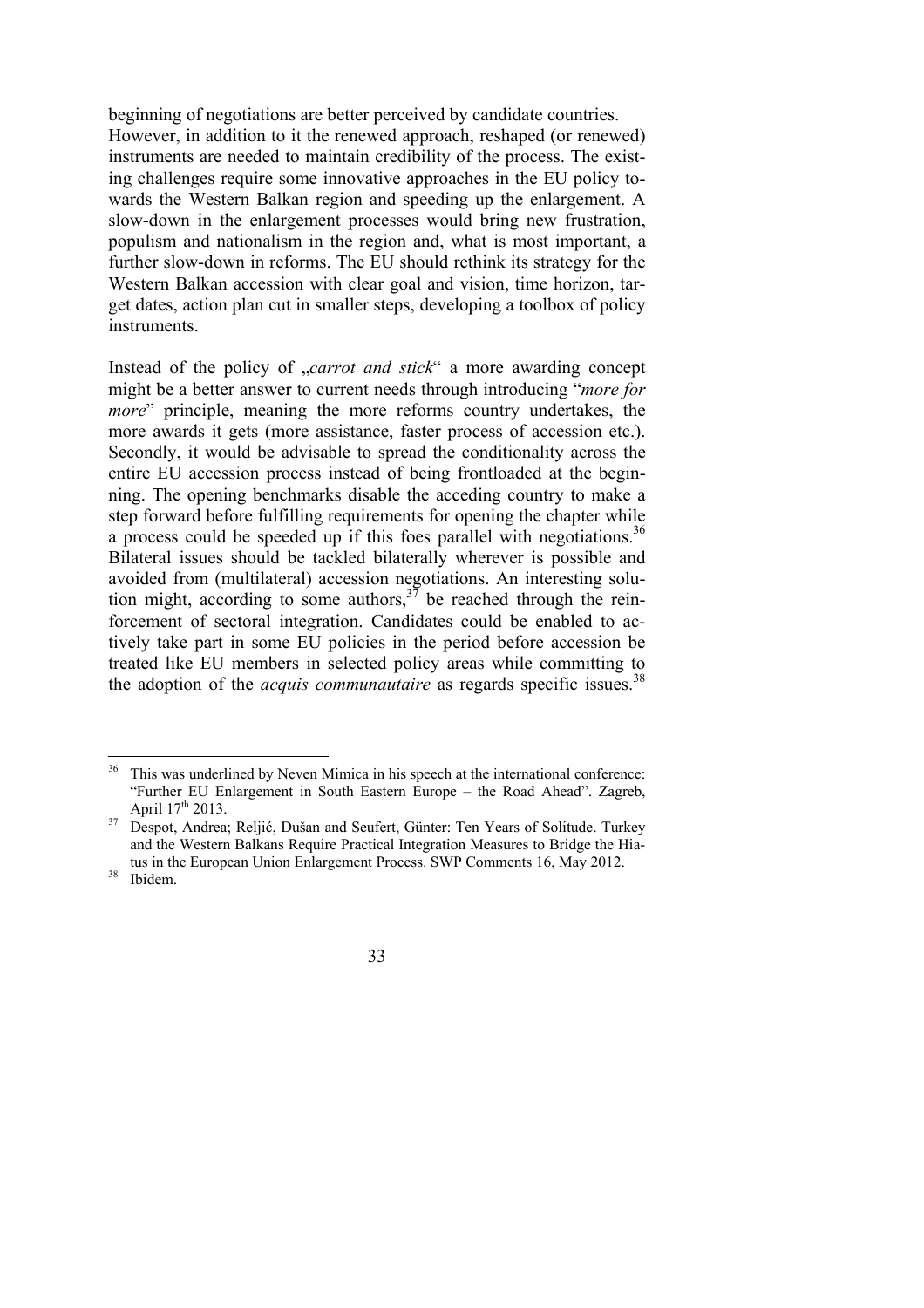One example of sectoral integration is the Energy Community<sup>39</sup> Similar integration mechanisms could be developed in the services sector, in the fight against cross border criminality and corruption and as regards the use of EU structural fund, not to mention other sectors. Such measures should facilitate the creation of economic and social prerequisites for the possible future accession.

Finally, the enlargement needs to speak louder in the Balkan countries.<sup>40</sup> There is a need to keep the "open door policy" towards the region alive with stronger public awareness campaign, communicating impacts both among the EU and the Western Balkan countries.

#### **Conclusions**

Croatia's accession is a step forward not only for the country itself, but also for the Western Balkans region and the European Union. It is good news for the region as Croatia is the first regional, post-conflict representative of the region that entered the Union. It will primarily have a strong stabilisation effect for the region, although its political and economic implications are not less important. It offers concrete proof that reforms according the European standards and values are rewarded.

In the recession time, marked by rising Euro scepticism or even pessimism, the EU membership of the first representative from the region symbolically means encouragement for the others. The Croatian example is also good news for the EU itself by proving that the Stabilisation and Association Process is working, although it needs adjustments to the changed situation. It is understood as strong positive signal for all countries of the Western Balkans, a sign of encouragement showing that tough reforms are awarded by the Commission ("*reforms matter"*).

However, the enlargement process is becoming too slow and after the

November 2013: European Policy Centre – EPC, Brussels 2013.



<sup>39</sup> The Energy Community was created in 2006. Its full members include the Republic of Moldova and the Ukraine as well as the EU and the Western Balkan states and Armenia, Georgia, Norway and Turkey as observers.<br><sup>40</sup> Stratult, Corina: EU enlargement to the Balkans: Shaken, not stirred. Policy Brief, 4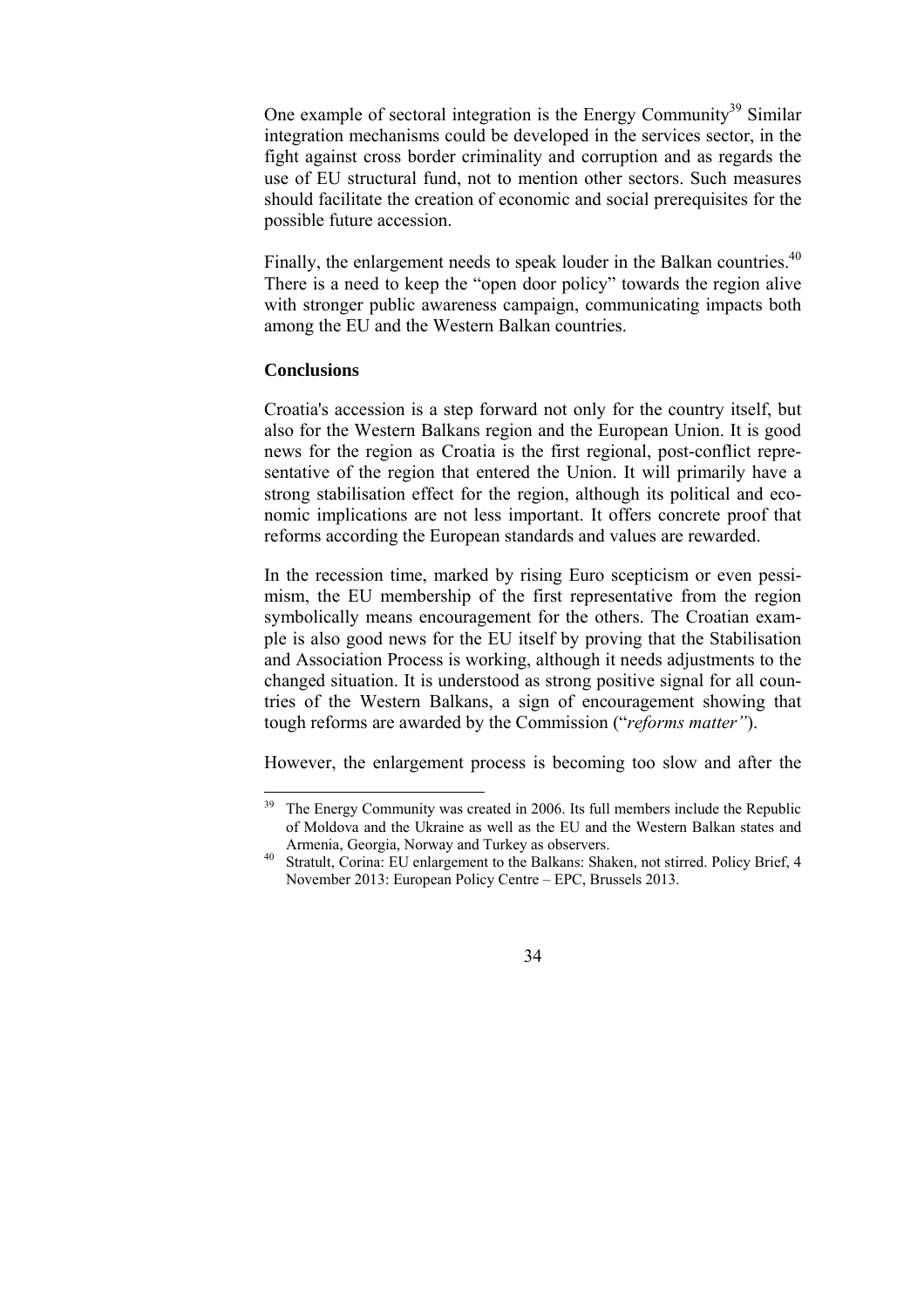28<sup>th</sup> member no new members could be expected before 2020, or even later. Each new EU round of negotiations seems to be more difficult.

The slow-down in enlargement could bring new frustration, populism and nationalism in the region and, what is most dangerous, another slowdown in local reforms. Therefore the EU should rethink its strategy for Western Balkan accession providing a clear goal and vision, time horizon, target dates, an action plan cut in smaller steps, and by developing a toolbox of policy instruments.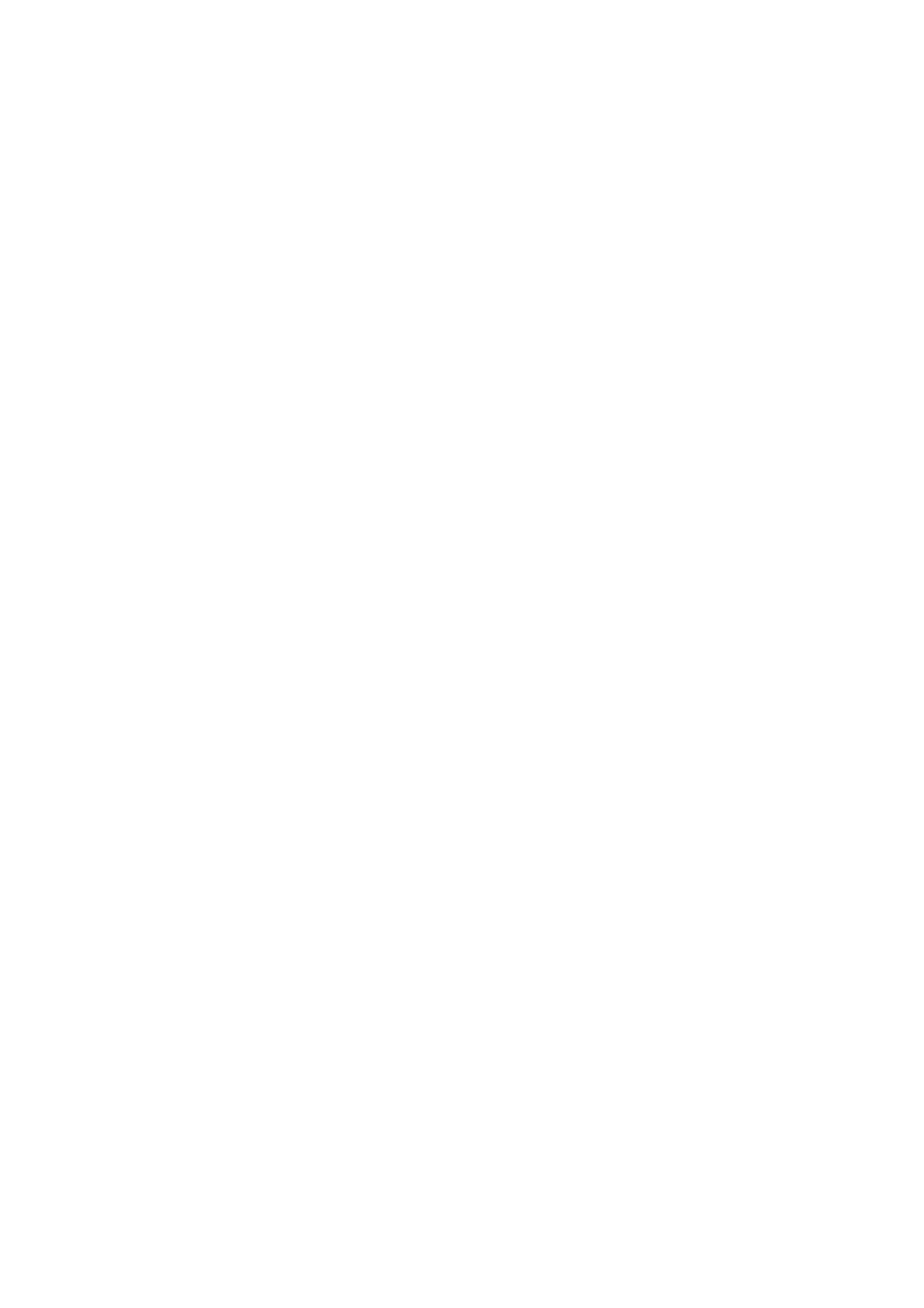# **Welcome Croatia – What Next? Possible Economic Impacts of the Croatian EU Membership**

## *Ana-Maria Boromisa*

# **Abstract**

The aim of the paper is to summarise the progress, evaluate main achievements and identify main economic challenges emerging from Croatia's accession to the EU. Based on an overview of Croatia's accession process, its economic development, empirical and theoretical studies dealing with effects of economic integration, potential economic impacts of Croatia's EU membership on Croatia, EU and CEFTA countries are outlined. It is concluded that economic impacts depend on the dynamics on the reforms within the EU and candidate countries, continuation of the enlargement process and efficiency of regional cooperation.

## **Introduction**

On 1 July 2013, Croatia became the  $28<sup>th</sup>$  member of the EU. The EU accession was defined as Croatia's strategic goal in 1999. Thus, Croatian accession to the EU is a significant step forward for the country. It is also relevant for South East Europe. The accession of Croatia, together with granting Serbia candidate status shows that the process has not ended. It demonstrates that all the Western Balkans states have the prospect of joining. After years of political and economic instability, the EU accession could mark a new period in the development of cooperation within the EU, the Western Balkans and between the EU and the Western Balkan countries.

#### **Integration process**

The process of economic integration starts with trade integration, i.e. the creation of a free trade zone and customs union. The next step is an internal market (i.e. through participation in European Economic Area)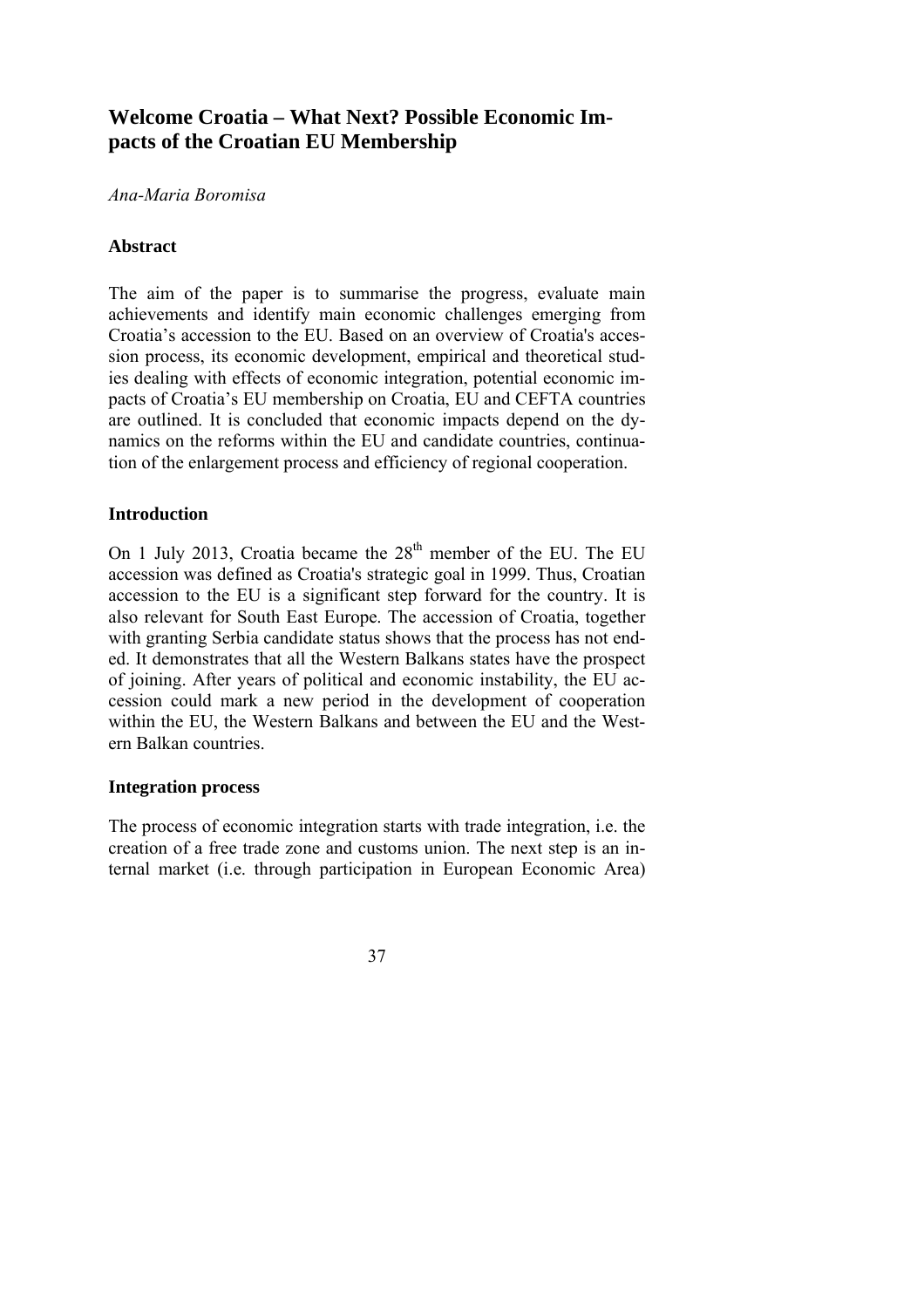and finally economic and monetary union. Integration into EU's internal market is possible without formal EU membership through participation in the European Economic Area. It requires implementation of three wide categories of measures: liberalisation, harmonisation and acceptance of common policies. Liberalisation provides for abolishment of barriers. It is also necessary for the establishment of a free trade zone. Harmonisation relates to common measures, as necessary for functioning of a customs union. Acceptance of common policies requires common institutions and a certain amount of political integration. Participation in the economic and monetary union requires EU membership and meeting the Maastricht convergence criteria.

The liberalisation of Croatian foreign trade policy started in the early 1990ies, in spite of war and risky environment. The formal trade integration with the EU started a decade later. Croatia signed a free trade agreement (Stabilisation and Association Agreement, SAA) with the EU in 2001. It entered into force in 2005. An interim agreement on trade and trade-related matters was applied from January 2002 until the SAA entered into force.

Croatia applied for EU membership in 2003. The European Council granted candidate country status to Croatia in 2004. The entry negotiations began in 2005 together with the screening process. Negotiations were finalised in June and the Accession Treaty was signed in December 2011. A referendum on EU accession was held in Croatia in January 2012. Roughly 2/3 of participants voted in favour of joining the Union and the EU membership was supported by all Croatian parliamentary parties.

The ratification process was concluded on 21 June 2013. The Treaty entered into force and Croatia acceded to the EU on 1 July 2013. There have been opposing perspectives on the speed, length and effects of the process. From a Croatian perspective it was seen as slow and long. On the other hand, there are voices that the Croatia's accession is premature, mainly because political and economic corruption and the functioning of the judiciary.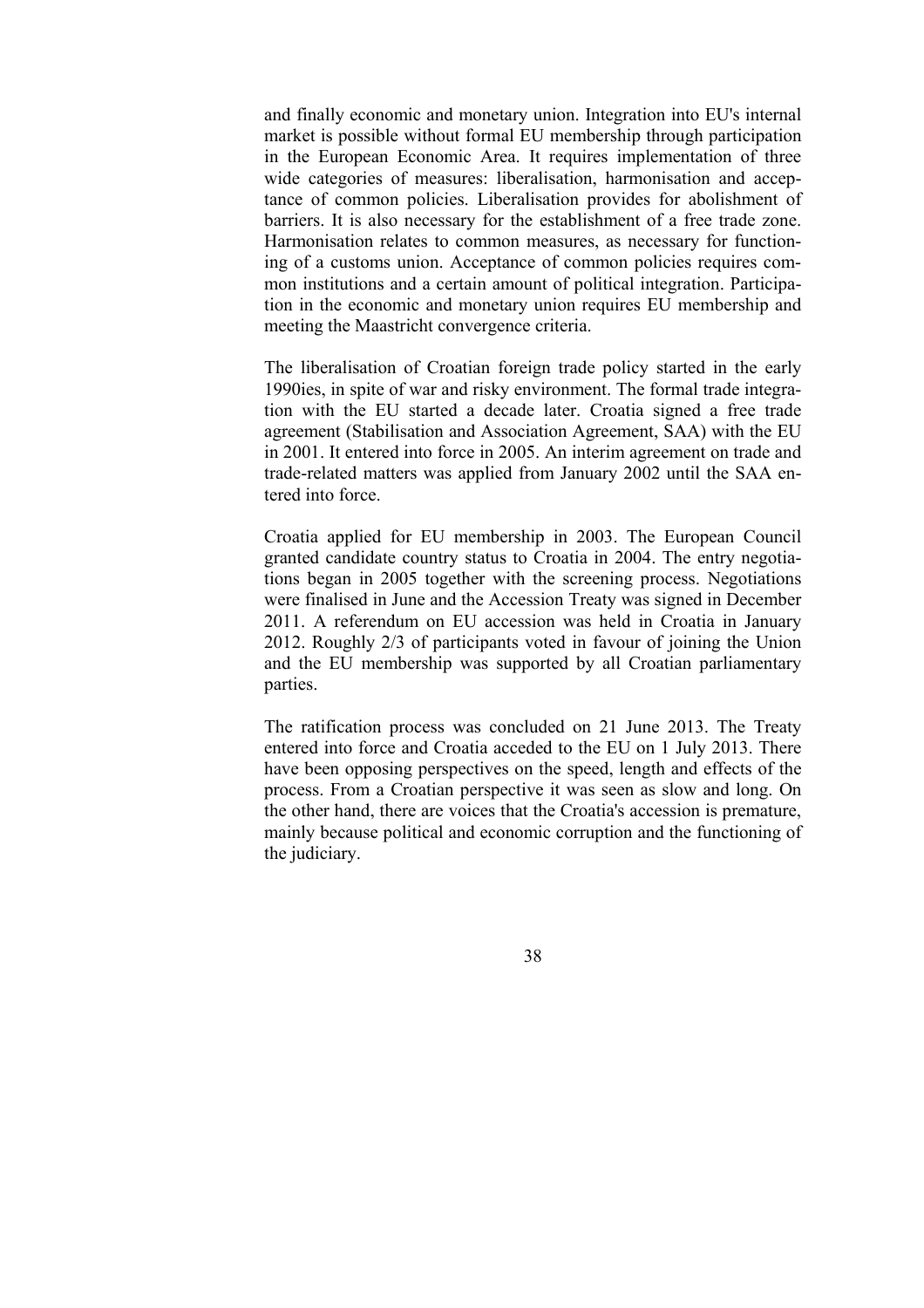The reality is that it took 20 years from independence to EU membership. The accession process produced a transformative effect, especially regarding the most problematic issues. In economic terms, these relate to competition policy (primarily state aid to shipyards). Politically, the most sensitive issues concerned judicial reform and human rights. The negotiation process was also burdened with the cooperation with the International Criminal Tribunal for the Former Yugoslavia (ICTY) and the border dispute with Slovenia. These issues caused some delays in the negotiations. It took 10 years from launching the formal membership request to membership.

Empirical data show that roughly 10 years are necessary from the creation of a free trade zone to the integration into the internal EU market (c.f. Table 1). During this period, transition countries had to establish market economy (about 3 years), develop capacity to deal with market forces and competition (4 years) and harmonise legislation (3 years).

|                   | 1.<br><b>Bilateral</b><br>free<br>trade<br>zone | 2.<br>Common<br>market<br>$(1958-1986)$ | 3.<br><b>Single</b><br>market-<br><b>European</b><br><b>Economic</b><br>Area (1986-<br>1993) | 4.<br><b>EMU</b><br>$(1993 -$<br>1999)+(1999-<br>$2002+$ | <b>TOTAL:</b><br>$1+2+3+4$ |
|-------------------|-------------------------------------------------|-----------------------------------------|----------------------------------------------------------------------------------------------|----------------------------------------------------------|----------------------------|
| Austria,          | 20                                              |                                         | 3                                                                                            | $4 + 3$                                                  | 30                         |
| Sweden,           |                                                 |                                         |                                                                                              |                                                          |                            |
| <b>Finland</b>    |                                                 |                                         |                                                                                              |                                                          |                            |
| <b>Spain</b>      | 16                                              | -                                       | 7                                                                                            | $6 + 3$                                                  | 32                         |
| <b>Portugal</b>   | 13                                              |                                         | 7                                                                                            | $6 + 3$                                                  | 29                         |
| <b>Greece</b>     | 20                                              | 5                                       | 7                                                                                            | $6 + 3$                                                  | 41                         |
| <b>Ireland</b>    | $\overline{\phantom{a}}$                        | 13                                      | 7                                                                                            | $6 + 3$                                                  | 29                         |
| Denmark,          |                                                 | 13                                      | $\overline{7}$                                                                               | $6+3+?$                                                  | $29 + ?$                   |
| UK                |                                                 |                                         |                                                                                              |                                                          |                            |
| <b>Founding 6</b> |                                                 | 28                                      | 7                                                                                            | $6 + 3$                                                  | 42                         |
| <b>CEECs</b>      | $10 - 12$                                       |                                         | $\overline{\phantom{0}}$                                                                     | $3+?$                                                    | $13+?$                     |
| Croatia           | 10                                              | $\overline{\phantom{0}}$                | $\overline{\phantom{0}}$                                                                     | $+3$                                                     | >13                        |
| <b>SEE</b>        | 6?                                              |                                         |                                                                                              | $+3$                                                     | >9                         |

Table 1: Number of years at integration level (including transition periods) Source: author's compilation based on Baldwin (2003)

| ٠<br>I |    |
|--------|----|
|        |    |
|        |    |
|        |    |
| ۰.     | ë  |
| ۰,     | C  |
| ۰.     | ۰. |
|        | v  |
|        |    |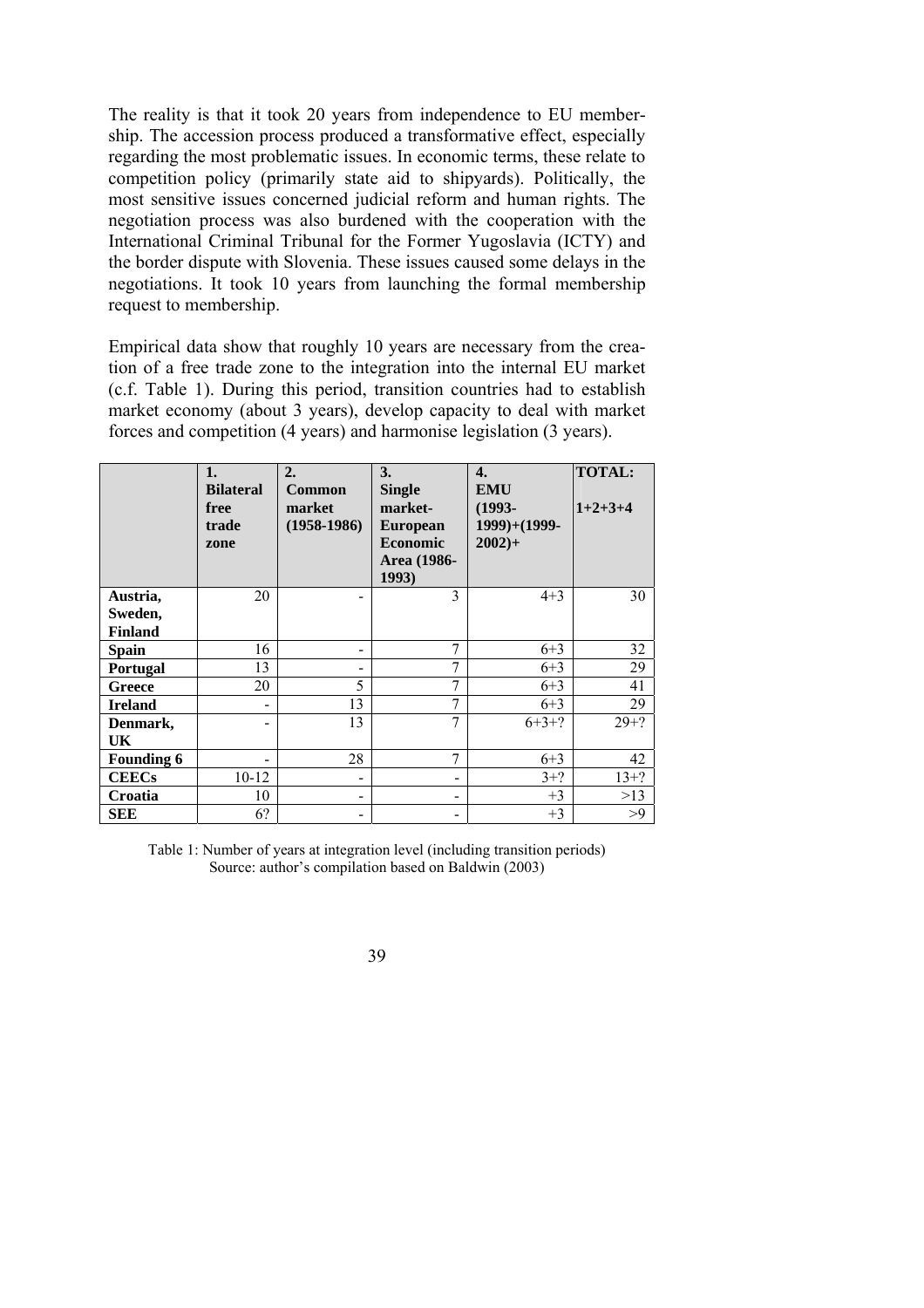Thus, the length of Croatia's accession process is typical. Some countries, notably Sweden, Finland, and Austria have been faster, taking only a few years, as they started from much higher integration level. Before membership, they already had participated in European Economic Area (EEA). Central and Eastern European Countries of the fifth enlargement round needed about eight to ten years to establish only a free trade zone with the EU.

On the other hand, the process can last even much longer: Turkey applied in the 1950s, started negotiating in 2005, together with Croatia, but concluded only one (science and research) of 35 negotiating chapters. While the length of the process is comparable with previous rounds of enlargement, there are some significant differences. These relate to size, timing and the process of enlargement.

First, as it regards size, Croatia was the second country ever (the first was Greece in 1981) admitted in a single country enlargement. Second, the circumstances under which Croatia joined the EU were very different from previous enlargements. At the time of the fifth enlargement, the EU had the image of an exclusive, rich and democratic club. It was experiencing economic growth, and so did the candidates. Croatia's accession and, in particular, the signing of the Accession Treaty, coincided with the 'Euro-crisis' and the enactment of the Fiscal Compact Treaty. Croatia has been in recession since 2009. The GDP has fallen by 11%; unemployment is more than 20% and youth unemployment more than 40%. Public debt has almost doubled and is likely to reach 60% of GDP in 2013. Credit rating is speculative. Such data rise the question to which extent is Croatia able to cope with competitive pressure and market forces within the EU, which is one of economic membership criteria.

Third, some new features marked the process of Croatia's integration into the EU. Croatia's integration process was more rigorous and technically complex than previous enlargements. The *acquis* was divided into 35 chapters, 4 more than in the previous enlargement. The new chapters deal with areas expected to be troublesome. E.g. the previous chapter 7 on Agriculture was separated in two chapters: 11 – Agriculture and Rural Development; and 12 – Food Safety, Veterinary and Phytosanitary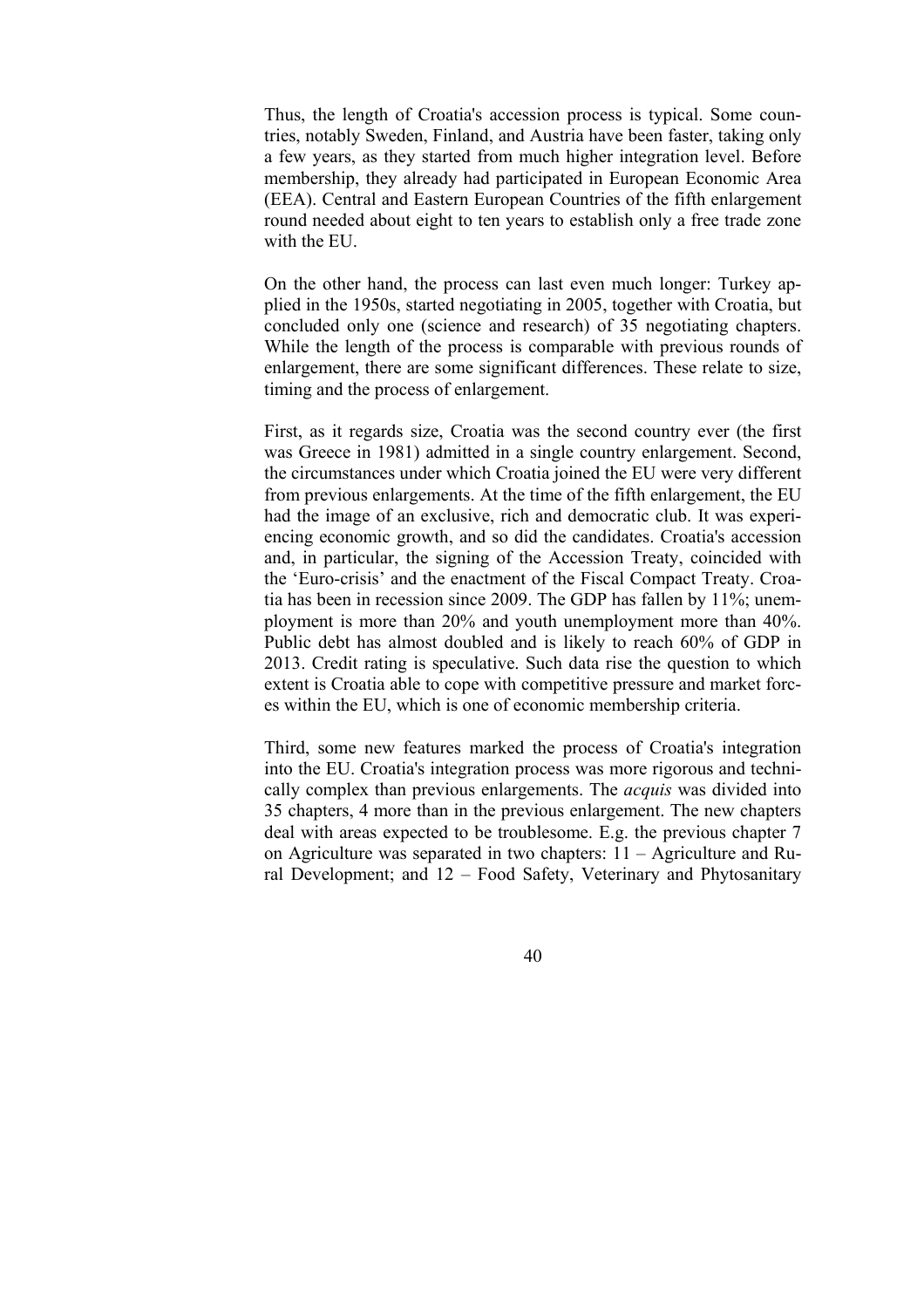Policy (c.f. Table 2).

| <b>5th Enlargement Round</b>             | <b>6th Enlargement Round</b>                                                                                         |  |  |
|------------------------------------------|----------------------------------------------------------------------------------------------------------------------|--|--|
| 1. Free movement of goods                | 1. Free movement of goods                                                                                            |  |  |
|                                          | 7. Intellectual property law                                                                                         |  |  |
| 2. Free movement of persons              | 2. Freedom of movement for workers                                                                                   |  |  |
|                                          | 3. Right of establishment and freedom to<br>provide services                                                         |  |  |
| 3. Freedom to provide services           | 9. Financial services                                                                                                |  |  |
| 4. Free movement of capital              | 4. Free movement of capital                                                                                          |  |  |
| 5. Company law                           | 6. Company law                                                                                                       |  |  |
| 6. Competition policy                    | 8. Competition policy                                                                                                |  |  |
|                                          | 5. Public procurement                                                                                                |  |  |
|                                          | 11. Agriculture and rural development                                                                                |  |  |
| 7. Agriculture                           | 12. Food safety, veterinary and phytosani-<br>tary policy                                                            |  |  |
| 8. Fisheries                             | 13. Fisheries                                                                                                        |  |  |
|                                          | 14. Transport policy                                                                                                 |  |  |
| 9. Transport policy                      | Trans-European networks<br>21.<br>(transport<br>networks)                                                            |  |  |
| 10. Taxation                             | 16. Taxation                                                                                                         |  |  |
| Monetary<br>11. Economic<br>and<br>Union | 17. Economic and monetary policy                                                                                     |  |  |
| 12. Statistics                           | 18. Statistics                                                                                                       |  |  |
| 13. Social policy and employ-<br>ment    | 19. Social policy and employment (includ-<br>ing anti-discrimination and equal opportuni-<br>ties for women and men) |  |  |
| 14. Energy                               | 15. Energy                                                                                                           |  |  |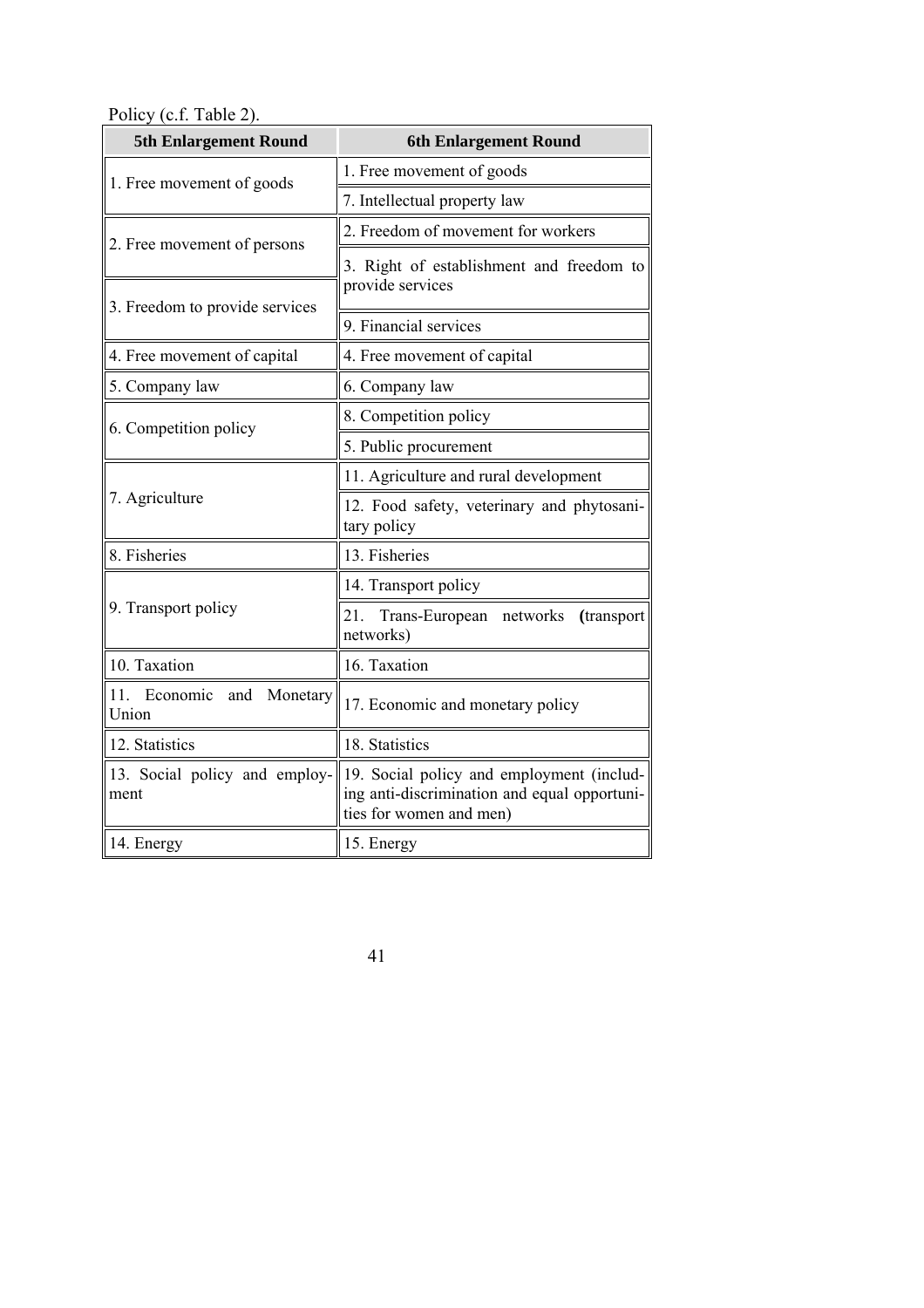|                                                                     | 21. Trans-European networks (energy net-<br>works)                      |  |  |
|---------------------------------------------------------------------|-------------------------------------------------------------------------|--|--|
| 15. Industrial policy                                               |                                                                         |  |  |
| medium-sized<br>Small<br>and<br>16.<br>enterprises                  | 20. Enterprise and industrial policy                                    |  |  |
| 17. Science and research                                            | 25. Science and research                                                |  |  |
| 18. Education and training                                          |                                                                         |  |  |
| 19.<br>Telecommunication<br>and<br>information technologies         | 26.<br>Education<br>culture<br>and<br>10. Information society and media |  |  |
| audio-visual<br>Culture<br>and<br>20.<br>policy                     |                                                                         |  |  |
| 21. Regional policy and coordi-<br>nation of structural instruments | 22. Regional policy and coordination of<br>structural instruments       |  |  |
| 22. Environment                                                     | 27. Environment                                                         |  |  |
| 23. Consumer and health protec-<br>tion                             | 28. Consumer and health protection                                      |  |  |
| 24. Cooperation in the field of                                     | 23. Judiciary and fundamental rights                                    |  |  |
| Justice and Home Affairs                                            | 24. Justice, freedom and security                                       |  |  |
| 25. Customs union                                                   | 29. Customs union                                                       |  |  |
| 26. External relations                                              | 30. External relations                                                  |  |  |
| 27. Common Foreign and Secu-<br>rity Policy (CFSP)                  | 31. Foreign, security and defence policy                                |  |  |
| 28. Financial control                                               | 32. Financial control                                                   |  |  |
| 29.<br>Financial<br>budgetary<br>and<br>provisions                  | 33. Financial and budgetary provisions                                  |  |  |
| 30. Institutions                                                    | 34. Institutions                                                        |  |  |
| 31. Others                                                          | 35. Other issues                                                        |  |  |

Table 2: Acquis chapters - 5th and 6th enlargement round Source: Author's compilation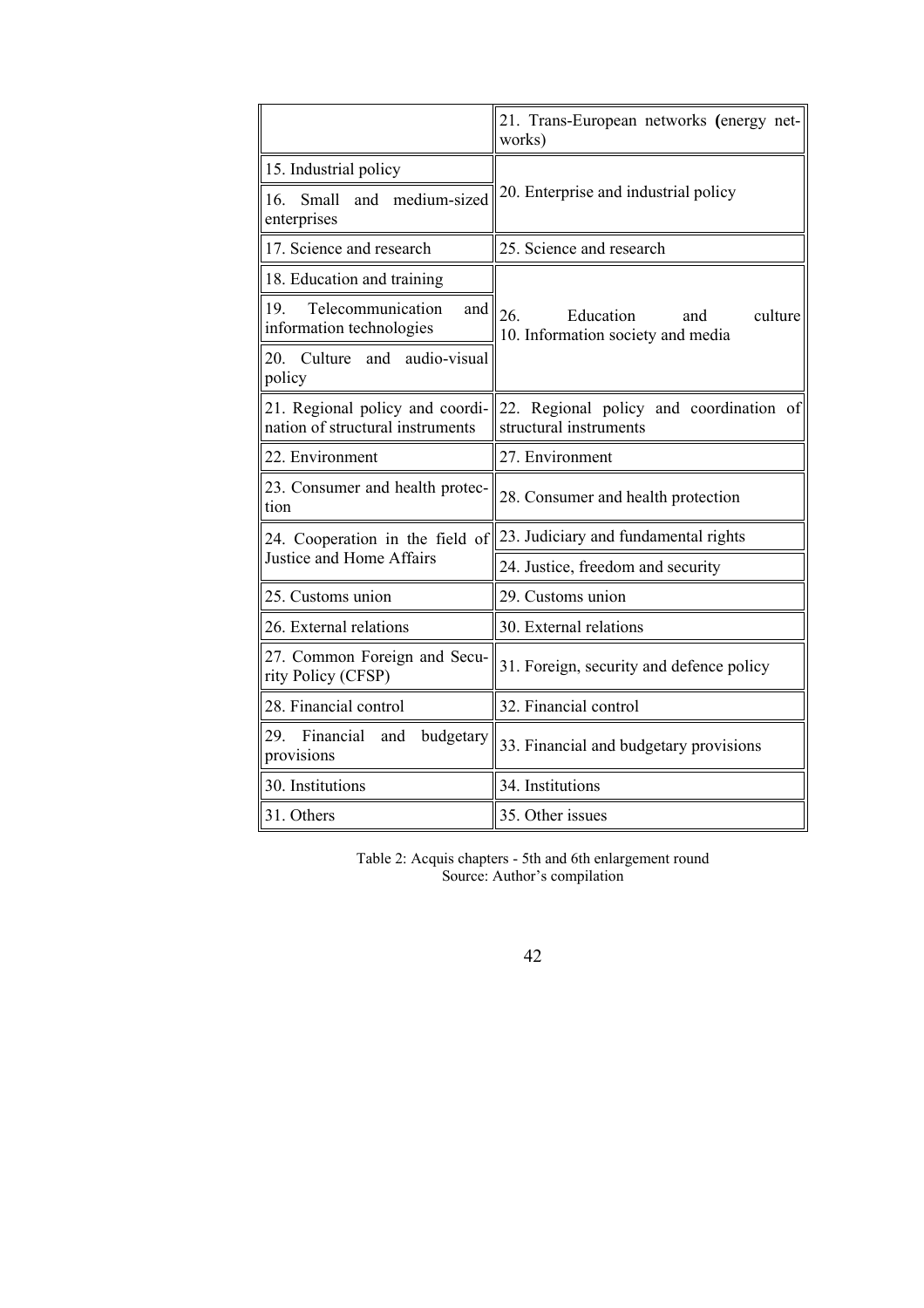New instruments – benchmarks – were introduced for opening and closing of each negotiating chapter. Formally, benchmarks were designed to facilitate prioritising all sectors and to promote social, political and economic development. Their purpose was to assist a candidate country to identify and meet the specific target. However, from a Croatian perspective, benchmarks were sometimes seen as an instrument to prolong or even bloc the accession process.

The sixth enlargement round was different from the fifth in terms of its size, timing and the process. Thus, its expected impacts are also quite different. In following section we briefly outline expected economic effects of Croatia's accession.

## **Economic effects of Croatia's accession**

The mere size of Croatian economy compared to the EU-27 indicates that effects of Croatia's accession to the EU are limited. By Croatia's accession, EU's population increased by 0.9%; the BDP by 0.4%, the BDP per capita decreased by 0.4% (c.f. Table 3). In previous rounds of enlargement, the average size of the EU member state decreased from 25 to 18 million of inhabitants and the average BDP per capita by 13%.

|              | <b>Size</b> | No of       | <b>GDP</b>          | GDP per capita |
|--------------|-------------|-------------|---------------------|----------------|
|              |             | inhabitants |                     |                |
|              | 1000        | millions    | millions $\epsilon$ | (pps)          |
|              | km2         |             |                     |                |
| <b>EU 27</b> | 3,969       | 500,00      | 12,667,200          | 25,200         |
| Croatia      | 57          | 4,64        | 44,384              | 15,200         |
| <b>EU 28</b> | 4,206       | 504,64      | 12,711.584          | 25,100         |

Table 3: Croatia - compared to the EU 27 Source: Eurostat (2013)

The effects of Croatia's accession to the EU, through which Croatia left CEFTA, are likely to be more relevant for CEFTA than for the EU. Croatia was among the biggest and the most advanced CEFTA members (c.f. Table 4).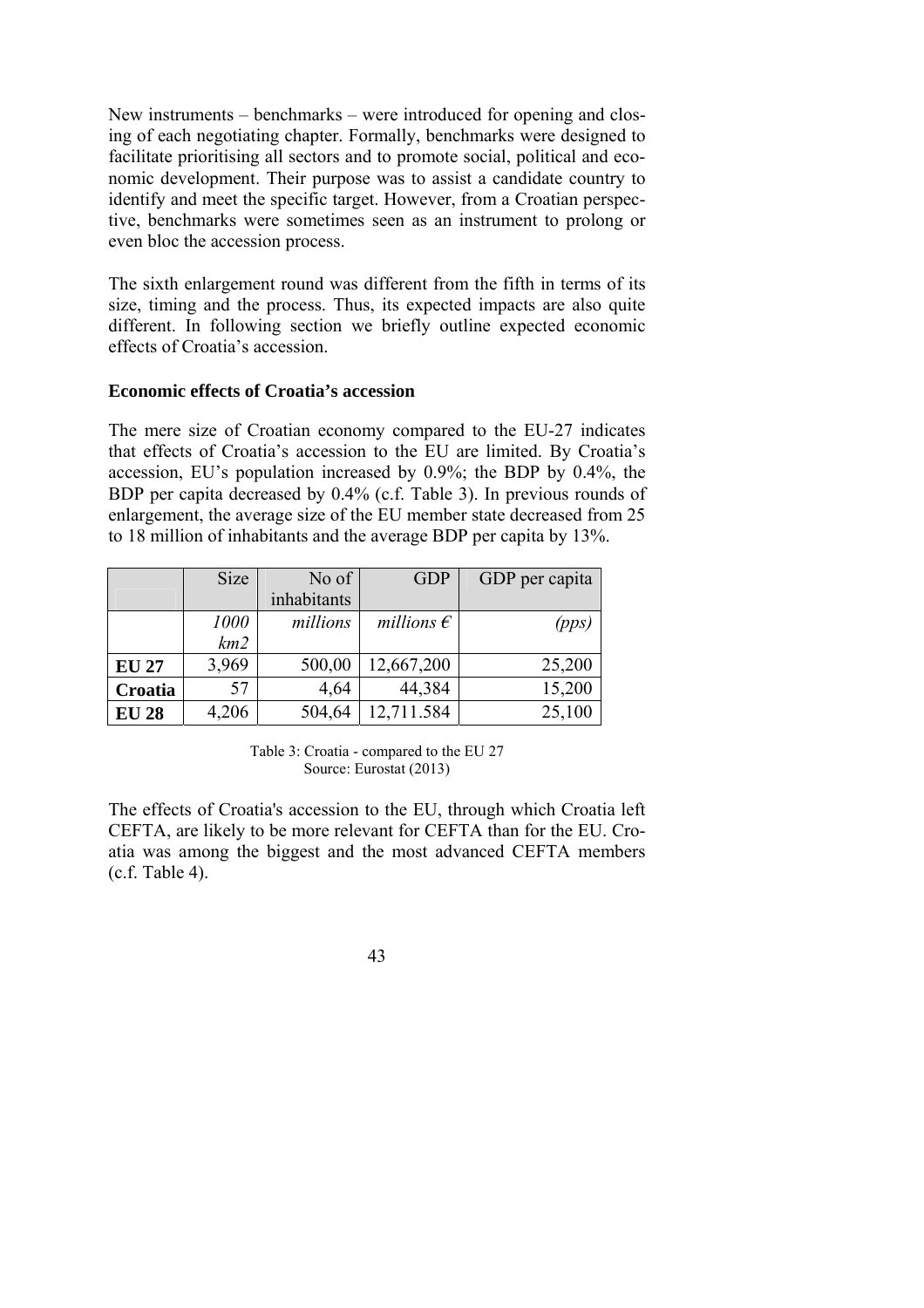|                        | Population, million | Area                 | <b>GDP</b>   | <b>GDP</b> |
|------------------------|---------------------|----------------------|--------------|------------|
|                        |                     | $(000 \text{ km}^2)$ | million US\$ | per capita |
| Albania                | 2,85                | 29                   | 13,119       | 4,149      |
| Bosnia and Herzegovina | 3,07                | 51                   | 17,047       | 4,447      |
| Macedonia              | 2,06                | 25                   | 9,617        | 4,568      |
| Moldova                | 3,56                | 34                   | 4,231        | 2,038      |
| Montenegro             | 0,60                | 14                   | 4,501        | 6,813      |
| Serbia                 | 7,24                | 88                   | 37,489       | 5,190      |
| Kosovo                 | 1,79                | 11                   | 6,237        | 3,453      |
| <b>CEFTA</b>           |                     |                      |              |            |
| (after 1 July 2013)    | 21,17               | 252                  | 92,241       | 4,357      |
| Croatia                | 4,26                | 57                   | 56,441       | 13,227     |
| <b>CEFTA</b>           |                     |                      |              |            |
| (before 1 July 2013)   | 25,43               | 309                  | 148,682      | 5,847      |

Table 4: Croatia - compared to CEFTA Source: World Bank (2013)

In detail, Croatia, with 4.26 million inhabitants made about 17% of the CEFTA population (or market). Its GDP (56 billions US\$) represented about 1/3 of the CEFTA GDP. Thus, change of the trade regime is, at the aggregate level, felt more by CEFTA than by the EU.

Since 1 July 2013, the Croatian trade with CEFTA countries relies solely on each country's respective Stabilization and Association Agreement (SAA), a bilateral trade agreement with the EU. Hence, many Croatian exports face different tariffs and quotas than before. The European Commission has conducted negotiations with the CEFTA countries on changing their Stabilization and Association Agreements to account for Croatia's EU accession, or to allow for a transition period for Croatia beyond July 2013. The CEFTA countries saw this as an opportunity to gain a competitive edge against Croatian products and increase their market share on the CEFTA market (Kotevska, 2013)

While about 21% of total Croatian exports are exported to the CEFTA market, but about 45% of Croatian exports in agricultural and food exports are intended for the CEFTA market. Thus, tariffs and quotas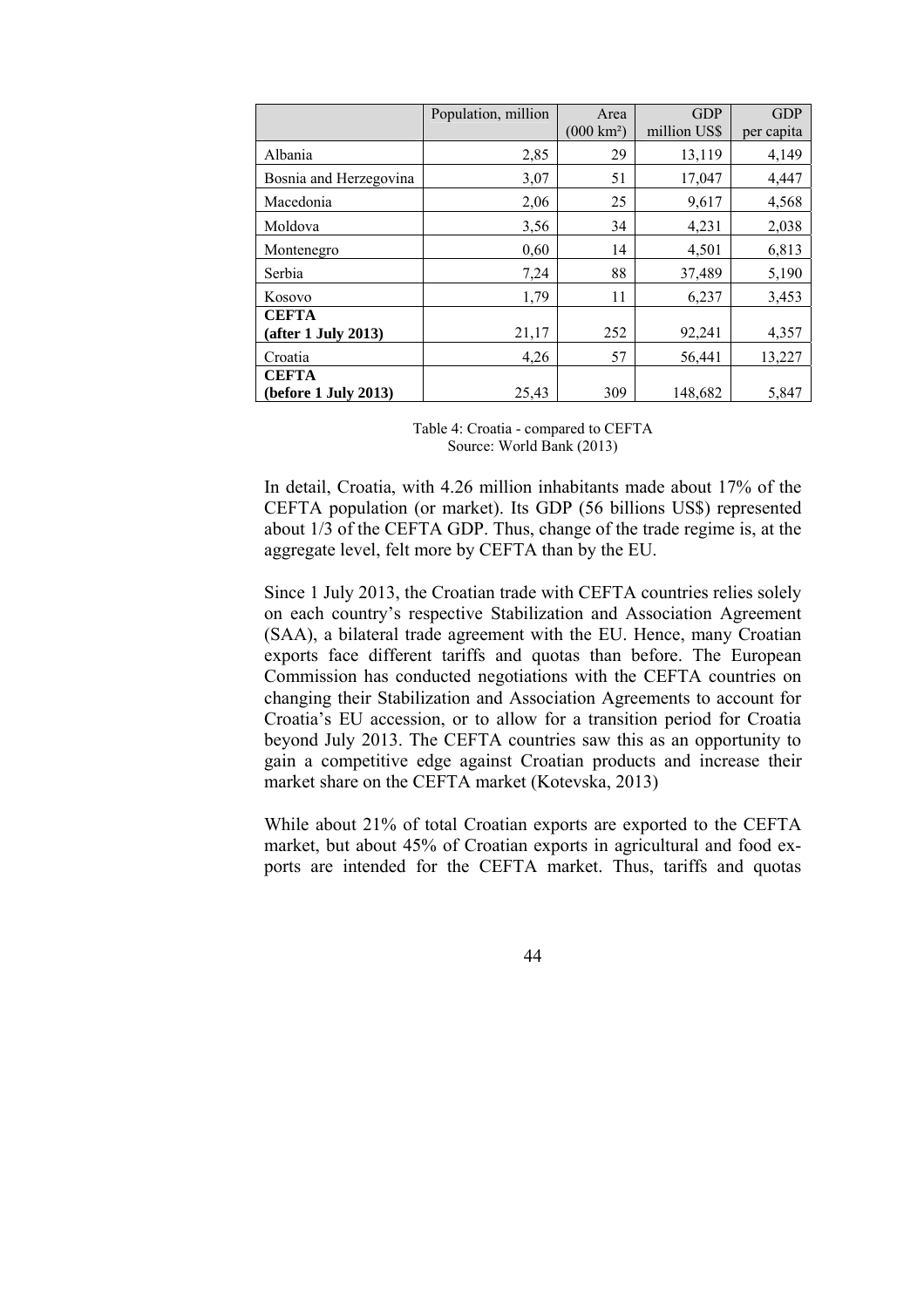change are likely to have impact on trade. In accordance to previous enlargements and trade theories, impacts are to be felt most in neighbouring excluded regions, especially in traditional sectors (such as agriculture).

Also, theoretical and empirical findings indicate that the effects of integration are more relevant for a small country joining a bigger block. Integration with more developed countries fosters economic development and growth. Croatia thus is likely to experience benefits from joining the EU, while the CEFTA countries might be negatively affected.

Still, these effects are expected to be limited. The EU economic membership criteria require a high level of economic integration before accession. In 2011, Croatia's primary trade partner was, in fact, the European Union (61.3% of all trade). Also, the EU applies free trade regime with CEFTA countries. The relevant agreements are renegotiated in order to enable adaptations for Croatia's inclusion into the EU. This should limit possible negative effects of Croatia's accession to CEFTA countries. While the necessary adaptations were mostly prepared in time, negotiations with Bosnia and Herzegovina on adaptation of the Stabilisation and Association Agreement have not been finalised in time to allow smooth continuation of trade relations. After Croatia's accession to the EU, Bosnia and Herzegovina banned imports of meat and dairy products from Croatia. The formal argument of the Bosnian authorities was that meat producers in Croatia were no longer subject to the Central European Free Trade Agreement (CEFTA) which provided for less stringent standards than those applied by the EU. Thus, the BH authorities applied the same rules as for the EU. The EU and Croatia had agreed on a transitional period until the end of 2015, by which time the Croatian companies have to align with EU rules. As part of the transitional arrangement, the establishments in Croatia concerned cannot send their products to the rest of the EU, i.e. the same regime as before accession applied.

While the ban raised lots of reactions in diplomatic circles and the media, it affected only a limited numbers of producers and trade: There are 90 facilities in Croatia that need a transition period. Parts of them were exporting to Bosnia and Herzegovina: 18 according to Croatian sources,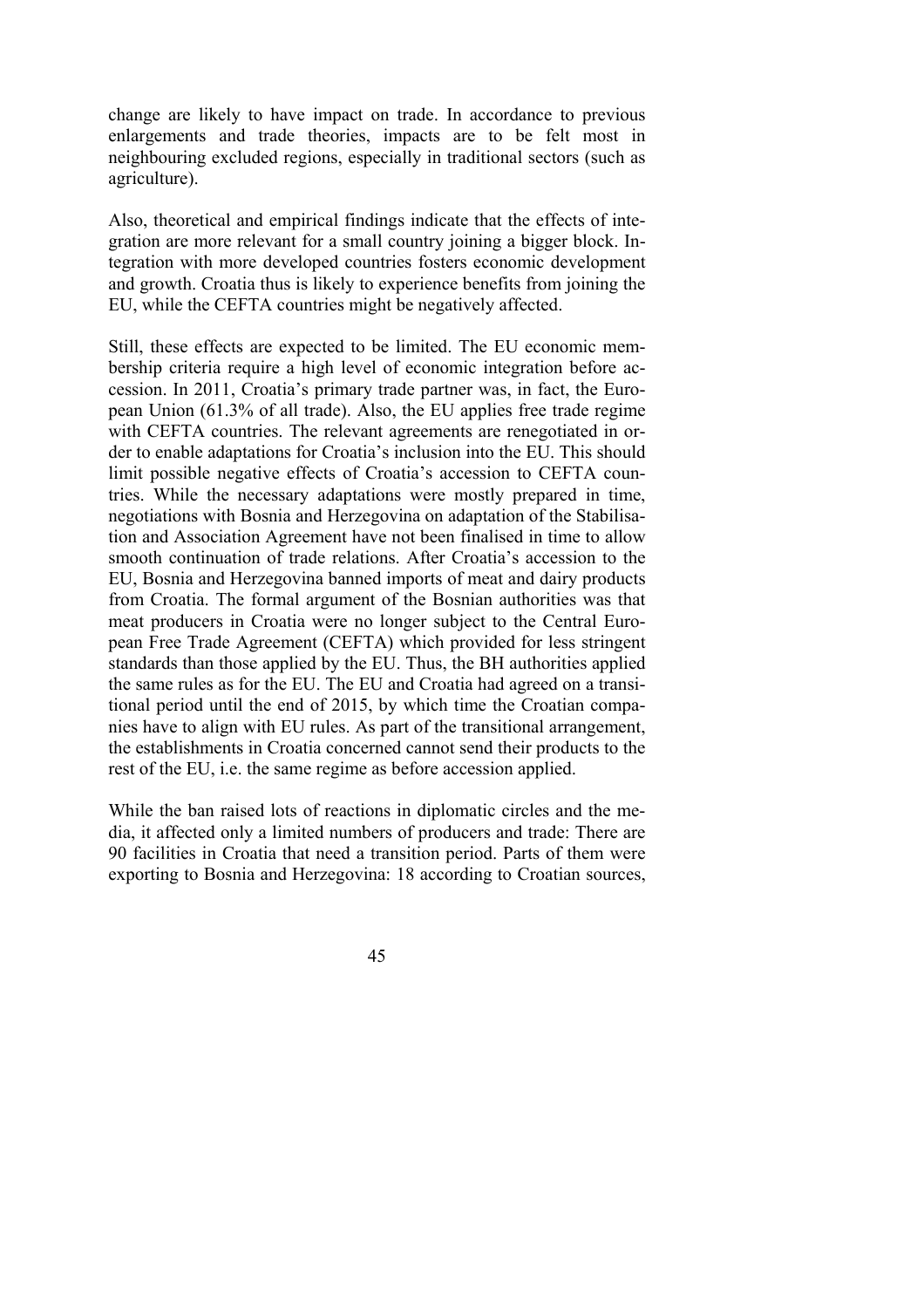47 according to Bosnian. The value of trade affected is also not stated officially. According to BiH authorities, it is tens of millions of Euros, while Croatian authorities claim that only a small share of the export is affected. The value of export of agricultural products and foodstuff from Croatia to BiH in 2012 was 424 million US\$. If the small share is less than 5% (i.e. 21 million US\$, which is 16 million Euros), the size of the negative effect of Croatia's accession to the EU is estimated at 10-20 millions Euro; i.e. they are limited indeed.<sup>1</sup>

The transition and safeguards clauses contained in Croatia's accession treaty provide for an additional period of adaptation. They allow the Union to remedy difficulties encountered during the accession process in either Croatia or old member states. Transition periods relate to freedom of movement for workers, free movement of capital, competition policy, financial services, transport and internal borders. 'Safeguard clauses' last in principle for three years. Safeguard clauses relate to general economic issues, internal market and home affairs. The internal market safeguard clause covers all sectoral policies involving economic activities that take place across borders, and can also be invoked in case of threats to the financial interests of the EU. The Justice and Home Affairs (JHA) safeguard clause covers mutual recognition in the area of criminal law and civil matters. Safeguard measures could include protective measures taken by member states, or the suspension of specific rights under the EU acquis directly related to the shortcomings of Croatia.

After expiry of transitional periods and safeguard clauses, different monitoring instruments will be applied to ensure compliance with the acquis, such as recommendations issued under the European semester or by the Macroeconomic Imbalance Procedure (MIP). Political conditionality, which was applied in the pre-accession period, is replaced by legal obligations (enforceable by the European Court of Justice). The problems might arise with the soft-law or the compromise culture of the EU. Active participation in policy making (as opposed to policy taking, which was the guiding principle in the pre-in phase) might help solving these problems.

 $\frac{1}{1}$ For more see Boromisa (2013).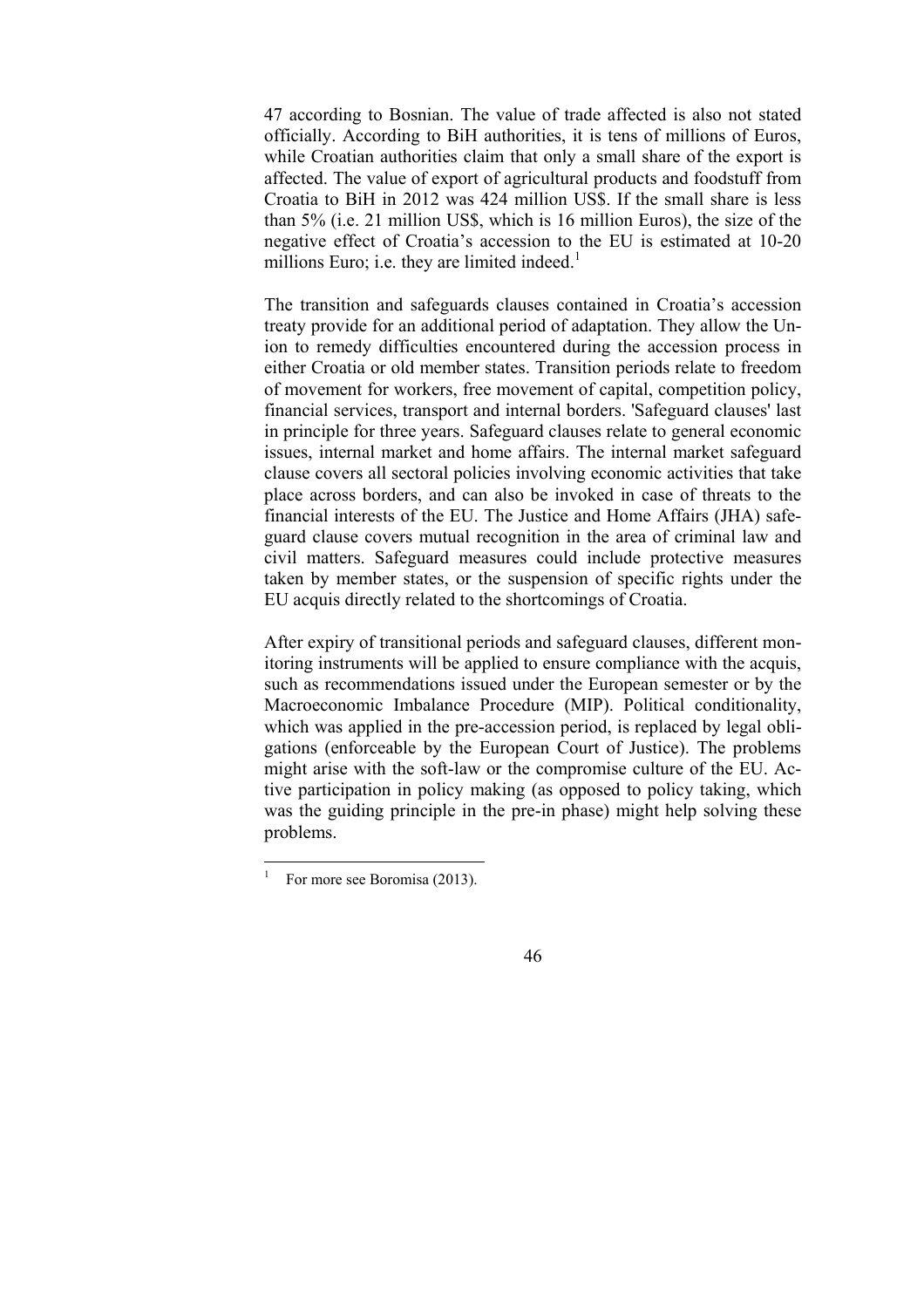## **The sixth enlargement round is over: what's next?**

In the medium to long term, the effects of Croatia's membership depend on the further development within the EU, including Croatia. The EU membership for Croatia could mean participation. Participation in policy making can be regarded as an indicator of successful integration, which requires capacity to identify relevant interests, lobby, create coalitions and finally, participate in decision making. If Croatia will be able to participate, its voice and vote become important for future EU reforms.

Croatia's accession and the further economic growth of Croatia as a new EU member country and the EU as a whole could have relevant impact on the enlargement process. A success of Croatia would keep EU membership attractive.

Croatian failure in the process of economic recovery, following entry to the EU would most probably reduce the EU's attraction for further would-be members. It would also mean the gradual marginalization of Europe as a leading actor of international relations in the region. In this respect, Croatia's accession is relevant for the EU and its success improves EU's credibility and creates basis for EU's global action. Economic success, together with the mere fact of Croatia's integration would thus have political implications.

Croatia's accession might confirm the integration project, or send a warning message to other 'would-be-members'. It can provide evidence of the credibility of EU enlargement policy and demonstration of the still-existing strong beliefs in the European Union. On the other hand, it could also mark the beginning of the end of a process.

Croatian accession certainly marks a new phase: the end of enlargement policy as the most effective EU's foreign policy tool or the beginning of enlargement towards Western Balkans. Once the Balkans is absorbed, the distant and vague possibility of accession of Moldova, the Ukraine or the South Caucasus might be raised.

Through enlargement, the EU foreign policies are internalised. Provided that internal decision making is efficient and effective, through enlarge-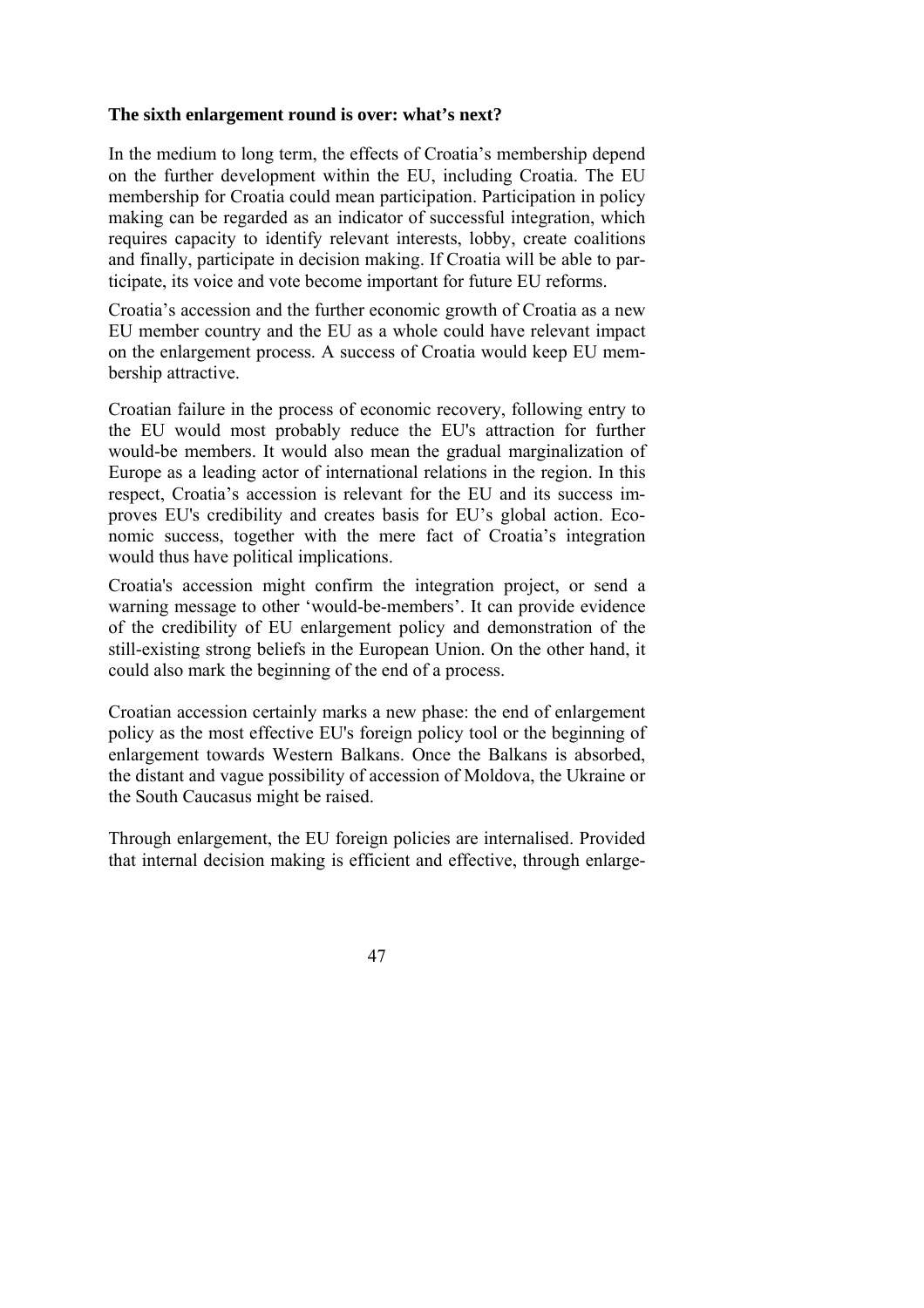ment the EU increases its global influence. Therefore the EU should continue the enlargement process provided that efficient and effective institutions enable decision making. This means, however, also means that enlargement has its limits, the EU cannot expand endlessly.

Following each round of enlargement links with neighbours and "new neighbours" need to be improved. They should be functional, efficient and developed based on mutual interests and not only conditionality. This is one of the building blocks necessary to improve the both the efficiency and the legitimacy of the EU action in the globalised word.

Finally, through enlargement, the EU has become too big to be considered an exclusive club. Thus, in order to be attractive it should strengthen its negotiating positions towards Russia, China or the U.S.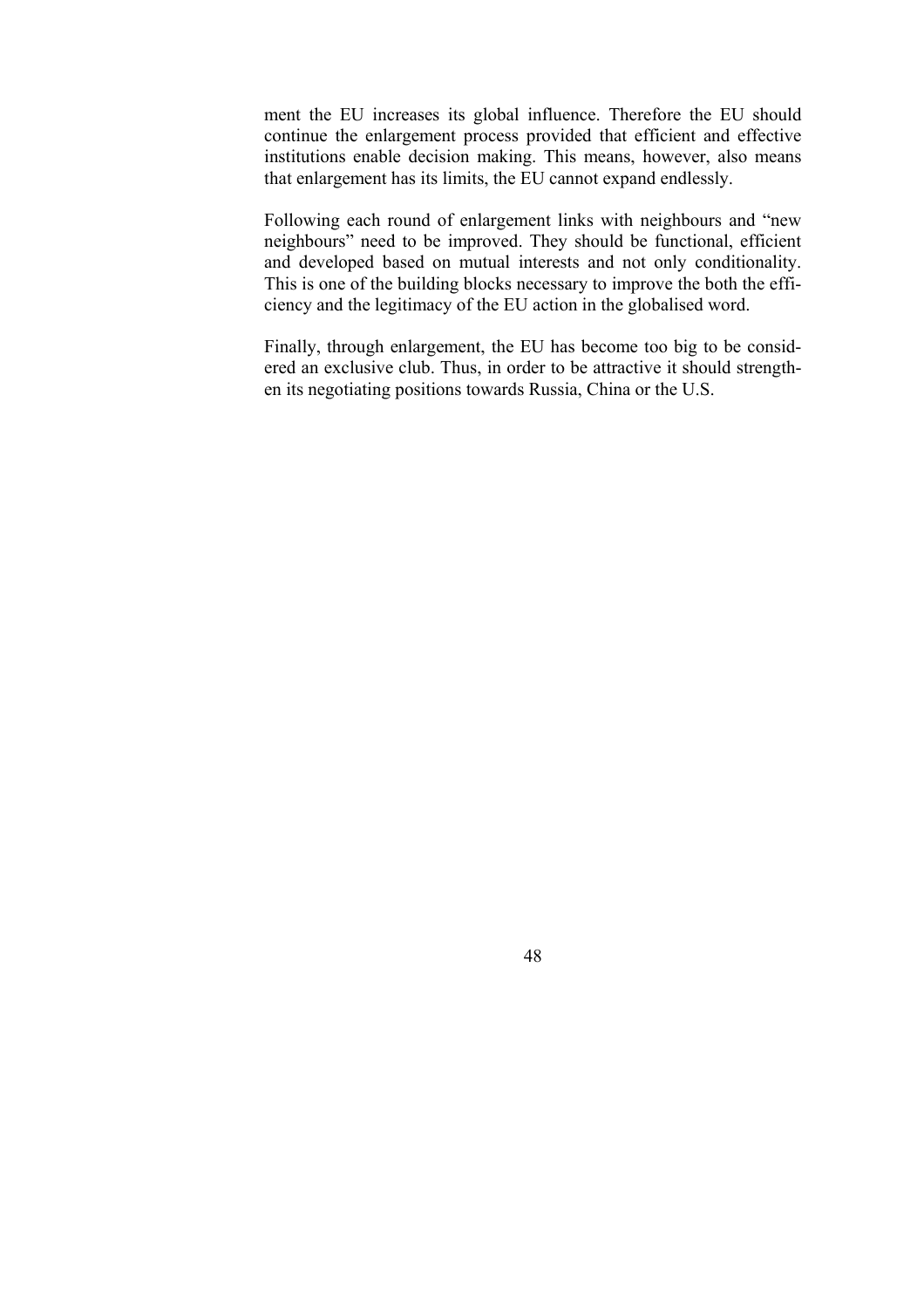# **References**

Baldwin, Richard: Towards Integrated Europe. CEPR. London 1995.

- Baldwin, Richard: Multilateralising Regionalism: Spaghetti Bowls as Building Blocs on the Path to Global Free Trade, CEPR Discussion Papers 5775, C.E.P.R. Discussion Papers. 2006.
- Boromisa, Ana-Maria: Great Fuss about Croatian and Bosnian-Herzegovinian Trade (Mnogo buke oko trgovine Hrvatske i BiH), Al Jazeera, 16 August 2013. http://balkans.aljazeera.net/vijesti/mnogobuke-oko-trgovine-hrvatske-i-bih, 2013.
- European Commission: Five years of enlarged EU. Economic achievements and challenges. European Economy. Brussels 2009.
- European Commission: Croatia's accession to the .European Union Q&A. http://europa.eu/rapid/press-release MEMO-13-629 en.htm. Brussels 2013

Eurostat 2013.

Kotevska, Ana: Croatia's EU Accession: Economic Implications for the Balkan Countries. Available at http://www.pecob.eu/croatia-eueconomic-implications-balkan. 2013.

World Bank. 2013.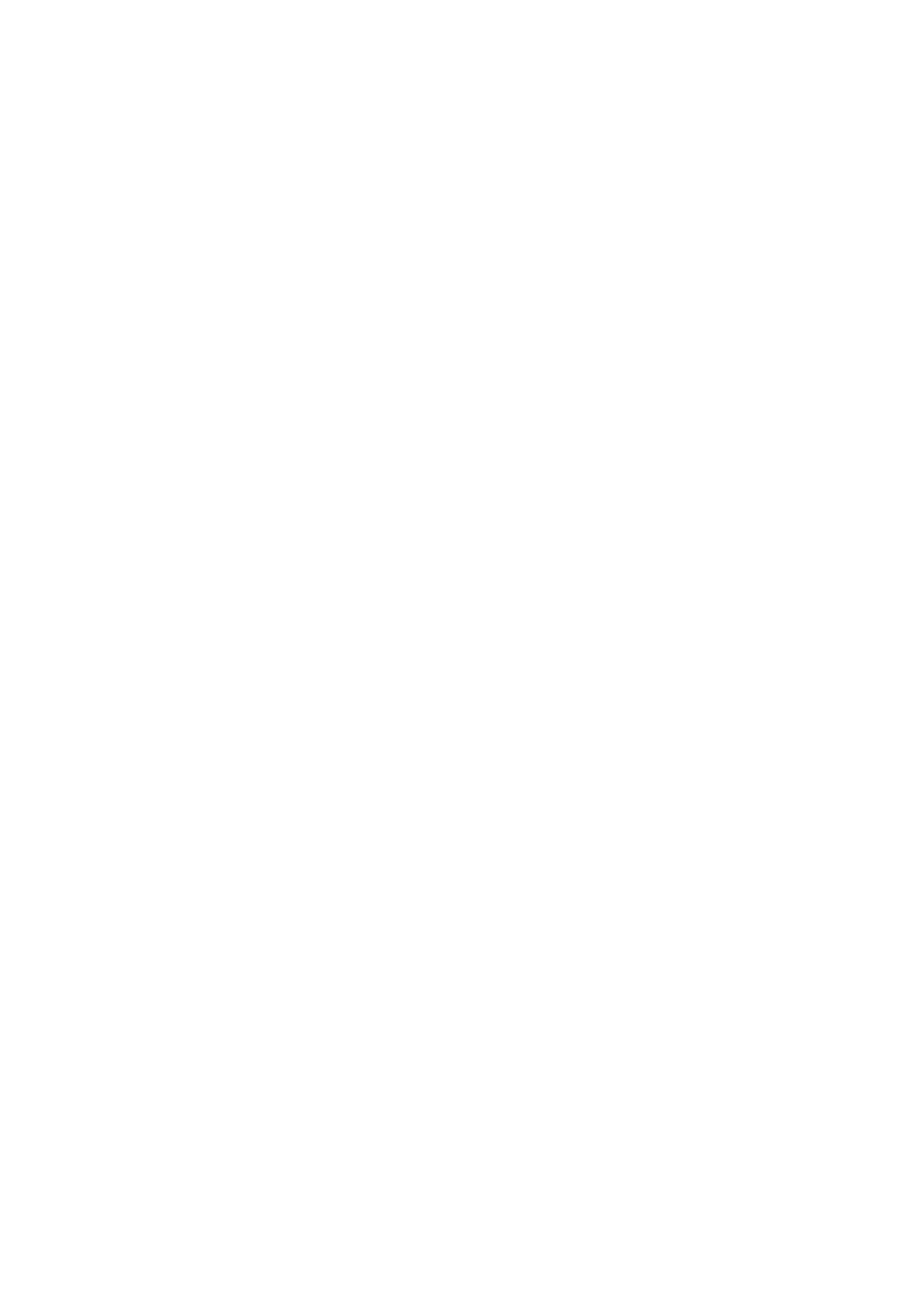# **PART II:**

# **THE WESTERN BALKANS – INTEGRATION VERSUS STAGNATION AFTER THE CROATIAN EU ACCESSION**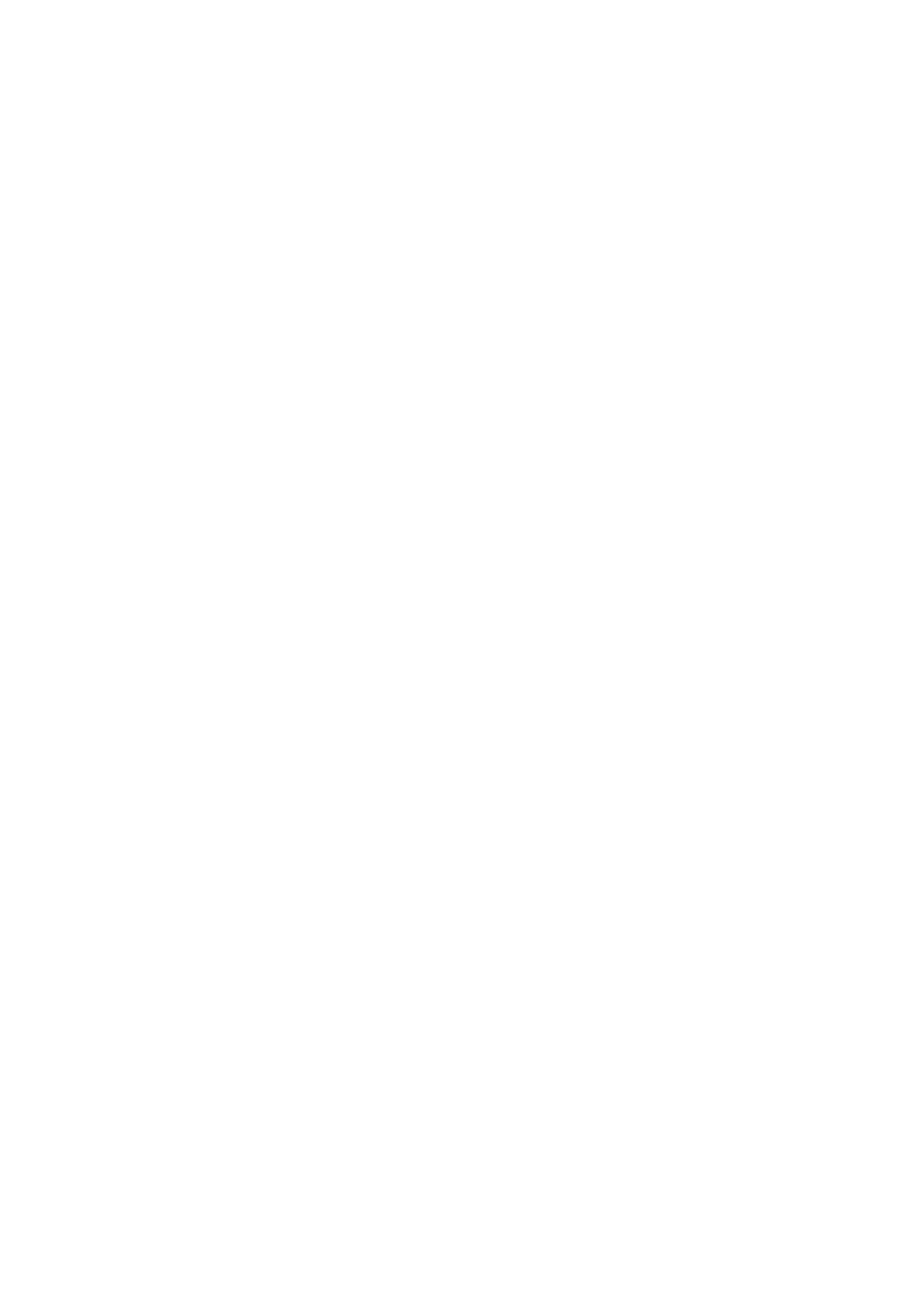# **Croatia's EU Accession: Chances and Challenges from an EU Perspective**

# *Franz-Lothar Altmann*

# **Regatta principle instead of group accession**

Croatia's accession as  $28<sup>th</sup>$  member of the European Union can be seen as a special case in several aspects. So far the enlargement process of the EU was characterized by group accessions, and for quite some time it was also expected that in the case of the Western Balkans the group approach, even on a smaller scale, would be applied, too. However, the EU had to realize that differences between the prospective candidate countries remained large, and even the idea that in order to balance the power situation, Croatia and Serbia should be taken in at the same time was not any longer acceptable due to the unresolved Kosovo-Serbia dispute. Macedonia remained constantly, and very probably will be also for some more years, blocked by Greece's veto, which recently has even found support by Bulgaria. Albania still is plagued by fundamental deficiencies concerning weaknesses in the judiciary and the administration as well as the fight against corruption and clientelism, and Bosnia and Herzegovina seems to be a lost case due to its petrified ethnic division. Only Montenegro, although a state captured by the Djukanović clan, has succeeded in proceeding towards membership negotiations with Brussels.

#### **Signal and new mechanisms**

In the view of this bleak general situation on the Balkans a clear signal that the enlargement process has not ended was in the interest of the enlargement prone EU Commission, and Croatia which anyhow was pushing hard became the signal state for the Balkans. In this context it should be remembered that Croatia's accession happened at a time when the EU still was desperately struggling with internal problems derived from the severe economic and financial crisis in the South and in Ireland, but also when Brussels was more and more confronted with rising enlargement fatigue, in the EU but also in the aspirant countries.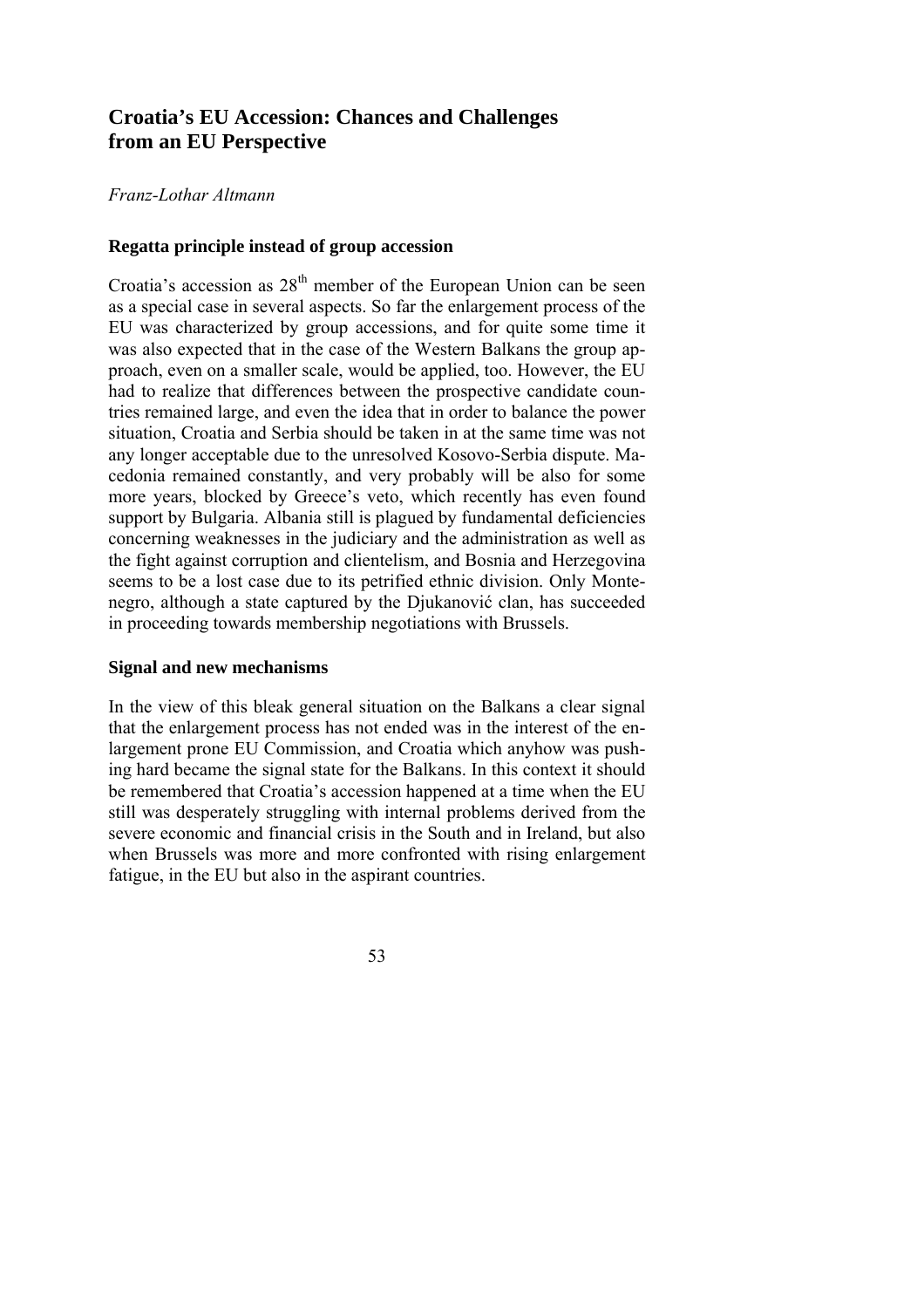Croatia in fact became the first candidate to enter the EU according to the regatta principle as well as experiencing the new instrument of applying pre-negotiation benchmarks. Croatia's negotiation process thus became an example how in the future the entire procedure will be executed, but more important was the signal to the remaining aspirant countries that successful reform processes finally lead to EU membership. Politicians and citizens in the candidate countries may be motivated to scrutinize their reform attempts and the accession processes critically. The example of Croatia should bring new momentum and pressure for the respective governments in the Western Balkan countries to intensify their reform endeavours.

Furthermore, Croatia is expected to support the other Western Balkan countries by providing its experiences from the accession process, in particular from the negotiation rounds. It certainly is helpful that it is an easy task for Serbia and Bosnia and Herzegovina to translate for example the hundreds of thousands of pages of the acquis communautaire which Croatia had to accept and to translate into Croatian language.

#### **Responsibilities**

On the other hand, it will be of utmost importance for the EU and for the aspirant countries how Croatia will behave now as a new member of the EU. The negative examples of Bulgaria, Romania, and recently also of Hungary, have raised scepticism in the old EU countries whether now Croatia will serve as a new model pupil or will become another problem member. The first problematic case already appeared with the Perković case and the European arrest warrant. The pure fact that the very last working day before formal accession of Croatia a new law was passed by Parliament in Zagreb that prohibits the extradition of those who committed respective crimes before August 7, 2002, had stirred up widespread irritations in the EU, in particular in Germany where the murder case happened on which Perković is allegedly responsible for, and prompted the threat of EU sanctions against Croatia. This strange behaviour of Croatia's officials, including the President of the state, was commented as unfortunate revival of nationalistic tendencies, an attitude which those always have indicated as an anti-argument when discussing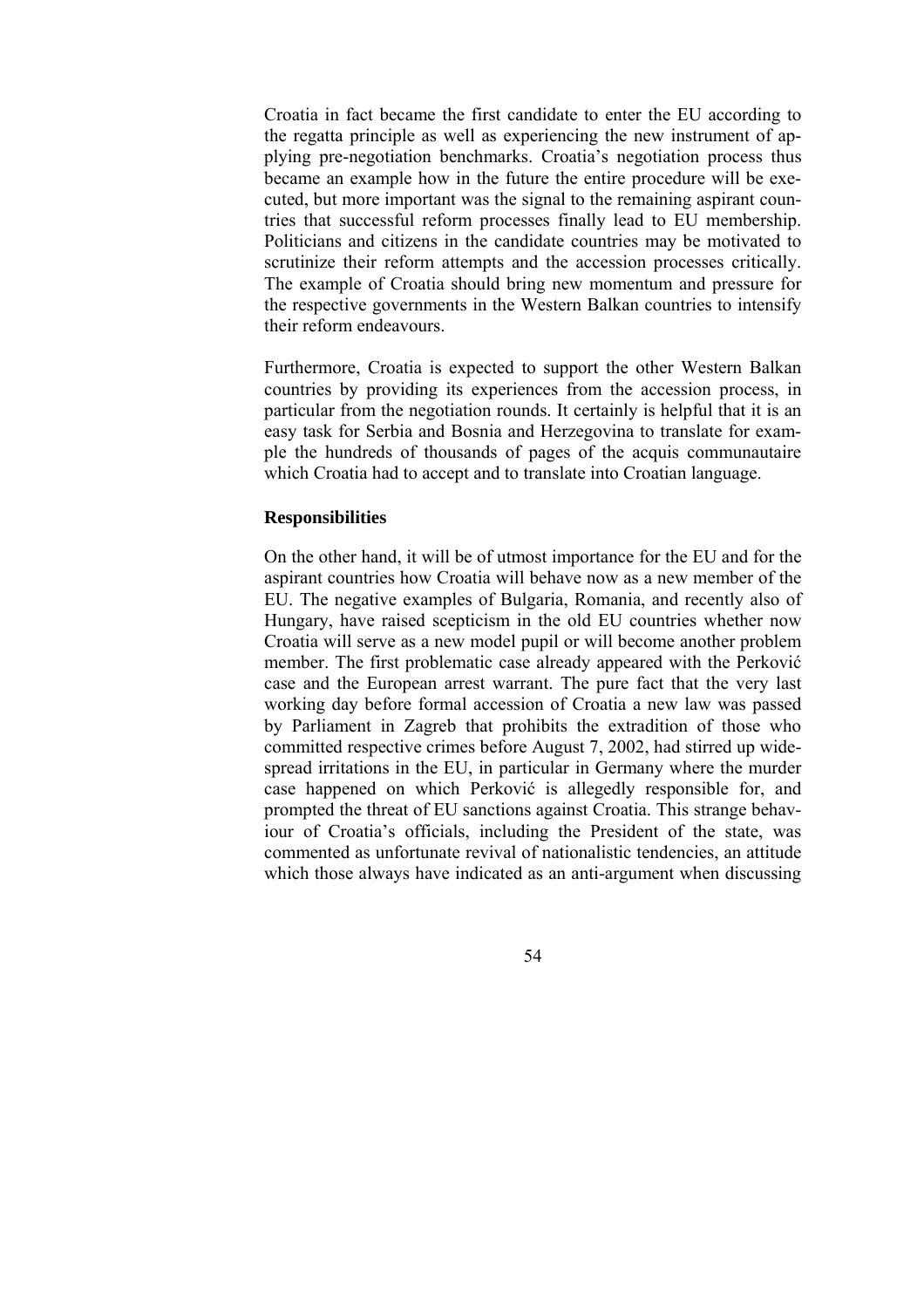Croatia's acceptance to the EU! For Brussels the necessity to monitor the development in Croatia also after the accession was thus underlined in most comments in West European newspapers. For the remaining aspirant countries it became obvious that if Croatia misbehaves also in future, stronger reform commitments for the candidate countries and stricter pre-accession monitoring will be applied. Furthermore an intensification of accession preparation is requested.

## **Croatia in the EU**

Croatia as new EU member will co-design and co-determine internal and external politics of the European Union. In principle Croatia will be a strong promoter of the enlargement process due to its own interests: it must be against a long-lasting divide within South Eastern Europe, economically there will be higher import duties for Croatian products in the remaining CEFTA countries. And it does not want to remain forever a protector of the longest outer border of the European Union (almost 1400 km)! There is the fear of a stronger delimitation of Croatia vis-àvis its South Eastern neighbours in the sense: Croatia the "last fortress of Europe". The EU anyhow supports the improvement of the border regime of Croatia with a temporary Schengen facility of  $\epsilon$  120 million until 2014.

For the EU Croatia will remain one more beneficiary country financially. Since years its economy is in an extremely dire situation, 52.8 % youth unemployment is outreached only by Spain and Greece! Structural reforms are overdue but experiences from former enlargement rounds have shown that once a country is "in" the reform momentum came to a halt. It might also become a problem member if it claims support from the EU in resolving bilateral disputes: with all neighbouring aspirant countries (BiH, Montenegro and Serbia) Croatia still has unresolved border disputes! The possibility that Croatia uses its right of veto in the enlargement process cannot be excluded; the negative examples of Greece and Slovenia are still in the remembrance of the EU.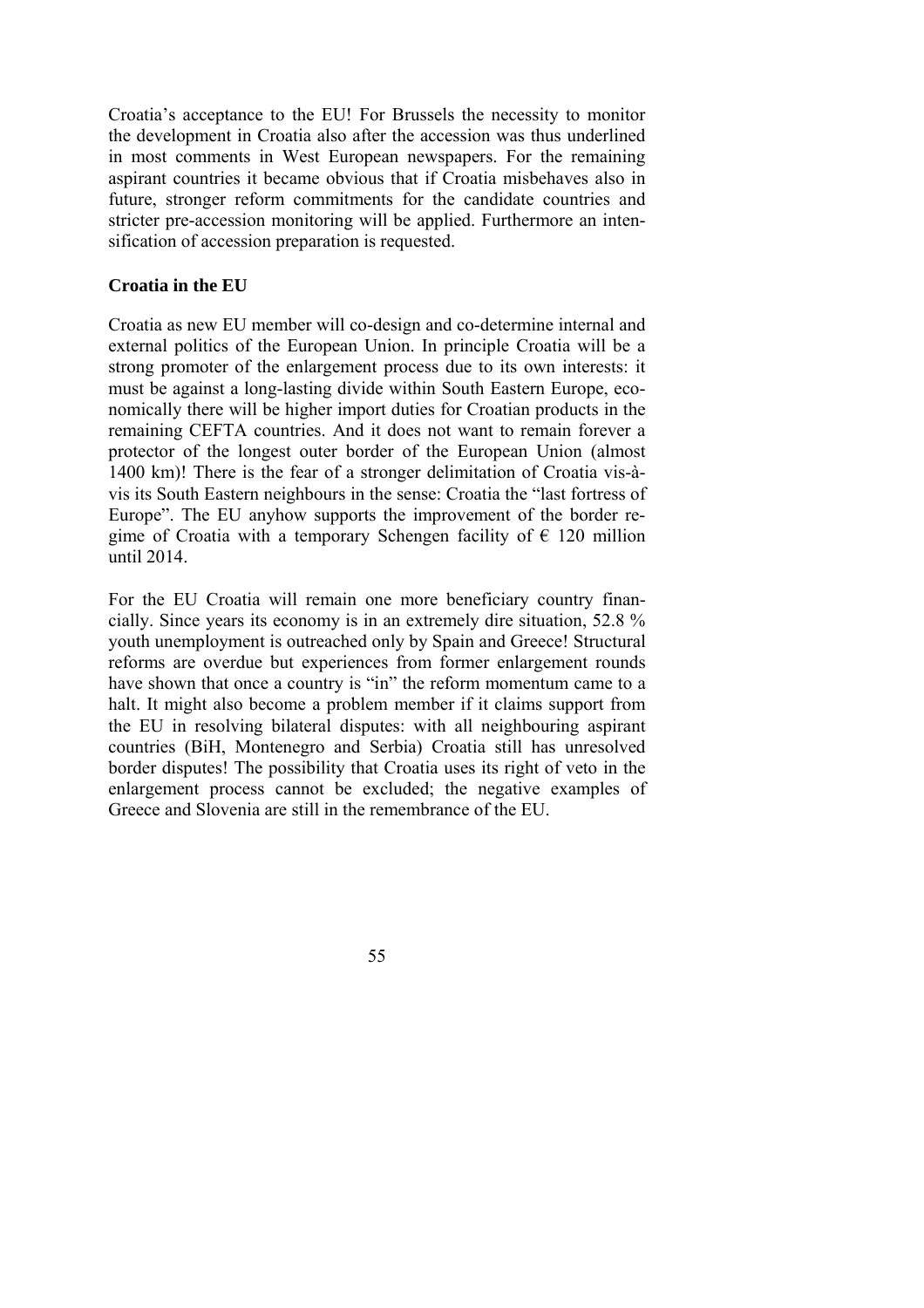#### **Special problems concerning Bosnia and Herzegovina**

Certain problems exist from the special relationship between Croatia and Bosnia and Herzegovina (BiH). Still the EU feels responsible for a sustainable development in Bosnia and Herzegovina, and Croatia as a new member now must take much of this responsibility. Brussels had to insist that no longer can ID cards of Bosnian citizens be used for easy travelling to Croatia, but only 40% of Bosnian citizens (Croatian Bosnians included) possess biometric passports. On the other hand, the fact that many Croats in Herzegovina already have Croatian passports will now cause an even deeper divide among the citizens in BiH into those who de facto are now EU citizens and others, the Bosniaks (Muslims) and Serbs, who remain simple Bosnian citizens without the privilege of EU passports. Furthermore for Bosnia's economy the non-fulfilment of EU requirements means that animal projects from BiH can not any longer be exported to Croatia which so far has been the second important export market for BiH.

#### **Some lessons learned**

The process of Croatia's accession to the EU also has provided some lessons learned. The first certainly is that close cooperation with ICTY has been a strong condition for accession however, it should be realized that recent rules (acquittals) in The Hague have weekend the importance, the weight of this condition! A positive outcome of the accession process has been that for overcoming the condition of "no bilateral disputes must be carried into the membership" a solution has been found by applying the way out of arbitrage. Another lesson certainly is that national parliaments of the member states have increased their influence during the entire negotiation and accession process with Croatia. Whether this will make future enlargement rounds easier or rather more difficult will remain to be seen.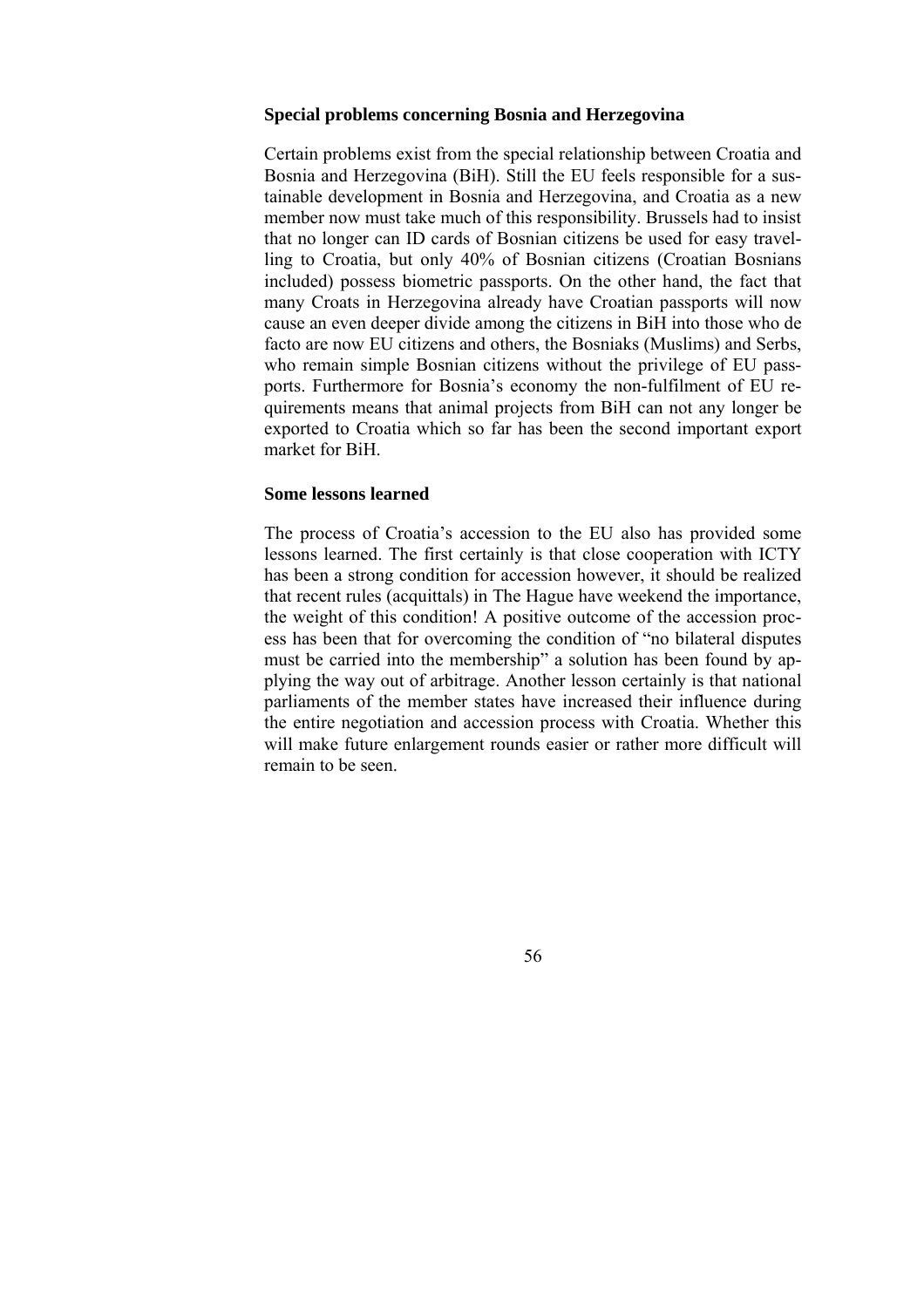# **NATO 2014: An Enlargement Summit?**

# *Matthew Rhodes*

Fireworks and festive crowds on Zagreb's main square greeted Croatia's accession to the European Union on 1 July 2013. Four years after the country's entry into NATO and two decades after Yugoslavia's violent breakup, the achievement offered fresh evidence of the success and remaining potential of Euro Atlantic enlargement.<sup>1</sup>

Nonetheless, along with recognizing remaining challenges for the Union's newest member, sober observers have noted that this happy milestone could mark the EU's last addition for many years to come. The combination of tightening scrutiny of further aspirants and questions concerning the EU's future could leave membership perspectives too distant and uncertain to further stability and reform across the rest of Southeast Europe. With new enlargement by NATO at its next summit in London now also appearing unlikely, Croatia and the rest of the Euro Atlantic Community must find deliberate means to fill the gap.

# **EU half-steps**

Oddly, the perception that EU enlargement has reached an extended pause coexists with proliferation of intermediate integration progress. Most notably, the April 2013 Framework Agreement between Serbia and Kosovo that was mediated by EU High Representative Catherine Ashton paved the way for Serbia to receive official candidate status in July (with accession negotiations anticipated to commence in early 2014) and for Kosovo to open talks on a Stabilization and Association Agreement in October. Meanwhile, international monitors' certification of the June 2013 elections in Albania also led the European Commission to endorse candidate status for that country after three rejections. Farther afield, the EU has resumed accession talks with Turkey after a three-year hiatus

 1 See Timothy Judah, "Croatia Proves that Brussels has Transformed the Balkans." Financial Times, July 1, 2013.

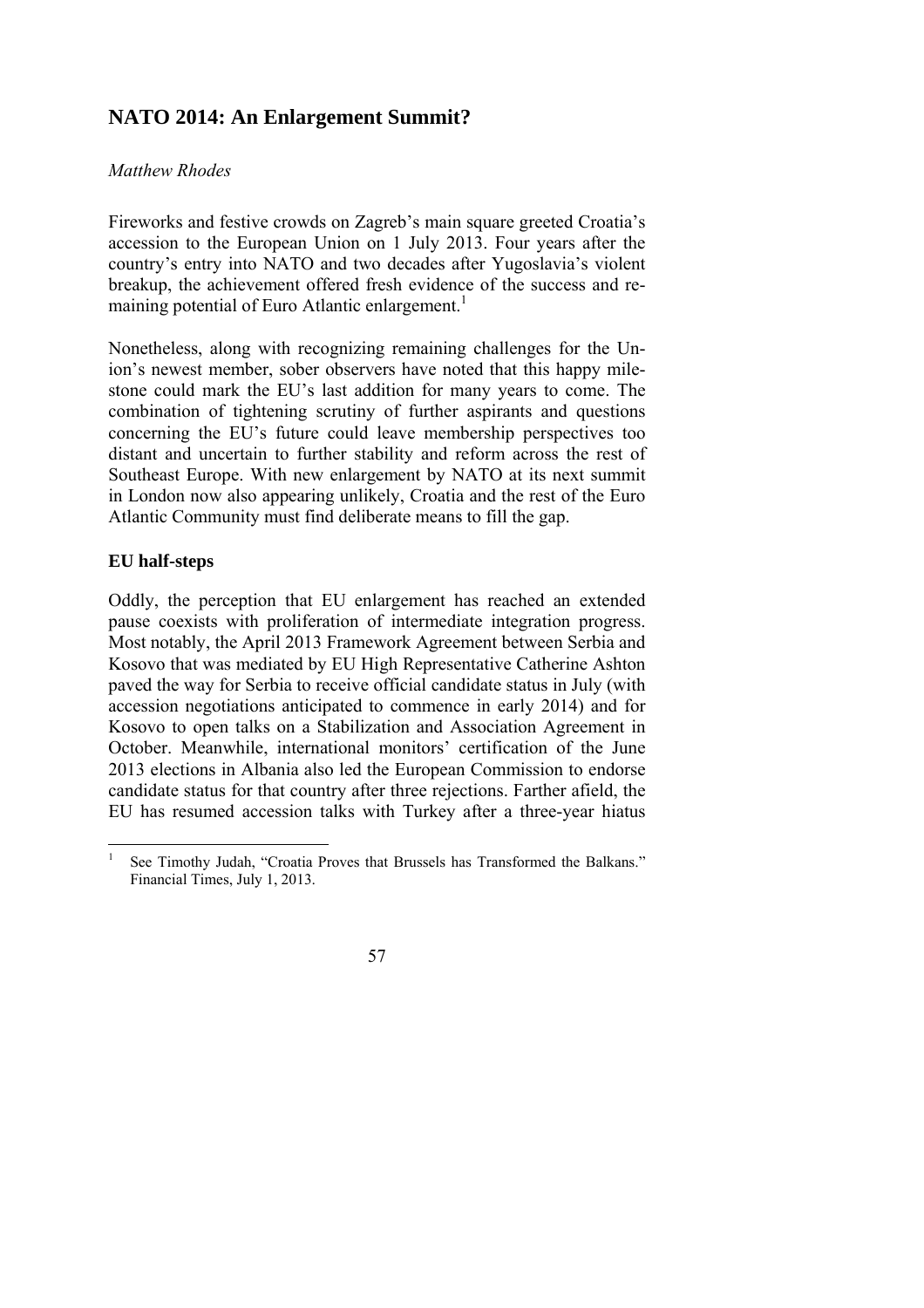and offered Deep and Comprehensive Free Trade Agreements to the six former Soviet states within its Eastern Partnership.

Nonetheless, all these countries as well as other aspirants still face wellknown (and sometimes intensifying) obstacles to membership. Discomfort with Turkey's candidacy based on its size and Islamic culture has been exacerbated by imprisonment of dozens of journalists, questionable evidence in the *Ergenekon* military conspiracy trials, and security forces' violent clashes with protesters against development of Istanbul's Gezi Park in June 2013. Likewise, the Commission's introduction of a High-Level Dialogue with Macedonia in 2012 has done little to resolve that country's stubborn name dispute with Greece, which has blocked the start of its candidacy talks since 2005. Indeed, prospects for a breakthrough have been further set back both by Greece's financial straits (which have focused EU attention on austerity agreements) and by Macedonia's neo-classical "Skopje 2014" architectural project. Political stasis in Bosnia-Herzegovina also blocks electoral reforms demanded in the European Court of Human Right's *Sejdic-Finci* decision, a condition for implementation of the Stabilization and Association Agreement the country signed with the EU in  $2008<sup>2</sup>$  Even Iceland has suspended its membership talks over fishing rights disputes.

Meanwhile, challenges to EU cohesion sparked by the global financial crisis have intensified existing members' determination to toughen candidate screening in the wake of persistent rule of law concerns with Bulgaria and Romania. The cumulative effects of high Euro zone debt and unemployment, growing support for Euro sceptic nationalist parties, energized independence drives in Catalonia and Scotland, and the announced British referendum on continued EU membership have thrown the Union's future shape and composition into question. Considering the time Croatia's accession efforts took under more favourable circumstances, new EU enlargement within this decade appears unlikely.

 $\frac{1}{2}$  Elvira Jukić, "Bosnia's EU 'Advance' Remains Stuck in Slow Lane." Balkan Insight, Oct. 16, 2013.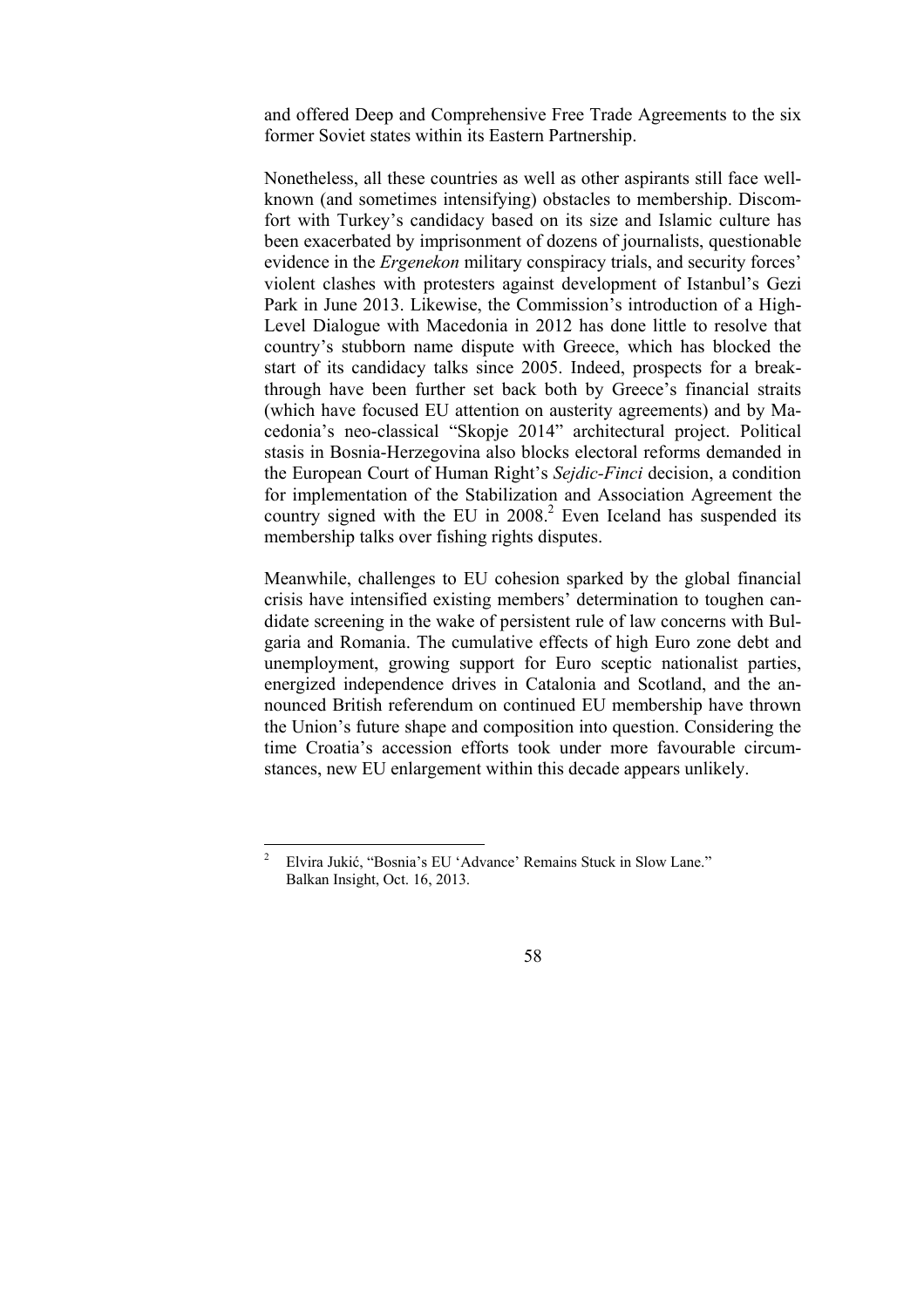# **NATO as an alternative?**

The anticipated lag in further EU accession has drawn attention back to NATO. Although the two institutions' basic prerequisites are similar, the greater demands of adopting the EU's extensive *acquis communitaire*  have left NATO the easier club to join. As in Croatia's case, the standard post-Cold War sequence has been entry to NATO first, partly as a stepping-stone toward the EU.

In addition, two particular factors have boosted expectations that NATO's London summit in October 2014 should include membership offers. The first is the sense that these are now "due" given the recent pattern of invitations at five to six-year intervals (Madrid 1997, Prague 2002, and Bucharest 2008). The second is then-U.S. Secretary of State Hillary Clinton's oft-quoted remark that the Alliance's last such gathering in Chicago in May 2012 should be "the last [NATO] summit that is not an enlargement summit."<sup>3</sup>

However, such views may be overly optimistic and misrepresent enlargement's dynamics. To begin with, Hillary Clinton is no longer Secretary of State. In four years she could be the next American President, but for now she has become a private citizen. Even to the extent today's official U.S. position remains in line with Clinton's comment, Greece's blockage of Macedonia's membership as well as other Allies' refusal of Membership Action Plan (MAP) status for Georgia and Ukraine at Bucharest in 2008 presented pointed reminders that American preferences do not always equal Alliance decisions.

More fundamentally, NATO enlargement is not an end in itself. Rather, it is an instrument for enhancing security interests for both existing and entering Allies. NATO does not depend on steady enlargement to justify its existence. Indeed, nearly three decades separated West Germany's accession in the mid-1950s and Spain's in the early 1980s.

Furthermore, side considerations added political urgency to each of

<sup>&</sup>lt;sup>2</sup><br>3 Remarks at the North Atlantic Council Meeting, May 21, 2012.

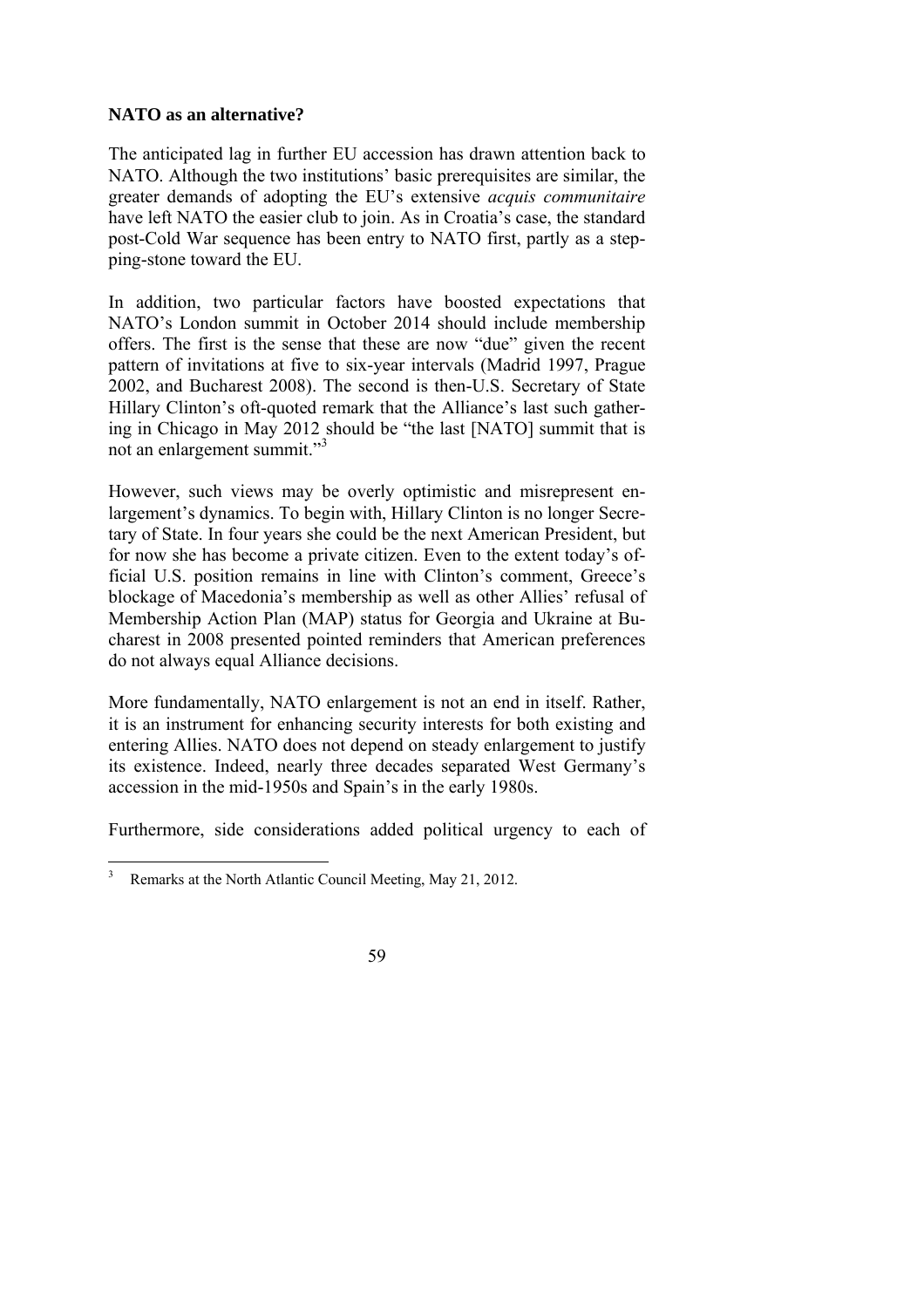NATO's most recent enlargement waves. German leaders' desire for stability and reconciliation with their immediate eastern neighbours as well as American domestic political appeals to ethnic voters in the 1996 elections helped advance the bids of Poland, the Czech Republic, and Hungary at Madrid. A year after the 9/11 terrorist attacks in the United States, the *Big Bang* invitations to seven additional countries in Prague reflected the George W. Bush administration's interest in additional allies in its War on Terror. Likewise, the offers to Albania, Croatia, and (conditionally) Macedonia at Bucharest provided means of reinforcing regional stability around the time of Kosovo's declaration of independence. No comparable motivation currently exists.

Finally, none of NATO's four official aspirants enjoys a clear consensus for admission. Though Macedonia was deemed otherwise ready in 2008, its bilateral issues with Greece remain as described above. The ascendancy of billionaire Prime Minister Bidzina Ivanishvili's Georgia's Dream party has not resolved intra-Alliance concerns regarding Georgia's internal politics and relations with Russia. Parallel to the obstacles for Bosnia in implementing its Stabilization and Association Agreement with the EU, political leaders there have failed to conclude the division of defence property between the central state and federal entities required for activation of the MAP on offer since 2010.

That leaves Montenegro the most plausible invitee. Already before Chicago, NATO's then-top military commander U.S. Admiral James Stavridis had judged the country militarily "ready to go."4 However, political questions appear again set to delay an accession invitation.

The most tangible issue is weak public support. Notwithstanding a supportive information campaign, only about a third of Montenegrins favour joining the alliance while close to half are explicitly opposed.<sup>5</sup> Usual explanations include memories of NATO bombing in 1999, the large

Atlantic Council of Montenegro, "NATO and Montenegro" brief, September 2013, p.2.



 $\frac{1}{4}$  "NATO Commander Lauds Montenegro Military Progress." NYTimes.com, March  $14, 2012.$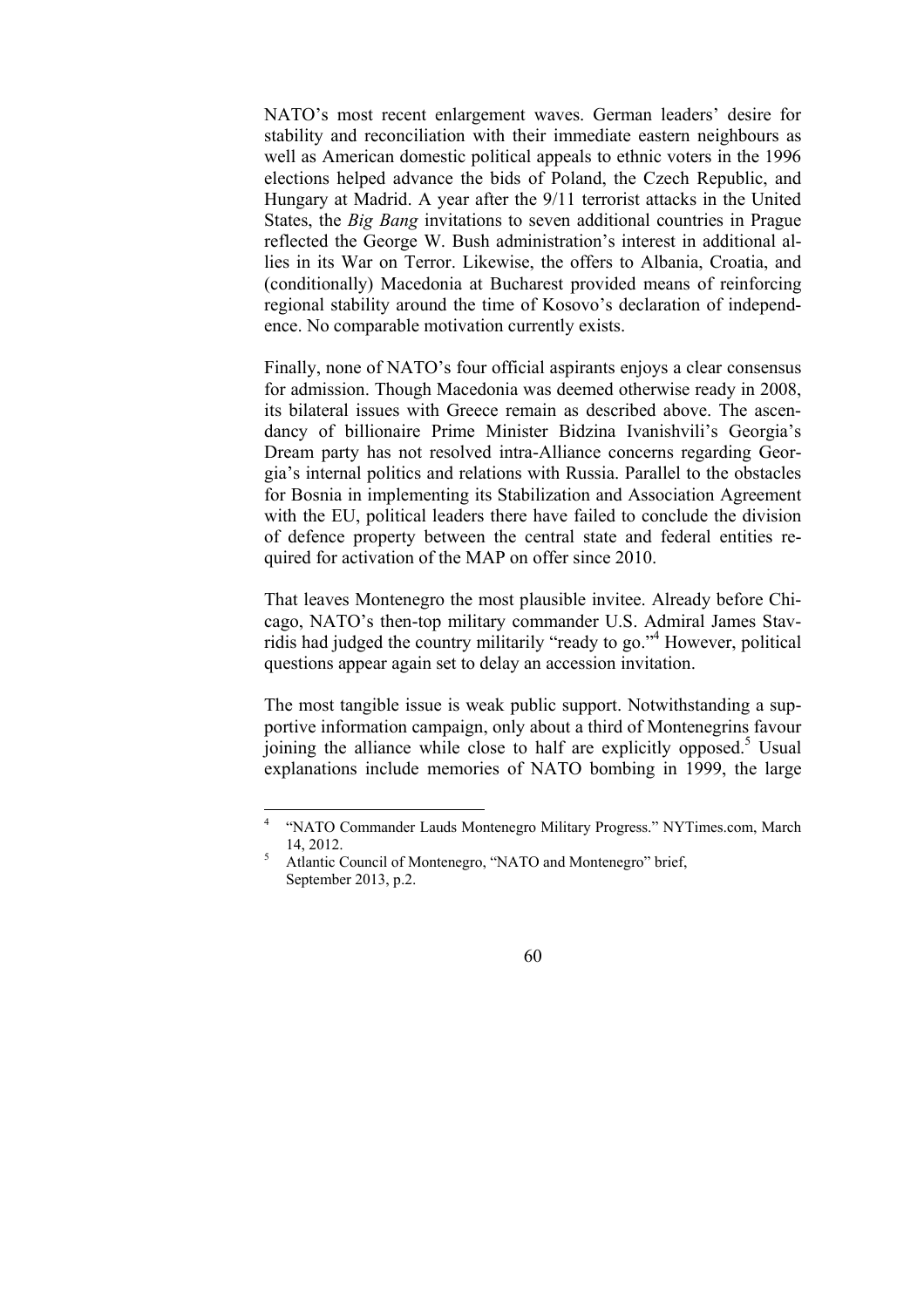ethnic Serb minority's alignment with Belgrade's own reluctant position, and fears that Alliance exercises would close beaches or otherwise harm the important tourism industry. Even if partly based on misconceptions, within a democratic alliance such high scepticism calls a prospective member's reliability for collective defence and other shared tasks into question.

Democratic consolidation presents a second concern. Although generally not seen as oppressive, the uninterrupted dominance of Prime Minister Milo Djukanović and his Democratic Party of Socialists since Yugoslavia's breakup fails the standard *two-turnover test* for completed transition.<sup>6</sup> Moreover, leaked tapes of ruling party board sessions as well as controversy over the constitutionality and vote count in President Filip Vujanović's re-election for a third-term (second since independence) in April 2013 raised some basic rule of law questions even while potentially marking the late emergence of a competitive opposition.<sup>7</sup>

A third source of doubt among some NATO governments is the significant Russian presence in Montenegro. Estimates of Russia's share of foreign investment in the county have ranged from less than ten to over thirty percent. This included majority ownership of the Podgorica Aluminium Plant, the country's largest exporter, until its recent bankruptcy. A draft EUROPOL report leaked in April 2013 characterized much of the extensive Russian investment in coastal properties as illicit moneylaundering. Roughly a fifth of tourists are also Russians. Though such factors need not be sinister per se, some Allies view their effects as further corrosive to political-economic transparency as well as to trust in Montenegro with NATO classified information.

 6 Samuel Huntington, The Third Wave: Democratization in the late Twentieth Century, 1993 pp.266-67.

 <sup>&</sup>quot;Leader of the Pack," Economist, Aug. 17, 2013.

<sup>61</sup>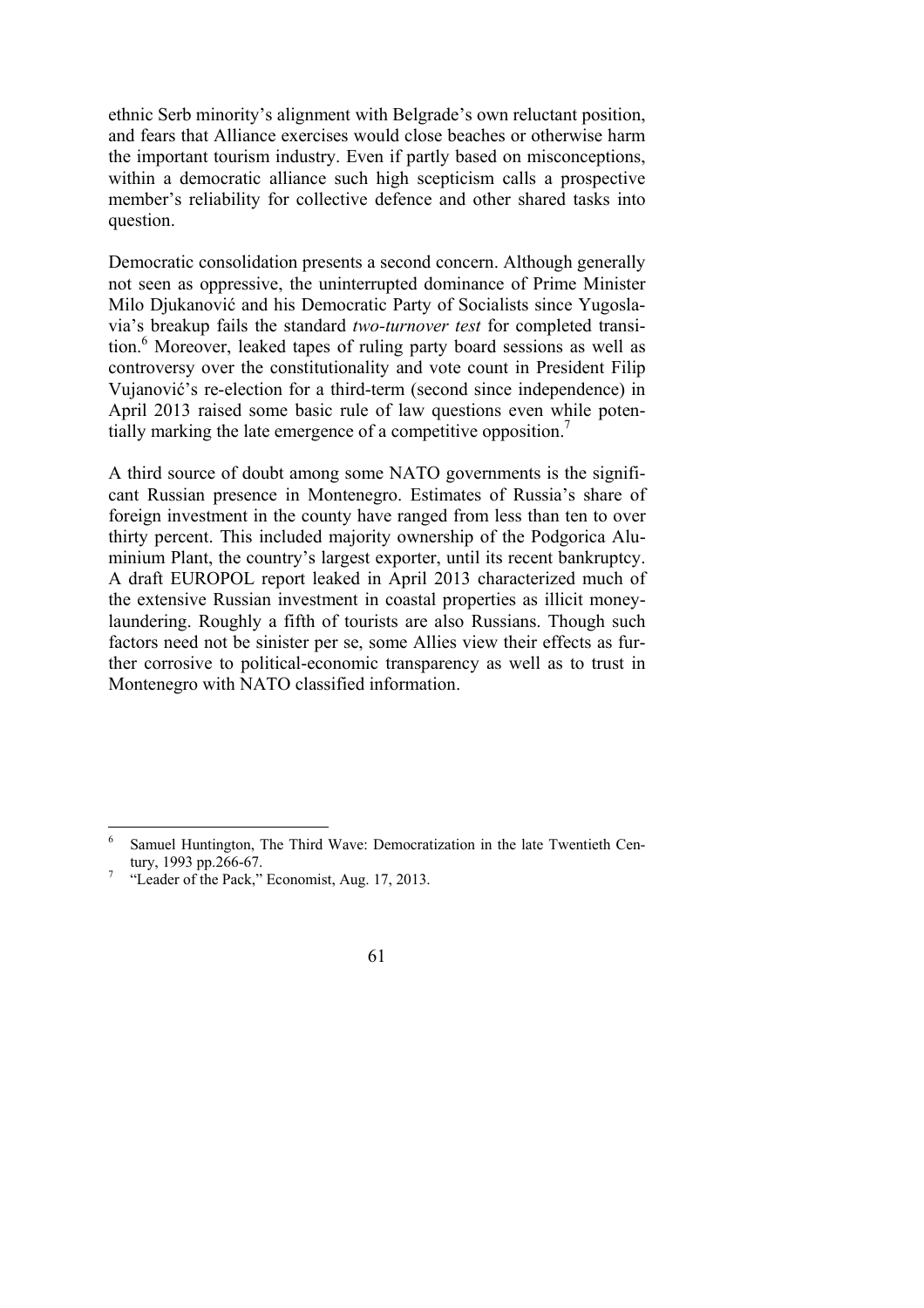# **Conclusion**

Much can change in a year, but NATO's London summit will likely pass without enlargement. Allies will undoubtedly reconfirm commitment to their Open Door policy and encourage further progress by aspirants. The late 2013 tug-of-war between the EU's Eastern Partnership and Russia's Eurasian Union might also revive efforts to extend Membership Action Plan status at least to Georgia.<sup>8</sup>

NATO and EU members should act to maintain integration momentum during the extended intervals before the next accessions to these organizations. While easier suggested than done, successfully addressing their present domestic challenges in a way that upholds collective solidarity will be the necessary if insufficient precondition. They will also need to remain supportively engaged with aspirant countries on both bilateral and multilateral bases.

These general guidelines apply with particular force to Croatia as a new NATO and EU state. As a positive model that meaningfully contributes to NATO initiatives, manages its economic challenges, and extends its active role in regional cooperation Croatia would help to counter feelings of enlargement fatigue among other members as well as to maintain the perception of Euro Atlantic perspective as an achievable reality elsewhere in Southeast Europe.

<sup>-&</sup>lt;br>8 See also Karl-Heinz Kampe, "NATO's 2014 Summit Agenda," NATO Defence College Research Paper No. 97, Sept. 2013, p.5.

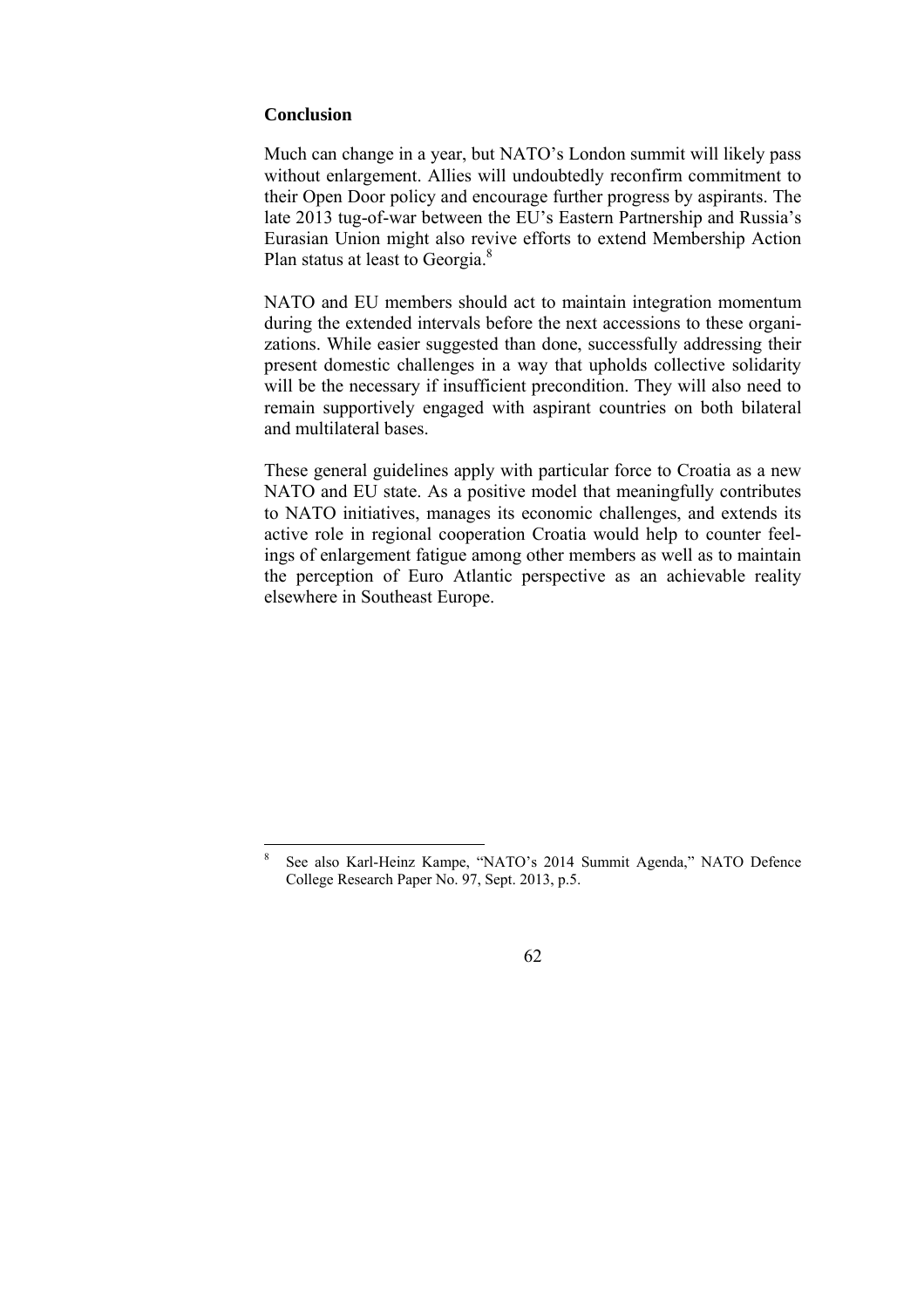# **Turkey, the Western Balkans and the EU**

# *Nilüfer Narli*

# **Introduction**

The papers aims to address the following questions: which motivations are advanced in Turkey's activity in the Balkans, particularly in the Western Balkan countries? Is Turkish activity in the Western Balkan countries part of Turkey's EU policy or it is motivated by domestic political elements? Is Turkey's Western Balkan policy in cooperation or in competition with the EU strategic interests? What are the implications of the Turkish EU stagnation for the EU membership of the western Balkan countries?

# **Turkish foreign policy in the Balkans**

Amongst the regions where Turkey has increased its activism, the Balkans has a special importance. "The Balkans is a priority for Turkey", the web page of the Turkish Ministry of Foreign Affairs states, not only because of political, economic and geographical perspectives, but also due to its historical, cultural and human ties to the region".<sup>1</sup> This shows that domestic factors are advanced in designing a more active Balkan policy. Political dialogue, security, economic integration and preserving the multi-ethnic, multi-cultural, multi-religious structures of the Balkan countries are listed as the four main axes of Turkey's Balkan policy.2

To meet the objectives listed above, Turkey has a) adopted a vision of increased visibility in the Balkans by improving Turkey's relations with Balkan countries in general; further strengthening good relations particu-

On November 12, 1013, it was retrieved from http://www.mfa.gov.tr/relations-withthe-balkan-region.en.mfa.



 $\frac{1}{1}$  On November 2, 1013, it was retrieved from http://www.mfa.gov.tr/relations-withthe-balkan-region.en.mfa.<br> $\frac{2}{\pi}$  On November 12, 1012, it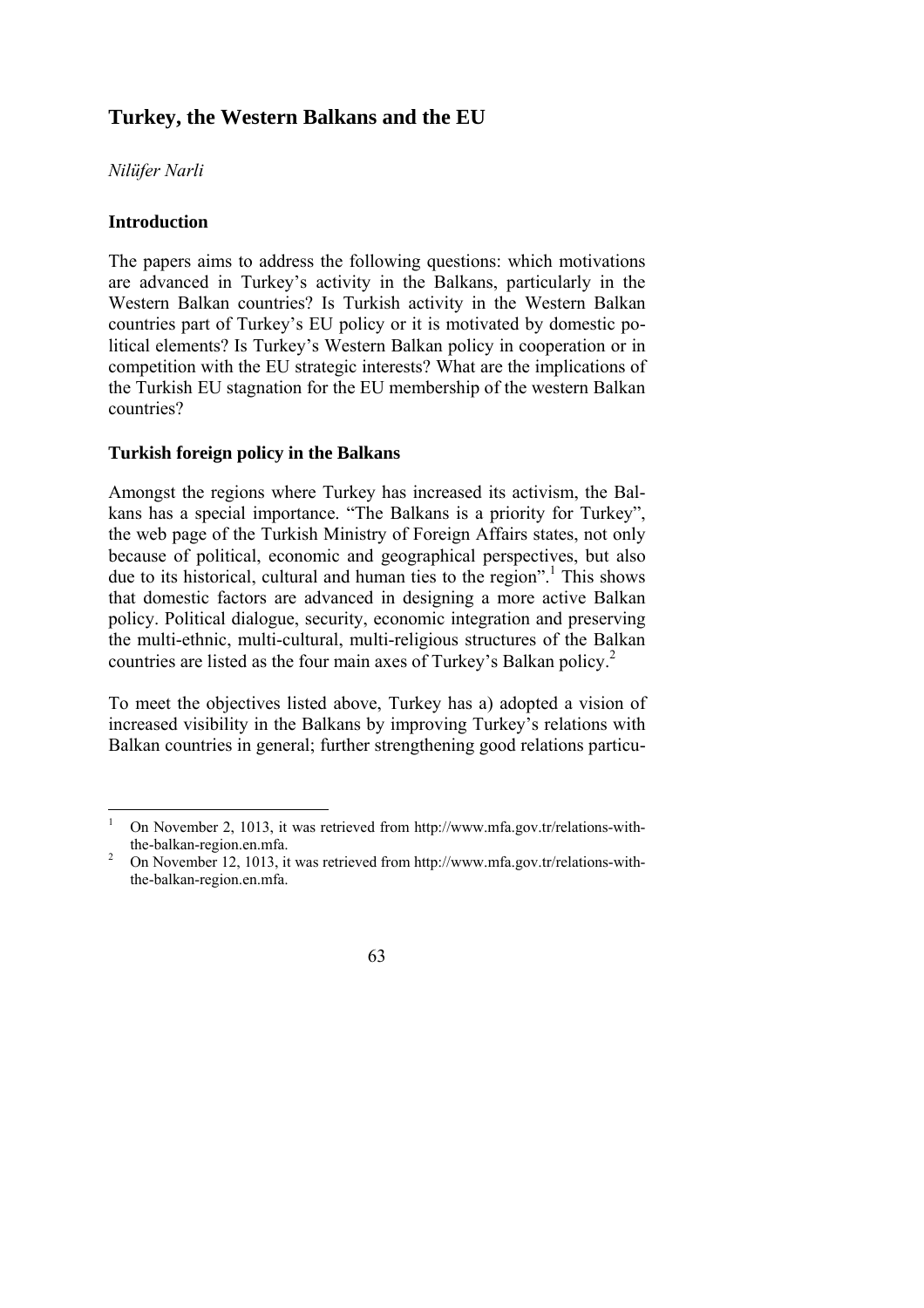larly with "traditional Balkan partners";<sup>3</sup> and has b) tried to play the role of a conflict broker and led multilateral initiatives to improve regional stability and security. The NGOs (including humanitarian associations) and business community are also active in the Western Balkans, the second track diplomacy that reinforces Ankara's first track initiatives in the Balkans.

After coming into power in 2002, the AK Party government brought two novelties into Turkish foreign policy: The first one was formulating a new policy replacing the republic's military centred Hobbesian strategic culture "a zero-sum balance of material power approach to international relations, based on self-help, mistrust", with a more Kantian strategic outlook. This change was part of Turkey's new foreign policy, initiated by Foreign Minister Ahmet Davutoğlu when he was an advisor on foreign policy before becoming the minister of foreign affairs in May 2009. The shift in the security and strategic culture commenced with a new mind-set of the political elites that began gaining power in the mid-2000s and giving priority to becoming a regional power with a focus on a wider civil and economic agenda. The second one was departing the tradition of sustaining an aloof posture in the foreign policy and adopting a vision of "being a pivotal state that should play a proactive diplomatic",<sup>5</sup> political, and economic role in the Middle East, the Balkans and the Caucasus.

This new policy foreign policy, as Keyman (2009) observed, has enabled Turkey to increase its capacity for involving in regional and global politics as a regional power and pivotal state, and this in turn, has increased Turkey's sphere of influence by using its soft power rather than hard power. Ankara's self-confidence in foreign policy is a process that has been reinforced by Turkey's political stability and economic development during the last decade. Today, Turkey is the world's fifteenth largest economy and it is becoming a rising regional power with "global

<sup>5</sup> Loïc Poulain and Akis Sakellariou (2011) analyzed the pillar of Turkey's foreign policy.



 $\frac{1}{3}$  Loïc Poulain and Akis Sakellariou (2011) used "the traditional Balkan Partners" of Turkey concept referring to Bosnia, Kosovo, Albania. 4

Herd 2009.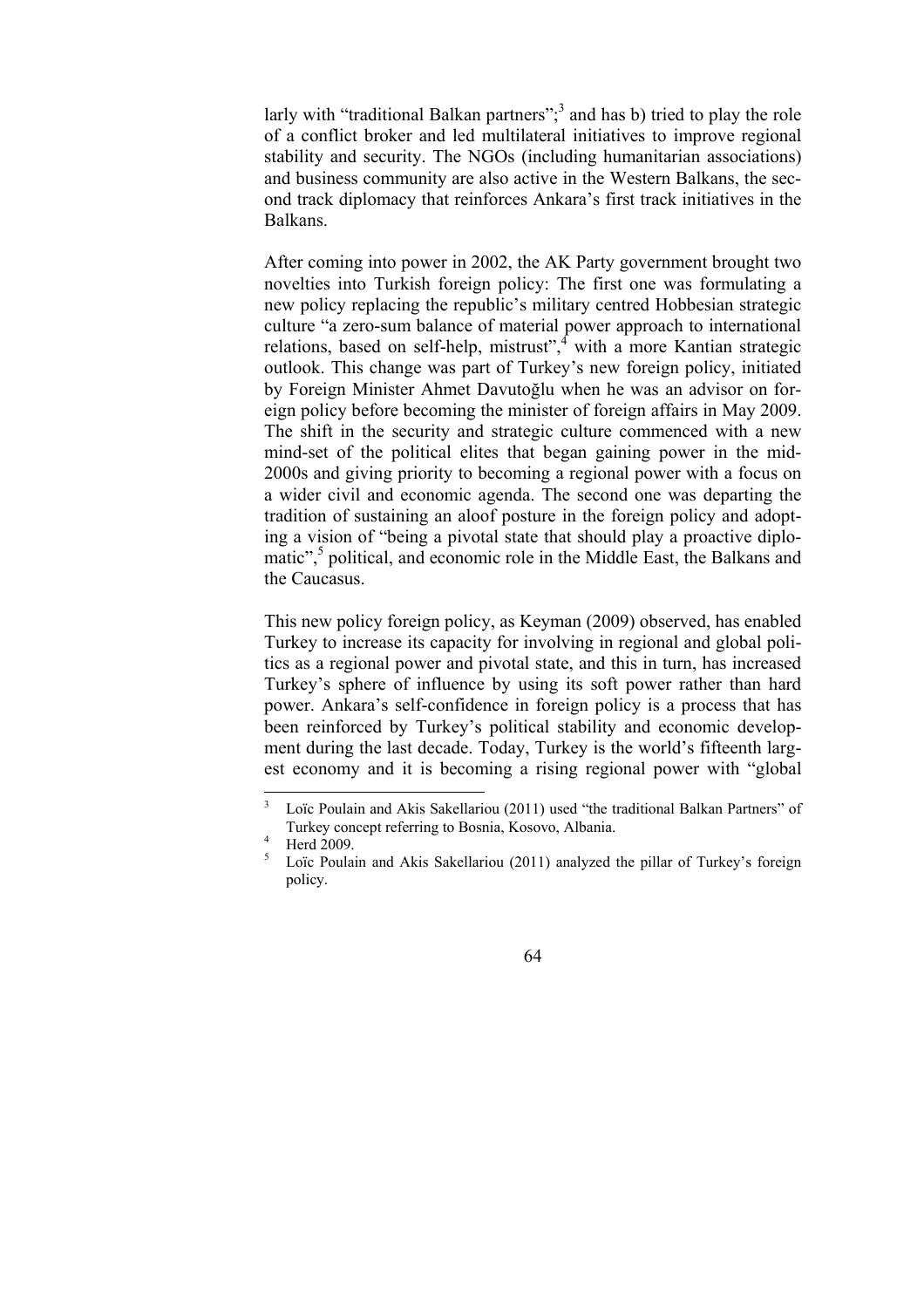aspirations" that has received attention in the academic and diplomatic circles. Turkey's activity in the Balkans and in other regions boost the self-confidence of Turkey's citizens who are proud to see Turkey is becoming a regional power with increasing soft power in the form of exporting material goods and products of culture industry (TV serials, soap opera serials, etc).

Turkey's activism in the Balkans gained more momentum with Ahmet Davutoğlu becoming the Turkish foreign minister in May 2009. The indicator of Davutoğlu's personal contribution to Turkey's activism in the Balkans is his historical speech, on 16 October 2009 in Sarajevo, which underlined the success of the Ottoman centuries of the Balkans, with the promise that the golden age of the Balkans can be recaptured:

"As in the 16th century, when the Ottoman Balkans were rising, we will once again make the Balkans, the Caucasus and the Middle East, together with Turkey, the centre of world politics in the future. That is the goal of the Turkish foreign policy, and we will achieve it."6

Many observers of the Balkans were concerned after hearing Mr. Davutoğlu telling:

"The Ottoman era in the Balkans is a success story. Now it needs to come back."

 $\frac{1}{6}$ The speech was quoted in Hurriyet Daily News, August 16, 2013.

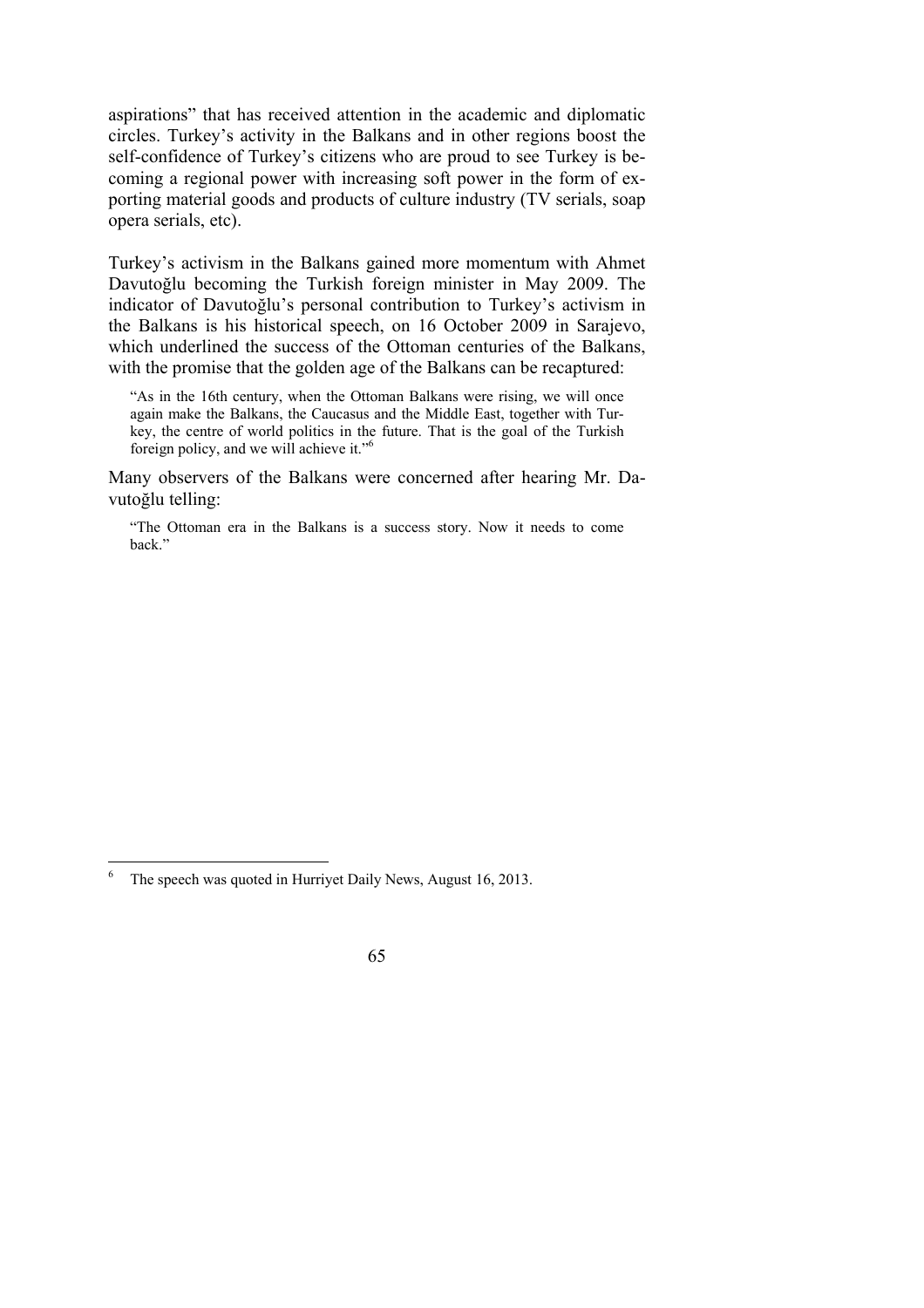

Turkey's Total Trade with Western Balkan Countries

Source: Žarko Petrović, Dušan Reljić (2011, p. 164)

Davutoğlu's speech and Ankara's engagement in the Western Balkans created controversy and conflicting analyses of Ankara's motivation for its activism in the Balkans. Malik Mufti (2011) reviews the two conflicting schools of thought on Turkey's new foreign policy including its Balkan policy.

The first looks at Ankara's new foreign policy activism as a sum of new regional and international dynamics and opportunities created by the developments following the end of the Cold War, motivated by pragmatic calculations, while the other school argues that the radical departure from the traditional foreign policy is motivated by Islamic political elements, nostalgia for the Ottoman past and the desire for rebuilding the Ottoman hegemony in the Middle East, Balkans and the Caucasus (Taşpınar, 2008; Cağatay, 2009; 2010; Rubin, 2010). The former school argues that the pillar of Turkey's foreign policy still is the NATO membership and the relationship with the U.S. and the European Union, despite changes in Ankara's foreign policy (Evin, 2011). But the latter ar-

66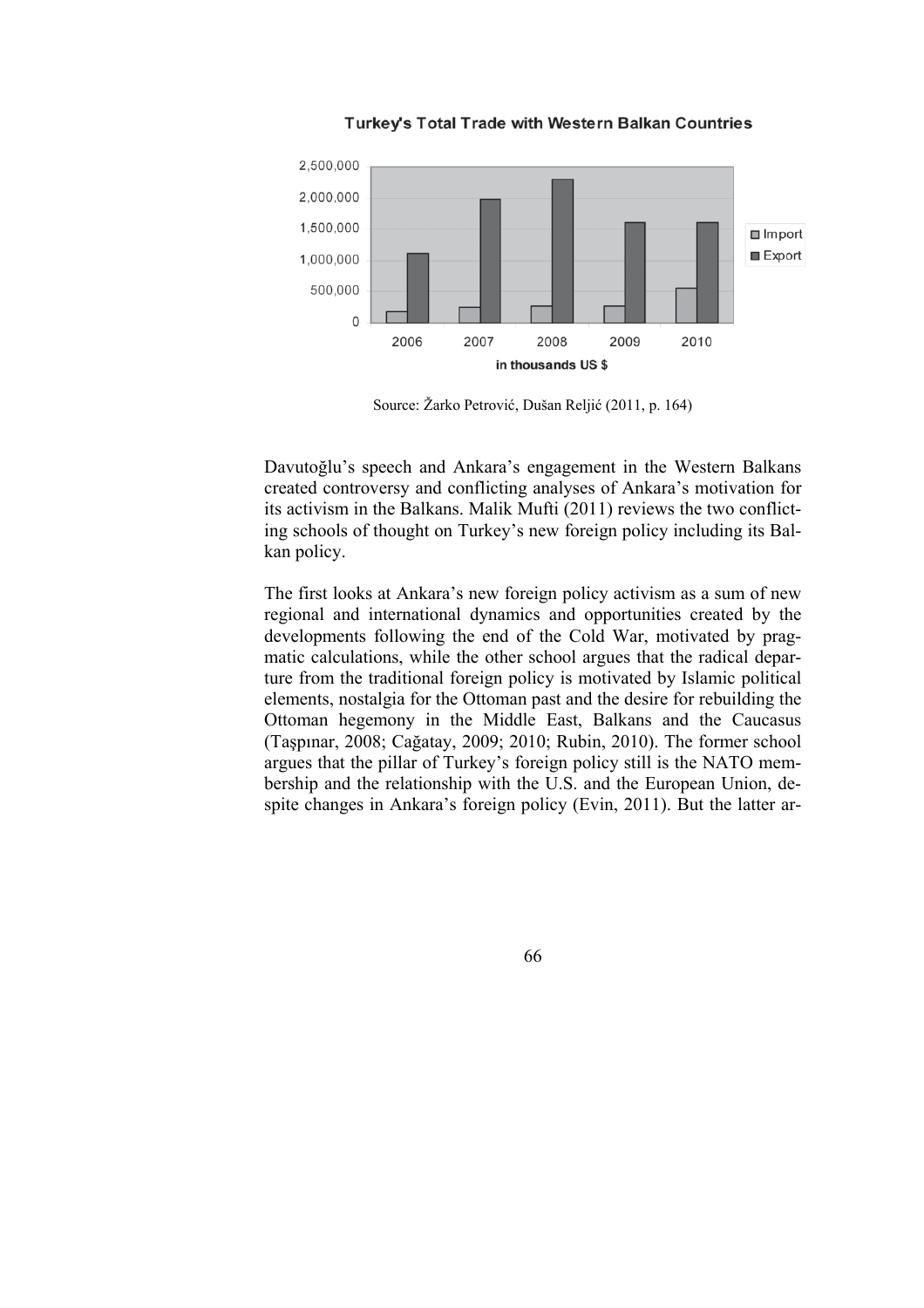gues that Turkey is moving away from the West and "turning its back to on the West".<sup>7</sup>

# **The EU enlargement, Turkey and the Balkans: cooperation or competition**

The gradual inclusion of Balkan countries into the EU in the 2000s further motivated Ankara to have amicable relations with all Balkan countries that are seen as the "potential supporters" of Turkey's EU membership. Nevertheless, certain political issues, originating either from the current international and political circumstances (e.g., Gezi protests in Turkey discussed below) or from history, act as a catalyst of conflict between Turkey and the Balkan countries, and in turn, create divergences in the political values and strategic interests of Turkey and the EU, as exemplified below.

One of the examples of the rise of divergence between the EU and Turkish strategic interests with implications for the Balkans countries was Turkey's motive to mobilize Albania to support *Palestinian* status in the United Nations to non-member *observer state in 2012. O*n 29 November 2012, *despite Turkey's strong recommendation,* Albania was one of the 41 abstainers from the proposal to admit Palestine as a non-member observer. In response to this development, Erdoğan declared that he had exerted pressure on an unnamed Muslim land to abandon its intention to vote "no," encouraging it to support the Palestinians, and arguing that an abstention would be considered the same as a "no" by Turkey. "I told them that this would damage bilateral relations we have. […] It would upset us," Erdoğan complained; and lamented by saying: "there are many cowards in the world."

Responding to Erdoğan's statement, Prime Minister Berisha, who spoke on Albanian national television about the controversy (on admitting *Palestinian* status in the United Nations to non-member *observer)* with Erdoğan, told that "Albania had chosen to follow the lead of the United

 7 For an example of the discussion on if Turkey departing the Western club, see: 'Is Turkey Turning its Back on the West?', The Economist, 21 Oct. 2010.

<sup>67</sup>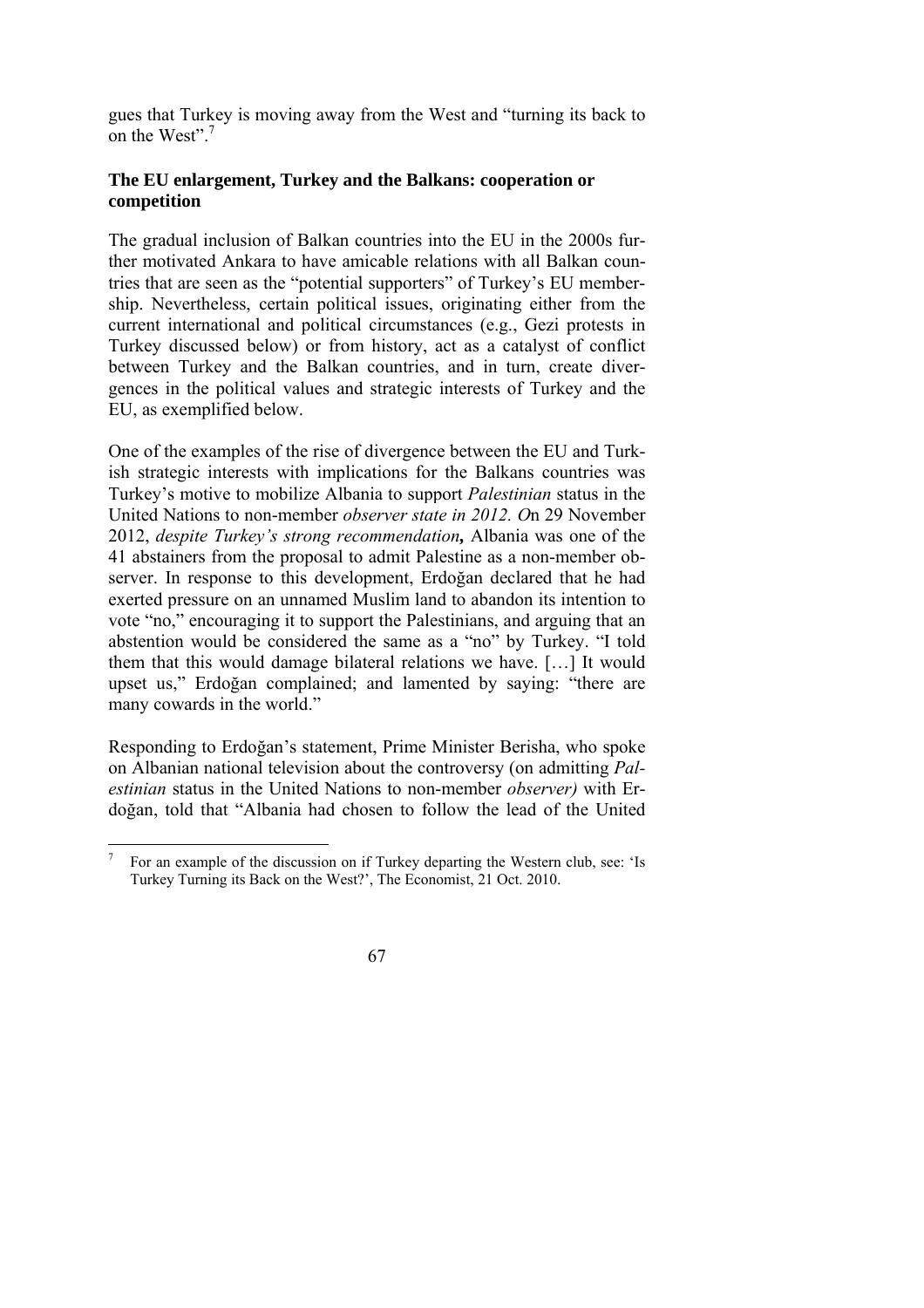States on the Israel-Palestine issue", which Berisha described as "the most complicated in the world." Abstention represented a step back from a "no." But the government in Tirana would support a peace process and a two-state solution, not a one-sided vote to satisfy the Arab and Islamic alliances", Berisha said.<sup>8</sup>

# **Different position on Gezi protests: EU's democracy criticism versus the Macedonian position**

Another example of the conflict between the political values of the EU, Turkey and the Balkans was the divergence between the position of the EU capitals and that of Macedonia on the Gezi protests that erupted in May 2013 in Turkey. This issue is important because it is related to the democratization in the member and candidate countries, as well as in potential Western Balkans candidates.

Sparked by the urge to save the Gezi Park (located in Taksim) in Istanbul, the Gezi protest spread in waves to the entire country. The use of gas against the demonstrators and the adoption of harsh measures by the government against them raised eyebrows across Europe. Criticism immediately emanated from European countries and EU institutions and a question rose: does the Turkish government undertake increasingly authoritarian actions in response to the protests? The Turkish officials rejected the EU criticism categorically, and even challenged the rules of diplomatic courtesy in their response. For example, Turkey's minister of EU affairs, Egemen Bağış rejected German Chancellor Angela Merkel's criticism of the Turkish government's reactions to Gezi protests, but rather advised Germany to deal with its racism issues instead of criticizing Turkey. Bağış told Germans that their critical position on the Turkish government's response to the Gezi protests could be costly in terms of disrupting Turkey-EU negotiations. Bağış said, "Merkel should remember what happened to Sarkozy (the former French President who lost French elections) who used to antagonize Turkey. If Merkel doesn't want to join Sarkozy in fishing, she should calculate carefully." (Erol,

<sup>-&</sup>lt;br>8 Quoted in Stephen Schwartz (2012).

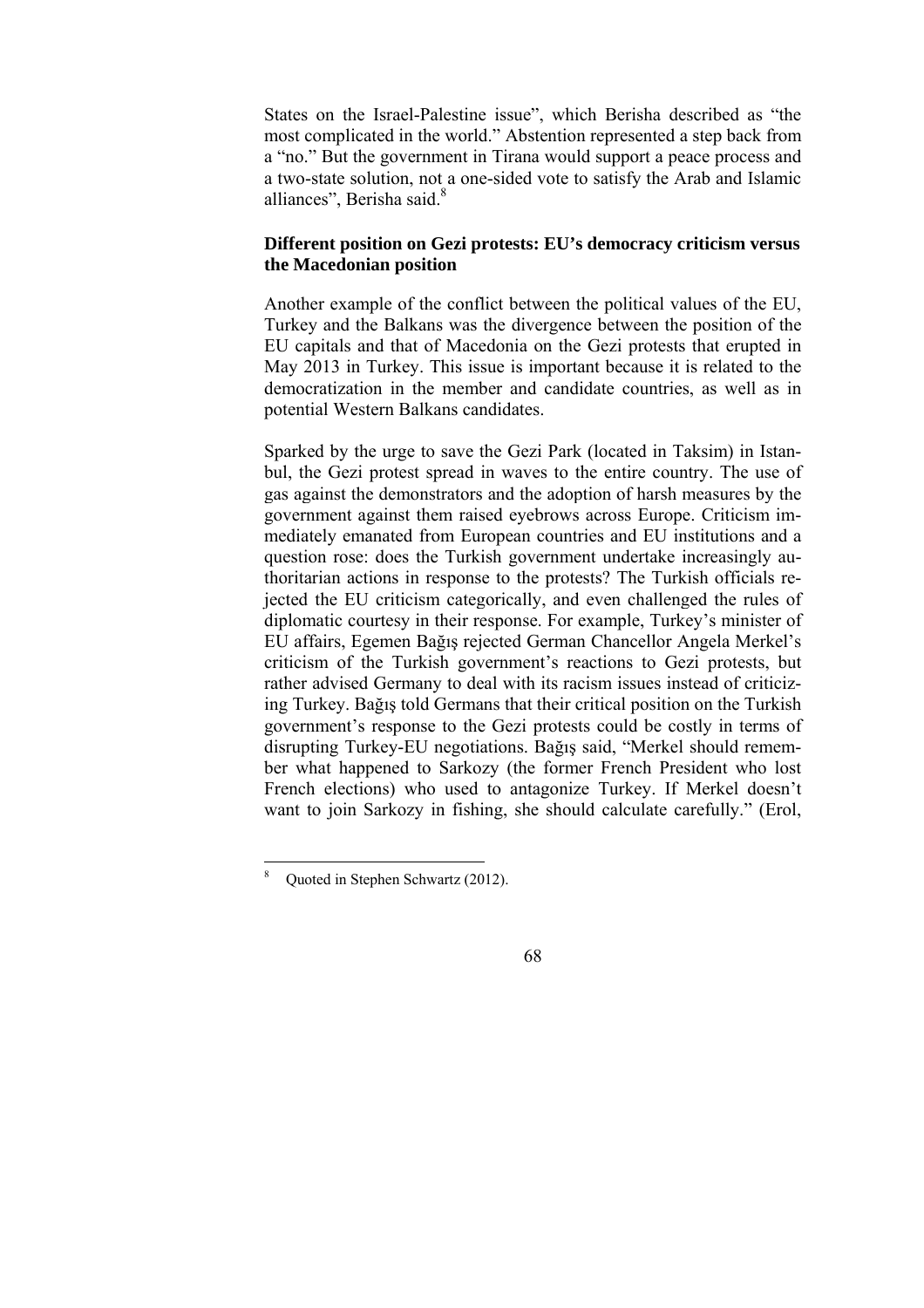$2013$ <sup>9</sup> This caused a diplomatic crisis between the two countries in late June (2013), with the EU capitals were concerned with this tension.

While the major EU capitals raised their concern over the "authoritarian" response of Ankara to the Gezi protests, Macedonian President George Ivanov's position did not converge with the EU capitals; on the contrary, Ivanov endorsed Erdoğan. Sharing his opinion of Gezi protests with the journalists, Ivanov said: "Mr. Erdoğan should not be troubled [by the protests] and should resist"; and he added: "We all know that foreign countries interfere in such events and play their own games. His [Erdoğan's] heart is with ours and our heart is with his". (Quoted in Marusic, 2013). Added to the official endorsement coming from Macedonia, many Turkish non-governmental organizations based in Macedonia along with some political parties (Democratic Party)<sup>10</sup> also supported Erdoğan upon Gezi protests by staging a rally in Gostivar with participants from Kosovo, Bulgaria and Albania. The Gostivar rally received a large coverage in Turkish dailies and it was televised life by Anatolian News Agency of Turkey (2013).<sup>11</sup>

President George Ivanov's support of Erdoğan received conflicting responses from the public and opinion leaders in Macedonia, with some criticizing Ivanov's endorsement of Turkish premier who "accused of curbing democratic freedoms". The veteran Macedonian journalist Bor-

Agency, 14 June, 2013. Accessed November 2, 2013 from: http://www.aa.com.tr/en/news/193126--ngos-political-parties-and-balkan-turks-tosupport-erdogan-upon-gezi-park-in-gostivar.



 $\overline{a}$ 9 See Erol (2013) on the crisis between Germany andTurkey and Egemen

Bağış'sstatement on Merkel.<br><sup>10</sup> On the Gezi protests, Secretary General of DemocraticParty (TDP) Enver Huseyin "stated they were concerned over protesters' aiming Erdoğan while digressing from the actual environmentalist reasons. He announced that they would stage a rally in Gostivar on June 14 in support of Turkish Prime Minister Erdoğan upon Taksim Gezi Park protests and to tell the whole world that they stood up for Erdoğan." Quoted in: "Balkan Turks to support Erdoğan upon Gezi Park in Gostivar", June 14, 2013. accessed on November 2, 2013

from: http://www.turkishweekly.net/news/151753/balkan-turks-to-support-erdoganupon-gezi-park-in-gostivar.html. 11 Refer to "Balkan Turks to support Erdo*ğ*an upon Gezi Park in Gostivar", Anadolu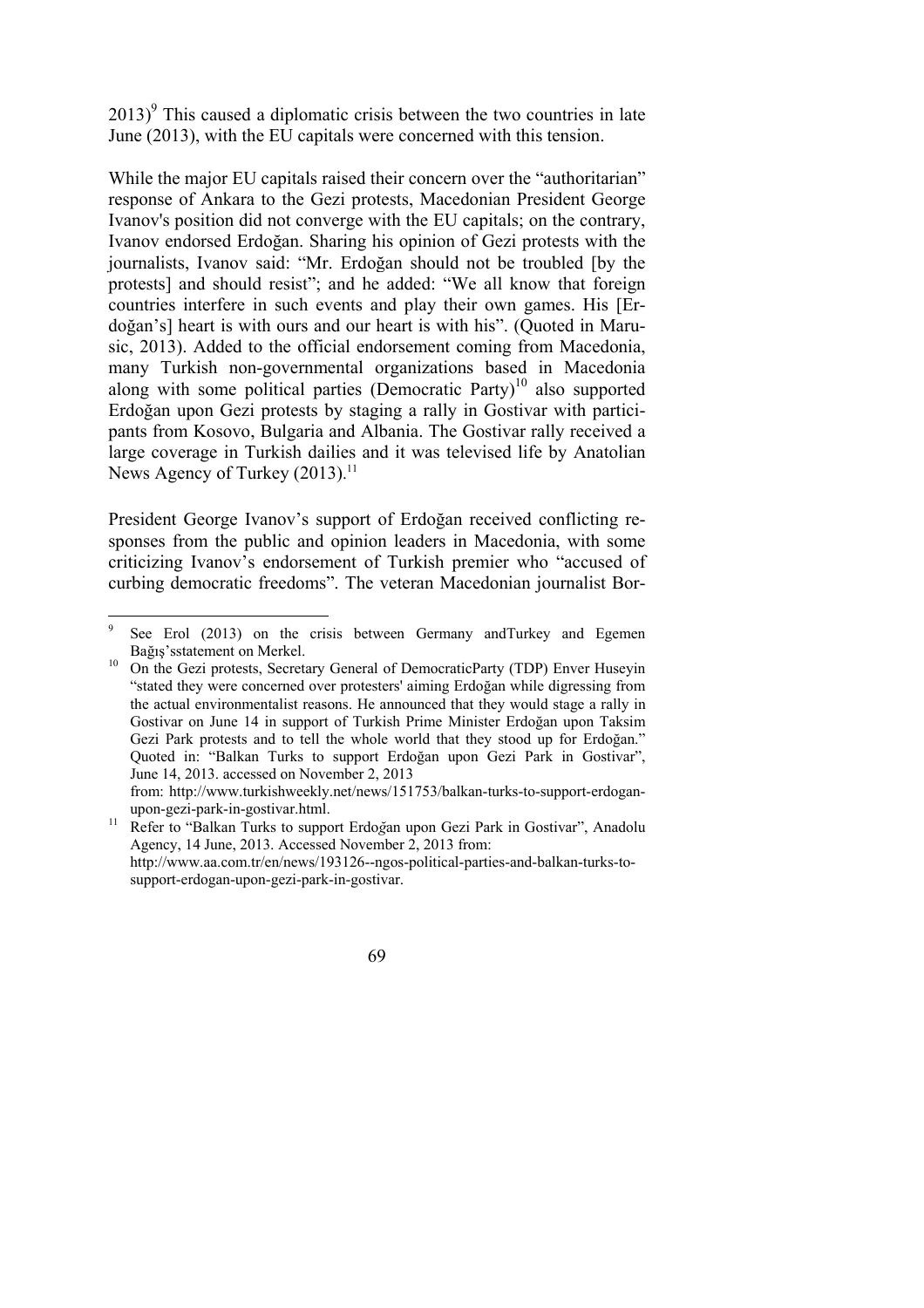jan Jovanovski said: "Ivanov cannot express support in the name of all Macedonians in a situation when western democracies have condemned the way the Turkish police are dealing with the demonstrators." (Marusic, 2013).

#### **The shadow of history and "minor issues" with traditional partners**

Albania and Turkey have predominantly Muslim populations. Albania is considered one the traditional partners of Turkey, a country that has a sizable number of ethnic Albanian people; $12$  and a country whose Prime Minister, Mr Erdoğan, already identified Turkey and Albania as brothers and considered the Albanians in Kosovo and Albania as brothers.<sup>13</sup>

Prime Minister Erdoğan visited Kosovo in late October (2013) and declared brotherhood by saying:

"Dear brothers and friends, we share common history, culture and civilization. Do not ever forget, Turkey is Kosovo and Kosovo is Turkey, we are so close and even the man who composed the Turkish national anthem, Mehmet Akif Ersoy, was from Pec, Kosovo."14

Turkey has several investments<sup>15</sup> in Albania and supports Albanian po-

-

Turkey has investments in construction, education, health, manufacturing, defense and transportation sectors of Albania. For further information, visit the web page the Ministry of Foreign Affairs: http://www.mfa.gov.tr/relations-between-turkeyand-albania.en.mfa. Also visit the web page of the ministry of economy: http://www.economy.gov.tr/index.cfm?sayfa=countriesandregions&country=AL&r egion=9.



The migration of Albanian-speakers from the west Balkans to today's Turkey dates back to the sixteenth century. Over the course of the late nineteenth and twentieth centuries, wars including Balkan Wars (1912-1914), political conflicts and social motives have pushed larger numbers of Albanians to seek refuge in Turkey, forming a contemporary diaspora that numbers in the hundreds of thousands. (Özgür-Baklacıoğlu, 2003).<br><sup>13</sup> Reported in Today Zaman, the National Security Council of Turkey report shows

that "approximately 1,300,000 people of Albanian ancestry live in Turkey, and more than 500,000 recognize their ancestry, language and culture." There are also data on large number of Albanians living in Turkey: "Other data estimates that 3-4 million Albanians live in Turkey, and close to 20 million people who have ancestral roots from the Balkans live in Turkey." (Today Zaman, 21 August 2011).<br>
<sup>14</sup> It was quoted in: http://www.balkaninside.com/recep-erdogan-kosovo-is-turkey.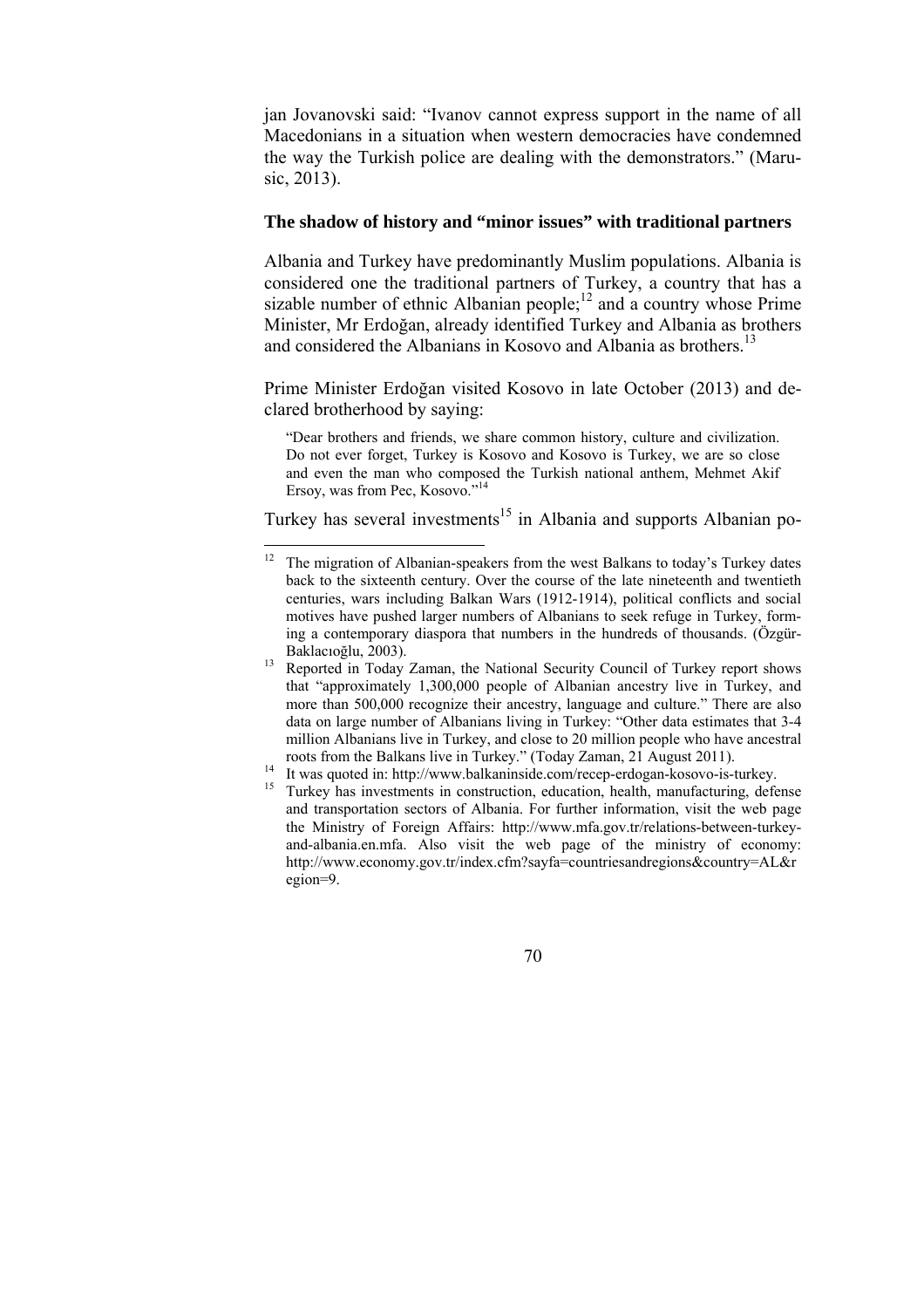litical interests in the region. Nevertheless, the Turkish-Albanian "brotherhood" is not free from trouble. As discussed above, the controversy on supporting the admission of Palestine as a non-member observer in the UN stressed the Ankara-Tirana relations. There are other issues of bilateral tension that are generated by the shared history.

A stunning example of this was the story of a prominent Ottoman Albanian: the executed Governor Tepedelenli Ali Paşa (1744-1822) whose remains in Turkey (the head of his corps) were requested by Albanian Prime Minister Sali Berisha in February 2013. Tepedelenli Ali Paşa was killed by Ottoman soldiers and brought to Istanbul, the capital of the Ottoman state, and then decapitated. His head is in Turkey while his body has been in Albania for 191 years. He is considered as a hero in Albania, but a traitor<sup>16</sup> in Turkey. Along with the remains of the executed Governor Tepedelenli Ali Paşa, Berisha also requested the return of the remains of celebrated author Şemsettin Sami to Albania. The Albanian request of the remains of Tepedelenli Ali Paşa received the attention of the Turkish press that reported it in February 13-14 (2013). Yet, Hasan Akkaya (2013) from the religiously conservative paper *YeniAkit*  commented on the request by arguing that asking the head of Tepedelenli Ali Paşa was an idea given to Albanian authorities by the European Union leaders. Furthermore, Hasan Akkaya (2013) mentioned the "Christian" wife of Tepedelenli, KiraVassilikiand, and included a romantic picture of Ali Pasha and his favourite mistress (or wife) by Paul Emil Jacobs. Other Turkish dailies argued that the request was an investment in the nationalist electorate to win the upcoming elections in Albania.<sup>17</sup>

The Turkish Foreign Minister Ahmet Davutoğlu rejected the request from Albania to return the remains Şemsettin Sami and Tepedelenli Ali Paşa by saying: "Sami is a treasure for Turks and that he will always

 $\overline{a}$ 



 $16$  The perception of Tepedelenli as a traitor in Turkey is well exemplified in the book written by Mahmut Çetin (2006), entitled: "Genetic Betrayal From Grandfather to Grandson: From Tepedenlenli Ali Paşa and Halil Paşa Kemal Derviş". This book reminds the "treason" of Tepedelenli to the generations who, perhaps, did not know anything about him or did not learn his "backstabbing" from the history textbooks. 17 Today Zaman, February 10, 2013.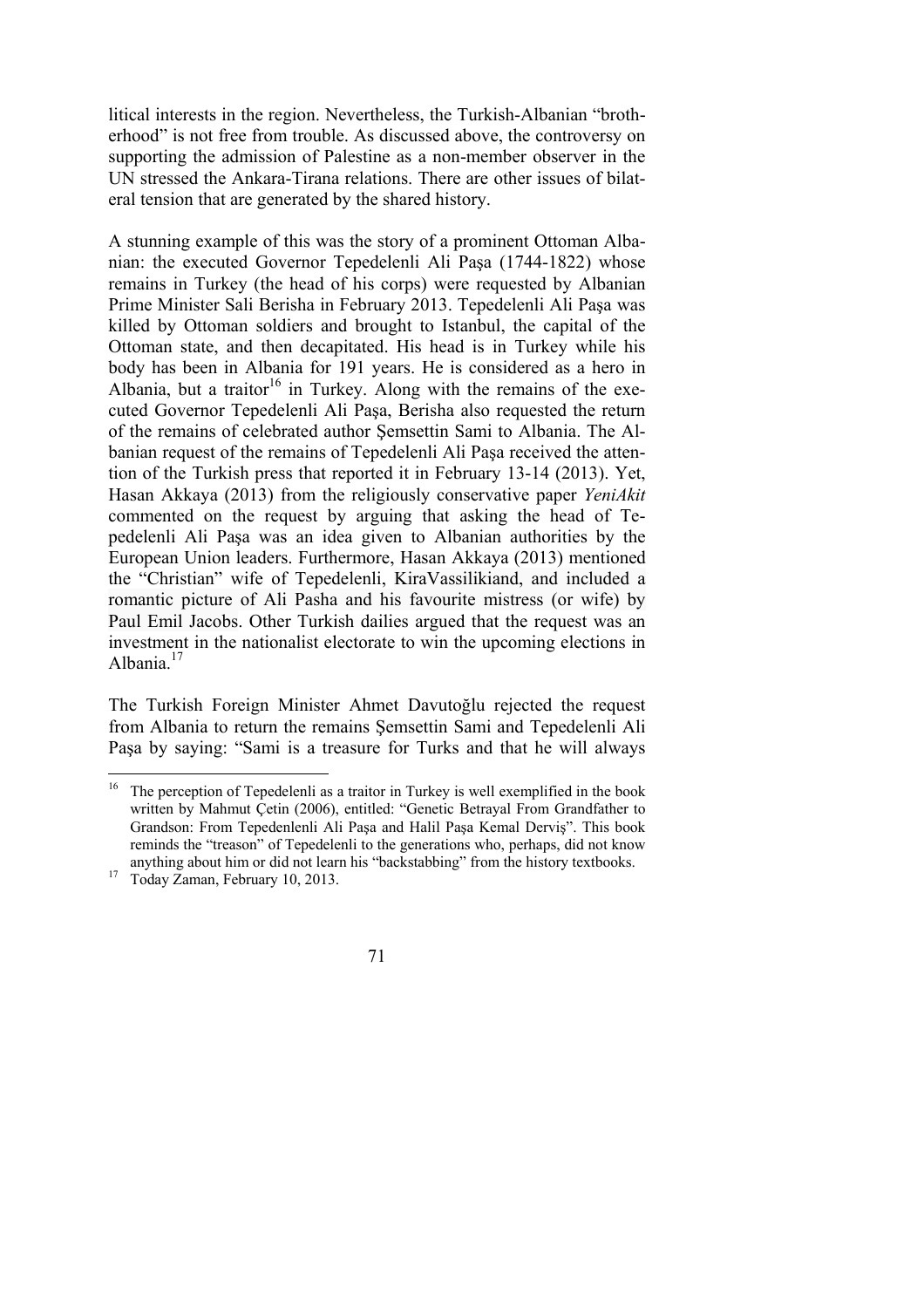remain in Istanbul." (Akkaya, 2013). The issue is frozen, yet it could be raised again in the coming years.

#### **Stagnation in the Turkish-EU relations and implications for the Balkans**

Turkish public support for Turkey's EU membership declined from over 70% in early 2002 to 50% in the late 2000s. At the same time, EU officials observed a slowdown in the EU harmonization reforms and stagnation in the EU-Turkish relations.<sup>18</sup> This process could have negative implications for the convergence between Turkey's and EU's strategic interests<sup>19</sup>

Analyzing the Turkish-EU relations, Kardaş (2010: 125) explained the reasons for the stagnation and its implications for the Turkish-EU and Turkish-US relations:

"Turks increasingly question the sincerity of the EU regarding Turkey's membership process, continue to view U.S. policies in their periphery as a threat to national security, and even question the utility of NATO to the country's defence...'Turks across the political spectrum,' not just the 'Islamists' or supporters of the [AKP], share these opinions."

In the paragraph above, one can find the clues of the likely divergence between the strategic interests of the EU and Turkey, and the negative implications of this divergence for the Western Balkans.

A recent example of divergent political values that created tension between the EU and Turkey was the speech of Prime Minister Erdoğan on August 15, 2013 when Erdoğan strongly criticized the European Union for remaining idle despite "massacres in Egypt, Syria and the Palestinian territories".

Herd (2009).



<sup>18</sup> 18 For the declined public support for Turkey's EU membership since from the mid-2000s, see Yılmaz (2011).<br><sup>19</sup> For the assessment of the convergence between Turkish-EU strategic interests, see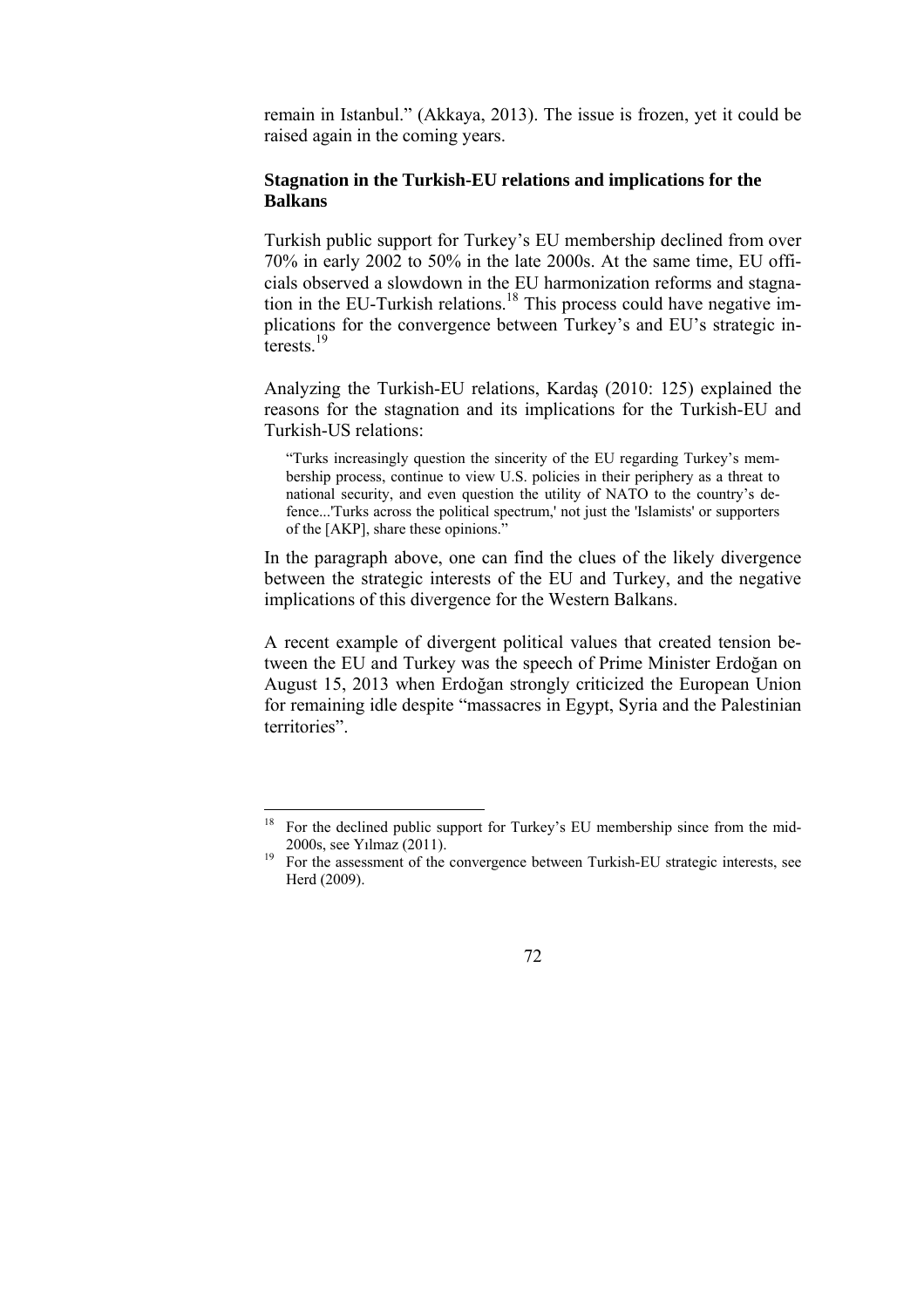Erdoğan said:

"You have ignored [the Palestinian territories], you have ignored Syria and still do," and Erdoğan added: "At this stage what right do you have to speak of democracy, of universal values, of human rights and freedoms?"<sup>20</sup>

Turkey's soured relations with the EU and with some Arab countries created concerns and question. Responding to the question of Turkey's isolation, Ibrahim Kalın, Erdoğan's principal foreign policy adviser, analyzed the situation by a tweet on July 31. Kalın wrote that he did not accept the assertion that Turkey has become isolated in the Middle East, but added that even if this were true, it would be a "precious isolation".

Turkish columnist, including NazlıIlıcak (2013) and Cengiz Candar (2013) wrote critical articles discussing the concept of "precious isolation" and arguing that "precious isolation could curb Turkey's newly established soft power in the Middle East and alienate Turkey from the EU. In Turkey and in the EU countries, many are concerned with the on divergent political values, yet keep their guarded optimism for Turkey's EU bid.

### **Conclusions**

The far-reaching reforms of EU harmonization and democratization characterized the 1999-2005 period. Parallel to this process, there was an increasing convergence between the EU's and Turkey's strategic culture in the 2000s with Turkey adopting a more Kantian strategic culture.

Starting in the late 2000, this process has been replaced by a lack of effective conditionality in Turkey's EU bid and a political stagnation in the EU- Turkey relations setting Turkey and the EU apart in political values and in the strategic interests. Starting in the year of 2005, a combination of domestic factors with a loss of credibility of the EU conditionality led to a situation in which political reform is substantially stalled, and the EU harmonization process lost its initial momentum in

 <sup>20</sup> Quoted in "Turkey's Erdoğan blasts EU for Egypt, Syria massacres", 16 August, 2013 accessed on November 14, 2013 from http://www.euractiv.com/globaleurope/turkey-erdogan-blasts-eu-egypt-s-news-529830.

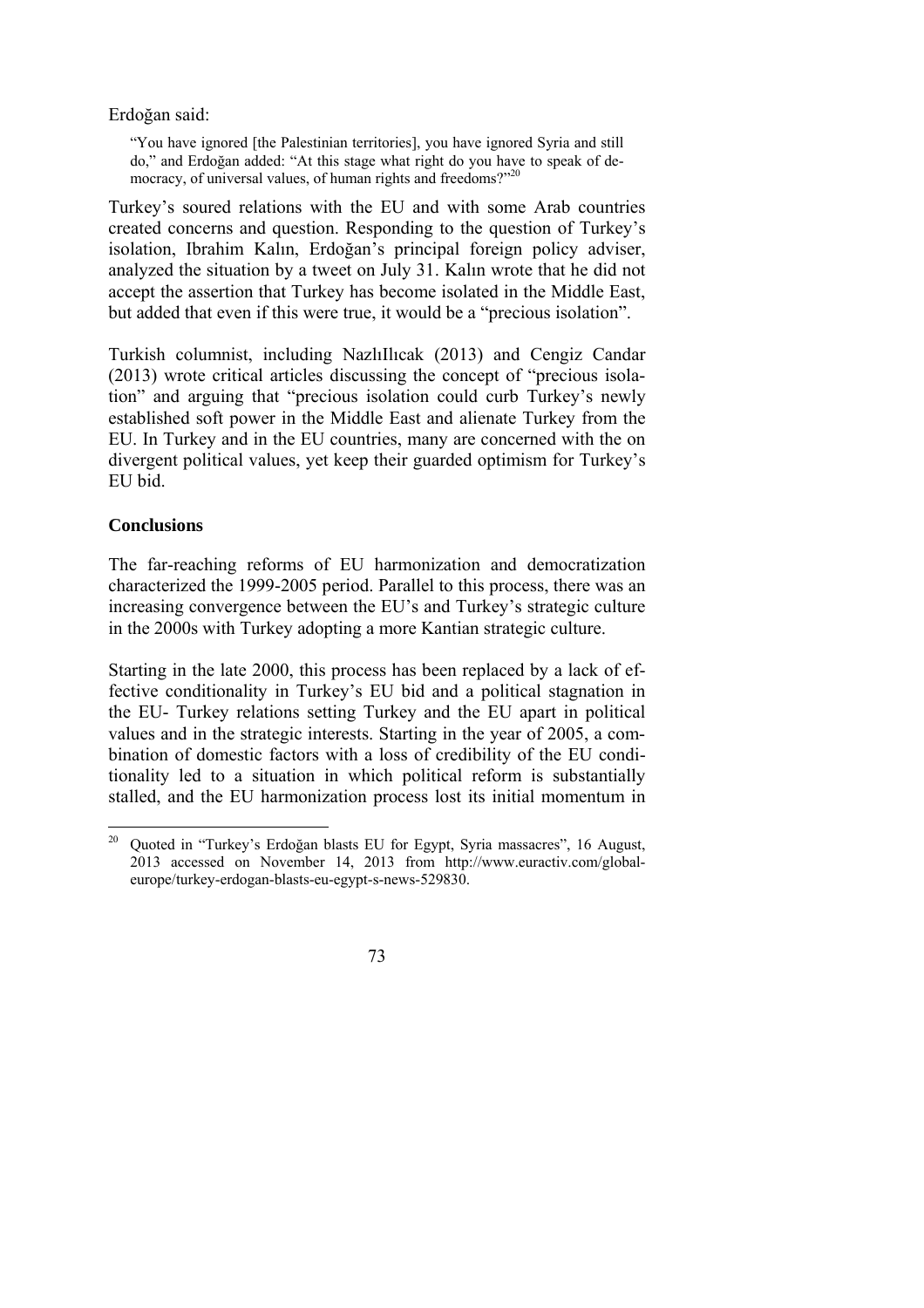Turkey. According to Keyman (2012), the stagnation of Turkish democracy goes hand in hand with the impasse in EU-Turkey relations. It seems that less EU is associated with less democracy in Turkey or elsewhere.

Less EU at the domestic level seems to converge with less harmony between the EU's and Turkey's political values and strategic interests. Cooperation as well as tension have emerged between "values" and "interests" in the EU's and Turkey's foreign policies concerning post-Arab Spring developments (e.g. the coup against the Muslim Brotherhood supported Morsi government in Egypt) and the Syrian crisis, a process of divergence that has been observed since the late 2000s.

#### **References**

- Akkaya, Hasan: Tepedelenli Ali Paşaile Vasiliki kavuşacaklar mı? in: Yeni Akit, February 13, 2013.
- Çağatay, Soner: Free Media Will Save Turkish Democracy, in: Middle East Strategy at Harvard (MESH), September 29, 2009.
- Cağatay, Soner: Sultan of the Muslim World: Why the AKP's Turkey Will Be the East's Next Leader, in: Foreign Affairs, 15/2010.
- Candar, Cengiz: Türkiye'nin "DeğerliYalnızlığı" ya da Etkisiz Dış Politikası" (Turkey's Precious Isolation or its Ineffective Foreign Policy), in: Radikal, 18 August 2013.
- Çetin, Mahmut: Dededen Toruna Genetik İhanet: Tepedelenli Ali Paşave Halil Hamit Paşa'dan Kemal Derviş'e ("Genetic Betrayal From Granfather to Grandson: From Tepedenlenli Ali Paşa and Halil Paşa Kemal Derviş".). İstanbul, EmreYayınları, 2006.
- Erol, Mehmet Seyfetting: Berlin-Gezi hattında Balıkçı Şansölye Krizi, in: Milli Gazete, June 24, 2013.
- Evin, Ahmet Evin et al.: Getting to Zero: Turkey, Its Neighbors and the West," Transatlantic Academy, June 3, 2010, International Studies Association (ISA) annual conference in New Orleans.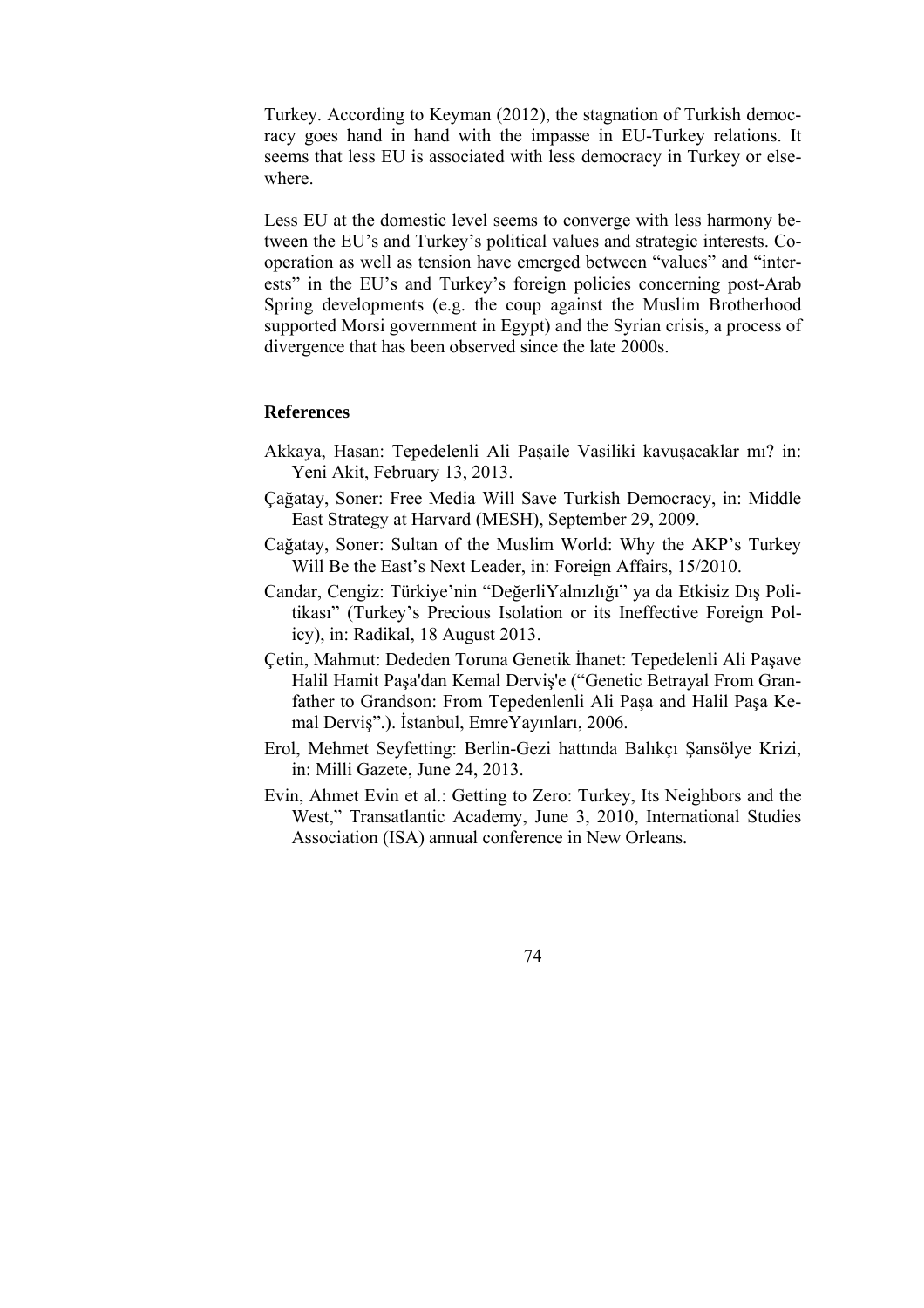- Herd, Graeme: EU-Turkey Clashing Political and Strategic cultures as Stumbling Blocks on the Road to Accession? Perceptions and Misperceptions in the EU and Turkey: Stumbling Blocks on the Road Accession. Conference Papers. (Center for European Security Studies (CESS), Amsterdam, 2009), pp 48-68.
- Ilıcak, Nazlı: DeğerliYalnızlık (Precious Isolation), in: Sabah 22 August 2013.
- Kardaş, Şaban: Turkey: Rebuilding the Middle East Map or Building Sandcastles? in: Middle East Policy, 17(1) . 2010, pp. 115-136.
- Keyman, E. Fuat: Turkish Foreign Policy in the Era of Global Turmoil", In: SETA Policy Brief, Brief No. 39 (Ankara: December 2009). accessed on November 6, 2013 from http://www.fuatkeyman.com/en/wpcon-

tent/uploads/SETA\_Policy\_Brief\_39\_Turkish\_Foreign\_Policy\_in\_th e\_Era\_of\_Global\_Turmoil\_Fuat\_Keyman.pdf.

- Loïc Poulain and Akis Sakellariou: Western Balkans: Is Turkey Back? in: CSIS 2011. Accessed on November 14, 2013 from http://csis.org/blog/western-balkans-turkey-back.
- Marušić, Siniša Jakov: Macedonians Divided Over President's Support for Erdogan. in: Balkan Insight , July 8, 2013.
- Mufti, Malik: A Little America: The Emergence of Turkish Hegemony. in: Middle East Brief. 51/2011.Brandeis University, Crown Center for Middle East Studies.Accessed on October 30, 2013, from http://www.brandeis.com/crown/publications/meb/MEB51.pdf.
- Özgür-Baklacıoğlu, Nurca: Devletlerin Dış Politikaları Açısından Göç Olgusu: Balkanlar'dan Türkiye'ye Arnavut Göçleri (1920-1990), PhD/ Dissertation: Istanbul University, 2003.
- Petrović, Žarko and Dušan Reljić: Turkish Interests and Involvement in the Western Balkans: A Score-Card. In: Insight Turkey, Vol, 13, No. 3/2011, pp 159-172. "I3 / No. 3.
- Rubin, Michael: Shifting Sides? The Problems of Neo-Ottomanism, in: National Review Online, August 10, 2004.
- Schwartz, Stephen: Albania's Abstention on Palestine U.N. Vote and the Islamist Response. In: Weekly standard, December 14, 2012, ac-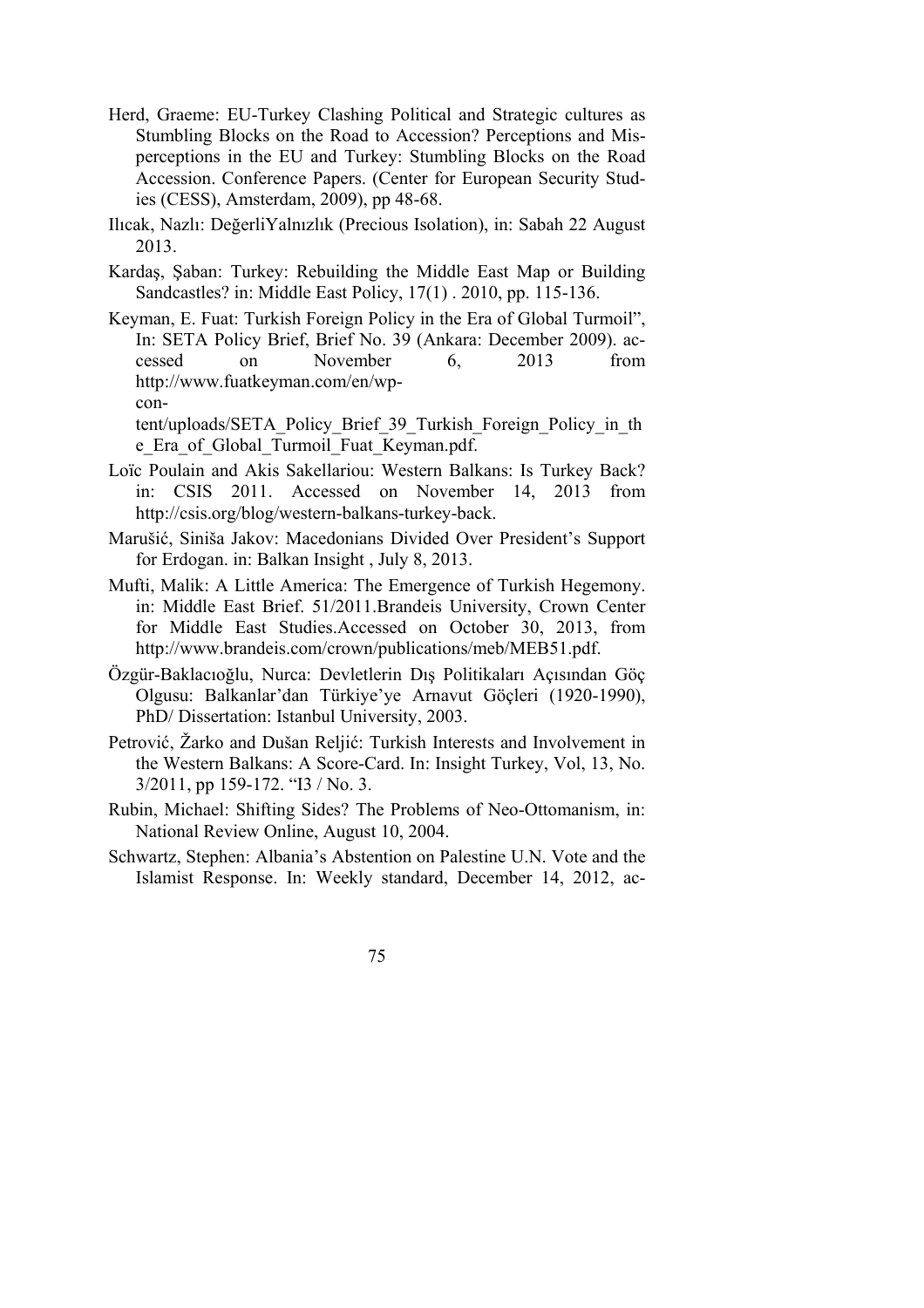cessed on November 3, 2013 from https://www.weeklystandard.com/blogs/albania-s-abstentionpalestine-un-vote-and-islamist-response\_666462.html.

- Taspinar, Ömer: Turkey's Middle East Policies: Between Neo-Ottomanism and Kemalism, in: Carnegie Papers, No. 10, September 2008.
- Yılmaz, Hakan: Euroscepticism in Turkey: Parties, Elites, and Public Opinion, in: South European Society and Politics, 16 (1), 2011 pp. 185-208.
- http://www.aa.com.tr/en/news/193126--ngos-political-parties-andbalkan-turks-to-support-erdogan-upon-gezi-park-in-gostivar
- http://www.balkaninside.com/recep-erdogan-kosovo-is-turkey.
- http://www.economy.gov.tr/index.cfm?sayfa=countriesandregions&coun try=AL&region=9.
- http://www.euractiv.com/global-europe/turkey-erdogan-blasts-eu-egypts-news-529830.
- http://www.mfa.gov.tr/relations-with-the-balkan-region.en.mfa.
- http://www.mfa.gov.tr/relations-between-turkey-and-albania.en.mfa.

The Economist, 21 Oct. 2010.

Hurriyet Daily News, August 16, 2013

Today Zaman, 21 August 2011

Today Zaman, February 10, 2013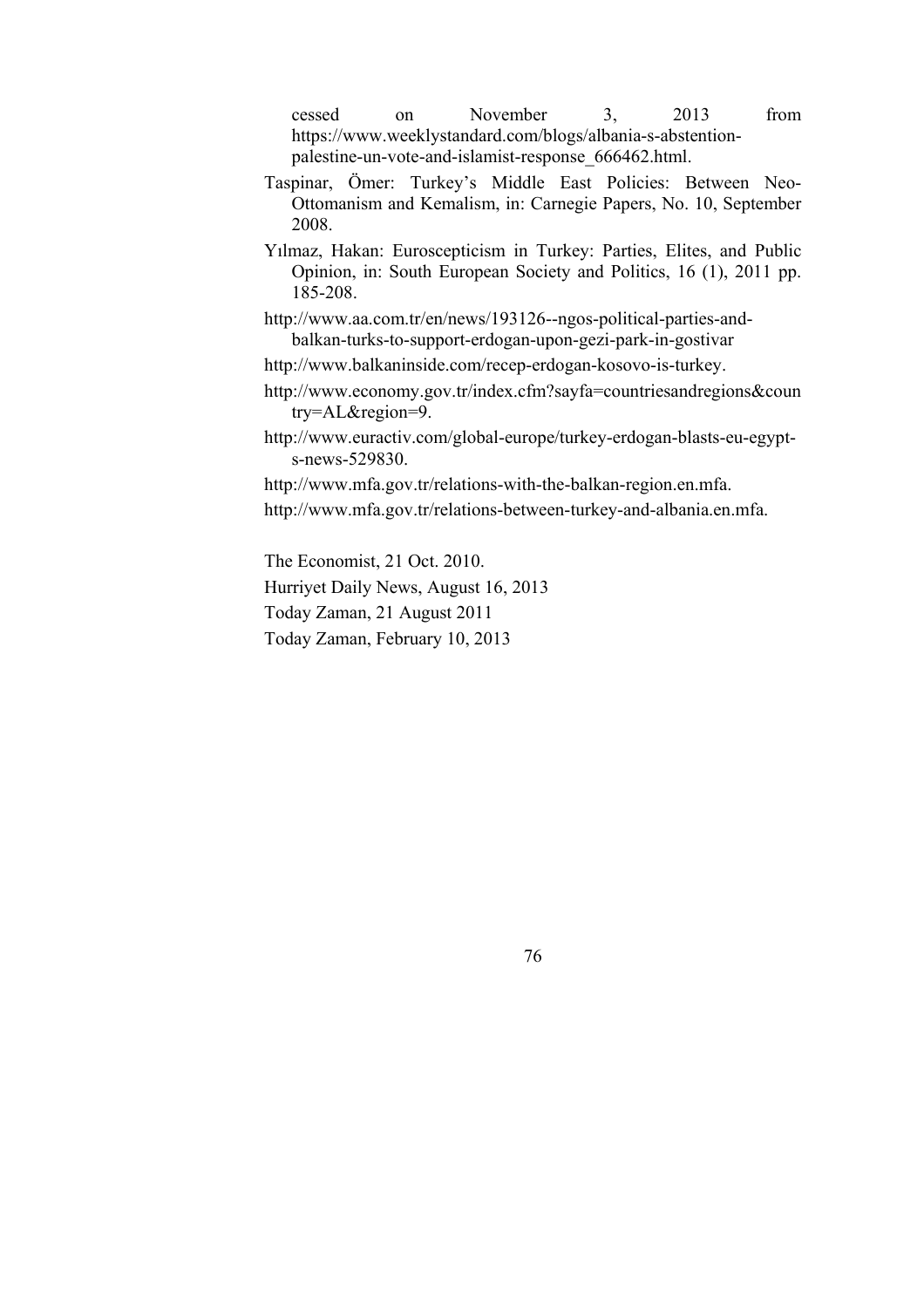# **PART III:**

# **CROATIAN ACCESSION TO THE EU – POTENTIALS FOR POSITIVE SPILL-OVER EFFECTS?**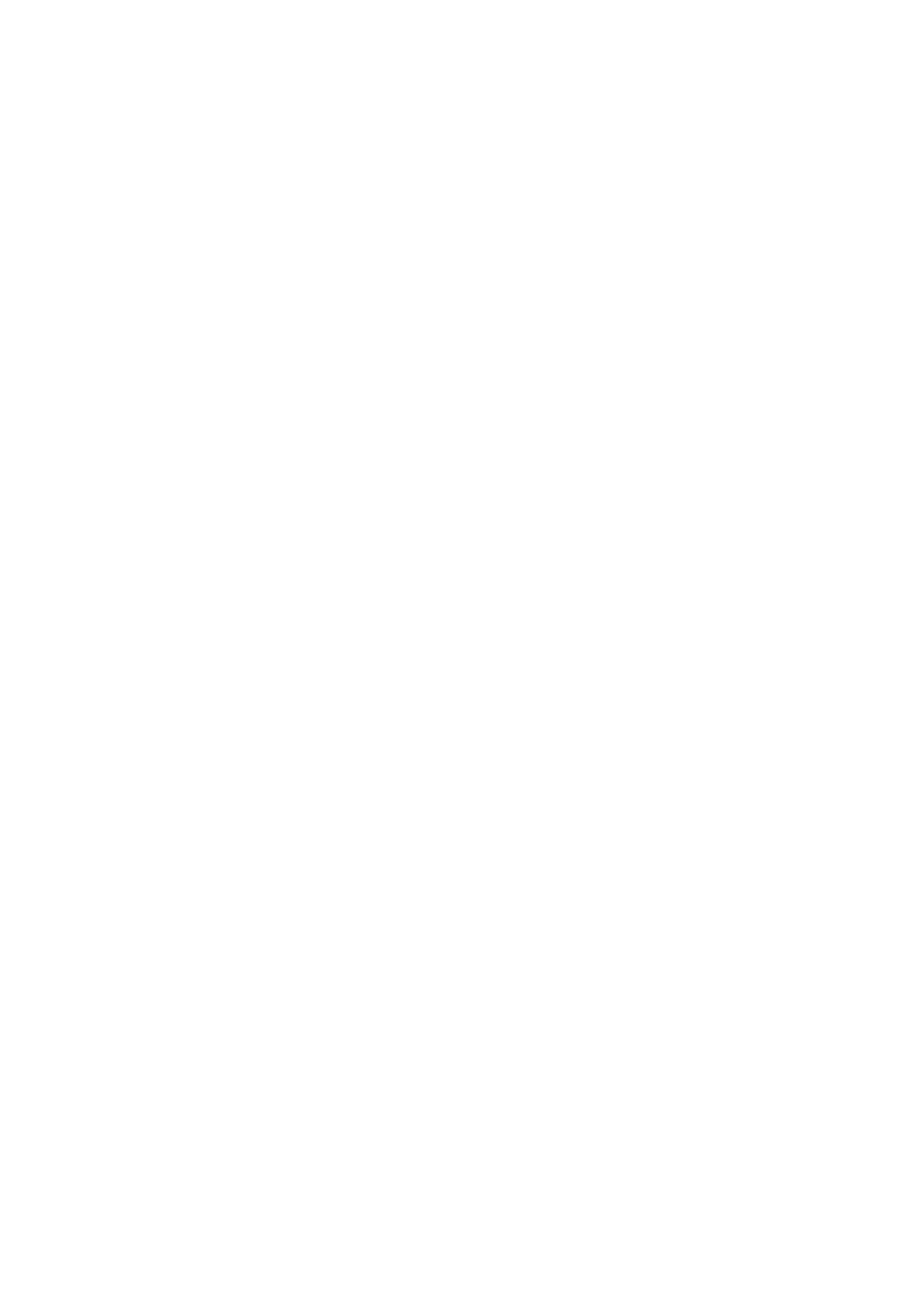# **Repercussions for the Democratic Consolidation of Bosnia and Herzegovina**

#### *Damir Kapidžić*

#### **Introduction**

Consolidation is at the same time a buzzword and a very ambiguous concept. It has been used extensively in both research and policy-making throughout a large number of areas and across disciplines. This usually resulted in a muddling of concepts and produced policies calling for the 'consolidation' of states, peace, democracy, economies, institutions, electoral systems, political parties, and various other state and societal structures. In order to cover the variety of observations ascribed to it, consolidation would have to be broadly conceived as a certain quality of institutional and societal conditions in a country at a given point in time, which in itself doesn't say very much. Trying to figure out influencing factors and repercussive effects of consolidation becomes impossible with an analytical concept so broad that it can take on any meaning, while at the same time meaning nothing at all. Before asking whether Bosnia and Herzegovina (hereafter also Bosnia or BiH) is consolidated or not, and to what extent, it is necessary to narrow down the concept and make analytically useful.

At first the term would have to be limited to the territorial state as a unit of analysis. This would mean that consolidation would not, for example, specifically look at armed groups, but take them as an indicator of the consolidation of peace in a country. While this state-centric approach has its limitations, it allows for a comparison of various countries using both qualitative and quantitative indicators regarding their level of consolidation. Second, consolidation should be perceived as a continuum, not as a dichotomy, meaning that we would have various degrees of consolidation between two poles of an ideally consolidated and ideally nonconsolidated country. No country is therefore fully consolidated, nor non-consolidated, but rather consolidated to a higher or lesser degree compared with others or a mean value. Along this continuum it is possi-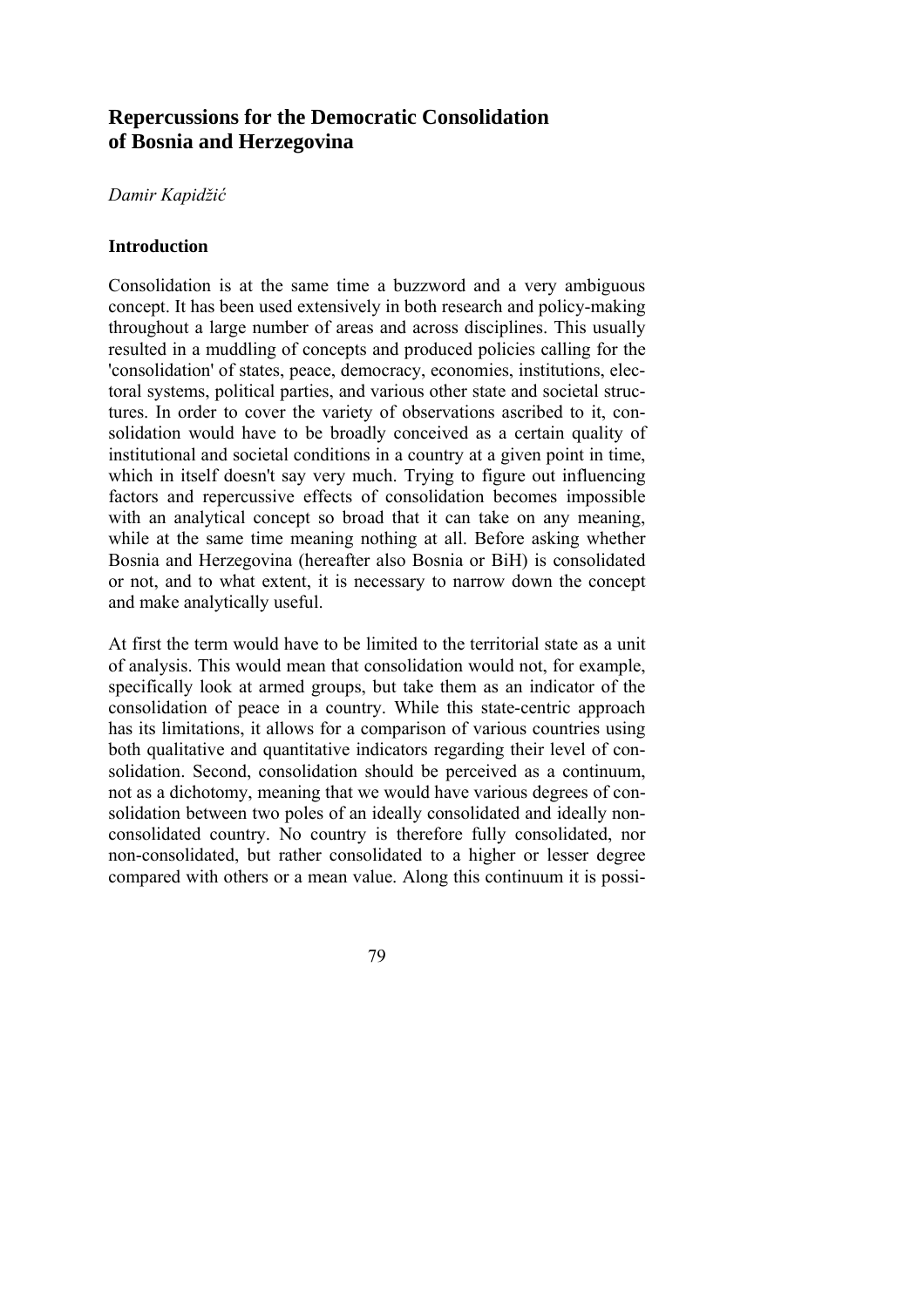ble to identify thresholds that allow us to classify countries into distinguishable categories, usually as non-consolidated, partially consolidated, and consolidated. Third, consolidation should not be perceived as a 'condition' but rather as a process where states are generally moving towards a more consolidated system. That said it is important to add that consolidation is not a one-way street and that consolidation can stall, backslide or even break down. At last, we can distinguish between various areas, systems or regimes of consolidation within the territorial state such as peace and security, democracy, economy, and judiciary. While each covers an important and indispensible policy area, they are all mutually interdependent. At the same time a different theoretical and analytical approach is needed to comprehensively examine and evaluate the quality of each system. There is no appropriate or preferred choice of system and each is significant in its own regard. For my reflection on the consolidation of Bosnia I will specifically look at the democratic consolidation of the country, as this best fits my area of expertise.

#### **Democratic consolidation**

Democratic consolidation, as a term of its own, has been described as a catch-all concept lacking a core meaning<sup>1</sup> that has been overstretched to be of any analytical use. Meaning next to nothing on it's own it has to be brought into theoretical context in order to be applicable on a country basis. Democratic consolidation is part of the broader process (or research agenda) of democratization. According to Gerardo Munck, democratization can be subdivided into a number of concepts and research fields, namely 1) democratic transition, 2) democratic stability or consolidation, and 3) quality of democracy.<sup>2</sup> These three concepts together form the process-oriented essence of democratization that can generally be perceived as the move towards more and broader democracy. As there are no clear boundaries within this process, the distinction between the three concepts is often contentious and it is a matter of debate where on ends and the other begins. Still, it is possible to conclude that transition has to precede consolidation, while quality of democracy is in-

 $\frac{1}{1}$ Diamond, 2001: 69.

<sup>2</sup> Munck, 2001: 123; Munck, 2007: 45.

<sup>80</sup>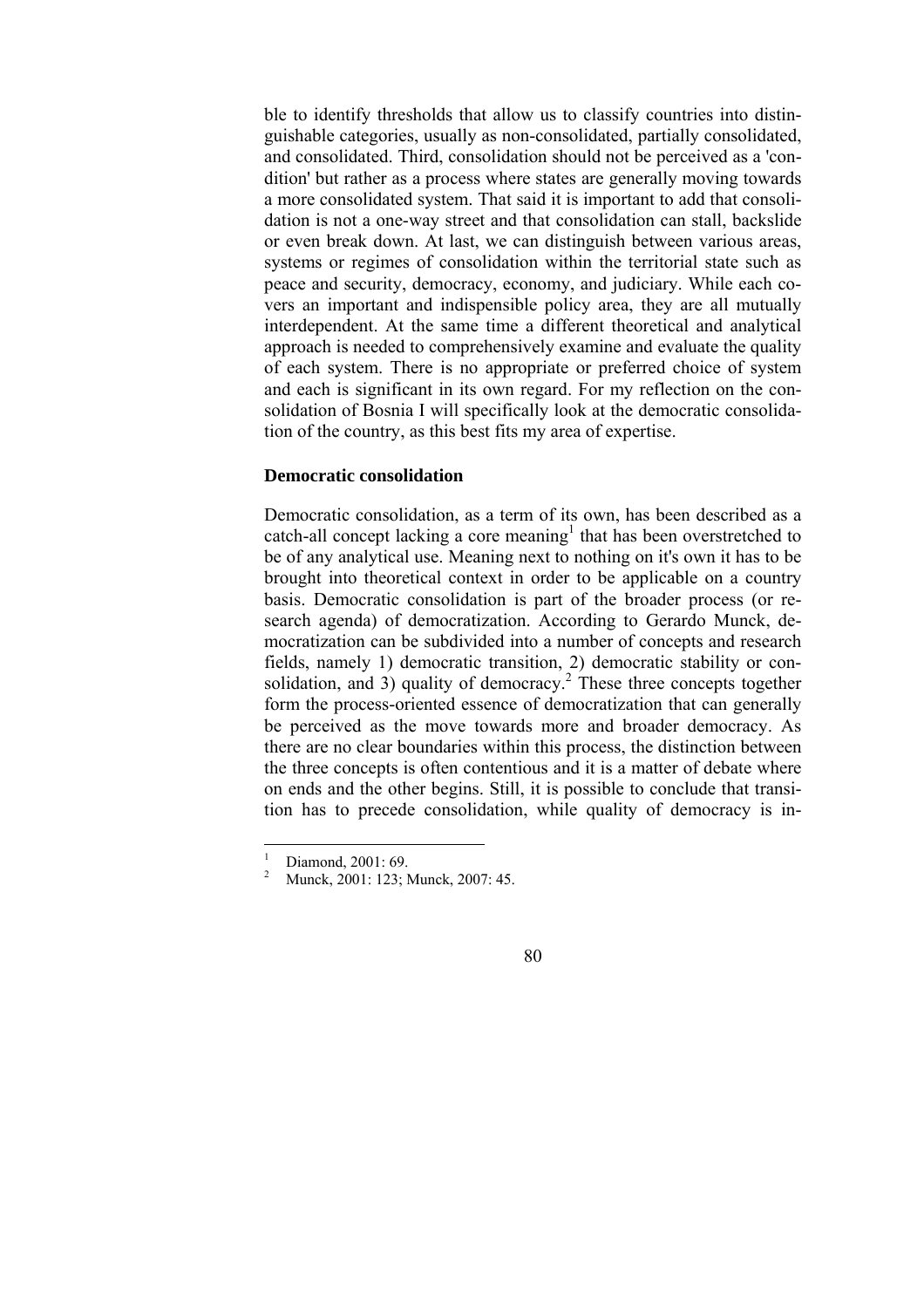creased throughout the process, even after consolidation has been achieved. Democratic consolidation usually begins after the first open, free and fair elections following a democratic opening have been held and describe the process of making democracy the "only game in town",<sup>3</sup> and preventing any backsliding towards authoritarian rule.

Since there is no single or correct definition of democracy, our understanding of democratic consolidation varies according to the definition we adopt. The minimal definition of democracy by Schumpeter is focused only on the electoral process; while the most commonly accepted definition by Dahl also looks at preconditions leading up to democratic elections.<sup>4</sup> Accordingly, "the essence of consolidation is generally agreed to be defining and fixing the core rules of democratic competition, in other words, transforming the set of democratic rules and institutions agreed upon in the transition phase into regular, acceptable, and predictable patterns", while a "'consolidated democracy' in this understanding denotes a minimal or electoral democracy that has already lasted for some period of time, and that can be expected to last into the future". $5$ 

The focus is primarily on regular, free and fair elections, as well as on a peaceful transfer of power between contestants (political parties). According to a rule of thumb two consecutive democratic elections and one transfer of power are required to consolidate democracy, meaning that Bosnia can certainly be classified as a consolidated democracy. There are also no *relevant* elements in the state and society who dispute the essence and open contestation of electoral politics, in fact making democracy the only game in the proverbial Bosnian town. But does this

Doorenspleet & Kopecký, 2008: 701.



<sup>3</sup> Linz & Stepan, 1996.

<sup>4</sup> Schumpeter defines democracy as an "institutional arrangement for arriving at political decisions in which individuals acquire the power to decide by means of a competitive struggle for the people's vote" (2003: 9); while Dahl defines polyarchy, his equivalent of regular democracy, as "a political order distinguished at the most general level by two broad characteristics: Citizenship is extended to a relatively high proportion of adults, and the rights of citizenship include the opportunity to oppose and vote out the highest officials in the government" (\*1989: 220).<br>
Separately  $\frac{2008 \cdot 701}{2008 \cdot 701}$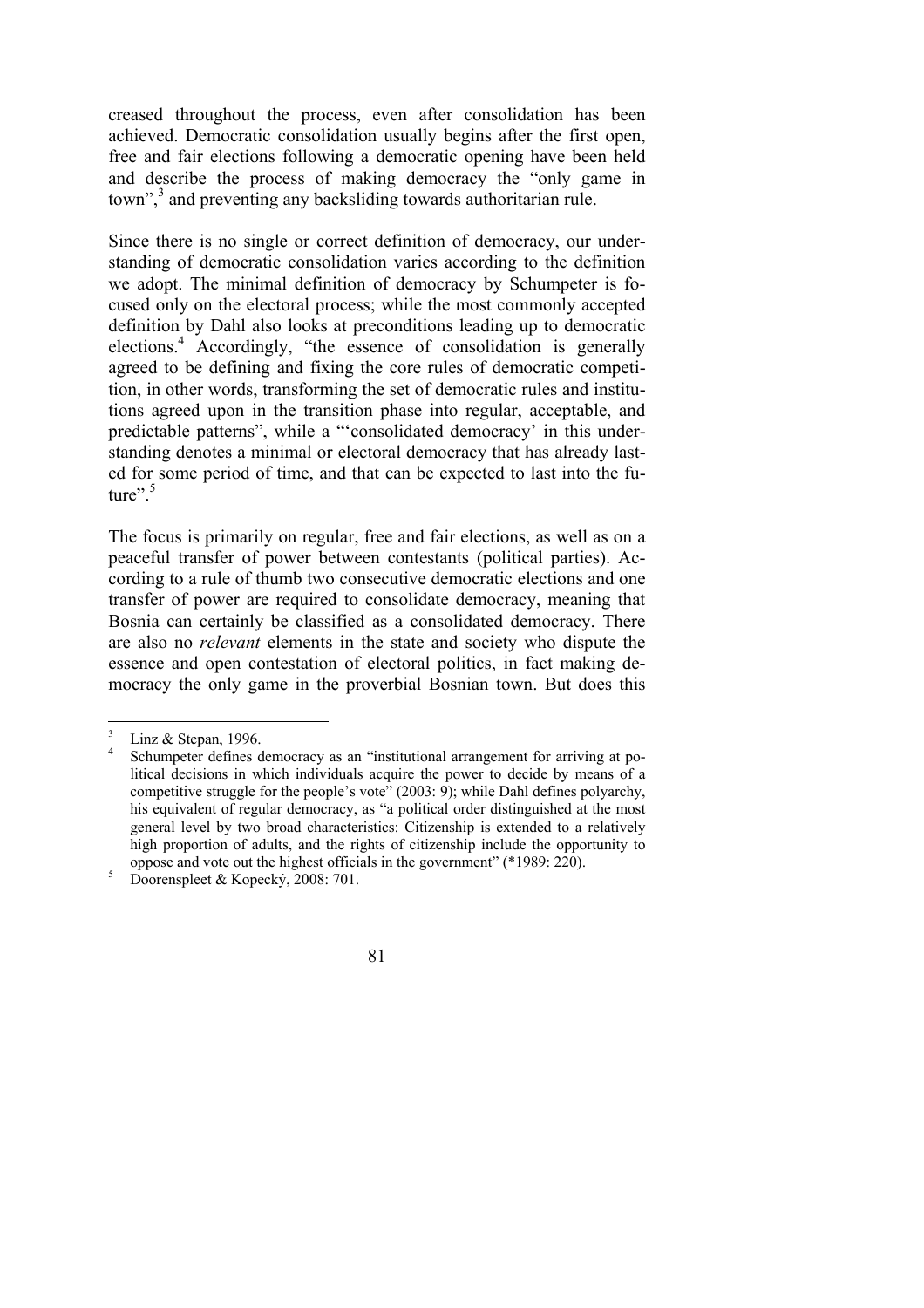mean that Bosnia is a consolidated democracy? With a multilayered definition of democracy I argue that this is not the case.

More complex definitions of democracy and democratic consolidation take into account a whole array of rights and liberties.<sup>6</sup> But at the same time that the concept becomes more complex and multilayered, it becomes increasingly vague and inflated with numerous objective and subjective criteria. This results in a large number of terms, commonly described as 'democracy with attributes', that are often used to identify varieties of non-consolidated democracies. Various attempts to streamline such an expanded concept of democratic consolidation have been made, of which the work of Wolfgang Merkel stands out in succeeding to outline an analytically useful framework. Building on a broad definition of democracy, democratic consolidation consists of a multilevel model with four complementary areas of consolidation: 1) constitutional consolidation, 2) representative consolidation, 3) behavioural consolidation, and 4) the consolidation of civic culture and civil society. Constitutional consolidation refers to the "the consolidation of the central constitutional organs and political institutions, such as the head of state, government, parliament, judicial and electoral systems", while representative consolidation "involves the level of territorial (parties) and functional (interest groups) interest representation".7 These two levels put together, as well as the resulting configuration influences behavioural consolidation that "refers to reducing the attractiveness for powerful actors (...) to pursue interests outside the democratic institutions and against the democratically legitimated representatives".<sup>8</sup> Finally, the consolidation of civic culture and civil society emerges as consolidation within the previous three levels solidifies, where this last level must be perceived as a longterm process that "may last for decades and only be complete after a change of generations. Only after all four phases of consolidation have been completed is it possible to characterize consolidated democracy as largely resistant to endogenous crises and exogenous shocks".<sup>9</sup>

 $\frac{1}{6}$ Linz & Stepan, 1996.

<sup>7</sup> Merkel, 1998: 39-40.

<sup>8</sup> Ibidem.

<sup>9</sup> Ibidem.

<sup>82</sup>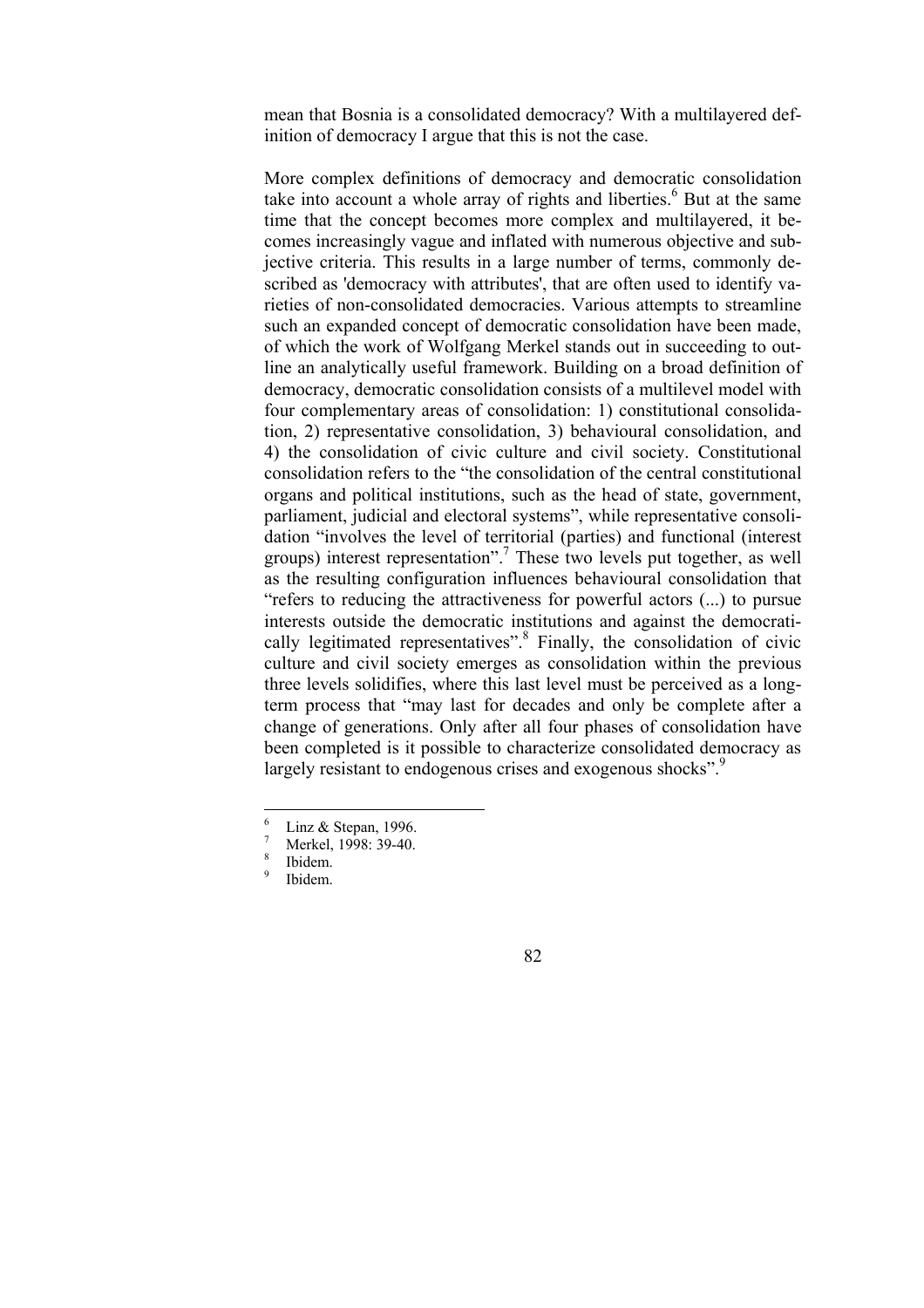Apart from determining the extent and form of democratic consolidation, which means looking at the current situation in a particular country, it is necessary to take into account the various internal and external factors that influence it. Needless to say that democratic consolidation does not take place in a confined and controlled environment, but rather within a dynamic setting influenced by various structural factors and actor preferences. Within the academic literature a large number of factors have been proposed that can exert either positive or negative influence on democratic consolidation. Some of these factors are also important for the process of democratic transition, but a clear distinction should be made between those that facilitate the democratic opening of authoritarian regimes and those that contribute to the consolidation of democracy. The most important ones for democratic consolidation are summarized in the following table:

|                              | <b>Positive influence on</b><br>democratic consolidation                                                            | <b>Negative influence on</b><br>democratic consolidation                                                            |
|------------------------------|---------------------------------------------------------------------------------------------------------------------|---------------------------------------------------------------------------------------------------------------------|
| <b>Structural</b><br>factors | Sound economic development<br>$\bullet$<br>None or limited number of<br>previous (failed) democratic<br>transitions | • Economic contraction and<br>recession<br>Many previous (failed) democ-<br>ratic transitions                       |
|                              | Democratic neighbouring states<br>Good relations to (neighbour-<br>ing) democratic states                           | • Non-democratic state neigh-<br>bourhood<br>Isolationist policies                                                  |
|                              | Regional incentives to democra-<br>tize<br>Local acceptance of the state<br>and citizenship rules                   | Lack of regional democratic<br>political dynamic<br>Disagreement on the state and<br>citizenship within the country |
| Actor<br>preferences         | • Active local civil society                                                                                        | Externally imposed or clientel-<br>istic civil society                                                              |

Table 1: Effects of democratic consolidation.<sup>10</sup>

 $10\,$ Compiled from: Gassebner, Lamla & Vreeland, 2013: 172, and Doorenspleet & Mudde, 2008: 818.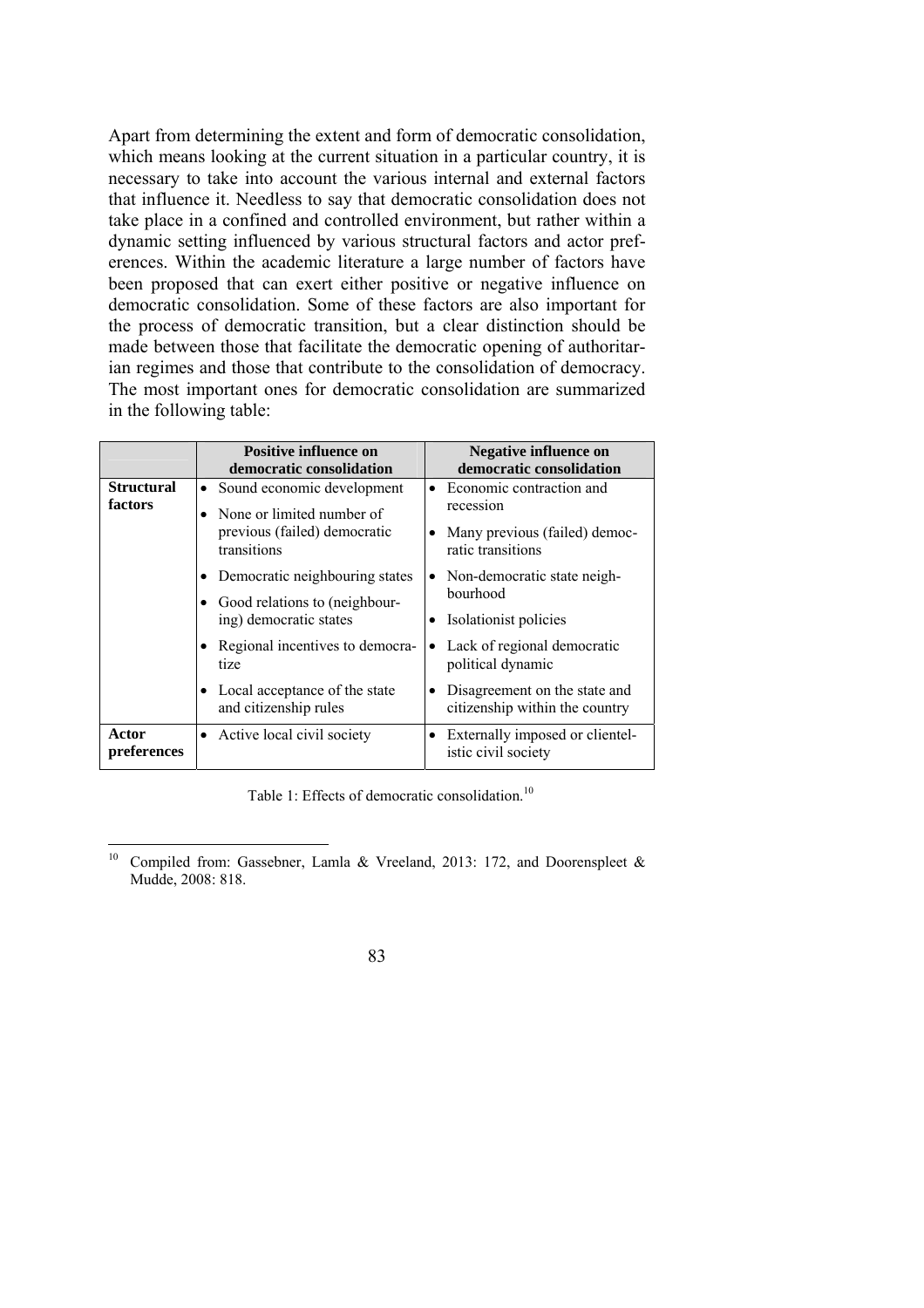From this table it is possible to draw two broad conclusions that I will apply to the case of BiH: democratic consolidation foremost happens as a result of processes occurring within the state, and that external factors and actors can exert relevant influence on domestic processes.

#### **The democratic consolidation of Bosnia and Herzegovina**

To come back to our initial question of whether Bosnia is a consolidated country, the answer is negative, albeit not universally. Building on Bertelsmann Transformation Index (BTI) methodology<sup>11</sup> it is possible to analyze consolidation of the individual levels of the state identified by Merkel. Regarding the constitutional consolidation of the country it is necessary to look deeper at a number of issues that include the problem of stateness, political participation, free and fair elections, rule of law, and the stability of democratic institutions. Undoubtedly the stateness problem is crucial for the consolidation of BiH. Although the very existence of the country is no longer openly disputed by mainstream political parties<sup>12</sup> the structural makeup of BiH is highly disputed, the main arguments being in favour of a firmly federalized state or stronger centralization of policies and institutions. There has been little progress on this substantial problem as it has continuously been overshadowed by technical questions of constitutional reform.

In a way, under intense external pressure, local political actors have been attempting to build a house, while following three different construction designs. Regarding participation and contestation through free and fair elections things look somewhat more optimistic. Elections are held at regular intervals and are openly contested by numerous actors with a variety of political programs. A serious problem has been posed by the 'Sejdić-Finci verdict' of the European Court of Human Rights that declared the political rights of minorities and other non-constituent peo-

 $11^\circ$ http://www.bti-project.org/  $(25.09.2013)$ , also see Merkel, 2007.

<sup>&</sup>lt;sup>12</sup> An analysis of referendum threats and the threat of establishing parallel institutions indicate that this political rhetoric can be directly linked to concrete political goals and serve as an argument in interparty negotiations on state vs. entity prerogatives.

<sup>84</sup>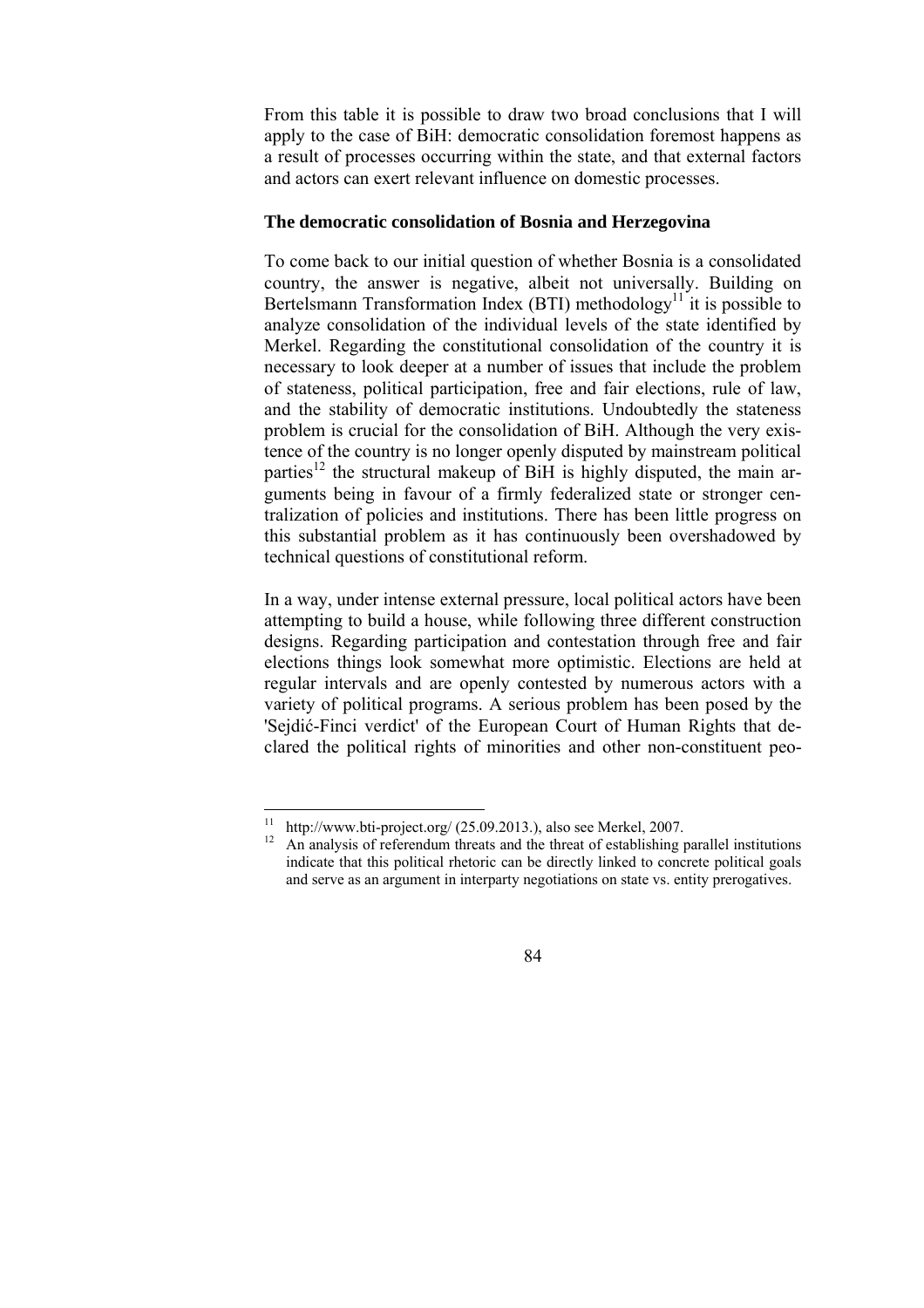$p$ les<sup>13</sup> violated. The rule of law and the reform of the judicial sector is another important area that has so far not contributed to democratic consolidation. Although the situation in this sector is better than in other countries in the region, BiH still shares many of the problems and issues that plague post-communist and especially Western-Balkan countries, foremost involving corruption, political clientelism, organized crime, and insufficient judicial capacities and legal impartiality. Finally the stability of democratic institutions is an area that is least questioned, as no viable alternative to democratic institutions exists, where threats to institutional stability foremost include economic concerns and limited public trust and support. Generally constitutional consolidation can be seen as partially consolidated, where further consolidation depends on resolving the stateness issue amongst local actors.

Regarding representative consolidation in BiH it is necessary to focus on the development of political parties and interest groups. Arguably this level of consolidation is only minimally consolidated in BiH. While political parties do dominate the political landscape, the power basis of these parties is not genuine interest representation but a form of patronclient relation that makes electoral success dependent on providing certain good and benefits for a limited number of citizens. Representation can further be understood as ethno-representation that never entails representing BiH citizens or members of different ethnic groups, but solely the members of one's own group. This form of representation in turn fosters clienteistic practices even more resulting in a strongly flawed consolidation.

The third level of behavioural consolidation concerns the presence of non-institutional veto-actors and threats to the institutionalization of democracy. I argue that Bosnia is actually very much consolidated in this regard as no serious alternatives to democratic rule are widely accepted, and no relevant actors pose a threat to, or have the legitimacy to undermine, the democratic decision-making process.

<sup>&</sup>lt;sup>13</sup> The constituent peoples across the whole state are Bosniaks, Croats, and Serbs. Additionally there are currently seventeen recognized national minorities and nonethnic citizens who are all grouped under the label of 'Others'.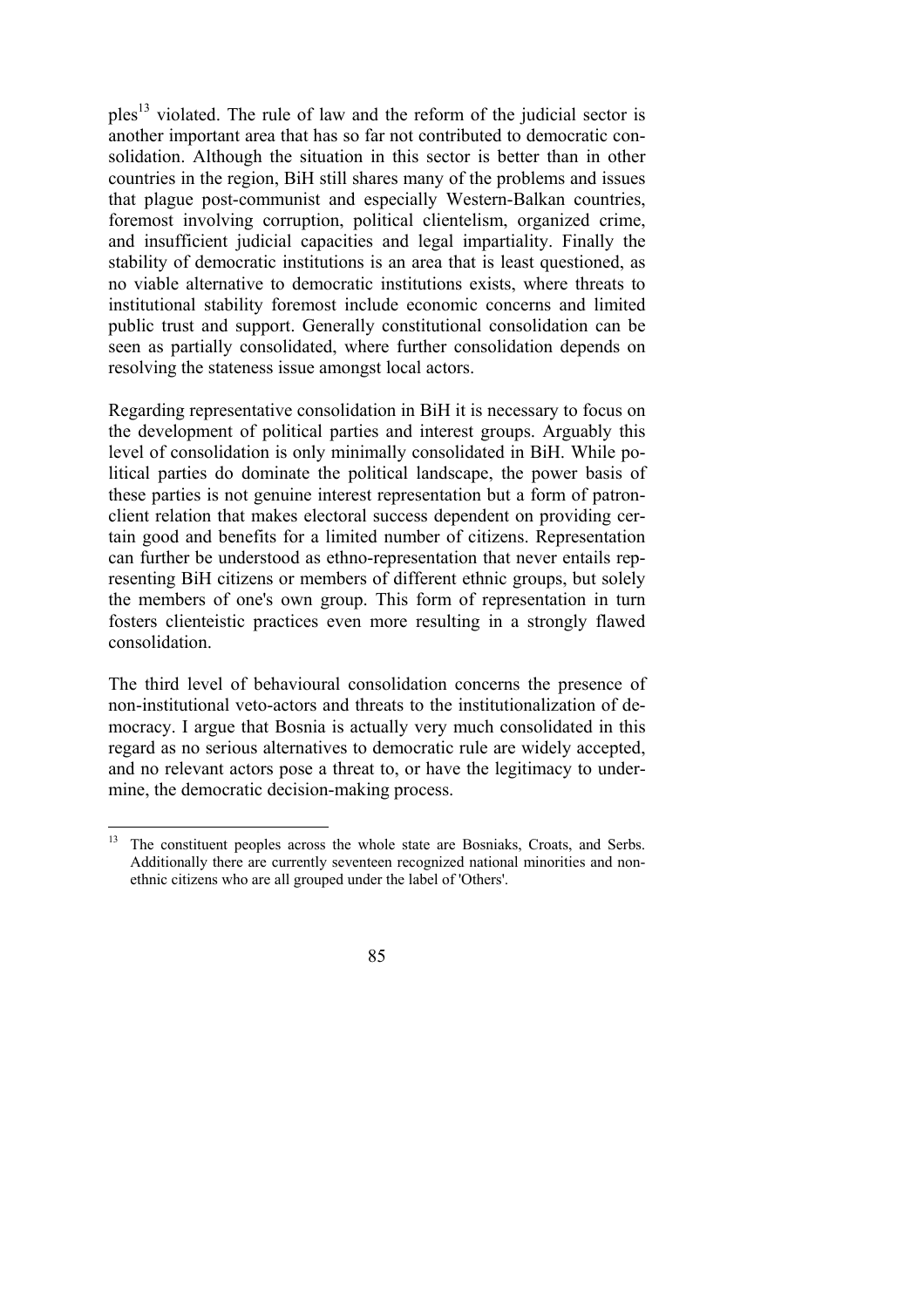Finally, the consolidation of civic culture and civil society is arguably the least consolidated level of democratic politics in BiH where only minimal consolidation has been achieved in the civil society sector. An active civic culture is only present in more urban areas and amongst younger people, while there is virtually no respect for civic action on behalf of any political elite in the country. Prevalent is an atmosphere of pessimism and fatalism, characterized by an overwhelming passivity of BiH citizens. This resignation with formal politics is a universal trait of everyday life in BiH where the long-term process of consolidating a civic culture is in the very beginnings.<sup>14</sup>

Regarding the influence of structural and actor-centred factors on BiH consolidation, I shall limit my brief analysis on three of the most important ones. In the political science literature, economic development is regarded as the most important structural factor that influences democratic consolidation. Within the BiH context the influence of this factor is both positive and negative. The Bosnian economy is strongly tied to both regional and wider European economies and has been negatively influenced by the economic crisis starting in 2008. Nevertheless, throughout the years since, and especially during the past two years, it has not suffered serious economic contraction, while maintaining monetary stability. During the past five years GDP declined slightly in two and rose somewhat in the other three. Still perpetually high and unemployment and regular fiscal deficits pose a direct threat to economic stability, while a persistent lack of substantial foreign direct investments hinders stronger economic development.

Diffusion is the second important structural factor and refers to the democratic neighbourhood of Bosnia and Herzegovina. All of Bosnia's neighbours are democracies and are better consolidated than BiH itself. This creates numerous opportunities for institutional cooperation and exchange, and the sharing of experiences and lessons learned on the path towards consolidation. Furthermore the European Union (EU) is com-

 $14$ Such initial civic movements include the "Babylution" during the summer of 2013, a citizens protest aimed to end a political deadlock that prevented urgent legislation on citizen ID numbers from being passed.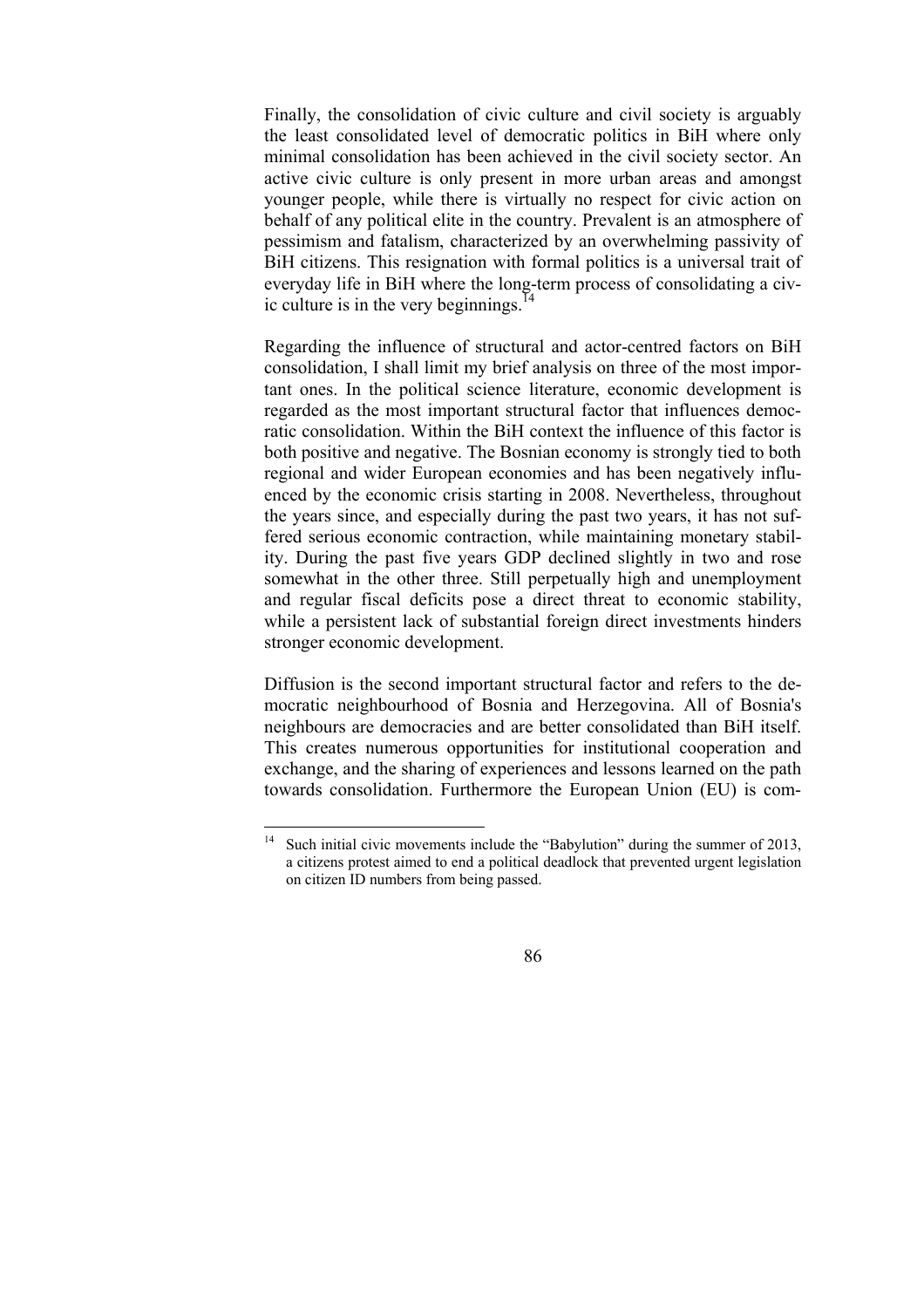mitted to vigorously promoting democracy in the region by engaging domestic political elites through the process of European integration. Croatia also plays an important role in this process that will most likely become even more significant in the near future.

At last, the stateness issue, or lack thereof, is a serious structural factor limiting the democratic consolidation of Bosnia and Herzegovina. It is thereby not so much the very existence of the state that is disputed, but its form. Bosnia's citizens, ethnic groups and political elites simply do not agree on how the joint state should look like and which level of government should have certain competences. Even more so troubling is the absence of an informed public discussion on the stateness issue. There is no such discussion amongst political elites, nor between elites and citizens, and least of all between citizens of different ethnic groups. This lack of common and public deliberation is, in my understanding, the core problem facing Bosnia and Herzegovina. In the absence of a discussion on BiH stateness, the only agreement is that there is a lack of agreement. No viable or consolidated democracy can be built on such a premise.

In terms of policy recommendations I shall be very brief. As an open debate on BiH stateness that actively involves the citizens of the country does not exist, while at the same time any political debate involving the future of BiH is hijacked by opportunistic ethno-national political elites, the EU, its member states, and other foreign actors can encourage this discussion. Engaging citizens and letting their voices be heard might open up new ideas and pathways for reforming the state while working towards solving the stateness question and strengthening democratic consolidation.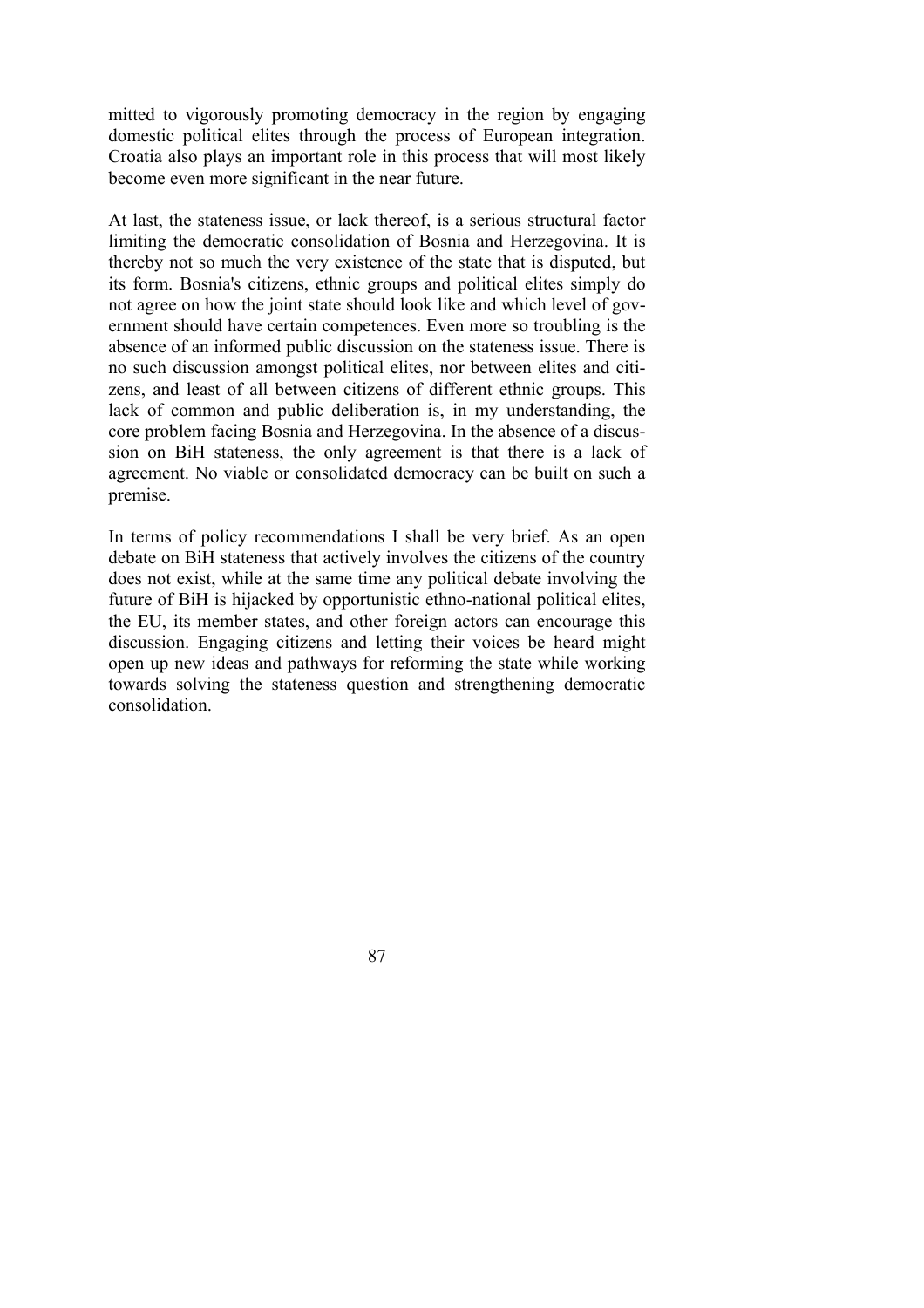#### **References**

- Bertelsmann Transformation Index: http://www.bti-project.org/ (25 09 2013).
- Dahl, Robert A. (1989). Democracy and its critics. New Haven: Yale University Press.
- Diamond, Larry J. & Marc F. Plattner. (2001). The global divergence of democracies. Baltimore: Johns Hopkins University Press.
- Doorenspleet, Renske & Petr Kopecký. (2008). Against the Odds: Deviant Cases of Democratization. Democratization, 15:4.
- Doorenspleet, Renske & Cas Mudde. (2008). Upping the Odds: Deviant Democracies and Theories of Democratization. Democratization, 15:4.
- Gassebner, Martin, Michael J. Lamla & James Raymond Vreeland. (2013). Extreme Bounds of Democracy. Journal of Conflict Resolution, 57:2.
- Linz, Juan. J., & Alfred C. Stepan. (1996). Problems of democratic transition and consolidation: southern Europe, South America, and postcommunist Europe. Baltimore: Johns Hopkins University Press.
- Merkel, Wolfgang. (1998). The consolidation of post-autocratic democracies: A multi-level model. Democratization, 5: 3.
- Merkel, Wolfgang. (2007). Gegen alle Theorie? Die Konsolidierung der Demokratie in Ostmitteleuropa. Politische Vierteljahresschrift, 48:3.
- Munck, Gerardo L. (2001). The Regime Question. Theory Building in Democracy Studies. World Politics, 54:3.
- Munck, Gerardo L. (2007). Democracy Studies: Agendas, Findings, Challenges. in: Berg-Schlosser, Dirk (Ed.). Democratization. The State of the Art. Opladen: Barbara Budrich Publishers.
- Schumpeter, Joseph. (2003). Capitalism, Socialism and Democracy. London: Routledge.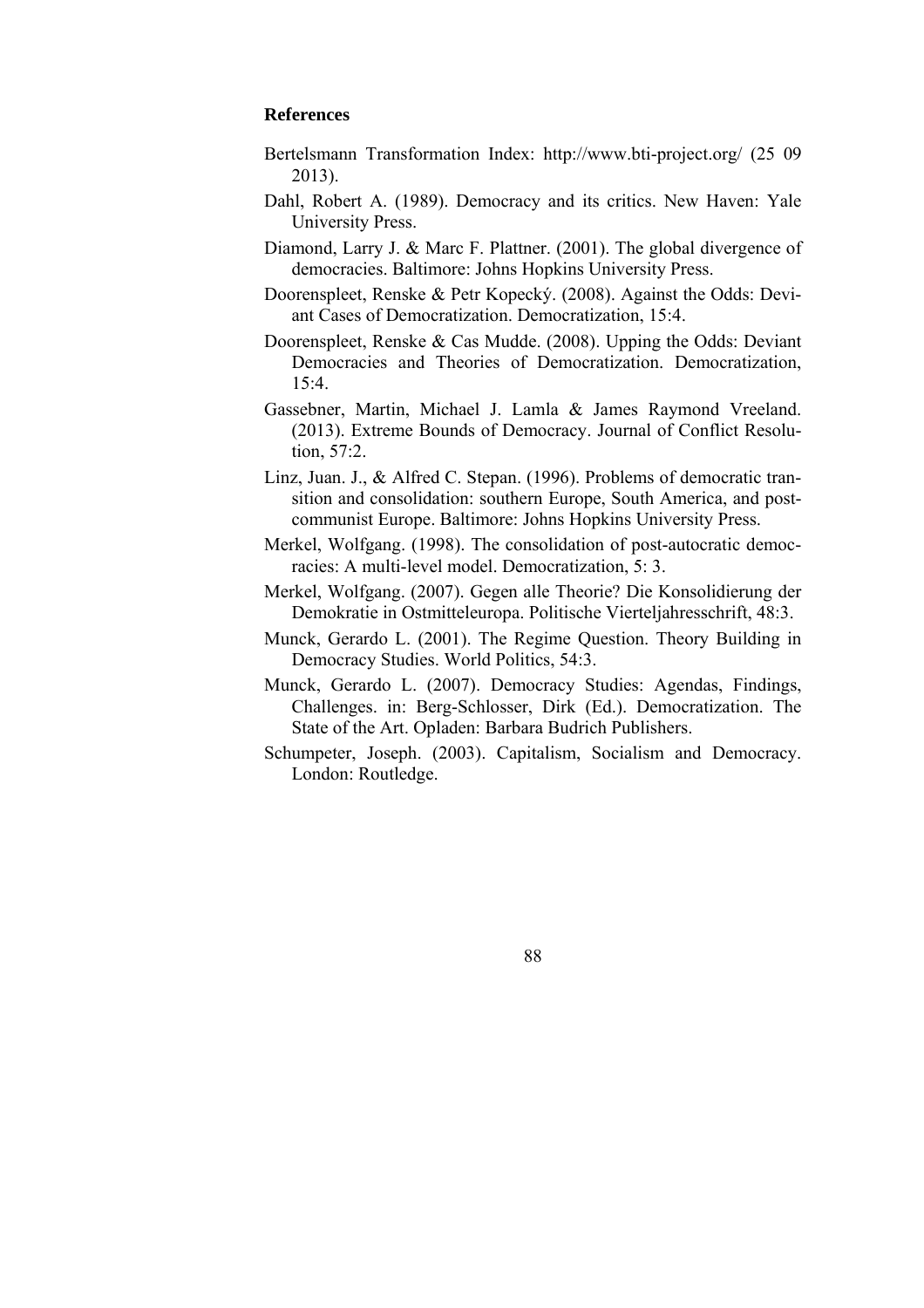## **Kosovo-EU Relations: the Status-Neutral Dilemma**

#### *Florian Qehaja*

#### **Introduction**

The perspective of the European Union (EU) towards the Western Balkans countries progressed significantly during the year of 2013 when Croatia became fully-fledged member of the EU family. The advancement towards the EU was obvious in all of the countries in the region turning the aspirations from the discourse level into practical efforts for aligning with the EU acquis. While each of the Western Balkan countries made a step forward in its path to EU, the political complexities in some cases hampered the position of the EU to act with a single voice. This was particularly the case with the newest independent country in the region – Kosovo.

Hence, this paper intends to examine Kosovo's progression towards the EU in light of the distinct steps made recently by starting the first contractual relationship between both entities. The completion of the Feasibility Study for Kosovo manifests the very first step in concluding whether Kosovo does meet the basic standards of any EU member state. The long expected Stabilization and Association Agreement (SAA) was introduced only in autumn 2013 and can be rightly considered as a breakthrough into the long process of the European integration. In parallel to the start of the SAA, the structured dialogue for visa liberalization is another process which is viewed as complementary in fulfilling significant number of criteria's in the rule of law area.

However, while the formal steps shall be applauded, the commencement of the SAA dialogue between Kosovo and the EU could be drawn figuratively into the tunnel dilemma: while recognizing the light in the tunnel, it is still difficult, however, to detect from where the light comes. This dilemma can be evaluated against mixed external and internal complexities surrounding the position of EU towards Kosovo which is reflected through an awkward terminology, specific status-neutral position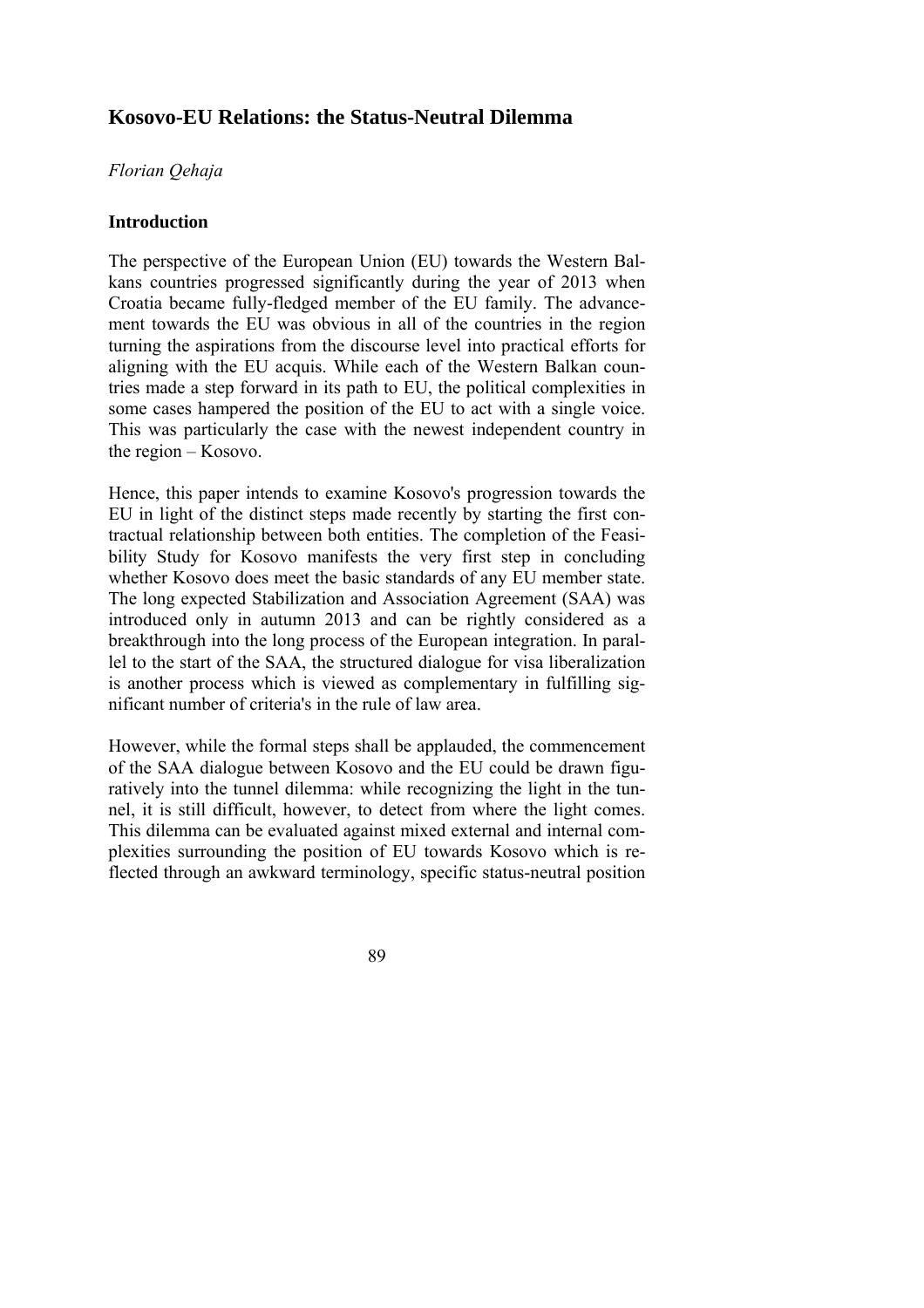and over-reliance on the dialogue between Kosovo and Serbia. The unique positioning of Kosovo vis-à-vis the EU does not provide a clear picture of how the process will be concluded legally and politically and whether it will influence the decision of the existing EU member states which do not recognize the statehood of the country.

The first part of the paper elaborates the general aspects of the relationship between EU and Kosovo which is divided into two periods: 2003- 2008 and 2008-2013. The second part provides an analysis of the recent affairs in light of the formal dialogue between Kosovo and EU through SAA and visa liberalisation process. This part highlights some specific features influencing the processes in the context of Kosovo's path to EU. The last part of the paper brings the role of the EU's largest mission on the ground – the EULEX and its position in the framework of Kosovo's progression towards the EU.

#### **The context of Kosovo-EU relations**

Since the end of the war in 1999, a number of complexities highlighted the relationship between the European Union (EU) and Kosovo. The recognition of the Kosovo's aspiration to join the EU started in 2003 in the Thessaloniki Summit where all of the participating countries of the Western Balkans reiterated their vision for the membership in the EU.<sup>1</sup> Kosovo was explicitly mentioned and hence one of participating countries, (then) being represented by the Special Representative of Secretary General (SRSG) who led the United Nations (UN) mission in Kosovo until 2008. This was one of the formal recognition of Kosovo's path towards the EU. While the Thessaloniki Summit reflected the desire of both EU and Kosovo to strengthen the links, the Kosovo's aspirations were overshadowed by the uneven relationship between the two. In fact, the relationship between the EU and Kosovo could be divided into two periods: The first period covers the years 2003-2008 where the Kosovo's progression towards the EU was hampered as the result of the unresolved final political status. The second period covers 2008-2013, by this

 $\frac{1}{1}$  For more details please see Declaration of the Thessaloniki Summit in 2003 http://europa.eu/rapid/press-release\_PRES-03-163\_en.htm.

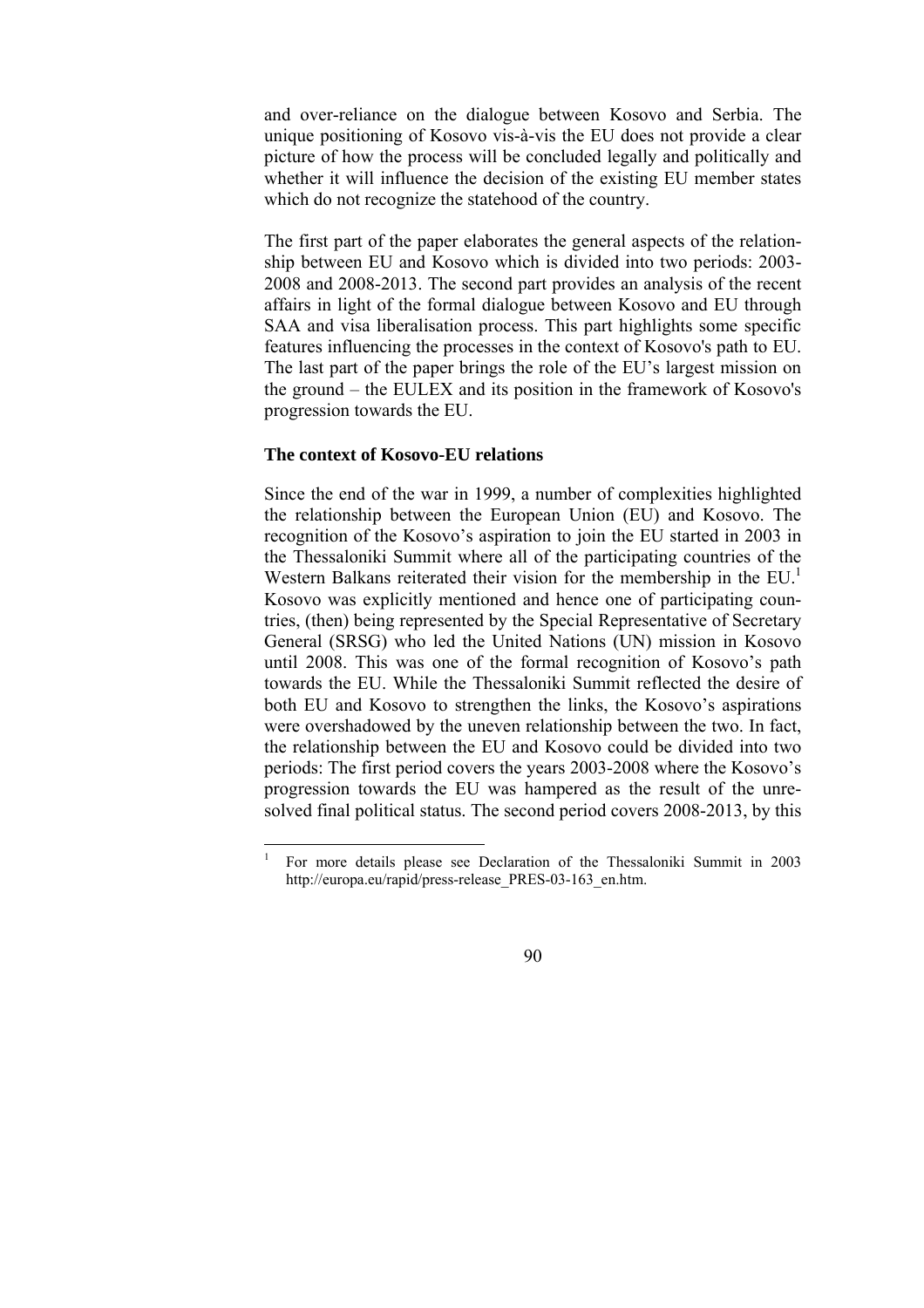time Kosovo's statehood was continually rejected by five member states of the EU hence the single voice to Kosovo was missing.

The first period (2003-2008) manifested political uncertainties even though Kosovo's road to EU started almost simultaneously to other Western Balkan countries. During this period, the dialogue was conducted in line with the mandate of the United Nations Security Council Resolution 1244. This phase refers to some efforts in concluding parts related to negotiation for the Stabilisation and Association Agreement (SAA) which, due to the unique political status, it had the additional notion of the *tracking mechanism*. Specifically, the very first direct relations of Kosovo with the EU structures and policies were introduced with the Stabilization and Association Process Tracking Mechanism (STM) that contributed to institutional-building processes and other administrative and technical assistance though not that greatly in bringing Kosovo closer to the EU.<sup>2</sup> The STM was rightly defined as a magic formula of the EU  $<sup>3</sup>$ </sup>

The second period (2008-2013) included the processes after the declaration of the independence of Kosovo. Here, the EU's approach with regards to Kosovo became more complex followed by new political dynamics making therefore the position of the EU further confusing. The uncertainty became emphasised by the time the recognition of the Kosovo's statehood stopped to the number 22 (out of  $27$  members)<sup>4</sup> of the EU member states meaning that five other members of the EU resisted recognising the independence of the country, namely Spain, Cyprus, Slovakia, Rumania and Greece. The arguments of these countries were principally based on their domestic problems linking the case of Kosovo with particular regions in their states. While the persistence of Spain circulated around the argument of domestic issues, the hidden argument

Croatia joined the EU by the  $1<sup>st</sup>$  of July 2013 as the  $28<sup>th</sup>$  member state. Croatia recognized Kosovo immediately after its declaration of independence, in 2008.



 $\frac{1}{2}$  Qehaja Florian and Mentor Vrajolli (2013) 'Progress in the Europeanisation of the Security Sector in Albania, Kosovo and Macedonia – a comparative assessment' pp. 10-27 'Progress in the Europeanisation of the Security Sector in Albania, KCSS, Analytica and IDM.

<sup>&</sup>lt;sup>3</sup> Palokaj Augustin, Kosovo-EU relations: The history of unfulfilled aspirations? p.9.<br><sup>4</sup> Creatio ising the EU by the 1<sup>st</sup> of July 2012 as the 2<sup>0th</sup> member state. Creationse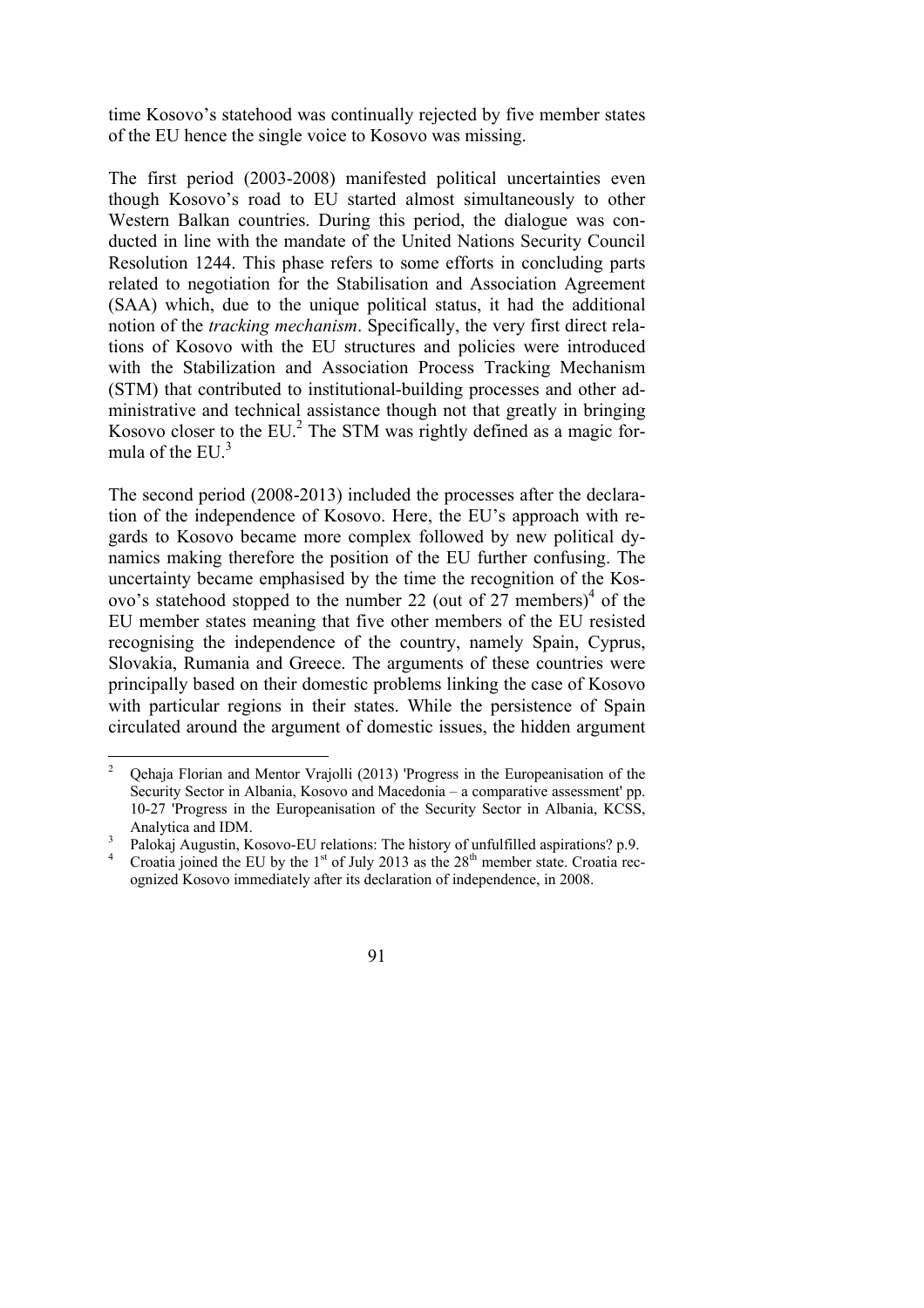behind the rest of the countries had to do with the close and historic ties<sup>5</sup> of the successor of former Yugoslavia – Serbia, which is strongly opposing the statehood of Kosovo.

In fact, the EU-Kosovo relationship never took a more formal status. What marks the relationship in practice is that every phrase associating Kosovo with EU integration processes does frequently contain the word "but" which, in a way, challenges the first part of the statement. In other words, the political standing of the EU towards Kosovo reflects the EU desire to have the country clear prosperity towards the EU "... but five EU countries continue to oppose the statehood of Kosovo …" and "... but there is a need to wait for the technical dialogue between Prishtina and Belgrade" and further sentences followed by "but".

The discourse containing *but* dilemma was circulated towards the common denominator of the EU-invented concept of "status-neutrality." This concept meant that the cooperation between the two entities would imply all aspects pertaining Kosovo's path towards the EU except the reference to the statehood of Kosovo. The "status-neutrality" made an invention in the wide corpus of the EU vocabulary however in reality, this approach was in huge discrepancy with the practical efforts of EU which indirectly supported the capacity building efforts of the key state institutions in Kosovo, namely Police, Justice System and Customs. The state-building contribution of the EU was provided in number of forms, be it through programme assistance or its rule of law mission were all of the member states had a stake including those that did not recognise Kosovo.<sup>6</sup>

The "status-neutrality" was never properly explained while the concept itself challenged the growing efforts of the EU to act as global actor. It marked the lack of a single voice by the European Union with regards to an aspiring country in the Europe where its existence was uncontested nominally and geographically in the Balkan region. Some argues that the

Kentas Giorgos, Position Paper on Kosovo, p.133 http://kfos.org/wpcontent/uploads/2012/04/Kosovo-Calling-ENG.pdf.



 $\frac{1}{5}$  For more see http://kfos.org/wp-content/uploads/2012/04/Kosovo-Calling-ENG.pdf. 6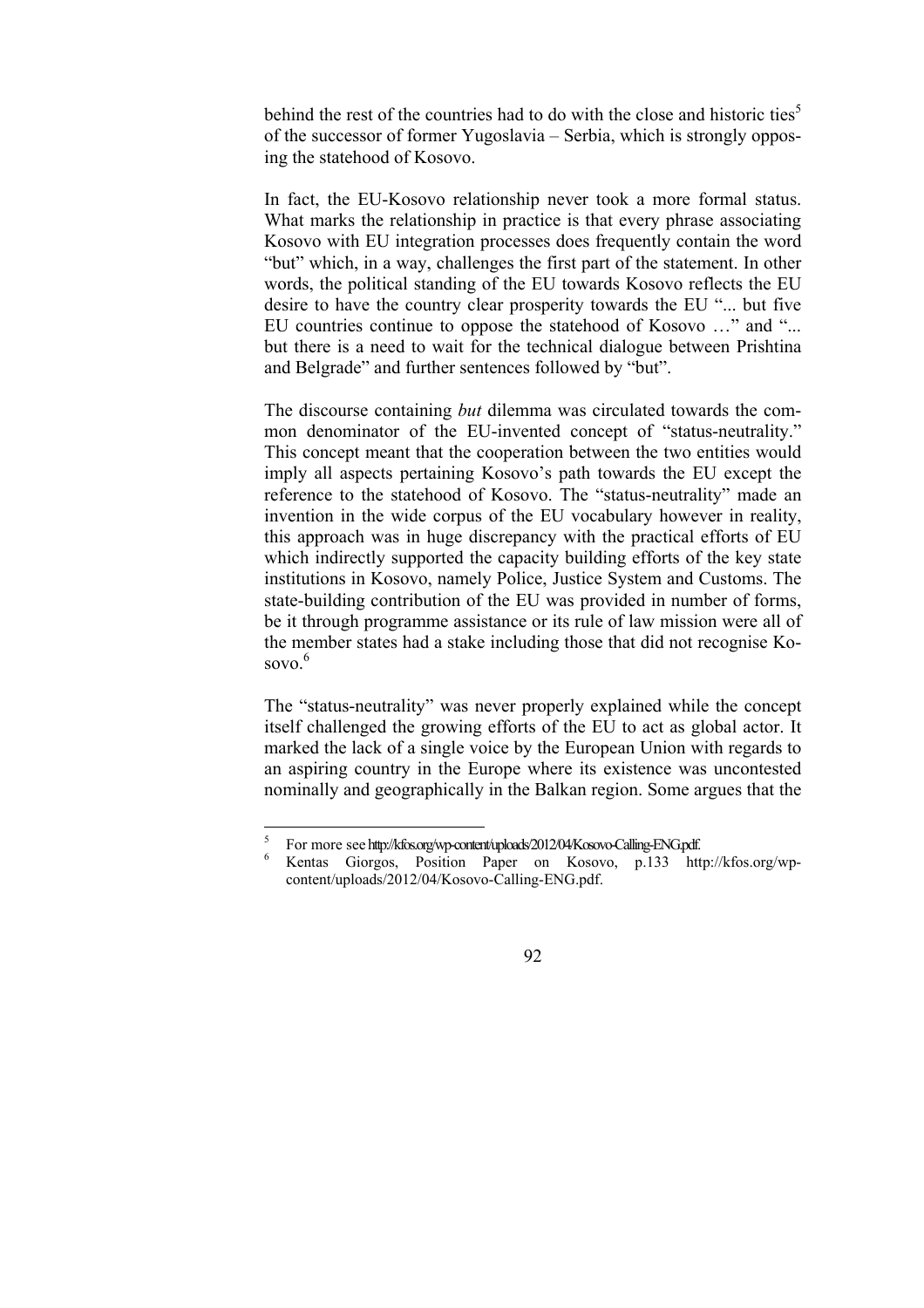*status-neutrality* manifests a practical and genuine invention of EU but the lack of single voice transmits discordant messages to other regions of the world where the EU intends to perform as global actor.

While the political dimension reflects the core aspect of the Kosovo's complexity vis-à-vis the EU, it is however not the only argument which hampers progression of the country into the EU. Kosovo faces tremendous challenges in domestic affairs whereas the overall state-building efforts are still in the early stage of development. One of the main concerns has to do with the rule of law which in practice is weak and limitedly enforced. The country managed to complete a solid legal and policy framework, yet the culture of implementation is at an insufficient level. The challenges to introduce law and order in the northern part of Kosovo mark a particular concern, too.

The country struggles to increase economic growth as result of small investments and a high level of unemployment. It is facing major problems in reforming public administration, especially regarding the civil service challenged by elements of patronage, politicisation and clanstructures.<sup>7</sup> The political establishment shows limited willingness to reform the public administration while the results in achieving the EU acquis in number of fields are limited. These weaknesses, along with those of political nature, reflect the countries domestic obstacles in progressing towards the European Union.

### **(Re)opening of the formal accession to the EU**

Kosovo's initial and genuine step towards the EU re-commenced in February 2012: at this moment, the process of a feasibility study was introduced. The feasibility study of 2012 sidelined the prior feasibility study conducted by the EU on  $2009$ .<sup>8</sup> The Commission's feasibility study examined whether the political, economic and legal criteria for a Stabilisa-

For more see http://www.telegrafi.com/lajme/ke-harton-ne-vjeshte-studimin-efizibilitetit-per-kosoven-2-4974.html.



 7 For more see http://www.oecd.org/site/sigma/publicationsdocuments/48970710.pdf.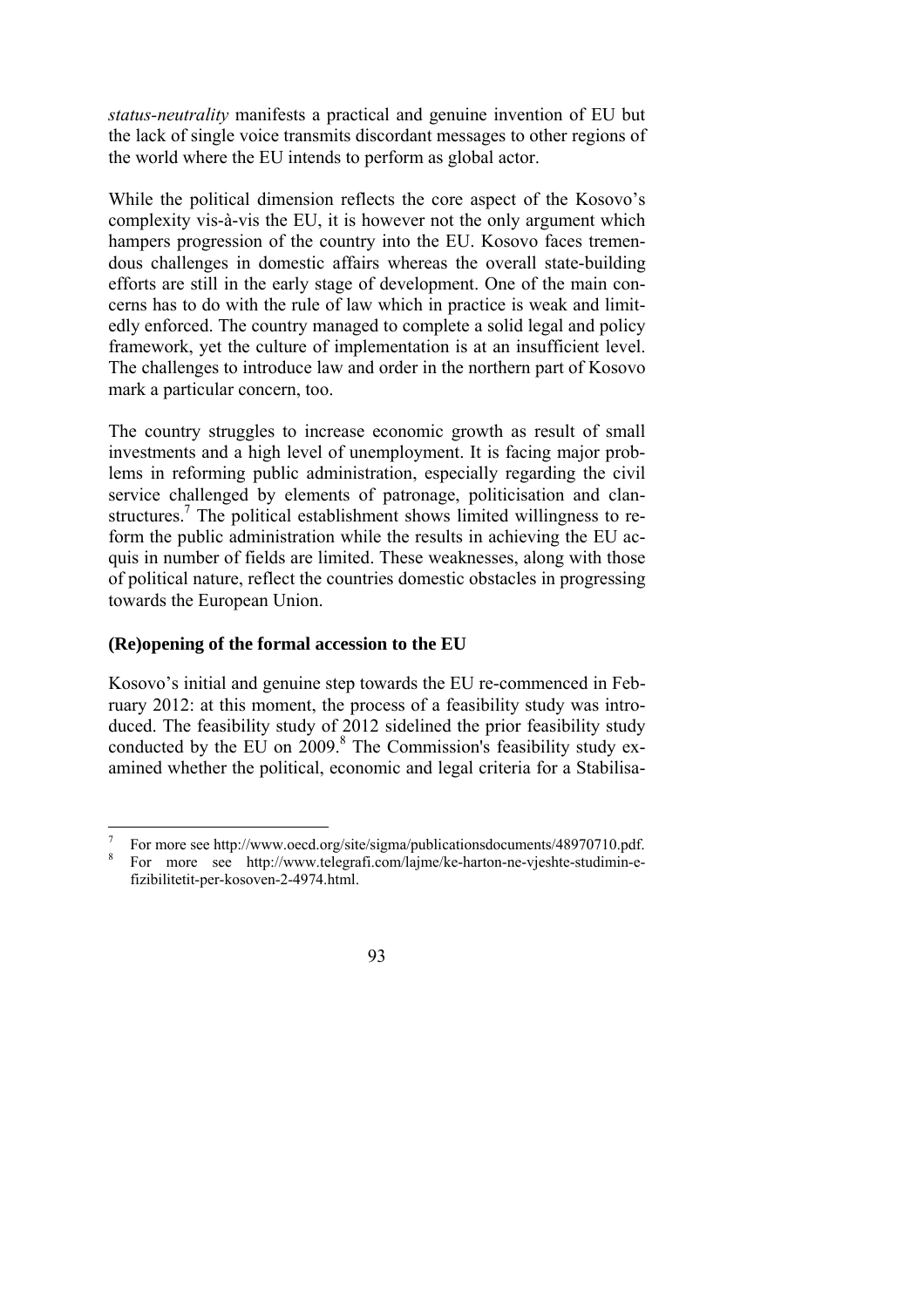tion and Association Agreement (SAA) are fulfilled.<sup>9</sup> The report scanned the current state of affairs in Kosovo in the broader field of political, economic and rule of law matters. The feasibility study made some critical points with regards to Kosovo's alignment with the EU which served as a green light for negotiations under the SAA.

The SAA contains aspects related to the trade, economy, political relations as well as freedom and security.10 The Lisbon Treaty does vest the responsibility to the European Council in ratifying the SAA agreement which practically means that Kosovo-SAA agreement does not need to pass to every parliament of the EU member for ratification. This resulted in some concerns raised in the United Kingdom (UK) which did not show readiness to transfer some of the responsibilities to the EU when negotiating to Kosovo, having in mind that justice and home affairs are considered as part of the sovereignty of the UK. Yet, the UK's intention was by no means to detriment the negotiation with Kosovo but it was just an internal EU-UK matter.<sup>11</sup>

There are still some uncertainties with regards to the contractual relations between Kosovo and EU. The EU lawyers found a genuine formula in the context of "status neutrality", yet still signing a formal agreement with Kosovo. This is found in the EU treaty which has a provision allowing the EU to sign documents with administrative regions.<sup>12</sup> The EU applied a similar approach when signing the agreements with Hong Kong and Palestine.<sup>13</sup> From the political point of view, the formula was in disharmony with the willingness of the majority of EU member states who recognised Kosovo. But it was the modus operandi in signing the treaty with Kosovo until the five non-recognisers decide to change their position over the recognition.

<sup>&</sup>lt;sup>13</sup> Palokaj Augustin, Kosovo-EU relations: The history of unfulfilled aspirations? p.22.



<sup>-&</sup>lt;br>9 EU, Feasibility Study for a Stabilisation and Association Agreement between Euro-

pean Union and Kosovo, p. 3.<br><sup>10</sup> For more see http://lajmi.net/hapen-edhe-gjashte-kapituj.<br><sup>11</sup> For more see http://www.koha.net/?page=1,9,155566.

<sup>&</sup>lt;sup>12</sup> EU, The Treaty on the Functioning of the European Union, Art. 218.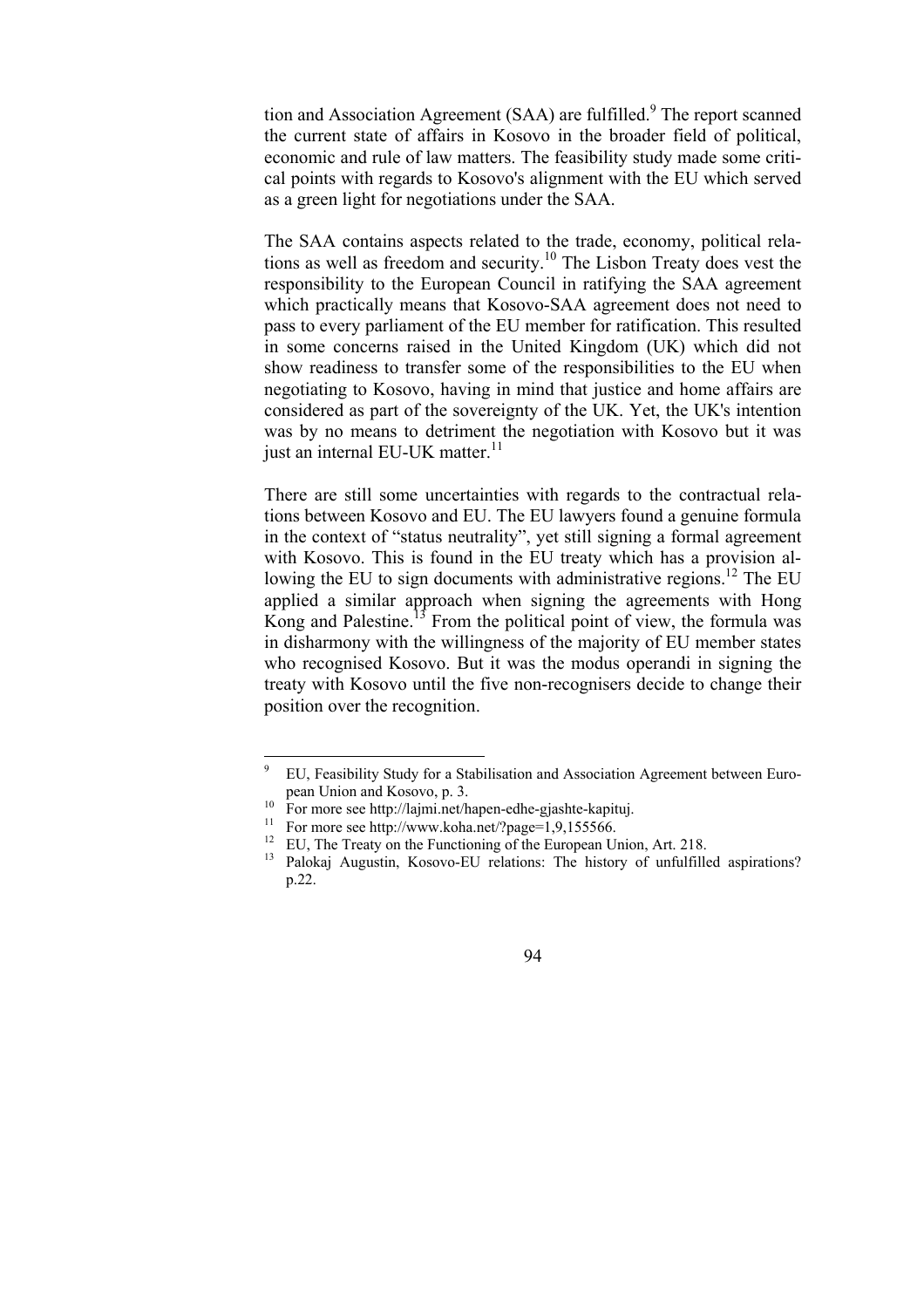While the generic EU conditionality is explicitly provided in the documents of the SAA, the dialogue between Kosovo and Serbia marked the cornerstone of the Kosovo's and Serbia's pathway in concluding the  $SAA<sup>14</sup>$  and progressing further towards the EU. The dialogue between both countries started under moderation by the European Union in 2011. Since then, the process encountered number of agreements achieved in the field of freedom of movement, return of cadastre to Kosovo, recognition of diplomas, the Integrated Border Management (IBM) and other.

The most notable agreements were those reached between the Prime Ministers of Kosovo and Serbia on the  $19<sup>th</sup>$  of April 2013 on Kosovo's membership in the regional initiatives as well as the agreement regarding the dissolution of the Serbia's parallel structures in the northern part of Kosovo.<sup>15</sup> Whereas both countries faced tremendous problems in enforcing rule of law, the primary trigger for accessing the EU was exactly the outcome of the dialogue between the two countries. Hence, the normalisation of the relationship between the two countries reflected one of the key pre-conditions.16 In the visit of the EU Commissioner for Enlargement to Kosovo during 2013 it has been concluded that the highlight of Kosovo's opening dialogue under SAA was the agreement with Serbia including its implementation. Somehow, the underline of this issue overshadowed the preconditions of Kosovo's to fulfil the standards in other segments of the life, equally important to the dialogue with Serbia (if not more important). $17$ 

The EU's over-reliance on the dialogue between the both countries can be measured against the discourse applied by their officials, be it verbal or in written. The EU launched the SAA negotiations with Kosovo in October 2013 while the argument for introducing the SAA relied princi-



 $14$ 14 For more see http://www.telegrafi.com/lajme/msa-ja-varet-nga-normalizimi-imarredhenieve-me-serbise-2-38475.html.<br><sup>15</sup> For more see http://europa.eu/rapid/press-release\_MEMO-13-351\_en.htm .

<sup>&</sup>lt;sup>16</sup> See for example: http://www.botasot.info/kosova/147357/0UBqvYB/ http://www.blic.rs/Vesti/Politika/409207/Normalizacija-odnosa-sa-Kosovom-uslovza-Srbiju.<br><sup>17</sup> Informal conversation with Governmental Official of Kosovo, June 2013.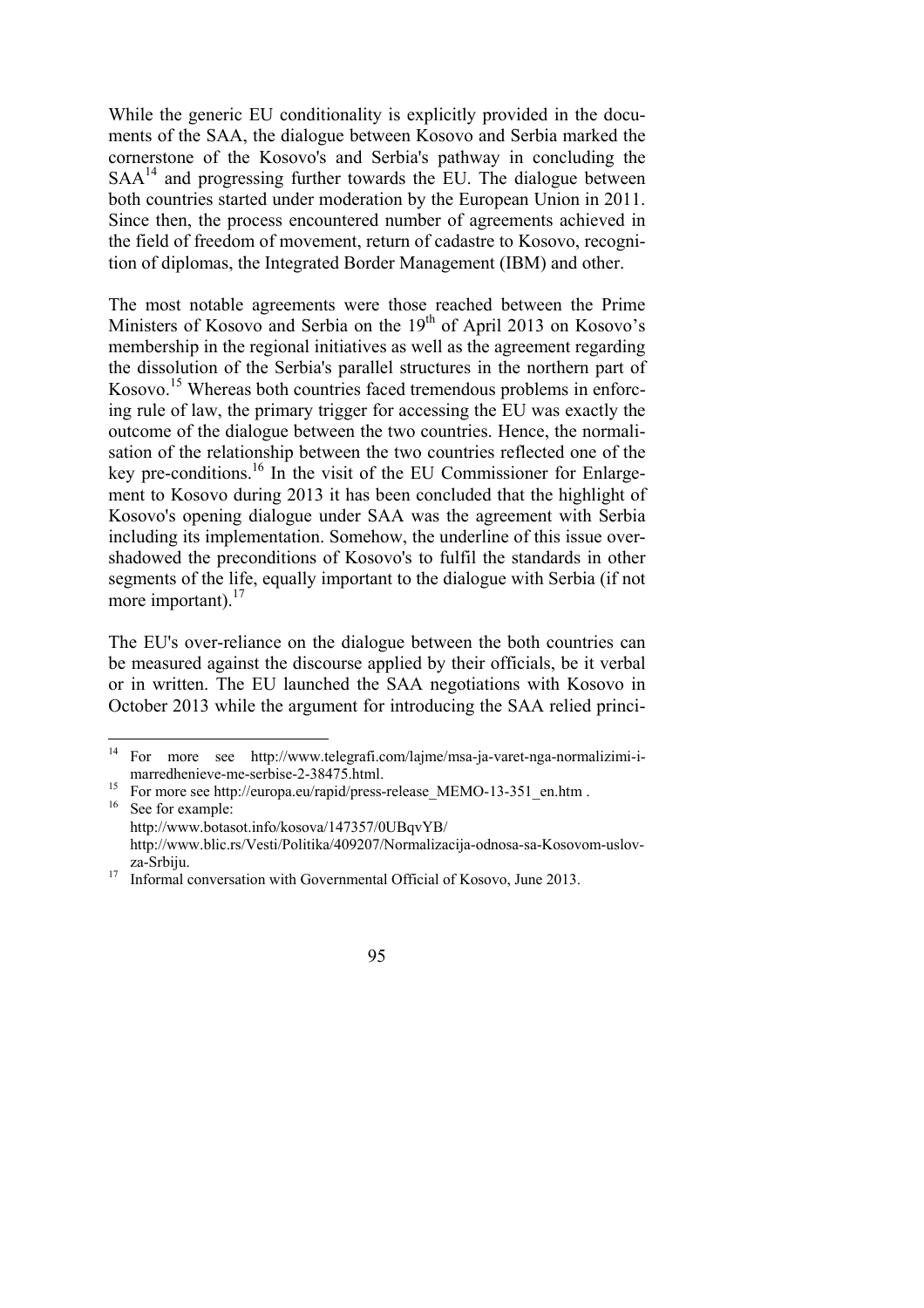pally on the progress made in the dialogue. The statement on the launch of SAA dialogue with Kosovo was provided by Štefan Füle, EU Commissioner for Enlargement and European Neighbourhood Policy. Füle stated:

"With the start of the SAA negotiations, we turn a new page in our relationship. It is a clear recognition of the progress made by Kosovo on key reforms and the substantial efforts achieved in normalisation of relations with Serbia. The Commission aims to complete these negotiations in spring 2014, to initial the draft agreement in summer and thereafter to submit the proposal for the Council and the European Parliament to conclude the agreement. The agreement will bring tangible benefits to all citizens of Kosovo. Kosovo now needs to focus on the negotiations and beyond. Kosovo needs to confirm and explain its negotiating position. It also needs to continue to work on the eight other priority areas identified in our feasibility study so that it will be able implement the SAA and meet the obligations this will entail. I am confident Kosovo can successfully meet this exciting new challenge."*18* 

From the message, it can be interpreted that other challenges that Kosovo faced, such as those pertaining rule of law and economic development are not provided at the forefront which creates rooms for confusion among the population as whether the dialogue with Belgrade will improve other aspects of the life in Kosovo. It is an additional argument which provides the dilemma that the exaggerated stability (meaning issues related to normalisation with Serbia) prevails comparing to the strengthening of the democracy (meaning issues falling within the three aspects of Copenhagen criteria's: political, economic and compliance with EU acquis). Indeed, EU does not seem to have the intention to make a compromise with regards to conditionality to Kosovo but, what makes the EU's approach visible is the fact that the priorities are meant to be designed more on the exaggerated stability rather than prompt efforts in maintaining rule of law and democracy.

To examine the EU's overemphasis on the Prishtina-Belgrade dialogue, one needs to analyse whether the implementation of one of these agreements was taking place so the statement of EU officials become factual. Let us take the agreement on the Kosovo's participation in the regional initiatives where the political stakeholders considered this as a historic

 $18\,$ 18 For more see http://europa.eu/rapid/press-release\_MEMO-13-938\_en.htm.

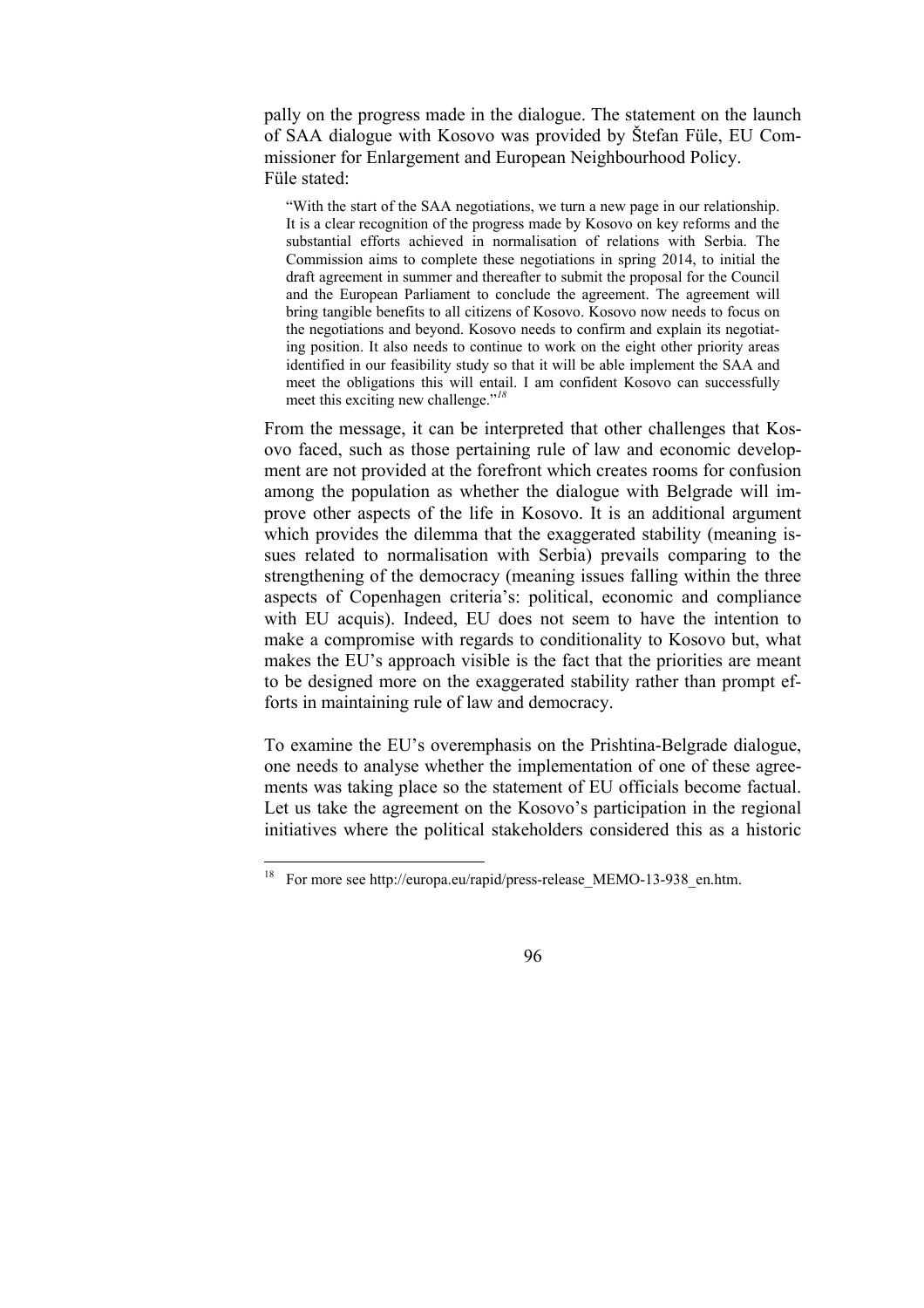achievement of 19<sup>th</sup> April 2013 between both Prime Ministers. Let us dig up specific regional security initiatives. Since the agreement was reached, Kosovo was not able to get membership in any of the security initiatives.

It became member of Regional Cooperation Council  $(RCC)^{19}$  as one of the core platforms of regional cooperation but it did not manage to benefit from any of the branches of the RCC containing security related cooperation mechanisms. There are 33 identified regional security and justice related initiatives in South East Europe<sup>20</sup> but Kosovo is not fullyfledged member of any of those while in up to five of these initiatives it has either the status of observer or its representation is conducted through EULEX. The guarantor of the agreement (the EU) did not manage to ensure that the agreement is implemented but, instead, it is based on the minimalistic assumption that the fact that the dialogue is ongoing consequently reflects a significant progress.

In addition to the correlation with the Prishtina-Belgrade dialogue, the dialogue on visa free regime for Kosovo is one of the dimensions in the context of Kosovo's aspirations to the EU. Kosovo remained the only country in the Western Balkans (WB) not benefiting from the visa free regime. The EU granted the visa free regime to Macedonia, Montenegro and Serbia (in 2010) and Albania and Bosnia and Herzegovina (in 2011). While the dialogue on visa liberalisation with Kosovo did not formally start until 2012, the Kosovo's unilateral adoption of the 'Action Plan for the Implementation of Kosovo Government Roadmap on Visa Liberalisation with the European Union' replicated the commitment of the Kosovo government and society to progress on the matter.

The initiation of the 'Action Plan' resulted in the adoption of some important government policies in the area of public order and security, document security, integrated border management, migration and fundamental rights related to the freedom of movement. The official EU

<sup>&</sup>lt;sup>20</sup> Prezelj Iztok, Challenges of Multilateral Regional Security and Defence Cooperation in South East Europe, p. 6.



<sup>&</sup>lt;sup>19</sup> For more see http://www.mfa-ks.net/?page=2,4,1603.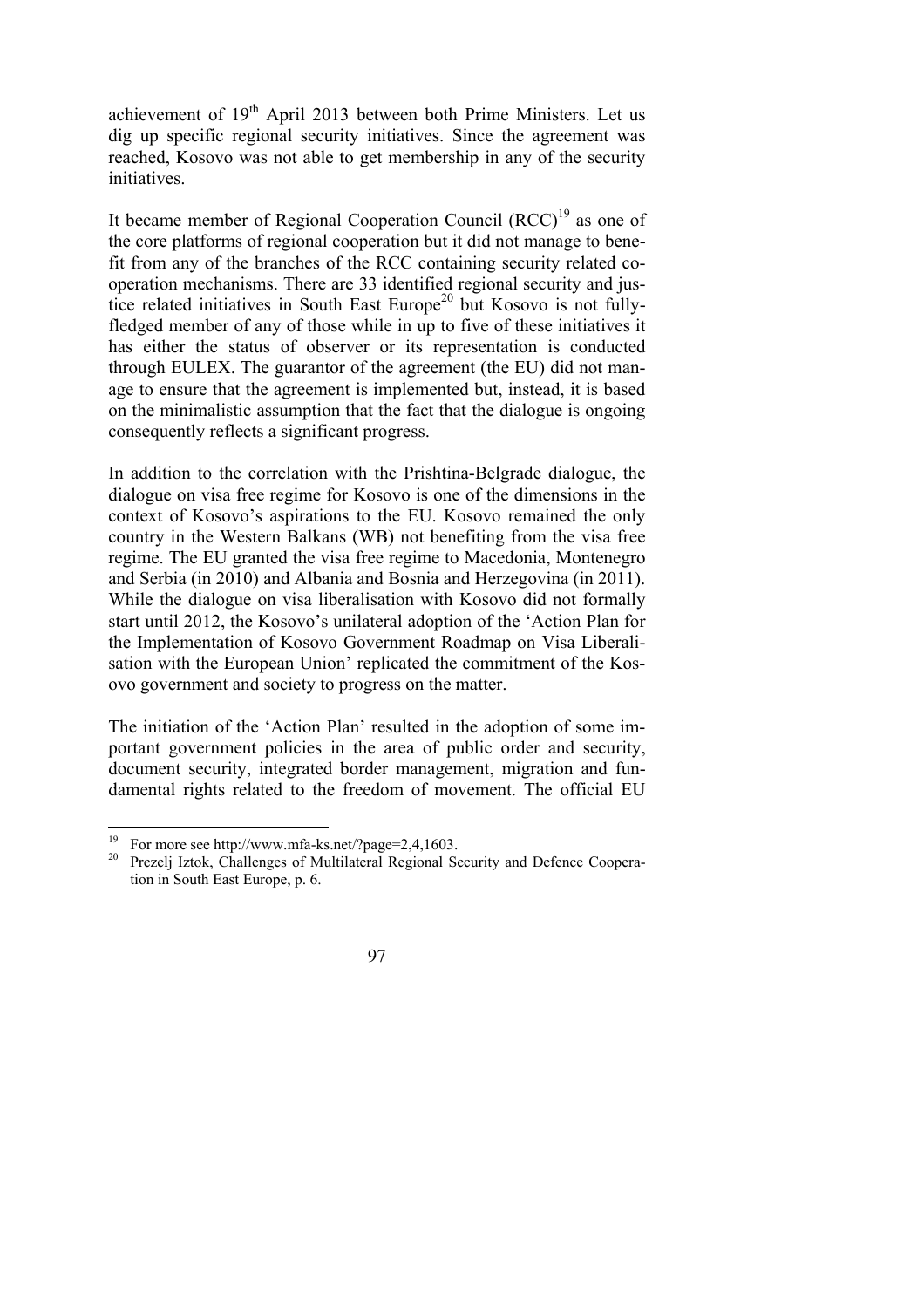Visa Liberalisation dialogue commenced in January 2012, however the Visa Liberalisation Roadmap was handed in only on  $14<sup>th</sup>$  of June 2012.<sup>21</sup>

The process of visa liberalisation is mainly perceived as technical, bearing in mind that the countries need to fulfil a set of criteria in the road map. The road map for Kosovo happened to contain more criteria than other countries in the region.22 It includes four blocks (pillars): Readmission, Public Order and Security, Human Rights and Document Security. Another difference to the other countries in the region has to do with the increase of technical requirements which, as a consequence, require more time. While the requirement for other countries in the region contained the need for the adoption of the legislation and policies, here Kosovo is asked to report the track of implementation and impact.<sup>23</sup> The increase of criteria reflects the lessons learned among the EU on the basis of bad track of experience with other countries (already benefiting visa free regime).

The increase of asylum-seekers in the EU countries highlights a particular concern. This triggered the reaction of the Ministries of Internal Affairs in most of the EU member states faced by a tremendous increase of request. Kosovo's path towards the free visa regime was hampered as a result of this. The sudden reporting for the increase of Kosovo asylumseekers to Hungary and France compromised the progress made in implementing the criteria's. $24$  The reporting on the matter increased the concerns for the impact of this scene in the well expected visa free regime.

With the visa liberalisation remained high in the agenda of the government and society; there were fears that the overall delays in measuring

Assessment, p.11.<br><sup>24</sup> For more see http://www.balkaninsight.com/en/article/eu-reports-rise-in-kosovarasylum-seekers.



 $21\,$ 21 KCSS, The EU Visa Liberalisation Process in the Western Balkans: A Comparative Assessment, p.11.<br><sup>22</sup> Vrajolli Mentor, Assessing the implementation of Public Order and Security Poli-

cies in the Context of Kosovo Visa Liberalization Process, p.7. 23 KCSS, The EU Visa Liberalisation Process in the Western Balkans: A Comparative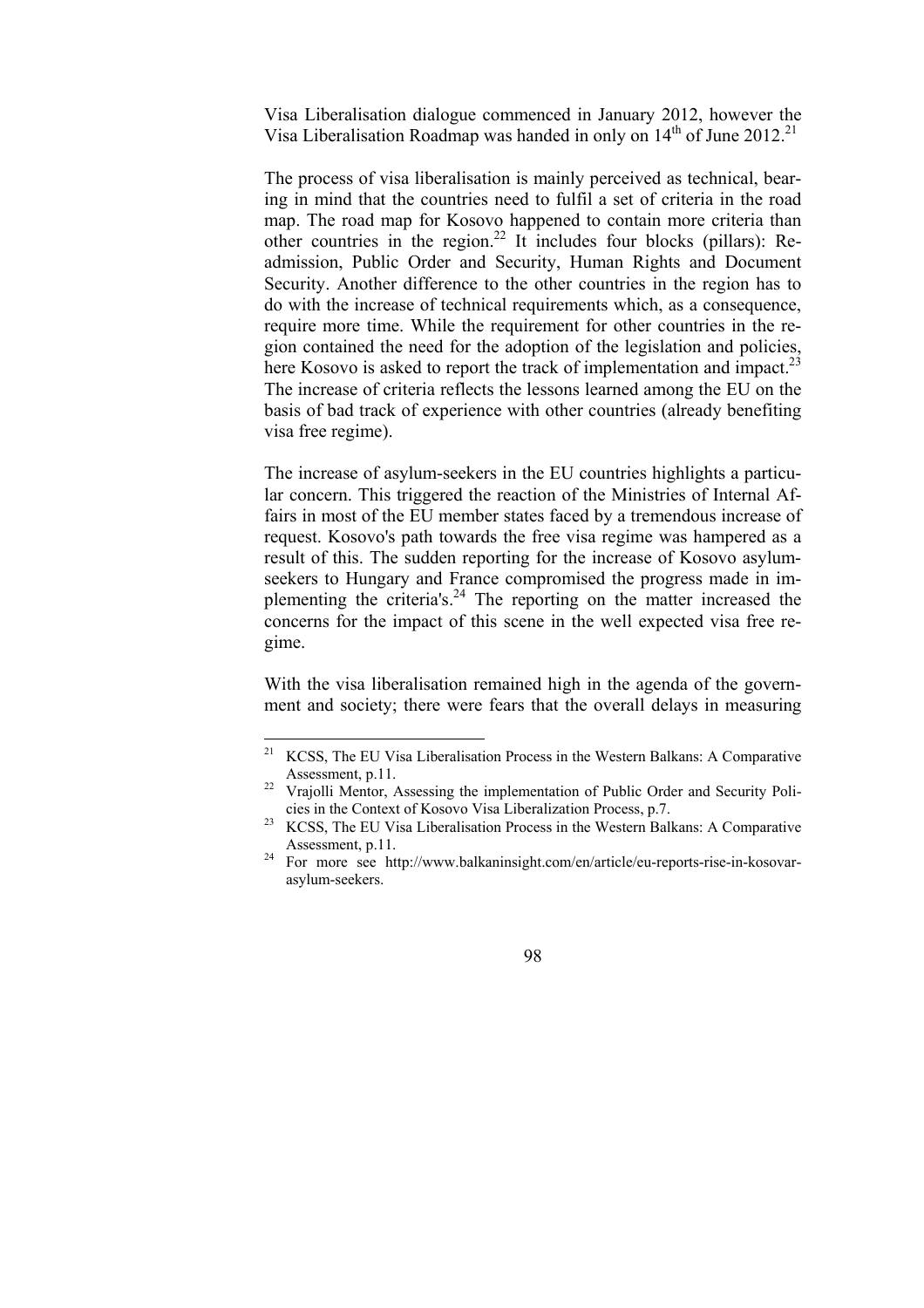the Kosovo's progress have their roots in the political reasoning. In one of the statements of the Minister of European Integration of Kosovo, Vlora Çitaku, argued that "she expects that the EU shall not treat the issue of visa liberalisation as a political matter but instead solely technical".25 This statement reflects the overall dilemma present in the Kosovo society which sense that leaving Kosovo in *ghetto* was not a right decision of the EU. It happened that the information on the decision over the visa free regime *ping pongs* from the European Commission to the Ministry's of Internal Affairs of the Member States. The fears goes even further when some of the assumption points out to the correlation between the visa free regime for Kosovo and the outcome of the Prishtina-Belgrade dialogue. This can be examined against the EU *stick and carrot* principle which in this case the carrot (visa free regime) will be granted to Kosovo after major progress in the political dialogue.

Despite the prevailing dilemmas it is clear that Kosovo finally started the formal dialogue with the European Union. Hence, comparing to the major uncertainties in the past, the decisions taken during 2012 and 2013 marked a tremendous step in decreasing these uncertainties but by no means removing those entirely. It is certain that the three processes currently ongoing; the SAA, visa liberalisation dialogue and Prishtina-Belgrade dialogue marks the axis of Kosovo's progression to the EU family.

#### **The Kosovo-EULEX dichotomy**

What makes the case of Kosovo specific is the fact that in its territory it has, what has been declared, the largest European Union civilian mission on the ground known as EULEX. It operates under the mandate provided by the Council Joint Action 2008/124/CFSP with some additional amendments in 2012. From its deployment in 2008 up to 2012 the EU invested 613.8 million Euro for the EULEX mission which makes a significant amount of funds paid by the taxpayers of the EU member states.

As stated by the EU, EULEX forms part of a broader effort undertaken

<sup>25</sup> 25 For more see http://www.evropaelire.org/content/article/24673861.html.

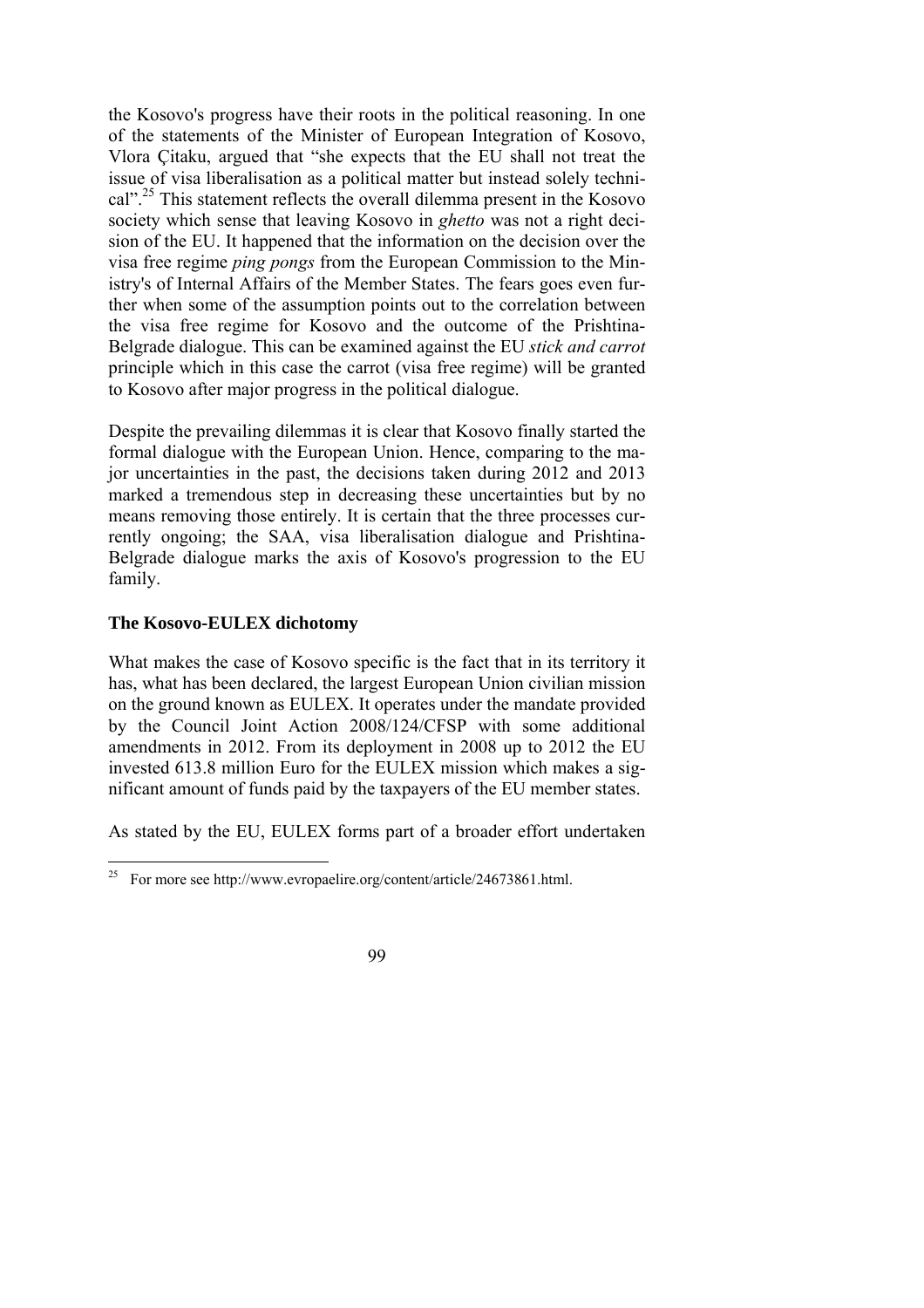by the EU to promote peace and stability in the Western Balkans and to support the Kosovo authorities as they undertake necessary reforms, in line with their and the overall European perspective of the whole Western Balkans region.<sup>26</sup> Hence their role is to support (among others) the efforts for institution-building of the Police, Justice System and Prosecution. However, their function is within the invented paradigm *of status neutrality* in order to satisfy the position of the countries that do not recognise the sovereign Kosovo. It also satisfied the position of Serbia under which circumstances it did not object the deployment of EULEX. Hence, the EULEX adopted a "chameleonic pragmatism" in order to be suitable to both parties' demands, thus making its presence possible.<sup>27</sup> This approach, although ambiguous and complex, has helped EULEX establish its presence and slowly build up its full operational capabilities in most of Kosovo's territory.

The *status neutral* approach made the EULEX being perceived as politically neutral, but in essence there was a discrepancy between the concept of *status neutral* and their role on the ground. In fact, EULEX was increasing the capacities of the key pillars of the state of Kosovo such as Kosovo Police, Courts, Prosecution and Customs. These institutions are the attributes of the state. For instance, the EULEX judges have worked with the Kosovo laws approved by the Assembly of Kosovo and have sat together with Kosovo Judges appointed in accordance with Constitution of the Republic of Kosovo in the same courts and chambers created with Kosovo's legal acts.<sup>28</sup> In addition to that, the Kosovo legislation makes it clear that the EULEX judges and prosecutors are integrated into judicial and prosecutorial system of the Republic of Kosovo.<sup>26</sup>

Status-neutral dilemma is seen differently with *balanced* dilemma. In a discussion about EULEX in the Kosovo Assembly it was stated that the very balanced approach of EULEX towards the northern part of Kosovo

 $26$ <sup>26</sup> For more see http://eeas.europa.eu/csdp/missions-and-operations/eulex-kosovo.<br><sup>27</sup> Kursani Shpend, A Comprehensive Analysis of EULEX: What's next? p.6.

<sup>28</sup> Ibidem, p.9.

<sup>29</sup> Muharremi Robert, The European Union Rule of Law Mission in Kosovo (EULEX) from the Perspective of Kosovo Constitutional Law, p.374.

<sup>100</sup>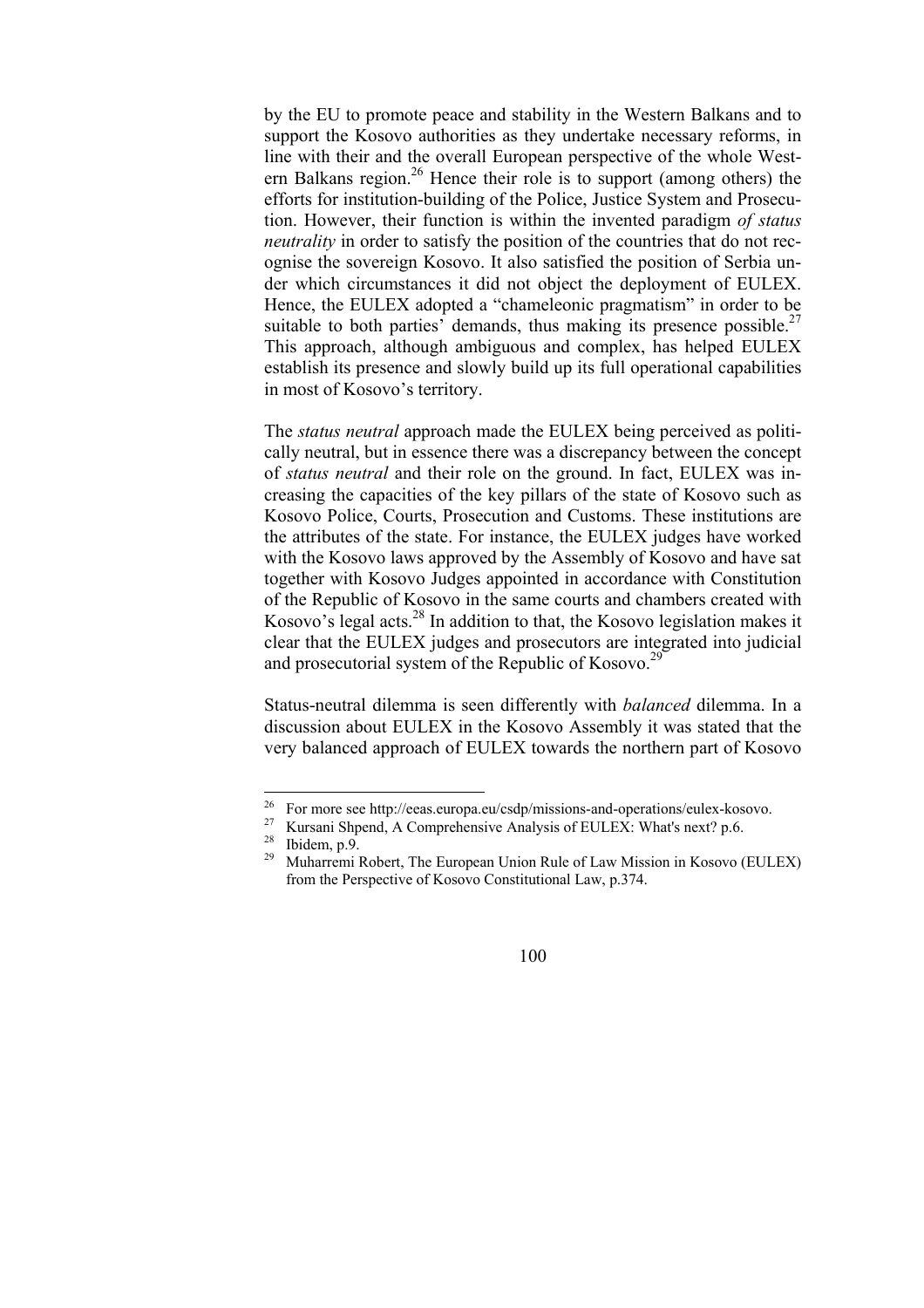is not a suitable approach and it shall be rather changed.<sup>30</sup> It has been further stated that EU is over-calculating and over-rating the need to balance which is consequently leading towards limited results on the ground. The EULEX balanced approach towards Kosovo is deconstructed in a discourse analysis which showed that the mission applies ambiguous messages when communicating to the public and, most importantly, the translated versions differs from one to the other.<sup>31</sup>

In addition to the *status neutral* dilemma, an additional uncertainty with regards to EULEX-Kosovo relationship has to do with the fact whether the mission supported the Kosovo's pathway towards the EU. From the Kosovar point of view, it was frustrating to have the largest EU mission on the ground while, in the other side, the perspective towards the EU was uncertain. This gave rise to a number of dilemmas of whether the EU sees Kosovo as a country with clear prosperity towards the EU family or solely as a territory where it can exercise its ambitious of running the largest civilian EU mission. This situation can be measured against discordant messages provided by the EU which, when considered convenient it regarded EULEX as indispensable part of Kosovo's path to EU. On the contrary, when there was a sense of dissatisfaction with EU-LEX in Brussels and member states, then it intended to make a distinction between EULEX and Kosovo path to EU. This resulted in the low legitimacy on the ground. The Kosovo Security Barometer, in its second edition launched by May 2013 reported that only 25% are satisfied with the presence of  $EULER^{32}$  making it one of the lowest trusted, satisfied and accepted mechanisms on the ground.

Overall, EULEX reflects an important mission in the ground but its performance cannot be correlated to the European integration process of

For more see http://www.qkss.org/repository/docs/Barometri\_Kosovar\_i\_Siguirs%C3%AB-\_Z%C3%ABrat\_e\_Kosov%C3%ABs-V%C3%ABshtrimet\_dhe\_P%C3%A Brceptimet\_864612.pdf.



 $30\,$ For more see the transcript of Kosovo Assembly p. 182. http://www.kuvendikosoves.org/common/docs/proc/trans\_s\_2013\_07\_18\_10\_5079\_

\_al.pdf. 31 Ferati, Violeta. De-constructing EULEX discourse, KCSS.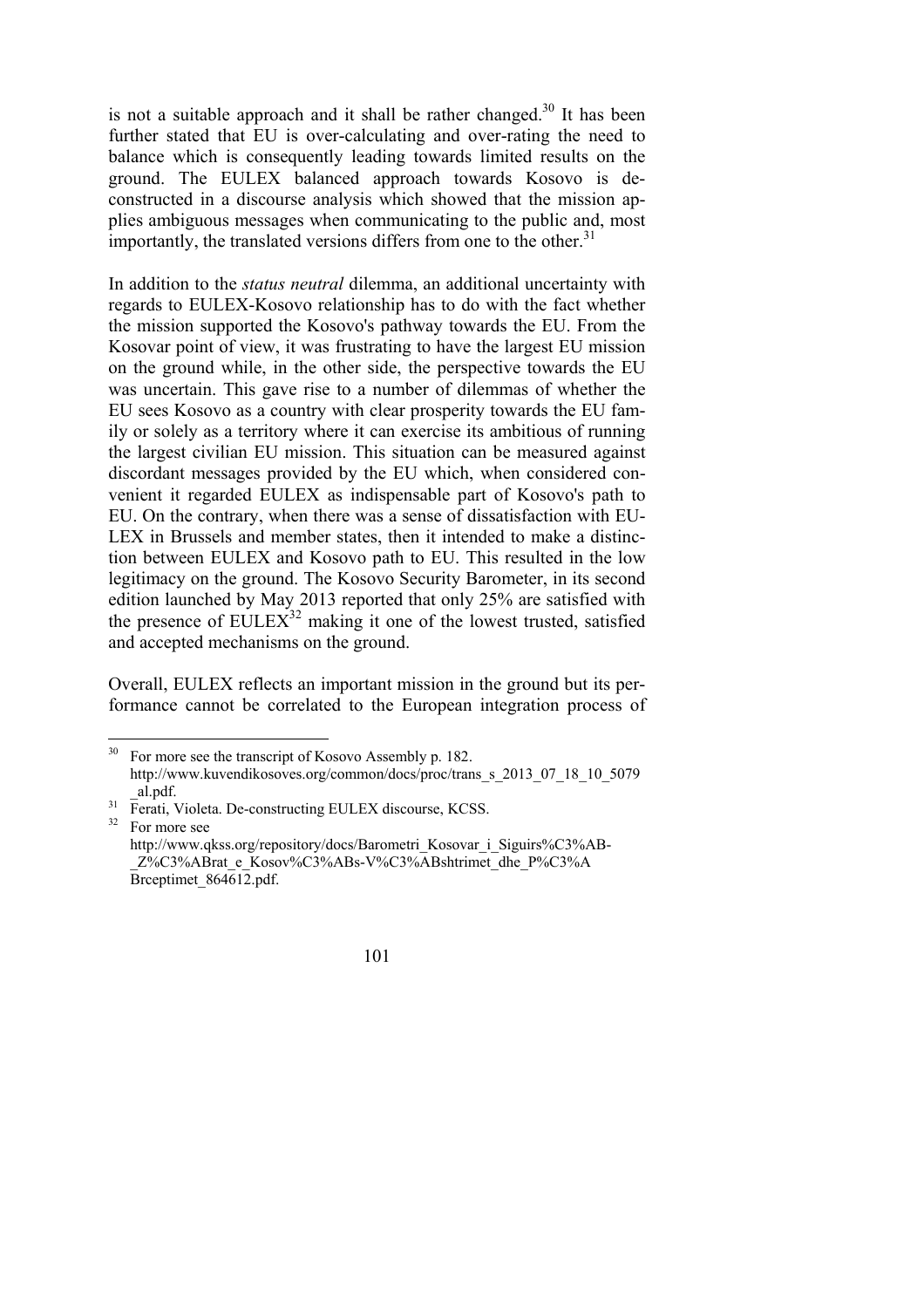Kosovo. It therefore adds to the corpus of *but* dilemma pertaining countries progress towards the EU.

#### **Conclusion**

Undoubtedly, the Kosovo-EU relationship improved in the course of new developments occurring during 2012 and 2013. These helped deconstructing the Kosovo's aspirations to join the EU, which is surely less uncertain. The opening of the SAA dialogue with Kosovo marks first and significant formal steps. Also, some political agreements reached with Serbia reflect a new momentum which in a way supports the efforts of both countries to progress further in the road towards the EU.

The dialogue on the visa free regime is regarded as detached from the cycle of EU integration, however it is seen equally important, at least, from the Kosovo perspective. The departure from this *ghetto* is of outmost importance and will have significant impact in the political as well as security dimension.

However, from the political point of view, the remaining points of uncertainty are sufficient enough to challenge the forecast for Kosovo's path towards the EU. These points form a triangle: Kosovo-Serbia dialogue, five non-recognizers of Kosovo and domestic problems pertaining rule of law (namely northern part of Kosovo). These axes of problems are expected to constantly challenge the long way of the country towards the EU family.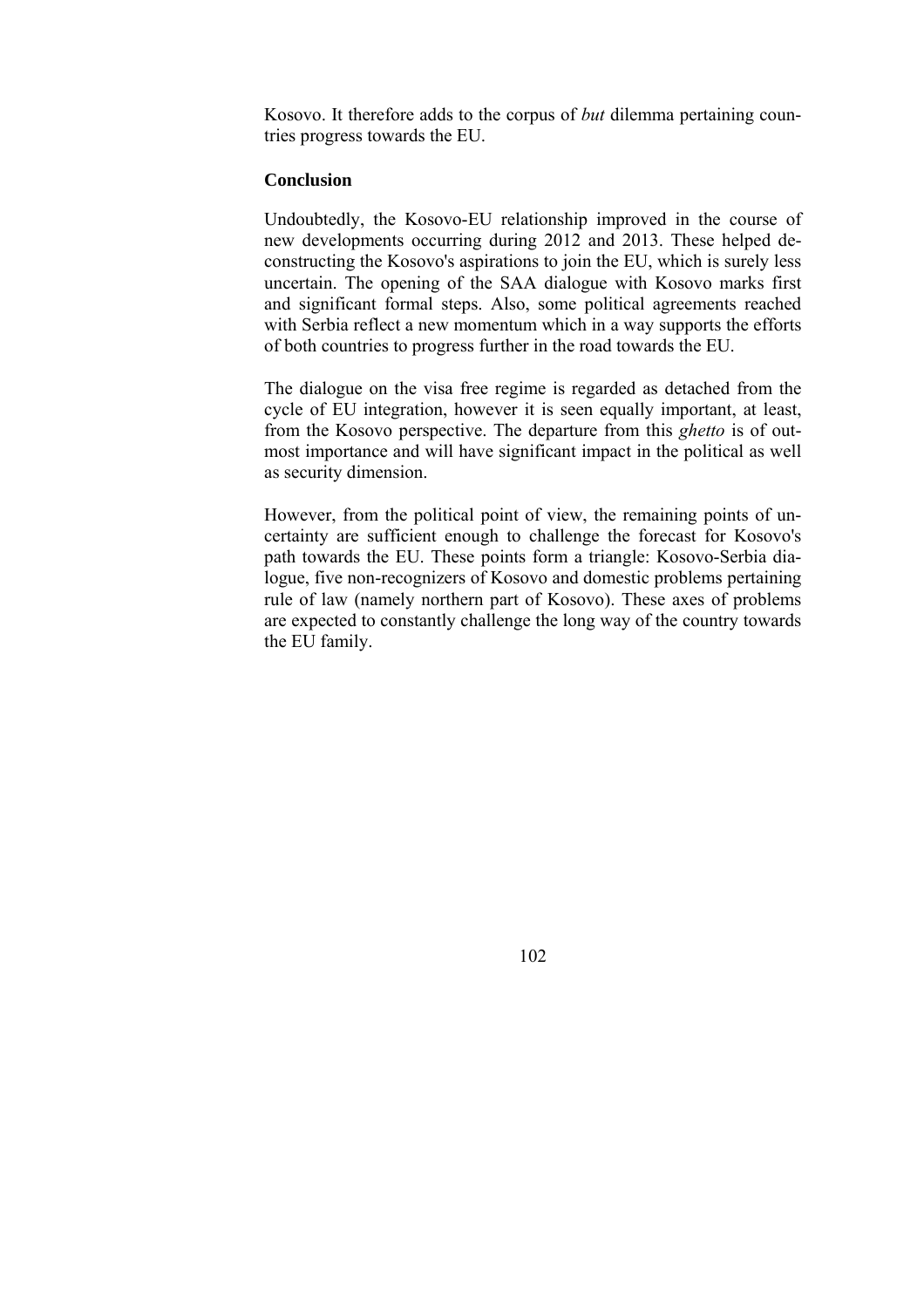# **Albania after Croatia's Accession and the General Elections**

## *Alba Cela*

## **Introduction**

This has been a good year for Albania on its path to European integration considering its three years freeze and its historically unprecedented triple failure to get the candidate status. Upon a successful and mostly peaceful<sup>1</sup> conduct and finalization of the elections process, Albania is set to receive the candidate status at last.<sup>2</sup> What is more important than the electoral process is the reaction that followed it. Despite a Central Elections Commission deprived of the presence of half of its members, the MP Mandates according to the votes counted were certified in due time by the Electoral College averting a painful and dangerous drag of official results.

Soon after, the former PM, Sali Berisha admitted defeat, signalled a peaceful transfer of power and even more in a quite surprising move assumed all responsibility by resigning from his only left post, that of Chairman of the Democratic party in a almost historical news conference. Hence at least formally the path was made clear for a potential renewal of the Albanian right wing and the formation of a constructive opposition through the democratic election of a new leader, Tirana current mayor Lulzim Basha. The full realization of this potential is still pending due to Berisha's continuing influence but it's however within reach.

One cannot overestimate the importance of this electoral process that was called historical for the real reasons. Political conflict and different forms of parliamentary boycott have frozen Albania right on its track for

http://www.top-channel.tv/english/artikull.php?id=9402.



 $\frac{1}{1}$  One murder happened on Election Day, however it remained an isolated event which did not affect the process at large.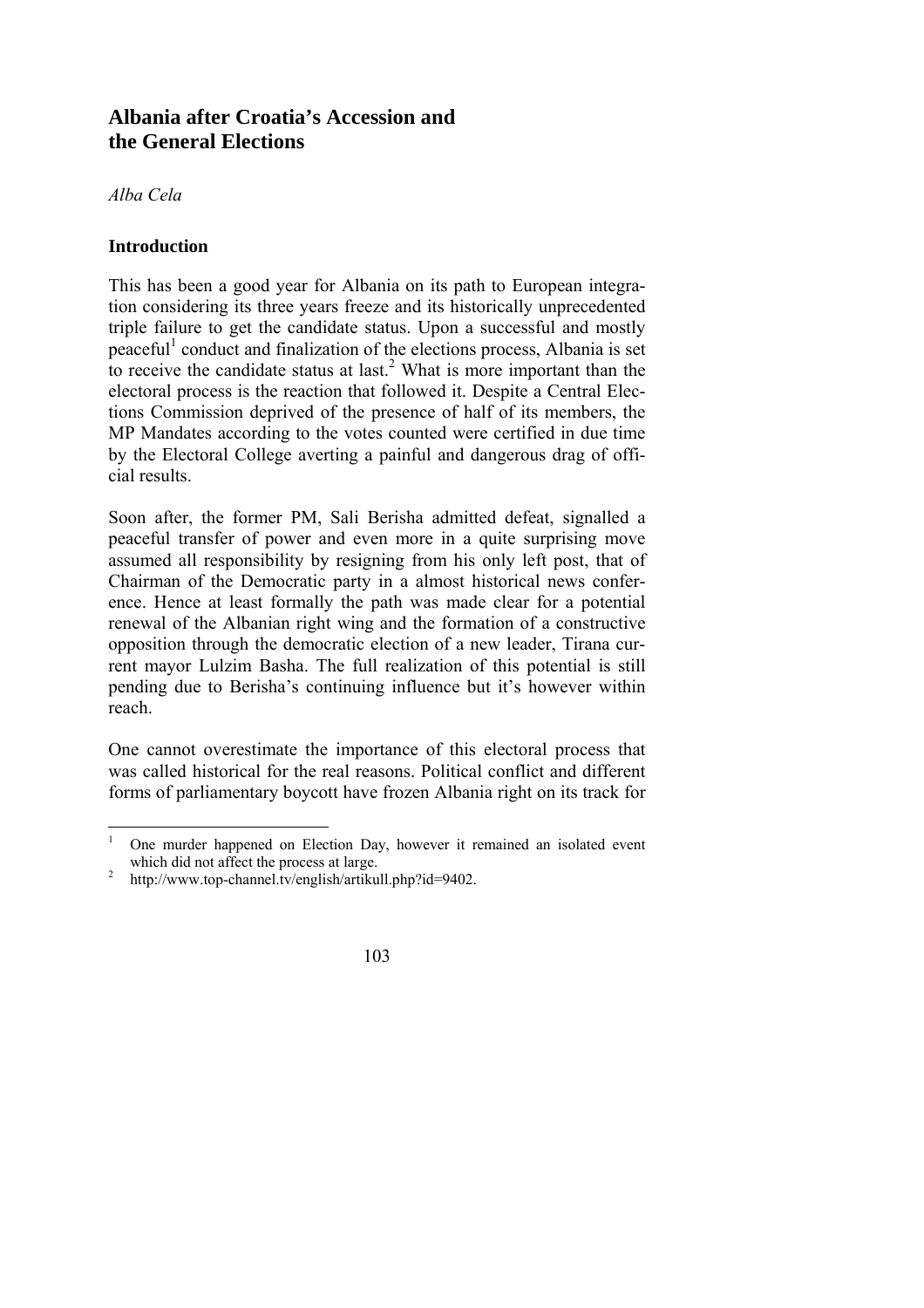a long time. Contestations and protests that have followed disputable election results have imposed a very heavy cost on Albania's internal dynamics as will as on its international progress. Therefore it is of paramount importance that the example set in the managing of the period after Election Day goes on.

However the real struggles seem to be continuing. How the new government, backed up by a strong majority in the parliament, will deal with the reform in the justice sector, administration and public services will determine most of the real progress that Albania will experience. Such progress has been hindered by political conflict so far. The big numbers in the parliament (83 votes for the alliance) will give the majority the ample space to pass through many reforms even those which need 3/5 vote.

The new government has been so far criticized for an approach focused on correcting the so called esthetical details such as fixing the offices of the PM and removing its iron gates, removing the picture of the president and replacing it with that of the founder of the Albanian independence, etc. However, one should not underestimate the new developments on the front of rule of law: positive signals are there to be found. Many corrupt policemen are being fired and the hospital wards are being cleared of abusive vendors.

Another major challenge will be the tackling of organized crime, plaguing Albania since the beginnings of its opening to the world in the 90s. Albania is still present in problematic reports by different institutions including the annual State Department report which identifies current trends of human ad drugs trafficking. Severing the ties between crime and politics is a key challenge that remains to be addressed.

In the economic front there are also some important elements to be highlighted. On the positive front some sort of subsiding of the immediate crisis effects has occurred with fewer people arriving from Greece and Italy as the crisis is being managed a bit better in this countries as well. However, remittances are at an all time low driving consumption down. Additionally the newly elected government claims that it has found the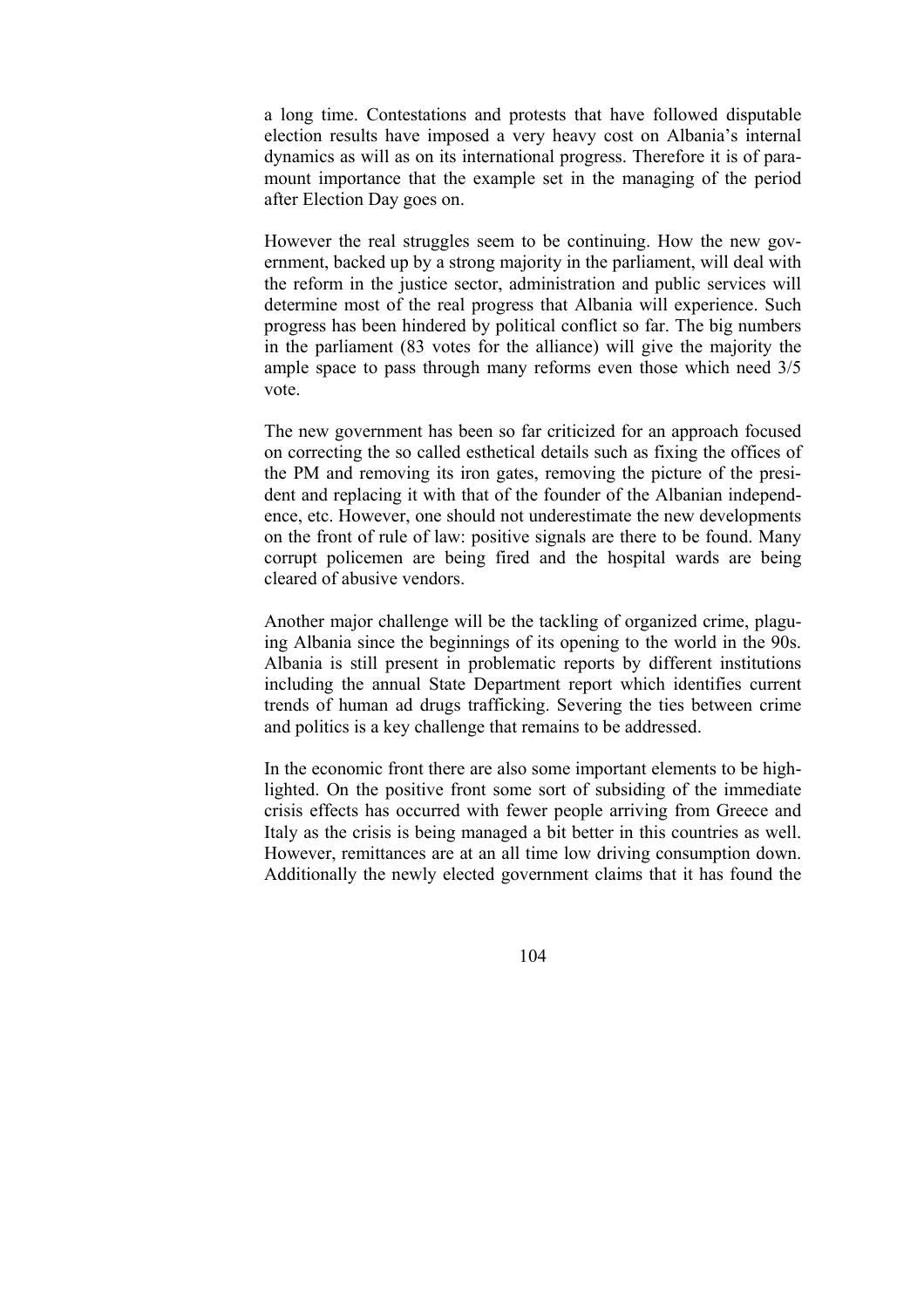state public finances in a disastrous shape and has vowed to audit them by a foreign entity as soon as possible. The lack of financial resources will negatively affect the efficiency and timing of the implementation of difficult reforms. On the other side the public with its economic expectations will exert a lot of pressure on the administration to deliver on its promises of lowering unemployment and combating poverty.

### **The optimistic scenario**

By the end of this year the expectation of receiving official candidate status, which by now has been set at a historically negative precedent of three refusals in a row, is firmly set. "The sprint to catch the departing train to Europe" is a slogan of the new PM Edi Rama who nevertheless even in his electoral promises has been careful to set a time limit of no less than ten years until full accession. However, if Albania maintains a positive momentum and avoids further meddling into electoral contestations which have infested all its other progress points in the past, chances are that many milestones can be within its reach.

The inflow of some European funds, partly due to the funds of IPA components being made eligible after granting of candidate status, is expected to revitalize Albanian agriculture and rural development, deeply in need of some support.

The high level visits that have occurred to Brussels upon the institutionalization of the new government in Albania have contributed to fostering a positive expectation. Moreover the welcome news is that some new projects aiming at expanding the base of cooperation and of assistance towards Albania are being conceived. Recently the Foreign Minister Ditmir Bushati explained to the media that the EU will assist Albania in restructuring and preparing the Foreign Service to better serve the integration purpose by offering technical expertise.<sup>3</sup> Bushati even said that the ambitions of Albania surpass status at this point and include setting a

<sup>&</sup>lt;sup>2</sup><br>3 Ditmir Bushati (Foreign Affairs Minister of Albania) Voice of America Interview, 23 September 2013.

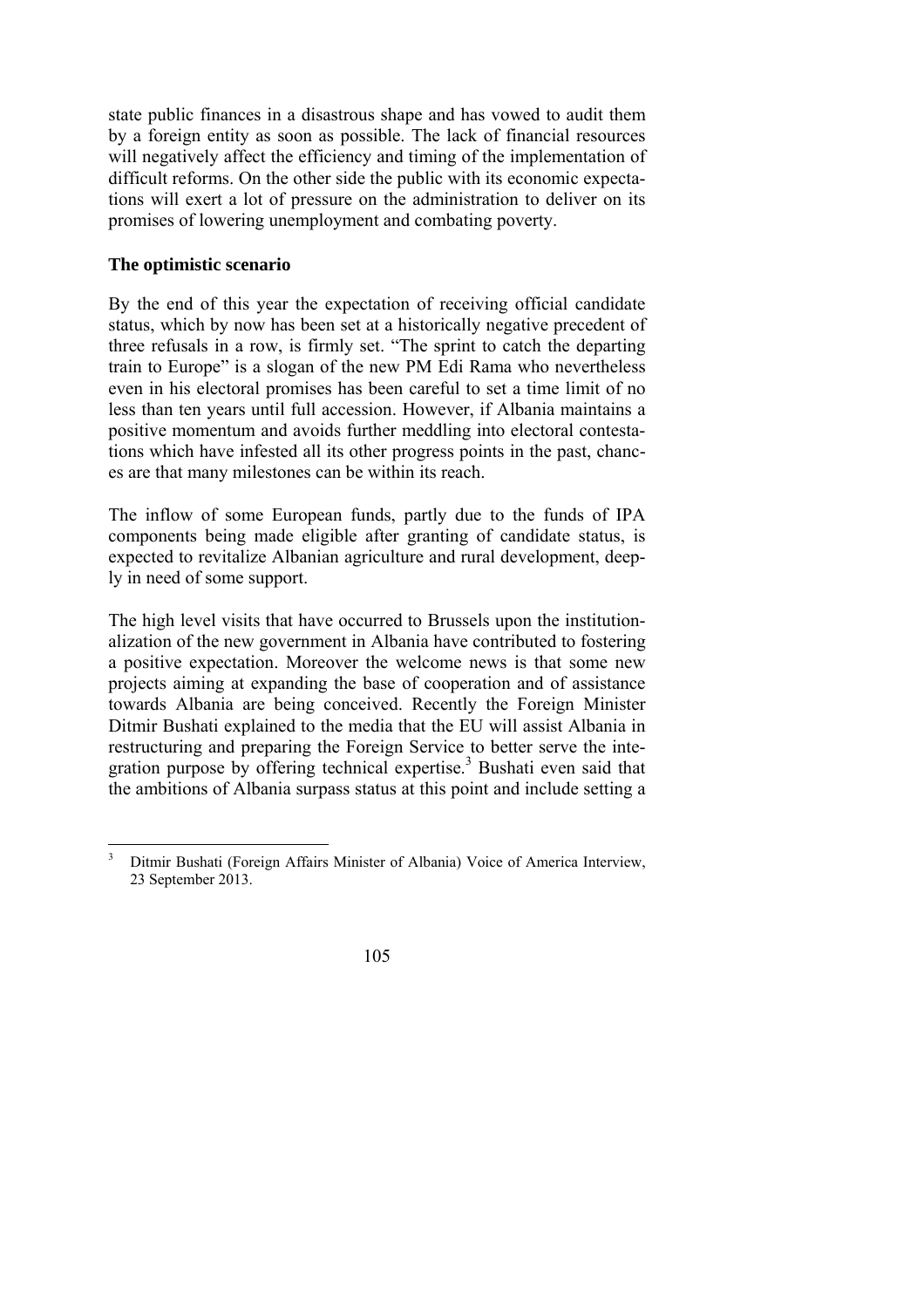date for opening negotiations.<sup>4</sup>

Another interesting facet of the integration effort in Albania is that it is being continuously and publicly monitored and encouraged by the United States through its diplomatic presence in the country. Ina recent common editorial, the American Ambassador Arvizu and the Head of the EU delegation in Albania Sequi argued that Albania this year has reason to be optimistic about its European path, urging hard work to be kept at high pace.

#### **Croatia in the EU: lessons to be learned**

Albania has to take some basic lessons from the Croatian integration experience as a start.

First be serious about *tackling corruption and setting examples against the culture of impunity*. Croatia has not hesitated to put very high political figures behind bars. Albania has yet to have a case of high profile corruption case that ends in conviction. Problems in Albanian justice system coupled with pervasive corruption are and will remain the number one obstacle to integration now that electoral processes are left behind and conditional upon the fact that they don't revive in the near future.

Several court cases addressing major corruptive practices stand still at the desks of prosecutors, many of them dismissed after procedural mistakes further diminishing public trust in the fight against corruption. The poor standards of service and the lacking infrastructure in services such as education and healthcare have also created a vicious circle where citizens themselves sponsor petty corruption.

Critical voices against corruption are rising once again. In recent meetings USA and EU ambassador have urged the Attorney General to tackle corruption and have called for reforms in the judiciary. The vision of the

 $\frac{1}{4}$  Ditmir Bushati (Foreign Affairs Minister of Albania), Gazeta Shqip, 24 September 2013.

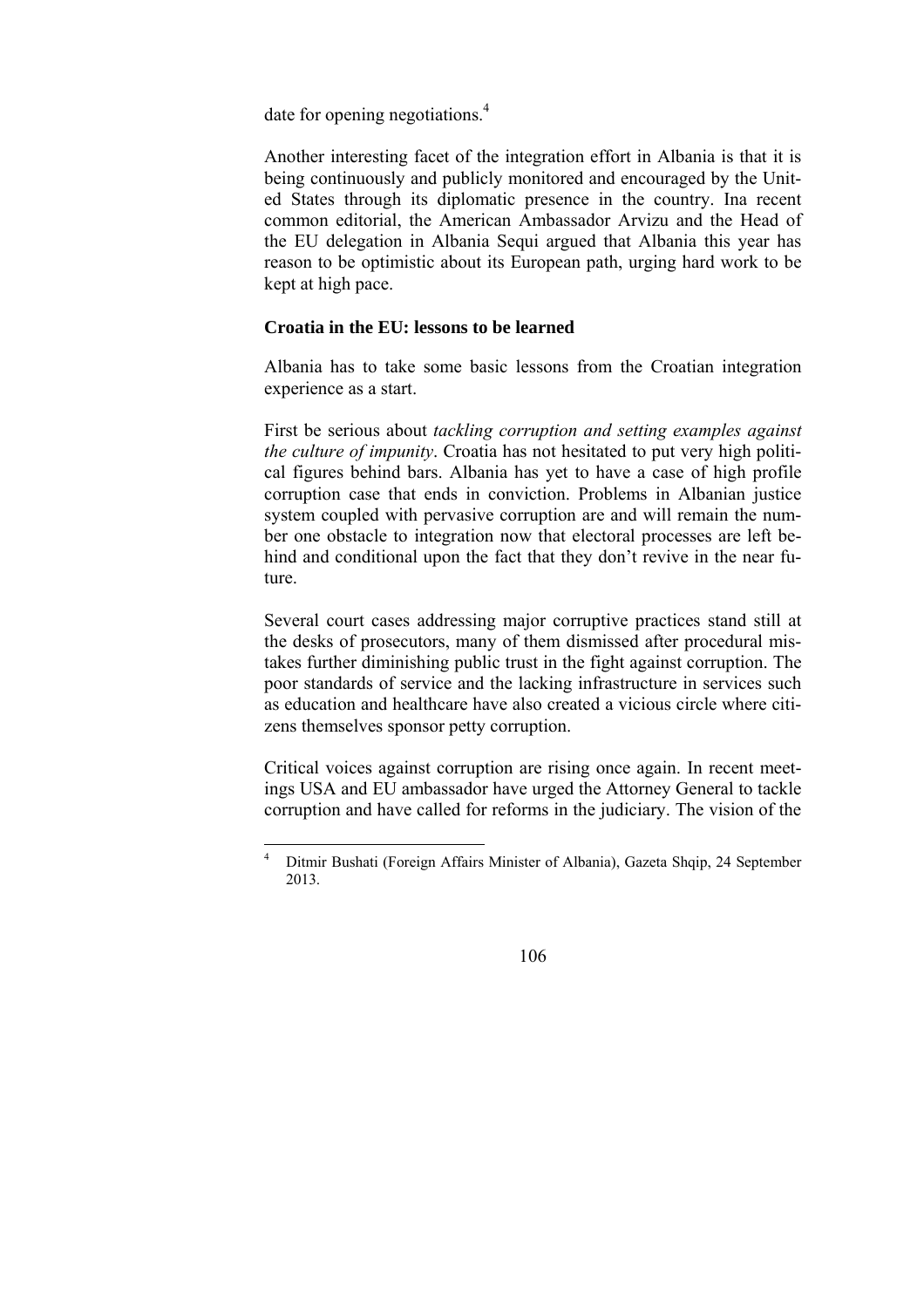new government is to counter corruption through a combined methodology of modernizing services and setting examples by punishing corruption especially at high levels.

Second try to *be inclusive about integration* and here I return to the point I was trying to make with my opening half- joke. Albania is struggling still to promote local ownership of the integration process. Our colleagues from Croatian research institutes have been formally part of negotiations teams with the EU in almost every chapter. Albanian CSOs are engaged in the process rarely and on an ad-hoc basis rather than in an institutionalized way which would benefit all sides.

We have been trying for almost one year now at the Albanian Institute for International Studies (AIIS) to convince several donors to support an initiative. The idea is to bring the experience of Croatian CSOs that so actively engaged in the process of integration, being even included in the negotiations teams themselves to their Albanian counterparts with the desire and aim to facilitate the alters contribution to EU integration. Initiatives that enable the transfer of expertise but also of mistakes to be avoided need to be encouraged.

#### **Neighbourly relations: watch carefully**

Albania remains committed to a constructive approach promoting a region of stability and cooperation. The aspiration of the new government is also to have a constructive regional approach. Its official foreign policy towards neighbours as expressed by both the Prime Minister and the Foreign Affairs Minister will be that of "*zero problems*." It will be clearer in the future whether this model borrows from the Turkish model more than its name. However zero problems do not really explain the current situation in Albania vis-à-vis the region.

In the same time that the climate up north seems to be ameliorating with the dialogue proceeding between Serbia and Kosovo, the relations south of the borders have become tense. Tensions between Albania and Greece have mounted to a considerable degree in the last two years due to different reasons among which the crisis in Greece and the risen nationalis-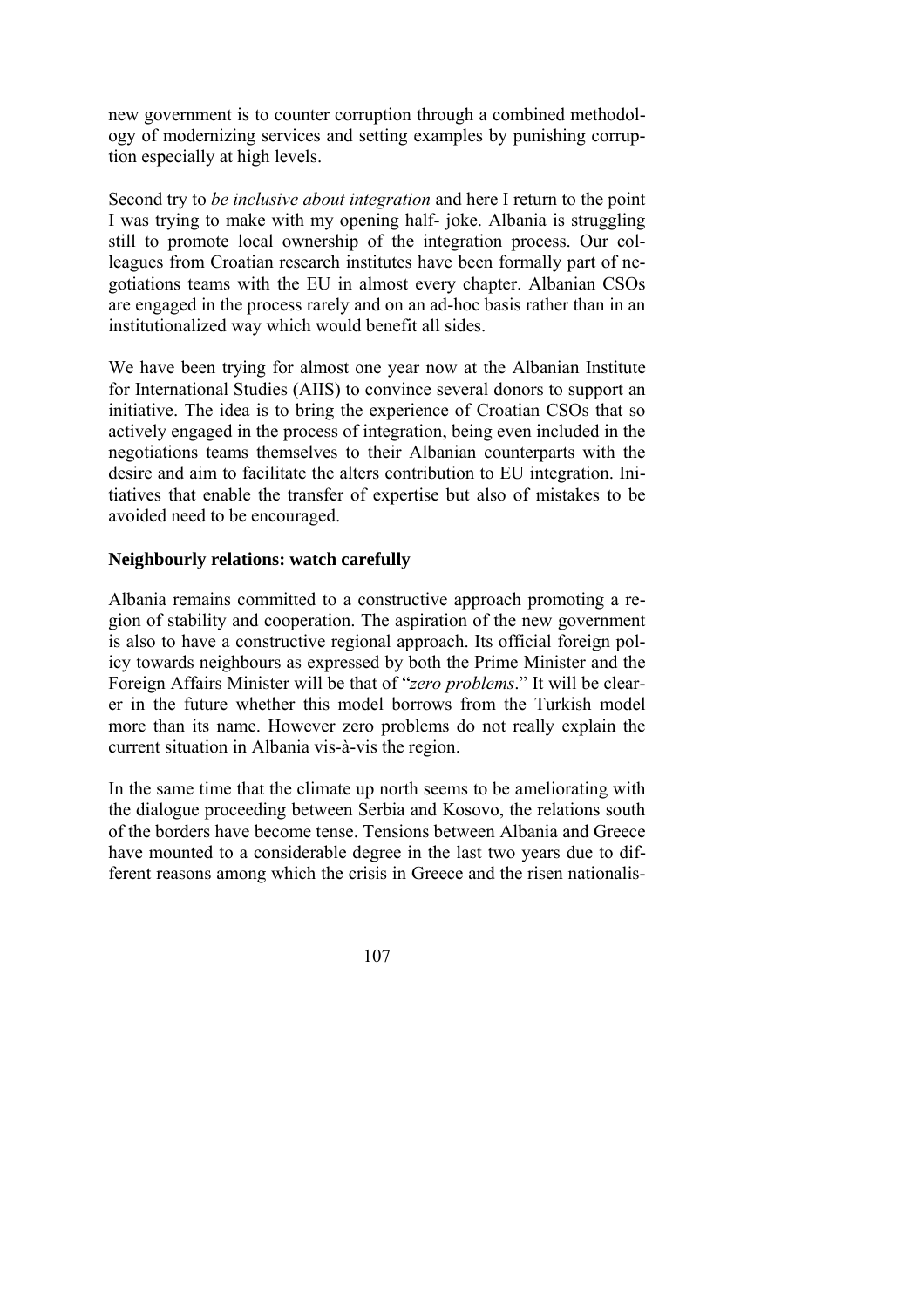tic political rhetoric in Albania on the eve of the electoral process.<sup>5</sup> Indeed in his first interview after being confirmed a victor of the electoral process, Prime Minster (then PM-to be) Rama highlighted the fact that thawing Albanian Greek relations would be one of his main foreign policy priorities.<sup>6</sup>

Perceptions remain contradictory and colourful. According to the last poll conducted by the Albanian Institute for International Studies (AIIS) in the context of a project examining popular perceptions of Albanian-Greek relations, "46 percent of Albanian citizens do not believe that the Greek government has aided the process of European integration in Albania and 37 percent of them believe that the Greeks would not want Albania to become a EU member state.<sup>77</sup> The mix up between politics and religion in recent conflicts such as those erupting from a court decision in Albania to return a property of the church to the state in the city of Permet and the subsequent Greek reaction from the Ministry of Foreign Affairs are a stark reminder of the complexity of the relation between Albania and Greece.<sup>8</sup>

Although on formal ground Athens has confirmed several times its support for the European integration process of Albania, much will depend on the approach that the new government will take on pending issues such as the definition of maritime borders.<sup>9</sup> If Albania is to remain serious about its integration aspiration it has to keep in consideration the upcoming Greek presidency of the EU (starting in January). Despite its formal commitment to enlargement testified by official documents from Greek Foreign Affairs ministry and it proposal to hold even a Thessalo-

**Komme** Bitte überprüf en, ob Bericht schon erschien en ist (Fussnot e 7)

 $\frac{1}{5}$  http://www.balkaninsight.com/en/article/albania-nationalist-rally-fails-to-drawcrowds.

Interview: Edi Rama. Kathimerini, June 30 2013.

<sup>7</sup> Albanian Institute for International Studies, National Poll, Project "Albania and Greece; a new chapter in relations" (forthcoming).

See Tirana Times: "Politics religion mix in Greece- Albania spat", September 5, 2013. www.tiranatimes.com

Stavros Tzimas, What Athens expects from the Rama government Kathimerini cited in Gazeta Shqiptare, September 6, 2013.

http://www.balkanweb.com/rajoni/2687/kathimerini-ja-cfare-pret-athina-nga-qeveriarama-147485.html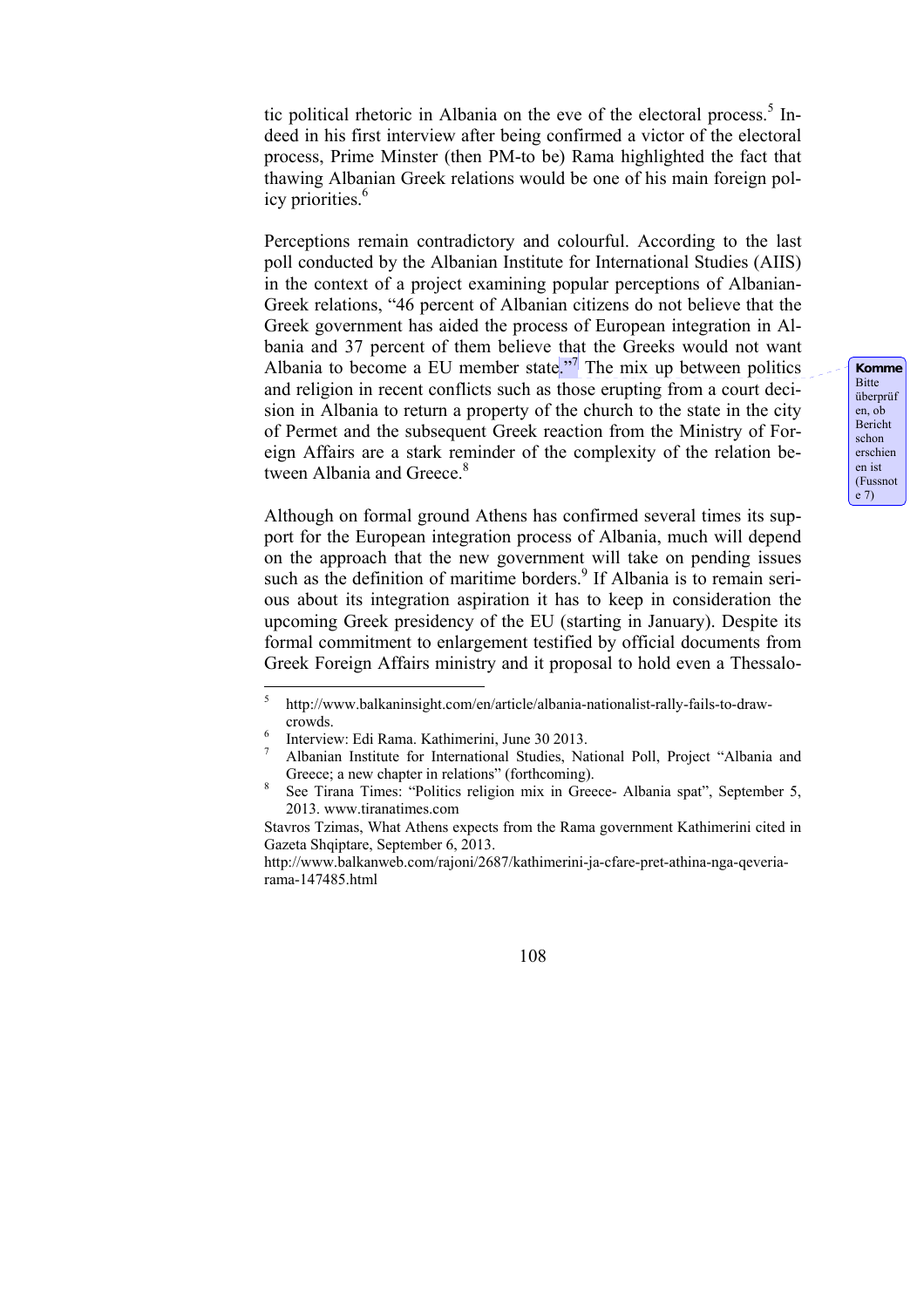niki 2 summit,  $10$  in a subsequent listing of the priorities enlargement seems missing. $11$ 

The last thing Albania needs it's a cold storm from Greece to wither all it bloom of optimism at the end of this important year. And that is the key challenge for Albanian foreign policy nowadays.

One last note on the foreign policy is the positive abating of the nationalistic trend emphasized by the " $100<sup>th</sup>$  year of independence" celebrations as well as the pre-electoral scene and by political movements that tried to capitalize on it such as the red and Black Alliance. Albanian voters left the RBA outside of the parliament and collected only 0.6 percent of the national vote. The newly elected government has shed aside all nationalistic declarations and has reaffirmed its priority of being united exclusively under the European Union.

To conclude Albanians remain avid supporters of the integration. In the most recent poll of 2012, AIIS measured the popular support for European accession of their country to be at the level of 86.5  $\%$ .<sup>12</sup> Whether this shall be achieved within the timeframe set by Edi Rama of ten years or later no other alternatives are feasible or desired by Albanians.

 <sup>10</sup> http://www.mfa.gr/images/docs/periferiaki politiki/agenda 2014 en.pdf.

<sup>&</sup>lt;sup>11</sup> http://www.euractiv.com/priorities/greece-drops-enlargement-eu-pres-news-529920<br><sup>12</sup> "The European perspective of Albania: Perceptions and Realities 2012", Albanian

Institute for International Studies. Tirana: 2012 ( See www.aiis-albania.org ).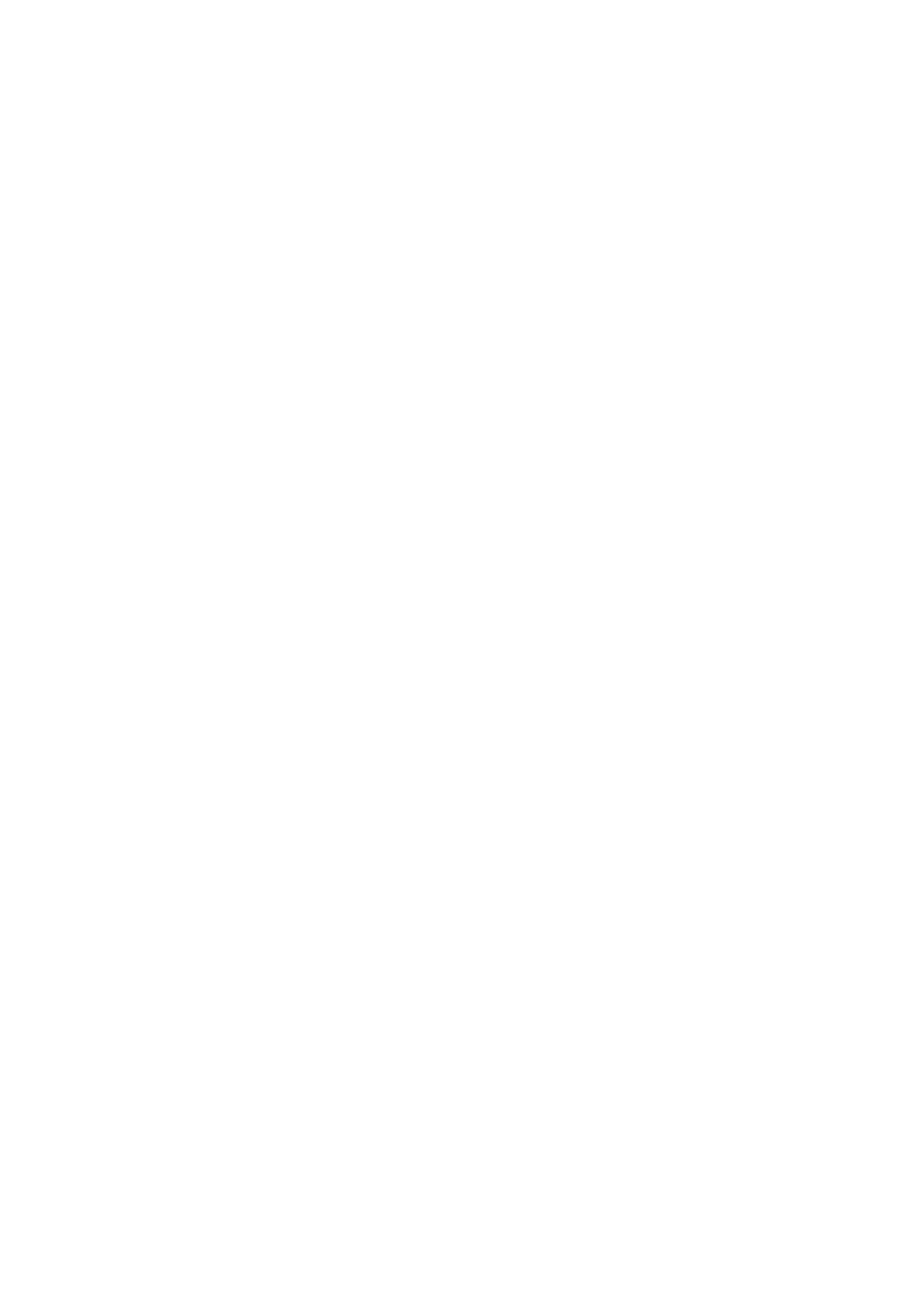# **PART IV:**

# **POLICY RECOMMENDATIONS**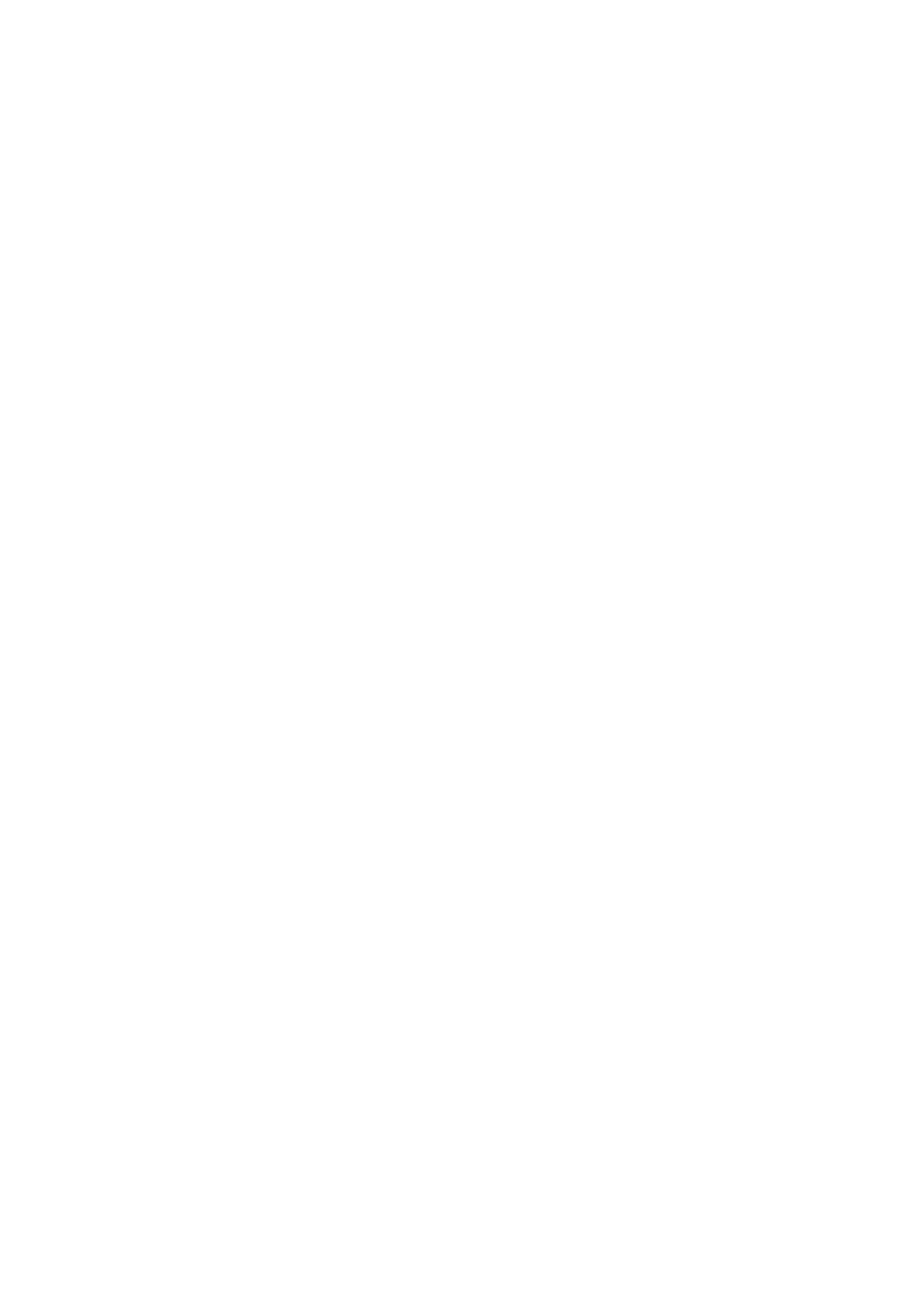# **Policy Recommendations**

 $\overline{\phantom{a}}$ 

# *Sandro Knezović and Zrinka Vučinović 1*

## **Current Events involving Croatia's EU Accession**

On 1 July 2013, Croatia officially became a fully-fledged member of the European Union, thus fulfilling both her foreign policy goals (EU and NATO membership) and making a huge step ahead in the process of its long-term consolidation. After a painful and energy-consuming process of reforms in every segment of society (applying for EU membership in 2003, starting negotiations in 2005 and signing the accession treaty in late 2011), the country finally met all criteria for membership in the EU and hence became eligible for fully-fledged membership without any further monitoring system by the European Commission. In order to achieve that, it had to cope with significantly stricter criteria and patterns of their application than former applicant countries, something that reflects both the complexity of Croatia's transitional framework and the current EU attitude towards further expansion.

The other Western Balkan countries are currently in different stages of their reforms and/or accession processes and it is very difficult to predict the pace of the developments in the period to come. The issue of long term consolidation of BiH is far from being resolved. The name issue is a heavy burden of Macedonia's EU and NATO accession processes. However, the Belgrade-Prishtina dialogue and related developments such as the possible initiation of accession talks with Serbia and negotiations on the stabilization and association process with Kosovo in the **Kommentar [B2]:** Fussnote bitte aus Policy Recommendations (wer hat mitgearbeitet) hineingeben.

<sup>&</sup>lt;sup>1</sup> The policy recommendations reflect the findings of the 27th RSSEE *Workshop on "Croatian Membership in the EU – Implications for the Western Balkans" convened from 26-28 September 2013 in Zagreb. They were prepared by Sandro Knezović and Zrinka Vučinović, valuable support came from Ernst M. Felberbaur, Pedrag Jureković and Edona Wirth from the Austrian National Defence Academy.* 

<sup>113</sup>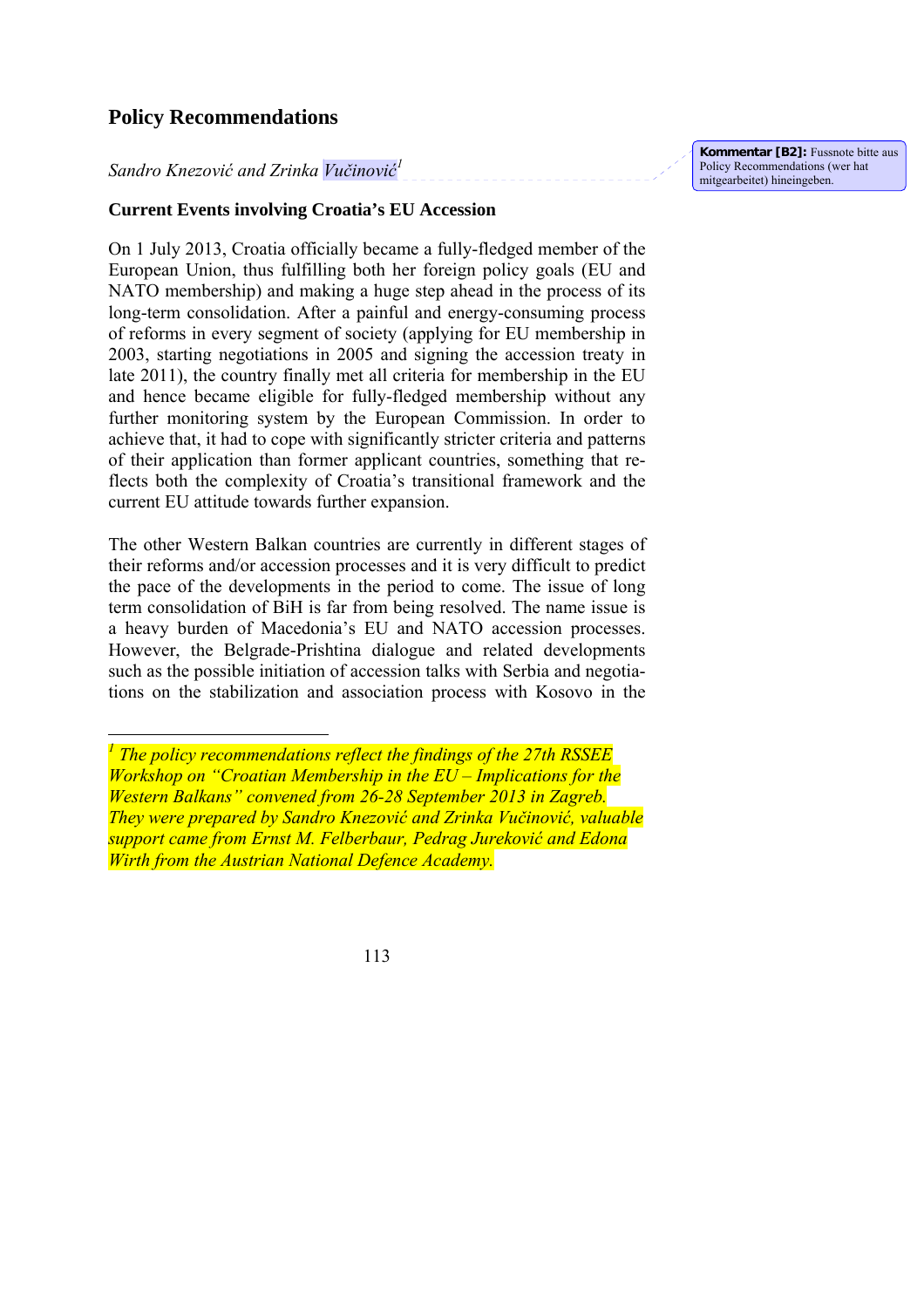period to come represent a significant step ahead. Full implementation of these agreements has yet to take place and it is still difficult to anticipate the final resolution of the problem. Regardless of that, the last EC's Monitoring Report on Croatia dated March 2013 sends a somewhat optimistic note for the future: "Croatia has demonstrated its ability to fulfil all commitments in good time before accession. EU membership offers many and substantial opportunities for Croatia and the EU. These opportunities now need to be used, so that Croatia's participation in the EU will be a success – to the benefit of Croatia itself, of the Western Balkans region, and of the EU as a whole."

It remains to be seen what will be the consequences of Croatia's accession to the EU both for the former and the latter, but also for the countries of the Western Balkans. It will be interesting to see what will be the impact on political and economic life in Croatia, the Western Balkan countries and the EU itself, if any. Apart from that, what matters as well is a perception of the ongoing trends by major foreign actors that have recognizable influence on the developments in South East Europe (EU, NATO, US, and Turkey). It is clear that there is no alternative to longterm stabilization of the entire South East Europe. While this should predominantly be a task for the local political elites (local ownership), to a certain extent it remains the responsibility of the EU, and Croatia as its new member in particular. Therefore, it is important to try to explore the new role of Croatia as a bridge between the EU and countries of the region that are still not a part of it.

Other than that, for many of these countries, Croatian membership brings the EU for the first time to their borders, which may cause a positive spill over effect and enhance the processes of Europeanization in respective countries and contribute to their enthusiasm for the reform processes before them. That would be very important for the long-term stabilization of South East Europe and its accession to the Euro-Atlantic structures. However, this may also create challenges in particular vis-àvis freedom of movement, cross border cooperation and trade.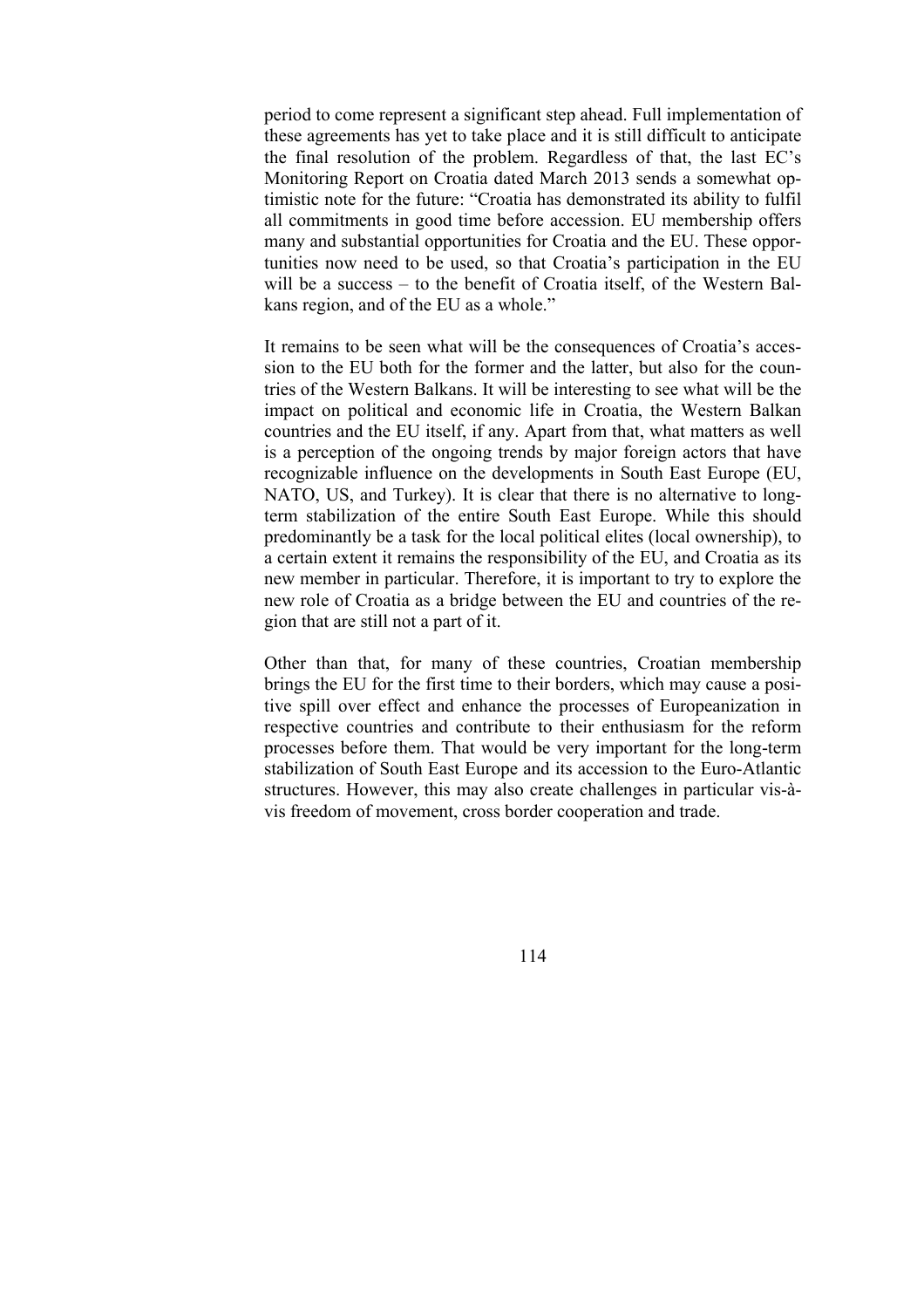## **Challenges and expectations of the new political and economic environment for Croatia**

For Croatia, the accession to the EU undoubtedly represents a paramount achievement, especially for a country that had to cope not only with post-socialist but also with post-conflict remnants in its transformation process. It not only changed the context of the country's positioning at the wider regional and international arena, but even more so entirely transformed the society through the processes such as reform of judiciary, fight against corruption and organized crime, as well as an overall 'Europeanization of values'.

However, this does not necessarily mean that the reform process was conducted in an optimal manner and without visible difficulties and errors. The current economic standing of the country shows that the structural reforms should have been done in a more persistent manner.

While issues like alignment with the acquis in the field of European arrest warrant and usage of bilingual plates on state and local municipality buildings in some parts of the country have dominated the political discourse in the early post-accession phase, the economic problems like lack of FDI's (especially green-filed ones), weakness of industrial sector and growing trade deficit and unemployment rate remain the most important ones. Given the fact that accession to the EU carries along submission to mechanisms like the European semester (surveillance of economic and fiscal policies by the EC), one could expect significant pressures exerted onto Croatian government to cut the costs of state administration and welfare state systems, which could lead to social tensions. Leaving CEFTA and all its trade benefits was obviously difficult for Croatian macroeconomics, especially given the fact that competitiveness at the EU single market and maximization of use of structural and cohesive funds still remain a serious challenge.

However, there were traceable successes at various different fields. The respect of human and minority rights was significantly fostered and improved, together with the overall interaction/co-operation between the state and civil society, significantly contributing to general success of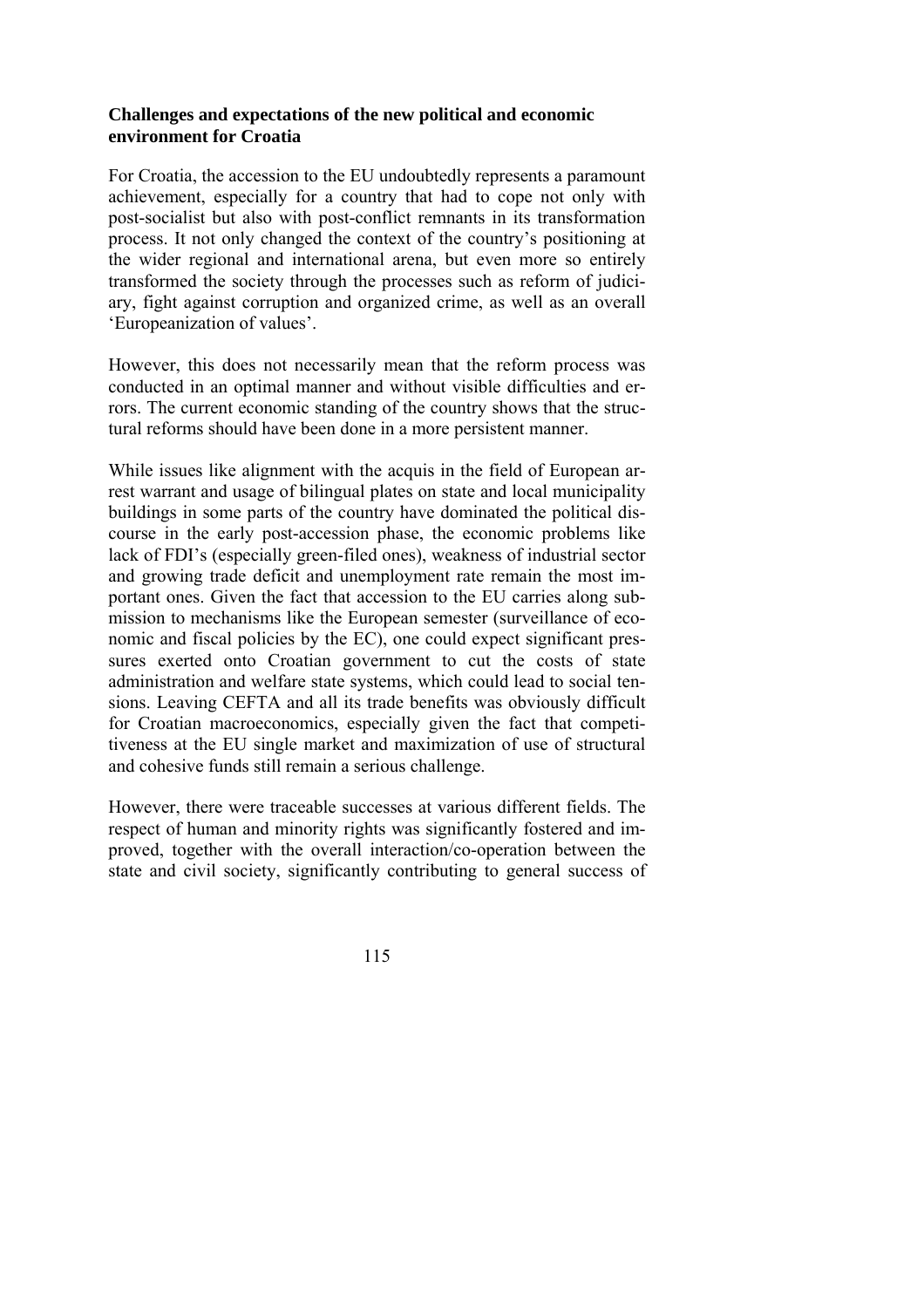the negotiation process. This unfortunately does not eliminate a general remark about insufficient transparency of the entire process.

All in all, Croatian accession to the EU, especially taking into consideration the environment in which it took place (EU's internal problems and general lack of enthusiasm for further enlargement) and specific requirements the country had to face (additional acquis chapters, new benchmark system and pre-accession monitoring), regardless of its problems and shortcomings, is a success that sends a positive and stimulating message throughout the region. Croatia is the first SAP country to join the EU which sends a clear message about the European future of other countries from the region once they meet the membership criteria. One should bear in mind that for a country like Croatia, EU membership, apart from various benefits, carries a significant amount of responsibility for a mature approach to the region and support as well as knowledgesharing with its south-eastern neighbours. Croatia, with its specific comparative advantages for the region of South East Europe (geographical and historical proximity, no language barrier and similar transitional problems), could be a bonding bridge with the EU and a strong advocate of finalization of European project in this part of the Old Continent.

#### **The Western Balkans: integration vs. stagnation after the Croatian EU accession**

From the EU perspective, it is important to underline that Croatia is the first candidate country that actually acceded to the EU according to the 'regatta principle'. It is also worth mentioning that the Croatian accession has taken place at the moment when the EU itself is facing considerable internal problems and rising enlargement fatigue, coupled with the reformation fatigue among the countries in the region. Therefore, its accession represents an important signal that the enlargement process has not ended.

However, the fact that the accession process has been successfully concluded opens the possibility for political elites and citizens alike to scrutinize the reforms and accession process critically and exercise addi-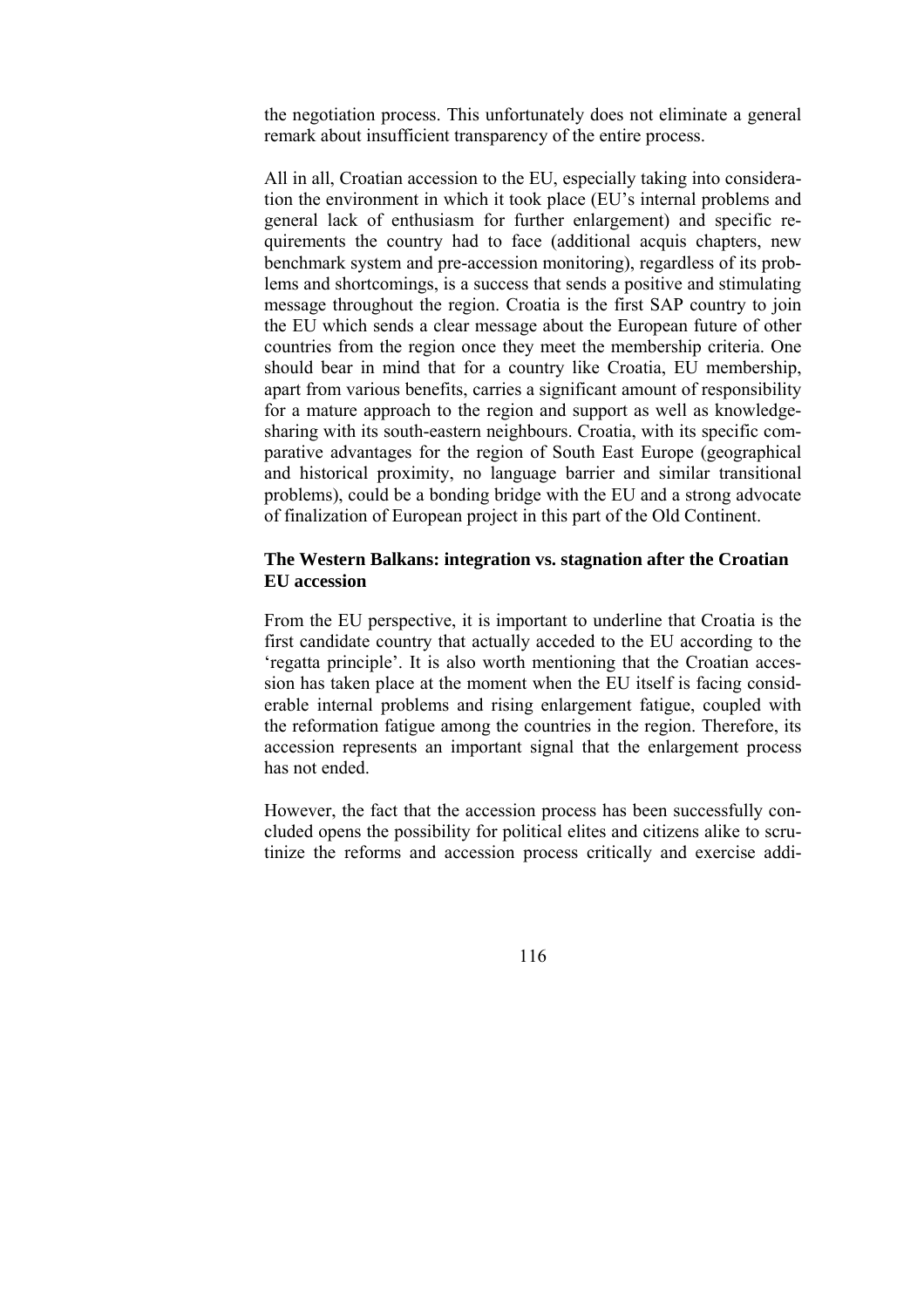tional pressure onto respective governments to intensify efforts for the reforms which is a process far from over.

Furthermore, the way Croatia will act as a new member state is no less important both for justification of the enlargement process and for the message it sends to the aspiring countries, especially taking into account the examples of Bulgaria, Romania and Hungary. The transparency and maturity of Croatian policies within the EU is rather important given the fact that it is now in a position to influence and co-design EU's internal and external policies.

On the other hand, the new Croatian position represents a challenge for the country where it would require persistent support by the EU itself. First of all, having in mind the dynamics of reform of its South East neighbours, Croatia would remain 'the protector' of EU's South East borders for significant period of time. In that regard, the support of the EU for strengthening Croatia's capacity in preparation for the Schengen regime remains crucial, as well for its bilateral negotiations with the countries in the region on trade issues in post-CEFTA period. Croatia would also be expected to engage in intense communication and cooperation with the countries from the region, to share its knowledge and experience from the accession process. Its special responsibility for support of sustainable progress of democratic reforms in BiH, given the fact that it is a signatory of Dayton Peace Accord and due to the special relation with Croatian population in BiH that represents a constitutive element of the state, has been underlined.

While the EU accession for the countries in the region seems to be 'a long road ahead', the strategic reality and level of preparedness of aspirants for NATO membership seems to be postponing further enlargement of that alliance as well. Countries that pushed for enlargement in previous summits have other issues on the top of their agendas and the region as such does not seem to attract the amount of attention as before.

On the other hand there are other re-emerging actors in the region, such as Turkey, that are seeking for the opportunity to extend their influence throughout the region. So, while EU and NATO accession remains on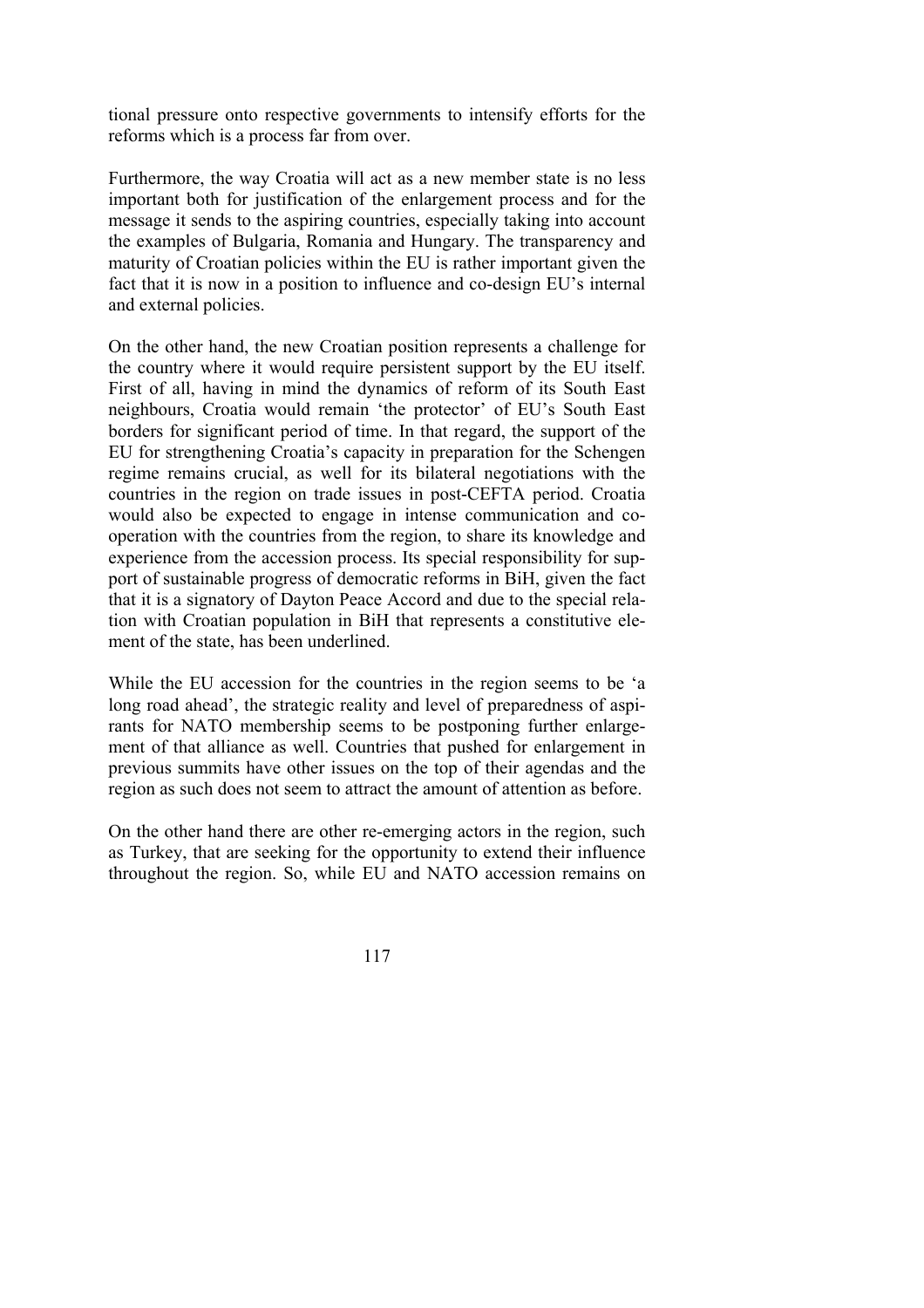the top of the agenda of the countries in the region, the enlargement fatigue in those organisations coupled with lack of preparedness of aspirants would obviously not be helpful in the period to come. It remains to be seen how would this trend, together with increased interest of other external actors, influence the geostrategic picture of the region in the period to come.

#### **Potential for positive spill-over effects for the region**

In general, Croatian accession to the EU represents a stimulating signal for the countries in the region, primarily due to the fact that it represents 'a proof' of functionality of the SAP and the fact that the enlargement process is still ongoing. However, the estimation about further expansion of the EU have to take into account two important elements: the current 'volume of enthusiasm' for enlargement within the EU and the current state of play in the reforms process of the WB countries.

It is clear that the pace of their reforms will determine their accession processes to the EU and in that sense, while it is important that the EU remains committed to the enlargement, the principal responsibility for the overall success is with every single state in this part of Europe.

*Bosnia and Herzegovina (BiH***)** can be understood 'more as a process than as a state itself', with the democratic consolidation representing the highest concern in general. However, while one should acknowledge the inefficiency and dysfunctionality of its current political system and a need to change it with an operational one, it was made clear that there is no alternative to the existence of the state. While ethnic parties still are strong, the building of the civil society remains a long-term process, leaving BiH visibly unconsolidated with reform processes stalling. The accession of Croatia to the EU represents not only a positive signal to the country, but it also brings the latter to BiH's borders and hence reduces physical and hopefully other types of distances between the EU and itself. It also, to a certain extent, brings the EU within BiH, given the fact that a vast majority of BiH's citizens of Croatian nationality are also

Croatian, and thus now EU citizens. This would hopefully also change the perception of the EU. However, while there are numerous initiatives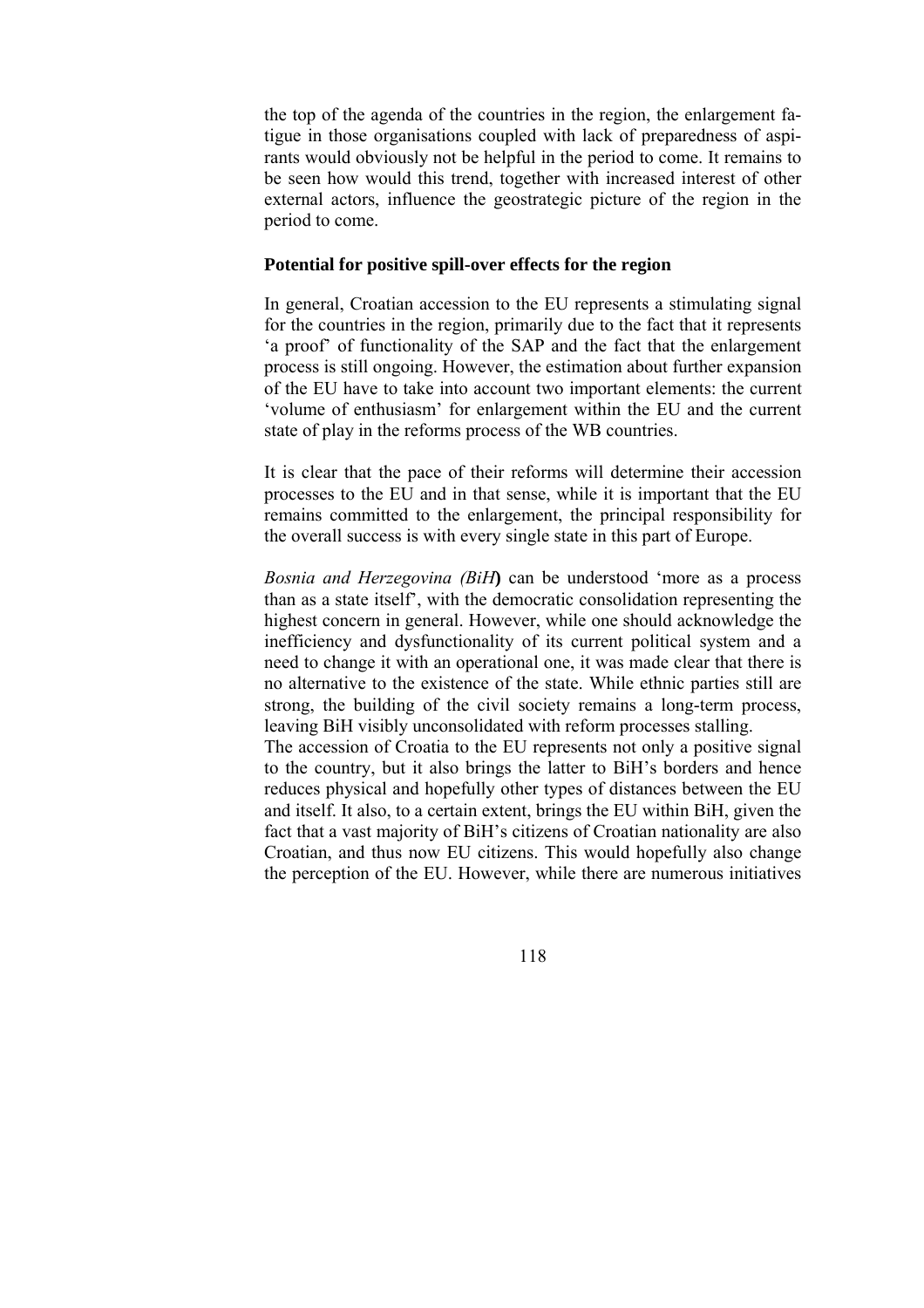of the foreign actors to resolve the BiH's statehood issue, it is obvious that most of the work has to be done from within.

*Serbia* itself can profit much from the Croatian experience in the accession process to the EU. However, it was underlined that apart from the usual conditionality that every country has to meet prior to acceding the EU, Serbia also has to be able to deal with the issue of Kosovo. Apart from that, lack of enthusiasm for further enlargement within the EU, coupled with internal EU challenges, has been recognized as an additional burden to the already difficult accession process. Additionally, the fact that national parliaments (especially the German Bundestag) have acquired increased leverage in setting 'the additional conditionality' have made the process of accession to the EU even more complicated and demanding. It additionally renationalized the entire process and decreased the significance of EU institutions, of the EC and the EP in particular. Regardless of aforementioned difficulties, Serbia will have to intensify its efforts in the field of reforms and good neighbourly relations in order to speed up its accession process.

*Kosovo* remains in a very difficult situation having its status issue unresolved and five out of 28 EU members still not recognizing its statehood. On top of that, while a dialogue with Belgrade dominates the political discourse; it struggles very had with the problem of corruption dominating both the public and private sector. The economy itself is very weak and with limited FDIs, let alone growing Turkish presence, the issue of security and functionality of justice remains a serious concern. Due to the status issue, Kosovo has only limited access to regional co-operation initiatives and only recently became a member of RCC.

Given the fact that Kosovo's long-term foreign policy priorities are also membership in the EU and NATO, it is obvious that it can profit a lot from co-operation with Croatia and its experience from the accession processes. However, there is only a limited track-record of bilateral cooperation in the broader fields of security, rule of law and fight against corruption. Therefore, more active and visible Croatia's participation and assistance to Kosovo transition process is needed, given the fact that Kosovo suffers from a lack of informed political elites about EU acces-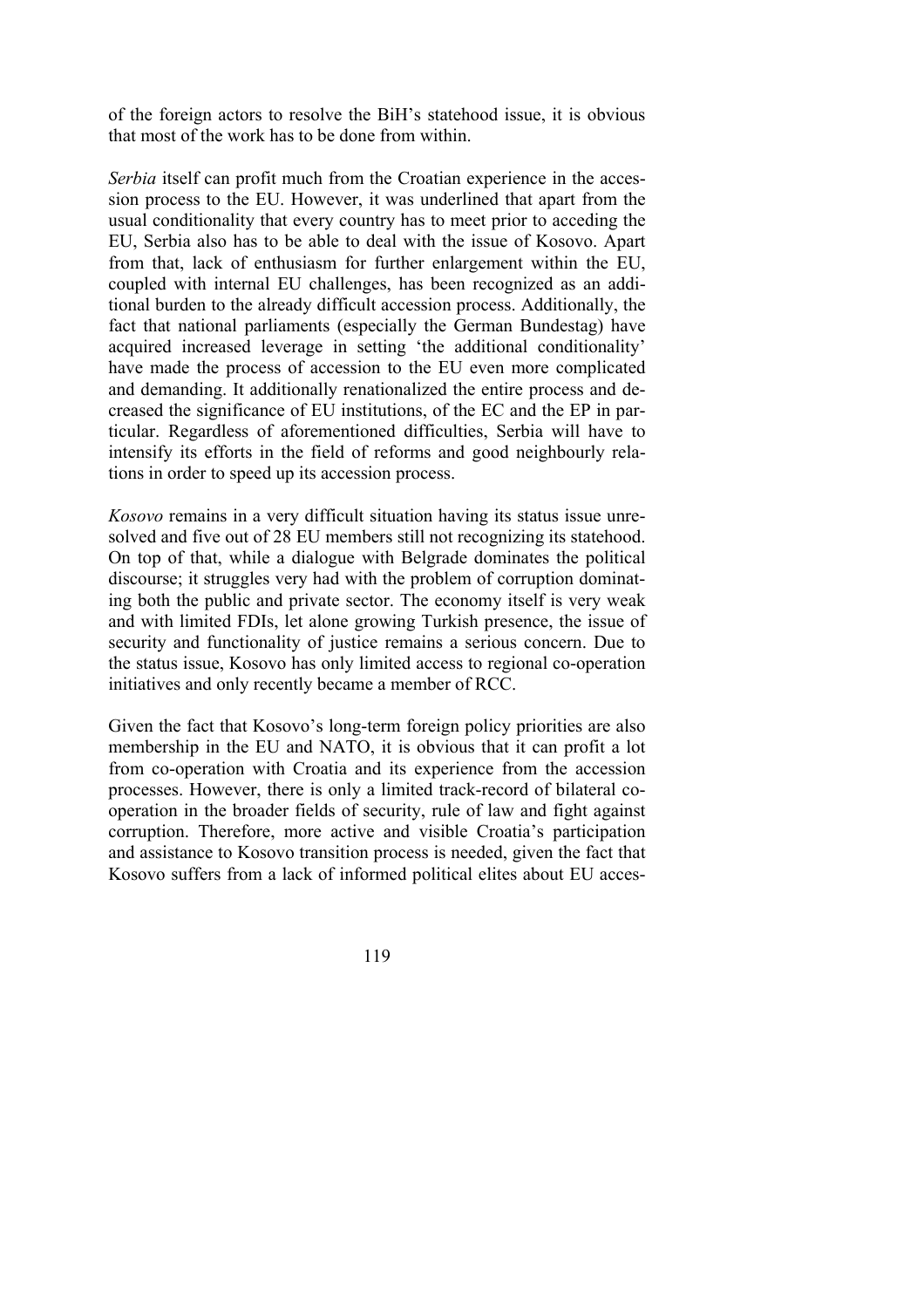sion processes where an experience of a partner from the same region can be more than helpful.

*Macedonia* has traditionally good relations with Croatia and therefore its accession to the EU provoked only positive reactions, making it 'a new player of the EU' in the region. The aforementioned represents a positive message for Macedonia, not only as a confirmation about the functionality of the SAP and the fact that long and energy-consuming reforms payoff in the end once you meet all membership criteria, but also due to the fact that Croatian accession means increasing number of friends within the EU for the country. However, the political situation within Macedonia is far from being that optimistic, given the fact that there is general sense that Macedonia is backsliding, mainly due to the blockade imposed by Greece over the name issue and misbehaviour of the current Macedonian government.

The aforementioned regression, together with growing EU enlargement fatigue, makes the conditionality for Macedonia more difficult and demanding. Growing populism and democratic deficits of the current government result with questionable freedom of media, intransparent judiciary and no separation between the governing party and the state. Additionally, the increasing problems with neighbours – especially Greece, Bulgaria and Kosovo – make regional co-operation for Macedonia very difficult. Obviously, the country is in a deadlock that is preventing any substantial progress and unless it is resolved it is difficult to expect any positive trends in the forthcoming period.

*Albania* seems to be entering a new stage following a change of the government at the last parliamentary election that have been judged as free and fair by international monitors. As a consequence, there is a new dose of optimism and modest estimations that it could receive the candidate status in the forthcoming period. This is rather important, especially given the fact that Albania was stuck in a significant democratic deficit with the previous administration.

However, while there is a recognizable amount of optimism after the parliamentary election, there are still numerous problems that represent a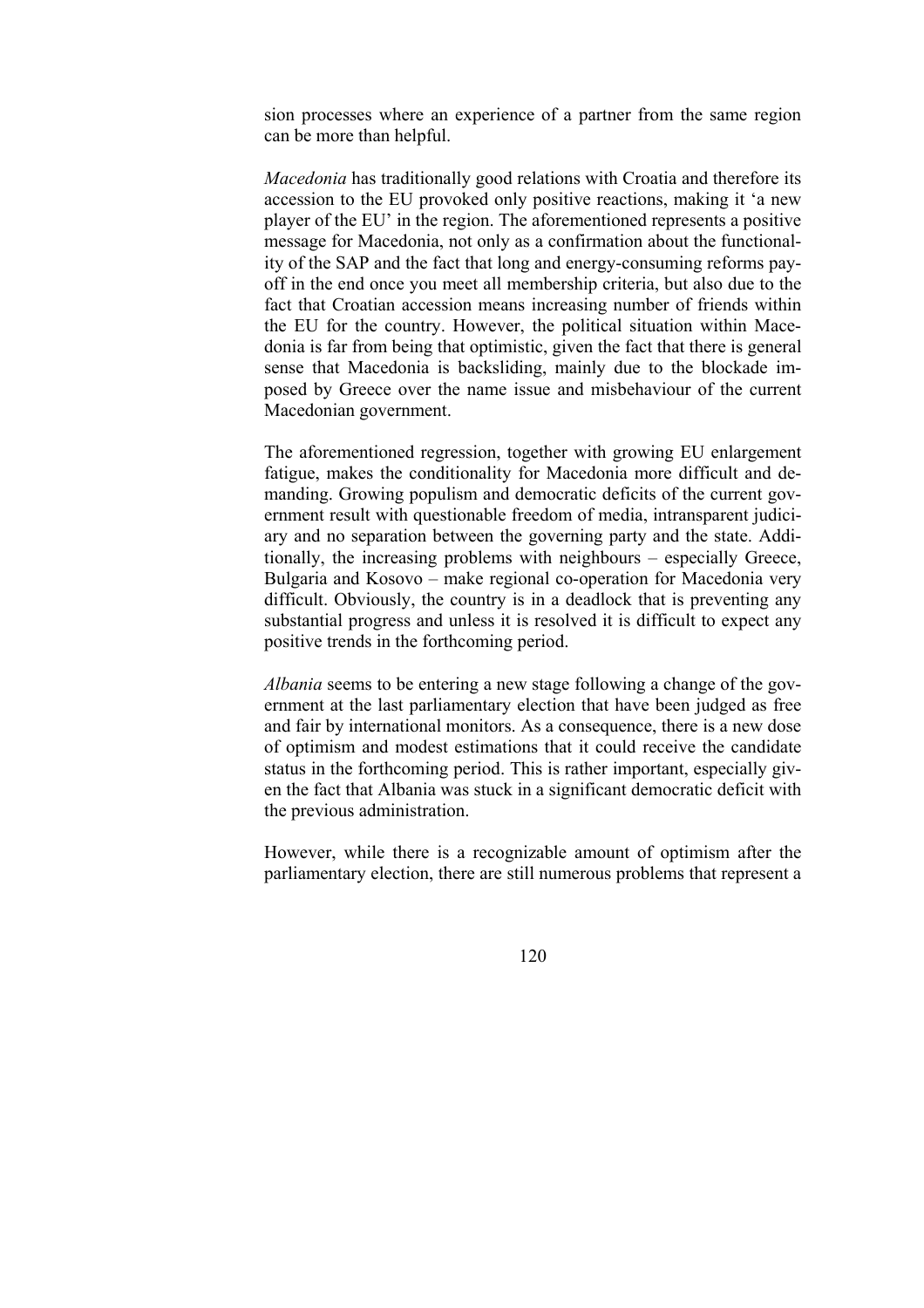heavy burden of the Albania's transition process and a huge challenge for the new administration – corruption, organized crime, inefficient state administration and very weak economy. Croatian accession to the EU sends a positive signal to Albania about the prospects of future EU enlargement to the region, but also represents 'a reminder' about the necessity to fight corruption and organized crime at the highest political level in order to consolidate the rule of law system within the country and meet the criteria for EU membership.

Regional co-operation remains important for the aforementioned and while relations with some countries from the region represents a recognizable challenge (tensions with Greece over the maritime border line), there are other countries from wider region (Turkey) that are becoming strategic partners for the period to come, thus making the strategic positioning of Albania more complicated.

*Montenegro* has started negotiations with the EU by opening the most demanding two chapters first (23: Judiciary and Human Rights and 24: Justice, Freedom and Security) which reflects the new EU's trend in putting issues related to rule of law and respect of human and minority right at the very centre of the enlargement process. In general, the process of EU integration is going in the right direction and is supported by some 70% of the public.

However, there are serious challenges that are significantly affecting its pace. First of all, there is widespread corruption in the entire society and – unlike the Croatian example - there are no convictions or trial procedures related to that. On top of that, the judiciary is under severe political influence and is far from being efficient. What is even more important, the same political elite has been governing the country since 1989, which led the country to the situation where it is actually difficult to 'draw the line' between the party and the state. In that regard, the Croat experience from the phase of post-socialist transition and EU accession is more than useful for Montenegro, especially given the common history, geographic proximity and similarity of reforms processes.

#### **Regarding the consequences of the Croatian accession for Croatia**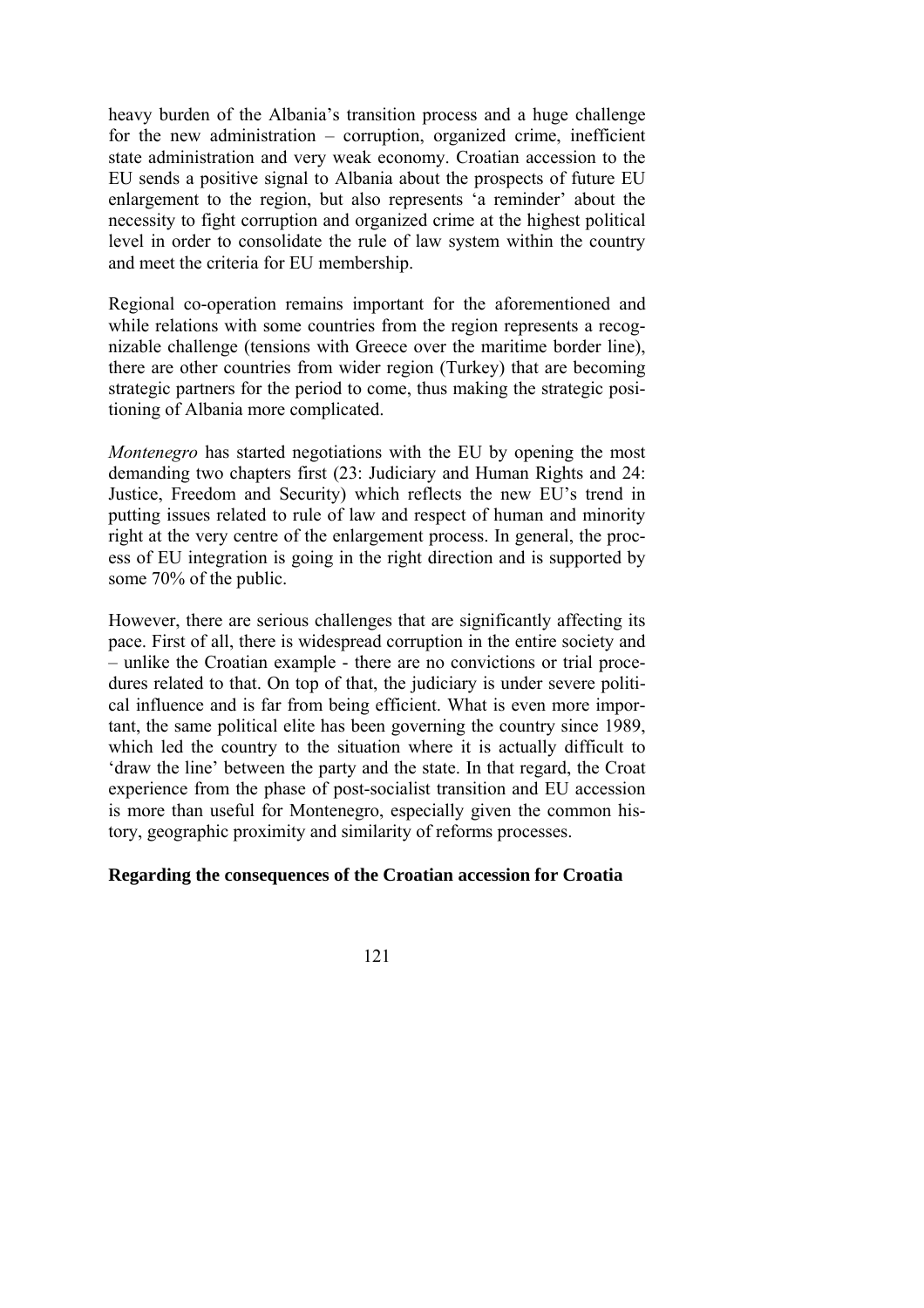#### **itself and for the Western Balkan countries**

In most sectors, Croatia's accession is perceived as a positive process which led to legal harmonization and adoption of European values. On the other hand, reforms in the economic field in particular are not yet finalized. It is necessary that the Croatian government intensifies its efforts in making the business environment more attractive for potential investors. This includes the appropriate use of EU funds.

After becoming member of the EU, Croatia had to leave the regional free trade zone CEFTA. Croatia needs the support of the EU to adapt efficiently to these new economic circumstances. The EU should play a more active role in negotiations with the other CEFTA members in order to overcome their trade difficulties – in particular regarding agricultural and animal products – with the new member state.

It is of great importance that not only the political elites of a country, but the whole society become a member of the EU. Thus the Croatian government needs to communicate the advantages and commitments of EU membership extensively to its citizens. Information campaigns by the media need touch in particular consumer's rights, the best access to EU funds and educational topics.

During the accession talks, considerable progress was achieved in the field of human rights. Human rights standards need to be further developed also after the finalization of the accession process.

There are some lessons learned from the Croatian accession process for the other EU aspirant countries:

- Difficult economic reforms like complicated privatization processes – should start at an early stage;
- Successful economic reforms are connected to the knowledge on the appropriate use of EU funds;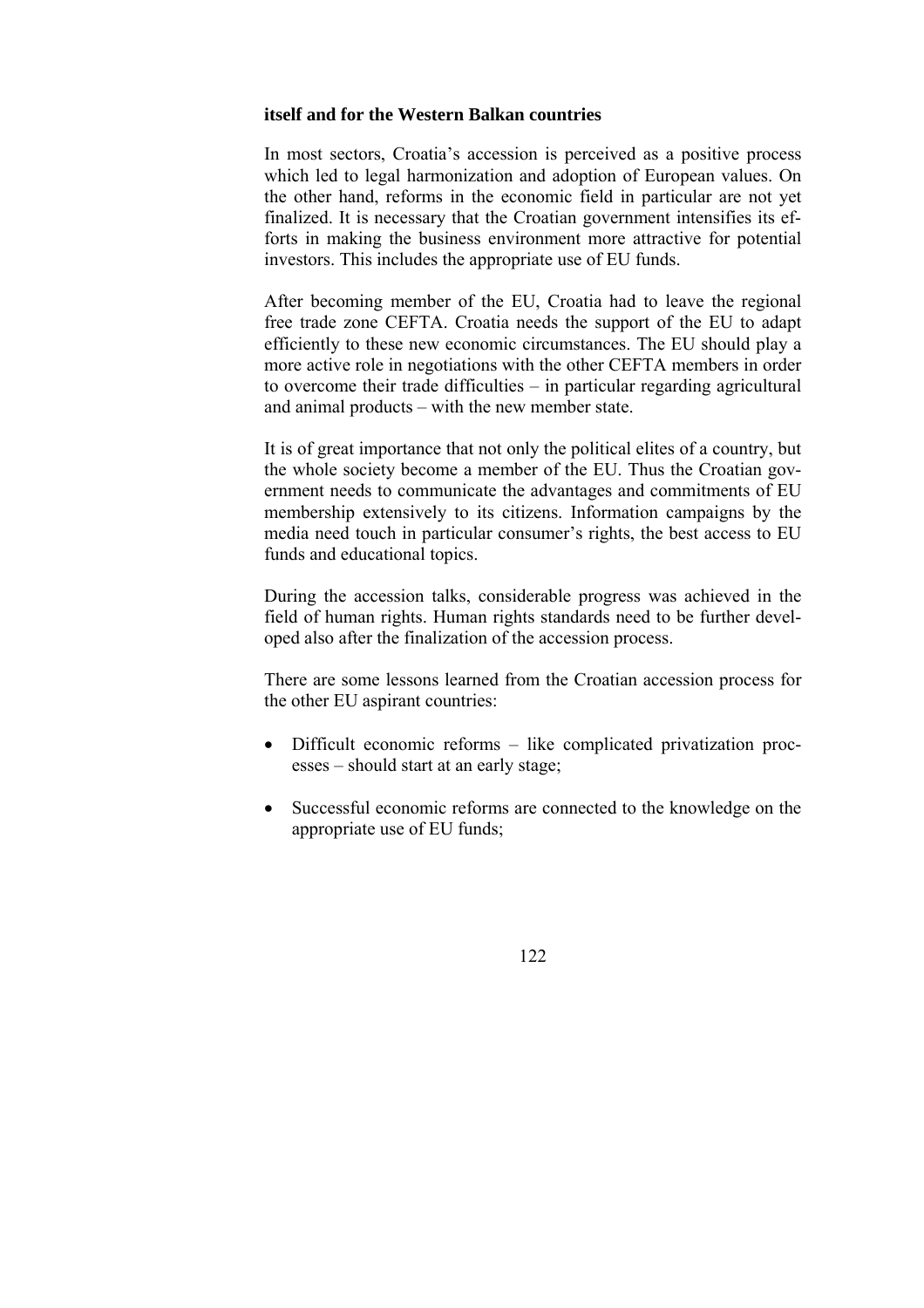- During the whole process political, transparency has to be guaranteed by informing and involving the parliament as well as important civil society organizations;
- The political stakeholders in a candidate country have to be serious about corruption at an early stage of the integration process;
- Sensitive bilateral issues  $-\mathbf{c}$ . f. the Croat Slovene political disputes should not be delayed to the end of the EU negotiations.

## **Regarding the impact of Croatia's EU membership on regional cooperation**

Croatia and other EU member states need to establish a group of friends of the Western Balkans in order to emphasize the significance of the enlargement process for the further consolidation of regional relations. The transfer of knowledge that stems from the Croatian accession process to the Western Balkan candidate countries could be supportive for managing the technical challenges lying ahead.

Bilateral problems should not be taken into the EU. For that reason, Croatia and her neighbours should start to tackle the unresolved bilateral issues (unsettled borderlines etc.) in order to prevent that these subjects will become a burden for the integration processes of the candidate countries.

If the chances for a bilateral compromise are small, the inclusion of an international arbitrage commission could become a viable option

Being one of the co-signers of the Dayton Agreement, Croatia has a special responsibility regarding her bilateral relations with BiH. This demands a balanced approach which will take into consideration the support for the constitutional rights of the Croat community in BiH as well as conducting a policy that supports BiH's ambitions to become an EU member state.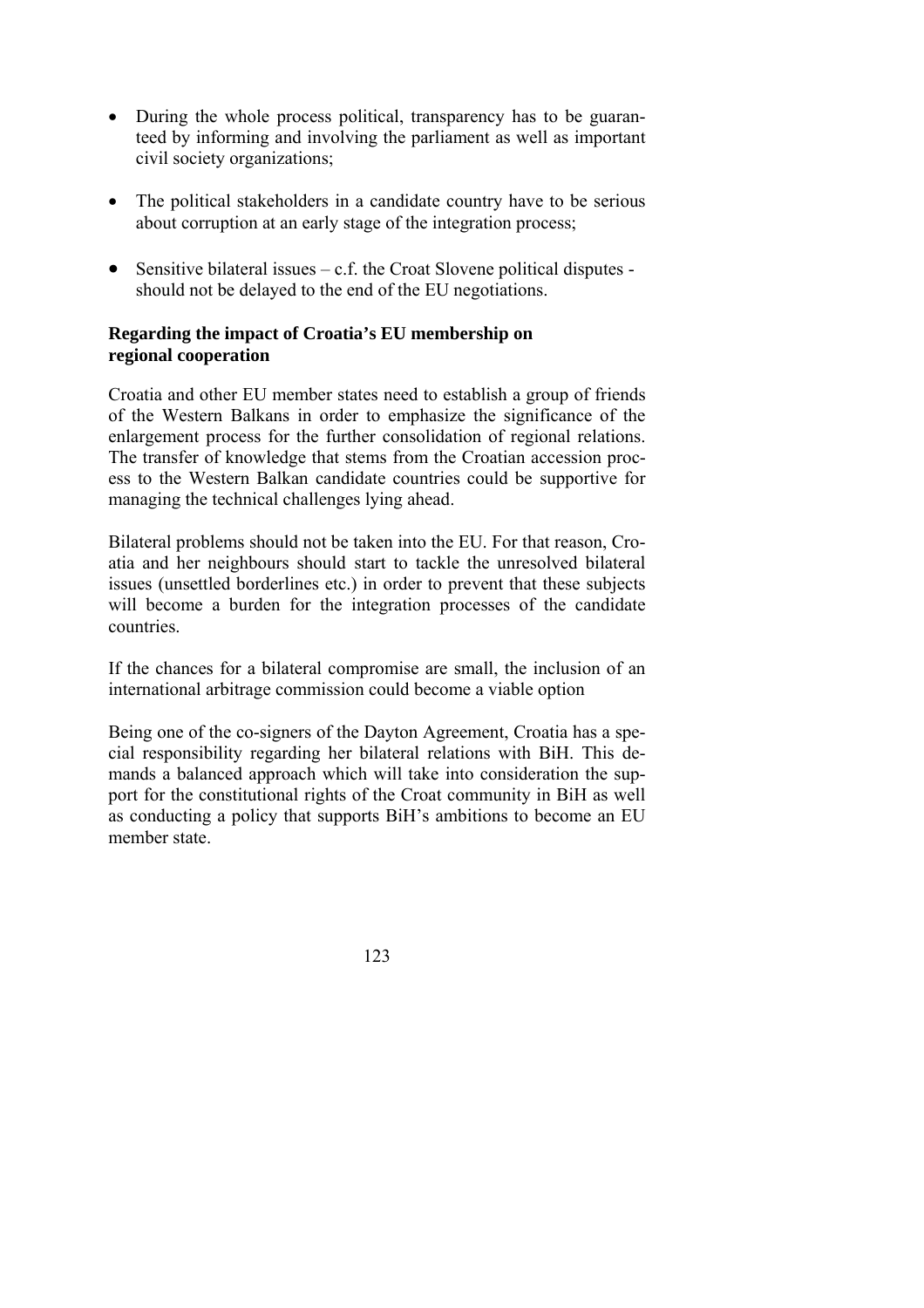The EU should continue with her policy to have regional cooperation as a core element of its conditionality policy. For optimizing this tool the establishment of more checks and concrete measures could be taken into consideration. Regional cooperation needs the clear vision that its priority is to serve consolidation and reconciliation. The EU could endorse regional ownership in this regard.

The Regional Cooperation Council (RCC) could become a more active and visible tool for enhancing regional exchange and relations. Since the EU is a member of the RCC, it should promote the visibility of this organization stronger that could encourage its members to be more engaged in regional cooperation. In practice, the RCC could launch more projects in fields which are visible for ordinary citizens, as they are social protection, health policies and economic development.

## **Regarding the further enlargement strategy of the EU and its impact on specific countries**

Previous experiences with the "regatta principle" were positive. Therefore, the EU's strict policy of setting benchmarks and conditions should be continued. Beside the EU itself it is in particular in the interest of the Western Balkan societies that the integration processes of their countries do not end too early before the main European standards will be reached. Apart from the technical experts and political representatives also activists of substantial civil society organizations should be included in the integration process.

BiH still cannot be regarded a consolidated state. Since the national politicians in BiH display a lack of good governance, the EU is called to develop a pro-active policy for fostering the communication between the citizens from the two entities and the Brčko District. Croatia having special relations with BiH and being a new EU member should advocate pro-active policies inside the EU for overcoming the stalemate situation in its neighbouring country.

Notwithstanding the importance of a continuing political dialogue between Belgrade and Prishtina/ Priština for regional stabilization, a proper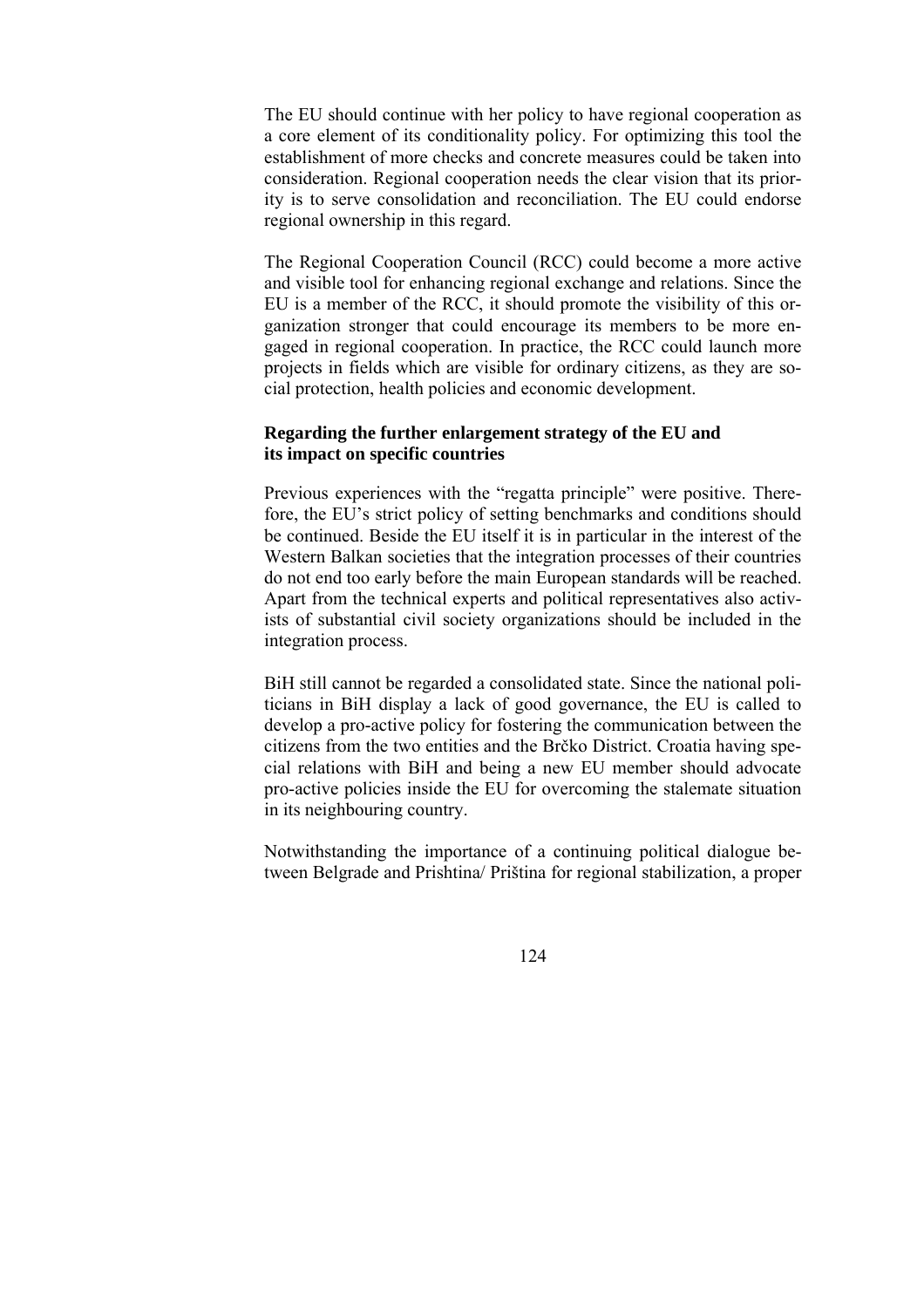balance has to be found between political requirements and the fulfilment of the necessary legal, economic and democratic reforms in Serbia as such.

In a short time period Kosovo will enter the first phase of the Stabilization and Association Process (SAP). The EU and the regional partners should support Kosovo's capacity building, so that this country will be able to meet the challenges of the SAP. For that purpose the mechanisms of the RCC could be used by encouraging the WB countries to train civil servants in Kosovo. In this regard also the role of existing educational structures in the region should be emphasized. However, Kosovo can become a credible partner in the integration process only if the fight against corruption will represent a primary goal of the political decision makers and the society as such.

Authoritarian tendencies that characterize Macedonia's political development should be considered more seriously by the EU which in its progress reports needs to have a stricter position on that weak point. Concerning the protracted name dispute between Macedonia and Greece, which has impeded Macedonia's integration process so far, the only rational opinion seems to be to start membership negotiations under the present official name "FYROM" and to leave the solution to be found later. Albania as the prospective next country that will become an official candidate for EU membership has to achieve measurable improvements regarding the fight against corruption. Further, the role of the civil society organizations has to be strengthened, in particular in the upcoming negotiations with the EU.

A more serious view on the problem of corruption and organized crime will remain also the crucial task for Montenegro in its integration process. Without establishing a judicial system that prosecutes also "untouchable" politicians who obviously are or have been involved in illegal business activities Montenegro's chances to become an EU member in a foreseeable future would be small.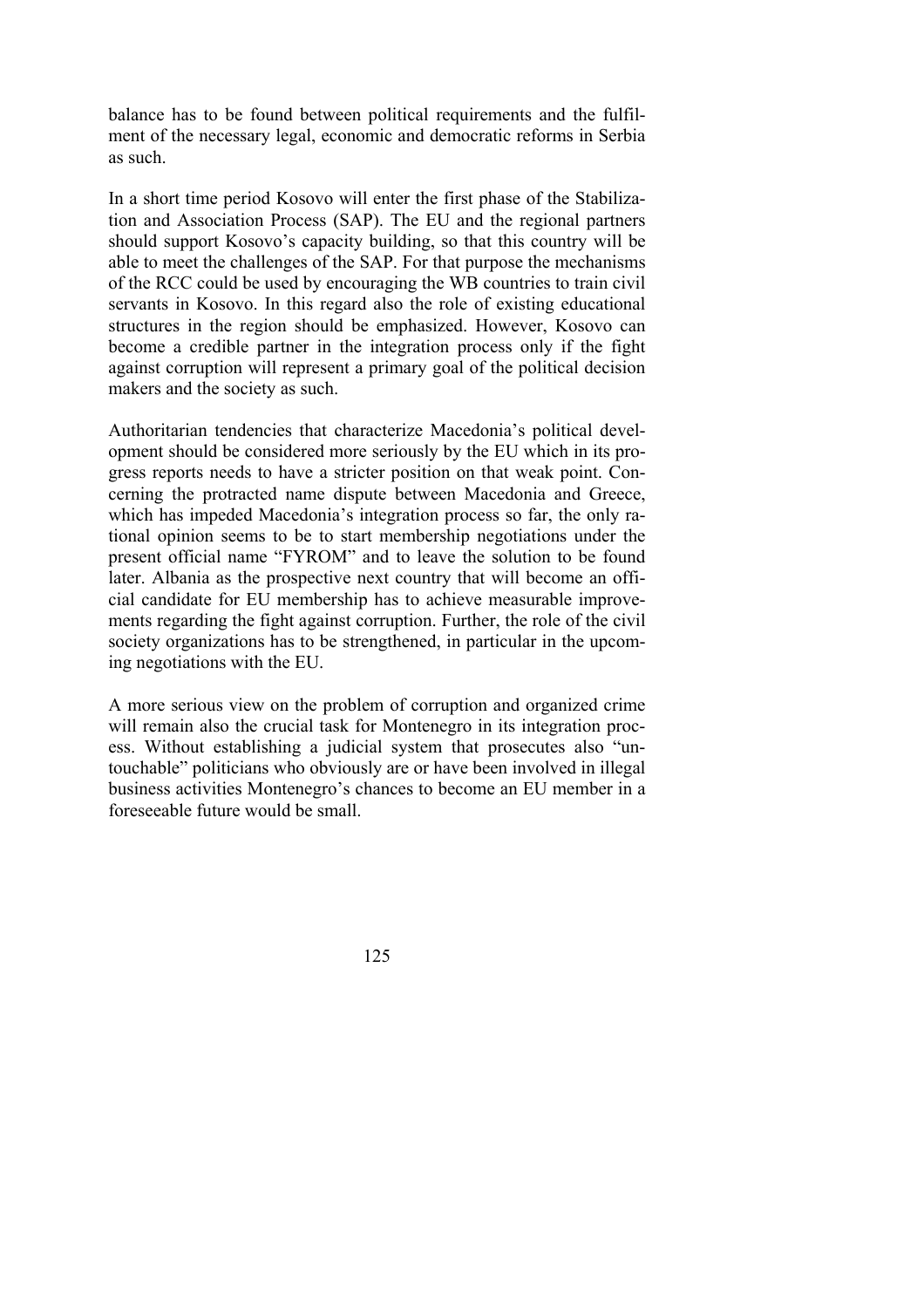#### **Regarding the role of other important foreign actors**

At the 2014 NATO summit, most probably no new invitations for accessing the alliance will be extended to the Western Balkan countries. Among other factors, the main reasons for that are the unconsolidated intra-state situation (BiH), political blockades (Macedonia), and the negative public opinion towards NATO (Montenegro) as well as suspicious economic systems (Montenegro).

Although the concrete perspective for BiH, Montenegro and Macedonia to become NATO members will be postponed for some years, NATO should continue with sending positive signals to the aspirant countries and supporting their structural reforms. Turkey has played a positive political role in the region, in particular regarding its trilateral initiatives which have been directed towards Belgrade and Sarajevo.

As Ankara's economic engagement is increasing, it should try to coordinate its Balkan policy with Brussels and should avoid competition in the Western Balkans. As far as Turkey's own European – and presently stagnating – integration efforts are concerned, it is unquestionable that for the continuation of democratic processes and strengthening of human rights in Turkey EU's conditionality policies play a decisive role and therefore should be carried forward.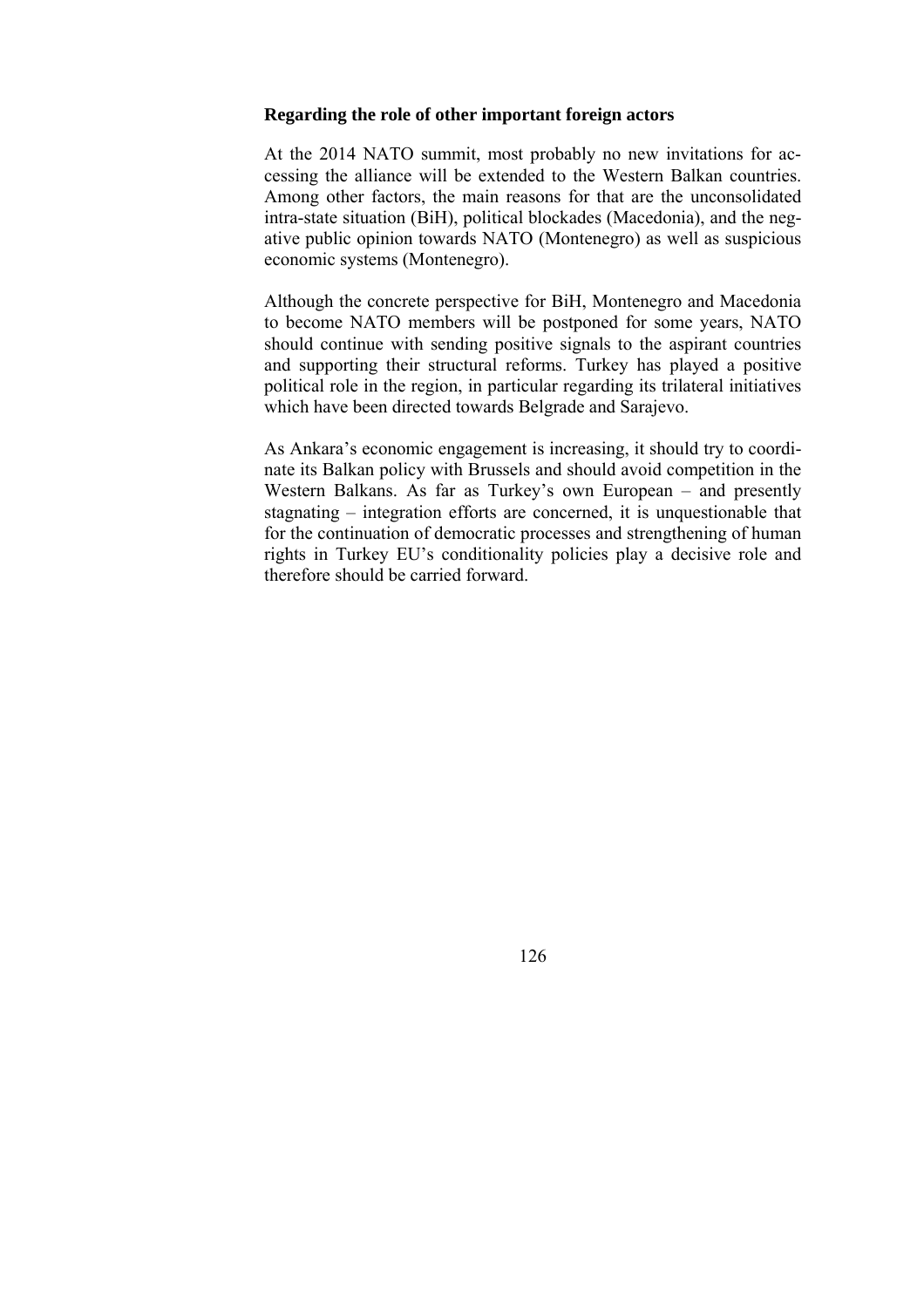# **List of Authors and Editors**

ALTMANN Franz-Lothar, Department for International and Intercultural Relations, Bucharest State University, Germany

BOROMISA Ana-Maria, Department for International Economic and Political Relations, Institute for Development and International Relations, Croatia

CELA Alba, Albanian Institute for International Studies, Albania

FELBERBAUER Ernst M., Research Management and Cooperation, Austrian National Defence Academy, Austria

JUREKOVIĆ Predrag, Institute for Peace Support and Conflict Management, Austrian National Defence Academy, Austria

KAPIDŽIĆ Damir, University of Sarajevo, Bosnia and Herzegovina

KNEZOVIĆ, Sandro, Department for International Economic and Political Relations, Institute for Development and International Relations, Croatia

NARLI Nilüfer, Sociology Department, Bahçeşehir University, Turkey

PUCHER Johann, Austrian Study Centre for Peace and Conflict Resolution, Austria

QUEHAJA Florian, Kosovar Centre for Security Studies, Kosovo

RHODES Matthew, George C. Marshall European Center for Security Studies, Germany/USA

SAMARDŽIJA Višnja, Department for European Integration, Institute for Development and International Relations, Croatia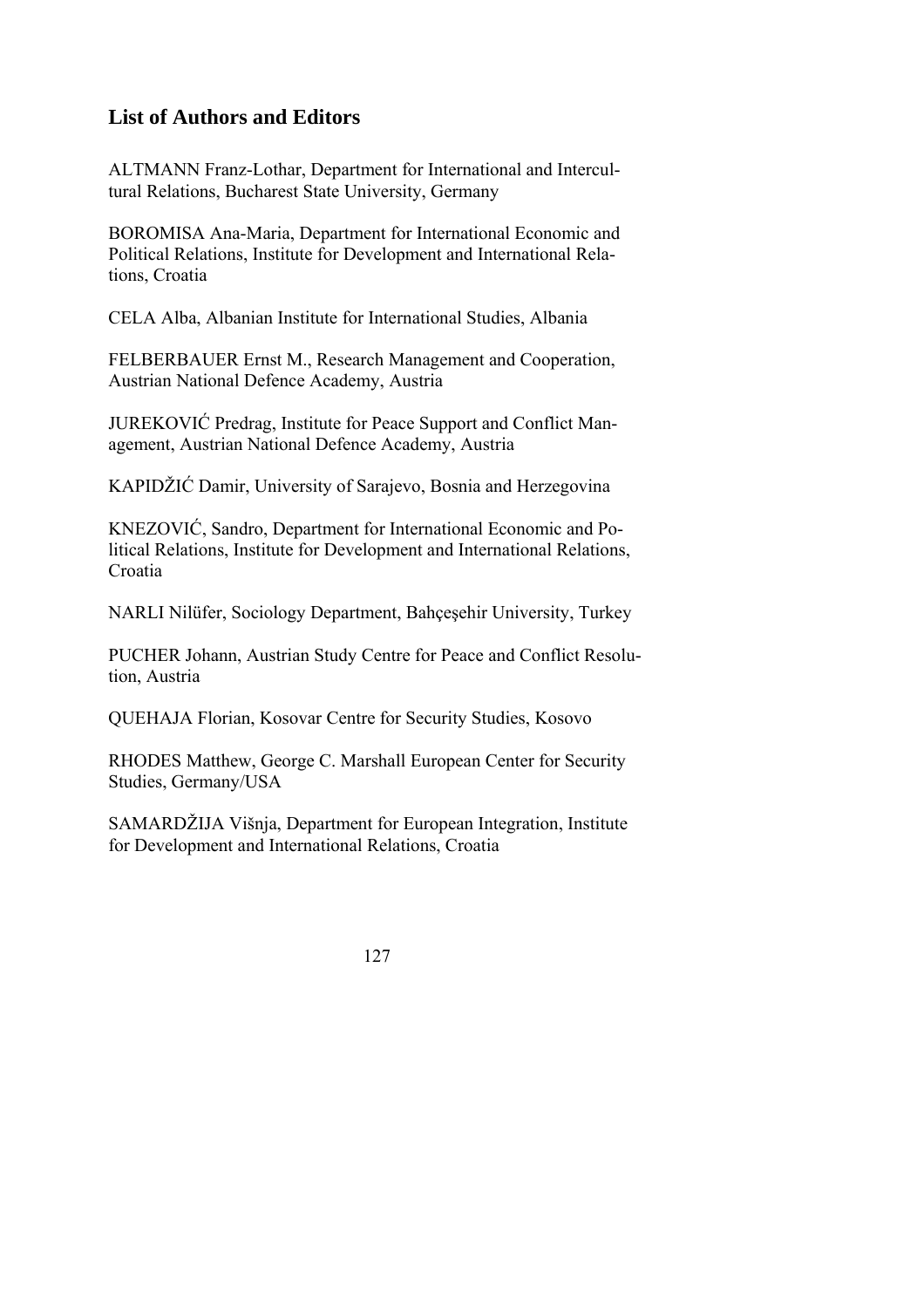VUČINOVIĆ, Zrinka, Institute for Development and International Relations, Croatia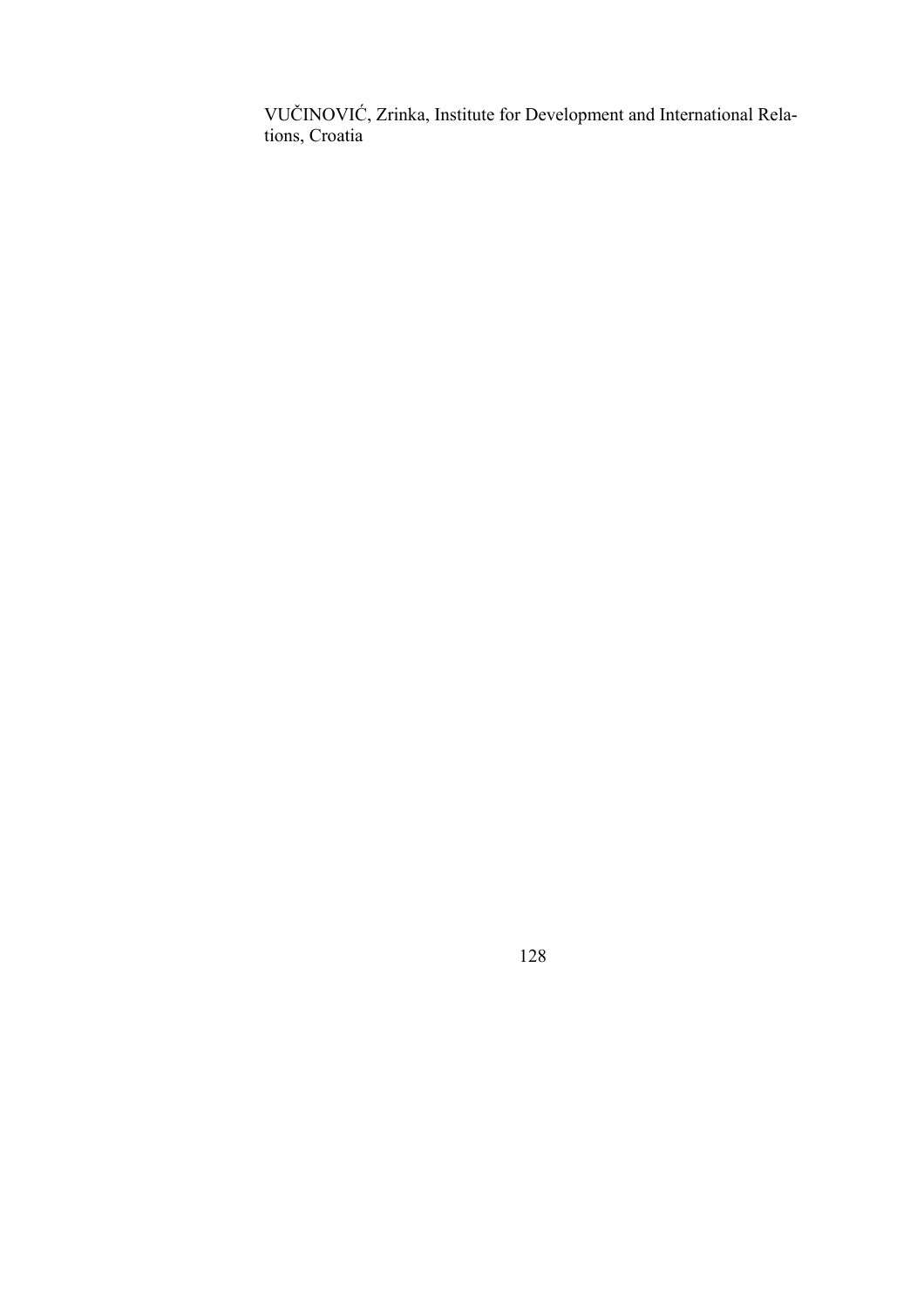**PART V:** 

# **MEETING THE CHALLENGES OF EU MEMBERSHIP AND NATO ACCESSION – MACEDONIA AND HER NEIGHBOURS**

**25th Workshop of the PfP Consortium Study Group "Regional Stability in South East Europe" 27 - 29 September 2012 Skopje** 

**Selected papers**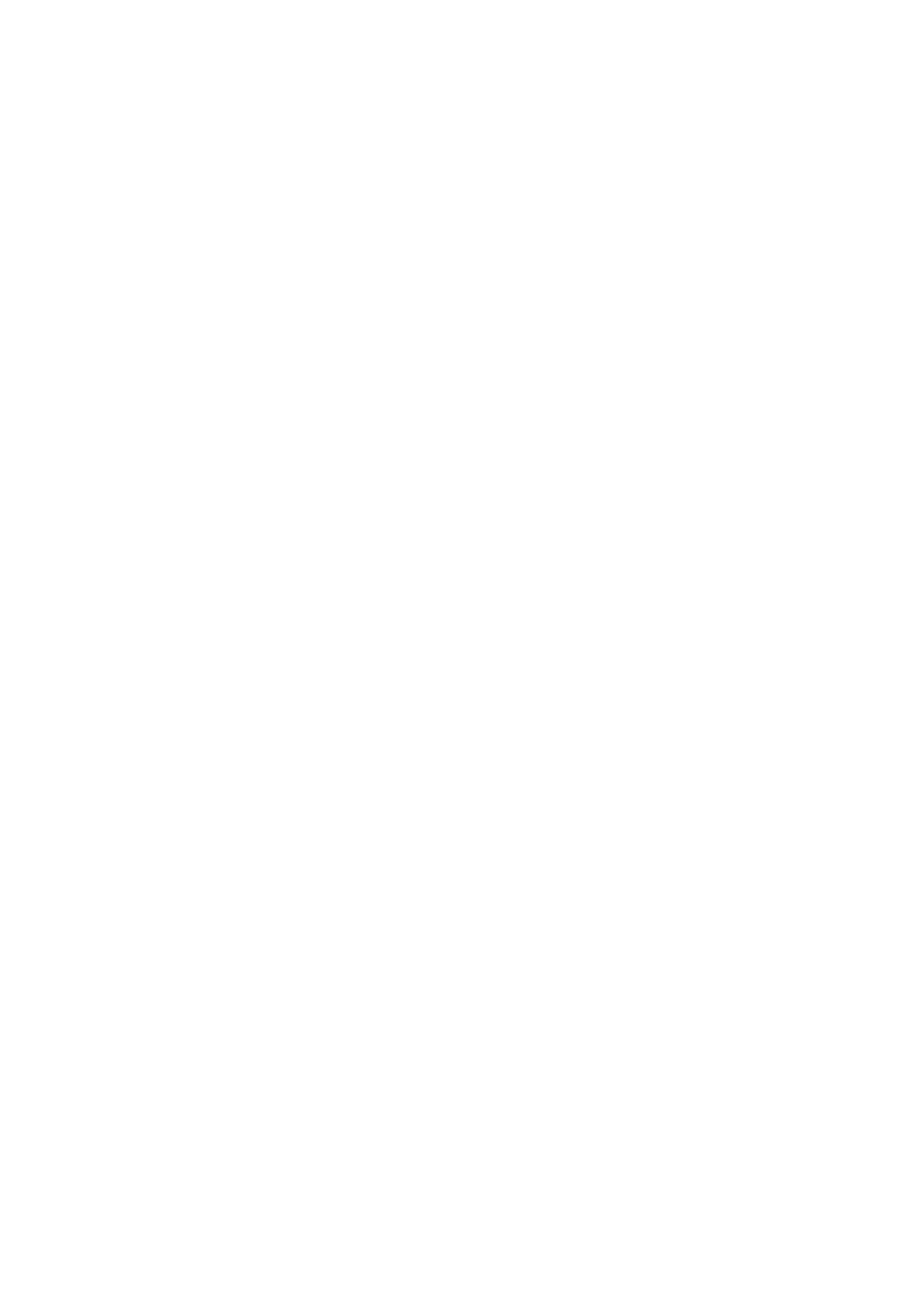# **Opening Remarks**

# *Ljube Dukoski*

It is my privilege to briefly address the contemporary security scene in the Balkans, the regional cooperation and the preparations of the Republic of Macedonia for NATO membership. Allow me to express my gratitude to the Austrian Ministry of Defence and Sport, Austrian National Defence Academy, Analytica thinking laboratory, Progress Institute, for the organization of this workshop on this current topic.

## **The contemporary political and security scene in the Western Balkans**

The contemporary political and security scene in the Western Balkans is evidently characterized by peace, cooperation, economic and democratic development among states and Euro – Atlantic processes. In this past decade, the main actors on the Balkan scene are leaders who prefer cooperation and dialogue among the states, rather than using the national armed forces for resolving the disputed issues. The ambitions of all countries in this Region for EU and NATO membership and their "open door" policy are the key factors for the implementation of the national reforms, that is, the development of appropriate institutional capacities and capabilities.

The region of the Western Balkans is geographically, culturally and politically an essential part of Europe. Its security is indivisible from Europe and vice versa. NATO and the EU have been present in this region in continuity over the past two decades. These two organizations, NATO and the EU, are the key factors for maintaining and enhancing regional security, stability and prosperity. From our perspective, NATO is the key pillar of the contemporary Euro–Atlantic security architecture, whereas the EU is seen as the major driving force for a democratic, eco-nomic and social development of the entire European continent. Once all countries from this Region are integrated in the Euro-Atlantic family, we can speak of a united Europe, a free and democratic community of equal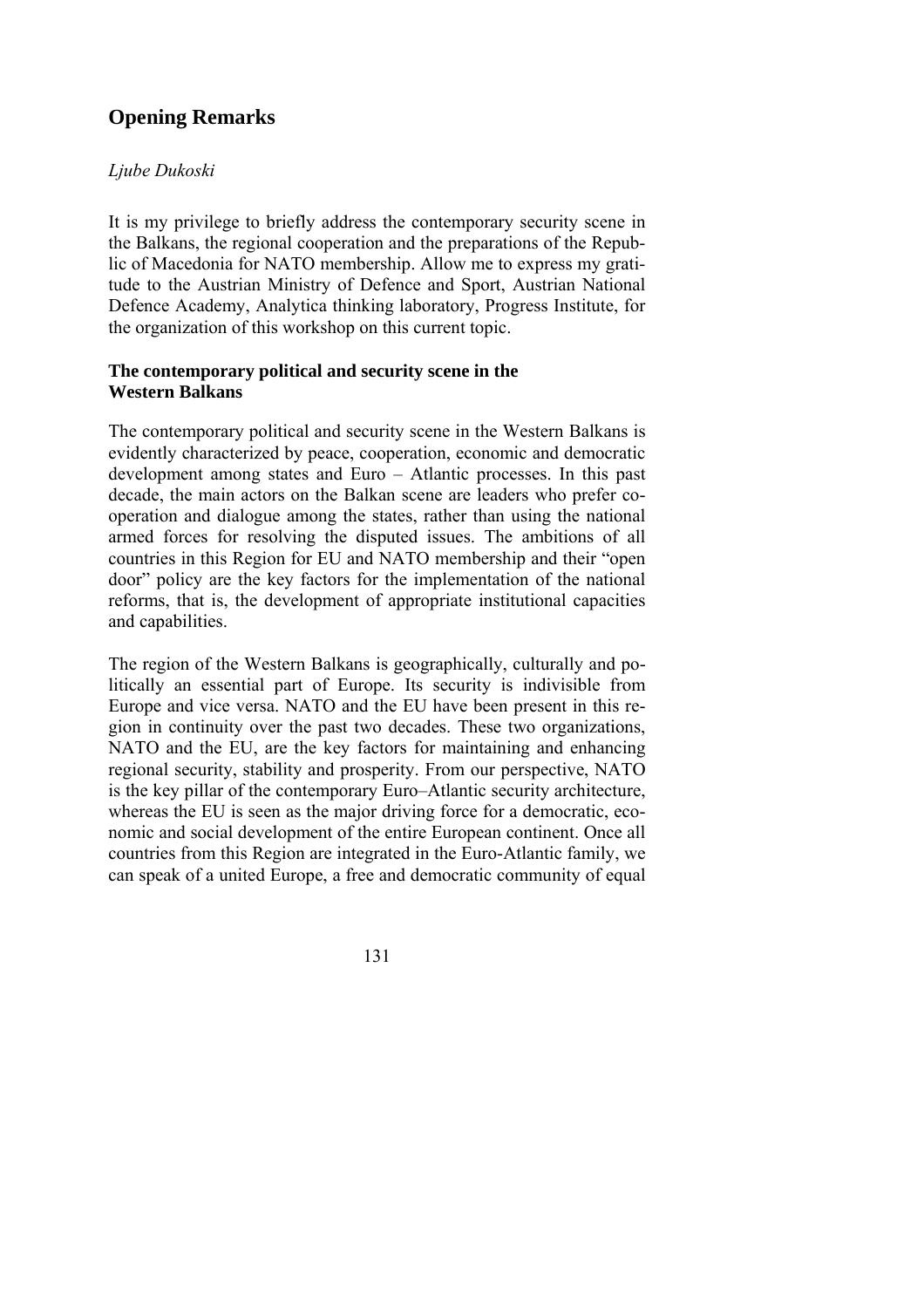member states in peace.

The 2010 NATO Strategic Concept describes the security environment as a wide and evolving set of possibilities and challenges to the security of the territory and population of the Alliance. According to the assessment by NATO, the globalization, the newly raised security challenges, sources of instability and potential conflicts, in combination with the existing threats and challenges, will continue to contribute to the unpredictability of the security environment of the Euro-Atlantic area including the Region of Southeast Europe. The Republic of Macedonia shares the NATO assessment on the security environment and continuously provides significant contribution to Euro-Atlantic security and stability.

The integration of the Republic of Macedonia, Montenegro and Bosnia and Herzegovina to NATO as soon as possible is a significant challenge for the Alliance. The Alliance should continue to maintain its military presence on Kosovo as long as it is necessary. Moreover, Kosovo should be enabled to move towards its NATO membership. The region still needs assistance in building its national institutions, and the support for the regional projects.

Guided by the fundamental principle of its foreign policy for building good neighbourly relations with all its neighbours, the Republic of Macedonia remains dedicated to long – lasting peace, stability and security, as well as to the development of all countries in this Region. In this spirit, we are strongly committed to further promoting regional cooperation and the integration of all countries from the Region to the Euro–Atlantic structures.

In terms of the development of the Republic of Macedonia, a number of facts indicate that it continues to develop as a stable and functional democratic and multiethnic state, based on the principles of rule of law, respect of human rights and freedoms and development of free market economy. The democratic institutions have enhanced in continuity their capacities in accordance with EU and NATO recommendations and standards.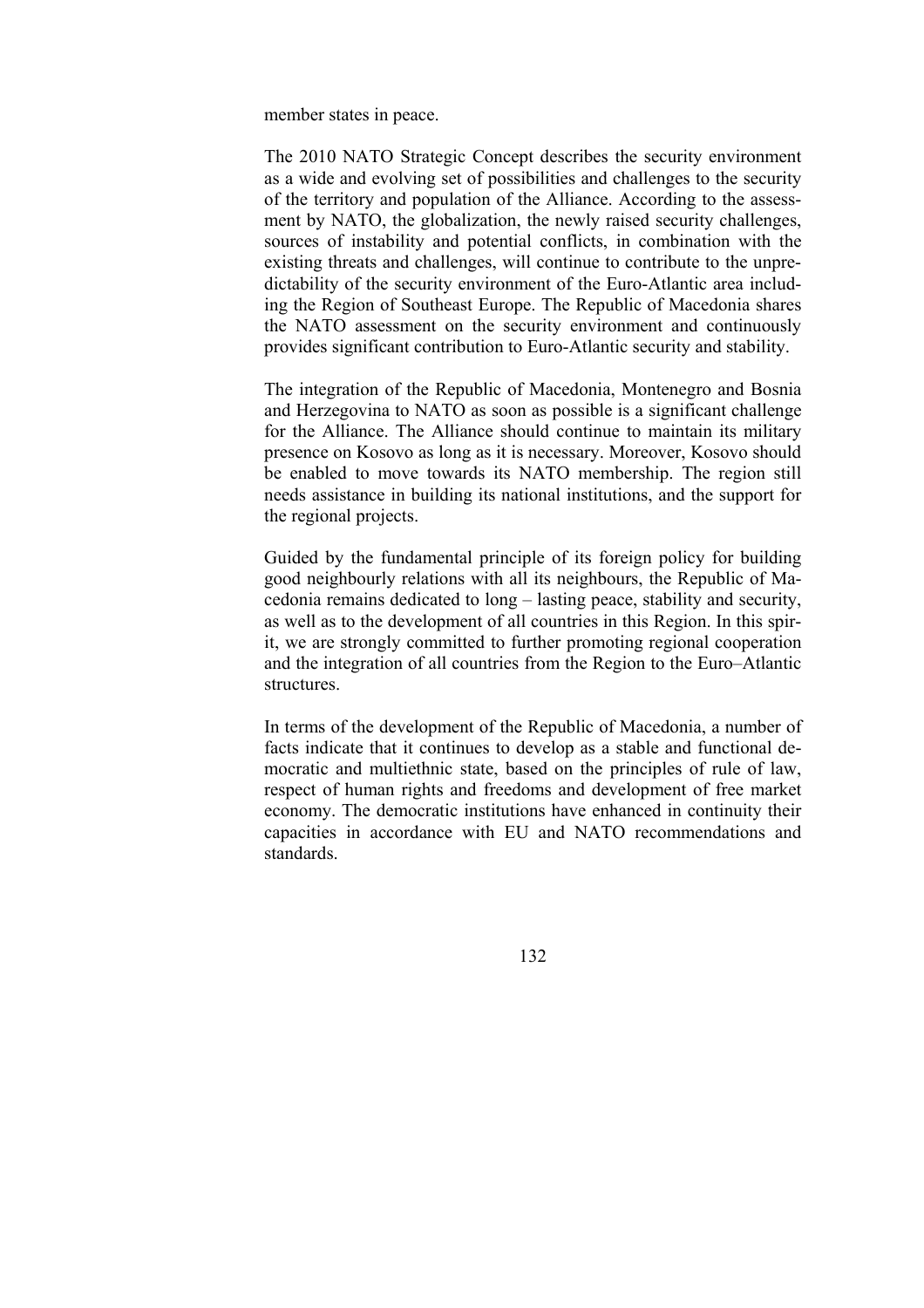11 years after the signing of the Ohrid Framework Agreement, the Government of the Republic of Macedonia continues to implement the key aspects of this Agreement. After 2002, the activities are directed towards further improvement of the equitable representation, the use of nonmajority languages and the implementation of integrated education. As an illustration, 26% of the civilian and military personnel of the Army are members of the non-majority ethnic communities. The Ohrid Framework Agreement, its provisions and spirit, bear critical importance for the continuous efforts in the promotion of the good relations between the citizens and the communities of their belonging. Its provisions are integrated in the Constitution of the Republic of Macedonia.

Reforms are a process that only we can implement, by maximum use of the domestic expert capacities, strong public support and inter-agency coordination and cooperation. Macedonia has achieved in continuity an essential progress in all areas: rule of law (court reforms …), public administration reforms, police reforms, local self-government, economic development, as well as in the involvement in several international organizations and instruments for security cooperation, including addressing terrorism.

# **Relations and cooperation of the Republic of Macedonia with the countries from its immediate neighbourhood**

As regards the relations and cooperation of the Republic of Macedonia with the countries from its immediate neighbourhood (Albania, Bulgaria, Greece, Serbia and Kosovo) are one of the key pillars of its foreign policy. Our principle commitment is constructive dialogue, mutual trust, understanding and respect as the basic means for seeking solutions to all neighbours – related issues in function of achieving lasting stability and security in the region. Macedonia fosters broad and fruitful cooperation with all neighbouring countries – Albania, Bulgaria, Greece, Kosovo and Serbia – both bilaterally and regionally.

The Status of bilateral cooperation agreements between Macedonia and neighbouring countries: 60 with Albania, 68 with Bulgaria, 20 with Kosovo, 45 with Serbia and 21 with Greece.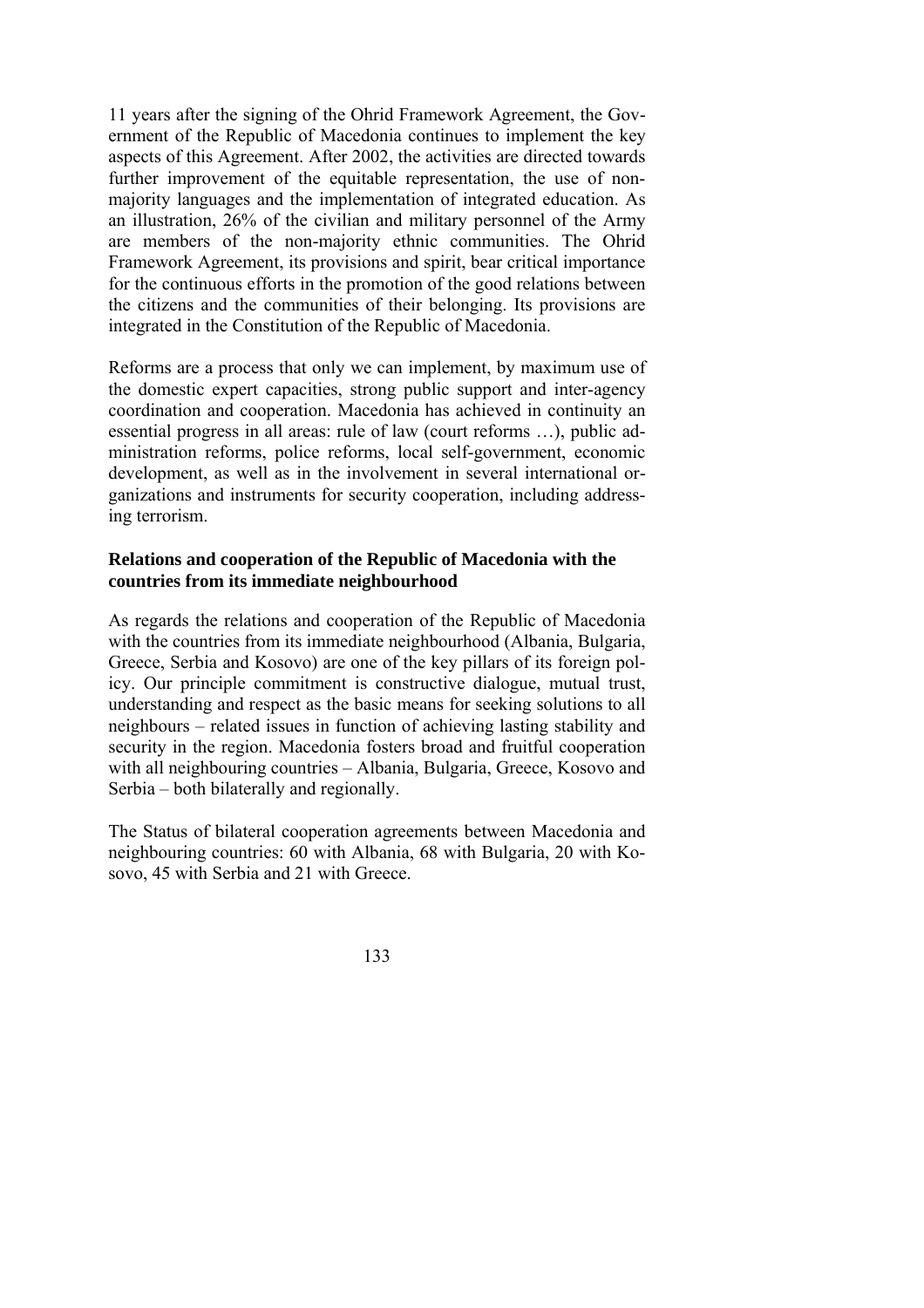Macedonia is active in all regional initiatives, such as: US-Adriatic Charter, South-Eastern Europe Defence Ministerial (SEDM), South-Eastern Europe Brigade (SEEBRIG), South East European Cooperation Process (SEECP), SEE Clearinghouse, Balkan Chiefs of Defence, etc.

The close and fruitful regional cooperation of the US-Adriatic Charter (A-5 format) is a sterling example of the successful format for inclusion of all countries in the region, including Kosovo. The Republic of Macedonia believes that the promotion of the A-5 cooperation is a win-win approach, for the peace and stability as well as for the Euro-Atlantic integration of the region.

At the A-5 MOD Ministerial Meetings in Durrës (9 December 2011) and in Skopje (29 March 2012) the Ministers reaffirmed the achievements in the A-5 defence reform segment and encouraged all the countries from the region to continue implementing their defence reforms. The Adriatic Charter Ministers of Defence of the member states of the Adriatic Group agreed to form an Expert Working Group (EWG) on the level of defence policy directors with the mandate to identify the joint projects in the spirit of the NATO Smart Defence Initiative. Regional defence cooperation includes regular political consultations on all levels, joint training, development of regional training centres, joint projects on defence capability development, and establishment of military units as well as joint participation in international operations.

The national defence reforms, especially in conditions of an economic crisis are a new and great challenge for all countries of the region. History lessons teach us that periods of economic crises bring the possibilities of new ideas and concepts that can facilitate more rational behaviours and better results. Macedonia is convinced that the innovative NATO Smart Defence Initiative can become a strategic guide in management of the contemporary risks for the entire region.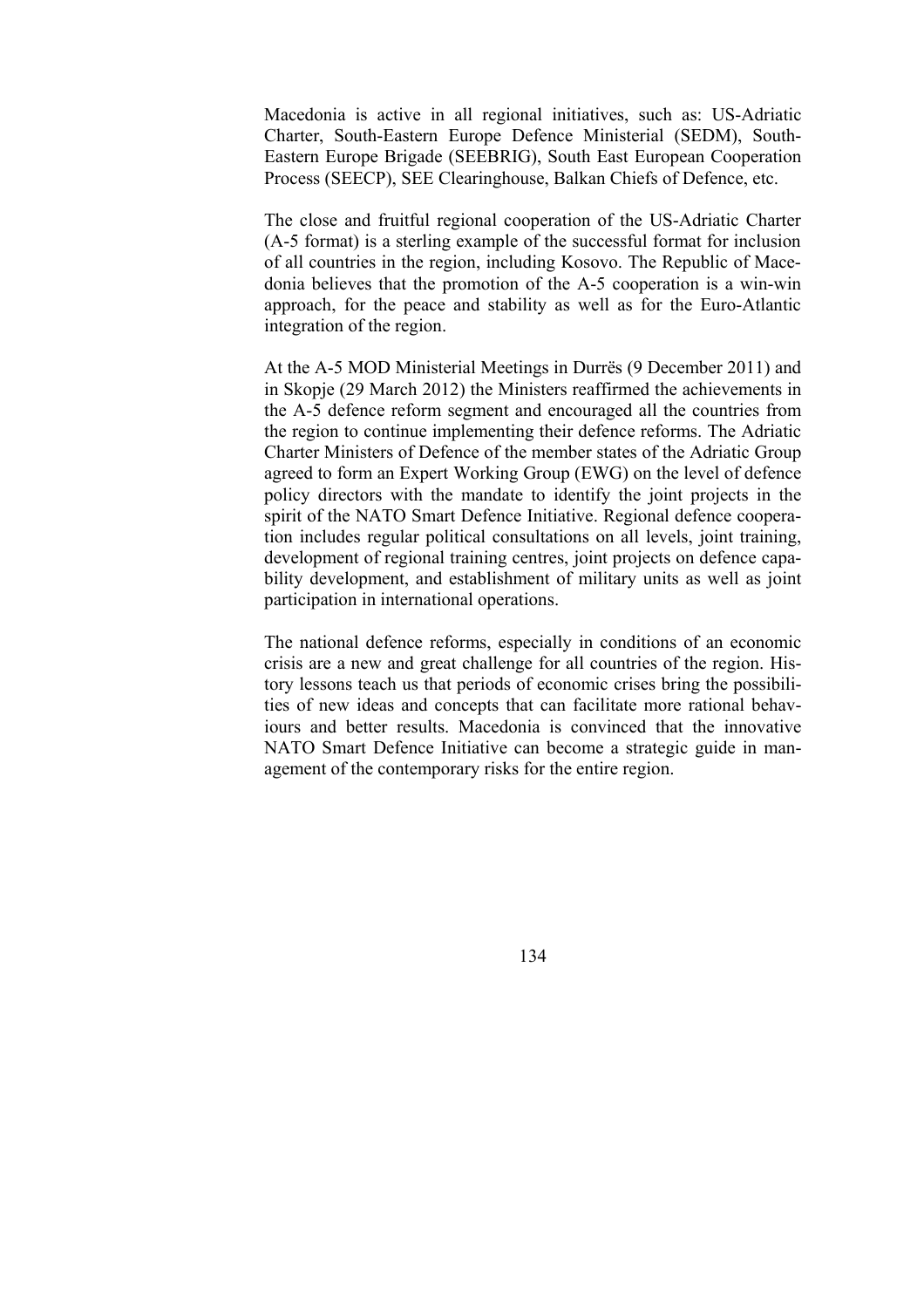An enhanced and well coordinated regional cooperation within the Adriatic Group can enable achieving more with less, in the development of joint defence capabilities in several areas. The application of the Smart Defence approach in the spirit of NATO's Smart Defence Initiative at the А-5 level entails an active regional cooperation and close coordination between the Alliance member countries, candidate countries, partners and interested countries. The key indicator for the application of the regional approach in the spirit of NATO's Smart Defence Initiative would be the implementation of the already initiated projects and the initiating new ones in the following areas: education and training, modernization of the national armed forces, air surveillance, air defence, and joint contribution to NATO, EU and UN led operations.

## **Joint Development of Projects in the Spirit of Smart Defence Initiative**

#### *1. Joint Regional Engagement in Afghanistan:*

- ISAF: ANA Military Police School;
- Post-ISAF: A-5 Police Advisory Teams within the National Police Coordination Centre in Kabul;

#### *2. Cooperation in the Area of Disaster Response:*

We share Albania's assessment on the needs for regional civil emergency planning and disaster relief capacities and capabilities. We are ready to participate in that project and declare our capacities which have already been demonstrated in practice;

## *3. Closer Cooperation in Training and Education (including training facilities):*

• Regional Training Centres: We should continue with the national and regional efforts for enhancing the regional training centres: RACVIAC in Croatia, NBC RTC (Nuclear Biological Chemical Regional Training Centre) in Serbia, PSO RTC (Peace Support Operations Regional Training Centre) in Bosnia and Herzegovina, RTCC (Regional Training Centre for Communications) in Macedonia and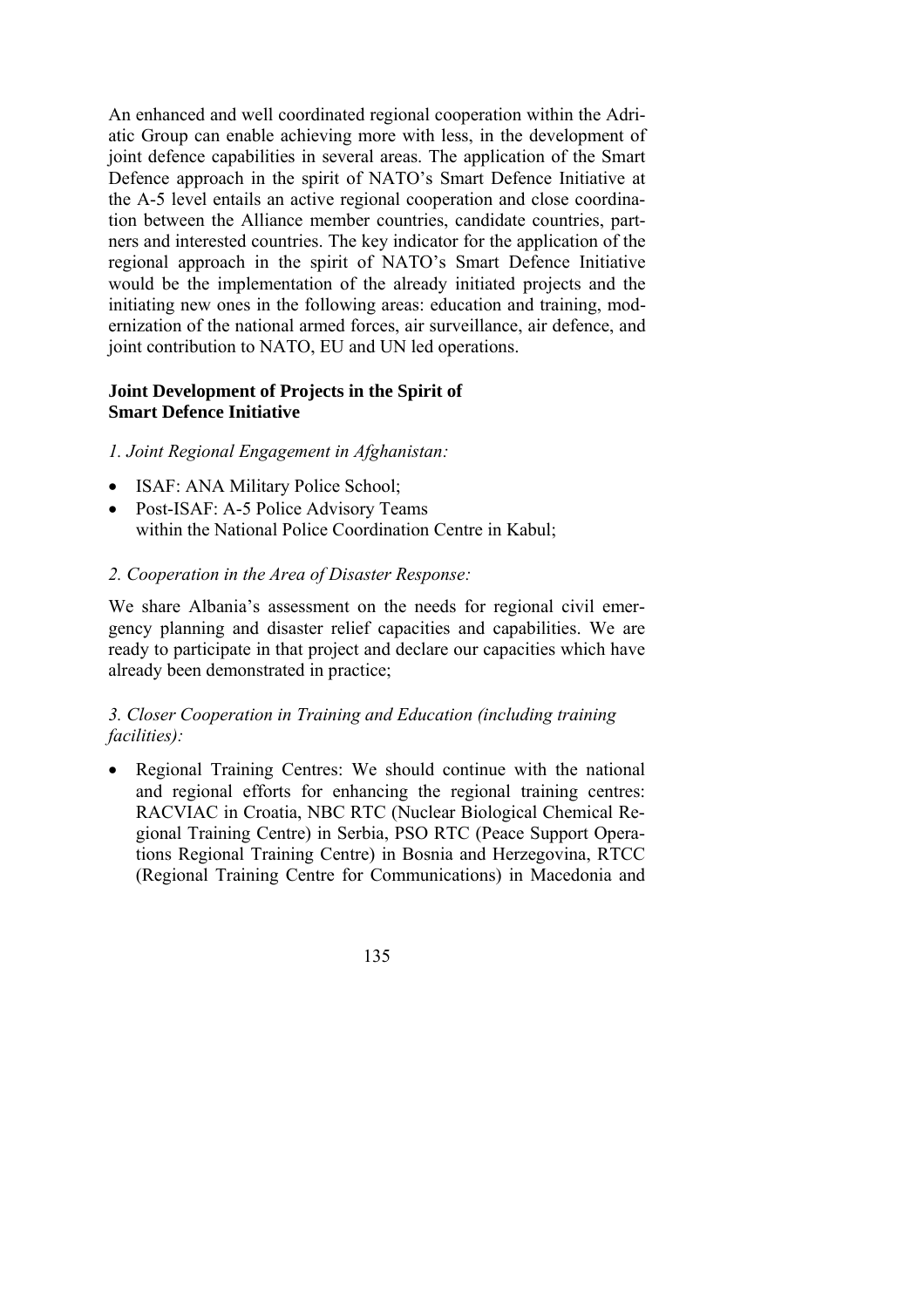the Helicopter Pilots' Training Centre in Montenegro. Moreover, the network should be expanded to include the Training Area Krivolak and the Medical Training Centre in Macedonia.

• Training of the Forward Air Controllers: Having in mind our obligations from the possible deployment of one medium infantry battalion and one medium infantry battalion group, we need well trained and certified Forward Air Controllers, but we do not have the capacities to train them. Taking into consideration the similar commitment of the countries in the region, we would like to initiate a regional project for simulation and training of the Forward Air Controllers and incorporation into a multinational project related to that issue;

## *4. Cooperation in Regional Air Domain Awareness:*

We believe in the successful implementation of the BRAAD (Balkan Regional Approach to Air Defence) Initiative, as the first project for building regional air defence capabilities. A similar joint approach can be applied in other projects in the area of modernization of the national armed forces;

## *5. Medical Support:*

The joint development of Regional Medical Task Force and their possible deployment in NATO, EU and UN led operations has been supported by the Kingdom of Norway and the USA. We are interested in expanding this project to the Adriatic Charter member countries.

## *6. Conducting Exercises on a Regional Level:*

We are ready to conduct joint exercises on the regional level.

*7. Cooperation in the Area of Officers Education: Support by Macedonia for officers' education from Bosnia and Herzegovina, Kosovo and Montenegro;* 

*8. Cooperation in Coordination of Engagements in EUBG and NRF, etc.*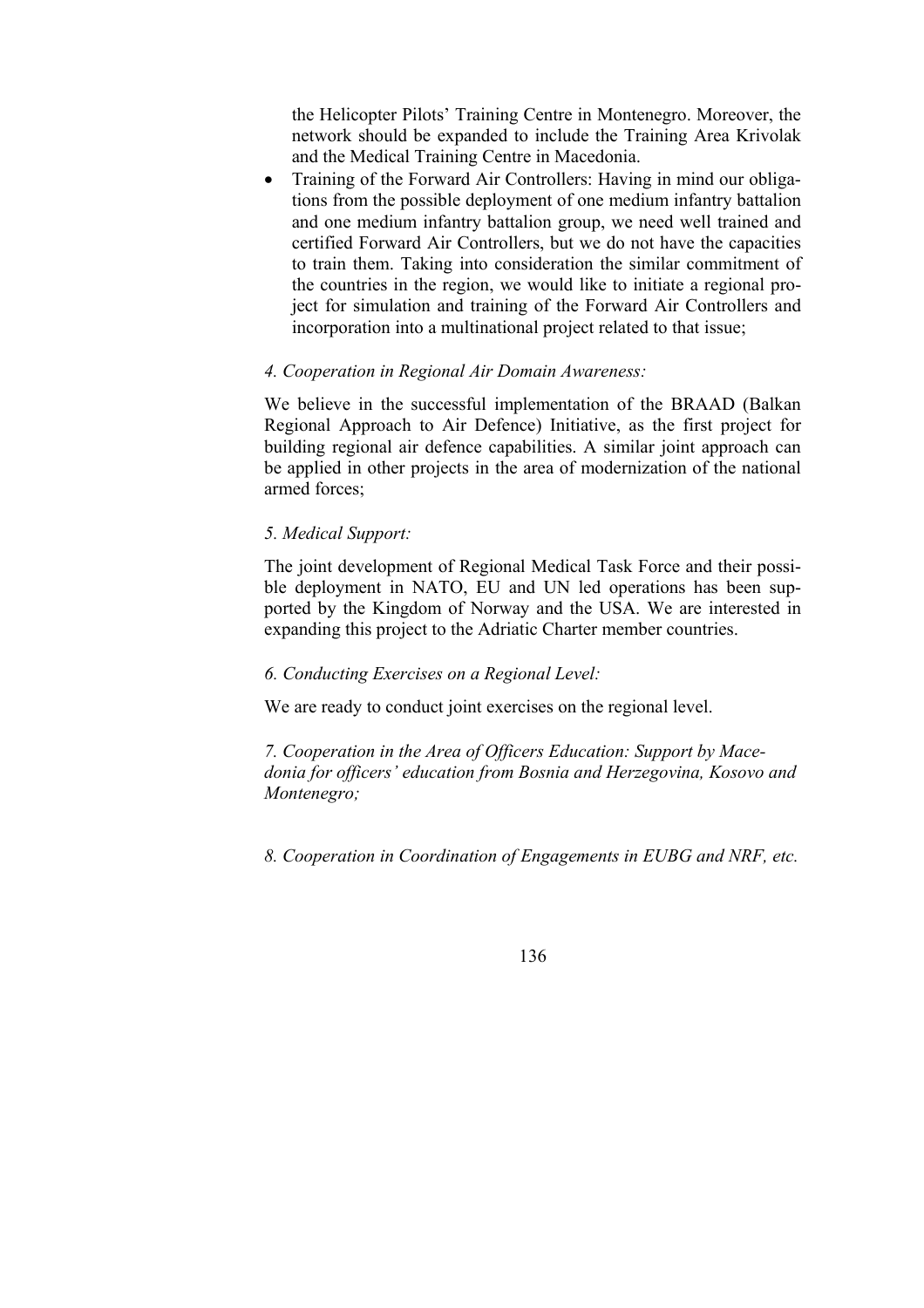## **Preparation of the Republic of Macedonia for NATO membership**

The integration of the Republic of Macedonia into NATO and the EU are strategic priorities of our country. We have invested considerable efforts in all areas: political, economic, defence and security to meet this goal. Macedonia has earned NATO membership through her reforms, fulfilling all criteria for NATO membership including political and economic reforms at home and through contributions in NATO-led operations;

In 2008, the Republic of Macedonia met all NATO membership criteria and is fully prepared to assume the responsibilities arising from the fullfledged membership. Moreover, we continue to implement national reforms in all areas, and have significantly increased our contribution to ISAF and support to KFOR. At home, we enjoy a full consensus among the political parties on both strategic priorities, as well as a strong public support (above 80%). The citizens of the Republic of Macedonia expect an invitation from the Alliance sooner rather than later, as well as the start of the EU accession negotiations;

The overall national reforms in all areas and the long term contribution to the international operations: ISAF, EU ALTHEA, EU BG 2012/2, KFOR and UNIFIL are a strong argument for our firm commitment to the Euro-Atlantic aspirations. Also, I would like to underline that a full political consensus and a strong public support have been demonstrated for our contribution to the international operations. As a responsible and reliable partner, we will continue with our contribution in the aforestated operations until it is deemed necessary.

The Republic of Macedonia, as a responsible member of the international community shall remain dedicated and involved in NATO's efforts to achieve a long-term partnership with Afghanistan. Macedonia's role in Afghanistan shall evolve in synchronization with the evolution of the role of ISAF. The ISAF transition should be carefully guided by the principle "in together, out together". Furthermore, our contribution shall gradually evolve from force protection to training and assistance of the Afghan Security Forces. We all know that they are doing an excellent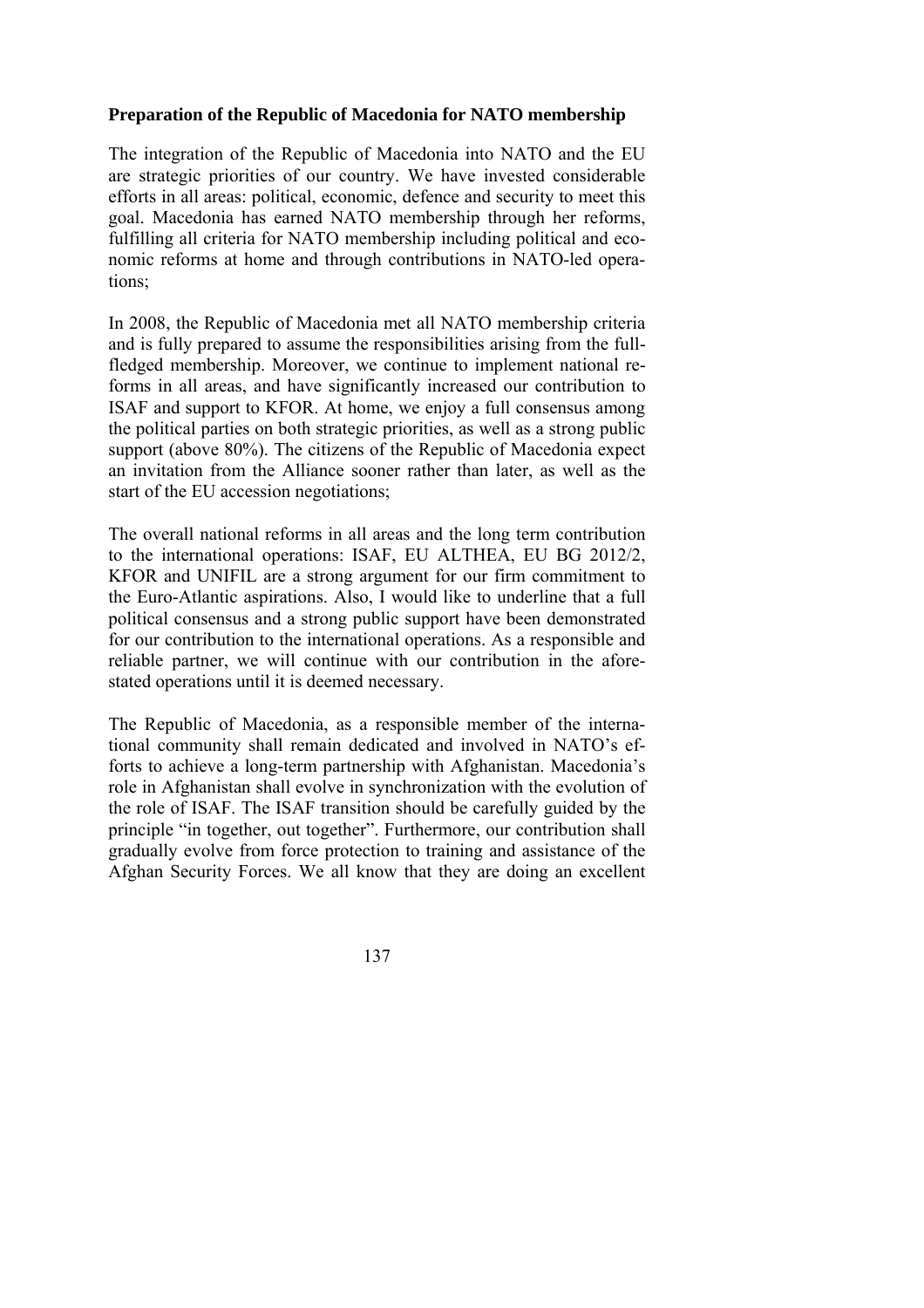job in conducting their mission. The government and the citizens of Macedonia are very proud of their work and the Army enjoys a high political and public support for its contribution to international operations.

The Republic of Macedonia has continuously been providing significant contribution in assisting KFOR on our national territory, through the Coordination Centre for RSOM (Reception, Staging and Onward Movement), fuel supply, and escort and force protection. Moreover, we are ready to enhance our support to the Kosovo Security Forces in their training, education, exercises and sharing experience and expertise in the area of developing operational capabilities.

Macedonia is aware of the impact of the global strategic changes, as well as of the irrationality and insufficient efficiency of an isolated security system. The security system of the small countries is becoming even more sensitive to the global changes. Therefore, the Republic of Macedonia is even more committed to building a system of common values and participation in cooperative forms and activities of the collective security systems with the ultimate goal – integration in NATO and the EU.

Macedonia sees its future as integrated in NATO and the EU, goals that have a strong public support and a full political consensus. Macedonia is fully prepared to undertake the obligations and responsibilities as a NATO member, as well as for the accession negotiations for EU membership. In the Annual National Programme for NATO membership:2011-2020 it is stated that "We are committed to effectively and successfully deal with the remaining challenges, including the overcoming of the last obstacle that formally separates us from the Alliance". On our road towards NATO membership, we will continue the national preparations, and will closely follow the Alliance's transformation and its new initiatives, including the Smart Defence Concept.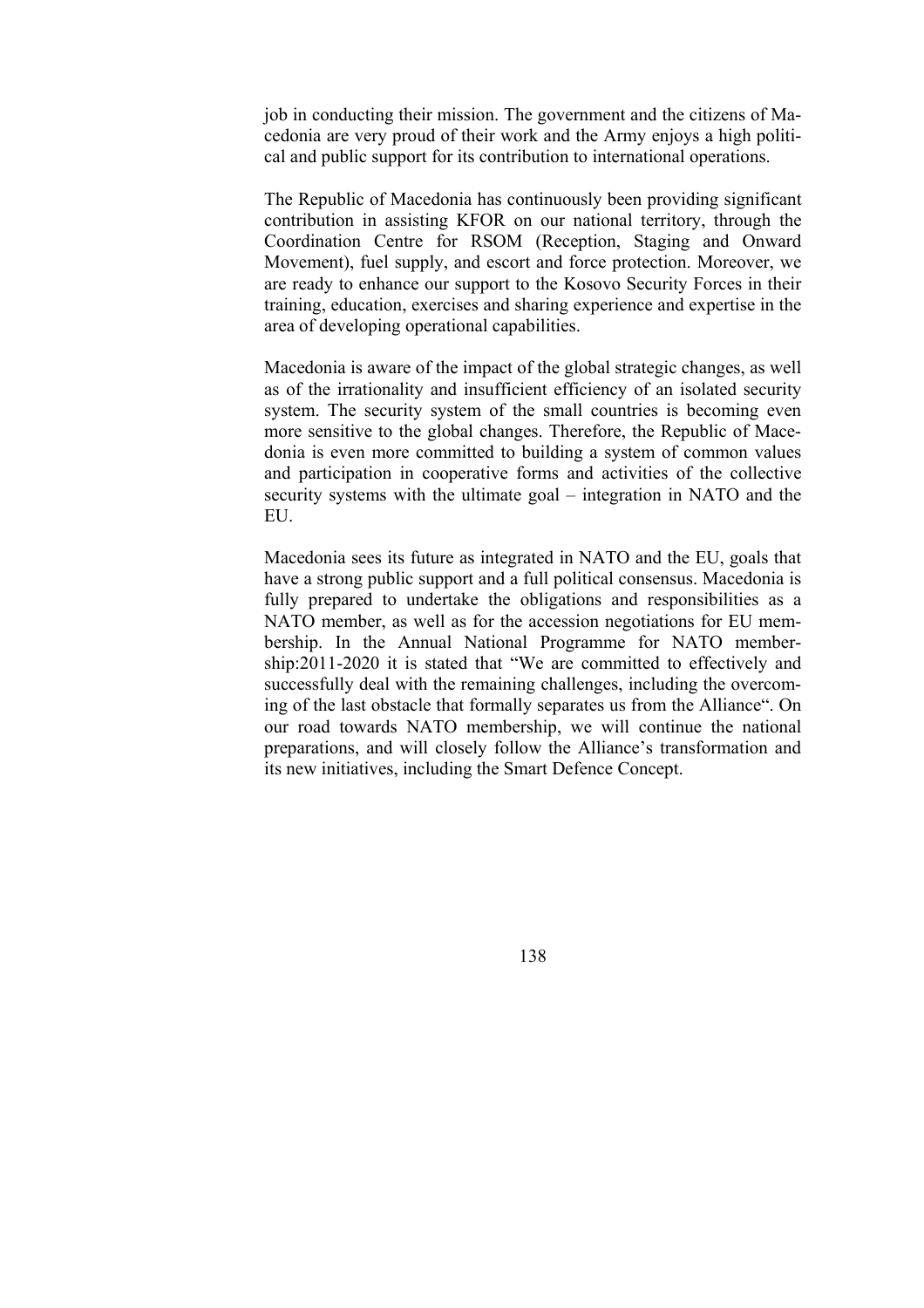# **Macedonia: A View from Tirana**

#### *Enfrid Islami*

Despite the fact that Macedonia has come a long way since the armed conflict in 2001, the relationship between ethnic Albanians and Macedonians inside the country keeps reminding outsiders of its fragility. 19 years after declaring independence from former Yugoslavia, its struggle for identity, besides slowing down the rhythm of necessary reforms needed for Macedonia's membership aspirations, has also brought back a question which most people thought was settled long ago. Who does Macedonia really belong to?

Troubled by the coexistence between ethnic Albanians and Macedonians; an ongoing struggle for identity - evidence for which is the name dispute with Greece - and efforts to become a member of NATO and the EU; the country is finding it hard to address all these issues simultaneously. At the same time, this struggle seems to be preventing Macedonia from becoming a factor of stability in the region as well as on the international arena. Macedonia should aim at making the final step from a security threat to a country exporting stability into the region.

The Balkans has always represented a troubled neighbourhood, and Macedonia was reminded of that lesson the hard way in 2001. It takes little to trigger discontent both on the political and social level in this neighbourhood. In the Balkans these questions often never get solved. It has been said that the Balkans are indeed the only place on earth that has not decided to let go of its past. Countries in the region should realize that EU integration and NATO membership is not a magic stick. It will not immediately solve all problems. But it will certainly provide for better circumstances to negotiate on them. A civilized, diplomatic discussion is undoubtedly better than the use of force to settle disagreement. The future of these countries is closely interconnected, whether it is membership to the EU, or simply interregional cooperation in the social and economic sphere.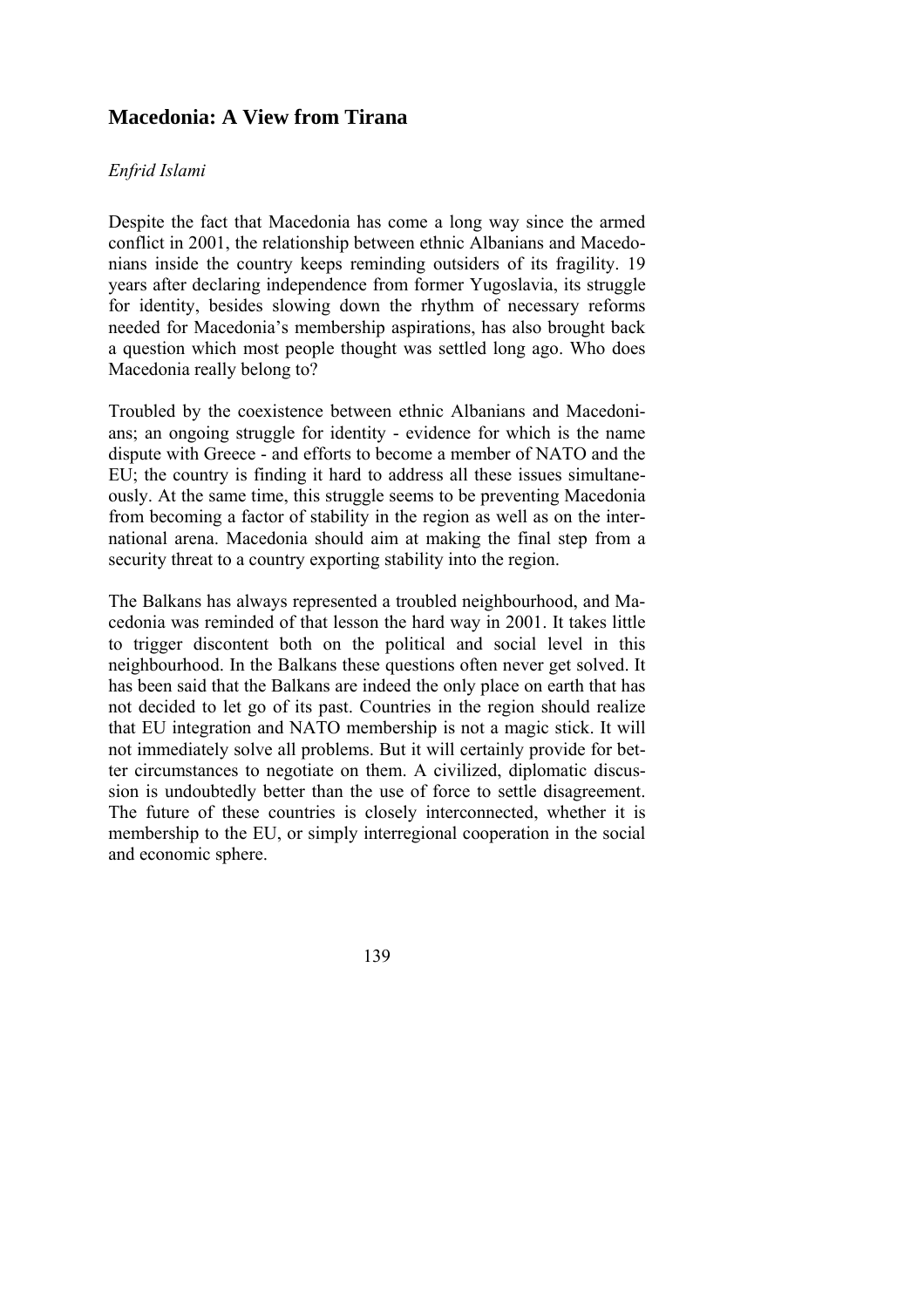#### **Internal problems**

Although Macedonia has indeed come a long way from the armed conflict of 2001, which was settled by the signing of the Ohrid Agreement, $\frac{1}{1}$ the process of implementing reforms in the country has been stalling. Macedonia was granted the candidate status in  $2005$ <sup>2</sup>, and the country was expected to continue the implementation of necessary reforms in crucial areas such as its judiciary, fight against corruption, minority rights etc. Seven years later, Macedonia sees itself at the same stage in matter of EU membership with Montenegro and Serbia, which both started their journey towards integration much later. Inter-ethnic relations (ethnic Albanians and Macedonians) are still the main cause for most of the internal problems in the country. The failure of the Macedonian government to successfully implement requirements stemming from the Ohrid Agreement in 2001, often stir up relations between the central government and territories where the Albanian population constitutes a majority. At the same time, quotas reserved for minorities in local and central administration are not always properly met, which also leads to discontent and unrest in the country.

Certainly, the name dispute with Greece has prevented the country from moving forward on its aspirations to become a full fledged member of NATO. However, the impression is that the Macedonian government has used this dispute as an excuse to leave membership, both to the EU and NATO, aside for the moment. That would be the only explanation why the speed of reforms implementation has decreased, which would in turn justify why the EU, still, after seven years, has not given Skopje a start date for accession talks. Many analysts in the country consider the current stagnation as the source of the current crisis in Macedonia. They also believe that accession to NATO, and possibly opening of accession talks with the EU, would certainly help diffuse ethnic tensions within the

 $\frac{1}{1}$  Framework Agreement. 13.08.2001, available at: http://faq.macedonia.org/politics/framework\_agreement.pdf

<sup>(</sup>Accessed on 07.10.2012). 2 Candidate Status for Macedonia: Osservatorio Balcani and Caucasio : Available at: http://www.balcanicaucaso.org/eng/Regions-and-countries/Macedonia/Candidate-Status-for-Macedonia (Accessed on 09.10.2012).

<sup>140</sup>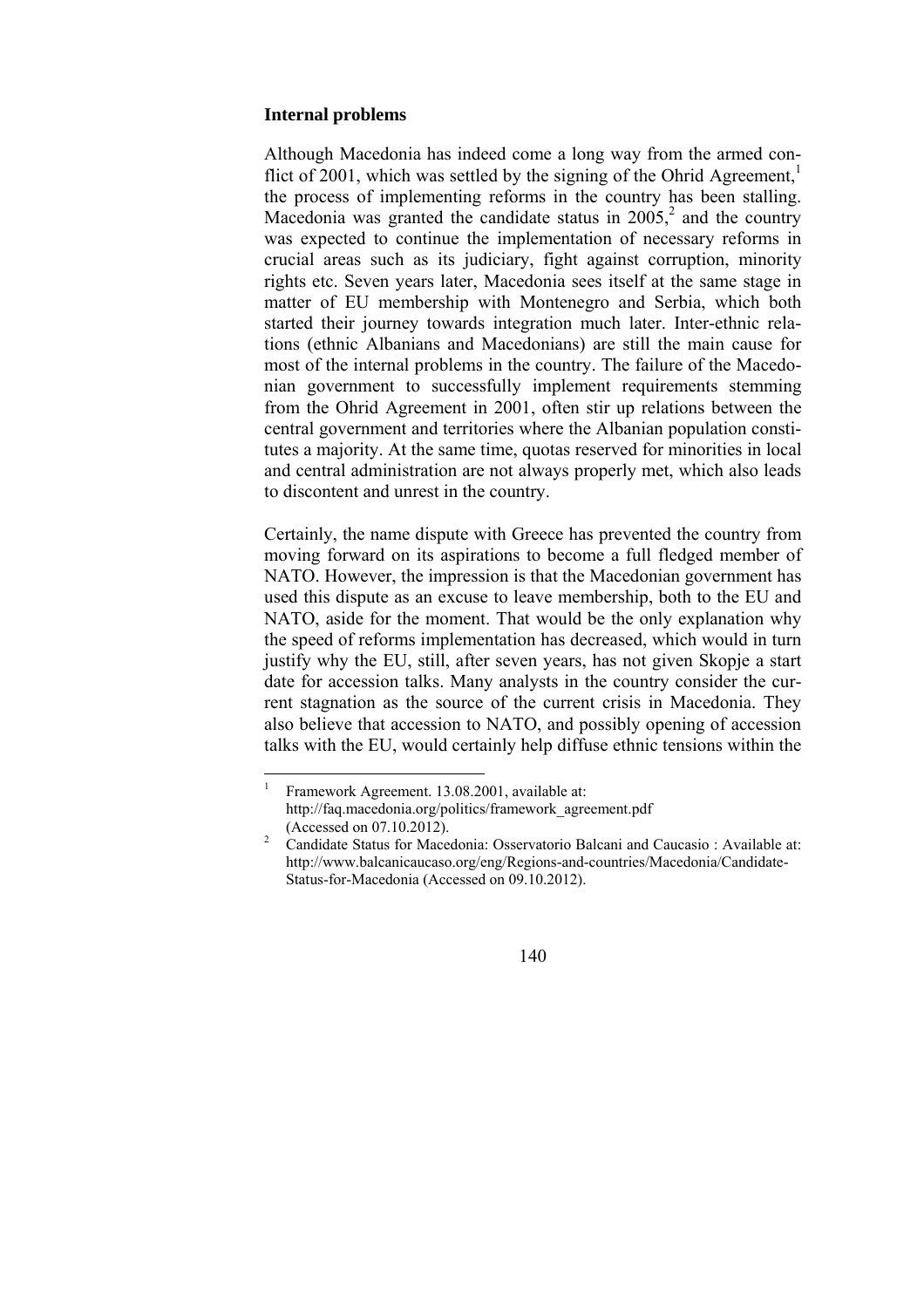country. The hope is that after accession to the alliance, and the opening of accession negotiating talks for the EU, energies would be focused elsewhere, rather than in dealing with internal inter-ethnic issues. In the case of the EU, government efforts will most likely have to be addressed at fulfilling the necessary conditions for full membership in the European family. Whereas in the case of NATO, Macedonia will have to rise up to the challenge of meeting responsibilities as a full fledged member of the North Atlantic Alliance in terms of providing security in the region and beyond.

In recent years we could see a rise in populist movements across the Balkans. This trend of populism is often adopted by political parties in the region either to hold power, or to attract voters support in times of elections. The election of Tomislav Nikolić as the president of Serbia raised concerns in the international community about the willingness of the new president to give up on Kosovo and to continue reforms in view of Serbia's integration process. Undoubtedly, a strong reliance on populist ideology and support from die hard nationalist eventually led Nikolić to win these elections.

As a consequence of the current financial troubles, Greece also has to deal with the rise of nationalism, represented mostly by the Golden Dawn party, which has adopted an increasingly tough approach towards the issue of immigrants in the country ever since Greeks elected them to the parliament in the last two general elections.

Therefore, not surprisingly, for the first time after many years, we see the emergence of nationalist parties in Albania. The emergence of the Red and Black Alliance is expected to have a substantial effect in the composition of the next legislation which is to come out of the general elections in the country in 2013. As such, that could be considered as a general trait for the region. As it often happens, there seemingly is a lack of willingness among the Balkan countries to let go of their past. This often ends up being an impediment in their way to socio-economic development, mostly represented by membership in the EU, NATO. Memberships, which not only guarantee stability and security in the region, but which also could be the pillars of economic development for these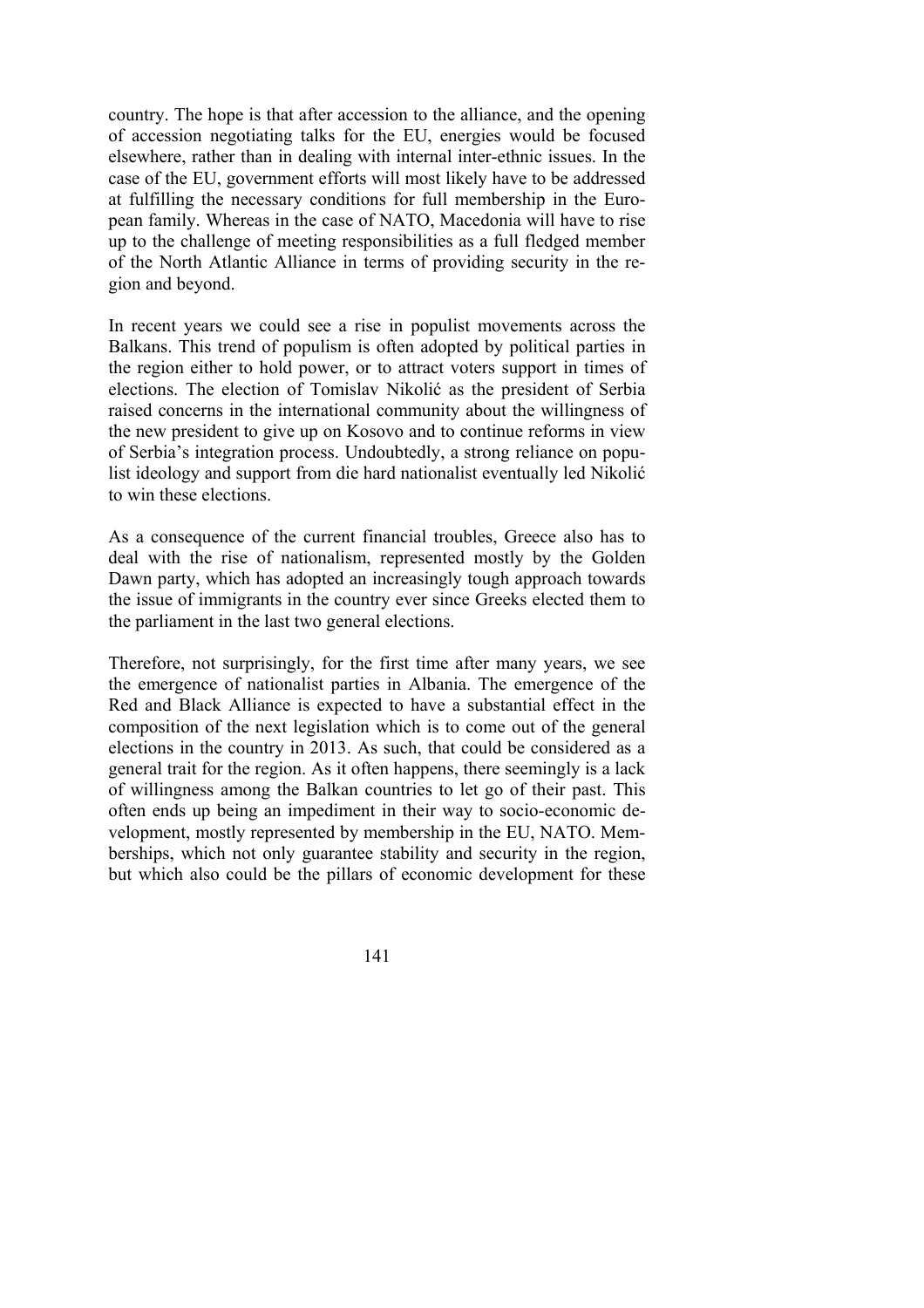countries. This seems to have been the case for VMRO-DPMNE in the recent years as well.

One of the other important factors which have led to internal stagnation in terms of reforms implementation lies in the lack of political dialogue within the Macedonian political environment. There seems to be a lack of willingness from the Macedonian part to accept the possibility of the adoption of a common multiethnic state. The approach that the government has taken on the interpretation of the many ethnicity related incidents that have happened in the recent years in the country, has certainly added to the doubts of the international community, as well as to a lack of trust from ethnic Albanians. It seems as if the ruling Macedonian party, (VMRO-DPMNE) has been adopting populism as an important means to holding political power in the country. What the Macedonian government does not seem to realize is that coexistence between the two ethnicities, is not only necessary, but it is a must for building a functional and democratic state.

#### **Albanian-Macedonian relations**

Like almost all relations between Balkan countries, the one between Macedonia and Albania has had its ups and downs through the years. As Albert Rakipi, Executive Director of the Albanian Institute for International Studies, says <sup>3</sup>

"Relations between Albania and FYROM ever since the independence of the latter have been as good as good can be in the Balkans. It is not that there have been no problems between the two countries but Albania has shown a European spirit and approach to solving these problems."

Diplomatic relations with Albania are normal at current. High ranked public officials from both countries exchange visits on a regular basis. The presidents and prime ministers, countries meet at regional forums, and high ranked political figures meet with their counterparts on a normal basis. One of the pillars of this diplomatic relationships is certainly the presence of ethnic Albanians in the country. Political Tirana un-

 $\frac{1}{3}$  Albert Rakipi PhD- European Integration à la Macédoine: Tirana Times, available at: http://tiranatimes.com/news.php?id=3564&cat=3 (accessed on 09.10.2012).

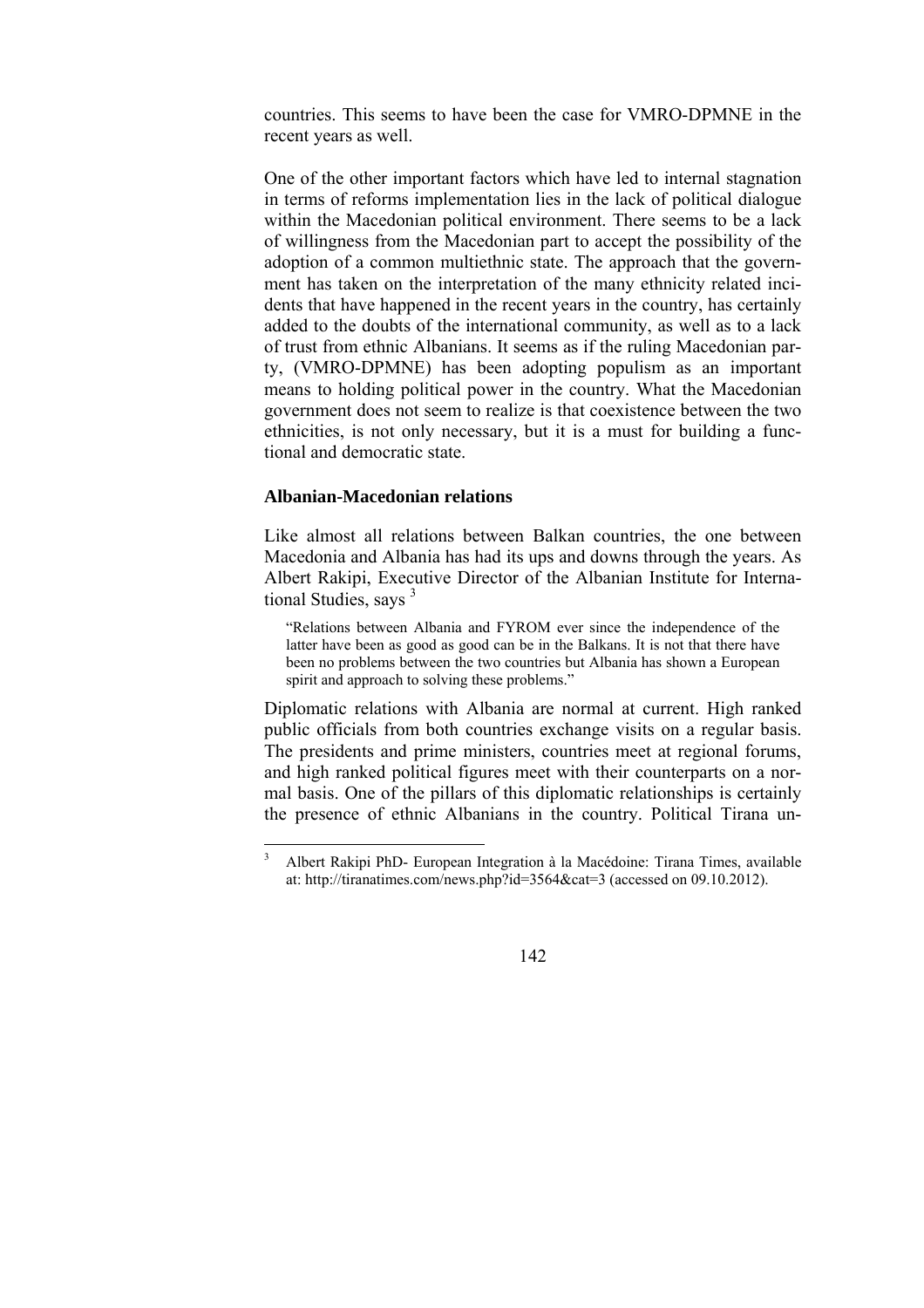doubtedly has an influence on ethnic Albanians in Macedonia. However, the influential role of Tirana in this perspective has been weakening. This is mainly a consequence of the ethnic Albanian political institutions in Macedonia having achieved a certain degree of maturity, thus slowly, but surely, pushing Tirana out of the main picture.

Another factor contributing to the weakening of the position of influence of political Tirana vis-à-vis Macedonia and ethnic Albanians living there is the approach taken by political elites in Albania. The political approach which could be seen recently in Albania, has been one that aimed at positioning the country at an equal distance between ethnic Albanian parties in Macedonia. This has made for a change from previous approaches from Tirana, which often enough resulted at rising tensions ethnic Albanians themselves in Macedonia, as well as between them and Macedonians. In terms of bilateral relations, we can certainly consider this a positive development.

Good relations between the countries are also a result of their respective efforts to adapt to the good neighbouring politics as required by authorities in Brussels. It must also be said that the political willingness of the Macedonian government to create a common multiethnic state, and the way it addresses the ethnic Albanians issue in the country, has a direct effect on the relationship between the two countries. Whenever the Macedonian government has attempted to benefit politically from inter ethnic incidents, the relationship between Skopje and Tirana has gotten tense. This is better shown by the latest incidents which stirred a massive wave of discontent among public opinion in Albania towards Macedonia.

There have also been periods of time when the relations between the countries have been shaky to say the least. In 2008, the Macedonian government decided to put in place a visa regime with Albania, a decision which created a lot of tension among ethnic Albanians in Macedonia, as well as in Tirana. The issue was later settled by an official visit of Prime Minister Gruesvki in Albania a few months after the decision was taken. Still, that helped to show that relations between Macedonia and Albania are fragile and are constantly determined by the policy mak-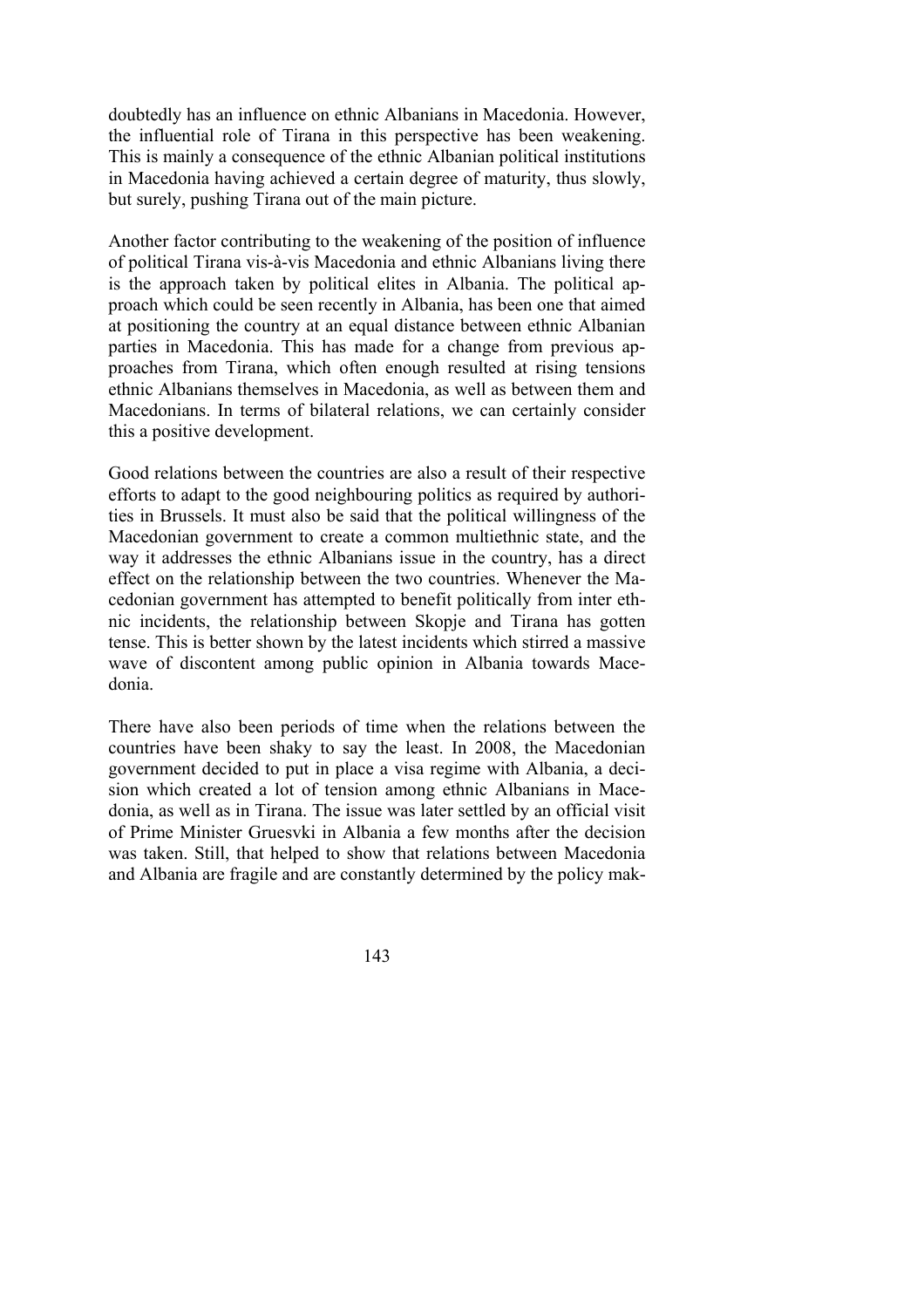ing in Skopje when it comes to bilateral relations, as well as the approach the government decides to take when dealing with ethnic issues.

#### **Albanian-Macedonian economic relations**

On the economic level relations between Albania and Macedonia have been increasingly important for both countries. In the last 10 years Macedonia has been able to position itself as the second country in terms of exports into Albania. According to statistics from the  $4$  Albanian Ministry of Economy, exports towards Macedonia in 2012 made up 15.9% of total exports toward CEFTA countries. Regarding imports, Macedonia represents 21% of total Albanian imports from CEFTA countries, positioning itself in the 3<sup>rd</sup> position, after Croatia, and Serbia. Most of the imports from Macedonia come from the sector of agriculture and the food products in general. Taking advantage of a more modern and thus productive agriculture sector, Macedonia has been able to introduce its products to the Albanian market more easily and in larger quantities.

This has allowed Macedonian farmers to acquire a large share of the market in Albania. Statistics show that in the first 10 months of 2011, the total value of investments of Albanian business in Macedonia amounted to 2 million Euros. In the first 3 months of 2011, exchange between the two countries increased by 30 per cent. Translated in more specific amounts, that means a total export of 22 million Euros for Albania towards, Macedonia, and at the same time, a 46 million Euro turnout on imports from Macedonia to the Albanian markets. The exchange is mostly focused on agricultural and light industry. Article 40, of the CEFTA agreement, signed by several countries in 2006, and required the all signing countries to introduce measures which would alleviate costs of imports and exports between them, before May 2009. In this perspective, in <sup>5</sup>May, 2009, Macedonia and Albania removed custom tariffs for

Albania-Macedonia, without Custom Tariffs: *Koha Jone:* Available at: http://www.kohajone.com/html/artikull\_38552.html (Acessed on 09.10.2012).



 $\frac{1}{4}$  Albania's Trade Relations with Regional Countries: Available at: http://open.data.al/sq/lajme/lajm/lang/sq/id/388/Marredheniet-Tregtare-te-Shqiperise-me-Vendet-e-Rajonit-%28anetare-te-CEFTA%29 (Accessed on  $10.10.2012$ ).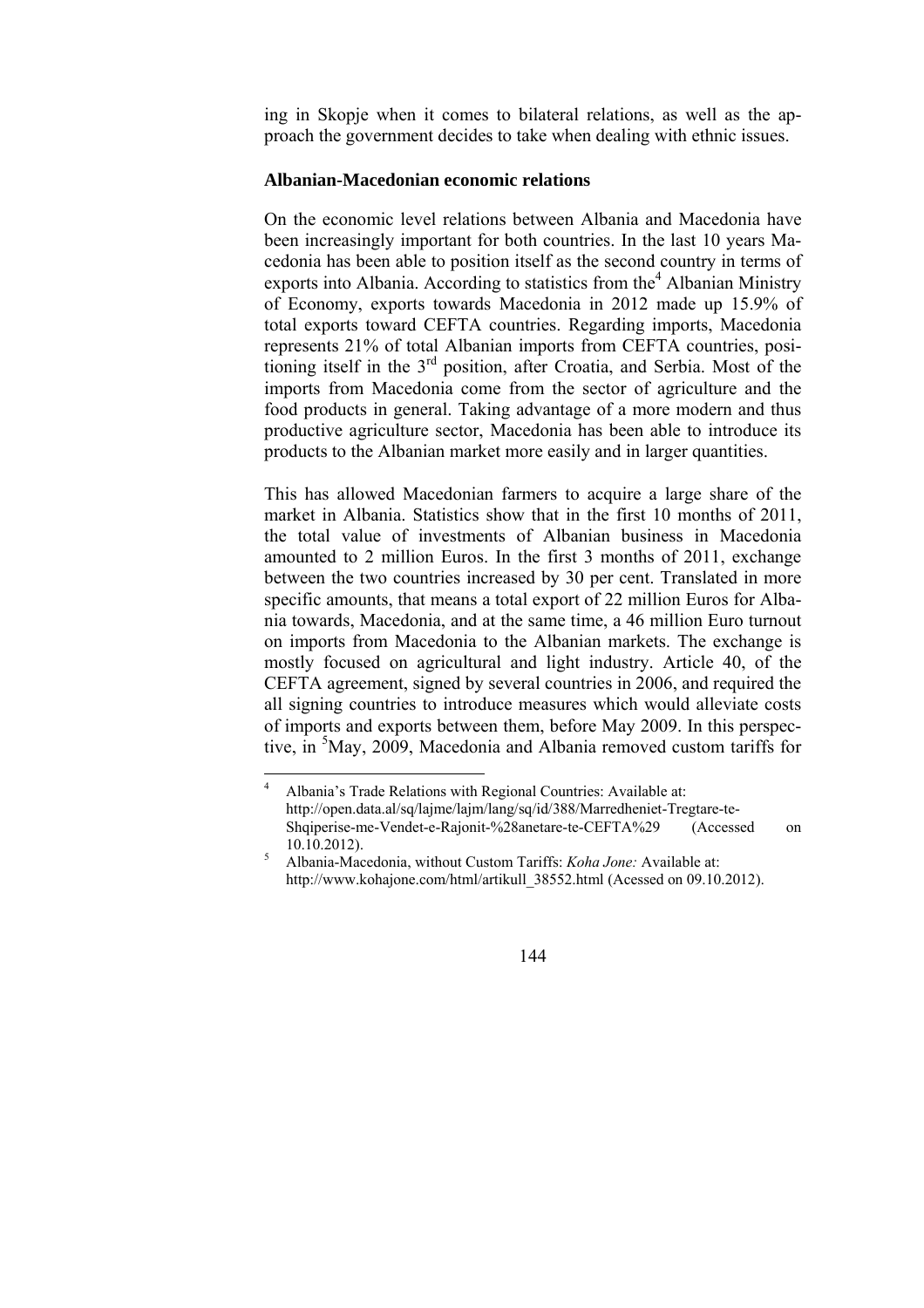goods imported and exported between them. This move has played an important role in the further improvement of economic exchange, mostly in the agricultural and light industry sectors.

Albania has also represented a valuable economic access point to the west for Macedonia, mostly by granting access to the port of Durrës to Macedonian businesses, Macedonia often enough uses its relative proximity to the port of Durrës, as an added value to attract foreign investors in the country. As the relations with Greece came to a freeze after the emergence of the name dispute, the normal access to sea, the port of Thessalonica, all of a sudden became unavailable for Macedonian business. At this time, the Albanian government granted Macedonia access to the port of Durrës, showing a friendly approach in view of the required good neighbourhood policy advocated by the European Union.

The general impression however, is that economic exchange between the two countries can and should be extended even further. Although, considering the last developments of agriculture production within Albania, the possibility that Albanian farmers will be able to meet national demands will shortly turn to reality. Consequently there will be less and less need for foreign imports, particularly in the agricultural sector, including imports from Macedonia. This will necessarily require a new approach in matters related to economic cooperation between the two neighbours. First data on exports and imports between Macedonia and Albania have already confirmed the trend, with exports and imports with Macedonia showing a slight decrease in the first four months of 2012. However, the recent decrease in economic exchange between the two countries could also be attributed to the ongoing European financial crisis. Although the level to which small, developing economies in the region (Greece is a different matter altogether) are affected from it, is certainly less severe than their western counterparts.

## **A gloomy perspective?**

The first half of 2012 showed how fragile the situation in Macedonia really is, and unless appropriate measures are taken by the government tensions are sure to rise even further. From the moment the coalition led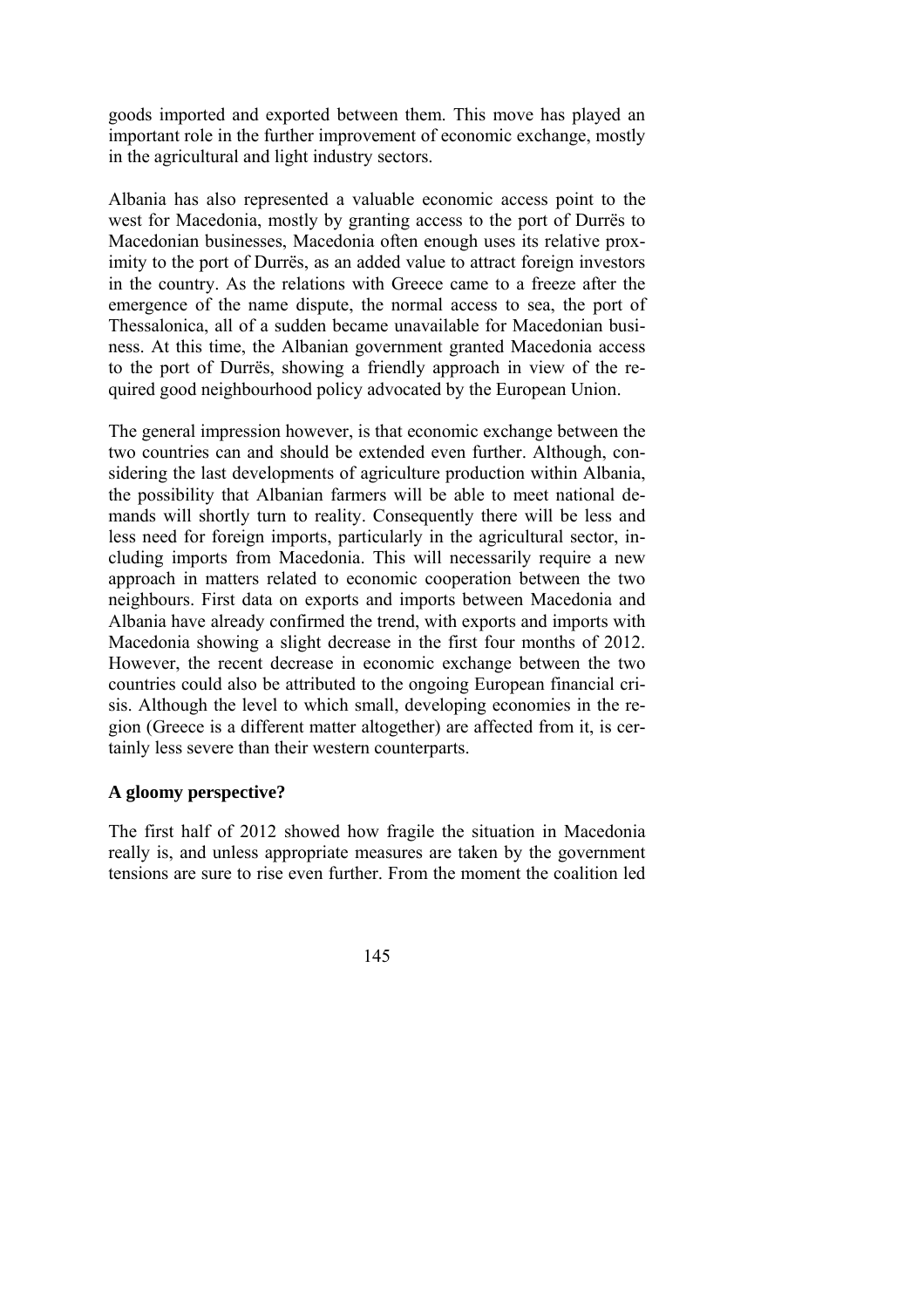by Gruesvki's VMRO–DPMNE was confirmed in the last general elections, the ethnic tensions between the Albanian population and Macedonians have seen a sudden rise. The series of incidents began on February 28th, when two young ethnic Albanians were shot dead by a Macedonian police officer in a dispute over a parking lot, in Gostivar. While there was no reaction from Tirana's officials on this case, the Macedonian Ministry of Internal affairs was quick to dismiss the killing on the basis of self defence from the police officer after being attacked by the two victims. Unfortunately, this was only the first of many incidents to come, which would worsen the situation and the already volatile relationship between the two ethnicities in the country. On 13 March 2012, 5 bodies were found near Lake Smilikovski in Skopje.<sup>6</sup> Initial investigation on behalf of the Macedonian police concluded that the bodies are a result of a murder. According to the Macedonian Ministry of foreign affairs, all 5 victims belonged to minor age, and were Macedonian nationals. On the day of the incident, Albanian and Macedonian media in Skopje reported a highly flared up situation and consequently a number of ethnic based clashes during the night.

What emerges from the latest ethnic clashes is that although the signed Ohrid agreement looked good at least on paper, its implementation still lacks of the expected results. There seems to be a lack of willingness from VMRO DMPNE, to engage in mutually beneficial reforms which would bring the two ethnicities closer to each other. At the same time, it seems to be that Albanian parties, be it the opposition, or the party which is part of the ruling coalition, are more interested in participating in the blaming game, rather then engaging in a proactive effort to protect Albanian interests inside the country. Apart from the lack of insecurity and safety that people on both sides fear as a result of constant flare ups of ethnic hatred, the Macedonian society is suffering from the existence of what experts in the region define as two "parallel" societies. As time goes by, it is getting more difficult to bring these "parallel" societies together, even on important matters such as European integration.

 $\frac{1}{6}$  Killing Heighten Ethnic tensions in Macedonia: *New York Times* Available at: http://www.nytimes.com/2012/04/16/world/europe/killings-heighten-ethnictensions-in-macedonia.html?  $r=0$  (Accessed on 10.10.2012).

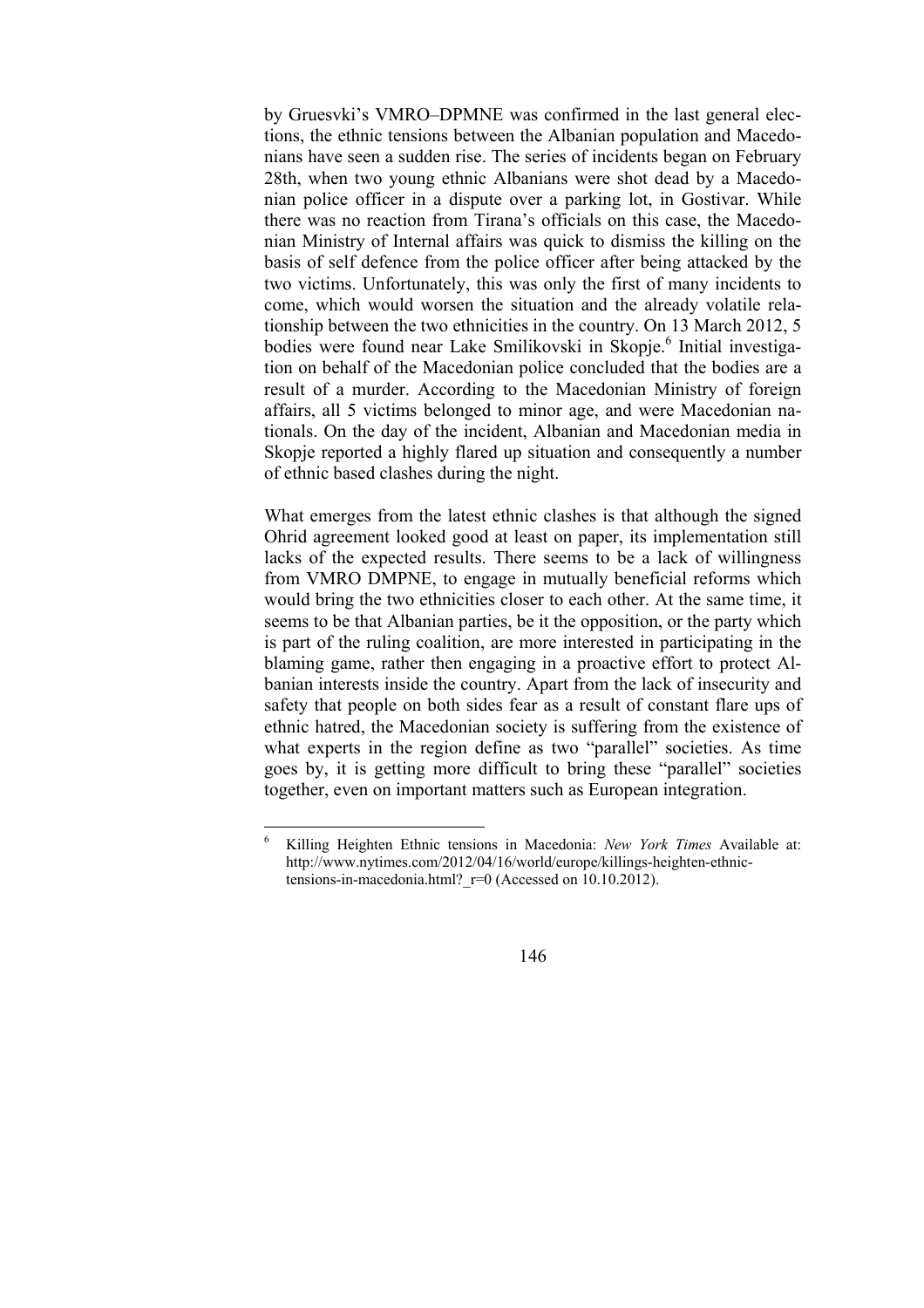### **Conclusion and recommendations**

When it comes to inter-ethnic relations within Macedonia there are a few things that to be taken into account as seen from the Albanian perspective. First and foremost, the political willingness of the Macedonian side to agree to a multiethnic state is the basis for creating a functioning democratic state.

The Macedonian side should definitely give up on proposing and implementing one sided laws which could incite anger and discontent amongst ethnic Albanians. The recent law for Macedonian special forces, the so called<sup>7</sup> "branitella law" was only the latest proof of this behaviour. The piece of legislation was drafted by VMRO DPMNE, and aimed at guaranteeing special rights and privileges to members of the Macedonian special force during the 2001 conflict. This triggered discontent from ethnic Albanian representatives in the parliament, both the ones in power (Democratic Union for Integration) as well as the opposition (Democratic Party of Albanians). These parties requested and suggested amendments to the law, which would guarantee the same privileges and rights for Albanian members of the National Liberation Army as well. The difference on opinion over this piece of legislation threatened the stability of the ruling coalition.<sup>8</sup> Former Prime Minister Lupco Georgievski himself warned of the risk of introducing laws of a homogenous ethnic nature, $9$  such as the one proposed by VMRO on Macedonian Special Forces in terms of aggravating ethnic tensions even further. The situation was aggravated even further, when VMRP deputies, introduced amendments to the Parliamentary Regulations which limited the speaking time of Albanian members of parliament.

The focusing of energies on dissolving critical situations among ethnici-

Macedonia could go back to 2001 – Top Channel – Available at: http://www.topchannel.tv/artikull.php?id=246131 (Accessed on 17.11.2012).



 7 The Law on Branitella in the plenary session: Koha.mk (Accessed on 15.10.2012) Available at: http://www.koha.mk/aktuale/17456.html. 8

DUI: Law on "branitella" threatens the coalition: www.zhurnal.mk Available at: http://zhurnal.mk/content/?id=128211235132 (Acccessed on 12.10.2012).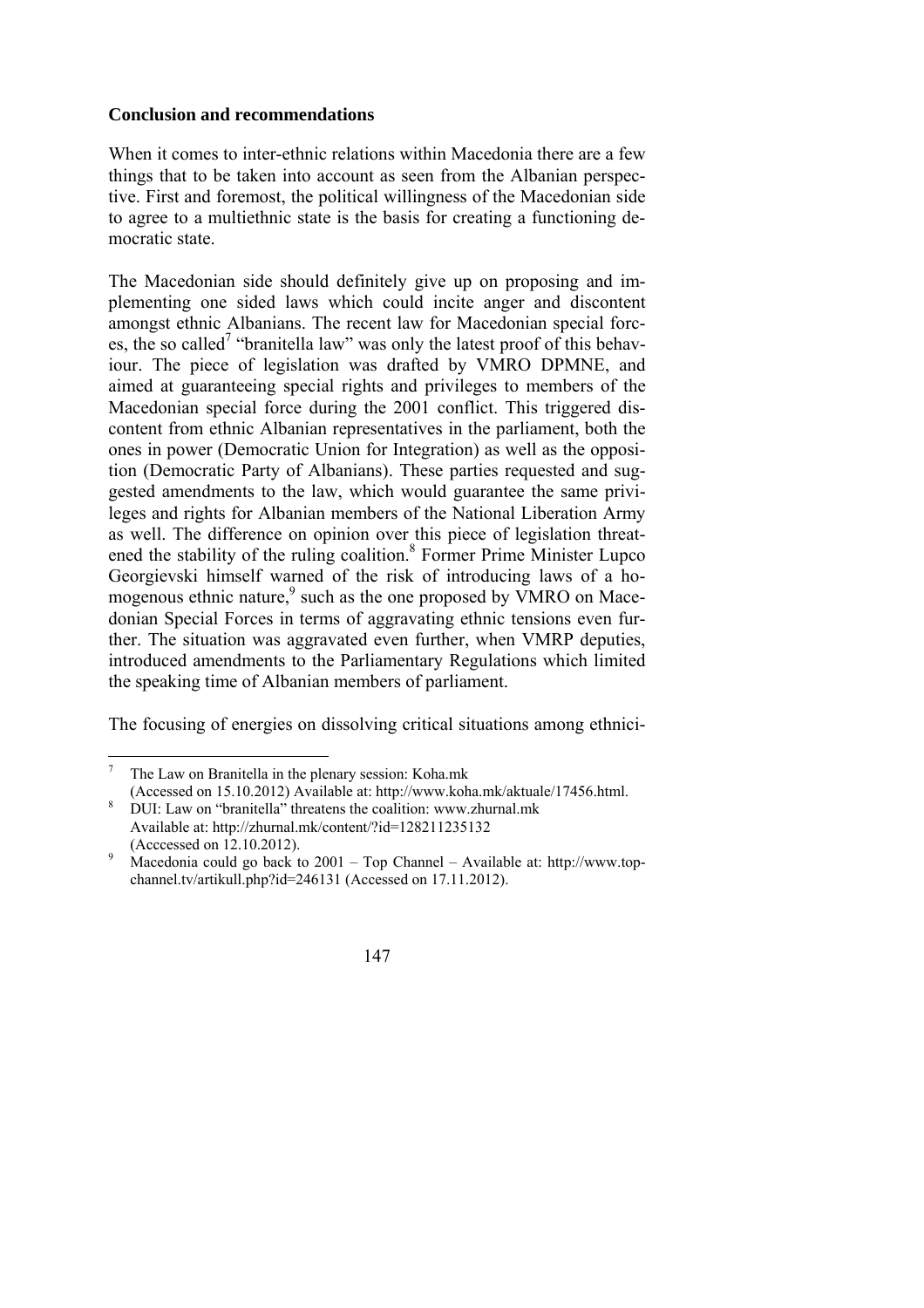ties, rather than intensively cooperating in order to create the necessary set of circumstances needed for the further development of the country, both in terms of integration and economic development, might seriously damage Skopje's aspirations.

Secondly, if Macedonia aims at deserving a place in both NATO and the EU, it should aim to make the ultimate transition from a security threat, to a country exporting stability in the region. On a regional context, the evolving of current affairs in Macedonia may have dangerous repercussions elsewhere. With the Serbian media seemingly biased in its reporting of internal developments (ethnic incidents) in the former Yugoslav republic, an aggressive approach of the Macedonian government to these issues, might just show Belgrade the wrong way of dealing with its own ethnic disputes in relation to Northern Kosovo. Therefore, Macedonia should be particularly careful not to fail to consider the external consequences of its behaviour toward the ethnic debate in the country.

Thirdly, Albania's approach when addressing the ethnic situation in Macedonia is neither sufficient, nor adequate. Not only does Albania have to realize what is at stake, considering the presence of ethnic Albanians on the other side of the border, but it should also address this issue from NATO's perspective. As a member of NATO, Albania has a responsibility for guaranteeing security and stability in the region. As such, the country should not hold back from advocating the peaceful settlement of ethnic disputes which might risk having a spill over effect in the region. The relation between ethnic Albanians and Macedonians certainly falls under this category.

In such a critical and volatile dispute, Albania should put on the NATO suit more often, and address Skopje with an authoritarian but still diplomatic voice, without fearing of being accused to take sides. The situation in Macedonia is in itself an opportunity to show that the country has finalized the transition to a security exporting country. Apart from the privileges that it attains, membership to NATO also attributes responsibilities which should be carried out to the best of each country's abilities. Making sure that peace and stability reign in the region, seems to be Albania's share of responsibility in this regard.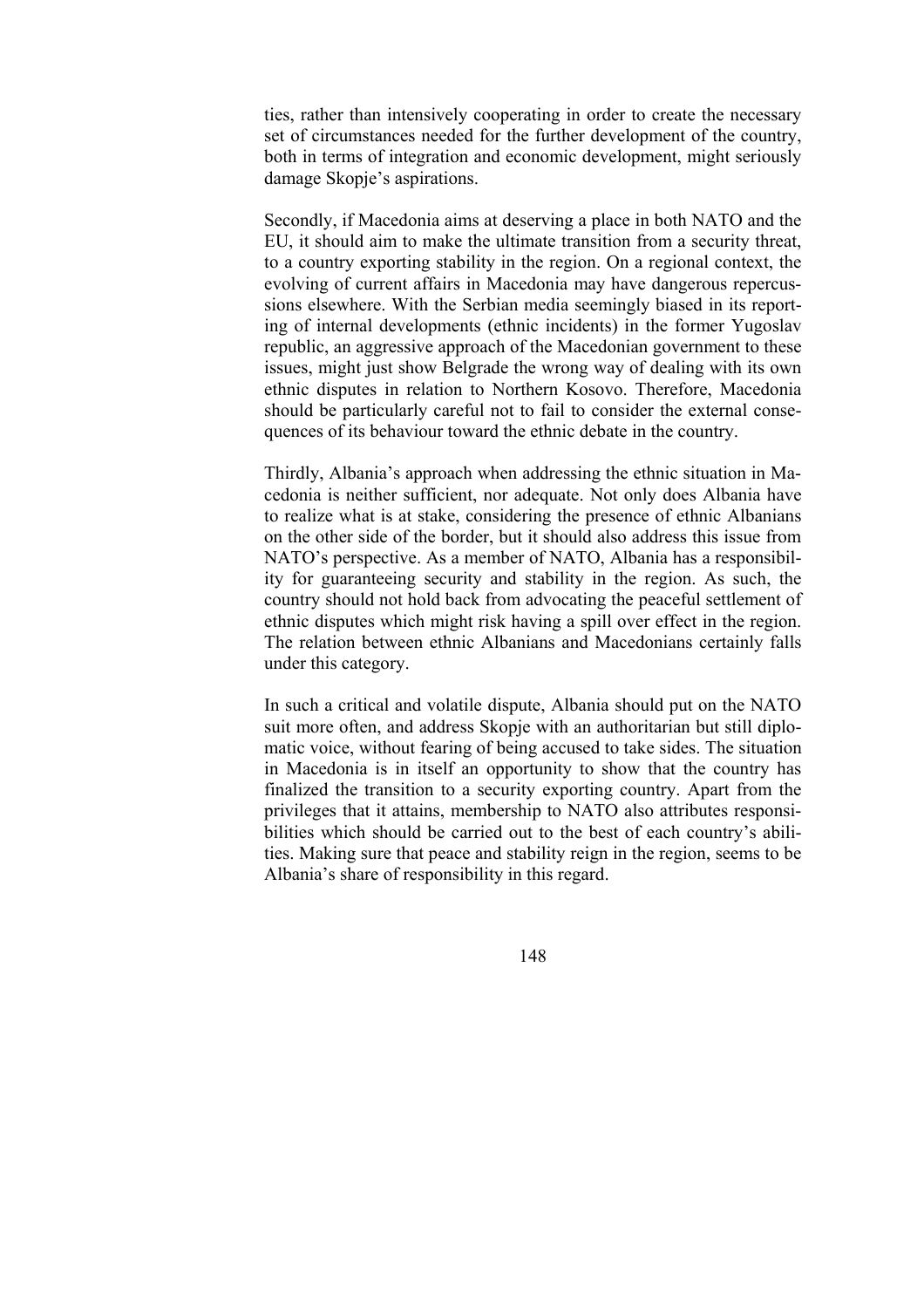# **Gaining Perspectives through Bilateral Cooperation: Bulgaria and Macedonia**

# *Petyo Valkov*

First of all, it needs to be mentioned that bilateral relations between neighbouring countries is a process, which is characterized by its specificity, sensitivity and the ability to change the direction of the policy pursued by each country. A lot of factors influence this process, such as the international community, the internal policy and the public opinion in that country.

The Bulgarian perception of Macedonia today is as a country which has embarked on the road of EU integration and NATO membership, but facing many issues that should be resolved – both internally and internationally. This paper will present three variety of viewpoints in Bulgaria, focussing on the governmental, the academic as well as the public perspective.

## **The governmental level**

Bulgaria has always supported Macedonia's Euro-Atlantic orientation, but whether and how it will be implemented depends mostly on Macedonia itself: on the reforms which are taking place there, on the ongoing processes in the country, on finding a compromise solution with Greece on the bilateral issues with the name.

Bulgaria does not interfere with the dialogue between Macedonia and Greece, because it is bilateral, but when various options are put on the table and discussed, it will also have its own position.<sup>1</sup>

 1 Nikolay Mladenov, Minister of Foreign Affairs – Bulgaria, available at: http://www.dnes.bg/balkani/2012/06/08/ne-ni-haresva-zaiajdaneto-s-bylgariia-otmakedoniia.160883, last accessed on 01.09.2012.

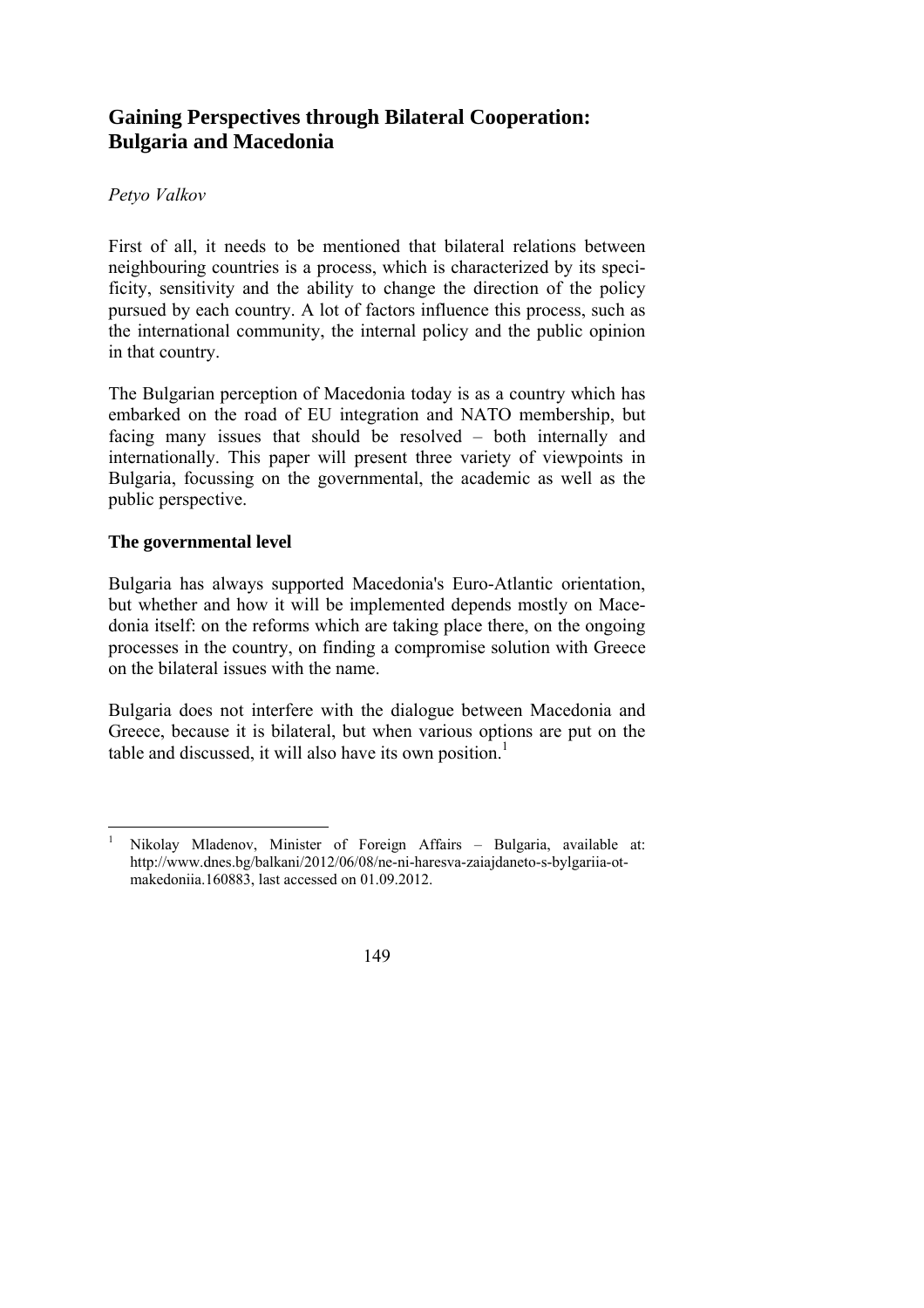Bulgaria was the first country, which recognized the independence of Macedonia, but there are problems with the recognition of the Macedonian language and nation, which lead to complications in signing agreements between the two countries.

From the Bulgarian side it is estimated that neither Bulgaria, nor Macedonia has territorial claims to each other. This is a good basis for cooperation between the two countries in the future. $2<sup>2</sup>$ 

The official position of some of the leading politicians in Bulgaria is that for the development of the relations between our countries and the Balkans as a whole, it is much more important to focus on creating good conditions for the development of the region. To reach that aim, all our neighbours have to become part of the EU rules, realizing their European perspective. In order to do so each country must follow the EU requirements, starting with the criteria of Copenhagen. All bilateral, historical, political, commercial, infrastructural matters can be solved only in this context. As long as the countries from that region stay outside the European integration, it will be difficult to solve these issues.<sup>3</sup>

According to our country there are not specific issues between the two countries, which should be resolved in a radical way. On the other hand, there is an accumulation of unresolved issues that have existed for years without taking any actions (for example the lack of railway between Sofia and Skopje). In recent months there is a slowdown in cooperation between the two countries concerning cross-border programs, which are funded by the EU. This in turn is not a good indicator for the two countries to the EU.

http://www.dnes.bg/balkani/2012/06/08/ne-ni-haresva-zaiajdaneto-s-bylgariia-otmakedoniia.160883, last accessed on 01.09.2012.



 $\frac{1}{2}$  Dr. Dimitar Bechev, director of the European Council on Foreign Relations – Sofia, available at:

http://bnt.bg/bg/news/view/78134/za bylgaro\_makedonskite\_otnoshenija,\_last accessed on 02.09.2012.<br><sup>3</sup> Op. cit.: Nikolay Mladenov, Minister of Foreign Affairs – Bulgaria, available at: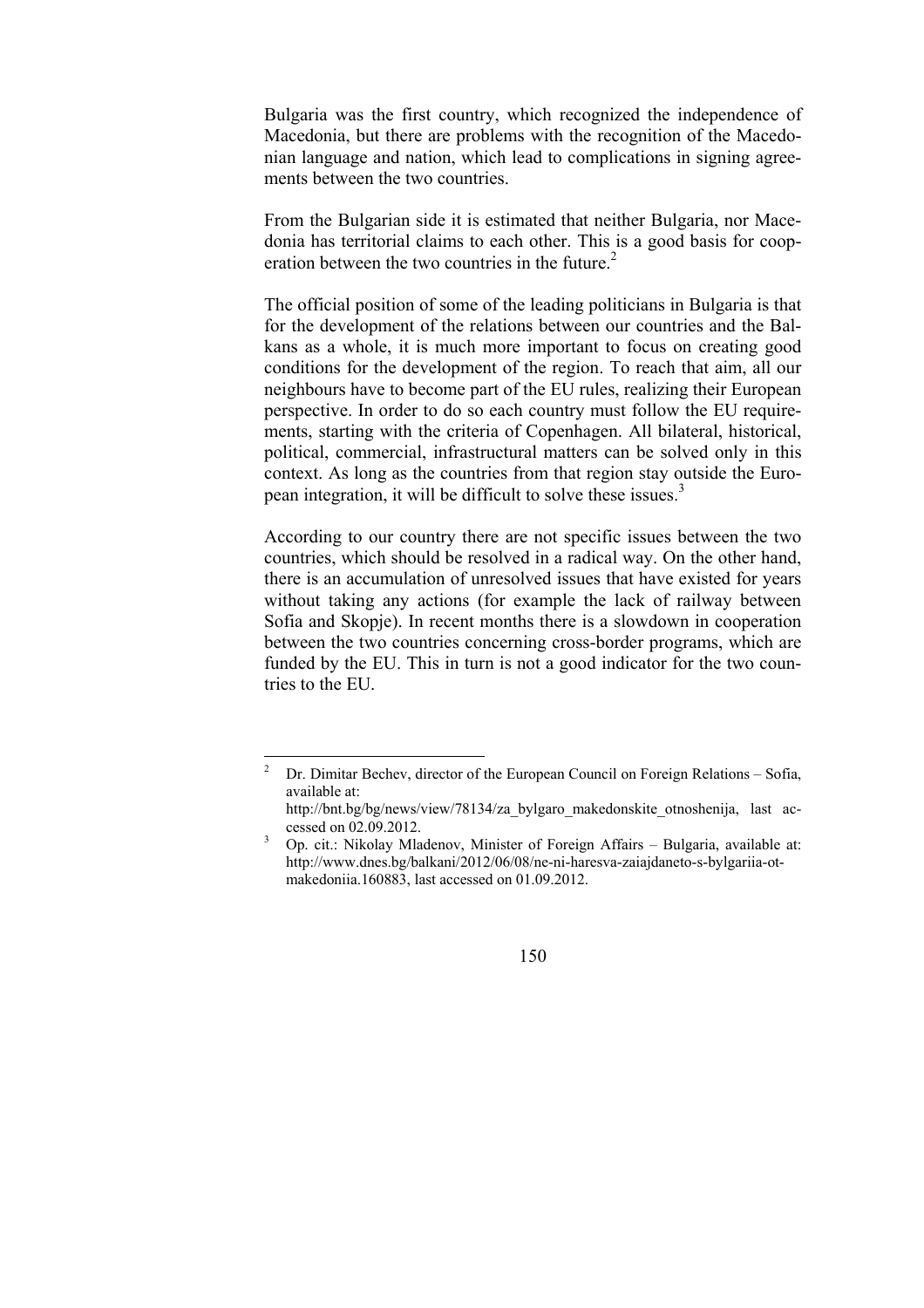The position and the actions of Bulgaria are only and solely to support the security of Macedonia, its entirety, development, European integration, but Macedonia should go alone on this road; Bulgaria cannot do it for her.4

Among the main priorities in the bilateral relations between Bulgaria and Macedonia are creating favourable conditions for the realization of common projects of interest in the fields of transportation, infrastructure, business, tourism, culture, education and many more.<sup>5</sup>

As a member of the EU and NATO, Bulgaria is ready to share its experience and best practices in the integration process. In the face of Bulgaria, Macedonia has a friend and a partner, which will continue to support and encourage.<sup>6</sup>

There is a sufficient level of cooperation between Bulgaria and Macedonia. This is shown in the areas of education, tourism, trade and others. This is the real basis on which we tread. Bulgaria wants to work constructively with absolutely all neighbours to solve all existing problems that we have, which are not so many and together we can build the basis of the development of the whole Balkan region. As soon as possible it is necessary for all of us to look ahead, not back in the past and not to seek justification in it. In this way everyone will sooner realize the feasibility of the European perspective for the region and especially for Macedonia.

## **The academic level**

According to some of the leading scientists in Bulgaria "Emotional attitude to Macedonia is a historical figure. Nowadays it is decreasing and a process of distancing is growing."7

<sup>7</sup> Prof. Emil Mitev, available at: http://focus-news.net/?id=n1667717, last accessed on 09.09.2012.



 $\frac{1}{4}$ Ibidem.

<sup>5</sup> Ivan Petkov – ambassador of the Republic of Bulgaria to the Republic of

Macedonia, available at: http://www.mfa.bg/bg/49/, last accessed on 01.09.2012. Ibidem.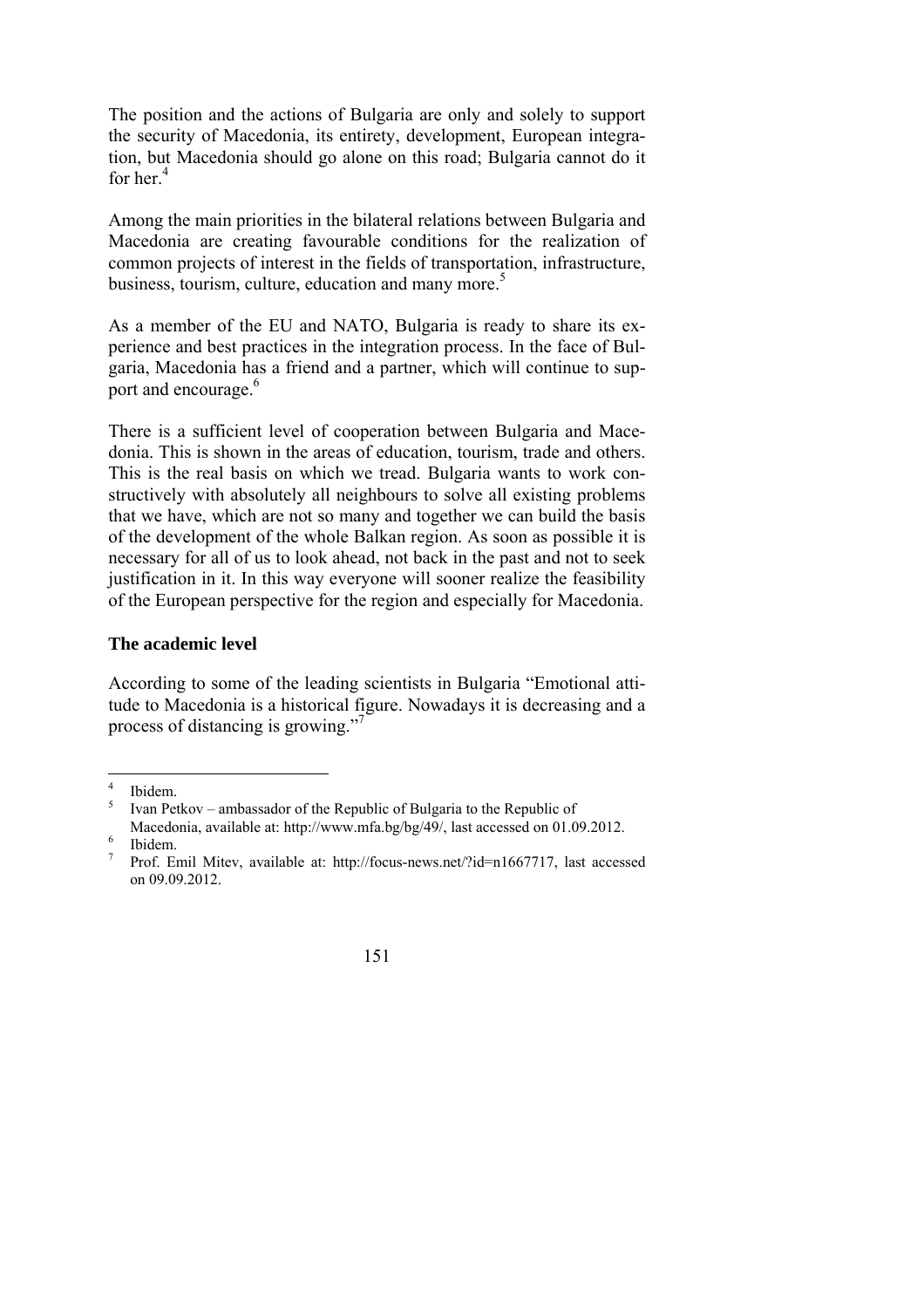Some of the scientists in Bulgaria share the attitude that an ethnicnational process of shaping Macedonian identity awareness is going on in Macedonia right now. This is neither an irreversible nor one-variant process and it does not lead to consolidation of the civilian population and state. A survey shows that a variety of processes is taking place in Macedonia now. The first of which is its return to the age-old Bulgarian root.<sup>8</sup> Pro-Serbian orientation or Yugo-nostalgia is another process greatly influenced not only by Belgrade but also by the other ex-Yugoslavian republics. The third process is the orientation towards Greece through admitting Greek businesses in the country as well as assuming the Greek cultural heritage. The next process is the turning towards Albania. "The last fact in this respect was the statement of Turkish PM Erdoğan that Macedonia will disintegrate unless the rights of the Albanians are observed."<sup>9</sup>

The Bulgarian politics is facing an extremely difficult test because if it is, on one side, too tough it will cause anti-Bulgarian campaigns but if it is, on the other side, too soft it will encourage the pressure on the Macedonian Bulgarians. Exceptional tact is needed. The Bulgarian Business, TV and media will be of good use for that.<sup>10</sup>

For others, the issue with the language remains painful,  $11$  as well as trampling the rights of the Bulgarians in Macedonia and the policy pursued against them. $12$ 

In the past, Bulgarian policy concerning Macedonia was based on the view that all Macedonians are Bulgarians. Now, however, there is a change in the view and one can hear speeches about protecting the Bul-

-

<sup>8</sup> Ibidem.

<sup>9</sup> Ibidem.

 $^{10}$  Ibidem.

<sup>11</sup> Prof. Ivan Kochev, available at: http://focus-news.net/?id=n1667717, last accessed on 02.09.2012. 12 Op. cit. Prof. Jordan Velichkov**, "**Servile politicians failed Bulgaria", available at:

http://pressadaily.bg/searchingx/%D0%94%D0%BE%D1%86.%20%D0%99%D0 %BE%D1%80%D0%B4%D0%B0%D0%BD%20%D0%92%D0%B5%D0%BB% D0%B8%D1%87%D0%BA%D0%BE%D0%B2/tags, last accessed on 10.09.2012.

<sup>152</sup>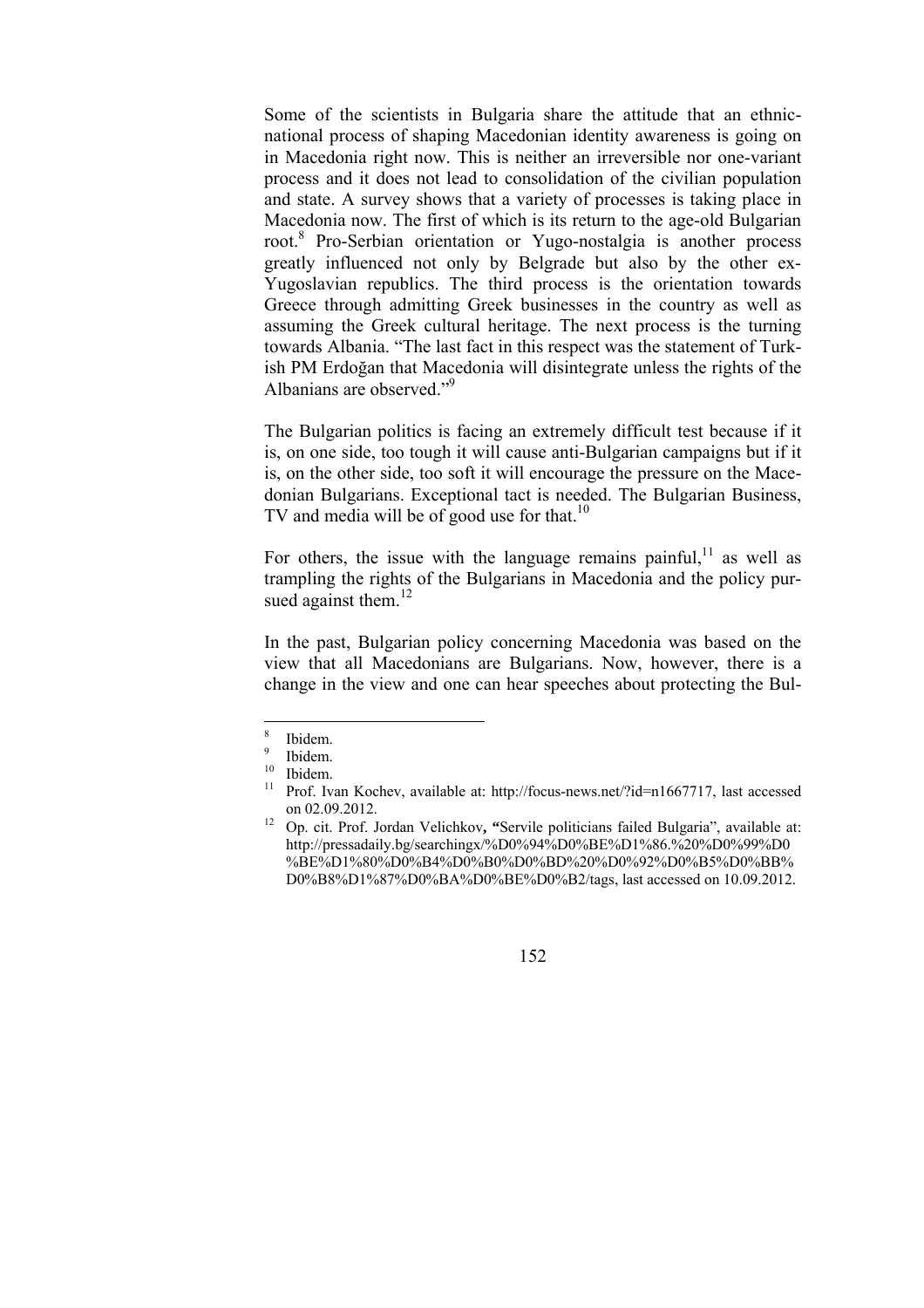garians in Macedonia.13 One of the main steps for Macedonia towards EU membership is to improve its relations with its neighbours.<sup>14</sup>

The prevailing view is that Macedonia can count on the support of Bulgaria on its road to the EU and NATO membership, but it should not be supported 100%, because of the past disputes concerning historical or cultural topics.<sup>15</sup>

## **The public level**

The majority of Bulgarians perceives Macedonia and the Macedonians as brotherly people that share a common history and culture.

Bulgarian people perceive Macedonia as a country, in which nationalism is over-developed. This leads often to anti-Bulgarian propaganda (For example: In May 2012, Bulgaria's ambassador in Skopje was prevented by Macedonian nationalists from laying wreaths at the monument to Gotse Delchev, a shared hero from the times of liberation of the nonliberated Bulgarian land from the Ottoman empire. The incident led to Macedonia's ambassador in Sofia being summoned to hear Bulgaria's protest.). According to the Bulgarians that affects negatively the relations of the citizens of the two countries. There is a possibility for some political parties in Bulgaria (for example - ATAKA, VMRO) to use these trends and the government to be affected under the pressure of public opinion for changing certain aspects in its policy towards Macedonia. (For example: It is a fact that public opinion in Bulgaria has managed to change the manipulative Macedonian title of the exhibition planned for the Royal Museum of Mariemont in Belgium and in a this way opened

http://argumenti-bg.com/16065/prof-markov-balgariya-tryabva-da-pokazhe-zhaltkarton-na-makedoniya/, last accessed on 02.09.2012.



<sup>&</sup>lt;sup>13</sup> Alexander Yordanov, former Ambassador of Bulgaria to Macedonia, available at:<br>http://focus-news.net/?id=n1667717, last accessed on 10.09.2012.

 $\frac{14}{14}$  Ivaylo Kalfin, MEP, available at: http://argumenti-bg.com/16065/prof-markovbalgariya-tryabva-da-pokazhe-zhalt-karton-na-makedoniya/, last accessed on 04.09.2012.<br><sup>15</sup> Prof. Markov: "Bulgaria must show a yellow card to Macedonia", available at: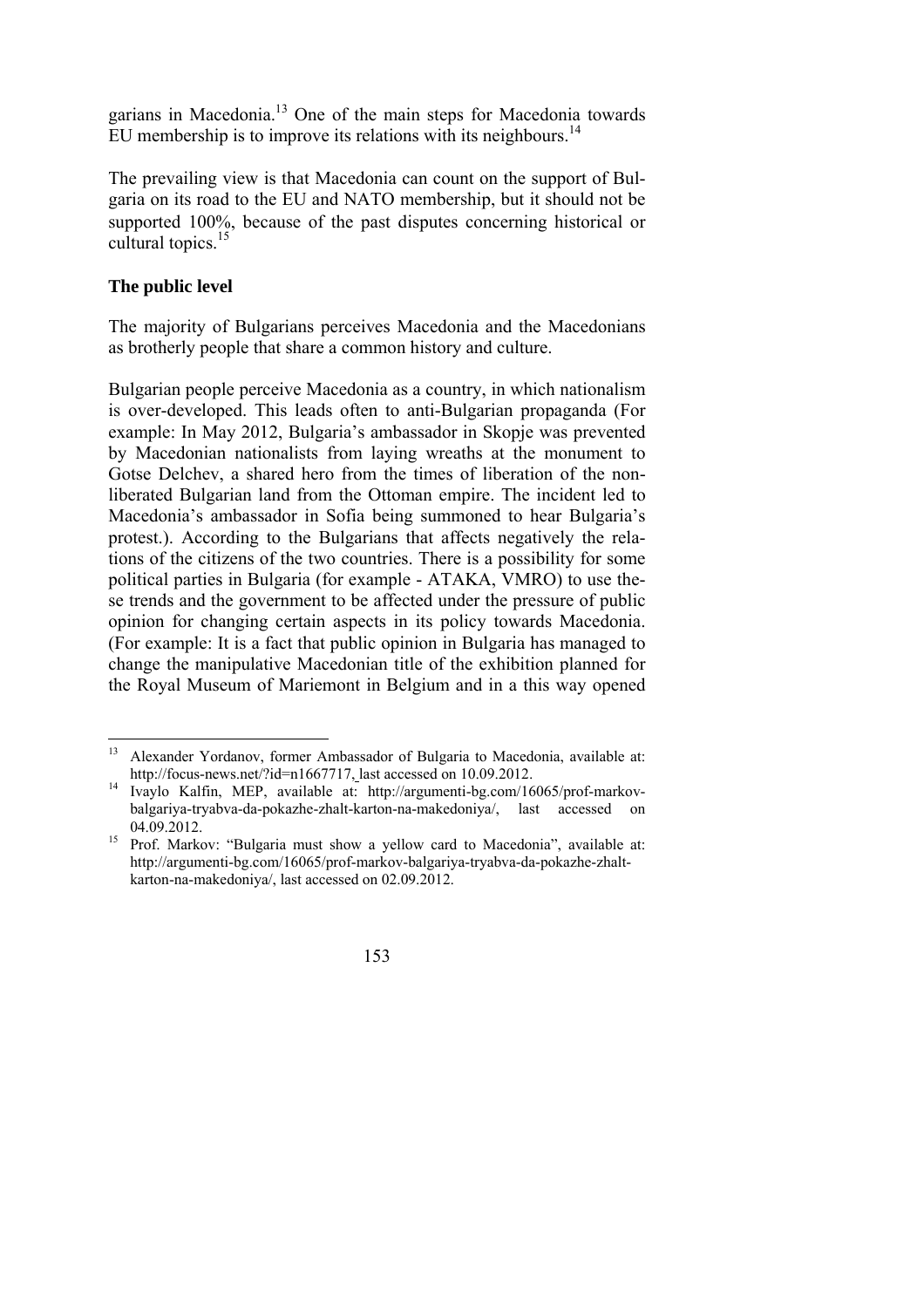the eyes of the European scientists. It urged the Macedonian media to comment on this a lot and to give explanations and "proofs").  $^{16}$ 

Bulgarian society supports Macedonia on its road to European integration and it has a positive point of view concerning our neighbour's joining NATO.

On the other hand, repeatedly in interviews and polls in Bulgaria it has been stated that the main problems for the realization of these national goals are the internal conflicts (ethnic resistance), corruption, the poor relations, and uncreative dialogue with some of its neighbours. The majority of Bulgarians have no claims to their neighbour, nor do they want to interfere in its domestic affairs, but many are irritated by the Macedonian blackmail to give up part of their history and they want the historic truth established $17$ 

According to National opinion polls two thirds of our country supports Macedonia's accession to the European Union, but only  $12\%$  oppose.<sup>18</sup> 45% of Bulgarians do not care whether Macedonia will keep or change its name. Only 15% want to change it, and a lot more (40%) are those who insist that Macedonia should keep its present name. Overall, the Bulgarians think that whether Macedonia will keep or change its name, it will not affect the relations between the two countries.<sup>19</sup>

According to internet discussions by Bulgarians, it is time for the Bulgarian diplomacy to strongly put the issue to the Macedonian Government for neglecting the rights of the Bulgarians in Macedonia.<sup>20</sup>

http://bg.pointdebate.net/debate/podkrepyate-li-makedoniya-byurm-za-chlenstvo-ves-i-nato.629/50, last accessed on 10.09.2012.



<sup>&</sup>lt;sup>16</sup> Information agency "BLIZ", "Macedonian media offend our alphabet", available at: http://www.blitz.bg/news/article/153547, last accessed on 10.09.2012. 17 Ibidem.

<sup>&</sup>lt;sup>18</sup> "Two thirds of Bulgarians support Macedonia's EU membership", available at:

http://education.actualno.com/news\_152937.html, last accessed on 10.09.2012<br><sup>19</sup> Ibidem.

<sup>&</sup>lt;sup>20</sup> "Do you support the Macedonia-FYROM's EU and NATO membership", available at: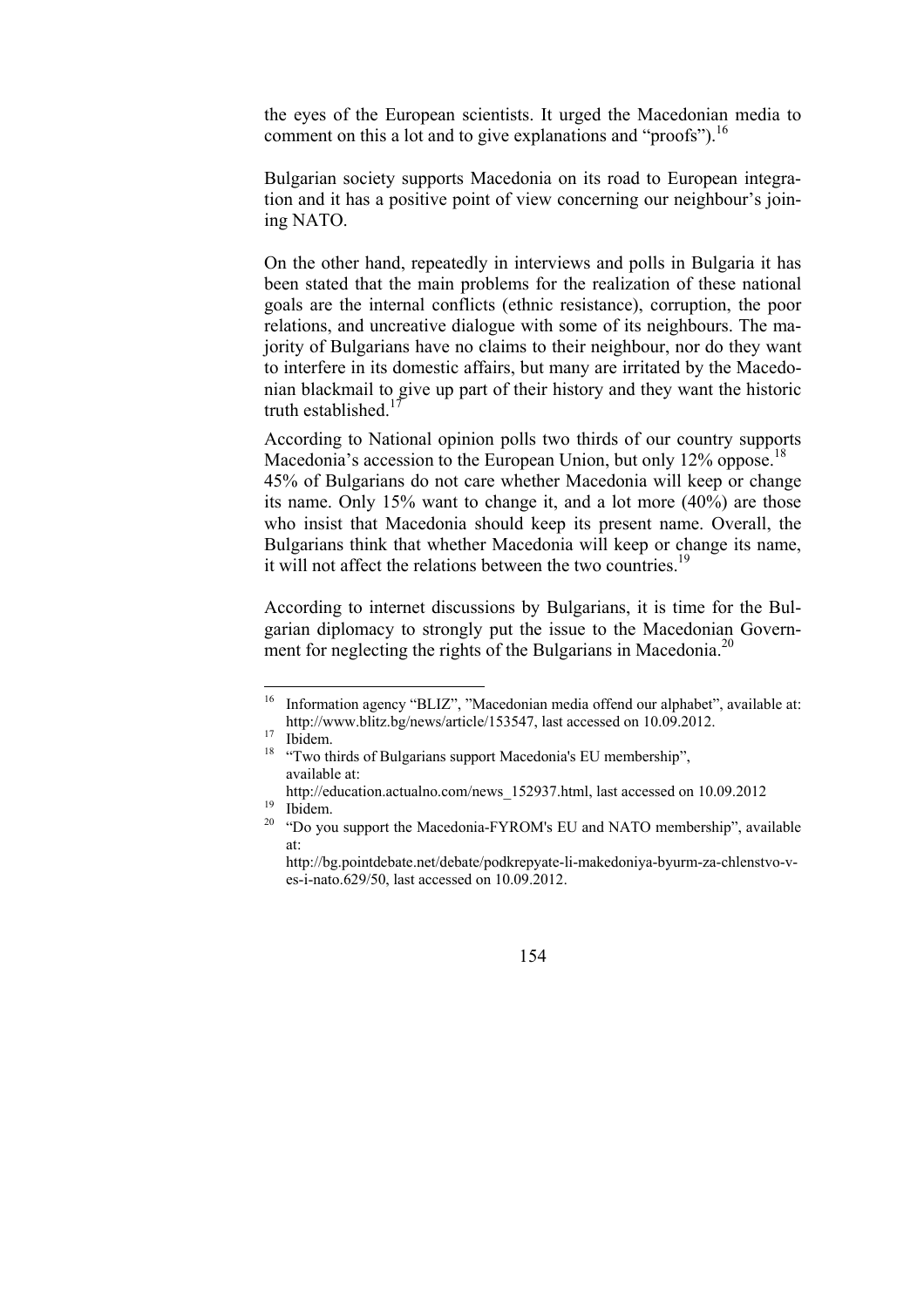## **Conclusion**

The main problems in Macedonia are caused by historical and cultural contradictions. Until they are resolved in a rational way and through demonstration of diplomatic and moderate tone, without populism and use of nationalism as a tool for achieving political goals, the country will remain on the same level and it is possible to lag behind on its road to NATO and the EU.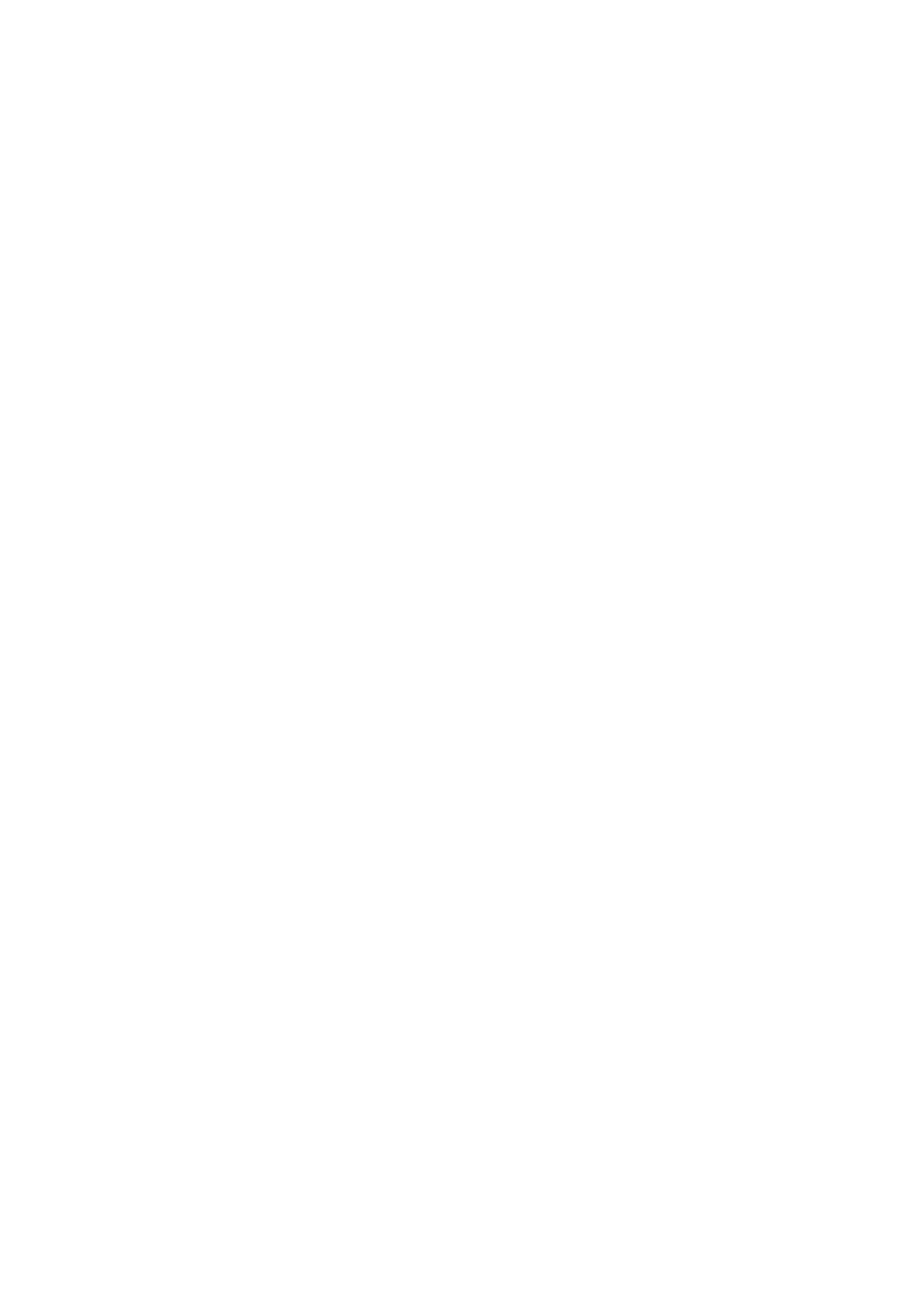# **A Resolution to a Dispute with no Strings Attached: The Name Dispute of the Former Yugoslavian Republic of Macedonia and Greece**

## *Marios Panagiotis Efthymiopoulos*

## **Introduction**

Over the last 20+ years, the name dispute with all secondary issues of concern, between Greece and the Former Yugoslavian Republic of Macedonia (FYROM), a much described and discussed international issue of international concern, has been noted to be one of the most difficult resolution and mediation efforts that is coordinated by the international community. An issue currently mediated by the United Nations and its special envoy attached to this resolution effort, $<sup>1</sup>$  the name dispute is far</sup> from being solved. This does not however necessarily state that steps forward have not been made towards its resolution, yet they seem not to be enough.

Through a fresh analysis, evaluation and proposals for consideration to be put forward, that are projected from the prism of this article, we attempt to bring forward a clear, renewed and a fresh picture on the subject and matter at stake. The proposals put forward in the end of this article, derive solely from primary and practical professional evaluation, analysis and opinions that were created through onsite research and meetings, a trip to Skopje FYROM in September 2012. This article will offer primary market and public policy oriented evaluations; proposals for consideration, a proposal for bold political steps that need to be made from this point onwards if the matter is to be solved, putting an end to the dispute.

 1 Special Representatives of the Secretary General of the United Nations on all major issues including the name dispute over the Former Yugoslavian Republic of Macedonia and Greece: http://www.un.org/sg/srsg/europe.shtml.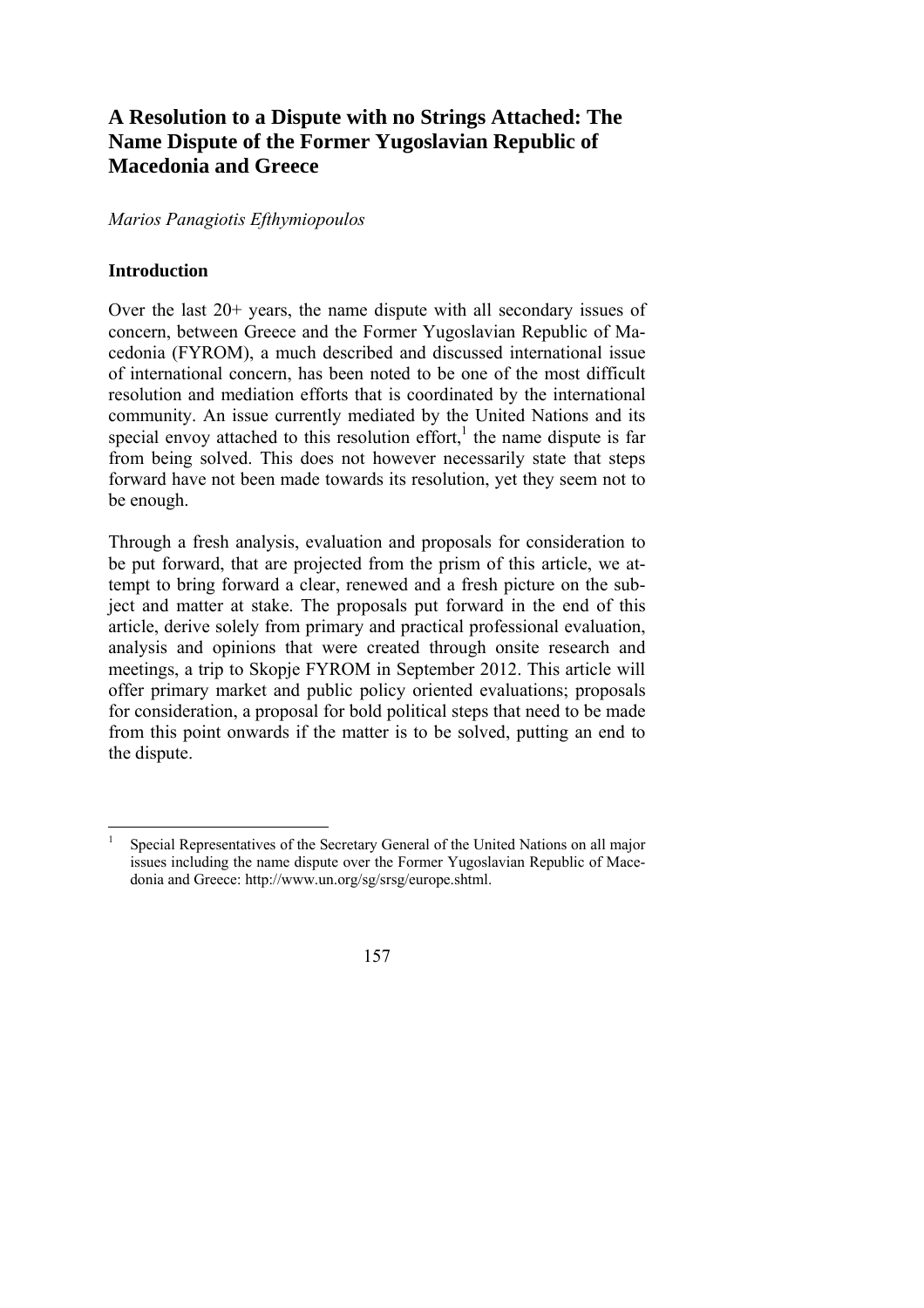At this early level and as aforementioned, we need to point out and stress that this article comes as a result of a recent important workshop of primary research and exchange of information between experts, professionals, economists and strategists. This  $25<sup>th</sup>$  workshop of the PfP Consortium Study Group RSSEE that was held in Skopje from the 27-29 September 2012.<sup>2</sup> It provided space for a first class cooperation between a variety of international actors, experts and institutions. The aim was to exchange information and arguments, analyze and understand but also to put forward issues of consideration on a possible accession of FYROM to the Euro-Atlantic institutions while solving long-standing international cases of FYROM in its own society while also referring to its international relations affairs. Examples cases: the Albanian minority rights in FYROM, their social or financial freedoms and foreign relations issues such as the name dispute with secondary issues legal, historical, political and economic at hand were discussed and referred. Per the interests of this article, we concentrate on the name dispute, an international issue. As it was jointly reiterated by all, this is an issue that questions aspiration questions but also questions the effectiveness of the policy on good 'neighbouring relations'. Does as such FYROM belong to NATO and the EU and their respective organizations or not? Is the dispute resolution for FYROM a true obstacle to its entrance to the Euro-Atlantic Structures or just a pretext to avoid any new obstacles and discussions about ongoing and or emerging issues per the conditionalities that need to be fulfilled prior to any accession? Did Greece or FYROM made enough bold steps towards a joint resolution effort or not? Has the UN been effective enough in its engagement and mediation efforts to this point?

The arguments, wording and statements put forward in this article lead the reader to a simple mathematical equation form. The Algebra methodology meaning, formatting of argumentation, analysis and evaluation that shall be put to the test, will guide the reader through a concrete clarification of arguments and will lead to the necessary proposals and rec-

 $\frac{1}{2}$  Partnership for Peace Consortium for Defence Academies and Security Studies Institutes: https://pfpconsortium.org/news-story/25th-workshop-pfp-consortiumstudy-group-%E2%80%9Cregional-stability-south-east-europe%E2%80%9D.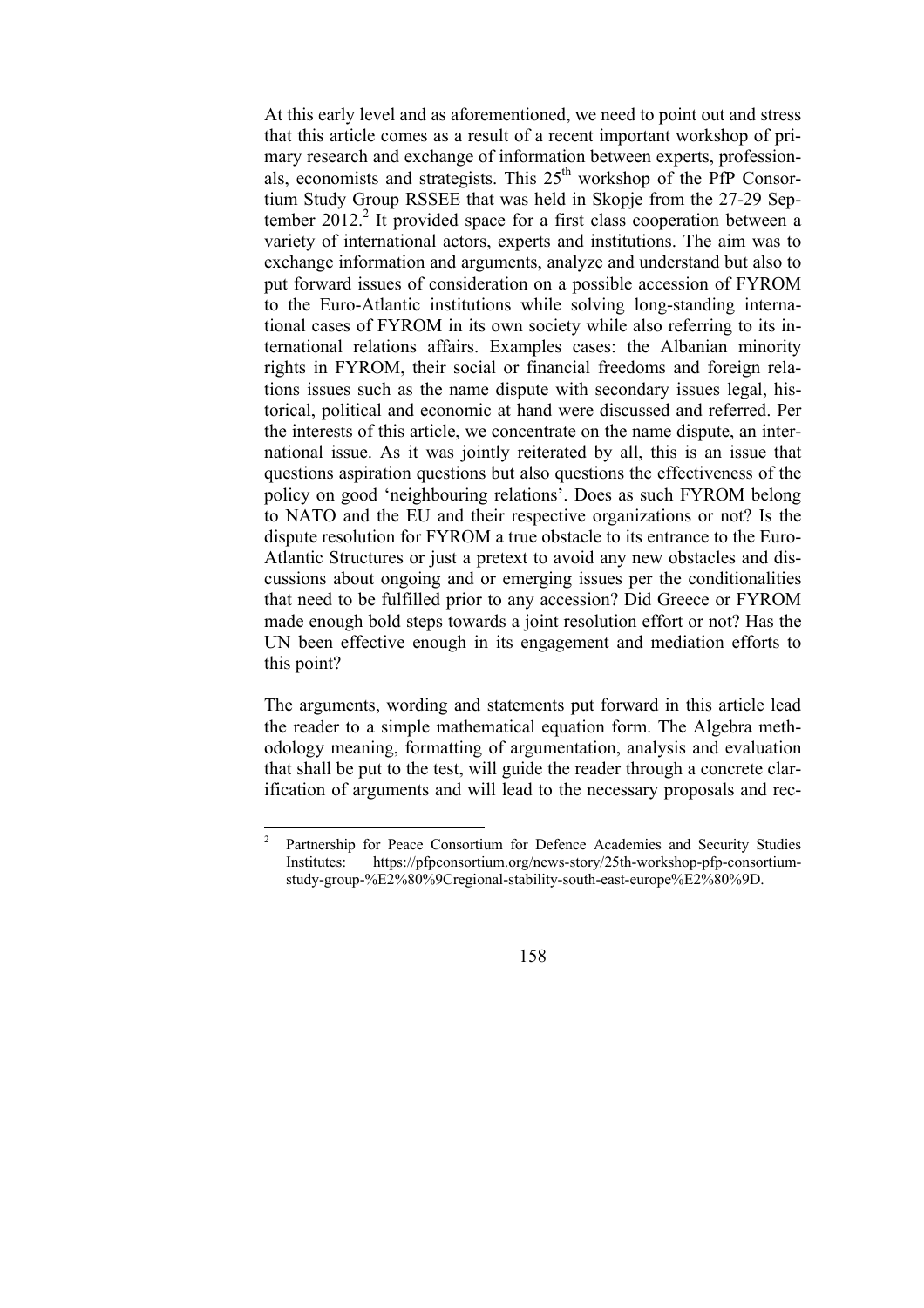ommendations. Arguments will be put forward (being the A point). Analysis will follow (being point B), with arguments and counter arguments and analyses. Early Proposals will be put forward (being point C) and lastly recommendations and comments will be presented and thus put to the reader's own evaluation (equaling  $A+B+C=D$ ).

This article does not include any theoretical methodology and framework. It is of the author that his article be a professional analysis and estimated consultation paper. It is an analysis that should bring forward reasons for a faster resolution to the name dispute. It will better clarify some issues that have not been projected or where it is believed that the mediation effort has not concentrated or attempted to look into.

The name dispute and its mediation may look as an easy task compared by now, to other international issues of concern to name a few: the Arab Spring and lately the Syrian case, or the global economic crisis and the war against global terrorism or suicide terrorism. Yet, the no-resolution of the dispute, the geographical location where the actual dispute takes place at, looks and sounds like a 'bleeding trauma' in the lower south side of South East Europe; a South East Europe with multiple states that all wish to join international organizations and western institutions, each for their own national interest reasons but most of all to project stability, safety and much wishful sustainable growth and development.

In this article we attempt to clarify the subject, the issues associated with it, through the clarification of suspicious or – must use – correct protocol or negotiation wording and lastly topics of concern that need to be clearly pointed out, politically, geographically, historically, legally and financially. Recent and new political positions lastly to state, need to be well pointed out. A credible and robust understanding of the two positions, need to be clearly and correctly understood prior to any proposals, recommendations and lessons learned. Finally to stress, that per the opinion of the author, we state that the name dispute with all its secondary matters of importance needs to be finally cleared up, resolved for a multiplicity of reasons. Most of all being that there is a need for stability and growth projection now in South East Europe more than ever.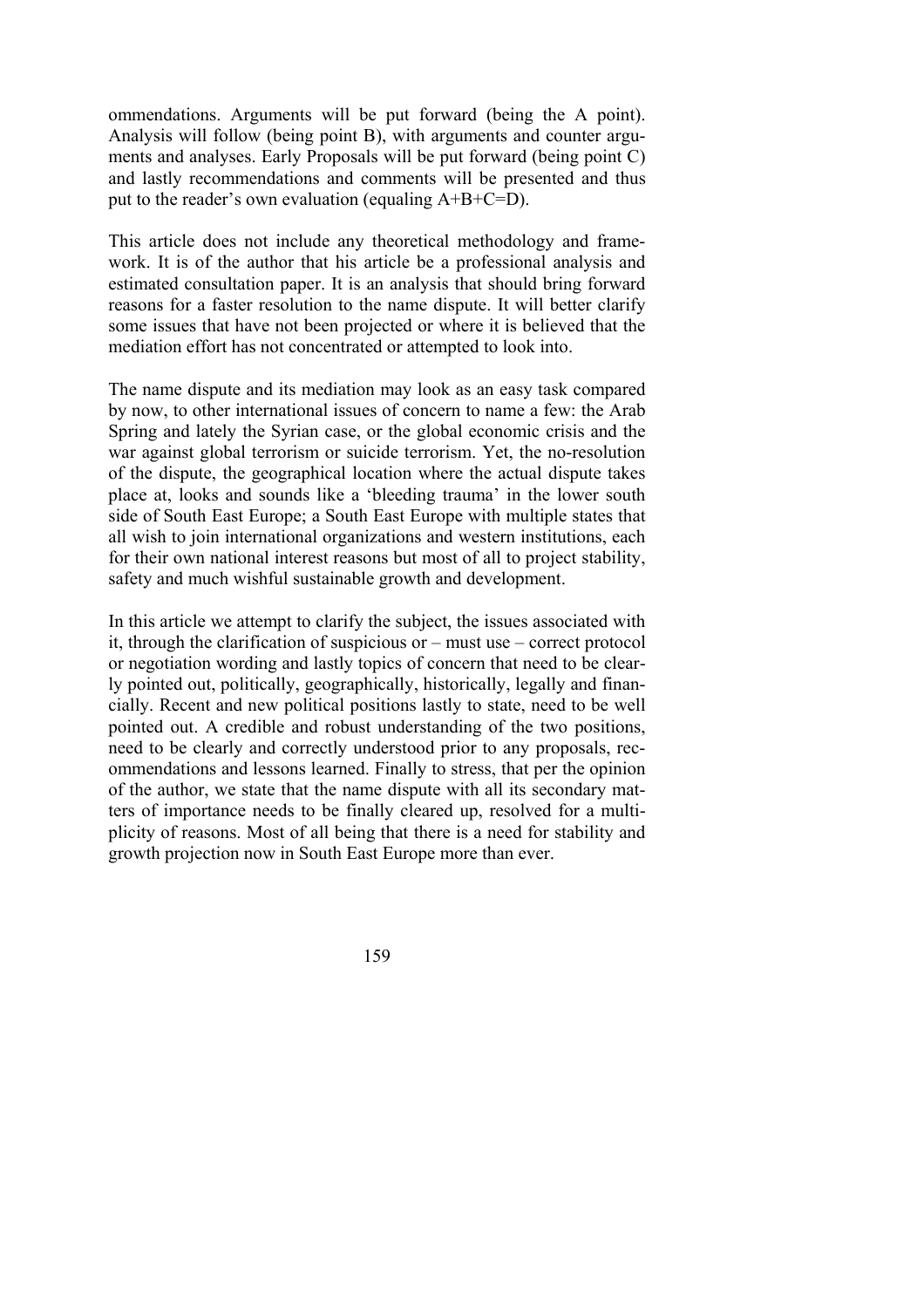To also finally add a disclosure to the paper: This article cannot and should not be taken by any means as a government or any other ministry position association and at any level whatsoever. This is a pure independent work of the author, a primary research made by the author that represents his own professional views at all levels and represents solely the position of the President, founder and founding member the international institute based in Thessaloniki Greece, Strategy International. The opinions and statements are clear and should not by any means be interpreted of misunderstood. The aim of this paper is to provide evidence of a balanced guide for resolution to the conflict. It is a neutral position projected per the international community, the two sides of the dispute and the regional actors per their consideration. The Institute's goal is to enable international mediations and conflict solutions to be welcome to be discussed and negotiated in Greece, with the constant collaboration of international members, experts and institutions across Europe, the USA and the world.

#### **An alternate short explanation to the issue**

The name dispute with all secondary aspects of needed negotiations according to the Interim Accord of 13 September  $1995<sup>3</sup>$  is a mixture of legal/political and historical aspects to be explored and resolved. The dispute is currently mediated under the auspices of the UN and the UN special envoy appointed for the issue.<sup>4</sup> The positive side of things, states that neither side considers their counter-part a direct security threat or holds any security concerns of military nature. In contrast, current challenges of international concern such as the Arab Spring, the Syrian Crisis, the possible Lebanese spill over are all characterized by large and extended military involvement and civil unrests, including all other ma-

 $\frac{1}{3}$ Application of the interim accord of September  $13<sup>th</sup>$  1995 between the Former Yugoslavian Republic of Macedonia and Greece

http://www.icj-cij.org/docket/files/142/14879.pdf. According to the Security Council Resolution 845 of 1993 the UN Special Envoy of the Dispute between the Former Yugoslavian Republic of Macedonia and Greece is Matthew Nimetz from the United States of America http://www.un.org/ga/search/view\_doc.asp?symbol=S/1999/1286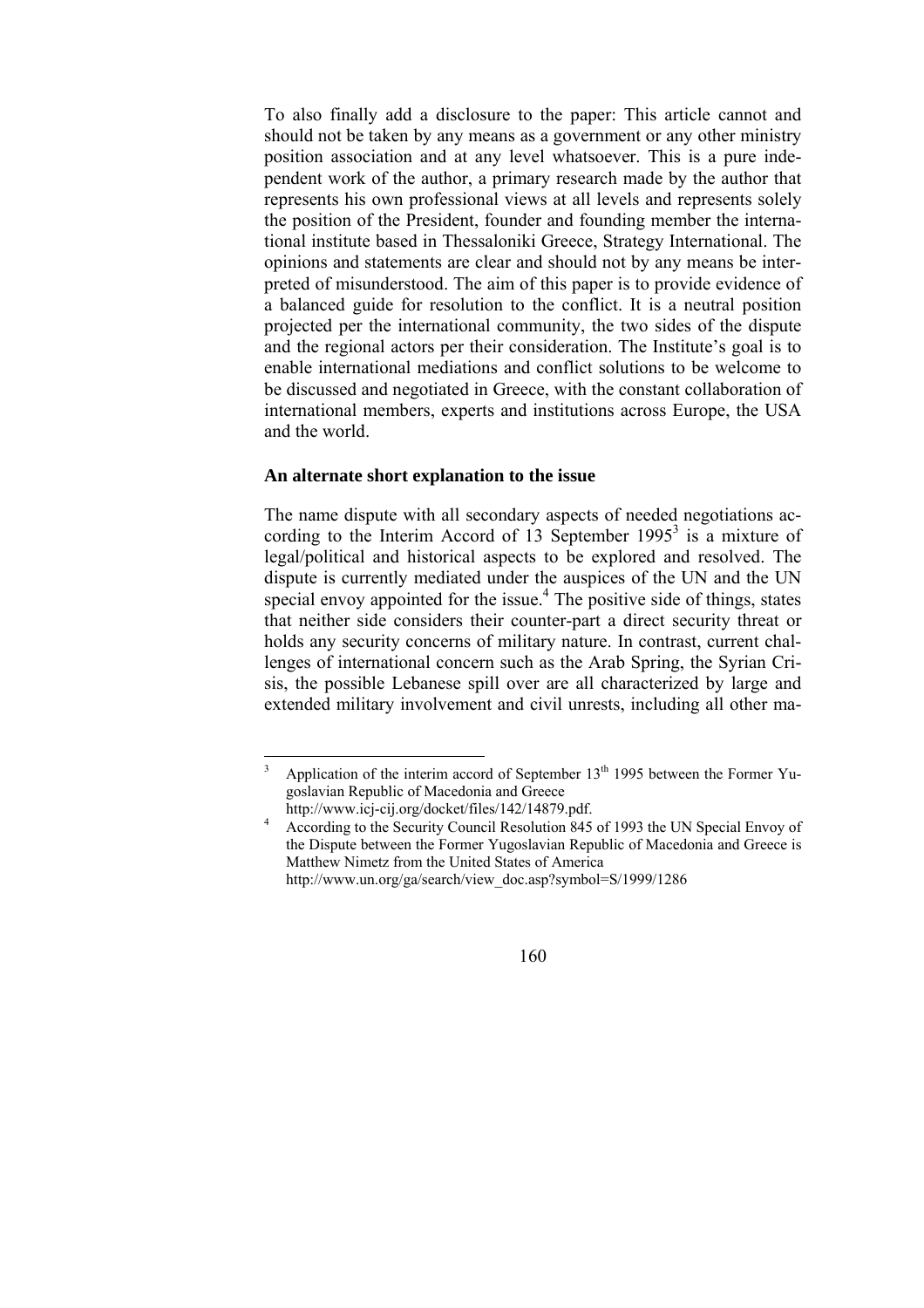jor issues that the UN and the Office of the Secretary has to mediate on<sup>5</sup> and as such no credible negotiation for a long-term viable solution is there, what so ever.

An ever emerging threat, the global and regional fiscal crisis, attempts to change the financial and societal status of countries and puts value added pressure for both states to resolve the matter. Further, to maybe process to sustainable regional and international development through direct national or foreign investment.6

The fiscal crisis surely is not a thing that we can overcome suddenly. Fiscal and social reforms are and will be needed. The fiscal crisis should be battled through a new framework of development and growth of Interoperable European Development Network and through Foreign Direct Investment<sup>7</sup>. A reconstruction plan as such is needed, whether national or regional (in the area of South East Europe). It should therefore be seen as an incentive for change but also interconnection between local, national and international markets. Politically, change is an incentive for a fast resolution to all issues and disputes including the name dispute.

A positive posture against the crisis may also provide not only for foreign direct investment but also national direct investment through the incentive of exclusive regional economic zones in cross border areas to boost market capital, construction and development.

Currently, the relationship between the two countries, are seen to be on a public and government deadlock to what concerns the name dispute.<sup>8</sup> The decision not to overcome the "drawn red-lines" from either sides,

FYROM's President Blames Greece for the deadlock http://www.ekathimerini.com/4dcgi/\_w\_articles\_wsite1\_1\_01/08/2011\_400712.



<sup>5</sup> Ibidem, 1.

<sup>6</sup> Efthymiopoulos M. P & Zeneli V, (2012), From Transition to Opportunity: Security through Economic Development & Institutional Strengthening, Journal of Research in World Economy, ISSN 1923-3981(Print) ISSN 1923-399X(Online), Sciedu Press, Canada

http://www.sciedu.ca/journal/index.php/rwe/article/view/1725.

Ibidem. 8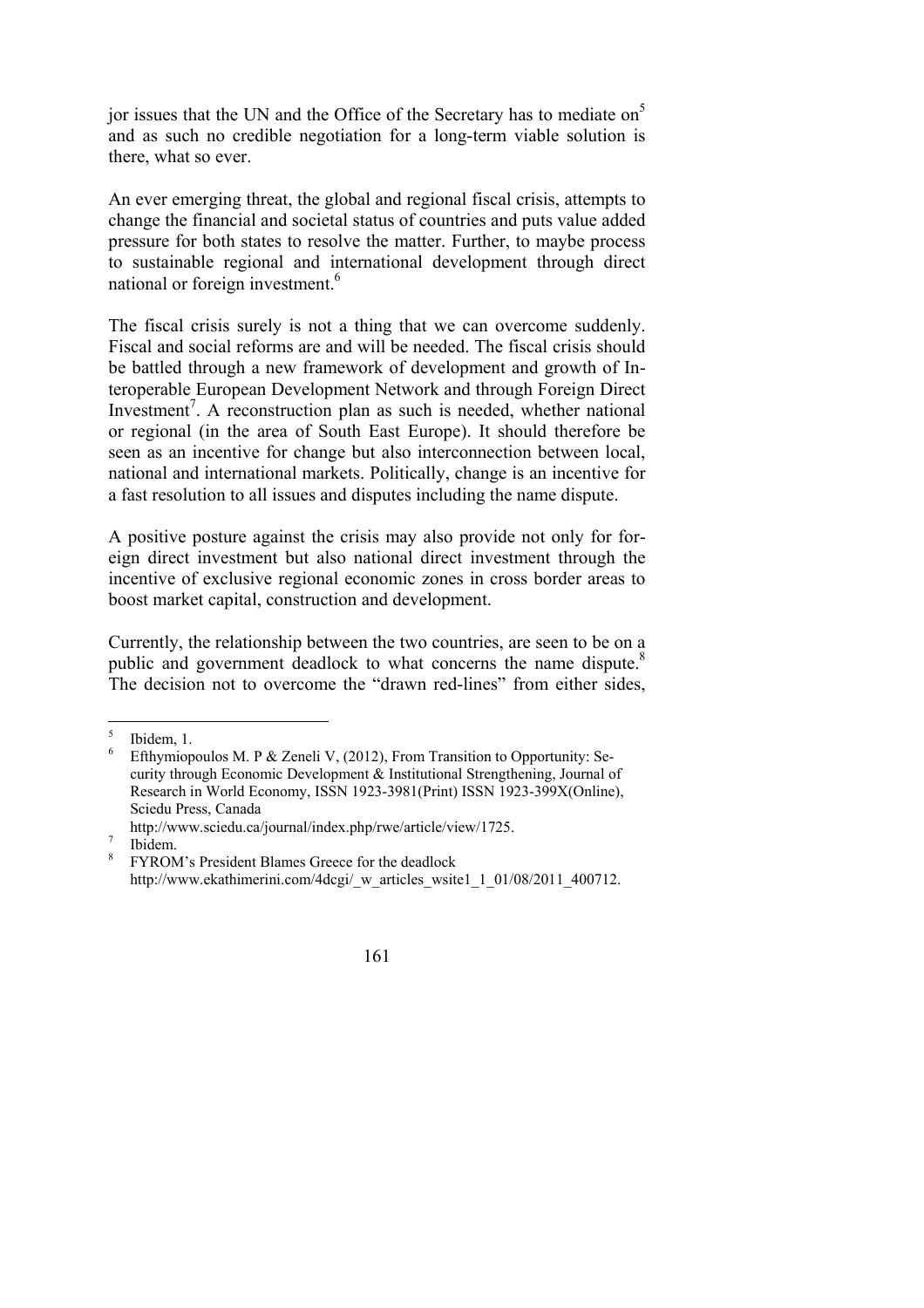has most probably failed to bring in any solutions whether temporary or long lasting one. A red line renders the relationship to be more complicated in the long term. It also renders the relationship between the two states, vulnerable to the checks and balances in the international community quest for stability, prosperity, peace and growth. A red line has not and will never provide a positive stance, attitude or viable solution for either sides at the level it is wished for, for both national or international interests, oriented national politics and party politics, whether either states are located inside or outside of the Euro-Atlantic institutions.

The name dispute is associated with all secondary sources of mediation, to the future of FYROM, per its integration to the Euro-Atlantic institutions. This statement and argument is correct as seen from the point of view of international law. Yet, politically it provides a negative effect to the government and thus citizens of FYROM. This issue is seen for them as a social deadlock, a methodology, as experts claim 'hand-made' by Greece. Greece assures nonetheless that this is not the case. According to Greece this is an international community matter that needs a resolution through the mediation efforts of the UN solely. Once the dispute is solved Greece will support FYROM's accession.

The ethical and the correct thing to stress is that during the course of 20+ years this dispute creates a long-term civil hate seen and witnessed. It gives rise to nationalist opportunities and short or low-level disputes between the two societies and cultural communities and nationalities becomes a far more extended issue than what it should actually be. A prime result: FYROM now claims ethnicity, as it interrelates very much the name dispute to be one that will threaten the ethnicity of its citizens.<sup>9</sup> As such the name dispute is by now for FYROM's citizens, a dispute for their nationality or ethnicity identity. It is an argument however, that will surely and always be rejected by Greece, Greeks but also international historians.

In modern political wording, the 100% region of Macedonia was a land of a larger Greece and its city-state. Both the city state, capital of Make-

-



<sup>9</sup> C.f. "Macedonia belongs to Macedonia": http://www.makedonija.info.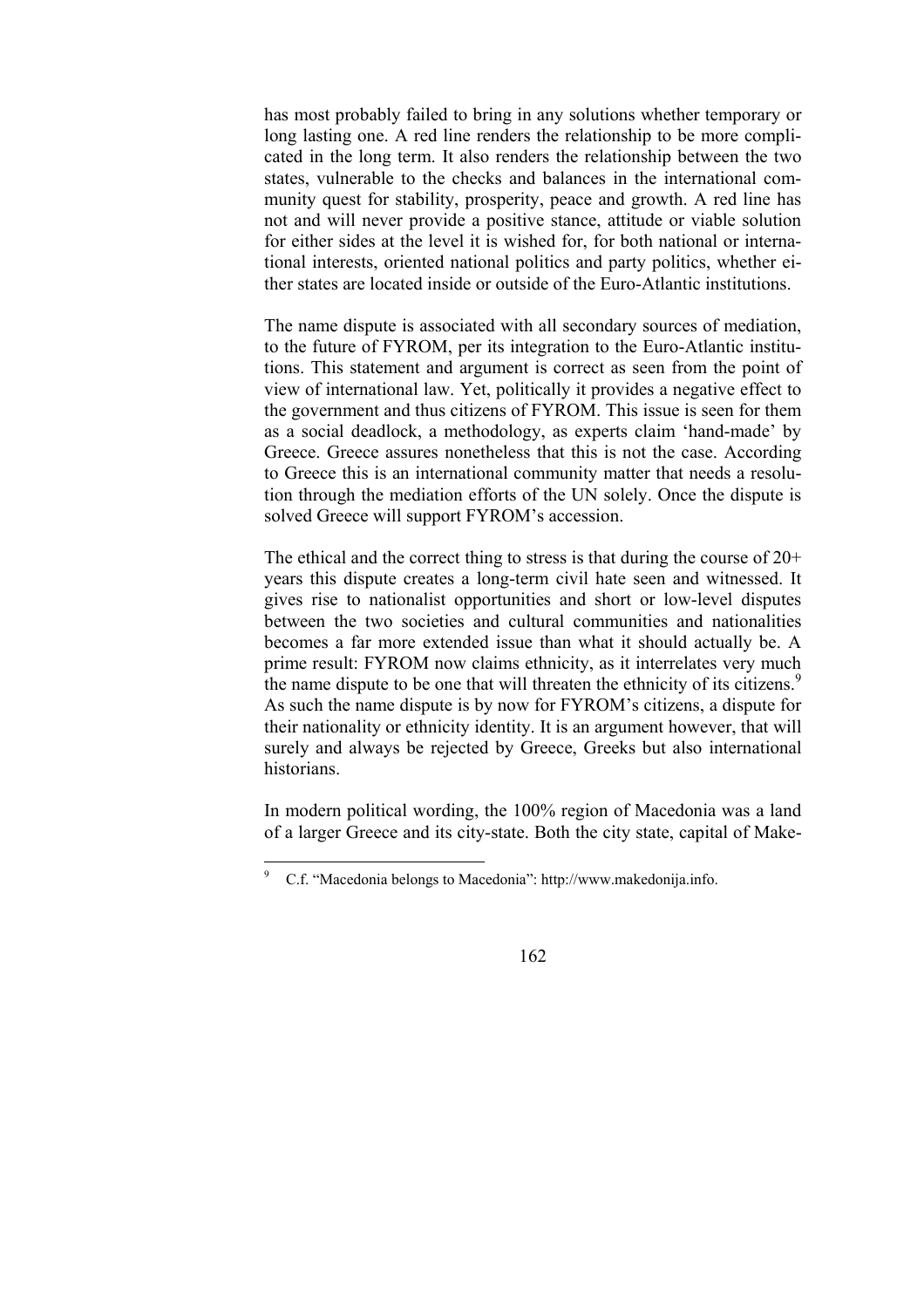donia, Vergina, and Greece (ancient or new), are symbols of Greek heritage. They hold archaeological importance but also, to put it professionally, 'copyright issues'. Any argumentation of the opposite raises questions of 'international copyright laws' of history and as such can be deemed legally important for the position of the Greek Government wishing to pursue its national interests.

To even extent matters at hand things seem to be even more complicated. The correlation of FYROM with the Euro-Atlantic relations and their aspirations, should have been based on the guiding principles of solidarity good neighbourly relations and prospect for collaboration, under the EU mandate, through as well as regional collaboration, including joined educational and exchange of cultural affairs, diplomatic ability to negotiate and protocol procedures; conditionalities for any country that is aspired by the Euro-Atlantic objectives.

FYROM has to this point not only avoided to concentrate on the conditionalities of the acquis for which to this day still does not satisfy all conditions, but rather has created a society of ethnic division over: 1. The recognized Albanian Minority and all societal issues that come forth or are attached to the recognition of the Albanian Minority in FY-ROM. 2. The name dispute over with Greece, thus associating major foreign policy concerns on this second matter, rather than trying to bring forward institutions of a European and Euro-Atlantic calibre, to bridge internal gaps and create long-standing collaborations with immediate neighbours such as Greece in practical ways as to project grown and development in all societal much needed sectors.

On the other hand, Greece exports the largest majority of FYROM imported goods and has the largest percentage of investment. Greece is associated with major infrastructure plans and major infrastructure companies; yet has made strategic mistakes, such as the embargo in the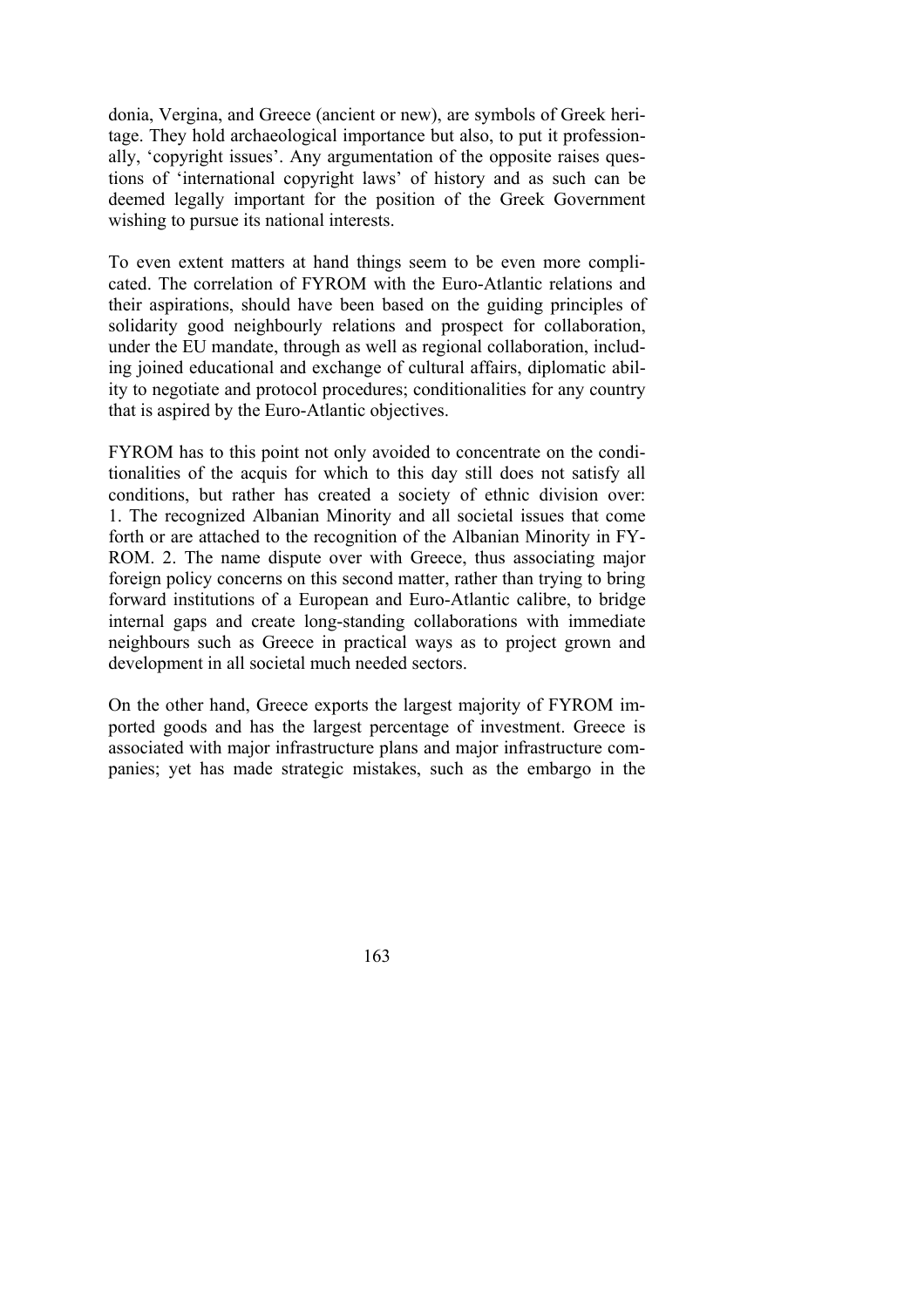$90s$ <sup>10</sup>. This is a political mistake that could have provided a swifter resolution to the name dispute. We need to avoiding today's generational gap of young people, brought up to be recognized as "Macedonians" per the concerns and interests of FYROM in its relations with Greece. Additionally, the use of new technology that de-facto recognize, but unlawfully,  $11$ FYROM as with its constitutional name, while not yet approved by any UN institution or the UN General Assembly or the UN Security Council for this matter.

A yet another mistake was that while Greece could have lobbied for its cause without a national uprising, at the same time made sure to introduce a patriotic feeling that yet was already there and surely did not have to be reinvented but surely used by its counterparts. Greeks never had to re-invent any "Macedonian Cause". There was nothing to dispute about. The  $20<sup>th</sup>$  Century resolutions of conflicts Balkan Wars I & II World Wars I & II recreated solely the geographical map not the ethnological map. Macedonians are solely parts of the concept of the Greek, modern or old, state. As such Greece should have had politically degraded or devalued the name issue to merely a low level importance issue and as such the position not of the independence of FYROM from Yugoslavia in 1991 but rather the use of the name Macedonia as its constitutional name, would have been easier to mediate and surely resolve in a positive way for both sides. In fact in 1991 there was still the possibility to name FYROM as Vardarska Banovina, as was the name, from 1929 through 1944.12

A third case, is yet another cause, rightfully so seen by Greece and Greeks as unjust, undisputed and wrongfully estimated historically. The territories attached to FYROM relates merely only to the 15% of the



 $10\,$ 10 Greek Trade with Five Balkan States during the Transition period 1993-2000. Opportunity Exploited and Missed Vassily Kafouros, Ritsa Panagiotou and Nicholas Vagionis, KEPE institute, Athens Presented to the ASECU.gr:

 $\frac{m_{\text{F}}}{2}$  Papavizas George (2010), "FYROM searching for a Name and Problems with the Expropriation of History", Mediterannean Quarterly Journal, Duke University Press USA http://mq.dukejournals.org/content/21/3/86.abstract 12 Ibidem.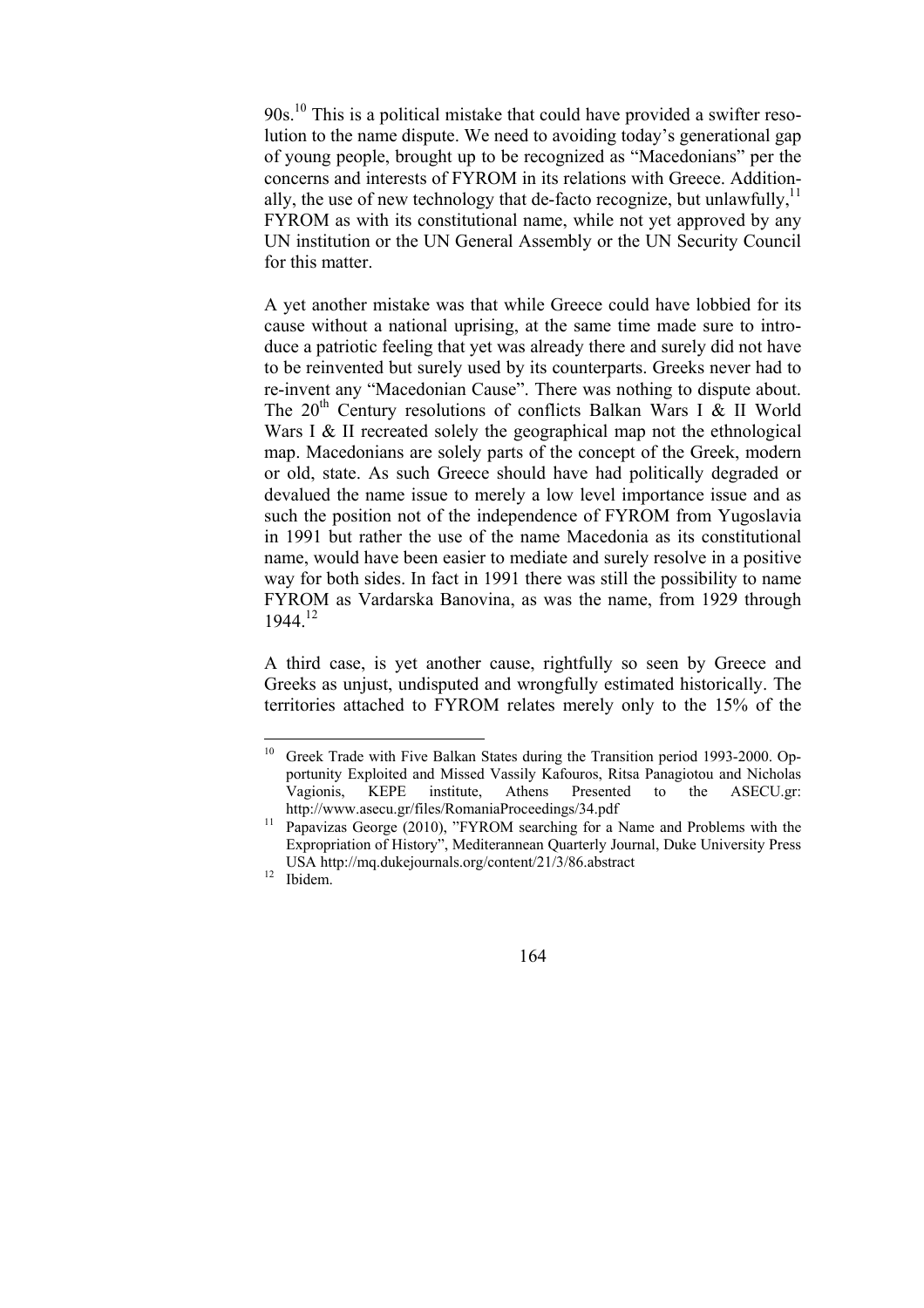geographical and geopolitical location of the Macedonian Control region of Philip the Second.13 Not of Alexander the Great. To place historical realities right, Alexander the Great was an emperor. He was the emperor of Macedonia that exceeded to Babylon and modern India and that derived from the Greek state and region of Makedonia.

Through ancient monuments and history of philosophical scrolls, through teachings of the Ancient Philosopher Aristotle teacher of Alexander the Great, he was known as an emperor, conquering yet, spreading Greek civilization in the eastern parts of the world.<sup>14</sup>

Today, surely this argumentation cannot be disputed or be claimed politically by any state in any form in or outside the United Nations. This is a global cultural contribution of morals, values, and tactics of warfare, lessons learned, philosophies and the spread of democracy and economics, a much valued cultural global heritage from Greece, a copyrighted cultural value, to the World. Any therefore attempt to dispute the name over with any counter argumentation or through the use of credentials, reflects a notion to Greeks and Greece, that Greek national history is been exploited and the roots of Greece have been abused. This said, no solution is such way will ever be found, certainly used by either sides to exploit short-term political interests and political party needs with a

long-term history and political value, to the region of Southeastern Europe itself.

Greece holds a proud history of over 2500 thousand years of the various city states and Greek roots, characterized through the sectors of humanities and philology, architecture and human architecture, archaeology and evolution of historical events.

 $13$ Web information from the MIT University source:

http://web.mit.edu/hellenic/www/macedonia.html.<br>Professor Robert Lane Fox on Makedonia http://www.youtube.com/watch?v=zKEJzkLwtFQ.

<sup>165</sup>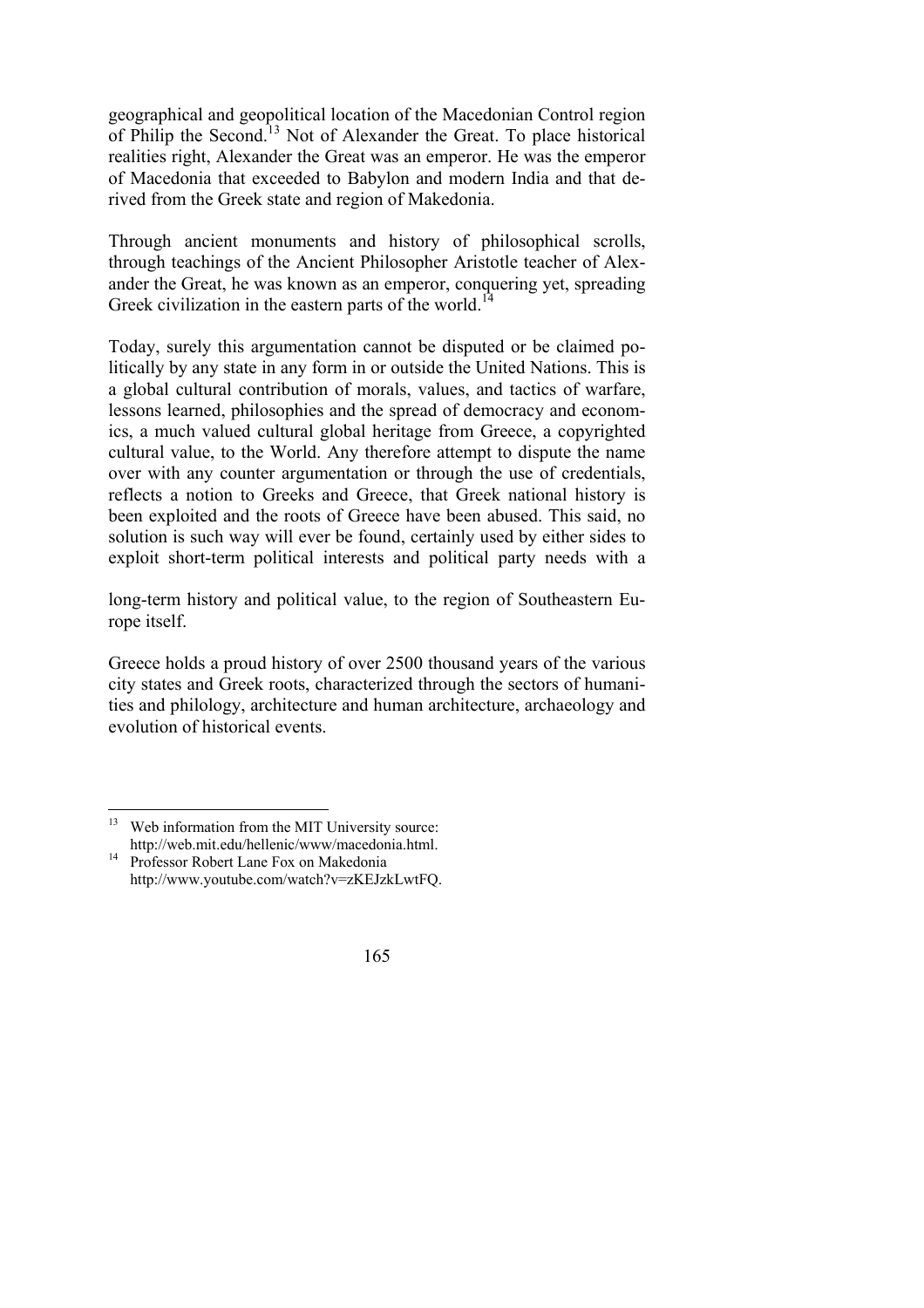#### **Modern public policy: A game of chess and jeopardy**

The agreement to negotiate the name dispute with all secondary issues through the mediation efforts of the UN has for many today, failed to do so. There should have been already a political agreement, rather than taking bold steps backwards. Instead of forward steps, a no solution, that is the existing situation, gives rise to suspicious questions about the credibility and effectiveness of the procedures to find a long lasting and viable solution.

Obviously any agreements to negotiate a dispute cannot render a 100% win in the end. Certainly, this is a game of 'political chess'. Yet this is also a political reality; the cost to pay for a political figure or government, when negotiating an issue or an international dispute. It is also a game of jeopardy, where important and difficult decisions may be needed to be taken. They may in turn in the long-term a solution to become a historical cross-road for any further developments to come. As such, important decisions need to be taken with precaution. They must be taken through projection goals. Through a projection of wishful achievements and opposing to any civil or side negative effects but also longterm risk assessment analyses that will be put to the test. The risk assessment will eventually lead to possible scenarios that will confidently project an important percentage of possible case to be, that may or will evolve from providing a solution to the dispute. To lead, the proposal further, it would be a far better case of a development scenario between the relations of the two states. Any decision taken would be surely put to the test and that is a small assessment, once a decision is made. This in turn is the risk associated with the name dispute resolution, yet also the incentive for a faster and more credible solution in a time of global and regional challenges economic and social.

Mistakes have happened on both sides and from both sides; most importantly to the mediation or joint negotiations efforts. At the same time, both though that a no solution to the problem is a win-win situation to their respective side. The problem is that this can be only considered a lose-lose situation for the both, including both societies.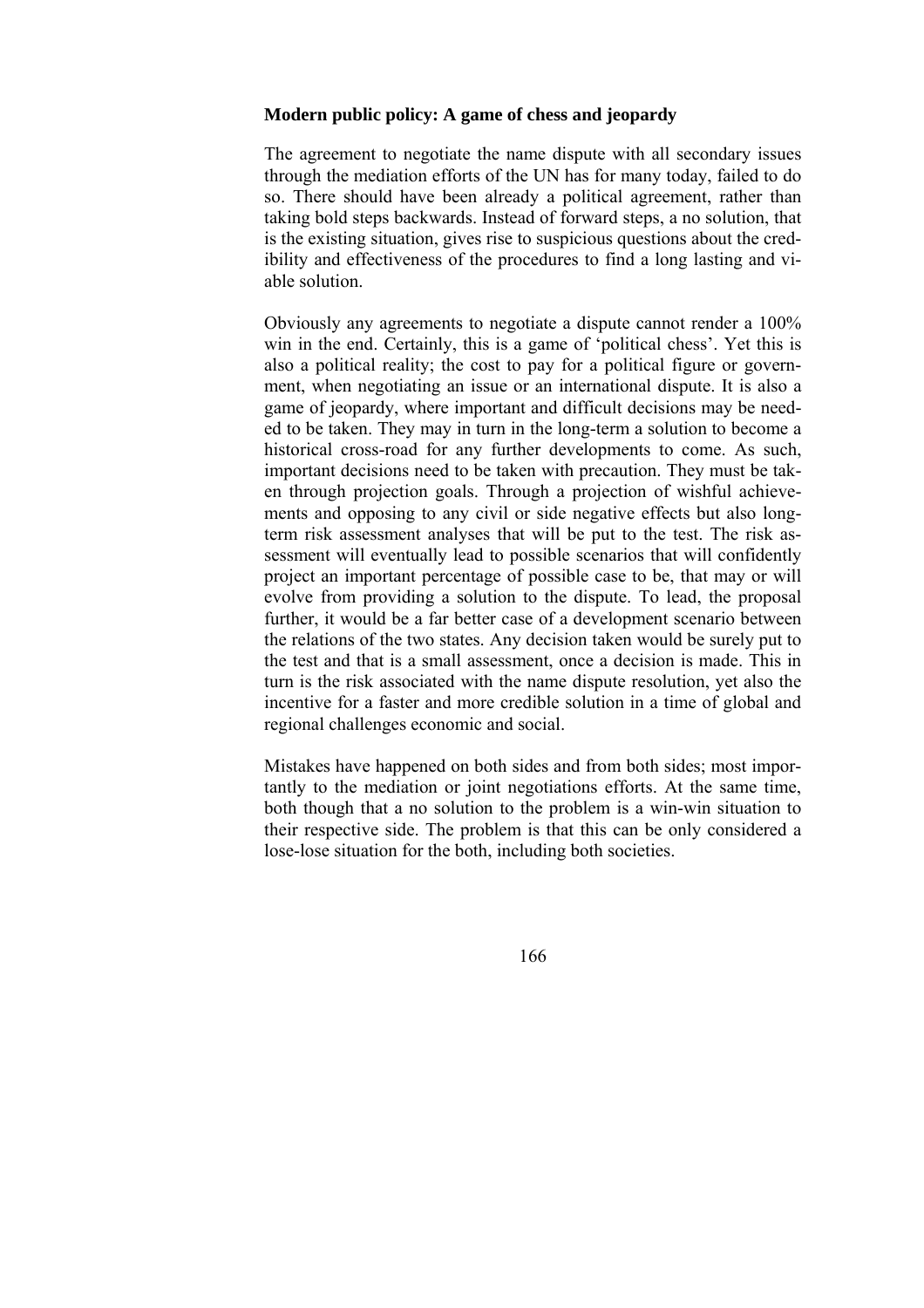In theory, when there are larger risks, then there are also larger reasons that either unite or divide neighbours. The global financial crisis and the fear of any possible spill-over effects from the Arab world or the Middle East are reasons enough to go back to the drawing tables and reconsider positions and postures but also create possible proposals for consideration. The risk assessments and development scenarios that need to be created should become a motive for change and thus increase all options and opportunities for robust negotiations.

Both sides need to level positive and negative attributes towards a viable solution to the dispute. Given the fiscal crisis, it is estimated that growth and development will come forth soon with the incentive of the stability factor in the region. A program of sustainable regional or national development will and should come forward attached to the resolution of the name dispute for both government and foreign investors with capital. The entrance of FYROM eventually to the Euro-Atlantic institutions in the long-term and once the name dispute is solved, will bring both sides closer through major ethical and moral values that only the European Union family represents.

#### **Proposals for consideration**

The dispute over the name should be solved as soon as possible. Any country that holds aspirations to join the Euro-Atlantic Institutions should be allowed to proceed with the necessary amendments to fulfil all conditionalities pertained from the EU the so called Acquis Communautaire and per the interests of NATO to the conditionalities of NATO's currently, 27 member states decisions.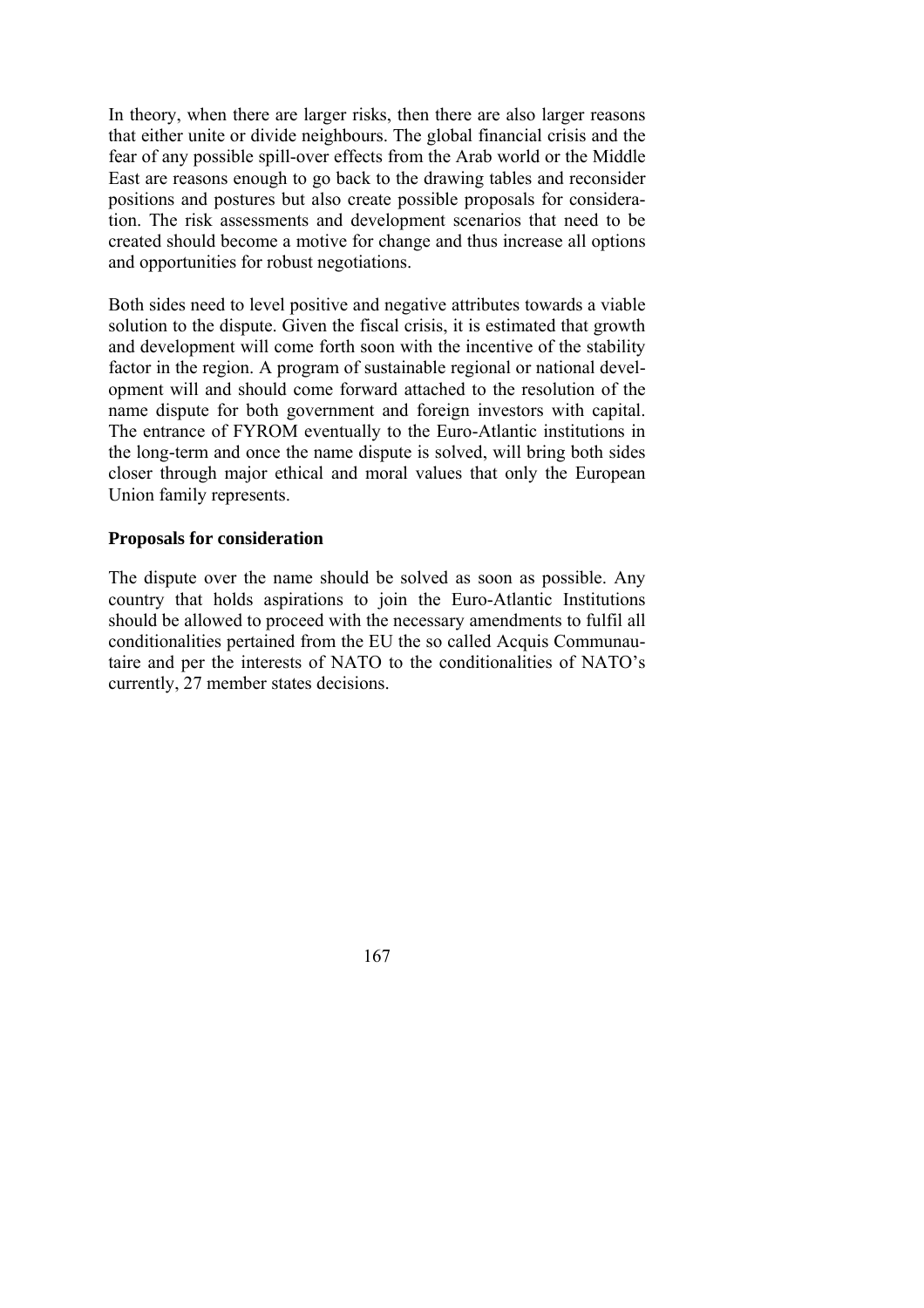This article proposes the following issues for consideration:

- 1. Per the dispute name, both sides should immediately start again negotiations. Yet with the following amendments:
	- a) A timeframe to successfully end negotiations, paving the way for both sides to prepare their risk assessment and growth analyses but also the EU or NATO to associate them with major reconstruction or investment programs.
	- b) A proposed joint country sustainable growth program that will create the conditions for both foreign and national investment tools to take place.
- 2. The creation of both sides of a side to side low tax economic zone that will boost local business and will bring forward foreign investment.
- 3. Joined civil and educational programs to reinstate good neighbour relations between young generations and society.
- 4. Historical perspectives should be considered to the final communiqué of the resolution to the dispute. History should be declared as a global heritage, an offer of the Greek civilization to the world. Respected and honoured as part of the local history of the indigenous land and people.
- 5. Incentives and motives for large scale financial, educational and political themes that will bring back stability cooperation and interrelations between the two states.
- 6. Bidding for joint ventures and events, e.g.: World Cup, or European Football, Summer or Winter Olympics or associated programs for Human Rights and others should bring the clause for solidarity closer between the two sides.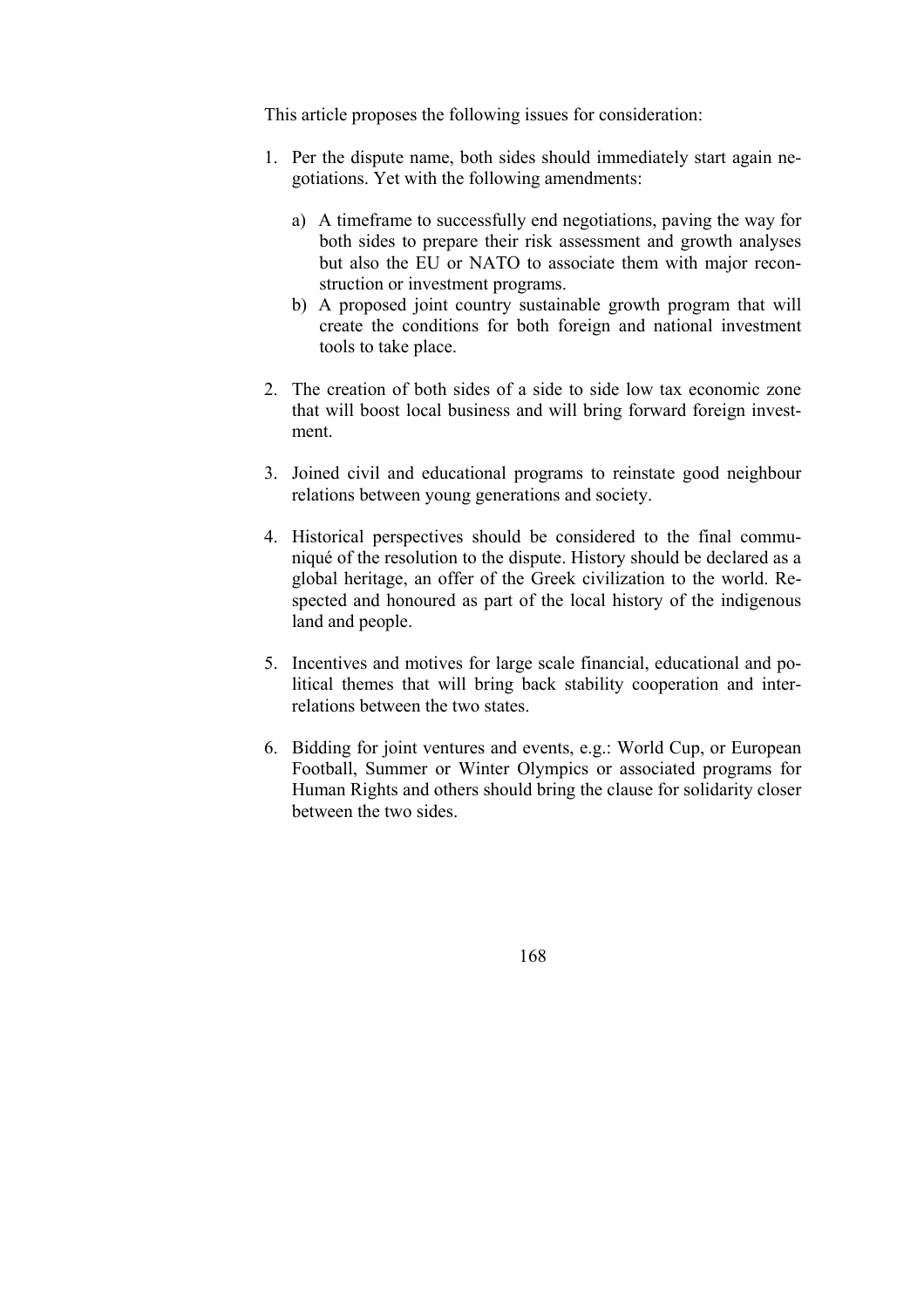- 7. Joined ventures of think tanks and other lobby groups for a common cause: Stability and growth and prosperity in South East Europe lead by both countries.
- 8. Finally an annual border event, an international call for cultural heritage share and exchange of information through a global economic and political forum for mediation of an international scale, an offer to the international community to mediate international issues, disputes and frozen conflicts.

## **Concluding remarks**

During the course of the article's creation, a clear and balanced assessment of the pros' and cons' from both sides was made and proposals were recommended. These are just the first steps to resolve the international issue and find the incentive to move forward towards a long-term plan for reconciliation and cooperation in both a regional level but also European and International levels.

Obviously there are ways of projection and risk assessments to be made and presented per the name dispute and following the resolution to the name dispute. In this article we used a simple but careful wording to avoid any mis-interpretations or mis-understandings. This article was a challenge as to better and neutrally, scientifically and professionally understand the real problems but also the quality and quantity of choices that both sides hold currently or wish to do or may take.

To also clearly state that a no-solution or a red line drawn from either sides is a no solution. Therefore the name dispute can be considered as a frozen dispute. This has only and solely negative effects towards the aims and interests of both sides but also the credibility and prosperity of the UN and the envoy.

Both governments should do their share of the burden in order to resolve the name dispute in the name of sustainable growth and development. An asset so much needed to counter the global and regional fiscal crisis. This article was a balance attempt to a politically honest and profession-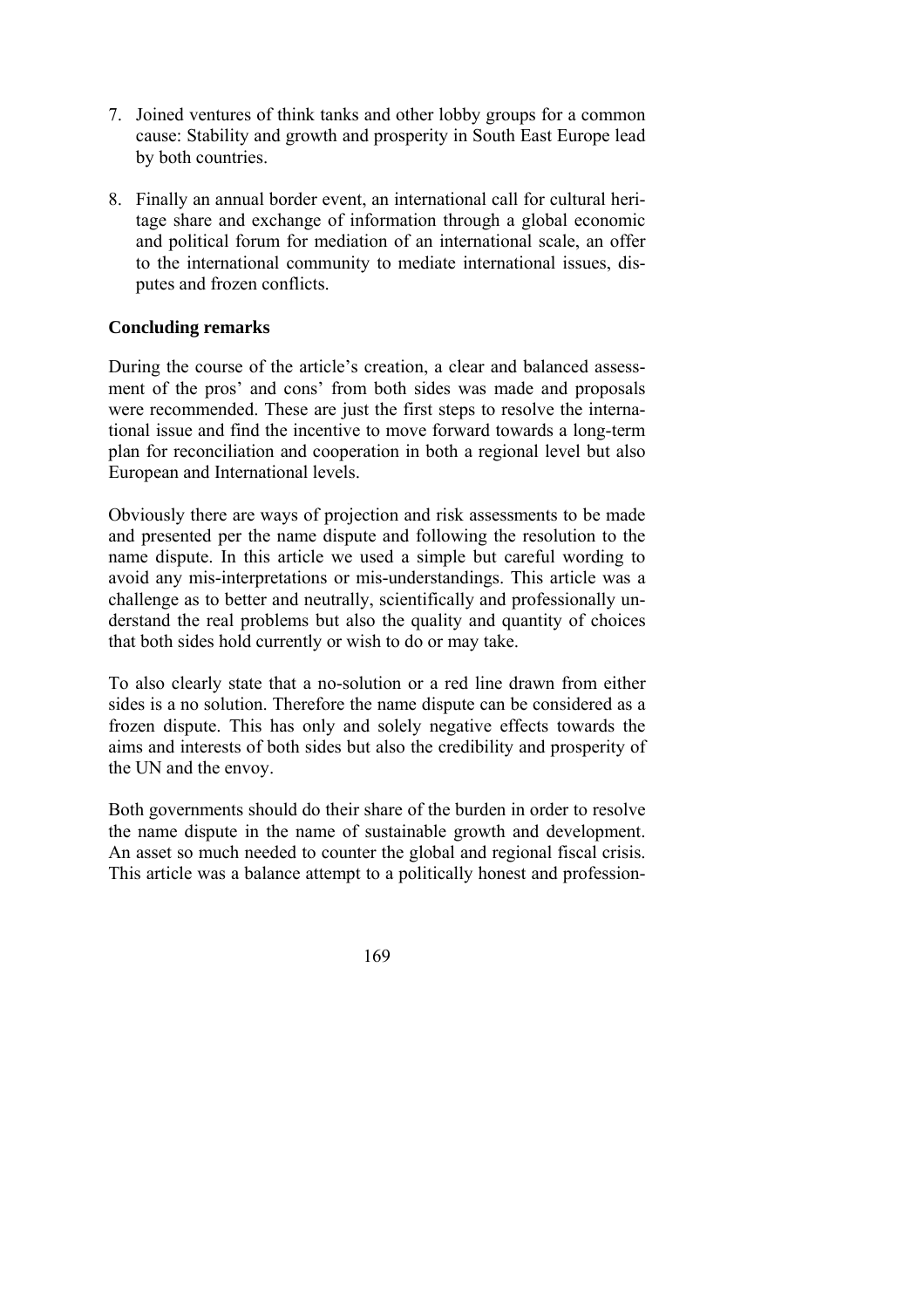ally correct analysis. It was a short-term assessment of the risks associated currently by the evaluation made during the professional and research trip to Skopje FYROM in September 2012, while evaluating the situation from the point of view of Greece, in the market, in society and in Government.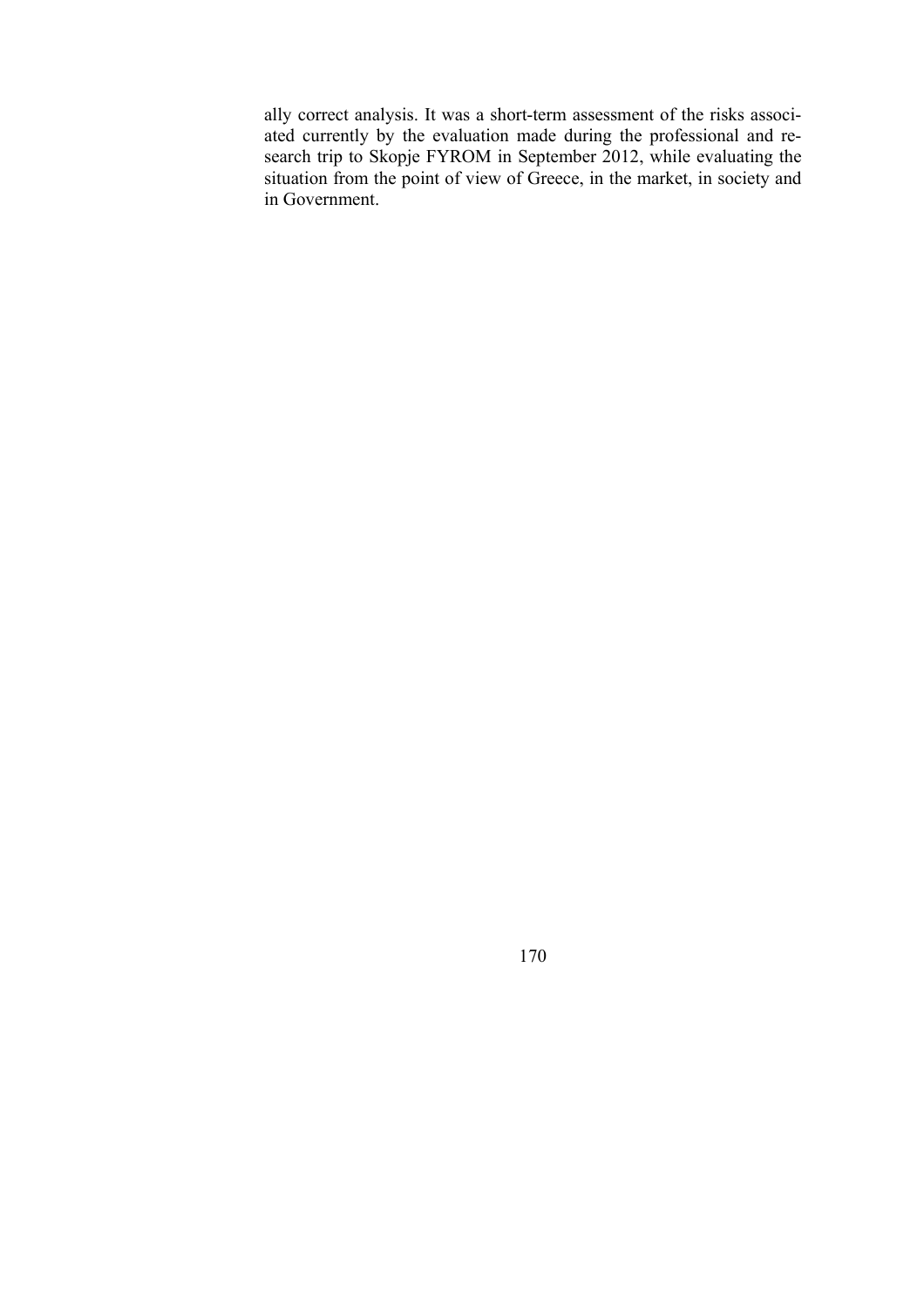# **Meeting the Challenges of EU Membership and NATO Accession – Macedonia and her Neighbours Policy Recommendations**

*Madgalena Lembovska, Martin Pechijareski and Dane Taleski <sup>1</sup>*

## **Introductory remarks**

Considered by many as the only success story of peaceful transformation in the Western Balkans in the early 2000s, Macedonia<sup>2</sup> managed to emerge from the shades of the 2001 armed conflict and acquire EU candidate status in just four years. The first among the countries from the Western Balkans to sign a Stabilisation and Association Agreement in 2001, Macedonia today, however, is considerably lagging behind on its EU/NATO accession path. Formally, the country is situated in the Brussels waiting room, while other countries from the region have developed closer ties with both Brussels and Washington: Croatia and Albania joined NATO in 2009; Croatia will join the EU most probably in 2013.<sup>3</sup> Montenegro though gaining its independence in 2006, is expected to be the next on the enlargement line, with the EU accession negotiations starting in the summer of 2012.

On the technical level, Macedonia has shown progress in the implementation of the recommendations issued by the European Commission.

 $\overline{a}$ 1 These policy recommendations reflect the findings of the  $25<sup>th</sup>$  RSSEE workshop on "Meeting the Challenges of EU Membership and NATO Accession – Macedonia and her Neighbours" convened by the PfP Consortium Study Group "Regional Stability in South East Europe" from 27 – 29 September 2012 in Skopje, Macedonia. They were prepared by Magdalena Lembovska, Dane Taleski and Martin Pechijareski., valuable support came from Ernst M. Felberbauer, Judith Ivancsits and Predrag Jureković.

Austria recognizes the "former Yugoslav Republic of Macedonia (FYROM)" under the name of "Republic of Macedonia". For the benefit of the academic debate, the country is being referred to as "Macedonia" throughout these Policy Recommenda-

tions.<br><sup>3</sup> Note by the editors: Croatia joined the EU on 1 July 2013.

<sup>171</sup>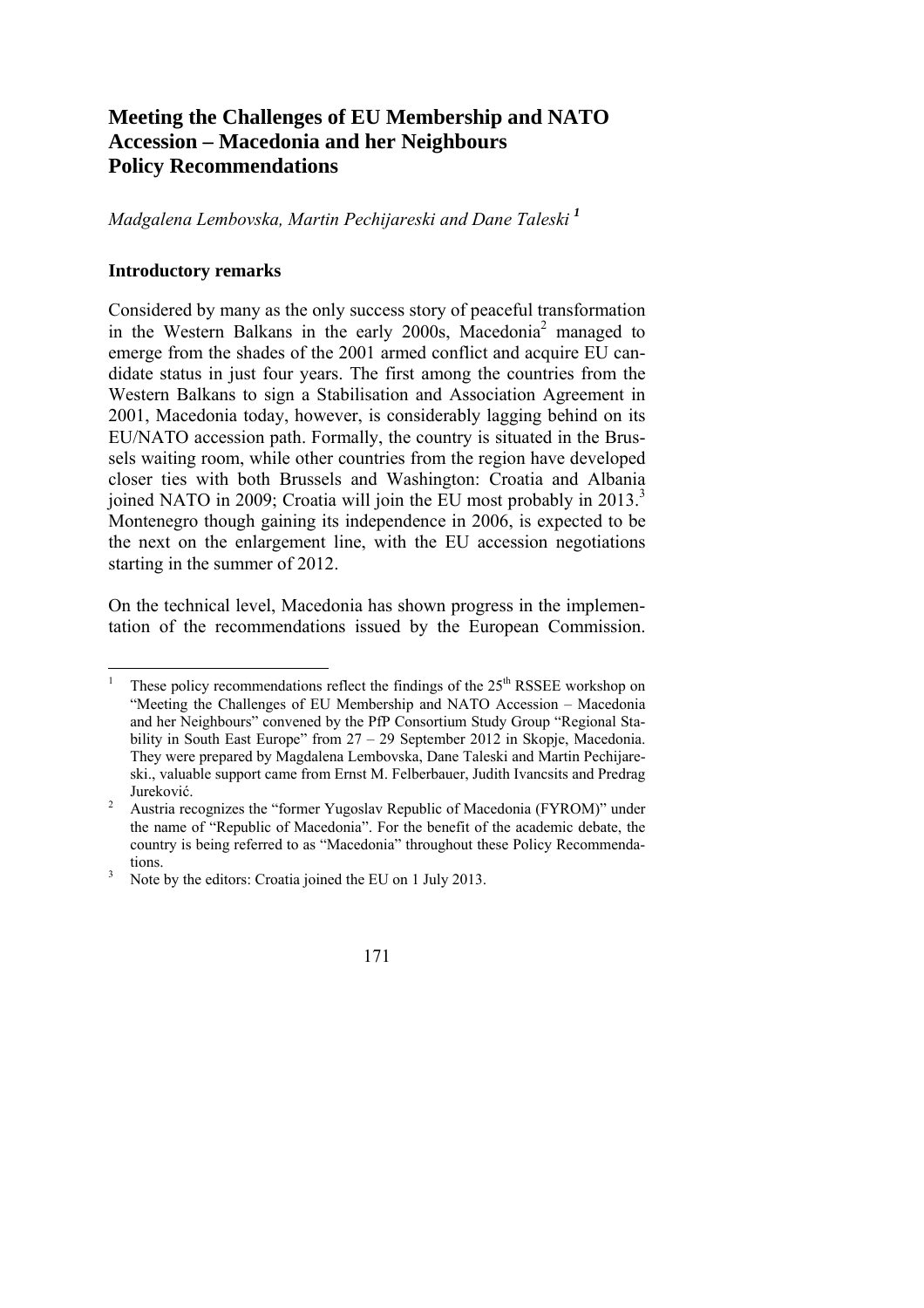However, due to Greek objections to Macedonia's integration in both the EU and NATO, Macedonia still remains in the waiting room. Meanwhile, democratic reforms slide back. To retain the Commission's recommendation, the government needs to make improvements in key areas such as public administration, rule of law and freedom of the media.

After the 2008 NATO Summit, the Macedonian political leadership started using patriotic and nationalistic rhetoric and put the "name dispute with Greece" in the centre of the political mainstream. This can be seen in ethno-centric projects such as "Skopje 2014" revamping the capital including a grand statue of Alexander the Great in the main city square. Without doubt, the nationalist rhetoric among elites causes an equal nationalistic response in other ethnic groups, thus creating a circle of nationalism and hatred. This culminates in inter-communal violence and let to inter-ethnic and inter-religious mass protests on the streets of Skopje in the spring of 2012.

While the Republic of Macedonia remains fully dedicated to the progress of regional stability and prosperity, all countries in the region still need support to build institutional capacities according to the EU standards. Macedonia's relations with its neighbouring countries are a key pillar of the Macedonian foreign policy. In this sense, Macedonia needs to foster cooperation and to undertake initiatives for active regional cooperation. There is a consensus among the political parties and strong public support for the process of joining NATO and the European Union. Therefore, Macedonia should look to the future and should emerge as a young and multi-ethnic democracy which shall be an example to follow for the countries in the region.

## **Macedonia: meeting the internal challenges of security, stability and progress**

The question of the inter-ethnic relations and implementation of the Ohrid Framework Agreement (OFA) remains fundamental for the development of the stability and security of the country. The main issue namely, "To whom belongs Macedonia?" is located in the mentality of both ethnicities (Macedonian/Albanian) which tend to present Mace-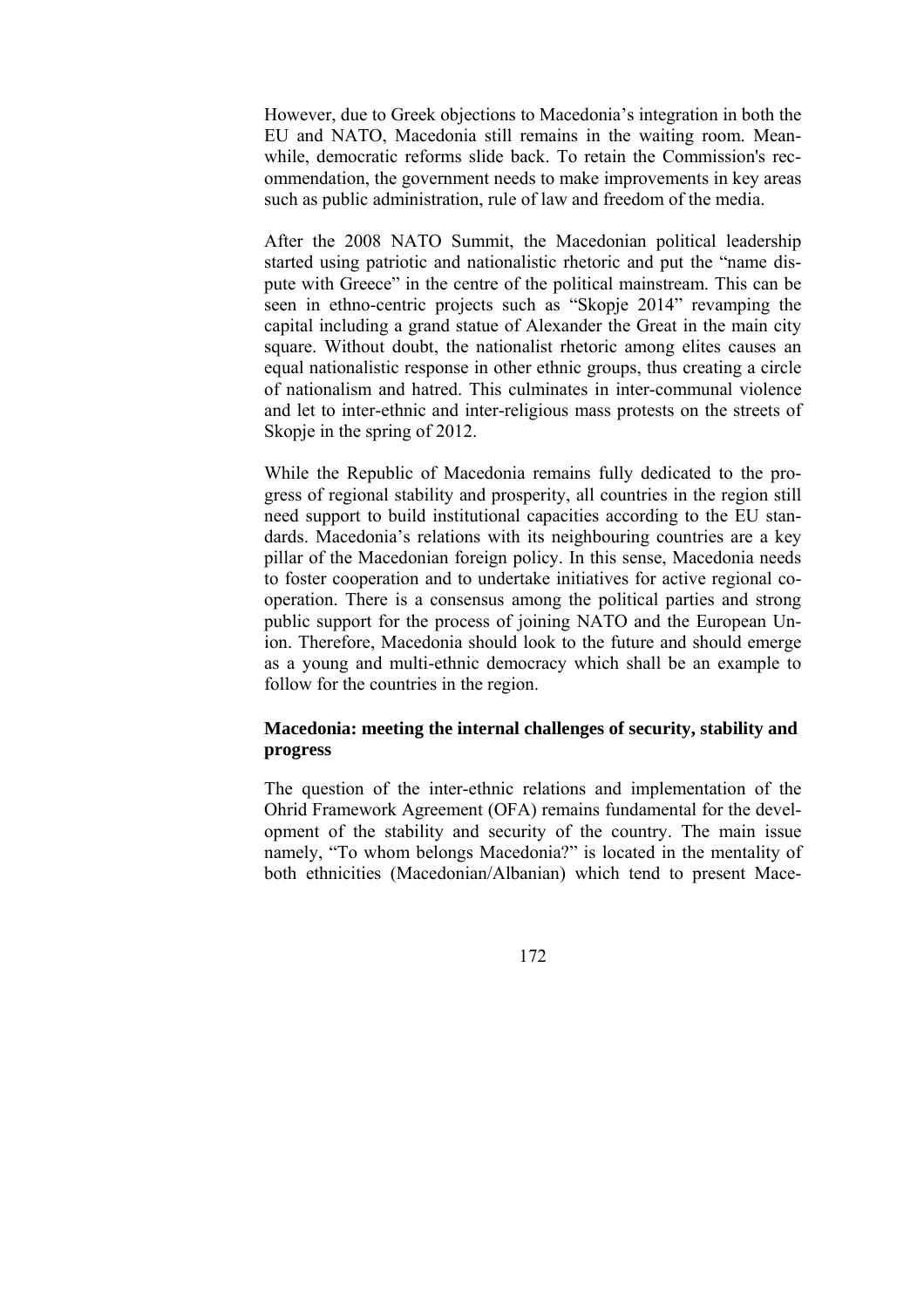donia as a country divided between two ethnic blocks. Although the OFA has helped a lot, especially in ensuring the access to resources for the minorities, it is still an ongoing process that is not fully implemented. What is lacking is promotion of its spirit. It is to say that a greater tolerance for diversity is needed. Moreover, the ongoing conflicts between the Macedonian and Albanian coalition partners in the Government have negative influence on the overall situation in the society, especially in the realm of ethnic relations.

While in 2005 and 2006 the nation and also the international community were optimistic about the Euro-Atlantic future of the country, things have taken a turn for the worse and the country is not in the same position as it was. There are two important aspects of the problem: the first is the name issue, the second are the internal reforms that are being introduced in too slow a pace. One of the indicators for this conclusion is the fact that the Parliament in 2011 devoted only 9% of its agenda to align the domestic legislation with the EU acquis.

The numerous drawbacks of couple snap elections in Macedonia (2008 and 2011) represent another internal challenge. There is a lack of consistent full-four-year agenda and a one state concept. Rather, daily politics is focused on short-term political benefit. Another significant problem is the independence of the judiciary which is the backbone in every country. Despite the fact that Macedonia introduced certain law reforms, the trust of the population in Macedonia in the judiciary is decreasing. The rule of law, along with the fight against corruption seems to be the biggest challenges not only for the country but for the whole region as well.

The percentage of unemployment in Macedonia is another reason for concern, especially the high unemployment rate of young people with university degree. The fact that over 50% of the young population are unemployed is a clear indicator for social disparity. In such conditions illegal and criminal activities tend to be on the rise.

Macedonia started a High Level Accession Dialogue (HLAD) with the EU Commission in March 2012. The HLAD is both welcomed and criticized at the same time. For the EC HLAD is a new instrument to rein-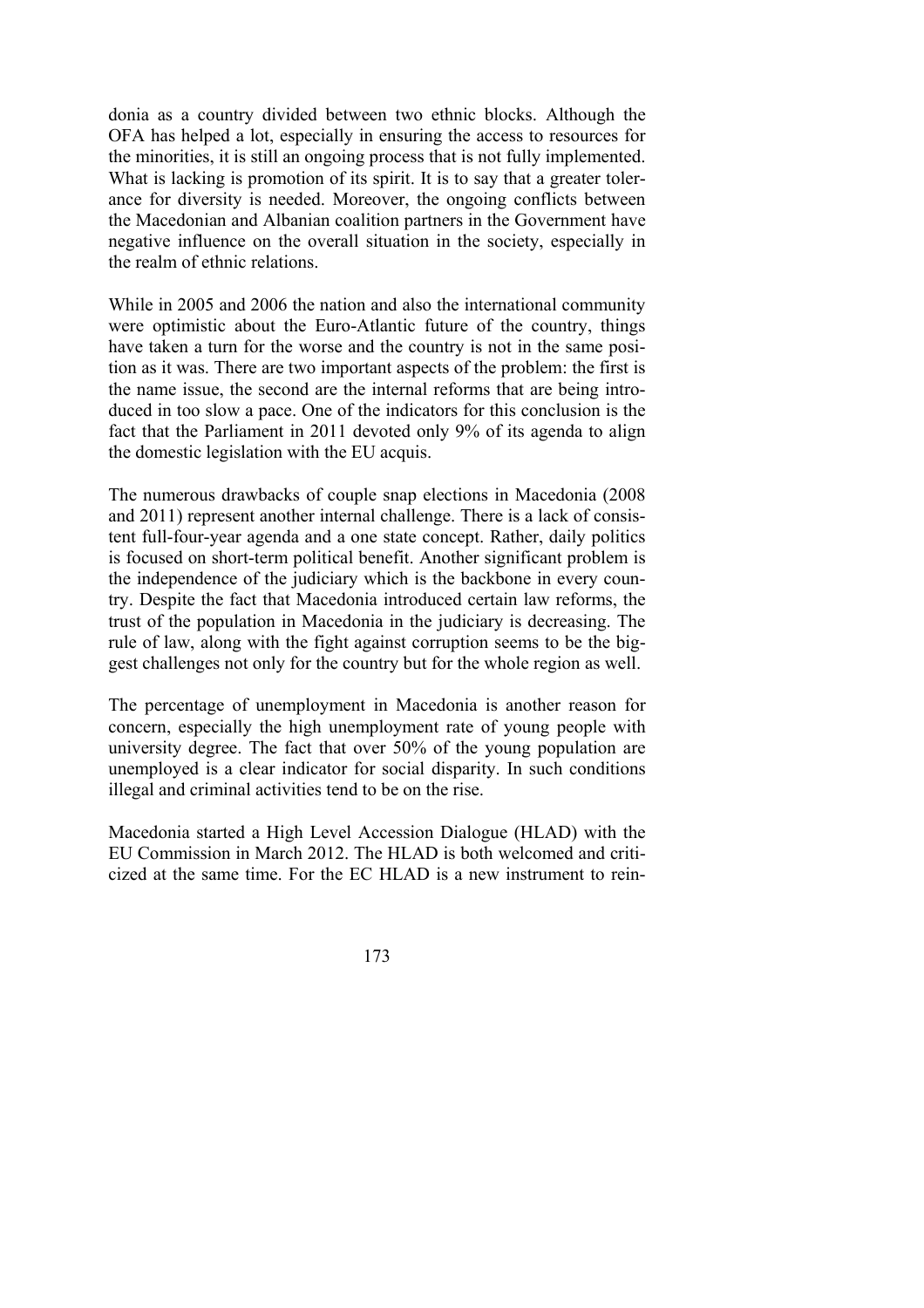vigorate the reform process and to foster the EU enlargement. The HLAD is considered a technical instrument to guide the reforms in key areas. However, the results from implementing the necessary reforms are lacking and this does not contribute improving the EU integration dynamics of the country.

#### **Albania, Bulgaria, Greece, Kosovo, Macedonia and Serbia: gaining perspectives through bilateral cooperation**

Regarding the bilateral cooperation, the diplomatic relations between Macedonia and *Albania* are generally good but not on the highest level. This is a weakness as the inter-ethnic relations are fundamental for both countries. On one hand, Albania is a focal point for the Albanians in Macedonia, Kosovo and Montenegro and there is perception that Albania should do more for the Albanians. Strengthening relations with Tirana could improve the interethnic relations in Macedonia. On the other hand, Albania as a member of NATO has to use NATO language and has to act according to the diplomatic rules.

Being the first country that recognized the independence of Macedonia, *Bulgaria* fully supports Macedonia on its way towards NATO and the EU. Therefore, the authorities in Bulgaria have expressed their readiness to share their best practices regarding the process of joining the Euro-Atlantic structures on several occasions. However, the dispute between Skopje and Sofia related to issues of national identity as well as the name dispute with Greece may cause negative dynamics in the bilateral relation.

The most complicated bilateral relations are predictably with *Greece* due to the two-decades-long issue for the name of the country. It is a highly complex issue as it touches the sensitive areas of culture and history. The political will, necessary for a solution, is lacking on both sides and there is a feeling that the mediator Matthew Nimitz has not done enough for the negotiation process. To resolve the name issue there is a necessity for stronger interconnection. The already existing deep economic relations could be useful in this regard. Nevertheless, the key for finding a solution is the trust between both countries and readiness for compro-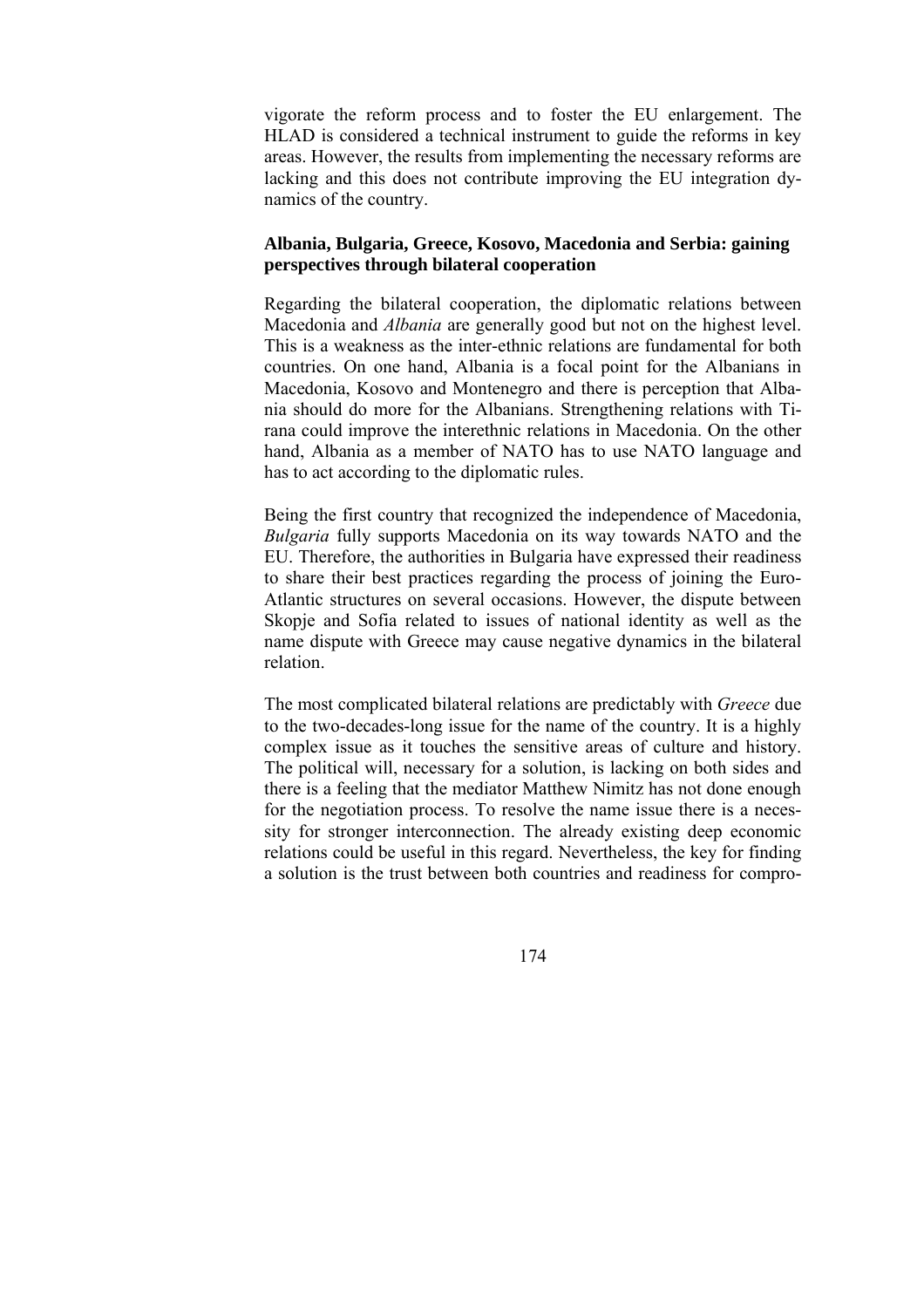mise.

Even tough international presence is still strongly required for the stability of *Kosovo*, it is completely devoted to the integration process. This is visible by the recent agreement between Serbia and Kosovo. The agreement enables Kosovo to be represented at regional summits and ensures Kosovo's participation in the economic trade. However, Kosovo has accepted that its name is marked by an asterisk, linking it to a footnote. There is a general perception among the population of Kosovo, followed by an ongoing media story, that Macedonia is willing to join the EU and NATO exclusively under its own conditions and not under the general ones. At the same time, the Macedonian case is an eye-opener for the political elites of Kosovo. It shows that even if all the criteria are fulfilled there is a political element in the process of joining NATO and the EU. Nevertheless, the bilateral cooperation between Macedonia and Kosovo on an economic level is well developed, but mainly between Albanians from Kosovo and ethnic Albanians from Macedonia. Among Macedonians there is a concern that a formalized status of autonomy for the Serbs in the North of Kosovo could increase political demands of the Albanians in Macedonia.

The bilateral relations on a political level are the most developed between Macedonia and *Serbia*. However, the problem regarding the recognition of the independence of the Macedonian Orthodox Church by the Serbian Orthodox Church is still present. Serbs perceive Macedonians with sympathy but blame both sides in the dispute between Macedonia and Greece.

#### **The international view on the uneven path to Euro-Atlantic integration: Macedonia and her neighbours**

The EU perceives the implementation of HLAD as an innovation in the integration process. It has brought new dynamics to the relations between the EU and Macedonia. There has been a shift in the level of engagement by the European Commission. Several visits of EU Commissioner Štefan Füle in 2012 to Macedonia confirm the level of commitment of the EU. However, the positive outcome of the HLAD is not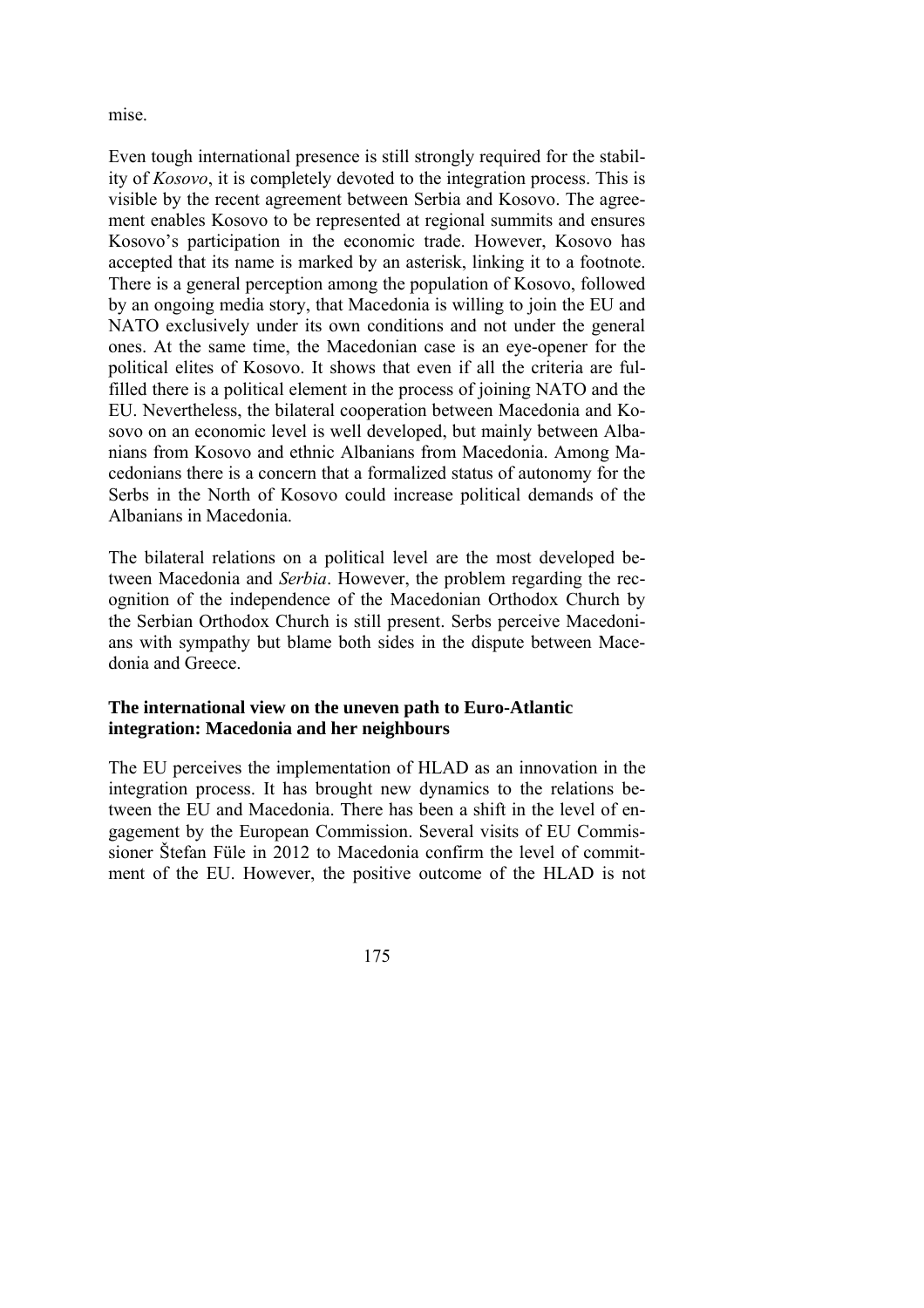visible yet. In this sense, the delivery of the results will be crucial for the integration process of Macedonia to the EU.

Regarding NATO membership, it is evident that NATO is not ready to import the name dispute within the Alliance. Apart from this issue, the commitment of the country to the integration process is assessed as an impressive achievement: the Republic of Macedonia has successfully completed the fourteenth successive cycle under the NATO Membership Action Plan. Furthermore, it has developed deployable capabilities in accordance with NATO standards and has provided significant contribution to international peace operations.

However, the EU and NATO accession will and cannot resolve Macedonia's internal problems. Macedonia needs to continue making reforms as well as develop a long term political strategy to create a positive climate for solving the name issue.

## **The Ohrid Framework Agreement (OFA) and inter-ethnic coexistence**

Regarding the OFA there is necessity for discussions about its essence and further research and analysis on the effect it has had so far. The OFA should be promoted on behalf of all citizens and all ethnic communities should feel its benefits. While most of the technical aspects are already adopted, the implementation of its notion is lagging behind and Macedonians often see it as a set of concessions made to ethnic Albanians and do not feel direct beneficiaries.

The representatives from the ethnic communities should make sure that they are willing to fulfil the obligations to the country as a state authority, not simply enjoying the benefits of the positive discrimination stemming from the OFA. When meeting the quotas in the process of employment within the public administration, the selection of the candidates should be based on quality and merit, not only the ethnic background.

One important measure is the implementation of a strategy to develop an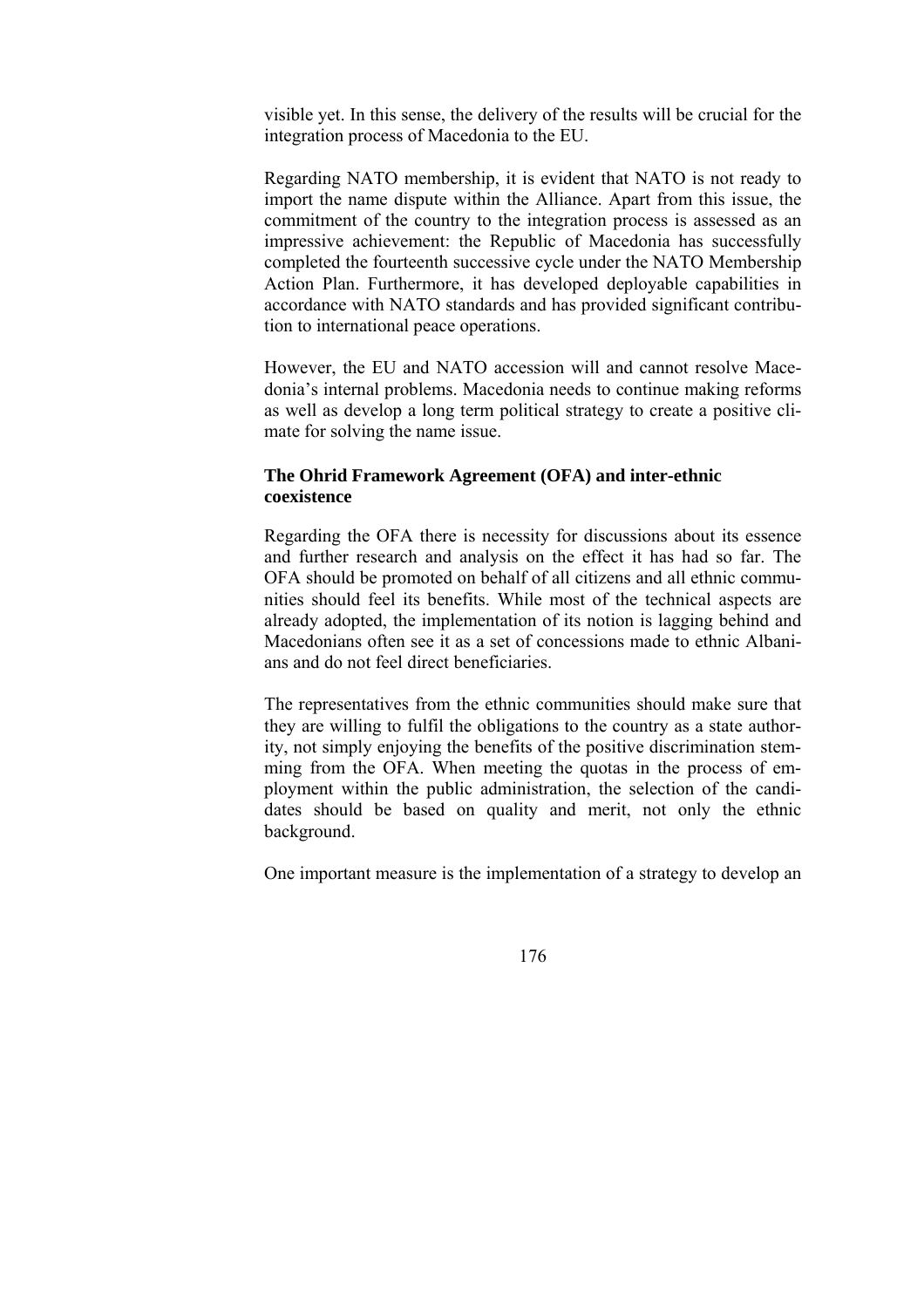integrated educational system. So far, only few projects, mainly financed by international community were conducted to support the educational system. There is a great need to raise the awareness for the coexistence as well as mutual trust. In this sense, special programs which will enhance the interaction among the Macedonian and Albanian students should be promoted by the government. The final outcome should result in a higher degree of ethnic coexistence and a lower level of ethnic distance between the Macedonians and Albanians.

## **Economy**

Improving the economy and the employment rate are the most crucial areas for a successful development. It is of essential importance for the country to continue with the economic reforms. As the unemployment rate, especially the one within the young population is alarmingly high, youth entrepreneurship projects are needed in order to engage young people to start their own businesses.

Improving regional cooperation could also be beneficial for raising the economy. The countries in the region share similar economic challenges and depend on each other. Macedonia and the countries in the region should make joint efforts to utilize the Instrument for Pre-Accession Assistance (IPA) and other internationally available funds.

Foreign direct investments are one important factor for developing the Macedonian economy as well as for creating new jobs. The authorities in Macedonia have spent an enormous amount of money (65 million Euros) on campaigns and advertisements in the international media in order to attract foreign investors. The outcome has been rather disappointing. According to the World Bank data<sup>4</sup>, the Republic of Macedonia has a significantly lower amount of direct foreign investments compared to the other countries in the region. Therefore, the authorities should focus on finding solutions to the internal issues, such as: solving ethnic tensions,

strengthening the rule of law, independent judiciary and efficient public

 4 Available at: http://databank.worldbank.org/ddp/home.do.

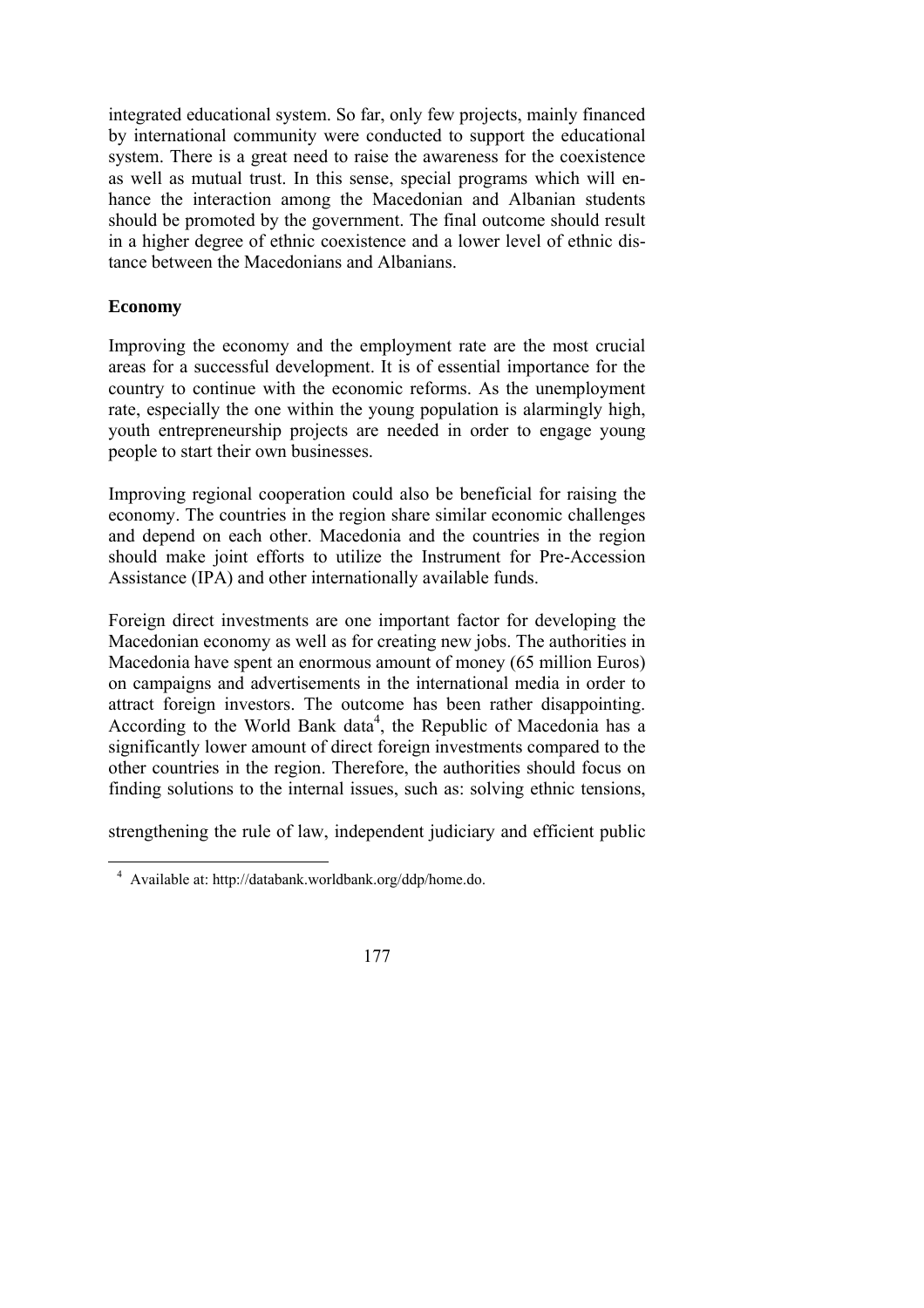administration. This would aid the attraction of foreign investors.

#### **Name dispute**

Macedonia and Greece need to increase the level of mutual confidence and cooperation. Both sides should express genuine political will in order to find a solution on the name dispute. Putting a time-frame may speed up the process.

The talks between Macedonia and Greece, under the UN, mediated by the diplomat Matthew Nimetz have started in 1995 and have intensified after the 2008 blockade at the Bucharest Summit. However, there is only a modest approximation of the positions of the both countries. This does not give optimism for a possible solution in near time.

Recently, the EU has been involved in mediation efforts between Greece and Macedonia. The name dispute is an obstacle for opening accession negotiations which impedes the EU integration of Macedonia. The prolonged blockade of Macedonia creates challenges for the regional security, but also hampers the credibility of the EU and the viability of the EU enlargement as a security policy.

#### **International relations**

Good international relations are crucial for every country especially in the contemporary world of mutual interdependence. Macedonia should continue supporting NATO peace operations and should also start to support EU's police missions.

Bearing in mind that organized crime is a transnational activity; closer regional police cooperation is needed. To combat organized crime the countries in the region need to pull resources and information together.

The Republic of Macedonia should undertake initiatives to strengthen the diplomatic relations with Albania and Kosovo. In this way Macedo

nia will provide a positive dynamic to the internal ethnic cohesion be-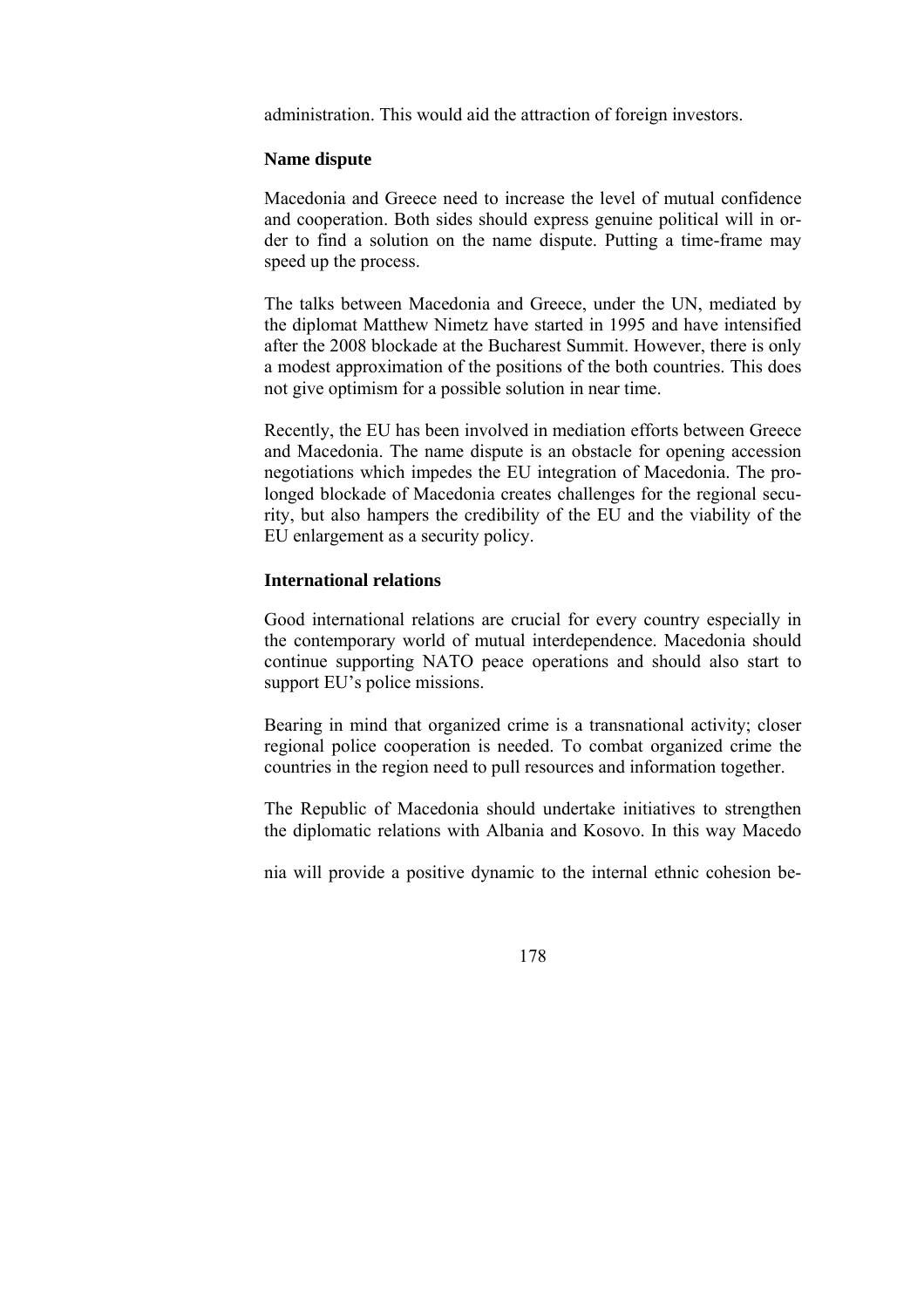tween the Macedonians and Albanians.

## **The Republic of Macedonia and the International Community (EU and NATO)**

The High Level Accession Dialog (HLAD) is a new and creative instrument and should be welcomed as such. Hopefully, it will accelerate the internal reforms and prepare the country to face the challenges for EU membership and shorten the time needed for the negotiations. The HLAD needs to provide visible effects in order to gain the trust from citizens and experts.

The Republic of Macedonia is under-utilizing the financial support from the EU via the IPA funds. While Albania, Serbia, Bosnia and Herzegovina and Montenegro are eligible to benefit only from Components I and II, the Republic of Macedonia is eligible to benefit from all five components. In the past few years however, Macedonia hasn't managed to build the necessary institutional and administrative capacities. Therefore, authorities in the Republic of Macedonia should ensure continuous training via regular training mechanisms and increase the cooperation via seminars and workshops with the representatives of the EU institutions.

The Republic of Macedonia met all NATO membership criteria. Since its official name impedes its accession to NATO the Republic of Macedonia should be accepted as a member under the name Former Yugoslav Republic of Macedonia.

The International Community should use the expression South Eastern Europe when referring to the region rather than Western Balkans. In this way the European Union will highlight the notion that the countries from the Balkans are part of united Europe and their future is within the wider European family.